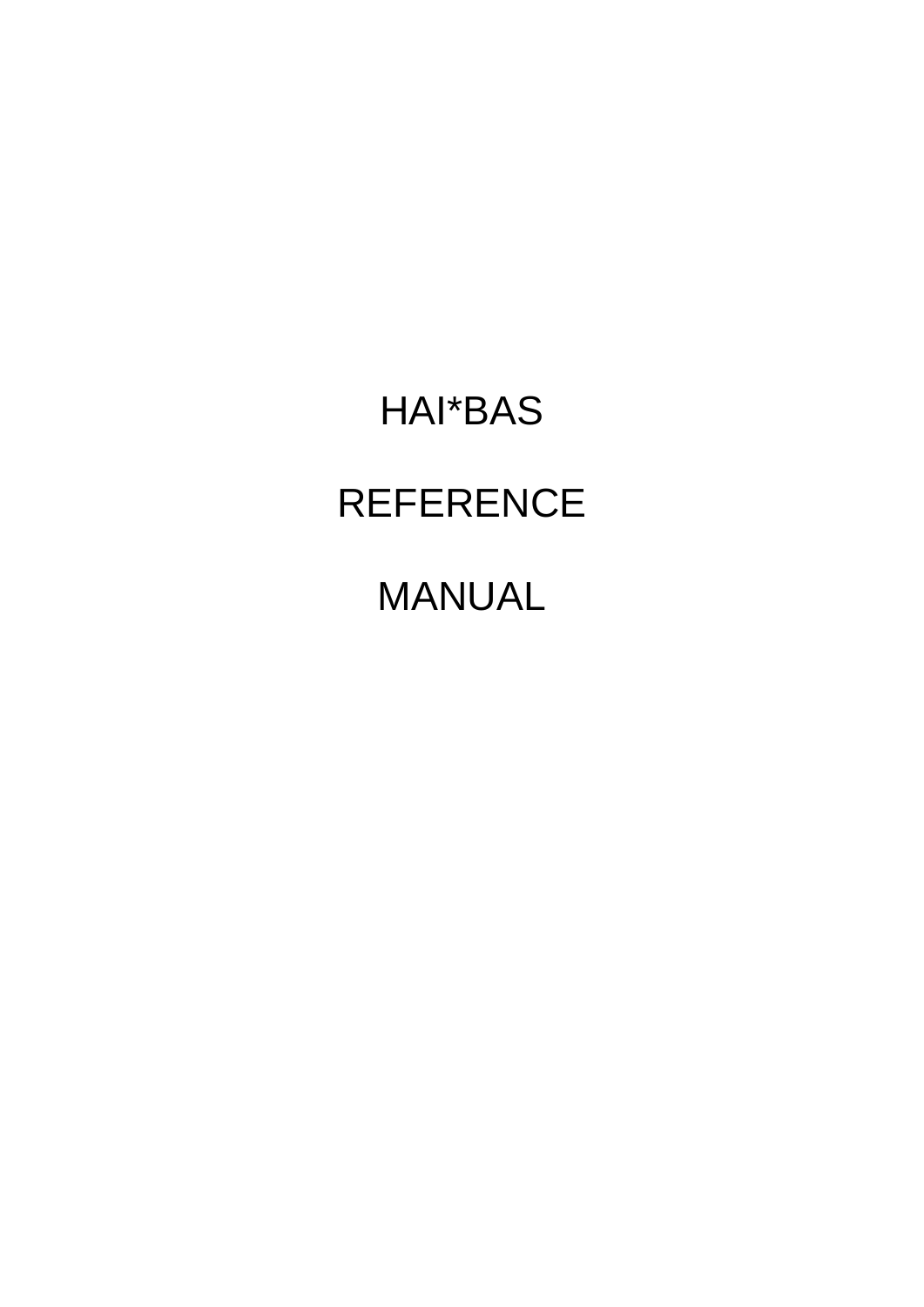#### **COPYRIGHT NOTICE**

This manual describes a proprietary product of OVAL SOFTWARE.

Copyright (C) 1994 - 2010. All rights reserved.

OVAL SOFTWARE has taken care to ensure that the contents of this manual are accurate, but cannot be held responsible for the consequences of any inaccuracies.

OVAL SOFTWARE reserves the right to change the product specification as a result of our policy of continued product development.

HAI\*LINE, START\*LINE and HAI\*EUROP are registered trademarks of HOLLAND AUTOMATION INTERNATIONAL

Last revision – April 2010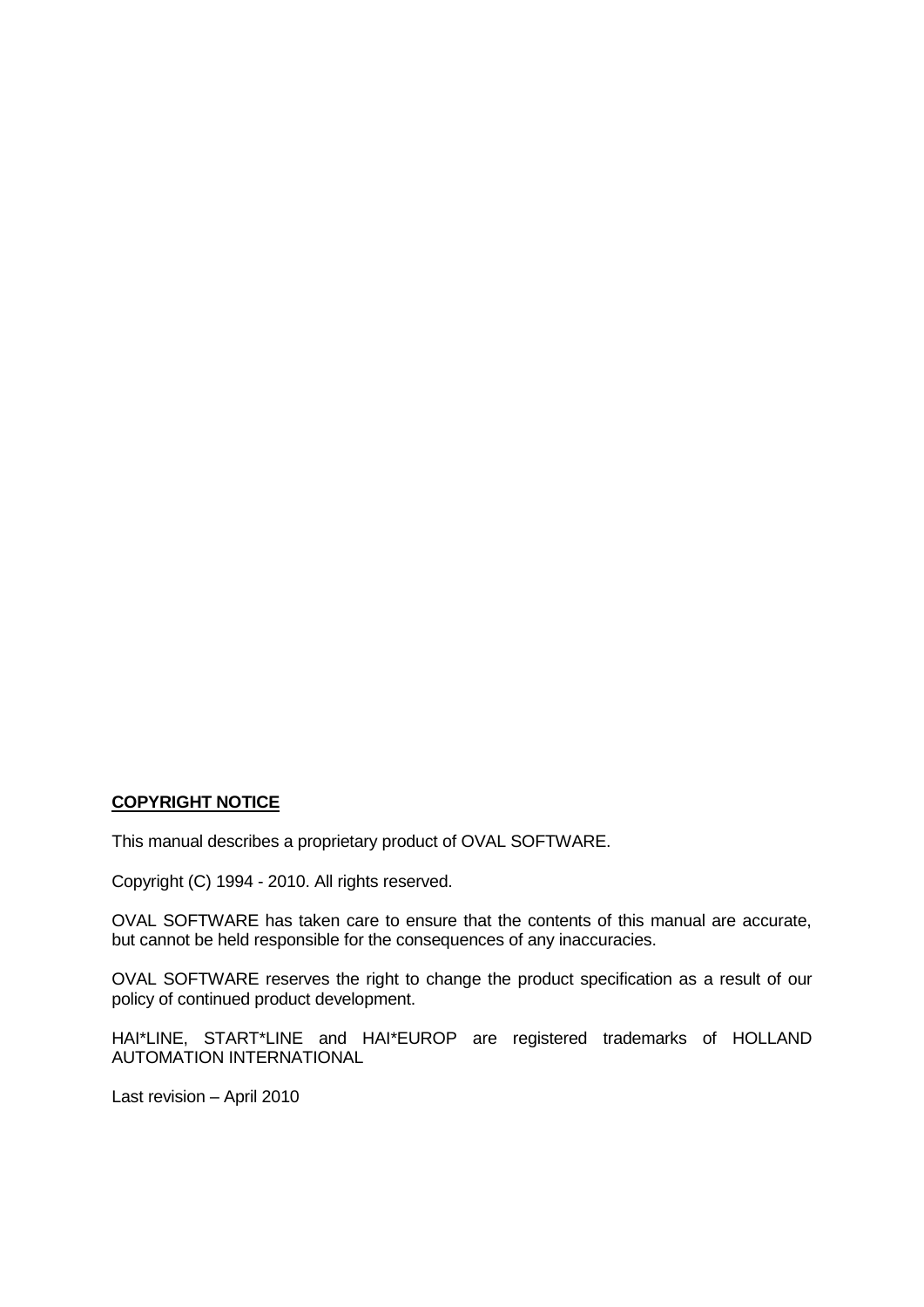

#### **TABLE OF CONTENTS**

| 2 <mark>.3. FILE MANAGEMENT AND PERIPHERAL DRIVERS</mark> ………………………………………………………10<br><b>2.4. BASIC EDITOR</b> |  |
|---------------------------------------------------------------------------------------------------------------|--|
|                                                                                                               |  |
|                                                                                                               |  |
|                                                                                                               |  |
|                                                                                                               |  |
|                                                                                                               |  |
|                                                                                                               |  |
|                                                                                                               |  |
|                                                                                                               |  |
|                                                                                                               |  |
|                                                                                                               |  |
|                                                                                                               |  |
|                                                                                                               |  |
|                                                                                                               |  |
|                                                                                                               |  |
|                                                                                                               |  |
|                                                                                                               |  |
|                                                                                                               |  |
|                                                                                                               |  |
|                                                                                                               |  |
|                                                                                                               |  |
|                                                                                                               |  |
|                                                                                                               |  |
|                                                                                                               |  |
|                                                                                                               |  |
|                                                                                                               |  |
|                                                                                                               |  |
|                                                                                                               |  |
|                                                                                                               |  |
|                                                                                                               |  |
|                                                                                                               |  |
|                                                                                                               |  |
|                                                                                                               |  |
|                                                                                                               |  |
|                                                                                                               |  |
|                                                                                                               |  |
|                                                                                                               |  |
|                                                                                                               |  |
|                                                                                                               |  |
|                                                                                                               |  |
|                                                                                                               |  |
|                                                                                                               |  |
|                                                                                                               |  |
|                                                                                                               |  |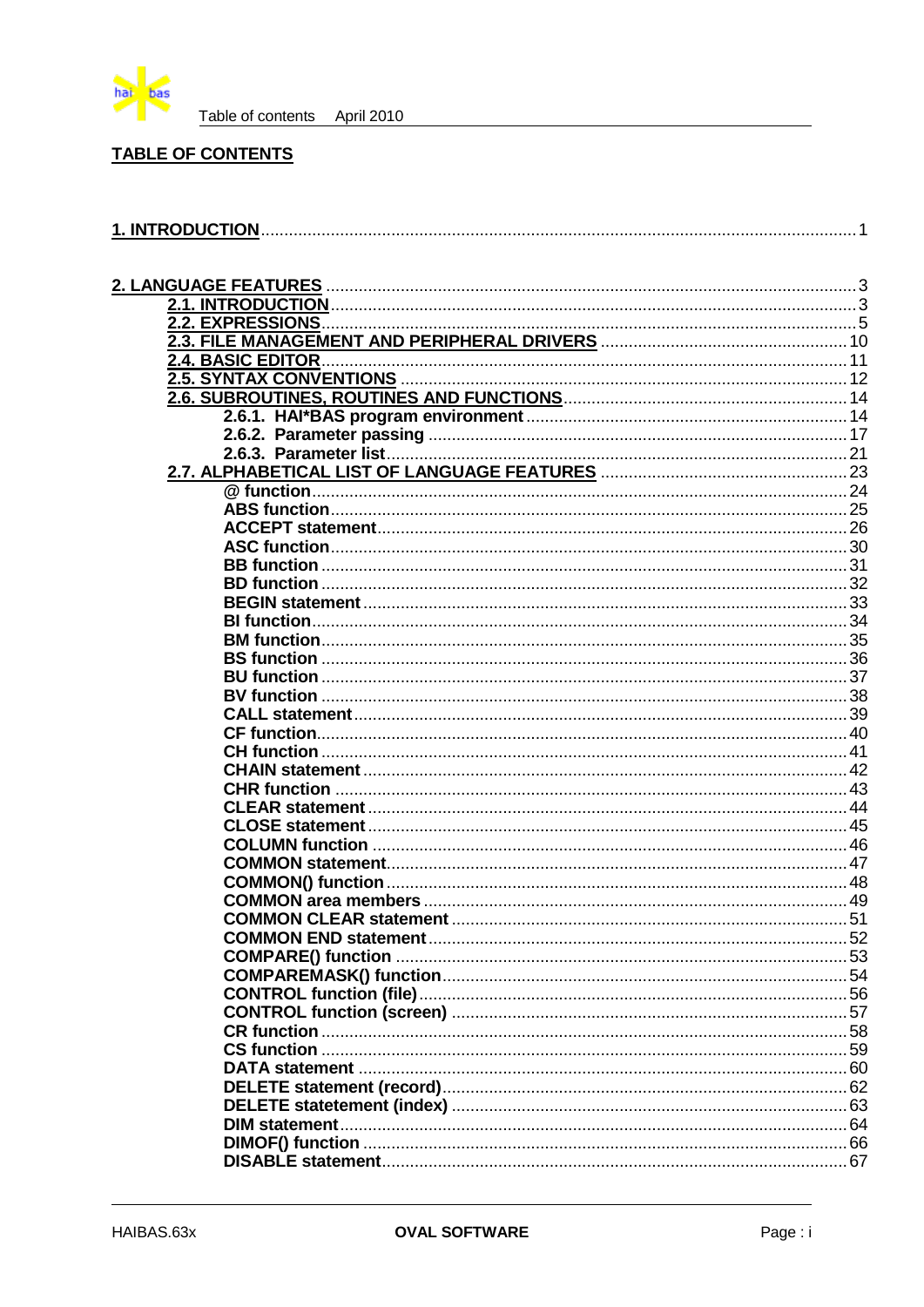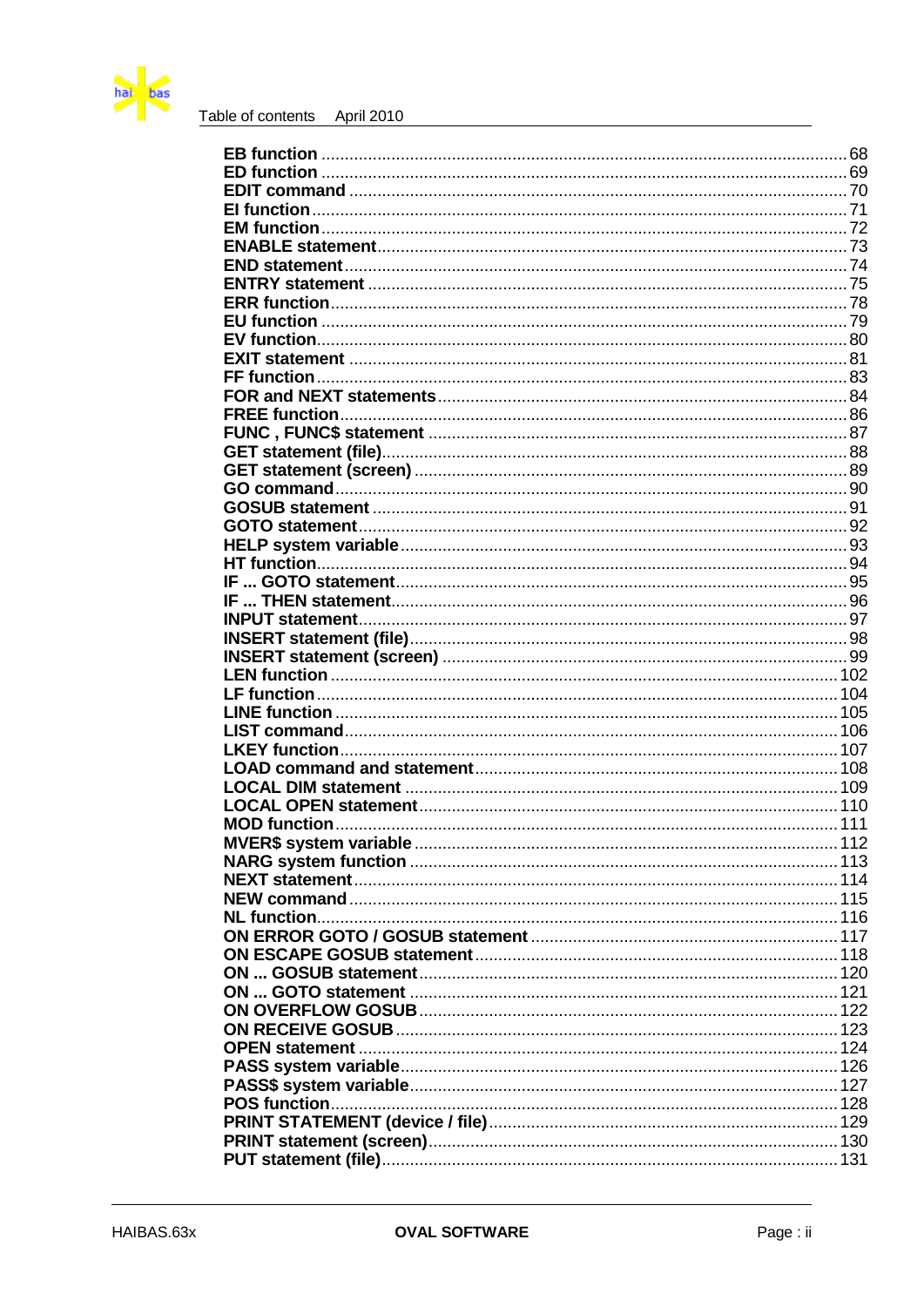

## 3. DRIVERS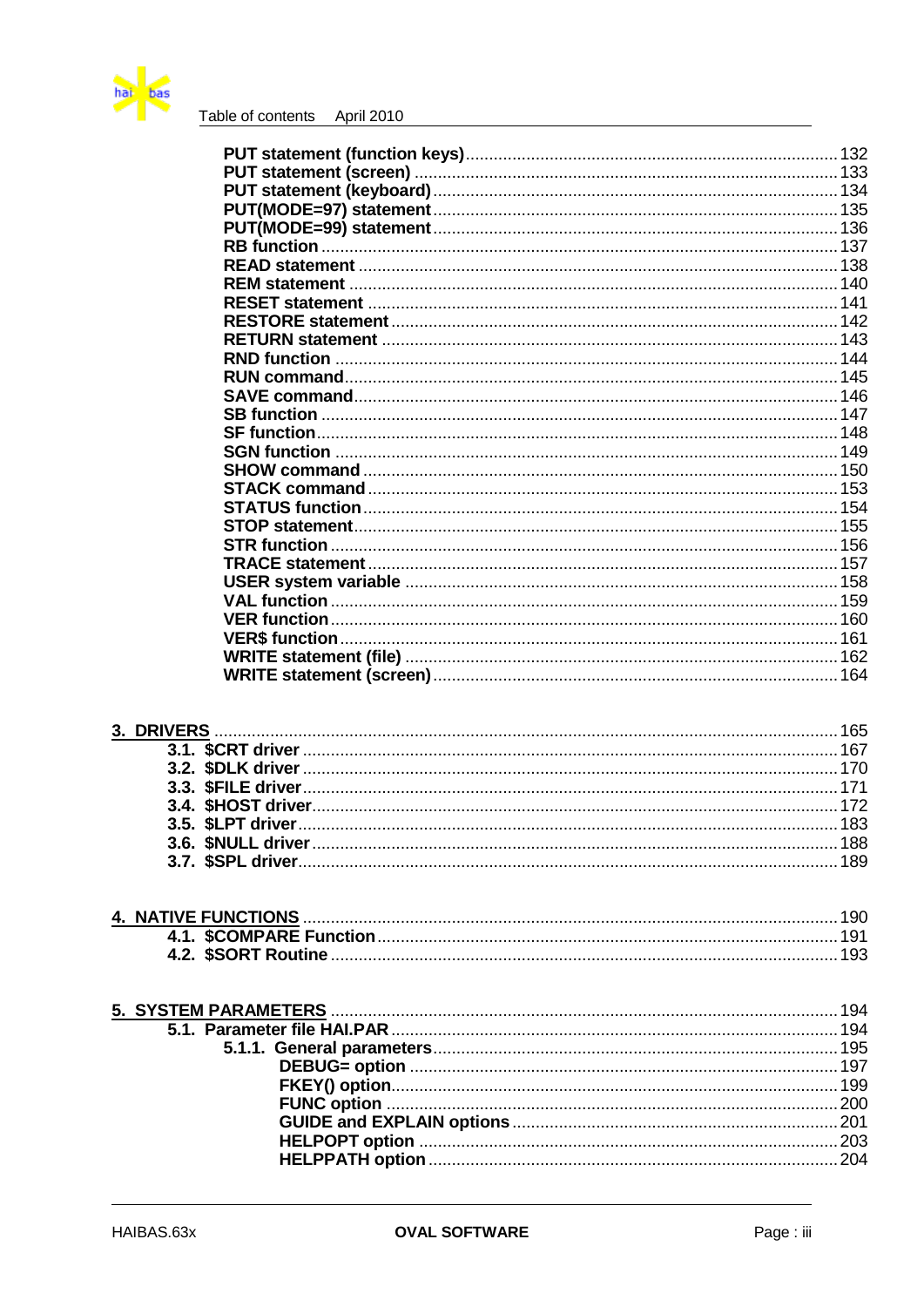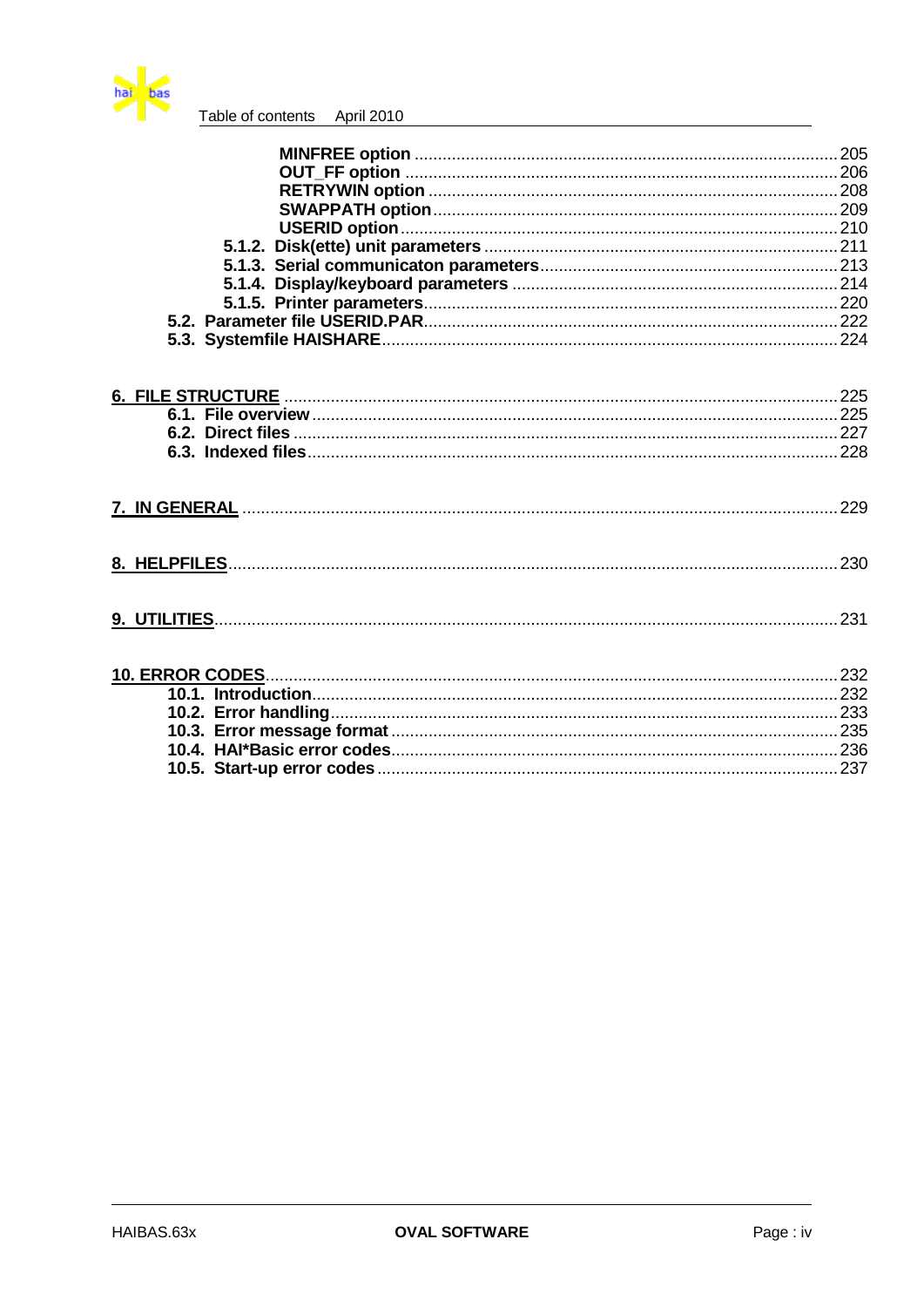

### **1. INTRODUCTION**

| <b>Business Basic</b>     | HAI*Basic is designed to meet the requirements of business<br>applications. It contains many easy-to-use facilities to realise<br>high-quality applications.                                                                          |  |  |  |
|---------------------------|---------------------------------------------------------------------------------------------------------------------------------------------------------------------------------------------------------------------------------------|--|--|--|
| <b>Highlights</b>         | Easy-to-use display and keyboard control statements with a full<br>range of options are available to control color displays and for<br>keyboard input validation (see the ACCEPT statement).                                          |  |  |  |
|                           | Accurate computation with a large number of decimals when<br>needed.                                                                                                                                                                  |  |  |  |
|                           | At the same time the variables occupy the smallest possible<br>space by defining the length for every individual variable (see<br>the DIM statement). This provides for very efficient use of both<br>internal memory and disk space. |  |  |  |
|                           | HAI*Basic has a set of statements to provide for easy access to<br>peripherals and files. These features also include access to<br>indexed files and multi-user facilities on record level.                                           |  |  |  |
|                           | HAI*Basic has built-in facilities to display windows with in-<br>context HELP texts.                                                                                                                                                  |  |  |  |
| <b>HAI*Basic versions</b> | This manual applies primarily to the HAI*Basic Plus versions on<br>DOS, IBM PC-network and Novell Netware. Earlier versions of<br>HAI*Basic do not have all facilities described in this manual.                                      |  |  |  |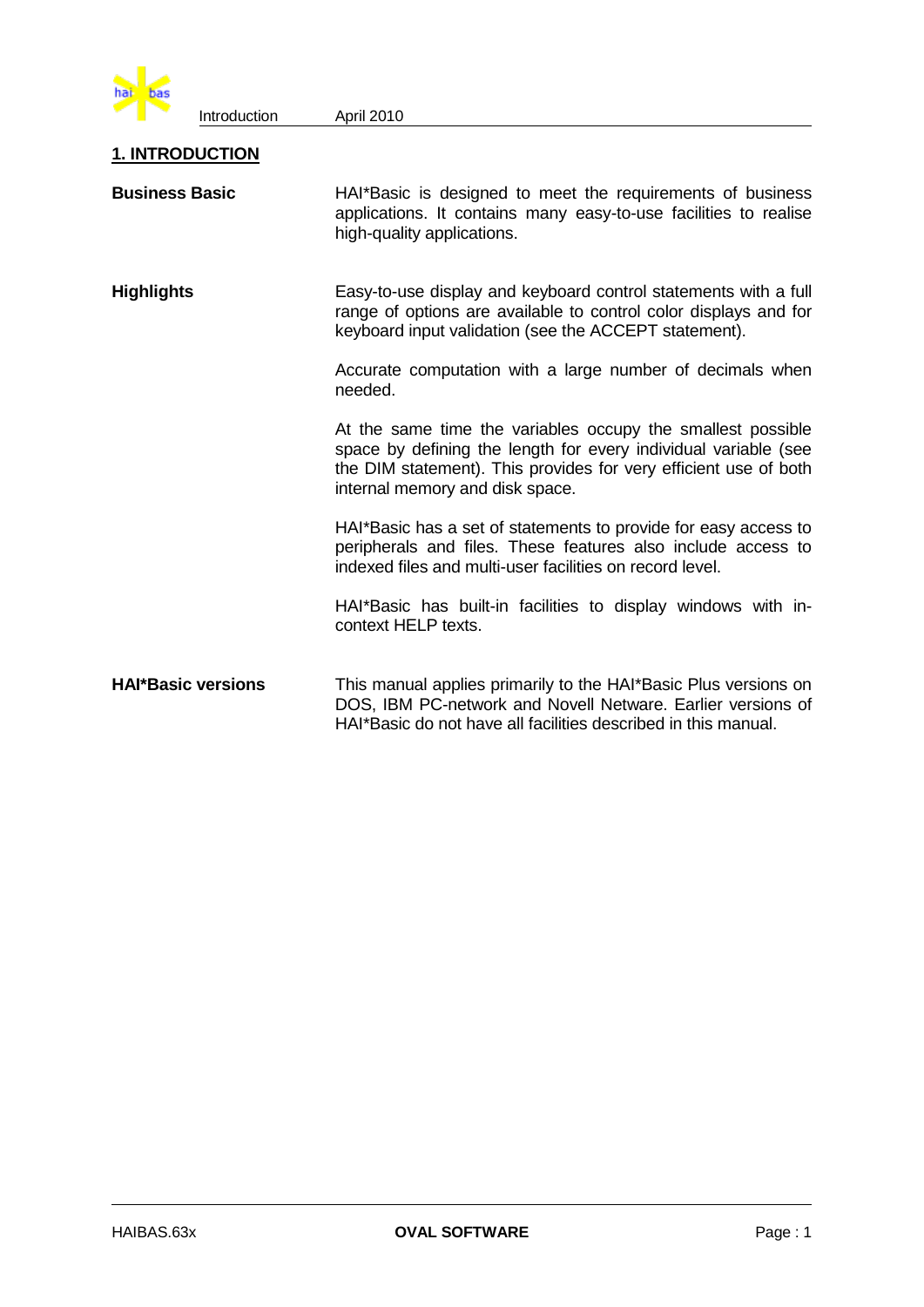

Introduction April 2010

#### **Organisation of this manual**

This reference manual contains the following chapters:

#### *Language features*

Describes the general concepts of the HAI\*Basic language. Describes all commands, functions, statements and system variables in alphabetical order.

#### *Drivers*

Describes all features of the peripheral drivers and pseudodrivers for communication with the host operating system.

#### *Error codes*

Describes the handling of errors and exceptional conditions. It enumerates all error codes and their meaning.

#### *System parameters*

Describes the definition of the parameter file HAI.PAR

#### *File structure*

Describes the internal structure of the HAI\*Basic files.

#### *Utilities*

Describes the function of the HAI\*Basic Formatted List utility and the HAI\*Basic compiler.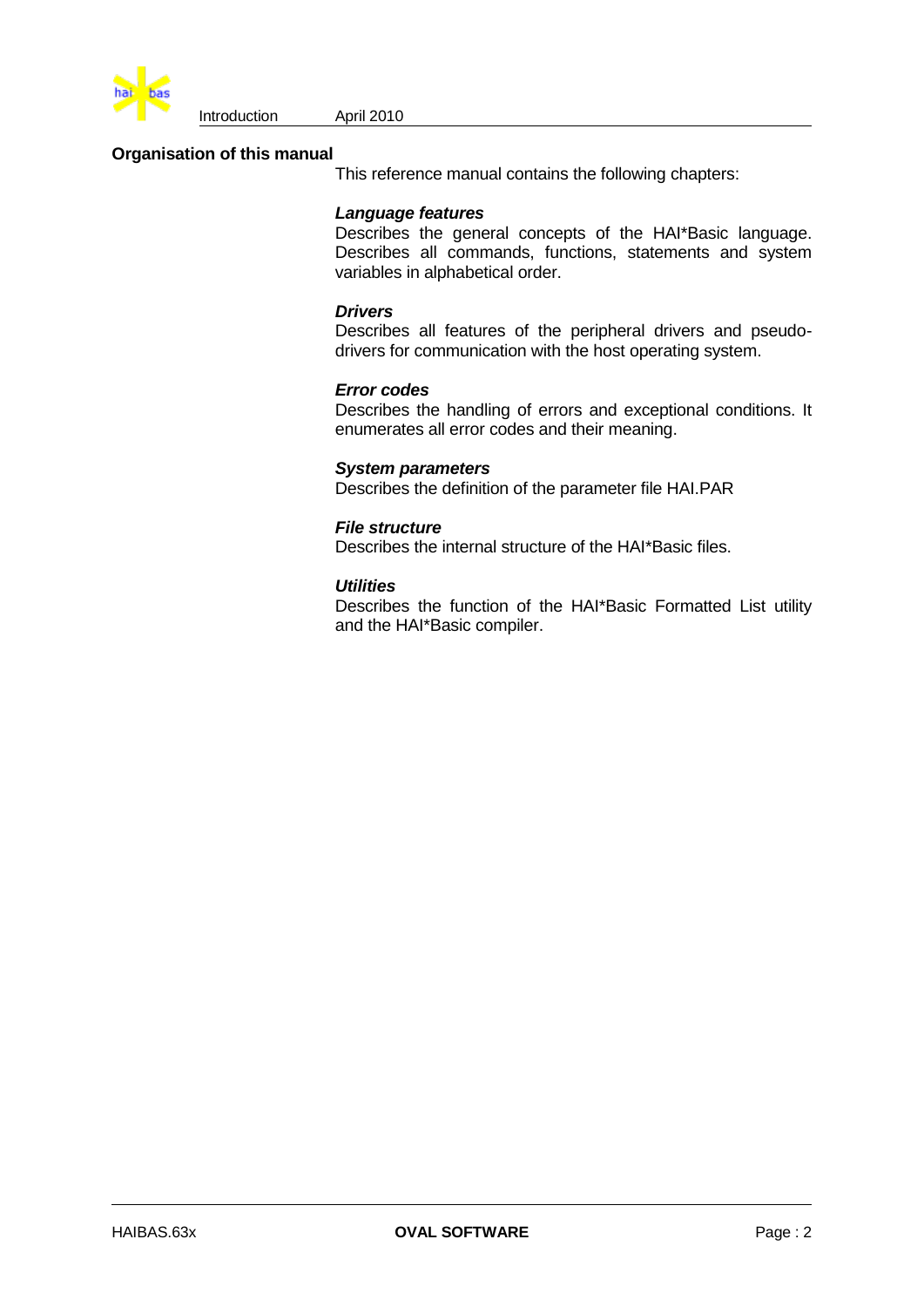

#### **2. LANGUAGE FEATURES**

#### **2.1. INTRODUCTION**

This chapter starts with a description of the general concepts of the HAI\*Basic language. It also presents the details of all HAI\*Basic statements, commands, functions and system variables.

**Statements** Statements are instructions within a HAI\*Basic program and they are therefore preceded by a statement number.

Example: 1010 PRINT "Good morning"

Statement numbers range from 1 to 64999.

**Commands** Commands are instructions that do not make sense within a HAI\*basic program.

Example: LIST 10,200

The distinction between statements and commands is not always very strict:

1. Certain statements and command are succesfully executed as an instruction by the source interpreter, but the do not function in compiled programs.

Example: TRACE

2. Statements typed in without a preceding statement number are considered as a command and they are immediately executed. They are useful for test purposes. It is the responsibility of the programmer that they make sense in the test environment.

Example: PRINT ASC(T\$(7,1))

**Multiple statements** A statement may consist of more than one substatement seperated by backslashes.

Example:  $250 A=1 \ B=0 \ C\$ 

See also the use of multiple statements in the IF ... THEN statement.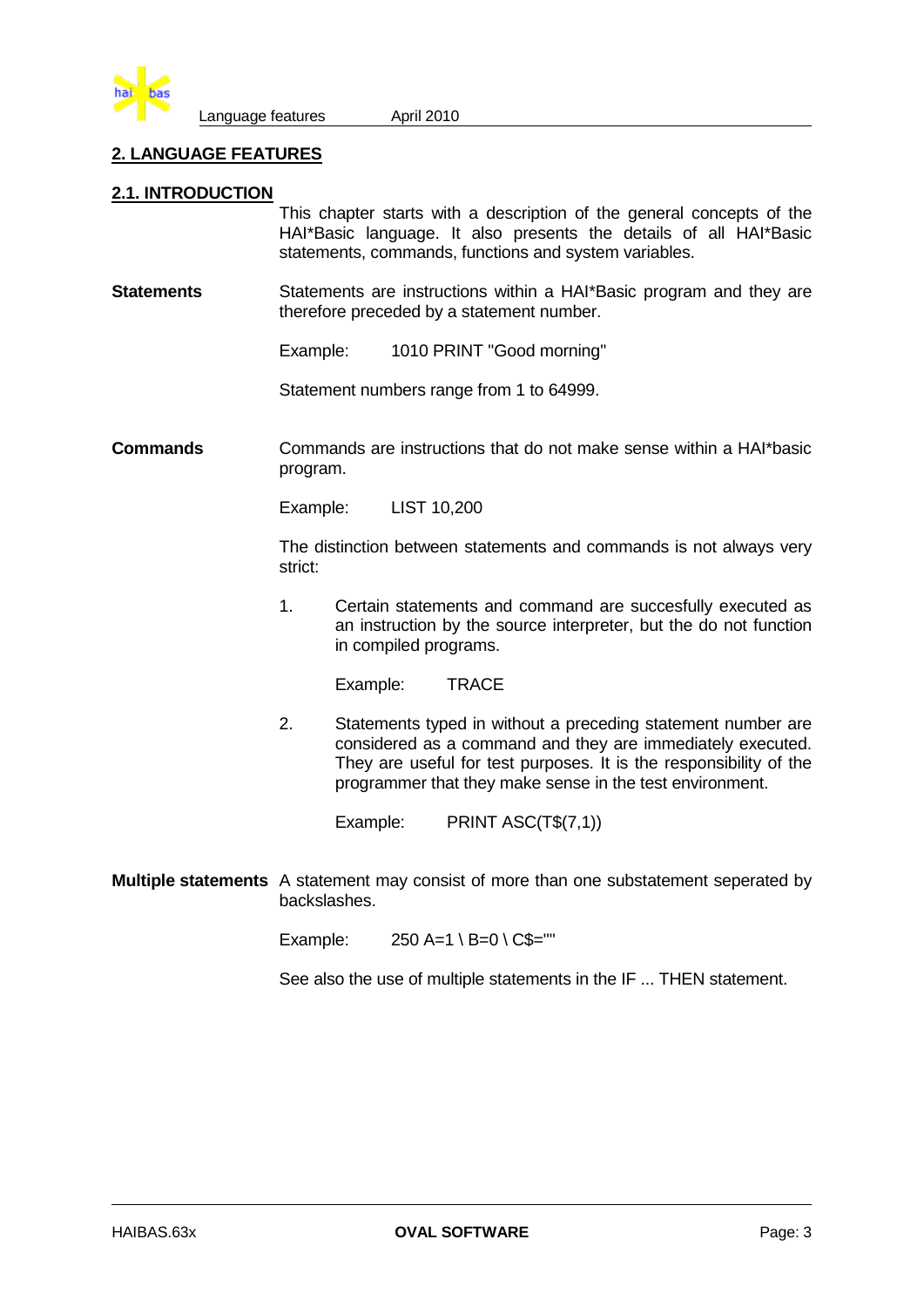

**Maximum length** The maximum statement length is 250 characters.

It is possible to type in statements longer than 250 characters by using function key F2. This is not recommended since it is not possible to edit these long statements (except by retyping them).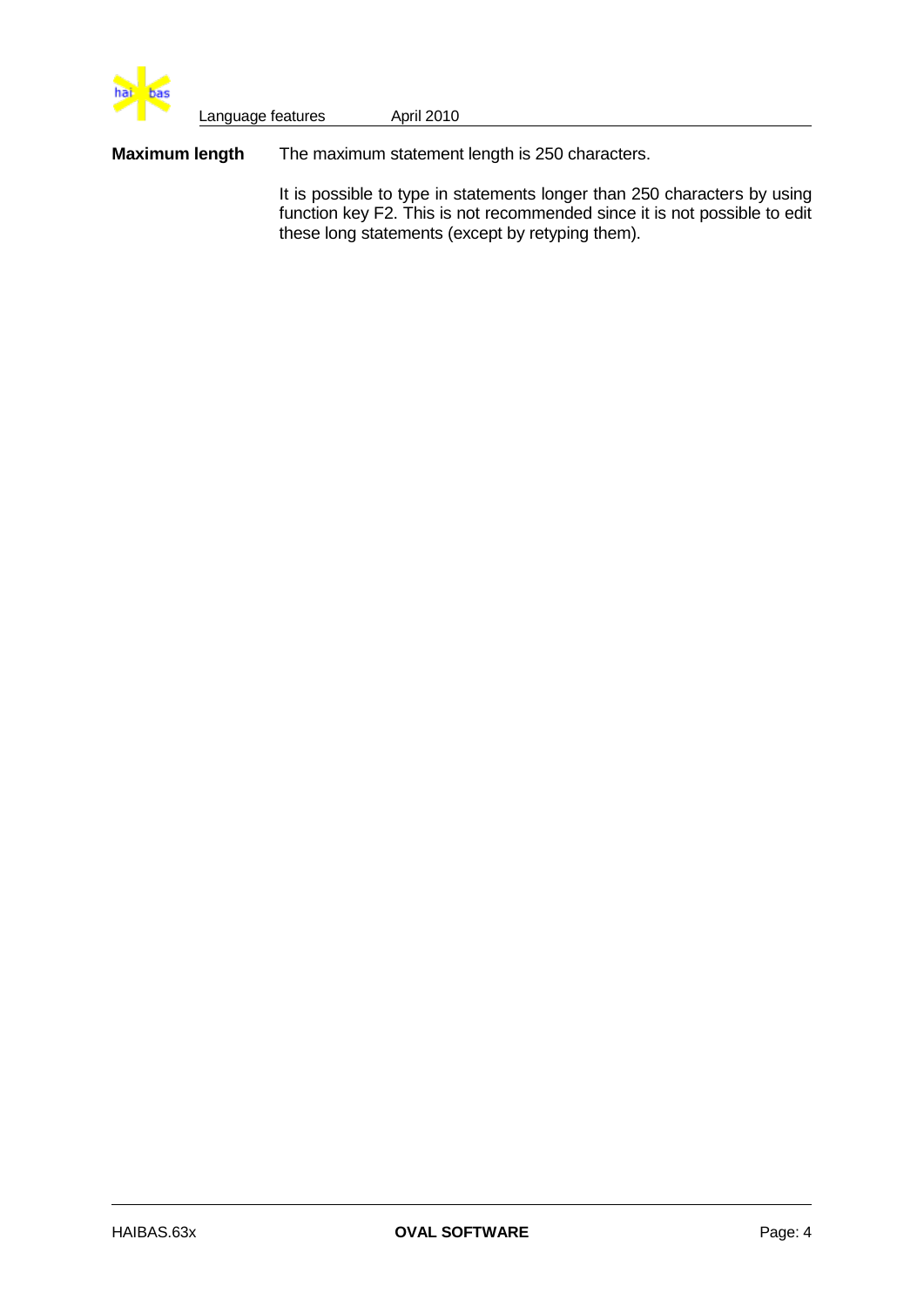

#### **2.2. EXPRESSIONS**

|                                   | Expressions consist of references to constants, variables and functions.<br>These expression elements are tied together by operators. |                                                                                                                                                                                                                                                                                                                                                              |  |
|-----------------------------------|---------------------------------------------------------------------------------------------------------------------------------------|--------------------------------------------------------------------------------------------------------------------------------------------------------------------------------------------------------------------------------------------------------------------------------------------------------------------------------------------------------------|--|
|                                   |                                                                                                                                       | Example: $(MOD(C,7)+1)*10$                                                                                                                                                                                                                                                                                                                                   |  |
|                                   |                                                                                                                                       | The simplest expression is a single numeric constant (like 1) but<br>expressions can have any degree of complexity.<br>The reader of this text is supposed to have a general knowledge about<br>expressions in programming languages.                                                                                                                        |  |
| Data types                        |                                                                                                                                       | There are two types of data: numeric data and string data.                                                                                                                                                                                                                                                                                                   |  |
|                                   | <b>Numeric data</b>                                                                                                                   | Numeric data is written as a signed or unsigned integer number<br>consisting of at most 14 digits.<br>The actual value ranges from - 140 737 488 355 328 to<br>+ 140 737 488 355 328 due to its internal representation as a binary<br>number in two's complement notation. Its length ranges from 1 to 6<br>bytes (see the DIM statement for more details). |  |
|                                   | <b>String data</b><br>bits an a byte.                                                                                                 | String data consists of at most 1024 characters represented by the 8                                                                                                                                                                                                                                                                                         |  |
| <b>Internal</b><br>representation | The internal character codes are almost identical to the character<br>codes on IBM-like PC's running PCDOS or MSDOS:                  |                                                                                                                                                                                                                                                                                                                                                              |  |
|                                   |                                                                                                                                       | 0 to 31 Used for special purposes. They cannot by used in a regular<br>PRINT statement.                                                                                                                                                                                                                                                                      |  |
|                                   | 32 to 223<br>224 to 255                                                                                                               | According to DOS on IBM-like PC's.<br>Not used.                                                                                                                                                                                                                                                                                                              |  |
|                                   | (see the CHR function).                                                                                                               | You can however use any value from 0 to 255 as a string character                                                                                                                                                                                                                                                                                            |  |
| Data type<br>conversion           |                                                                                                                                       | Implicit data type conversion in expressions does not exist.<br>Conversion between numeric data and string data is explicit by using<br>the functions ASC, CHR, VAL, STR and the mask operator.<br>An illegal mix of data types results in error code 62.                                                                                                    |  |
| <b>Numeric constants</b>          |                                                                                                                                       | A numeric constant is a signed decimal number.                                                                                                                                                                                                                                                                                                               |  |
|                                   | Examples:                                                                                                                             | 10, -3, 12345678901234                                                                                                                                                                                                                                                                                                                                       |  |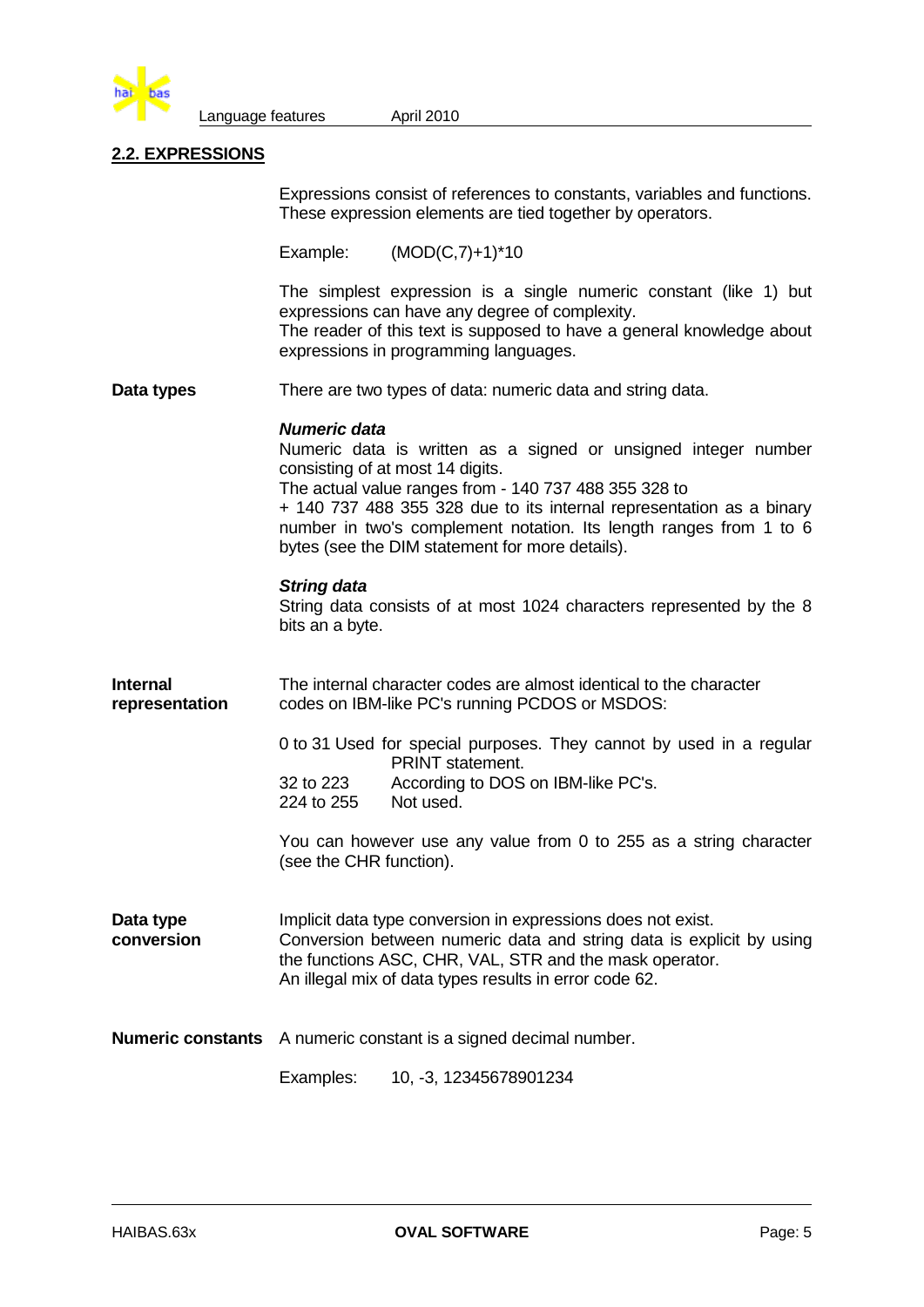

Language features **April 2010 String constants** A string constant consists of 0 to 1024 characters enclosed in quotes. Examples: "ABC", "P Q", " ", "" **Numeric variables** The name of a scalar numeric variable can be a letter A to Z, optionaly followed by a digit 0 to 9. Examples: A, D5, Y7. Numeric arrays have the same naming convention, but the name is followed by a number of dimensions definitions between parentheses. Examples: A(10), D5(20,4), Y7[10], F3[1,2,3] **String variables** The name of a scalar string variable can be a letter A to Z, optionally followed by a digit 0 to 9 and then always followed by a dollar sign \$. Examples: C\$, F4\$, Z3\$ String arrays have the same naming convention, but the name is followed by a number fo dimension definitions between *square brackets* (The parentheses are used for substring references). Examples: C\$[5], F4\$[3,3], Z3\$[5,10,20]

**Current string**String variables (and all elements of a string array) have a current **length** length ranging from 0 to the DIMmed length (see the LEN function).

**Substring** Part of the contents of a string variable (or of a string array element) **reference** can be referenced as a substring.

> Examples: A\$(5,L)L characters starting at position 5. Y\$(P) All characters starting at position P until the current length of the string. H\$[I+1,J](8,1) The 8th character of the array element.

> The name of a numeric variable may be re-used for a string variable and for a numeric and string array, since the \$ and the ( and the [ are part of the name. The variables B, B\$, B(10,20) and B\$[10,20] are all different and they may exist at the same time.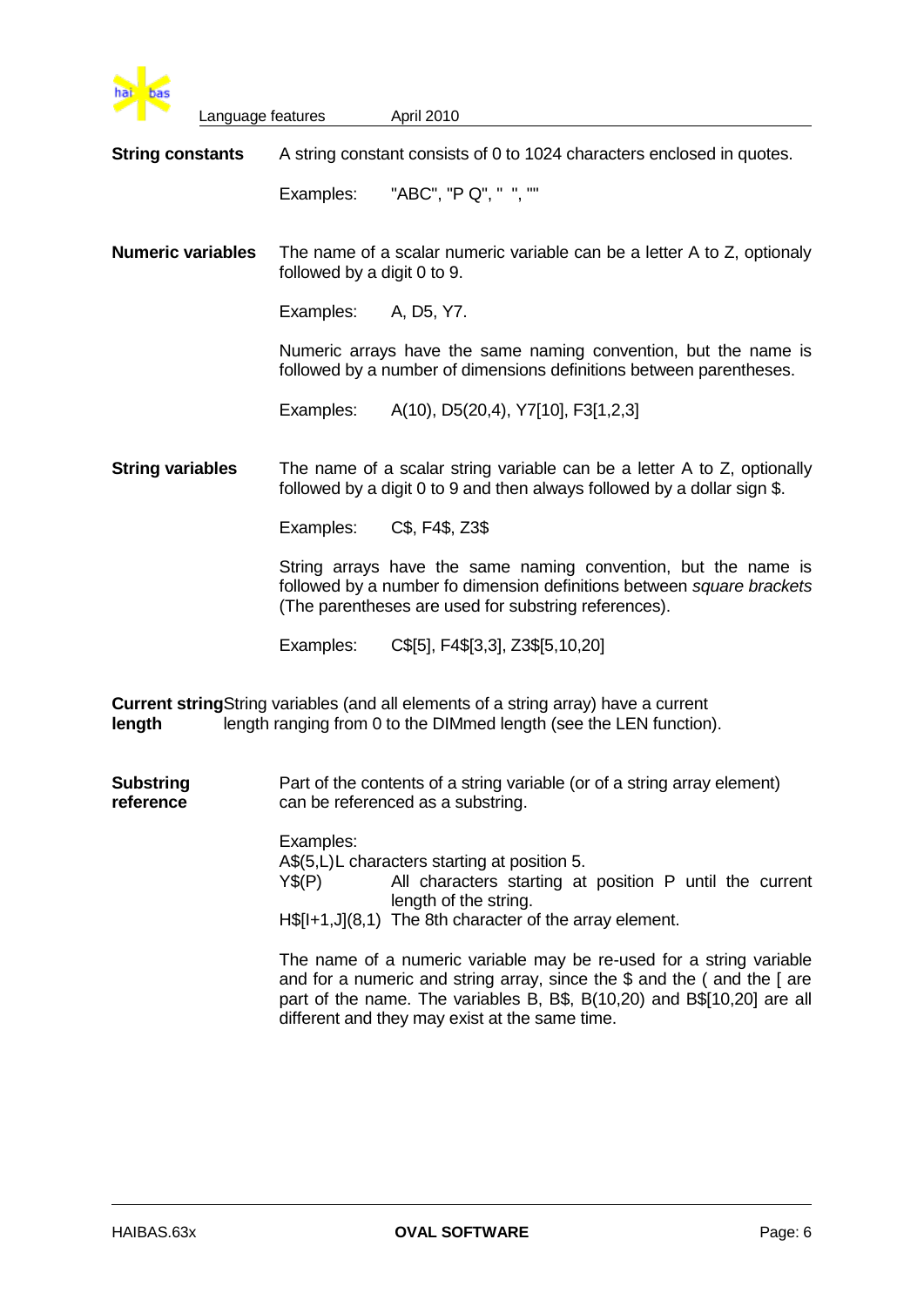

The first element of an array has subscripts (1), (1,1), (1,1,1) etc.

See the DIM statement for more details.

**System variables** There are five system variables in HAI\*Basic: DAY, HELP, PASS, PASS\$ and USER. See the definition of these variables in this chapter and also the LET statement.

**Operator priority** The following operators are available. They are listed in descending order of priority. Operators without a separating blank line have equal priority.

#### *Arithmetic operators*

- unary minus
- \* multiplication
- / division
- + addition (or string concatenation)
- subtraction

#### *Mask operator*

:

#### *Relational operators*

- = equal to
- < less than
- <= less than or equal to
- > greater than
- >= greater than or equal to
- <> not equal to

#### *Logical operators*

**NOT** AND OR

**operators**

**Arithmetic** The arithmetic operators act as usual.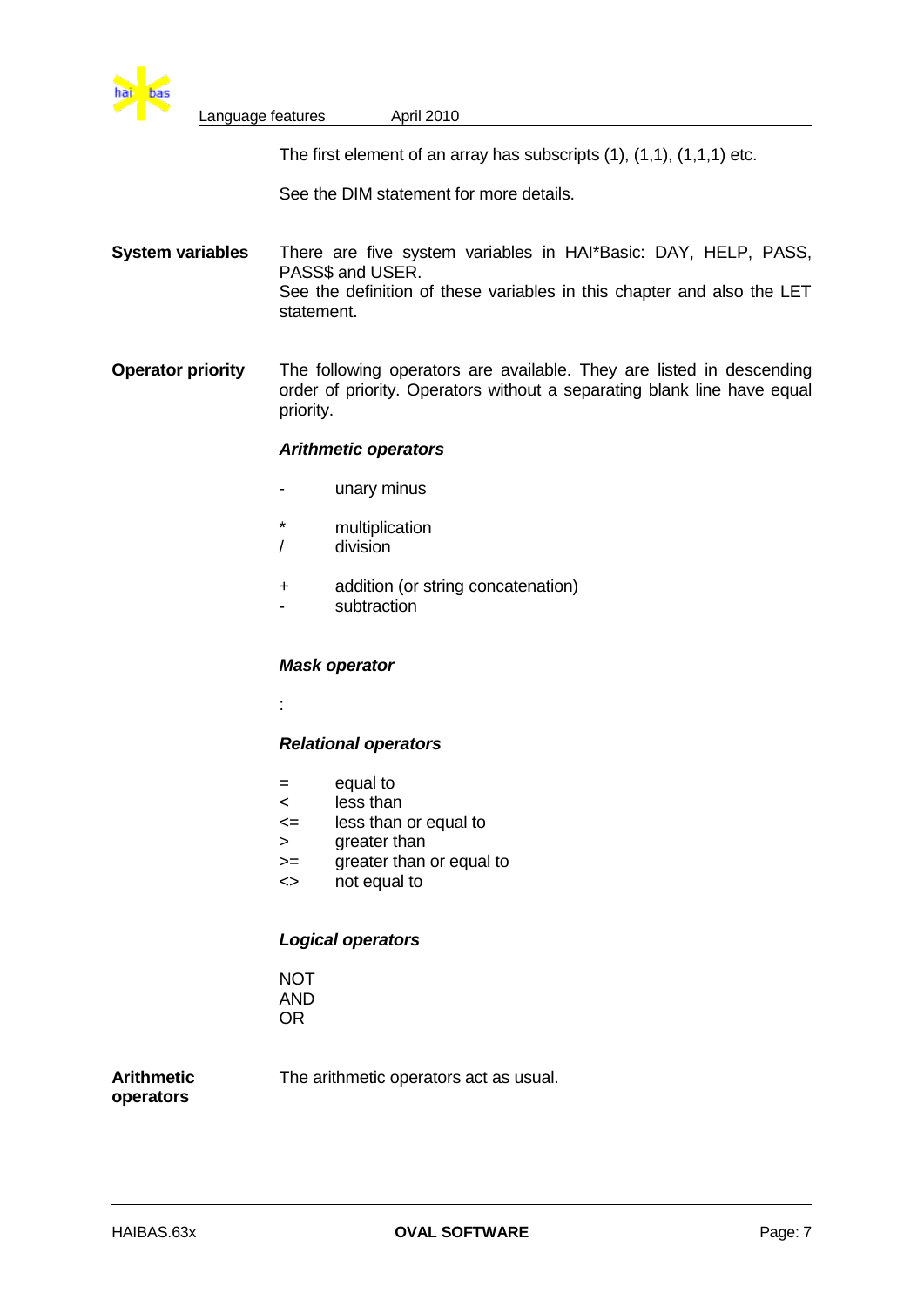

| <b>String operator</b>                       | The concatenation operator $+$ appends the second operand to the first<br>operand. |           |                                                                                                                                                                                                                                                                                |
|----------------------------------------------|------------------------------------------------------------------------------------|-----------|--------------------------------------------------------------------------------------------------------------------------------------------------------------------------------------------------------------------------------------------------------------------------------|
|                                              | Examples:                                                                          |           | F\$+"ABC"<br>"PQ"+J\$+"xy"                                                                                                                                                                                                                                                     |
| <b>Overflow</b>                              |                                                                                    |           | An overflow error is produced in any of the following circumstances:                                                                                                                                                                                                           |
|                                              | 1.<br>2.                                                                           |           | Assignment of a too large numeric expression result to a<br>numeric variable.<br>Assignment of a too long string expression result to a string                                                                                                                                 |
|                                              | 3.                                                                                 | variable. | A numeric value does not fit in the string format as defined by                                                                                                                                                                                                                |
|                                              | 4.                                                                                 |           | the mask definition.<br>Attempt to divide by zero using the division operator / or the<br>MOD function.                                                                                                                                                                        |
|                                              | Note:                                                                              |           | The intermediate numeric result during expression evaluation<br>may have a length of 28 decimal digits. The result of the entire<br>expression must not exceed 14 digits (apart from other<br>restrictions dependant on the purpose of the expression result).                 |
|                                              |                                                                                    |           | The error code is 0. The overflow error can be trapped using the ON<br>OVERFLOW GOSUB statement. Ignoring the overflow error causes<br>incorrect expression results.                                                                                                           |
| <b>Relational</b><br>expressions<br>(false). |                                                                                    |           | Relational operators compare (sub) expressions. The two operands<br>must either have both numeric type of both string type.<br>The result of the operation is either the numeric value -1 (true) or 0<br>String values are compared according to the internal character codes. |
|                                              |                                                                                    |           | The following examples are all true:                                                                                                                                                                                                                                           |
|                                              | "ABC" < "B"<br>"ABC" < "ABCD"<br>"Z"                                               | $<$ "a"   |                                                                                                                                                                                                                                                                                |
| expressions.                                 |                                                                                    |           | The values true and false are numeric values. You may use them in                                                                                                                                                                                                              |
|                                              | Example:                                                                           |           | LET $A=B=10$ is a valid statement. The result in A will be<br>$-1$ or 0.                                                                                                                                                                                                       |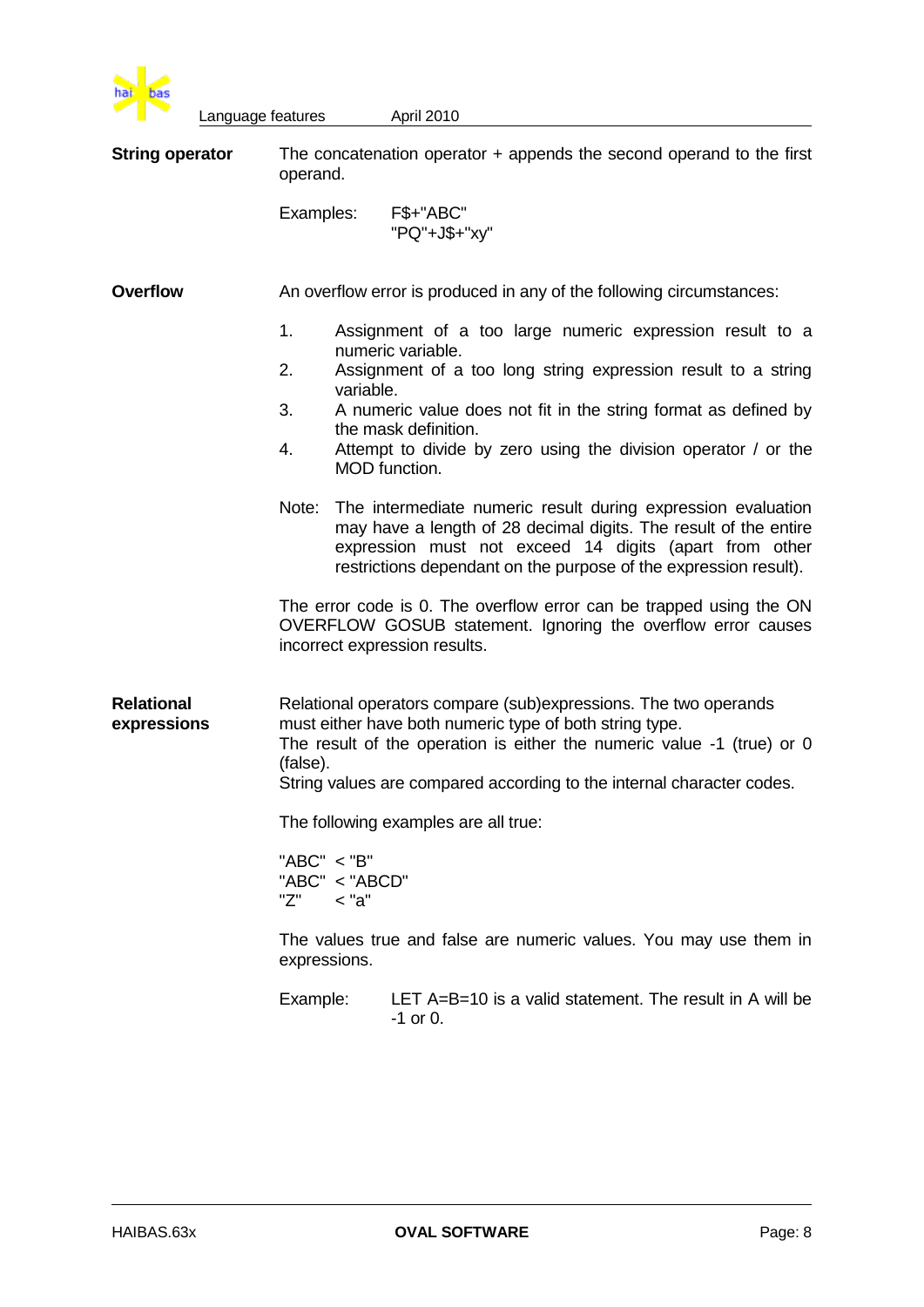

| <b>Logical operators</b> | The logical operators are used to combine the result of relational<br>operations.                                                                                                                                                                                                                                                                                                                                                                     |  |  |  |  |
|--------------------------|-------------------------------------------------------------------------------------------------------------------------------------------------------------------------------------------------------------------------------------------------------------------------------------------------------------------------------------------------------------------------------------------------------------------------------------------------------|--|--|--|--|
|                          | Examples: IF A>B AND C<10 GOTO 2010                                                                                                                                                                                                                                                                                                                                                                                                                   |  |  |  |  |
|                          | AND, OR and NOT operate on the individual bits. This is consistent with<br>the definition of the values true and false. The value -1 in two's<br>complement notation consists of all binary ones. The value 0 consist of<br>all binary zeros.                                                                                                                                                                                                         |  |  |  |  |
| <b>Mask operator</b>     | The mask operator converts a numeric value to a formatted printable<br>string representation according to the mask definition.                                                                                                                                                                                                                                                                                                                        |  |  |  |  |
|                          | P\$=A:"###0.00"<br>Examples:<br><b>PRINT A:M\$</b>                                                                                                                                                                                                                                                                                                                                                                                                    |  |  |  |  |
|                          | The operation is controlled by the mask characters:                                                                                                                                                                                                                                                                                                                                                                                                   |  |  |  |  |
|                          | yields 0 if leading zero.<br>0<br>yields spaces if leading zero.<br>#<br>*<br>yields * if leading zero.<br>\$<br>yields a \$-sign in the rightmost \$-position (floating \$-sign).<br>yields decimal point unless preceded by a suppressed leading<br>zero.<br>yields comma unless preceded by a suppressed leading zero.<br>,<br>yields + if positive value or else -<br>+<br>yields space if positive value of else -<br>-<br>T<br>yields a slash / |  |  |  |  |
| <b>Functions</b>         | Functions need zero, one or two arguments and return a numeric or<br>string value.                                                                                                                                                                                                                                                                                                                                                                    |  |  |  |  |
|                          | Display and printer control function have string type. The following<br>example is valid:                                                                                                                                                                                                                                                                                                                                                             |  |  |  |  |
|                          | D\$=CS+@(20,10)+"Empty Screen"<br>2020<br>2030<br>PRINT D\$                                                                                                                                                                                                                                                                                                                                                                                           |  |  |  |  |
|                          | See the function definitions in this chapter.                                                                                                                                                                                                                                                                                                                                                                                                         |  |  |  |  |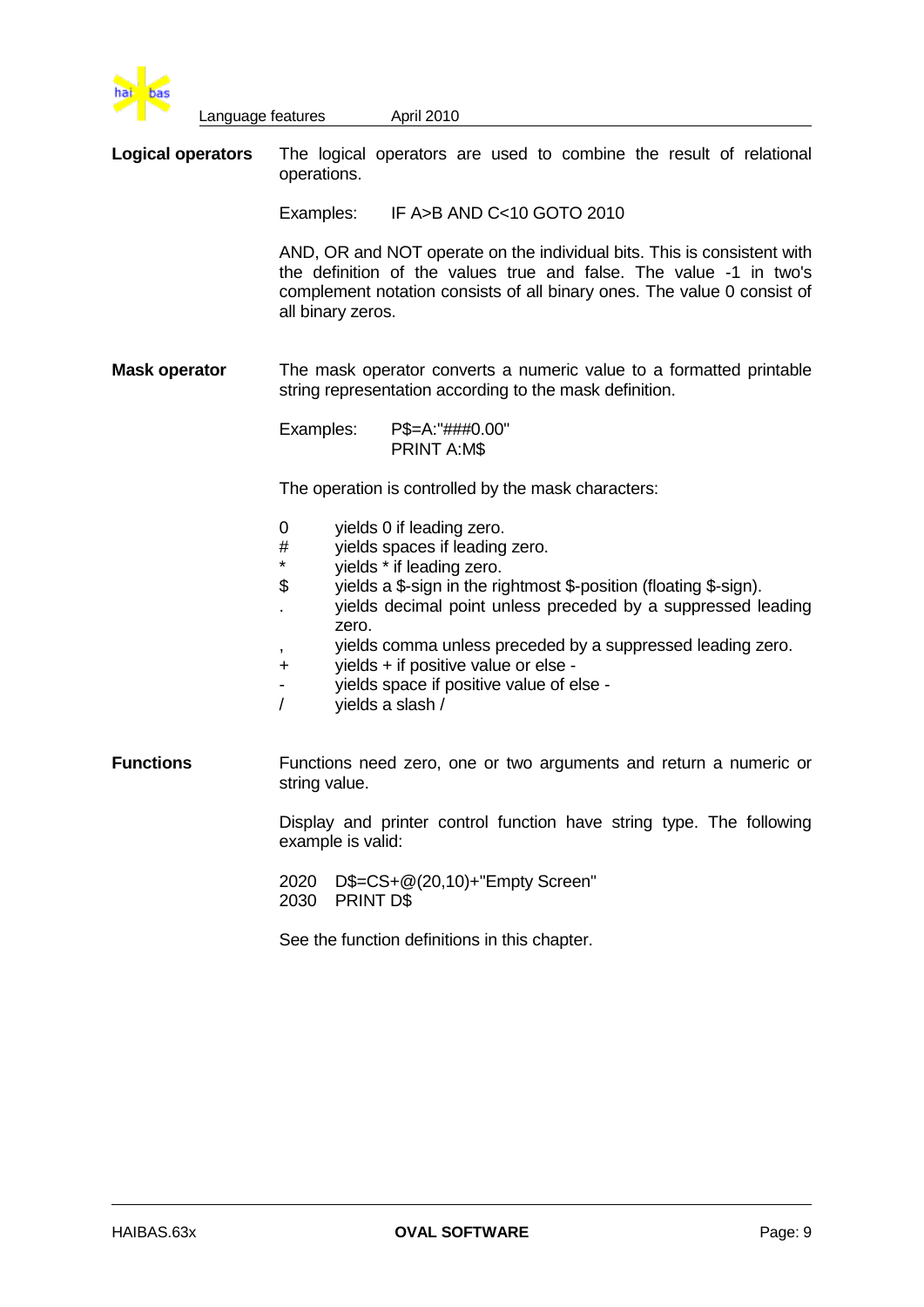

#### **2.3. FILE MANAGEMENT AND PERIPHERAL DRIVERS**

| <b>File management</b>    | HAI*Basic has a set of powerful file management statement for<br>- sequential,<br>- random on number and<br>- random on index<br>file access.<br>These statements are:<br><b>ENABLE and DISABLE</b><br><b>OPEN and CLOSE</b><br>READ, WRITE and INSERT<br><b>DELETE</b><br><b>INPUT and PRINT</b><br><b>GET and PUT</b> |      |                                                                                                                                                |  |  |  |
|---------------------------|-------------------------------------------------------------------------------------------------------------------------------------------------------------------------------------------------------------------------------------------------------------------------------------------------------------------------|------|------------------------------------------------------------------------------------------------------------------------------------------------|--|--|--|
|                           |                                                                                                                                                                                                                                                                                                                         |      |                                                                                                                                                |  |  |  |
|                           | All file management statements have a format similar to:                                                                                                                                                                                                                                                                |      |                                                                                                                                                |  |  |  |
|                           | OPEN (n UNIT=u ERR=stno MODE=m)f\$                                                                                                                                                                                                                                                                                      |      |                                                                                                                                                |  |  |  |
|                           | All options are defined in this chapter.                                                                                                                                                                                                                                                                                |      |                                                                                                                                                |  |  |  |
| Multi-user                | locked in case of shared file access.                                                                                                                                                                                                                                                                                   |      | HAI*Basic supports multi-user access on both file level and record level.<br>File access can be exclusive or shared. Individual records can be |  |  |  |
|                           | See the I/O statement definitions in this chapter and also the chapter on<br>file management.                                                                                                                                                                                                                           |      |                                                                                                                                                |  |  |  |
| <b>Peripheral drivers</b> | file.                                                                                                                                                                                                                                                                                                                   |      | Peripheral hardware can be controlled by OPENing a driver instead of a                                                                         |  |  |  |
|                           | Example:                                                                                                                                                                                                                                                                                                                |      | 3010 OPEN (1)"\$LPT"                                                                                                                           |  |  |  |
|                           |                                                                                                                                                                                                                                                                                                                         |      | 3050 PRINT (1)"Printer output"                                                                                                                 |  |  |  |
|                           |                                                                                                                                                                                                                                                                                                                         | 3100 | CLOSE (1)                                                                                                                                      |  |  |  |
|                           | See the chapter on drivers for all details.                                                                                                                                                                                                                                                                             |      |                                                                                                                                                |  |  |  |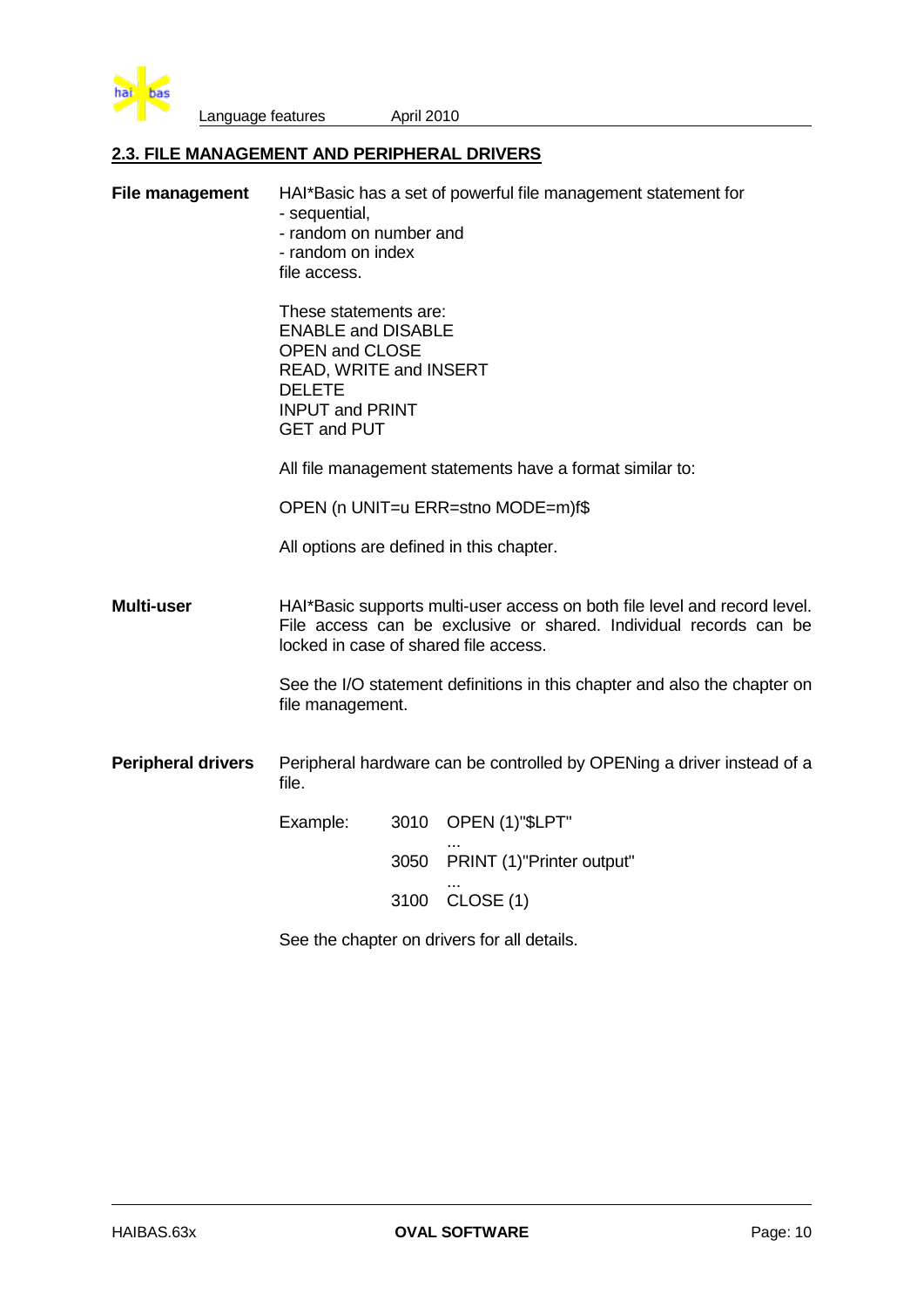

#### **2.4. BASIC EDITOR**

The basic source program editor allows to key in and to update basic programs. The commands are defined later on in this chapter (LOAD, SAVE, LIST, etc.). There are however a few general points to be described here.

A statement can be added by keying in the statement preceded by its statement number and followed by RETURN.

It replaces a possible already existing statement with the same number. Keying in only a statement number deletes that statement.

The editor handled encoded compressed basic source files and ascii files.

Ascii files are used to merge pieces of basci code.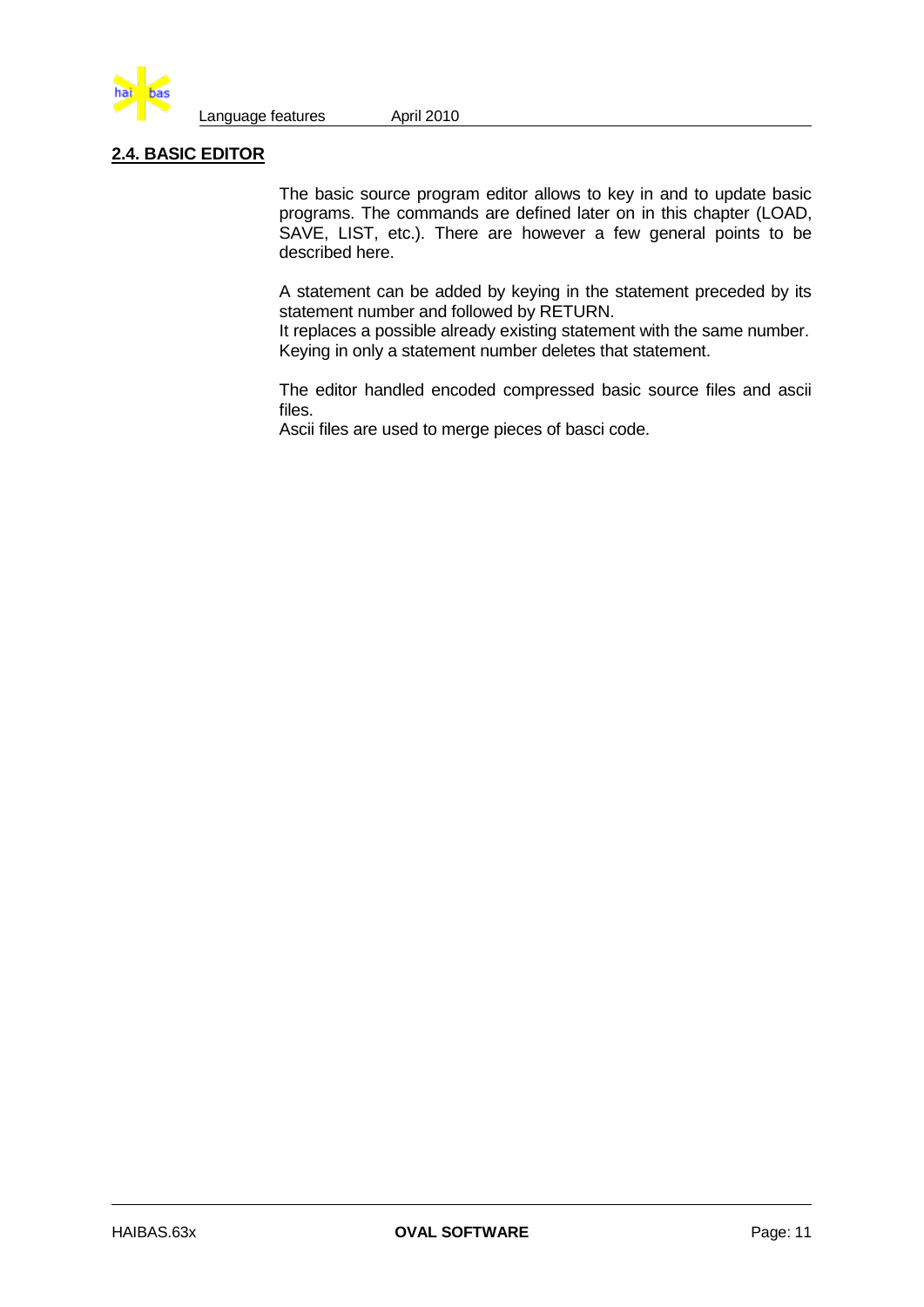

#### **2.5. SYNTAX CONVENTIONS**

The remainder of this chapter defines all language features in alphabetical order.

The definitions are presented by its format(s), explanatory text and and example.

Although you may type keywords and variables in upper or lower case, this manual follows a typographical conventions.

**Keywords** HAI\*Basic keywords are in uppercase characters.

If an option keyword is followed by  $a =$  sign then the  $=$  sign is part of the keyword. If a function keyword is followed by a parenthesis ( then the ( is part of the keyword.

| Examples: | ERR=5000  | (ERR= is different from ERR) |
|-----------|-----------|------------------------------|
|           | MOD(A,10) |                              |

- **Expressions** Expressions are presented in their simplest form: a scalar variable of type numeric or string as appropriate. The use of lowercase characters indicates that the variable represents an expression.
	- Examples: n f\$

Variables are in uppercase characters and they may have embedded subscript expressions.

Examples: Y  $A\$(I+2,J)$ 

Lists A list of variables in an I/O statement is named a var list.

Example:  $A \qquad B\$ [3,4]  $C(A+1, T)$ 

A list of expressions in a DATA statement is named a expr list.

Example: H F<sup>\*4+1</sup> F\$ "XYZ"

A list of expressions in a PRINT statement is named a print\_list.

Example: PRINT A\$,B,C:"##0"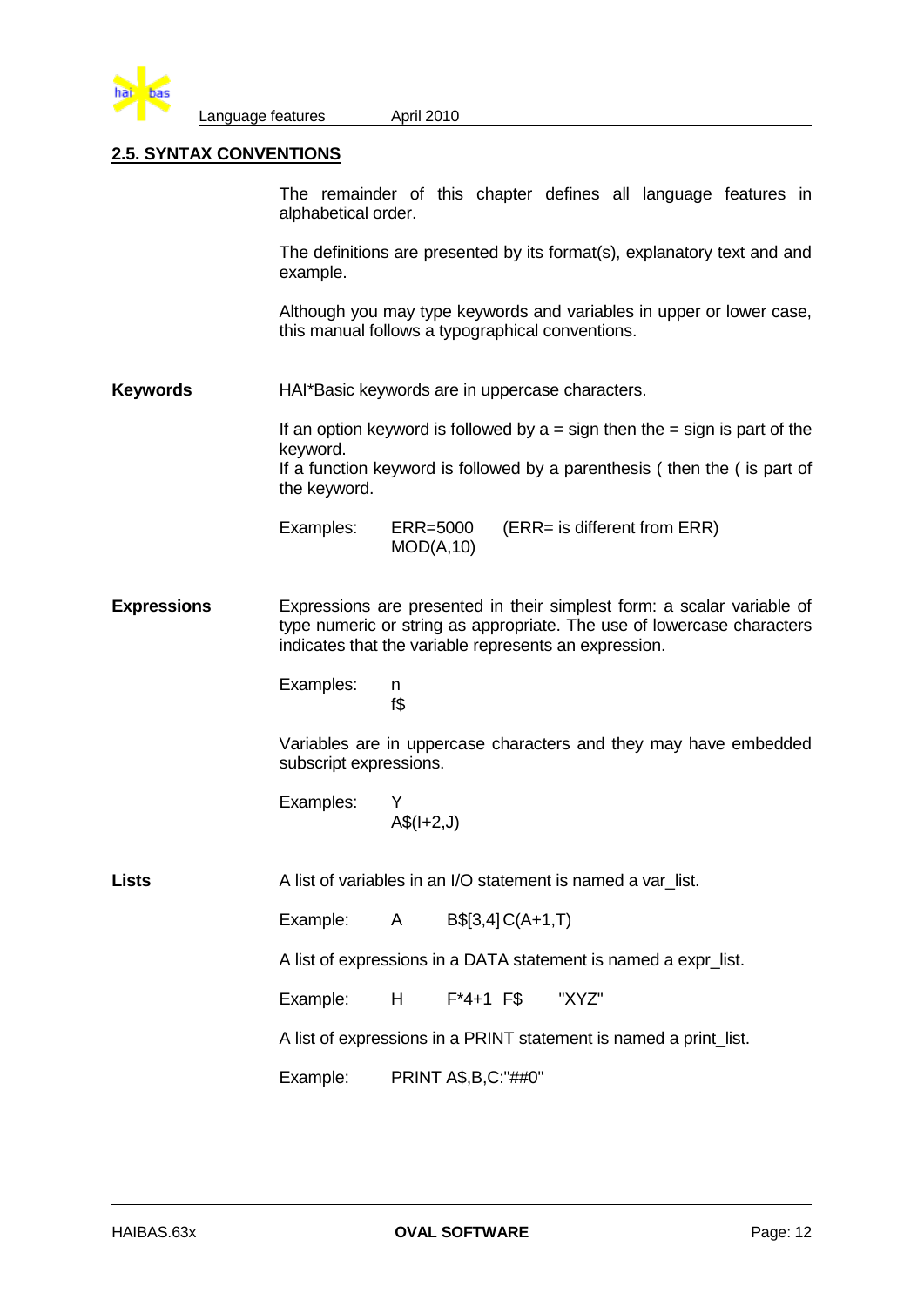

**Commas** Commas in a print\_list are equivalent to the function HT (horizontal tab). Commas between the variables in a var\_list or between the expressions in an expr\_list are superfluous. The meaning of the list is unambiguous anyway.

**Statement numbers** The statement numbers (in the range of 1 to 64999) are represented by **stno**.

Example: GOTO stno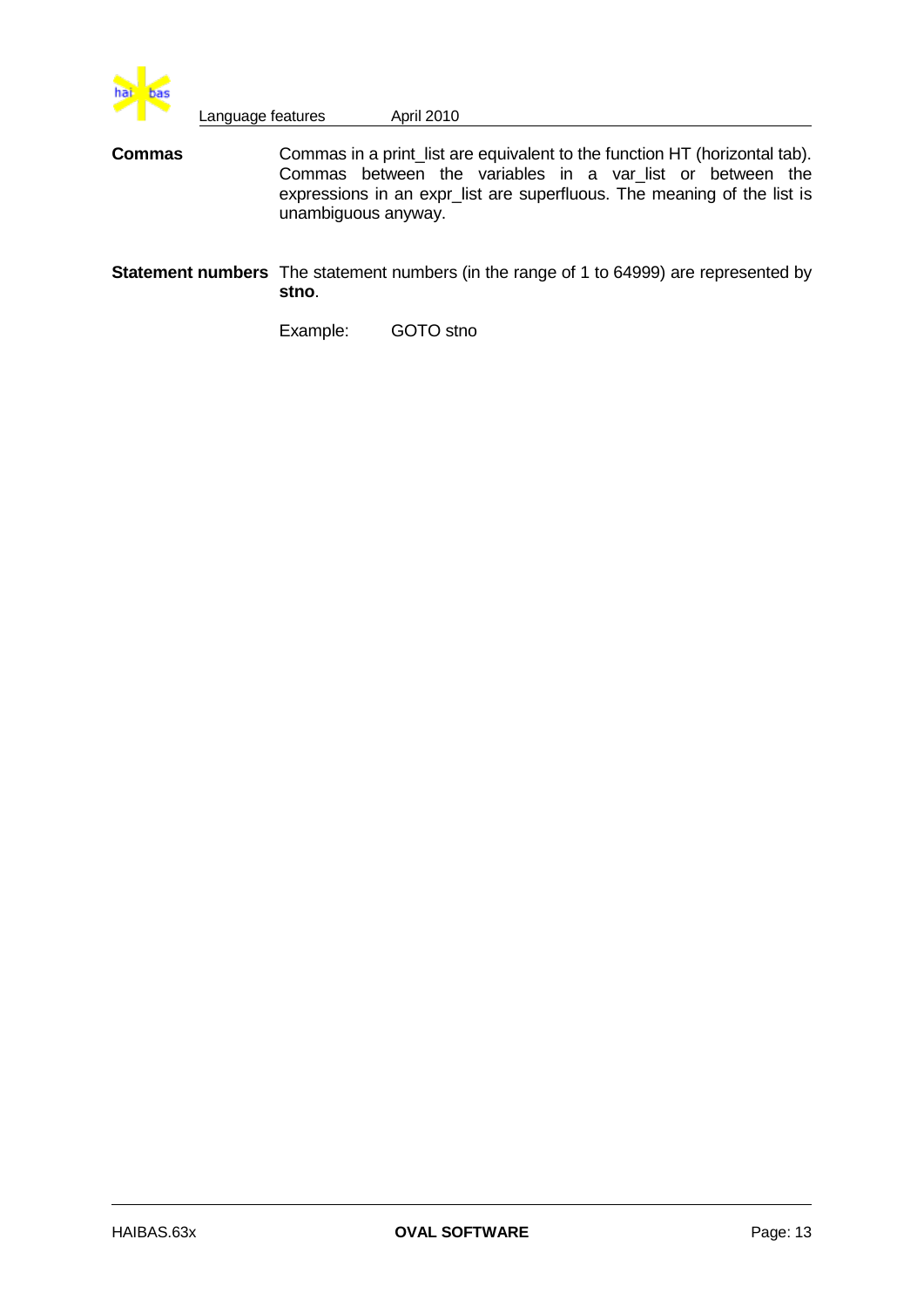

#### **2.6. SUBROUTINES, ROUTINES AND FUNCTIONS**

Subroutines, Routines and Functions are used in HAI\*BAS to produce reusable code and break programs into smaller modules.

#### **2.6.1. HAI\*BAS program environment**

The environment in which a HAI\*BAS program runs consists of 3 parts:

- 1. Data (including HELP file).
- 2. Code.
- 3. Files.

In release 4 there can only be 1 instance of these environments. CHAIN can run a new code module but it does not return. Similarly, CLEAR wipes out data without any chance of recovery and CLOSE does the same for file access.

Release 5 provides a stack mechanism that allows local environments to be created by a child and restores the parent environment on exit. The decision to create a local environment is taken by the child; this means it is possible to remain compatible with the BASIC philosophy of allowing global access to all items (with all the inherent dangers of such an approach).

The following keywords work with this stack mechanism (they are described more fully later on):

GOSUB The most limited statement, GOSUB can only load a new code module (such as an overlay). The parent module is restored by the RETURN statement.

> Note that there is no possibility for GOSUB to create a new environment. In practical terms, this means that the stack remains part of the parent and so RESET (or BEGIN or CLEAR) will discard all GOSUB modules to restore the parent program and reset the stack. The parent is reloaded from disc, if necessary.

> By convention, code that is activated by GOSUB is referred to here as a Subroutine. A Subroutine may be local (ie within a code module and identified by a statement number) or global (ie a code module itself and identified by a module name).

> Subroutines are typically used for minor tasks within a program and are generally specific to that program.

> NOTE that in releases before 5.87 CALL was used for Subroutine modules but RESET within the Subroutine DID NOT reset to the parent, but remained at the level of entry to the Subroutine.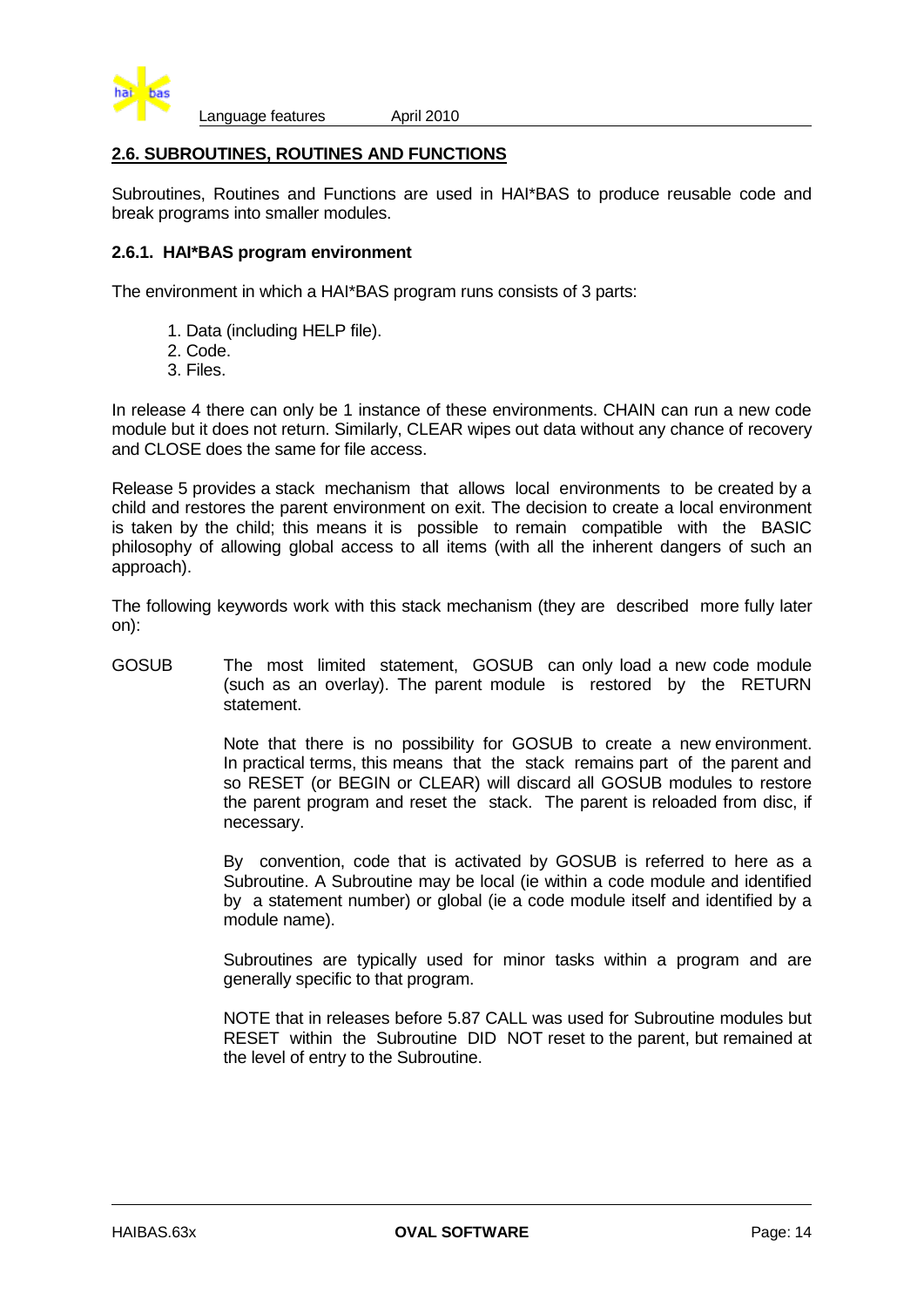

Examples of Subroutine usage:

 100 GOSUB "subr1" 200 GOSUB 2000

CALL CALL has all of the features necessary to write code that is truly independant of the parent program. It can load a new code module and allow new data and file environments to be created.

> Since CALL can create a new environment, the stack is considered part of the CALLed child and RESET (or BEGIN or CLEAR) will reset the stack to it's state on entry.

> By convention, code that is activated by CALL is referred to here as a Routine. A Routine may be local (ie within a code module and identified by a statement number) or global (ie a code module itself and identified by a module name).

> In general, a Routine starts with full access to all parent data and files. The only exceptions are variables with the same name, and files with the number, as used locally.

> The decision to create a purely local environment is taken by the child using BEGIN, CLEAR or CLOSE.

> CLEAR provides a local data environment. No parent variable can be directly accessed except when passed by reference in the parameter list supplied to the Routine (this, the VAR option, is explained later on).

> CLOSE provides a local files environment. No parent file can be directly accessed except when passed by reference in the parameter list supplied to the Routine (the FILE option, like the VAR option, is explained later on).

BEGIN is simply a combination of CLEAR and CLOSE.

A less 'pure' Routine may elect to retain access to the parent environment but still requires some local data or files. The LOCAL keyword can prefix DIM or OPEN for this purpose, for example:

- 50 LOCAL DIM LEN=14 W LEN=1024 X\$
- 60 LOCAL OPEN (5) "MyIndex.hix"

These resources automatically disappear or are closed on exit from the Routine.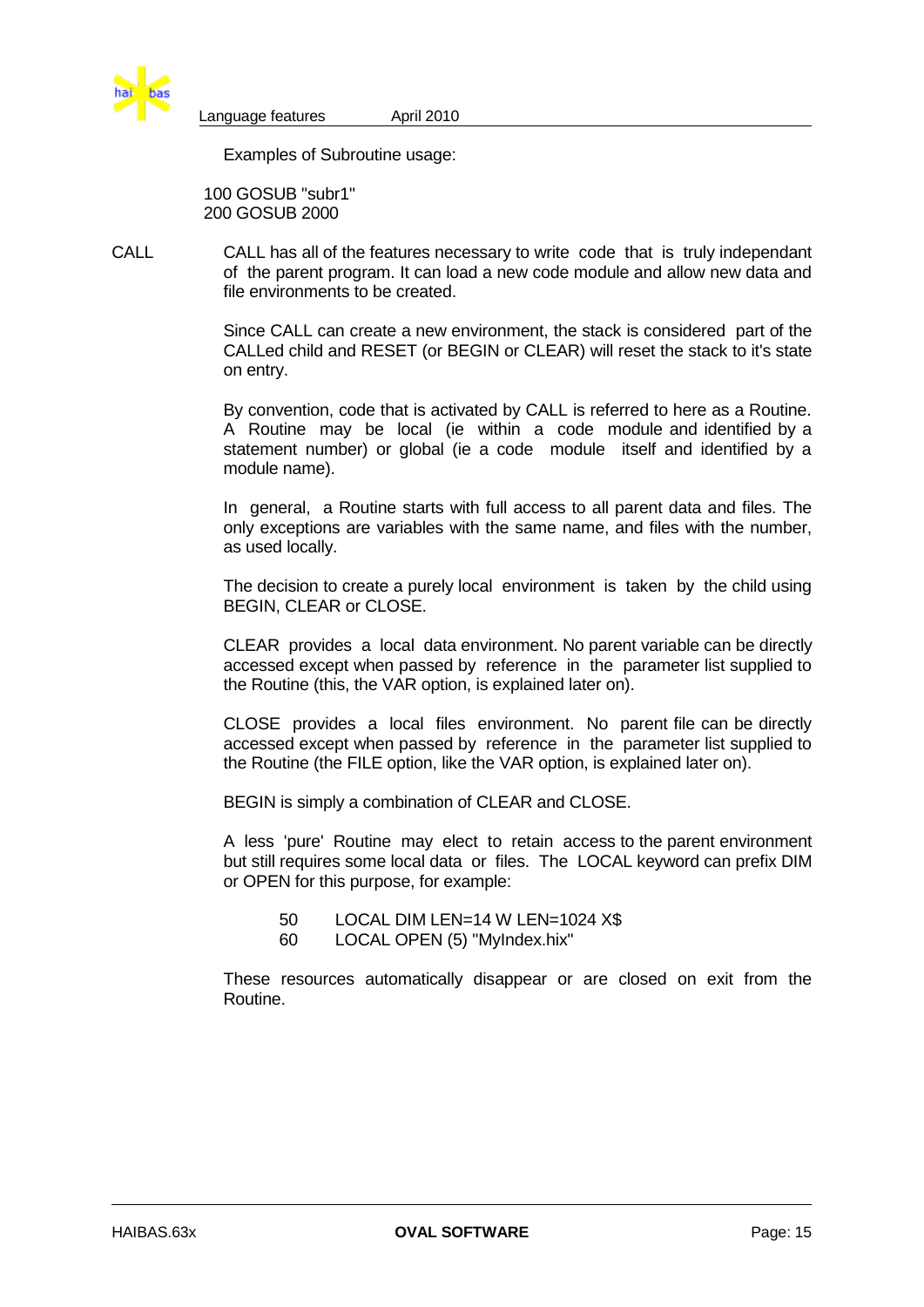

Examples of Routine usage (the CALL statement is fully explained later on):

| 300 | CALL "rout1"                             |
|-----|------------------------------------------|
| 310 | CALL "rout2"                             |
| 320 | CALL "rout2" ()                          |
| 330 | CALL "rout3" (A\$, 35, VARZ\$[], FILE 5) |
| 400 | <b>CALL 11000</b>                        |
| 410 | <b>CALL 12000</b>                        |
| 420 | CALL 12000 ()                            |
| 430 | CALL 13000 (A\$, 35, VARZ\$[], FILE 5)   |

#### FUNC, FUNC\$

These two keywords have all the power of the CALL statement (see above) and can be used within any valid HAI\*BAS expression to call code that returns a value (numeric for FUNC, string for FUNC\$).

By convention, code that is called by FUNC or FUNC\$ is referred to here as a Function. A Function may be local (ie within a code module and identified by a statement number) or global (ie a code module itself and identified by a module name).

A Function can be treated as a Routine (ie activated by CALL instead of FUNC or FUNC\$); the return value is then ignored. It is an error to use GOSUB for a Function.

Examples of Function usage (FUNC and FUNC\$ are fully explained later on):

- 500 A = FUNC "rout1" ()
- 510 IF FUNC\$ "rout2"  $\hat{()}$  = "OK" THEN ...
- 520 PRINT FUNC\$ "rout2" ()
- 530 B\$ = FUNC\$ "rout3" (A\$, 35, VARZ\$[], FILE 5)
- 600  $A =$  FUNC 11000 ()
- 610 IF FUNC\$ 12000 ( $\hat{0}$  = "OK" THEN ...
- 620 PRINT FUNC\$ 12000 ()
- 630 B\$ = FUNC\$ 13000 (A\$, 35, VARZ\$[], FILE 5)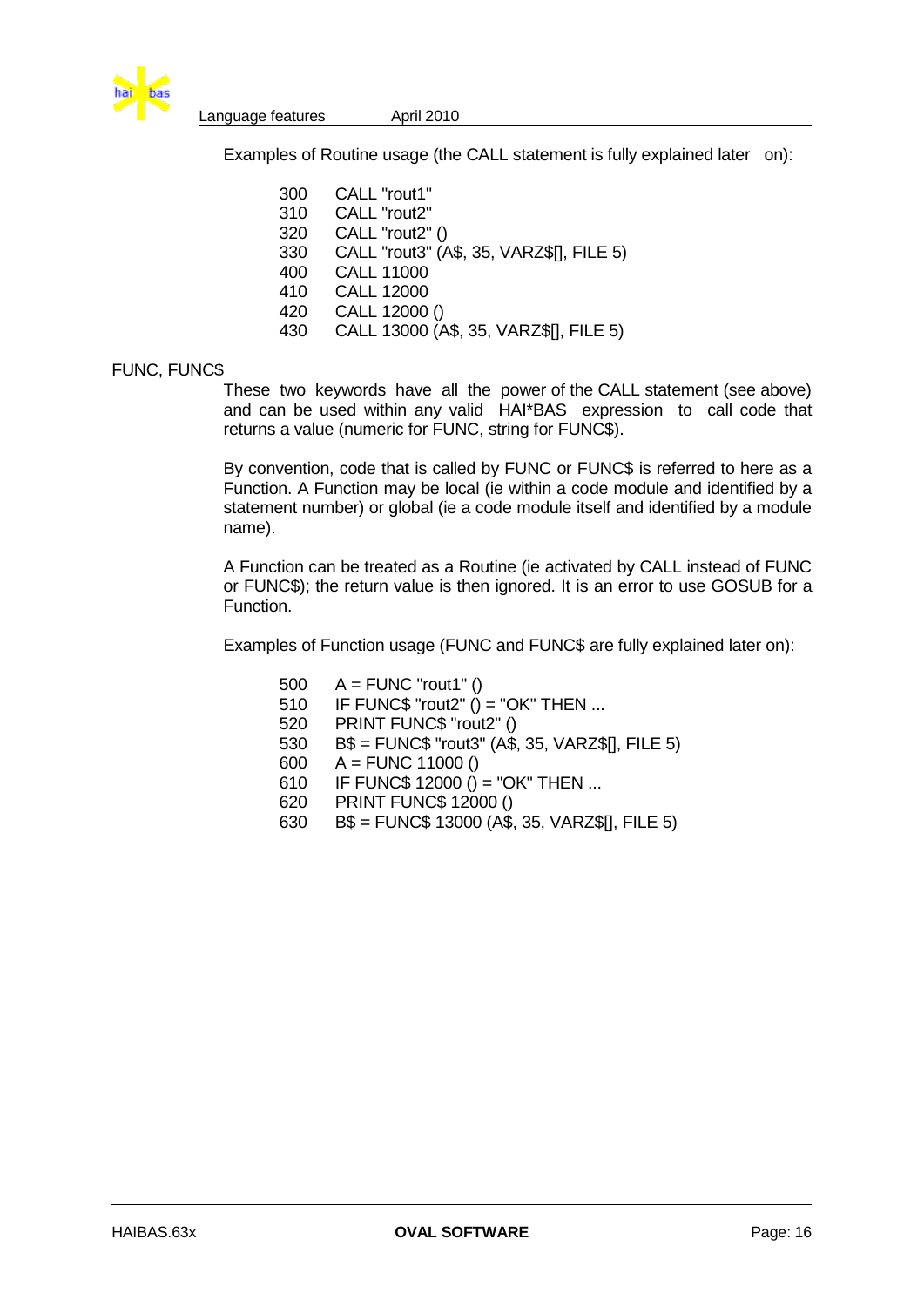

#### **2.6.2. Parameter passing**

The concept of parameter passing is essential to a full understanding of the CALL, FUNC, FUNC\$ and ENTRY keywords.

Parameters are used in many computer languages to pass specific information to a general purpose routine. The purpose is to reuse the routine as much as possible by reducing it's dependencies.

A simple form of reusable code exists in virtually every HAI\*BAS program: the GOSUB Subroutine. This is limited in it's reusability by a dependence on physical location (the statement number) and by dependence on global names (eg A\$, file 6). Any variable or file handle the Subroutine uses is visible to the caller and great care must be taken to avoid conflicts.

Parameter passing allows access to specific details (passed by the caller) without depending on the names (the A\$, file 6) of these details.

Local names are always used for the parameters passed so the code, although always appearing the same (and hence more easily reusable), will work on whatever information is supplied to it.

For example, take a small Subroutine to sort an array of index file keys:

- $100 \t S = 0$
- 110  $FOR I = 1 TO 99$
- 120 REM "If adjacent elements not in order, then swap them"
- 122 IF COMPARE(A\$[I], A\$[I + 1], 5, 1) > 0 THEN S = 1 \
	- $W$ = ASIII \setminus$ 
		- $A$[I] = A$[I + 1] \$
		- $A$[I + 1] = W$$
- 130 NEXT
- 140 REM "If a swap was made"
- 142 IF S THEN GOTO 100
- 190 RETURN

What disadvantages does this Subroutine have? Firstly, it must be placed at statement 100. In addition, it can only sort 1 array (A\$[]) of a fixed size (100 elements) by using the COMPARE() function for index 1 of file 5. It also alters variables S, I and W\$.

How can we change this? Firstly what does the routine do? The end effect is that it has changed the array A\$[]. In order to do this it needs to know the size of A\$[] and what details determine the sort order.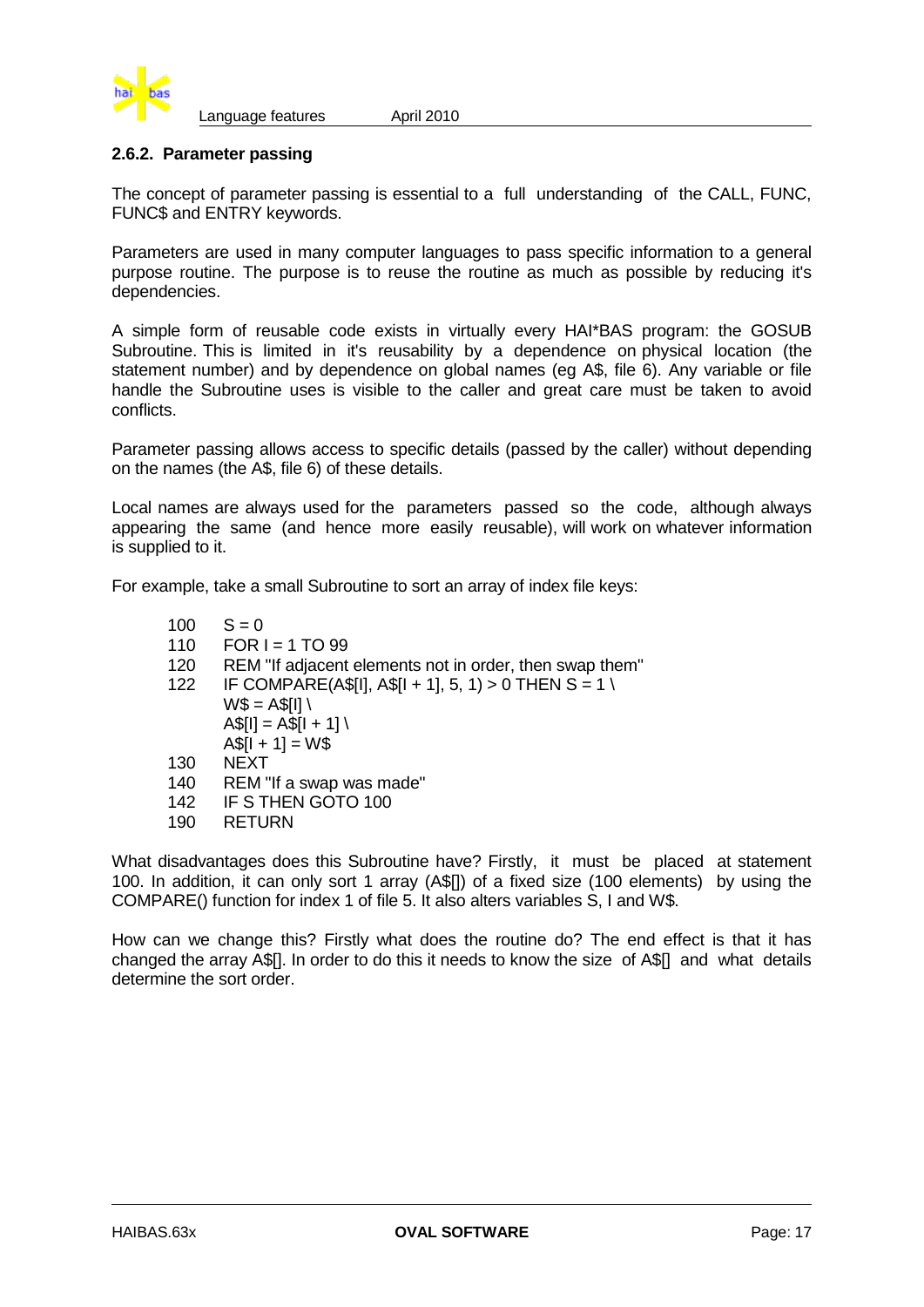

In other words it requires 4 parameters:

#### *The array to be sorted.*

Note that this array needs to be within the parent environment. It would be inefficient to copy it into local data for the Routine and copy the sorted result back on the return. It is better, in this case, to work directly on the data.

#### *The size of the array.*

This can be supplied as a direct value by the parent. Supplying a parameter as a value ensures that a copy is used by the child. It has 2 advantages, firstly that the parent variable is NOT affected and secondly that a constant can be supplied without first being put into a variable.

#### *The file number.*

This could also be supplied as a numeric value but this would mean that if the child issues BEGIN (or CLEAR) it can no longer access the parent file since this is not in the child's environment.

A better approach is to pass the actual file (in the same way that the actual array was passed) so that the child can work directly in this part of the parent's environment.

#### *The index number.*

Again this is a simple value (like the array size) that can be passed to the routine.

When the code is rewritten as a Routine, it appears like this:

- 10 ENTRY "ArraySort" (VAR A\$[], L, FILE 1, X)<br>20 BEGIN
- **BEGIN**
- 30 DIM LEN=14 S I LEN=1024 W\$
- $100 S = 0$
- 110  $FOR I = 1 TO L 1$
- 120 REM "If adjacent elements not in sequence, then swap them"
- 122 IF COMPARE(A\$[I], A\$[I + 1], 1, X) > 0 THEN S = 1 \
	- $W$ = A$$ [I] \
		- $ASIII = ASII + 11 \setminus$
		- $AS[1 + 1] = W$$
- 130 NEXT
- 140 REM "If a swap was made"
- 142 IF S THEN GOTO 100
- 190 RETURN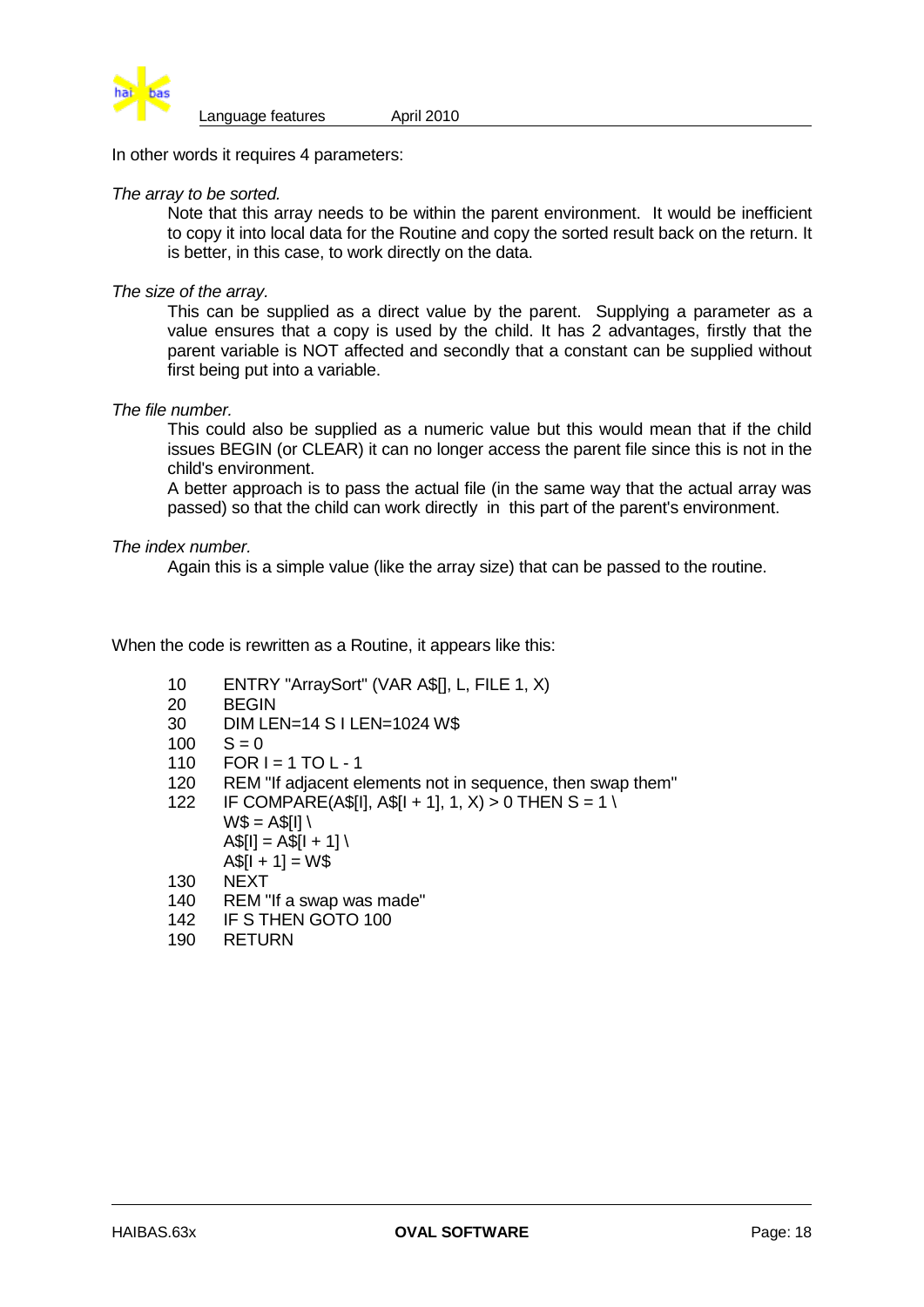

We will now examine the changed statements in more detail.

#### *10 ENTRY "ArraySort" (VAR A\$[], L, FILE 1, X)*

The ENTRY statement introduces a Routine (or Function) and names it ("ArraySort"). The parameter list supplies the local names for all items passed to the routine. For example, although the array is still named A\$[] this can represent whatever array is passed by the caller.

By default, all parameters are passed by value. In other words L and X are set to the value of whatever the caller supplies. This ensures separation from the parent data; the Routine can freely use them as work variables without any impact on the callers environment.

The keywords VAR and FILE allow parameters to be passed by reference.

VAR A\$[] is a reference to the actual array that is supplied by the caller. Any changes made in A\$[] work directly in the parent's data environment and so are available to the caller on return from the Routine.

FILE 1 is a reference to whatever file number is supplied. Again, the Routine works with the actual file. Any action on that file (including CLOSE) can affect the caller's file environment.

When the Routine is called, the parameter list that is supplied must match that in the ENTRY statement, as described later on.

#### *20 BEGIN*

BEGIN cuts off the Routine from direct access to parent data and files. This is generally good programming practice as it produces more reliable code that is easier to maintain.

All parameters, including those passed by reference (VAR A\$[] and FILE 1, in this case), remain available after the BEGIN (or CLEAR or CLOSE).

#### *30 DIM LEN=14 S I LEN=1024 W\$*

Since the BEGIN statement was used there is no danger that this DIM will confict with any variables used by the parent; the child has it's own local data environment.

#### *110 FOR I = 1 TO L - 1*

Here the supplied length  $(L - 1)$  replaces the constant value 99, allowing arrays of any size to be sorted.

Note that it is not, in fact, necessary to pass the size of a complete array dimension since the system function DIMOF() can be used instead. This is explained later; passing the length as a parameter is quite valid for the purposes of this example. It also more flexible, allowing part of a dimension to be sorted.

#### *122 IF COMPARE(A\$[I], A\$[I + 1], 1, X) > 0 THEN S = 1 \*

Here the constant values 5 and 1 are replaced by FILE 1 and X respectively. The file number 1 is the local number for whatever file was passed to the function, just as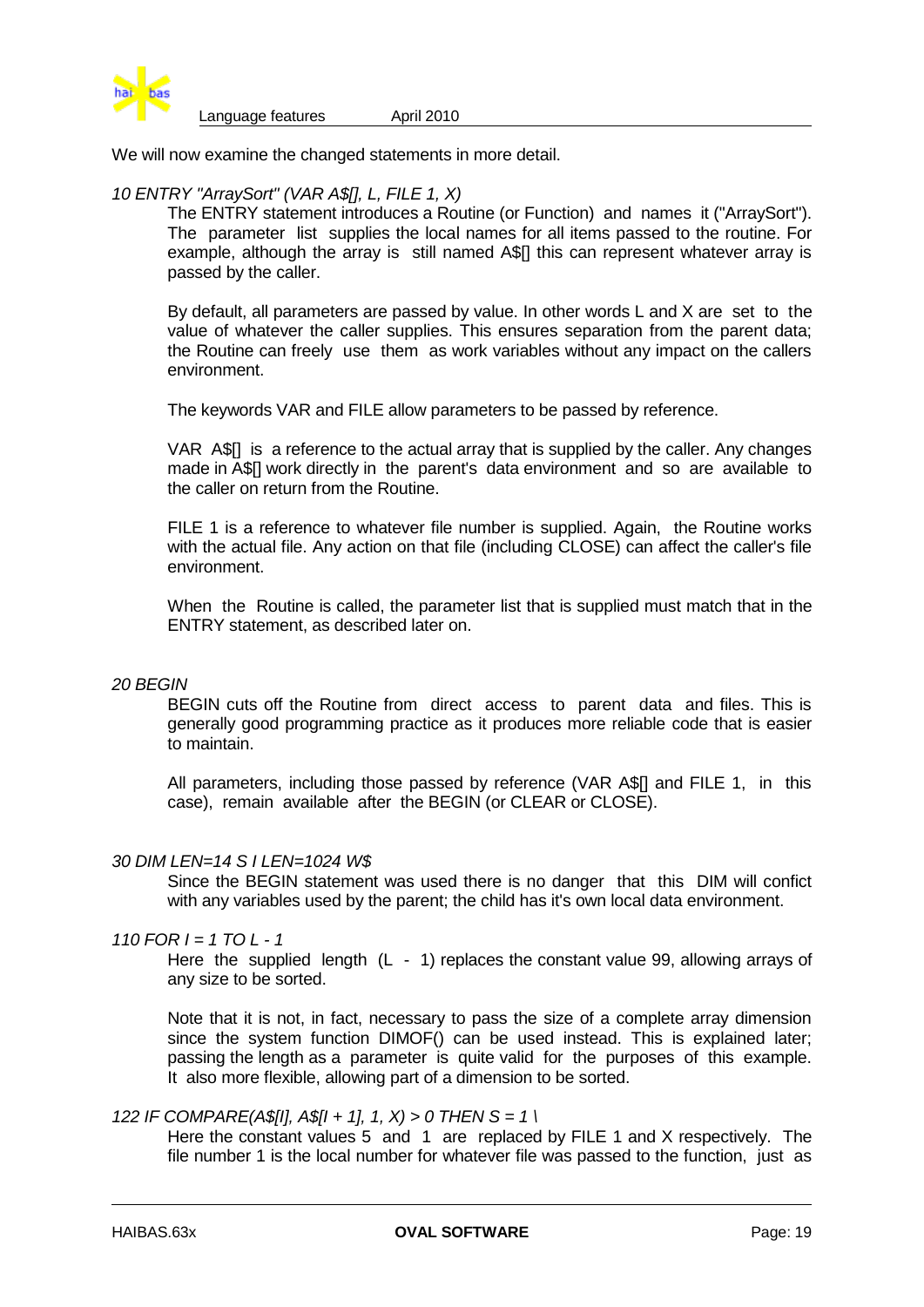

A $\frac{1}{2}$  is the local name for whatever array variable is passed. X is the local name for the value of the index number; it is not the number itself and so cannot affect the representation of that number in the parent's environment.

Note that if the file number was passed as a value the BEGIN at statement 20 would ensure an error here when trying to access the file. Passing by FILE reference is the correct solution, NOT removing the BEGIN!

Now, how is the Routine used? Since it is a Routine (not returning a value), the CALL statement must be used. The CALL must also supply a parameter list to tell the routine which items it is to work on. For example, to sort 12 items in the M\$[] array using index 2 in file 53:

CALL "ASORT" (VAR M\$[], 12, FILE 53, 2)

The array sort Routine still uses the same local names so after this CALL the parameters L and X will contain 12 and 2 respectively. For parameters passed by reference, VAR A\$[] now refers to the M\$[] array and FILE 1 to the callers file number 53.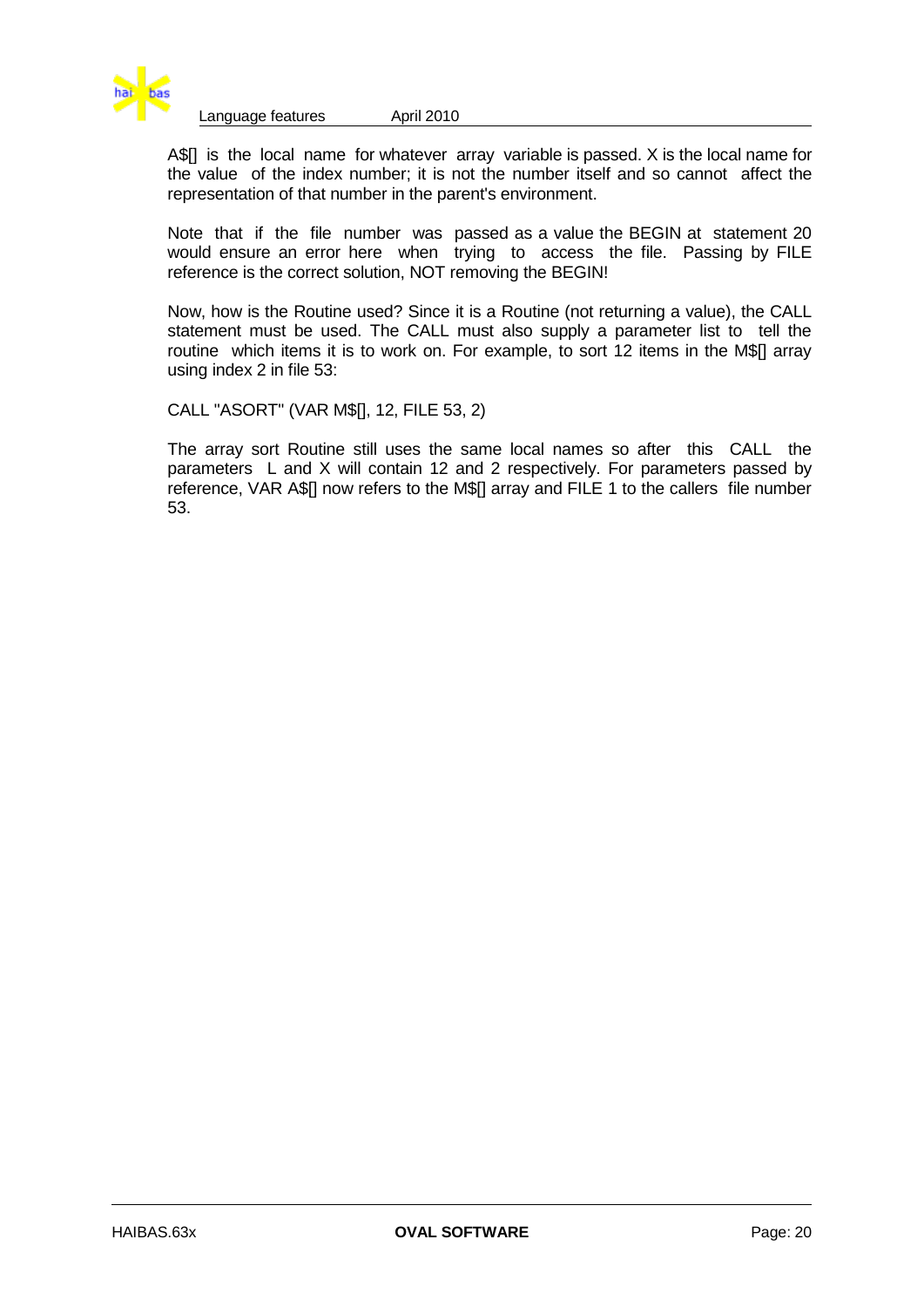

#### **2.6.3. Parameter list**

**Purpose** Passing parameters to a Routine or Function.

- **Format** (parameter list)
- **Remarks** The parameter list ties together the items supplied by the caller (by CALL, FUNC or FUNC\$) and the local names used in the ENTRY statement of the Routine or Function.

The parameters must match, both in quantity and type. The precise matching requirements are described later.

The parameter list can pass information in the following forms:

*Value* By default all items are passed by value. Any HAI\*BAS expression is valid; the result is stored in a local variable within the Routine (see the ENTRY statement).

Value passing provides a safe, one way, transfer of data to the Routine. Any variable passed by value cannot be modified by the routine once it has cut itself off from the parent data by BEGIN or CLEAR.

An example is:

- 10 CALL 110 ("HAI\*BAS 5")
- 110 ENTRY "Name" (A\$)

#### *Variable reference*

The VAR keyword specifies that the following variable is to be passed by reference. The variable may be freely used by the Routine (using its local name, as described for ENTRY) and any value assigned into it will be there on return to the parent.

Scalar variables, arrays, subdimensions of arrays, array elements, substrings and system variables can all be passed by reference.

Variable references provide a means for the routine to update parent data without the rigid (and error prone) access to all global data. A general purpose array sort can be written or a module to provide CUA compatible screen access for the majority of applications.

An example is:

20 CALL 200 (VAR A\$, VAR B\$(11,10), VAR C\$[]) 120 ENTRY "Example" (VAR X\$, VAR Y\$, VAR C\$[])

NOTE that when a substring is passed by reference all assignments to it CANNOT DECREASE the active length of the parent string variable. For example: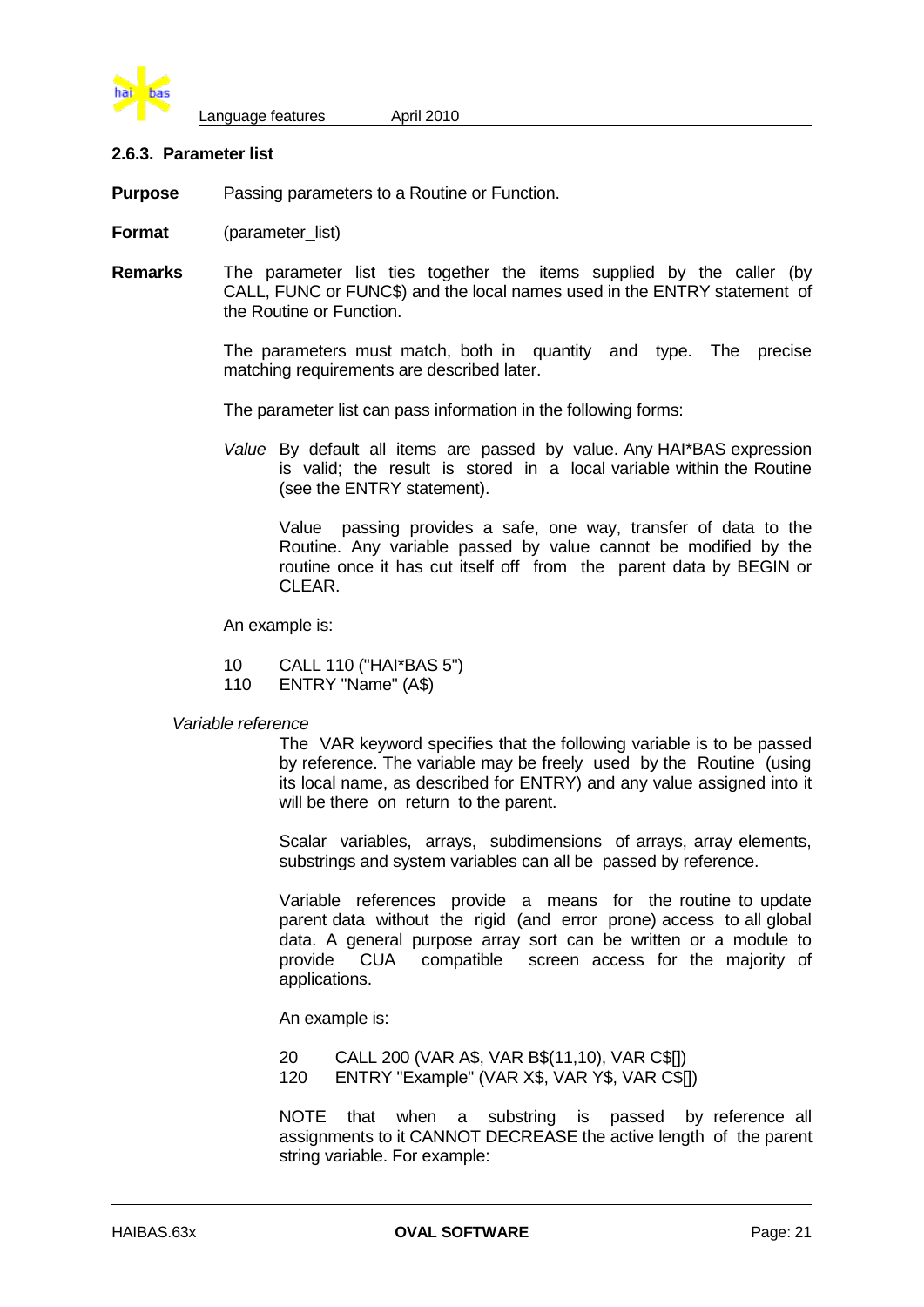

| 100 | $WS = "abcdef"$          |
|-----|--------------------------|
| 110 | FUNC 900 (VAR W\$(3,2))  |
| 120 | REM "W\$ is now abXdef"  |
| 900 | ENTRY "SubStr" (VAR A\$) |
| 910 | $AS = "X"$               |
| 990 | <b>RETURN</b>            |

#### *File reference*

The FILE keyword is similar in concept to VAR but works for file numbers instead of variable names. It specifies that the following numeric expression gives a file number that is to be passed by reference. The file may be freely used by the Routine (using it local number, as described for ENTRY). Any actions, including CLOSE, affect the file for the parent also.

File references provide a means to write standard file handling modules. For example, a single module can be passed a command code, file number and variable references. It would then handle all I/O actions (and, possibly, variable DIMensioning) for a particular file format.

An example is:

- 30 CALL 130 (FILE 53)<br>130 ENTRY "FileRead" (I
- ENTRY "FileRead" (FILE 1)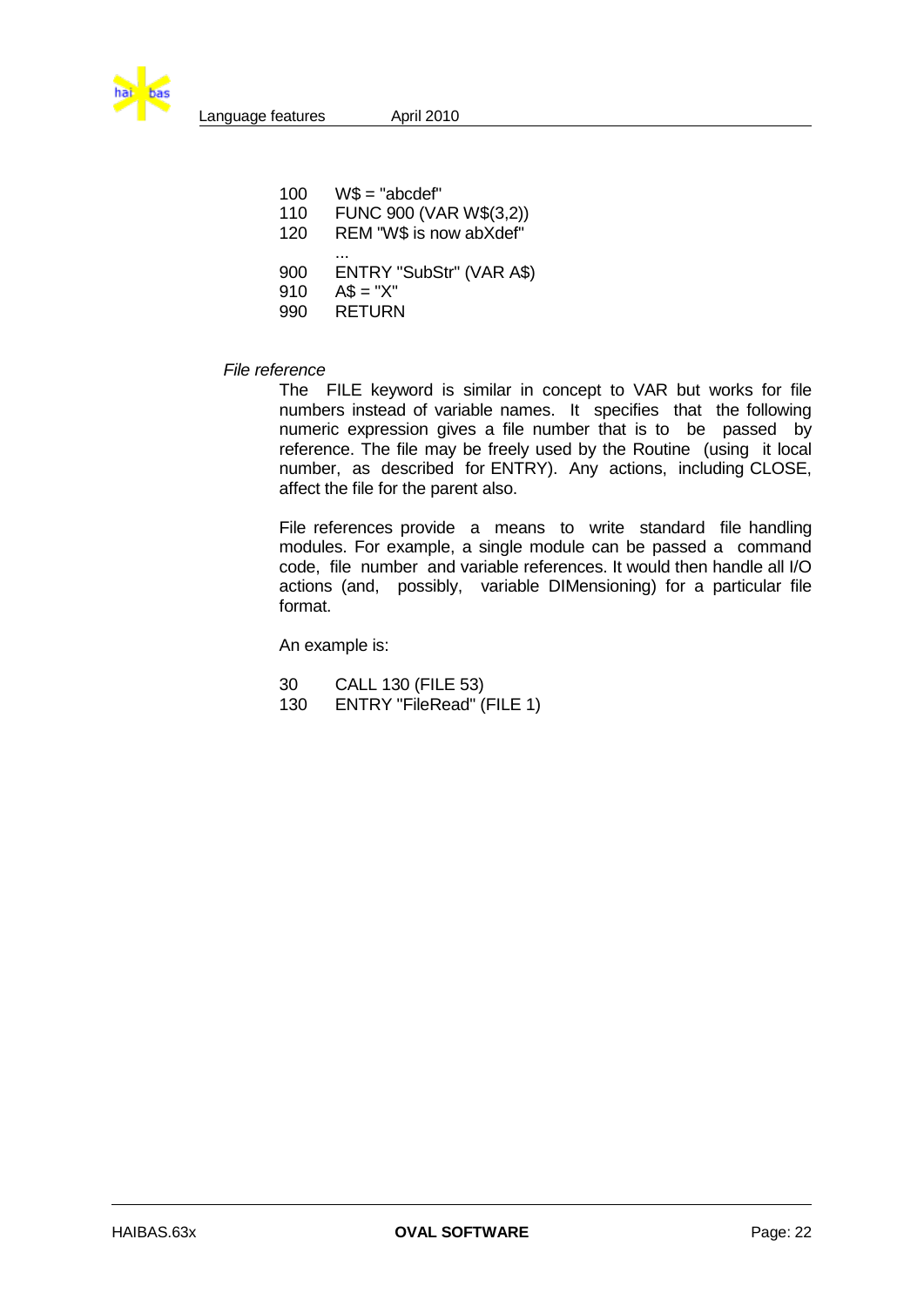

#### **2.7. ALPHABETICAL LIST OF LANGUAGE FEATURES**

The remainder of this chapter consists of the description of all statements, commands, functions and system variables in alphabetical order.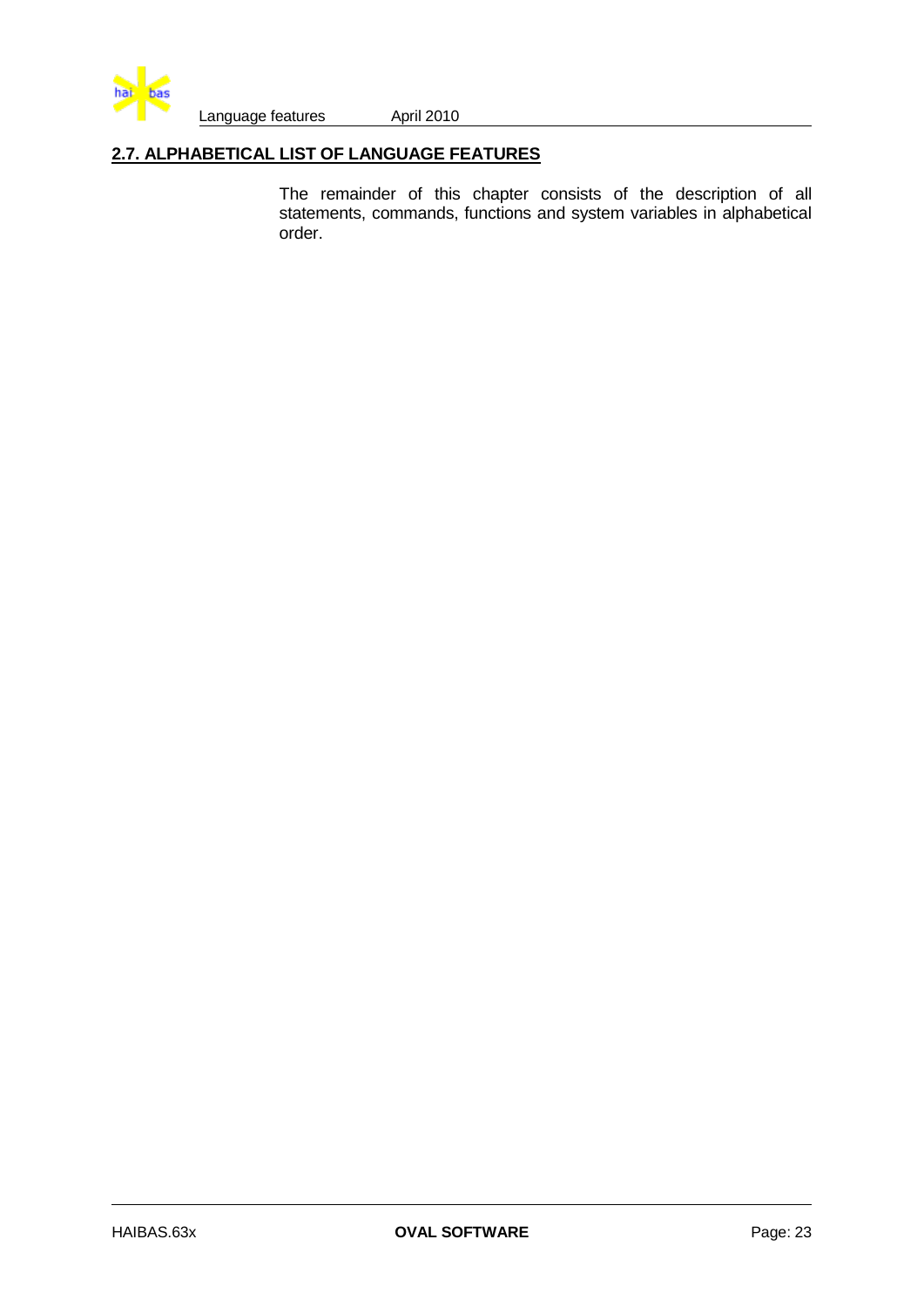

#### **@ function**

- **Purpose** Positions the cursor on display of changes the current position on the printer. It is used within an ACCEPT or a PRINT statement.
- **Format**  $@$  (c,l) or  $@$  (c) or  $@$  (,l)

c is the column number l is the line number

Ommision of the line number implies positioning on the same line.

Ommision of the column number implies positioning in the same column.

#### **New line on printer**

It is now allowed to position backwards on a printer. That's why positioning to a column number less than the current column position implies a new line action in order to position to the specified column number on the next line.

**Form feed** Positioning to a line number less than the current line number implies **on printer** a form feed action in order to position the specified line on the next page.

**Example** 1100 PRINT @(1,14) "Amount" @(21) A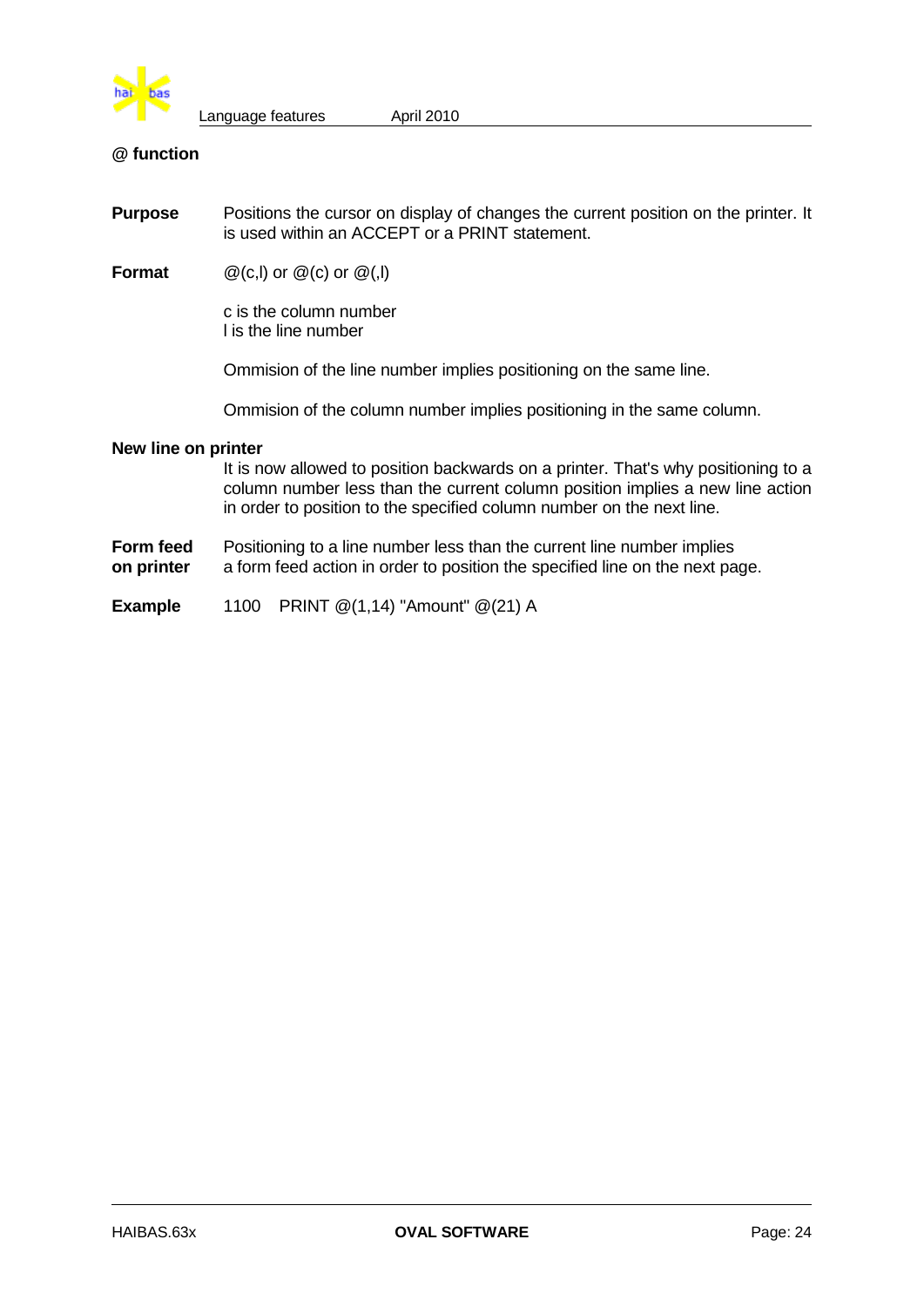

#### **ABS function**

**Purpose** Returns the absolute value of a numeric expression

**Format** Y=ABS(x)

**Example** 1100 Y=ABS(X)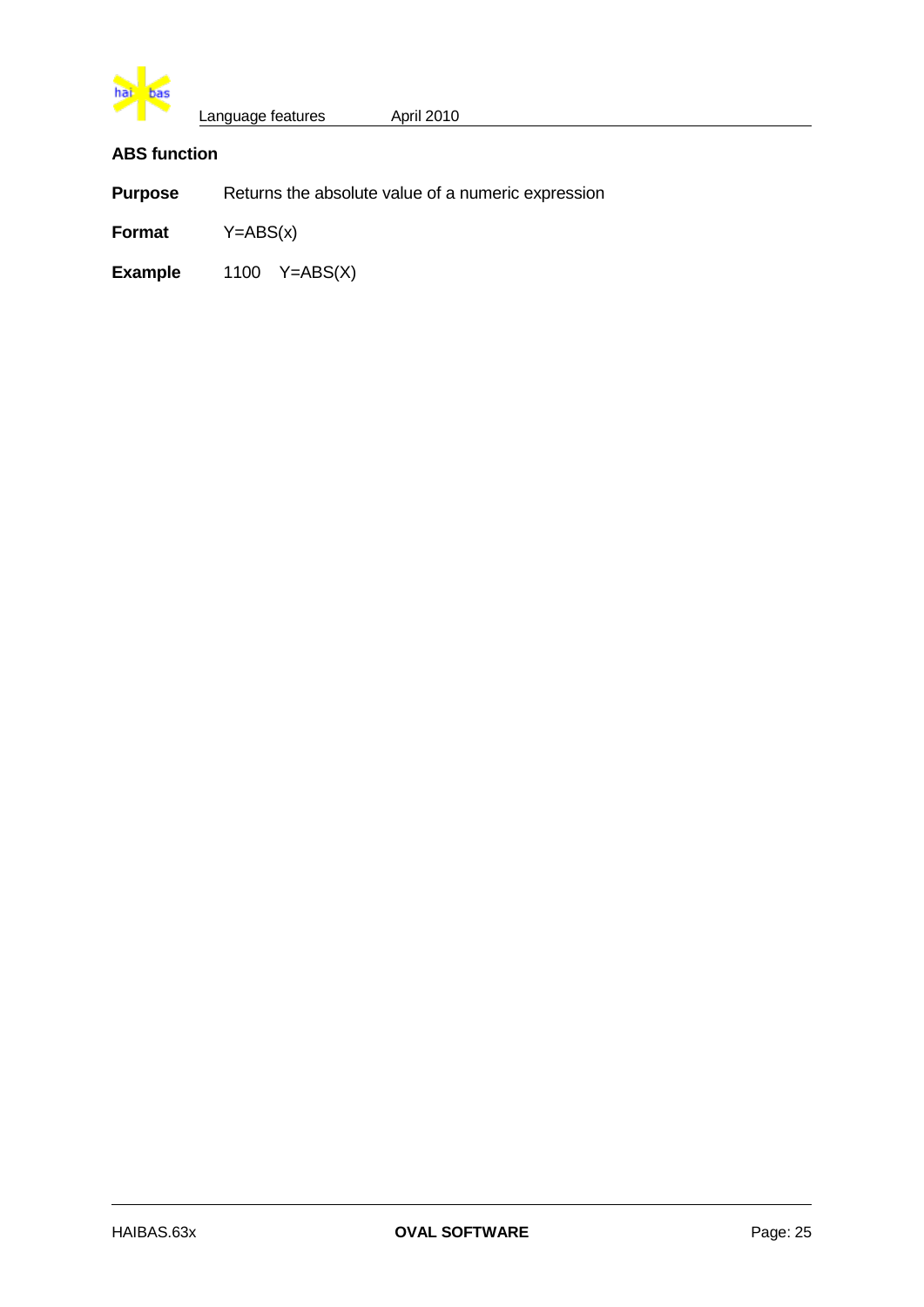

#### **ACCEPT statement**

**Purpose** Prompts for, accepts and validates keyboard input and passes control to a specified statement number.

**Format** ACCEPT  $[([IND=w] [MODE=m] [SECTION=II] [TRACK=t])] [print_list] KEY=k [V]$ [CHECK<c1] [CHECK=c2] [CHECK>c3] [CHECK<=c4] [CHECK>=c5] [CHECK<>c6] [EXACT=e1.e2]  $[MAX=m1.m2]$ [MIN=m3.m4] [GOTO stno] [(or GOSUB stno)]

**Remarks** The minimal format of the ACCEPT statement is: ACCEPT KEY=k all other elements are optional. One expression of the expression pairs e1 and e2, m1 and m2, m3 and m4 may be omitted. You must specify the decimal point if you omit the first one.

> The print list may contain any expression that is allowed for a PRINT-to-CRT statement.

> The print list may end with a display attribute function. The attribute will then be effective for the ACCEPT input field.

Example: The BI function may be used to enter a password.

- **Input field** The input field on the display starts at the current cursor position as left by the print list. Or at the next **foreground** character if the character at the current cursor position has the **background** attribute.
	- The input field ends
	- at the first background character, or - after 250 characters from the start, or
	-
	- at the end of the display,
	- whichever comes first.
- **Default input** The user enters and edits the keyboard data in the input field. The print\_list or any other PRINT or ACCEPT statement in the program may fill the input field with a default value which can be edited or accepted. The first key stroke other than the special edit keys (see below) clears the input field.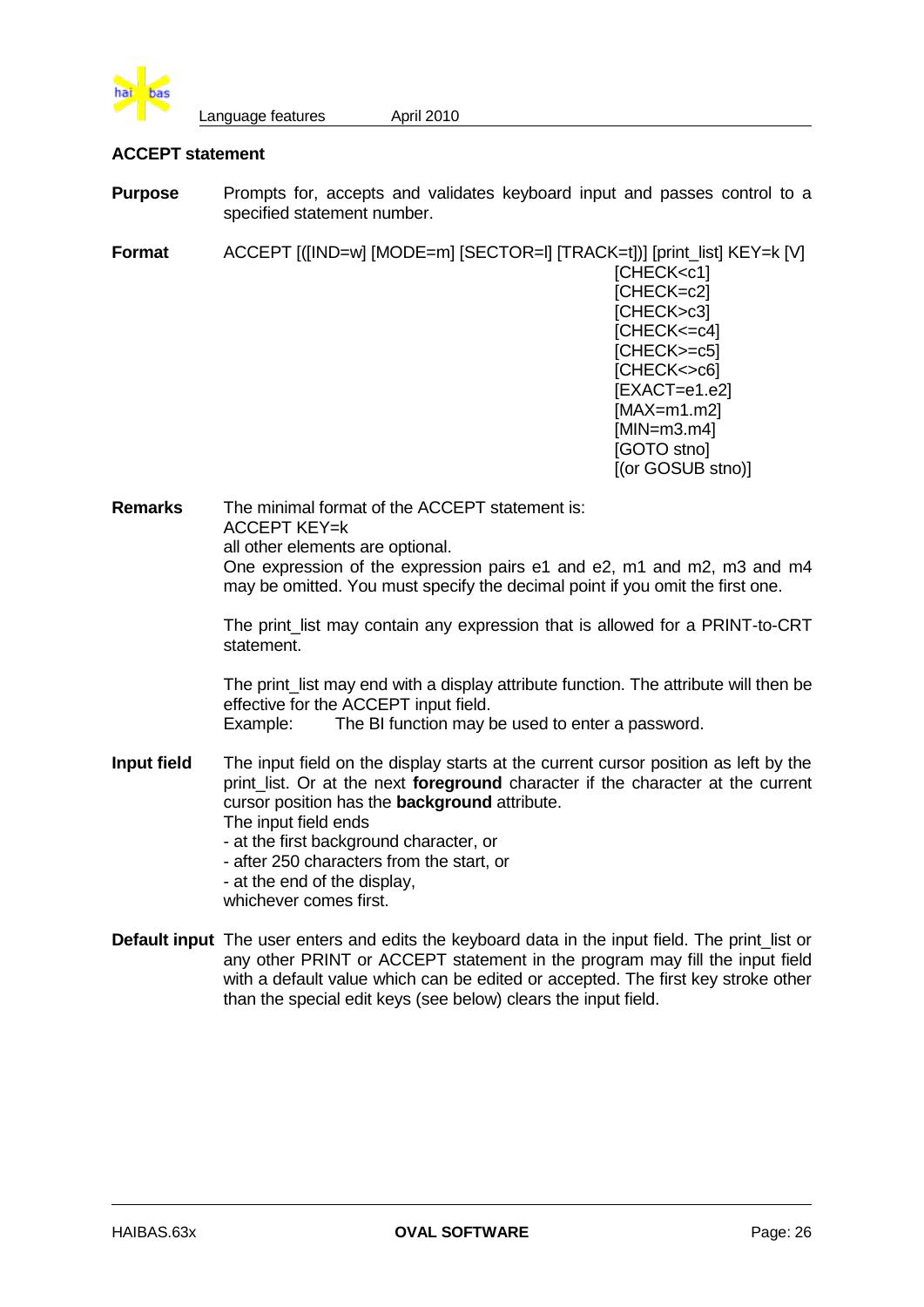

**Edit keys** The special edit keys are:

- The Clear key (i.e. the tab or Home key on DOS systems)
- The horizontal arrows to move the cursor.
- The vertical arrows to move the cursor vertically if the input field extends to the next line on the display.
- The Home key to move the cursor to the start of the input field.
- The End key to move the cursor to the end of the input field.
- The PgUp key to move the cursor a number of positions to the right.
- The PgDn key to move the cursor a number of positions to the left.
- The Del key removes the current character from the input field.
- The Ins key put the input system in insert mode until pressing the Ins key again.

#### **System dependant**

- The edit keys are named according to the implementation on the IBM PC keyboard and with PCDOS. It may be different on other hardware and/or other host operating systems. See the system parameter file HAI.PAR for the keyboard parameterization.
- **Validation** The keyboard input is only accepted if all validations are successful. Incorrect input generates a bleep (if in effect, see parameter file HAI.PAR) and the program waits for valid keyboard input.
- **IND** w specifies the window number for the accept. 0 is the current parent, 1 to 999 are children of the current parent. Values above 1000, such as obtained by GET(SECTOR=5), can be used for specific user window numbers. If there is no IND= then the current window is assumed.

**MODE** The MODE= option can be used for several purposes, m specifies:

- +1 Prevents clearing the ACCEPT screen area if the 1st key is pressed is printable.
- +2 Restrict input area to within a single window row (redundant, see SECTOR=)
- +8 Prevents conversion of single character input to upper case.
- **SECTOR** Is used to specify the maximum length. This is still terminated by a background character but is otherwise only limited by the window size.
- **TRACK** Screen window area. 1 is the top, 2 (or 0) is the panel area and 3 is the bottom. If there is no TRACK= or if TRACK=0 is used then the panel area is assumed.

TRACK= was introduced with release 5.60. IND= sets the default for further actions; TRACK= does not.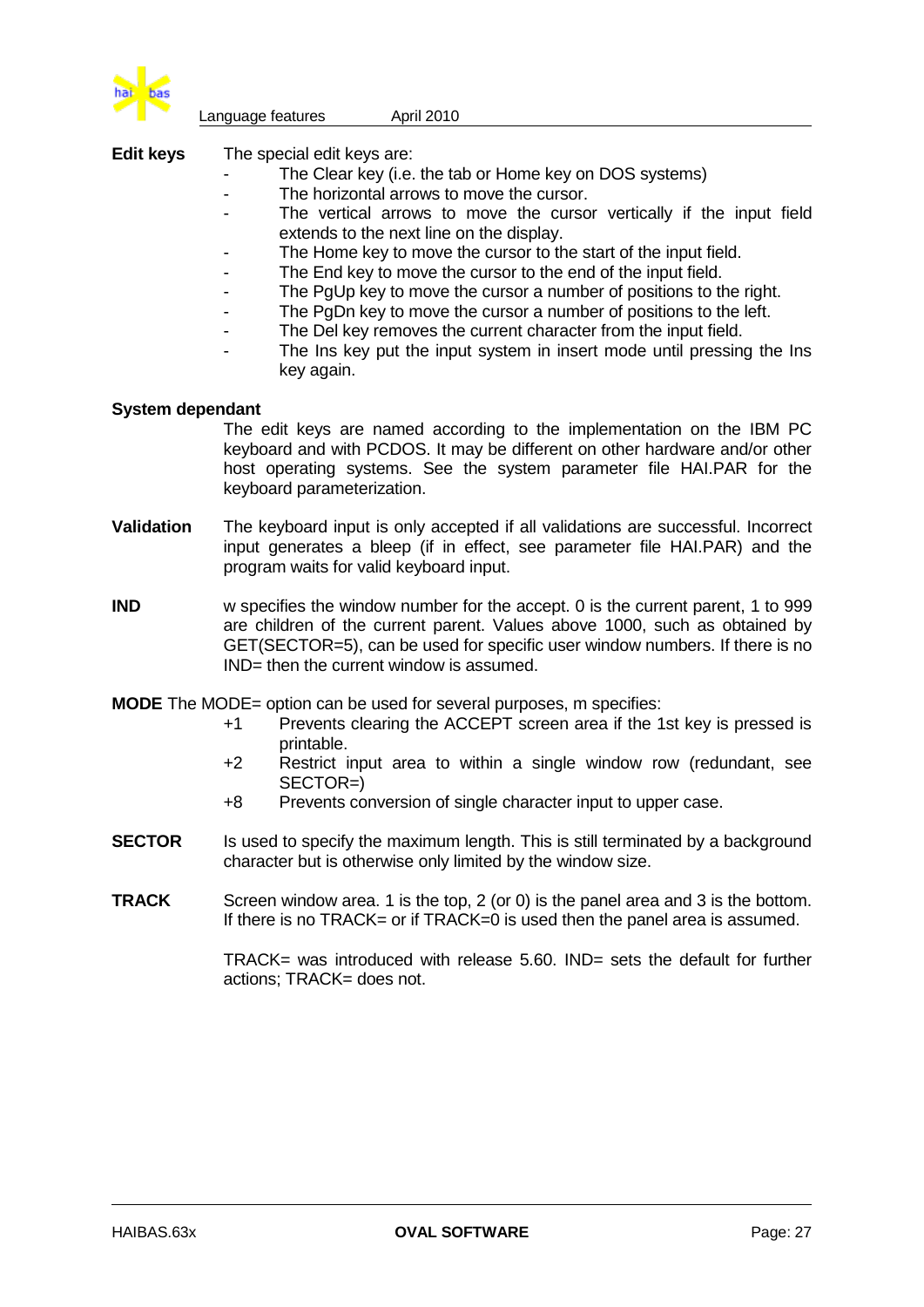

**KEY** Function key with number k is required.

The keyboard input value is assigned to the variable V if all validations are successful.

The receiving variable has either numeric or string type, which implies a data type (and length) validation. Omission of V implies function key input without preceding keyboard data.

**CHECK** The CHECK option specifies allowed input values. The expression c1 must be in the same data type as receiving variable V. Every sensible combination of CHECK options is allowed.

#### **Single character**

A single lower case input character is converted to upper case. This feature is especially useful for Y(es)/N(o) answers (see MODE= option).

**EXACT** The expressions e1 and e2 in the EXACT option specify the exact number of decimal digits required before and/or after the decimal point. It specifies the exact number of characters for character string input.

**MAX** The expressions m1 and m2 in the MAX option specify the maximum number of decimal digits required before and/or after the decimal point. The number of decimals after the point of the input value may be less than the number specified in the MAX option. In this case the input value is scaled accordingly before assignment to the receiving variable V (see the example below). The position of the MAX within the option list may influence the result of the

ACCEPT statement since the options are evaluated from left to right. The MAX option specifies the maximum number of characters for character

string input.

- **MIN** The expressions m3 and m4 in the MIN option specify the minimum number of decimal digits required before and/or after the decimal point. It specifies the minimum number of characters for character string input.
- **Integer**The decimal point is for input purposed only. Keep in mind that the input value is **always** stored as an integer value.

#### **GOTO/GOSUB**

The GOTO option specifies the statement number to pass control to if all validations are successful.

This option may also by a GOSUB option, which is only useful if the subroutine must return to the statement following the ACCEPT statement (See also 'ACCEPT groups' below).

Control is passed to the next statement after successful validation if no GOTO or GOSUB option is specified.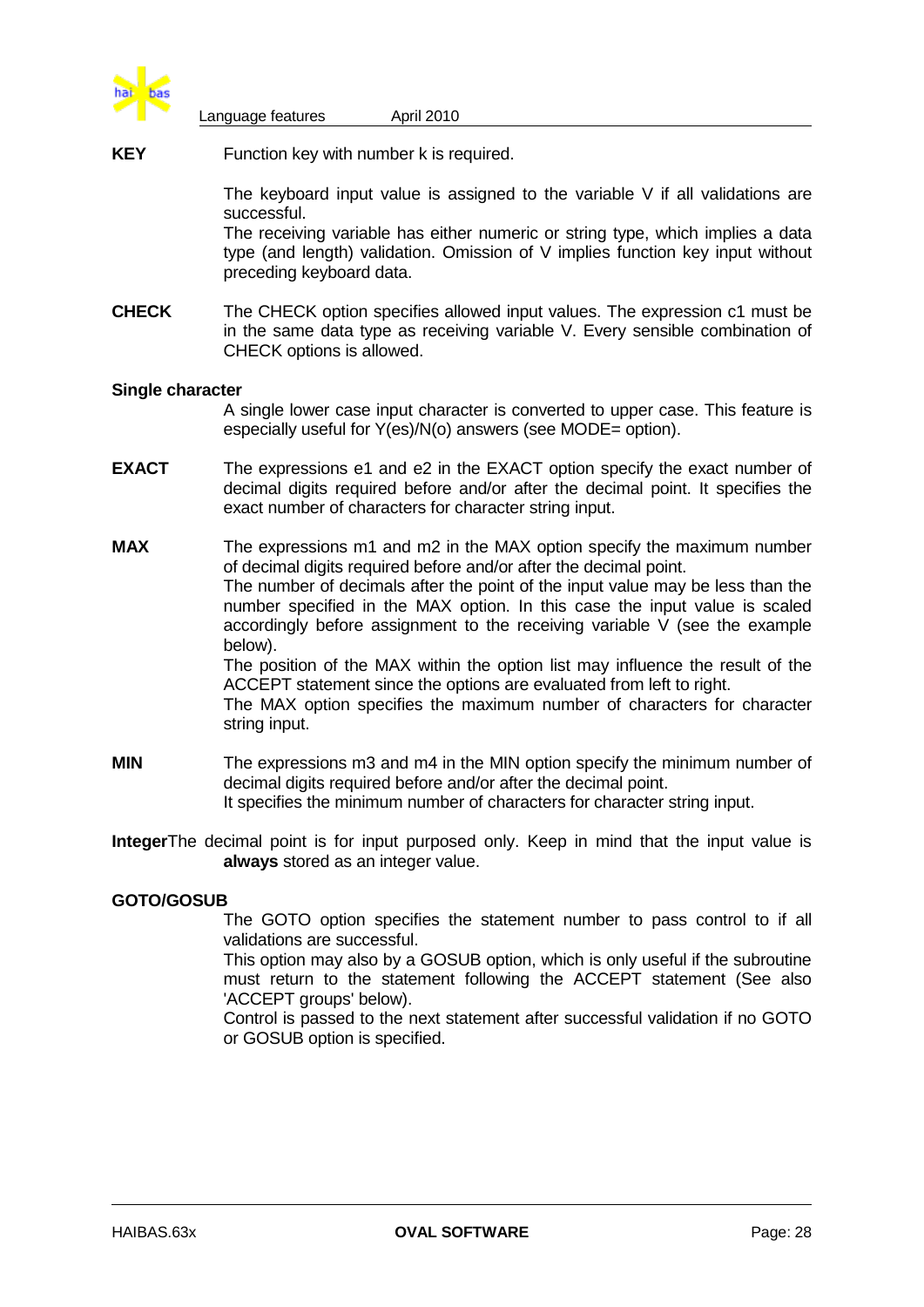

#### **ACCEPT groups**

ACCEPT statements can be grouped together by placing them consecutively in the program. Two groups must be separated by at least on other statement (possibly a REM statement).

Only the print list of the first ACCEPT statement of a group is executed. The group is scanned for the first ACCEPT statement that validates successfully and the corresponding GOTO or GOSUB option is executed. The keyboard input is not accepted if no ACCEPT statement validates successfully.

**Help** The system variable HELP must contain the correct help text number before executing the ACCEPT statement. See the chapter on HELP.

#### **Single key input**

The ACCEPT statement requires input followed by a function key. Single key input is possible by explicit access to the \$CRT driver (see the chapter on drivers).

**Example** 3010 ACCEPT @(10,10) SB "Amount ("SF" "SB")" @(18) KEY=2 D\$ GOTO 2000 3020 ACCEPT KEY=1 A MAX=3.2 CHECK>=10 CHECK<=50000

> The six character input field is terminated by a background character. The prompt text also has the background attribute. This way the contents of a 'formon-the-screen' can been cleared by a single PRINT CF statement.

> The dummy string variable D\$ must have a DIMmed length of at least six characters. Any input terminated by function key 2 causes the program to go back to statement 2000.

Input Variable A 1.23 123 1.2 120 1 100  $.2 \t 20$ 

This scaling is performed before the CHECKs (left-to-right rule).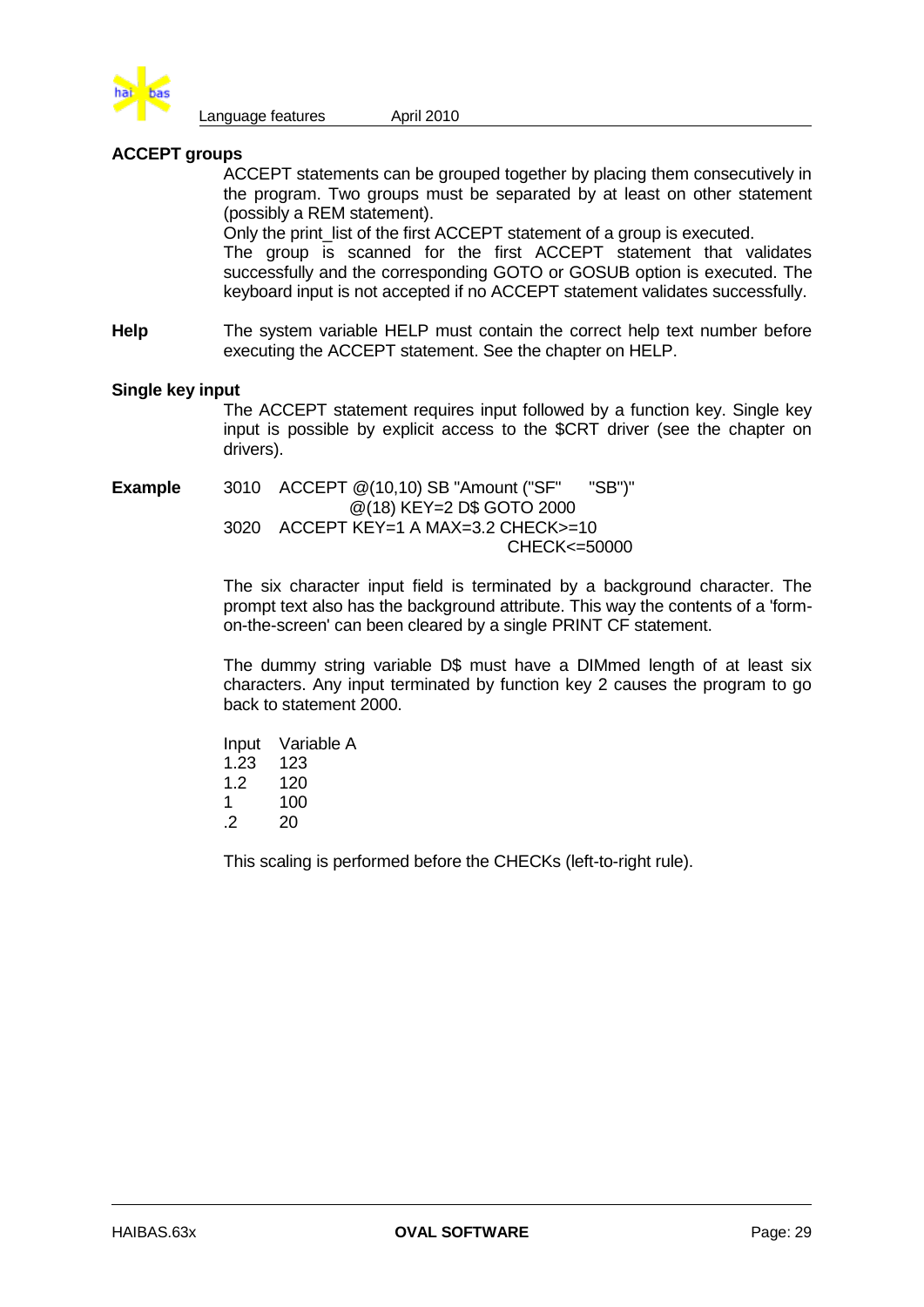

#### **ASC function**

**Purpose** Returns the result of a string expression as a numeric type value.

**Format** Y=ASC(x\$) or Y=ASC(x\$,n)

**Remarks** The internal representation of x\$ is considered as a numeric value without any further conversion.

> The length value n ranges between 1 and 6 characters (i.e. bytes). Omission of n implies a length of 1 byte.

> The current length of expression result x\$ must be at least equal to n. If the current length of x\$ is more than n, the left most n characters are taken.

> The function ASC is different from function VAL which is a real conversion from external ascii to internal binary representation.

**Special case** If C\$ is equal to CHR(255), than CHR(C\$) yields 255 and CHR(C\$,1) yields -1.

#### **Example** 1100 A=ASC(B\$,3)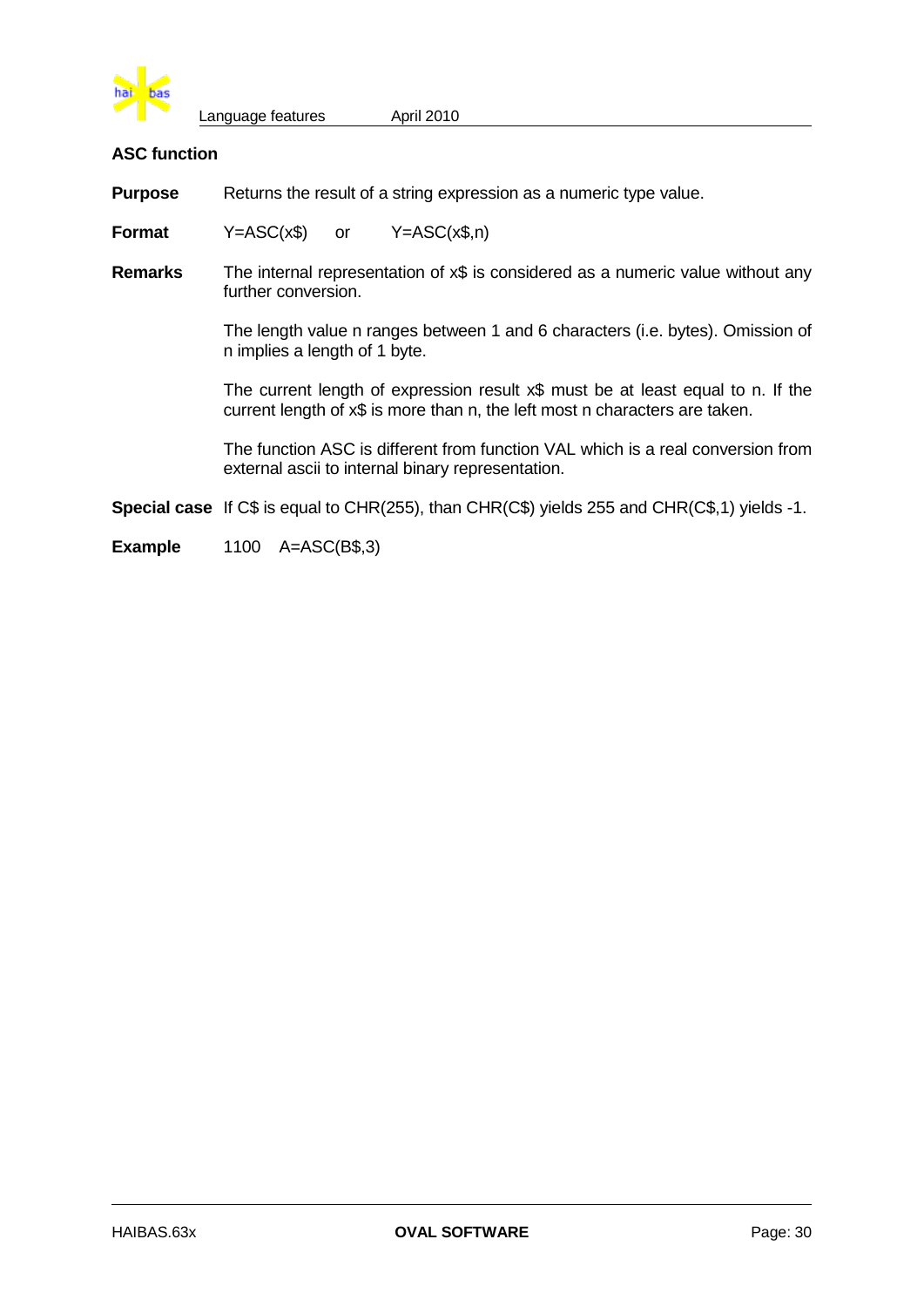

### **BB function**

- **Purpose** Activates the blinking display attribute. It is used within an ACCEPT or PRINT statement.
- **Format** BB
- **Remarks** The function name BB has its original meaning for monochrome displays. It is however possible to associate any attribute control sequence with the BB function.

See parameter file HAI.PAR for the color display specification.

See the PRINT statement for general properties of display attribute functions.

**Example** 1100 PRINT @(10,10) BB "Blinking characters"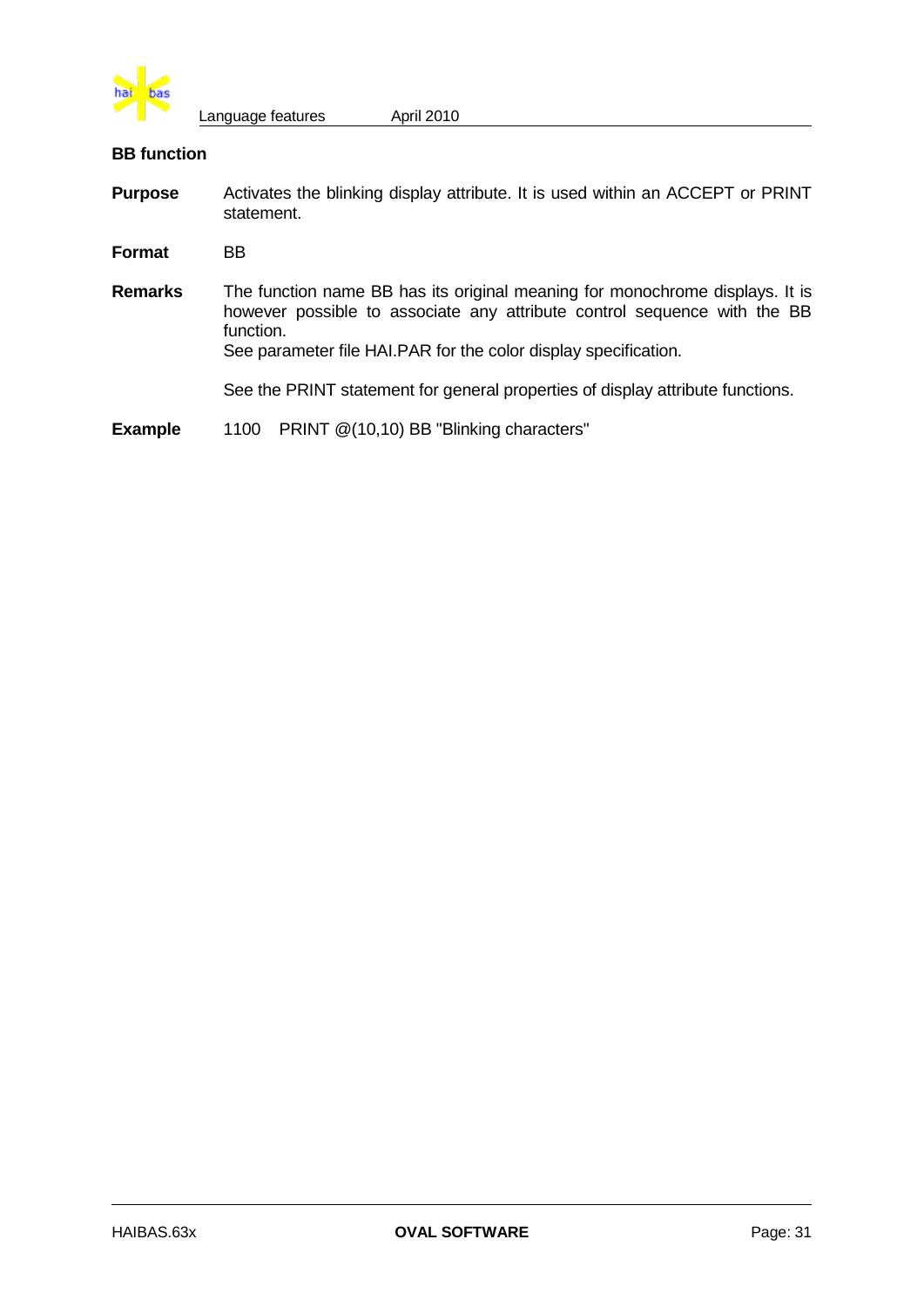

### **BD function**

- **Purpose** Activates the dimmed display attribute. It is used within an ACCEPT or PRINT statement.
- **Format** BD
- **Remarks** The function name BD has its original meaning for monochrome displays. It is however possible to associate any attribute control sequence with the BD function.

See parameter file HAI.PAR for the color display specification.

See the PRINT statement for general properties of display attribute functions.

**Example** 1100 PRINT @(10,10) BD "Dimmed characters"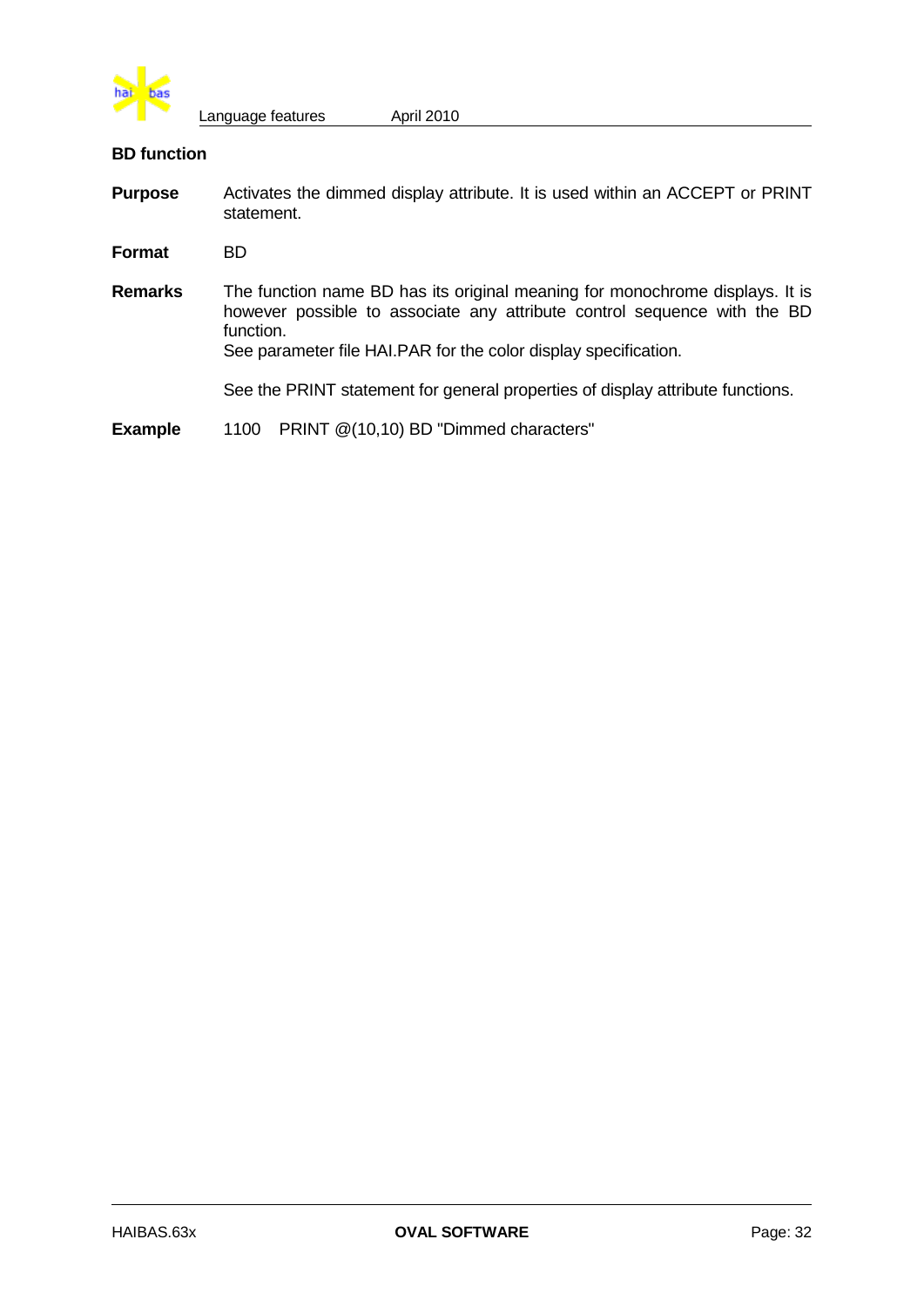

### **BEGIN statement**

| <b>Purpose</b> | Closes all open files,<br>removes all user variables,<br>sets the default length of numeric variables to 14 digits,<br>sets the default length of string variables to 250 characters,<br>restores the DATA pointer and<br>empties the return address stack. |
|----------------|-------------------------------------------------------------------------------------------------------------------------------------------------------------------------------------------------------------------------------------------------------------|
| Format         | <b>BEGIN</b>                                                                                                                                                                                                                                                |
| <b>Remarks</b> | BEGIN normally is the first executable statement of a program.                                                                                                                                                                                              |
|                | If the program does not start with begin, all DIMmed variables and OPENed<br>files from the previously running program are still available.                                                                                                                 |

Additional variables may be DIMmed and more files may be OPENed. See also the CHAIN statement.

The return address stack contains the nesting information of GOSUB/RETURN, FOR/NEXT and STOP/GO statement pairs.

**Example** 10 BEGIN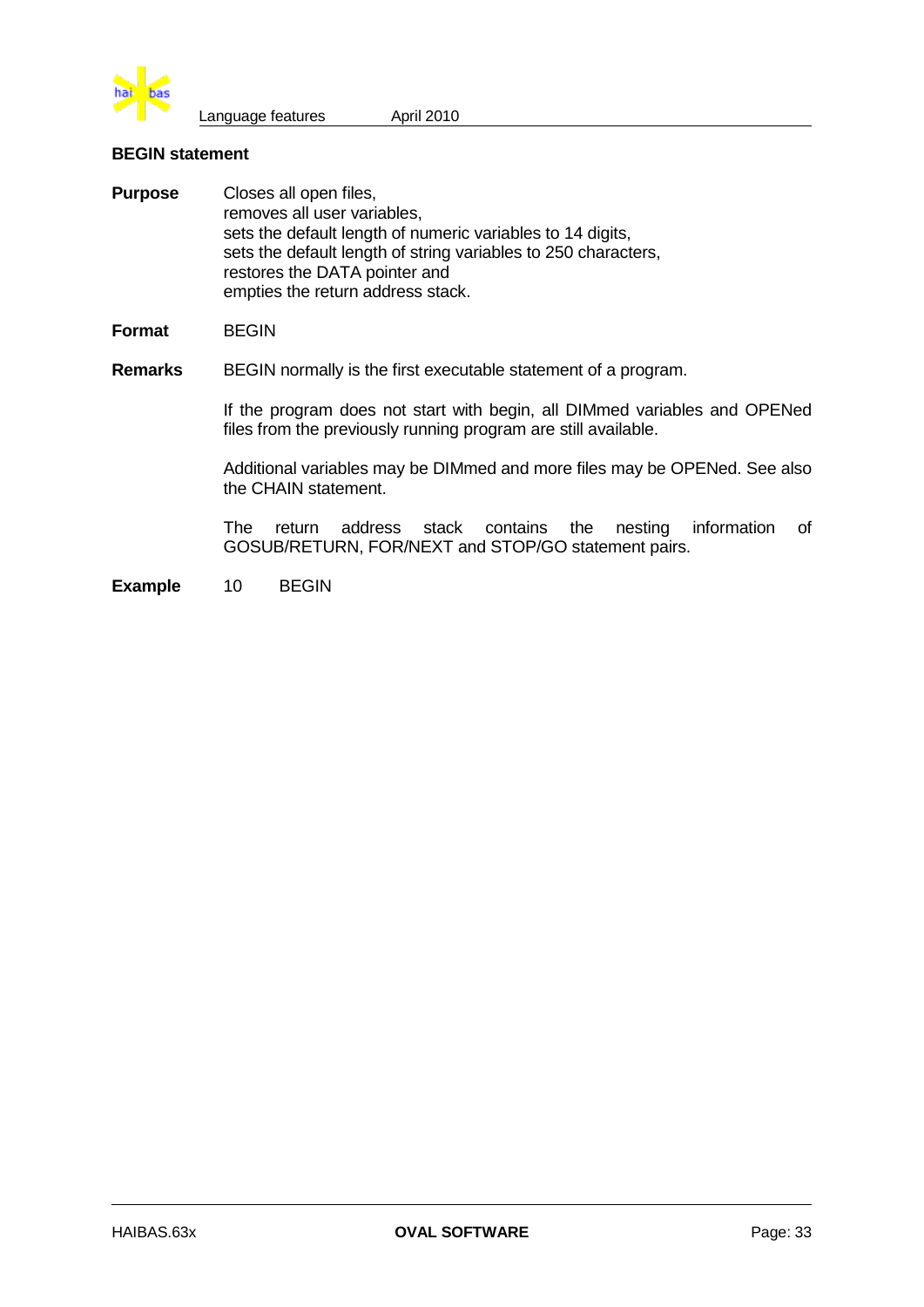

# **BI function**

| <b>Purpose</b> | Activates the invisible display attribute. It is used within an ACCEPT statement<br>to enter a password. |  |  |  |  |  |
|----------------|----------------------------------------------------------------------------------------------------------|--|--|--|--|--|
| Format         | BI                                                                                                       |  |  |  |  |  |
| <b>Remarks</b> | See the PRINT statement for general properties of display attribute functions.                           |  |  |  |  |  |
| <b>Example</b> | ACCEPT @(10,10)"Password (<br>"SB")"<br>1100<br>@(20) BI KEY=1 P\$                                       |  |  |  |  |  |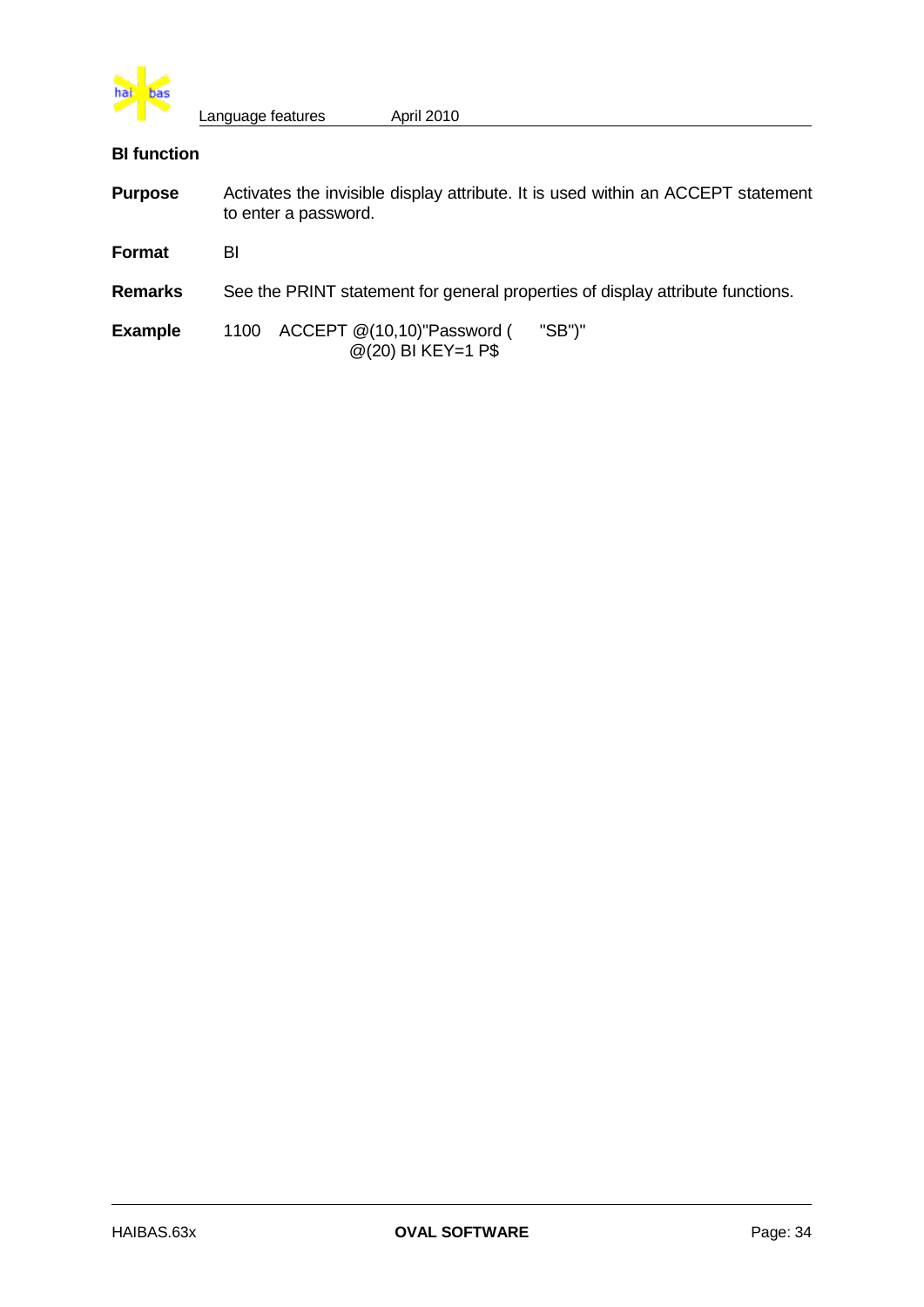

### **BM function**

- **Purpose** Activates the BM display attribute. It is used within an ACCEPT or PRINT statement.
- **Format** BD
- **Remarks** The function name BM does not have a specific meaning anymore. It is possible to associate any attribute control sequence with the BM function. See parameter file HAI.PAR for the color display specification.

See the PRINT statement for general properties of display attribute functions.

**Example** 1100 PRINT @(10,10) BM "Characters with BM attr."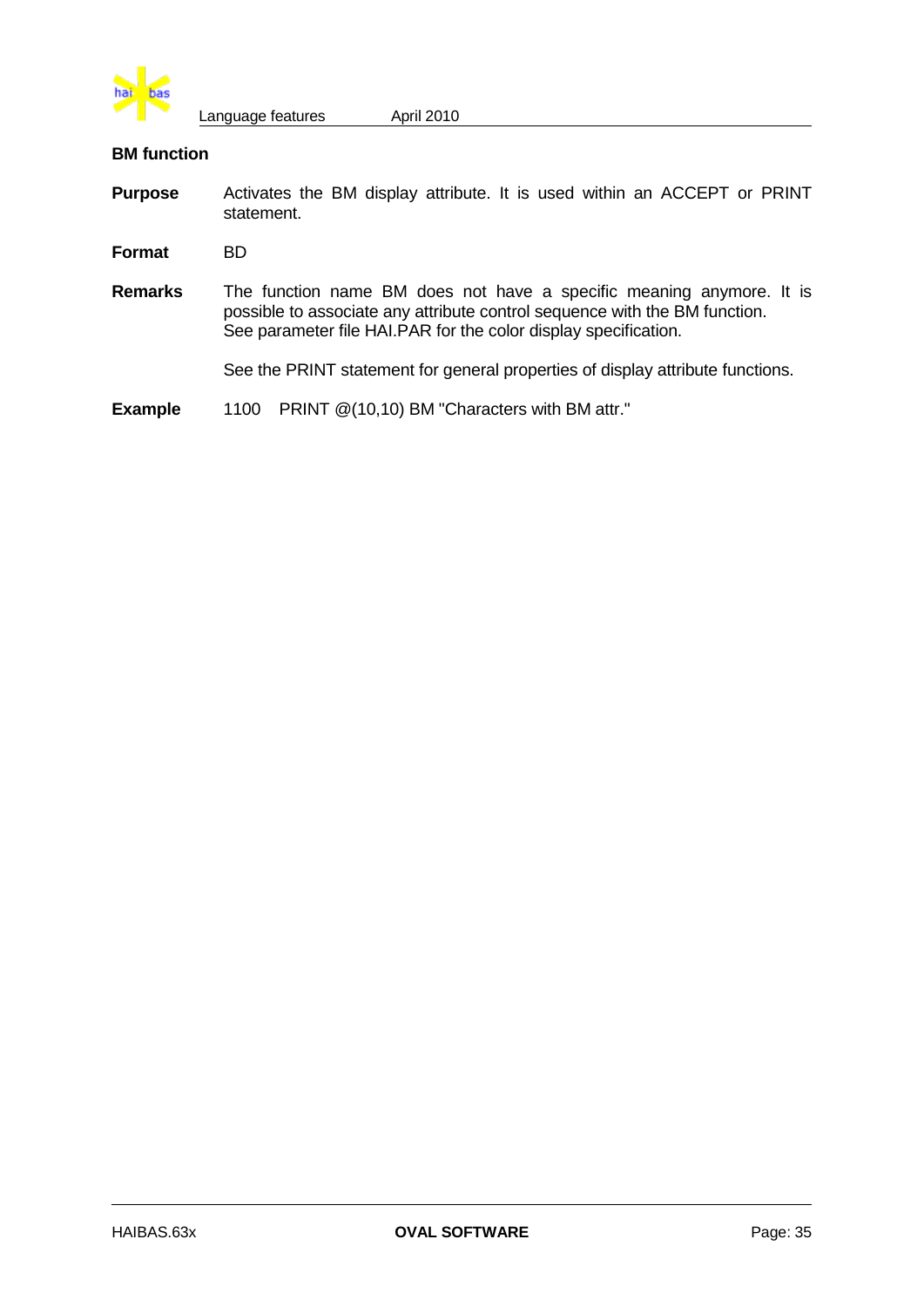

## **BS function**

| <b>Purpose</b> | Moves the cursor one position backwards on a display. It is used within an<br><b>ACCEPT or PRINT statement.</b> |
|----------------|-----------------------------------------------------------------------------------------------------------------|
| Format         | BS.                                                                                                             |
| Example        | 1100 ACCEPT @(10,10)"Number 0-9"( "SB")"<br>BS BS KEY=1 N                                                       |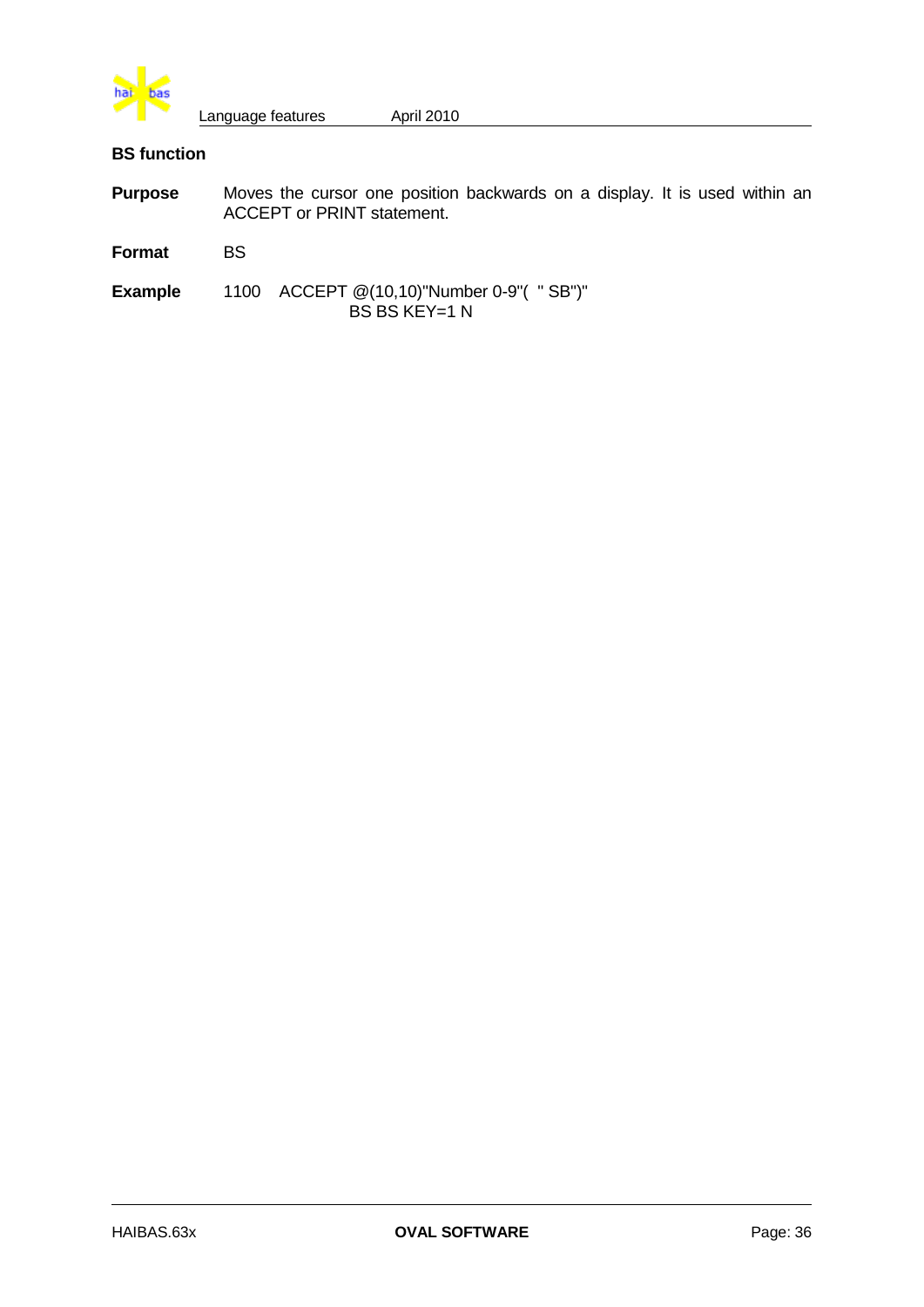

### **BU function**

**Purpose** Activates the underline display attribute. It is used within an ACCEPT or PRINT statement.

**Format** BU

**Remarks** The function name BU has its original meaning for monochrome displays. It is however possible to associate any attribute control sequence with the BU function.

See parameter file HAI.PAR for the color display specification.

See the PRINT statement for general properties of display attribute functions.

**Example** 1100 PRINT @(10,10) BU "Underlined characters"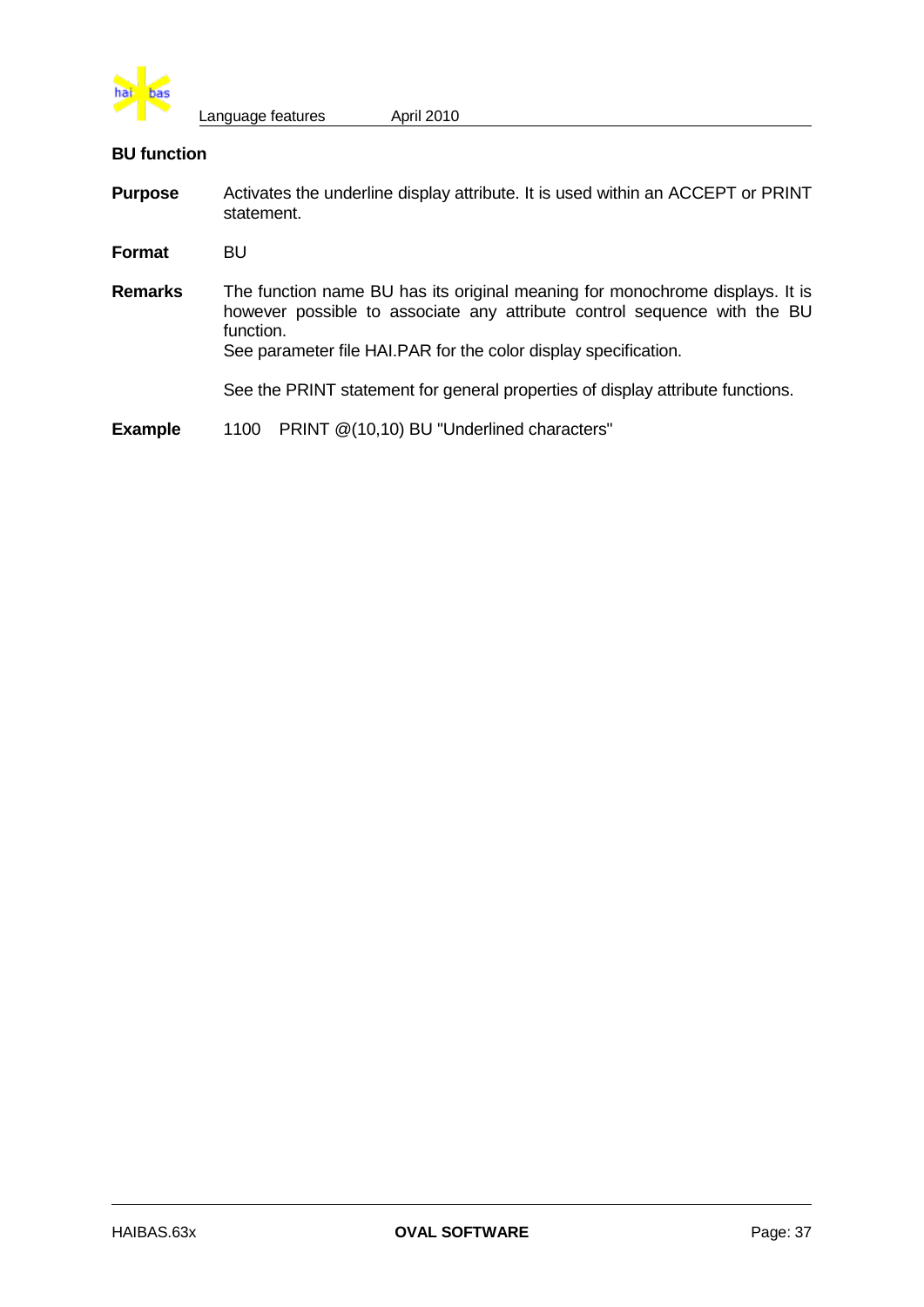

### **BV function**

- **Purpose** Activates the reversed video display attribute. It is used within an ACCEPT or PRINT statement.
- **Format** BV
- **Remarks** The function name BV has its original meaning for monochrome displays. It is however possible to associate any attribute control sequence with the BV function.

See parameter file HAI.PAR for the color display specification.

See the PRINT statement for general properties of display attribute functions.

**Example** 1100 PRINT @(10,10) BV "Char. in reversed video"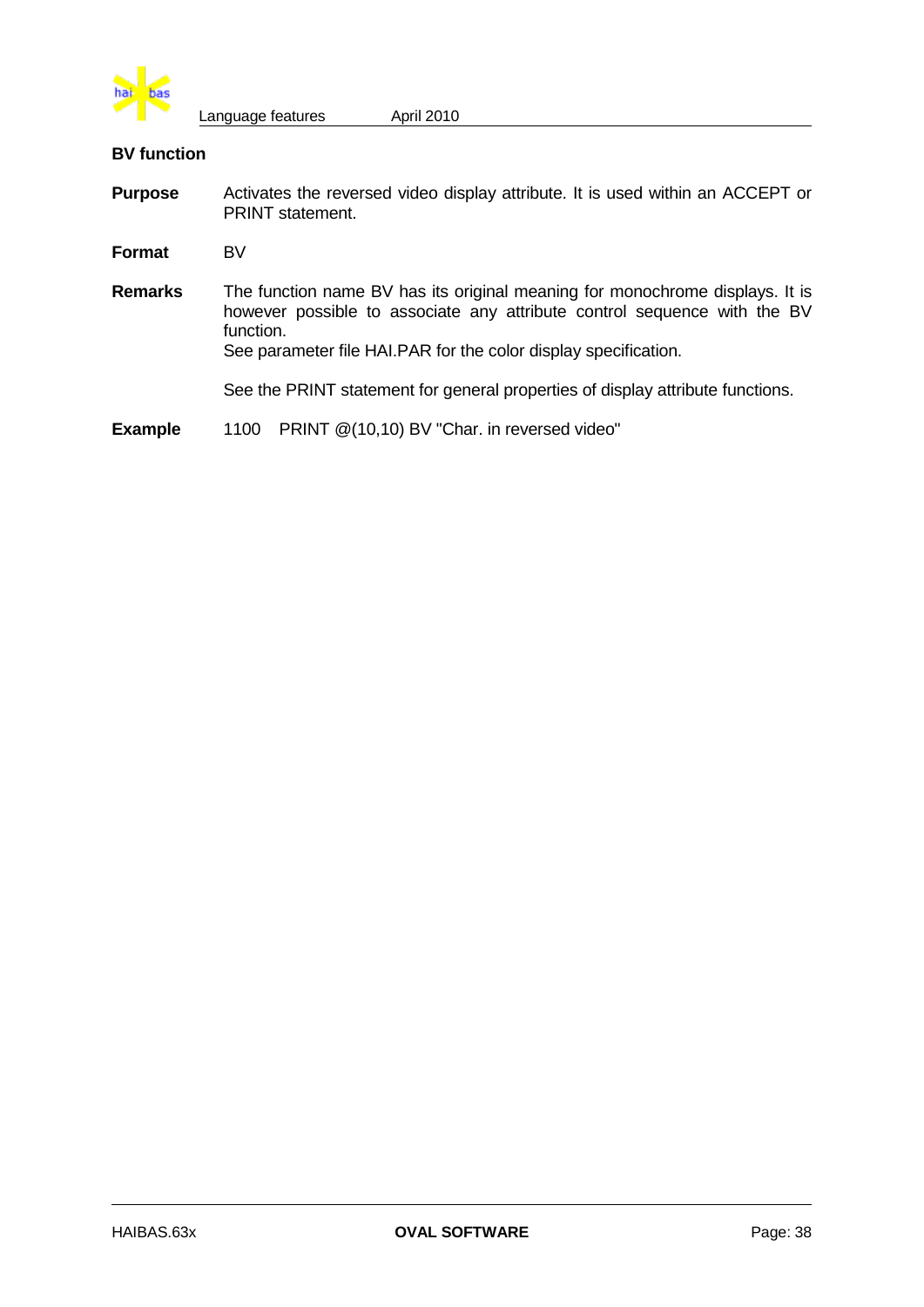

### **CALL statement**

**Purpose** Call a global or local Routine.

**Format** CALL [(i/o clauses)] name\_exp | stno [(parameter\_list)]

*i/o clauses*

The standard i/o clauses may be applied immediately after the CALL. No immediate use is seen for this except compatibility with the past and options for the future.

#### *name\_exp | stno*

For a global Routine name\_exp is a string expression that defines the HAI\*BAS program module that is to be loaded.

Alternatively, stno is the statement number of a local Routine.

*parameter\_list*

The parameter list (described above) determines what is to be passed to the Routine.

 If nothing is passed the brackets are optional (unlike FUNC and FUNC\$, see below). In this case the ENTRY statement is also optional at the start of the Routine.

- **Remarks** If an non-empty parameter\_list is supplied, the first executable statement in the Routine, after any REMarks, must be ENTRY.
- **Examples** 100 CALL "ASORT" (VAR A\$[], 12, FILE 53, 2)
	- 110 CALL 1000
		- 120 CALL 2000 (W\$)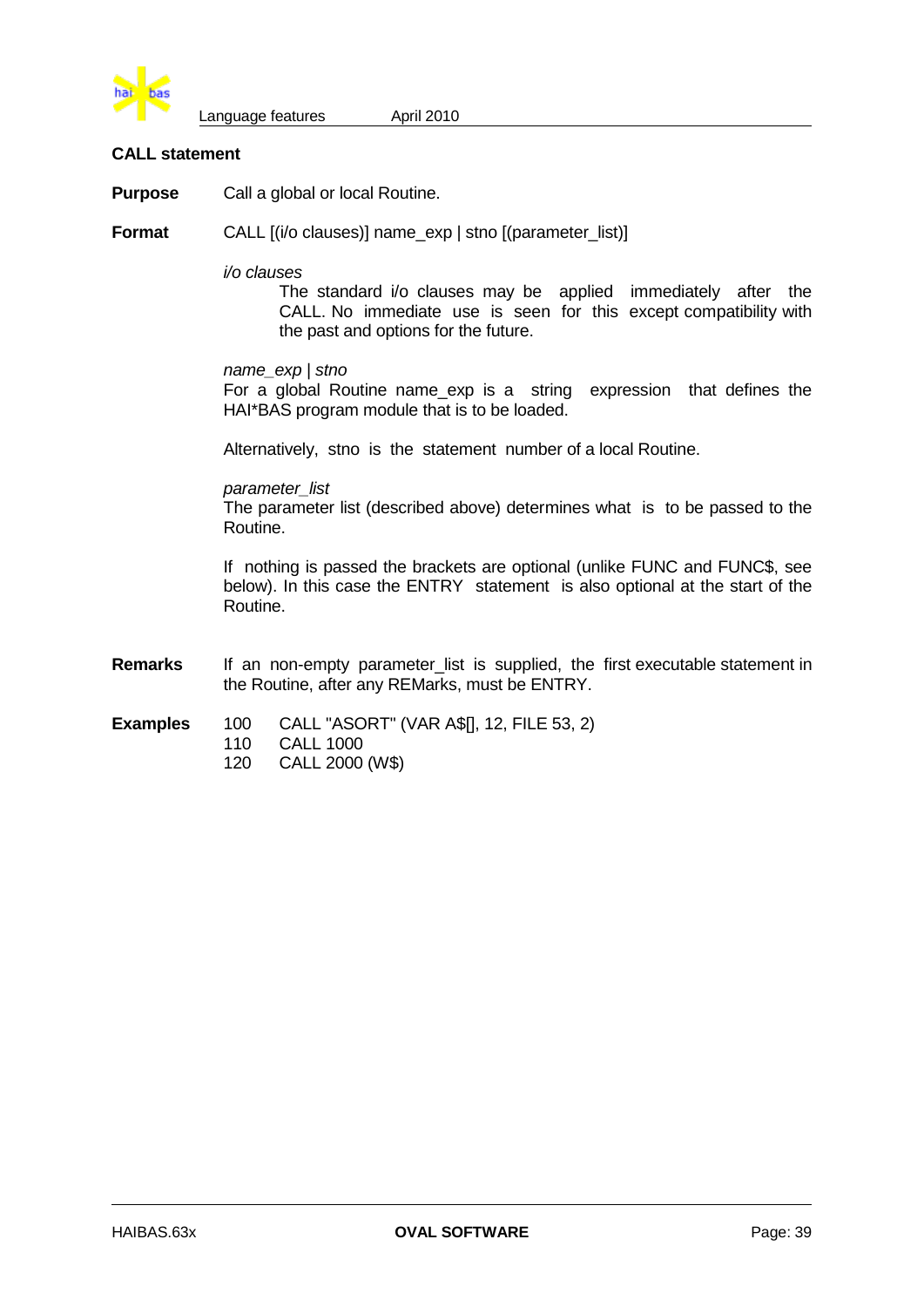

### **CF function**

**Purpose** Clears only the characters with the (default) foreground attribute on the entire disply. It is used within an ACCEPT or PRINT statement.

**Format** CF

**Remarks** You can set up a complete form on the display with all text in background mode. All input fields are in foreground mode. The CF function clears all input fields without affecting the background texts.

**Example** 1100 PRINT CF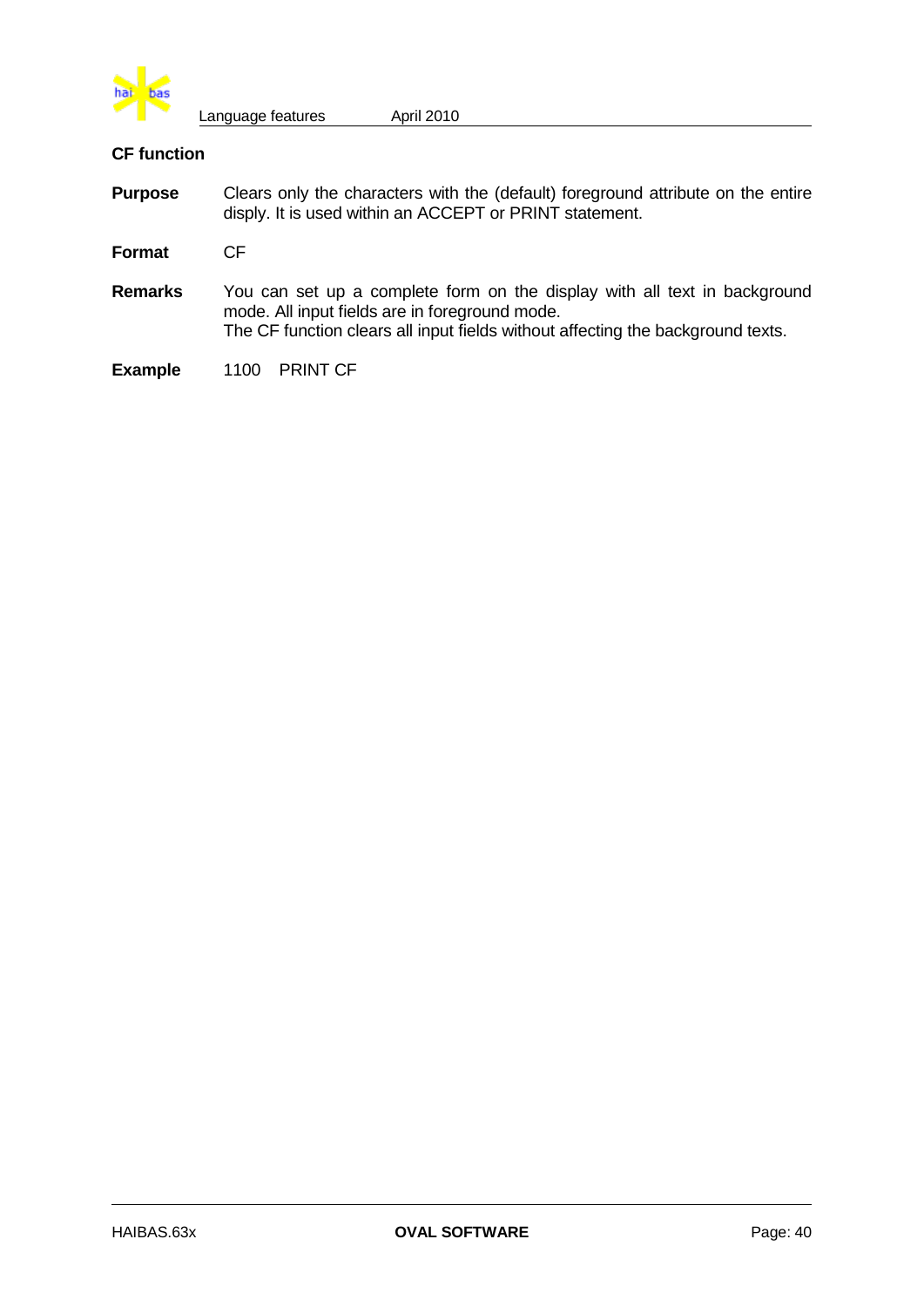

# **CH function**

| <b>Purpose</b> | Sets the cursor to the first position of the first line of the display. It is used within<br>an ACCEPT or PRINT statement. |
|----------------|----------------------------------------------------------------------------------------------------------------------------|
| Format         | CH.                                                                                                                        |
| <b>Example</b> | 1100 PRINT CH "Left upper corner"                                                                                          |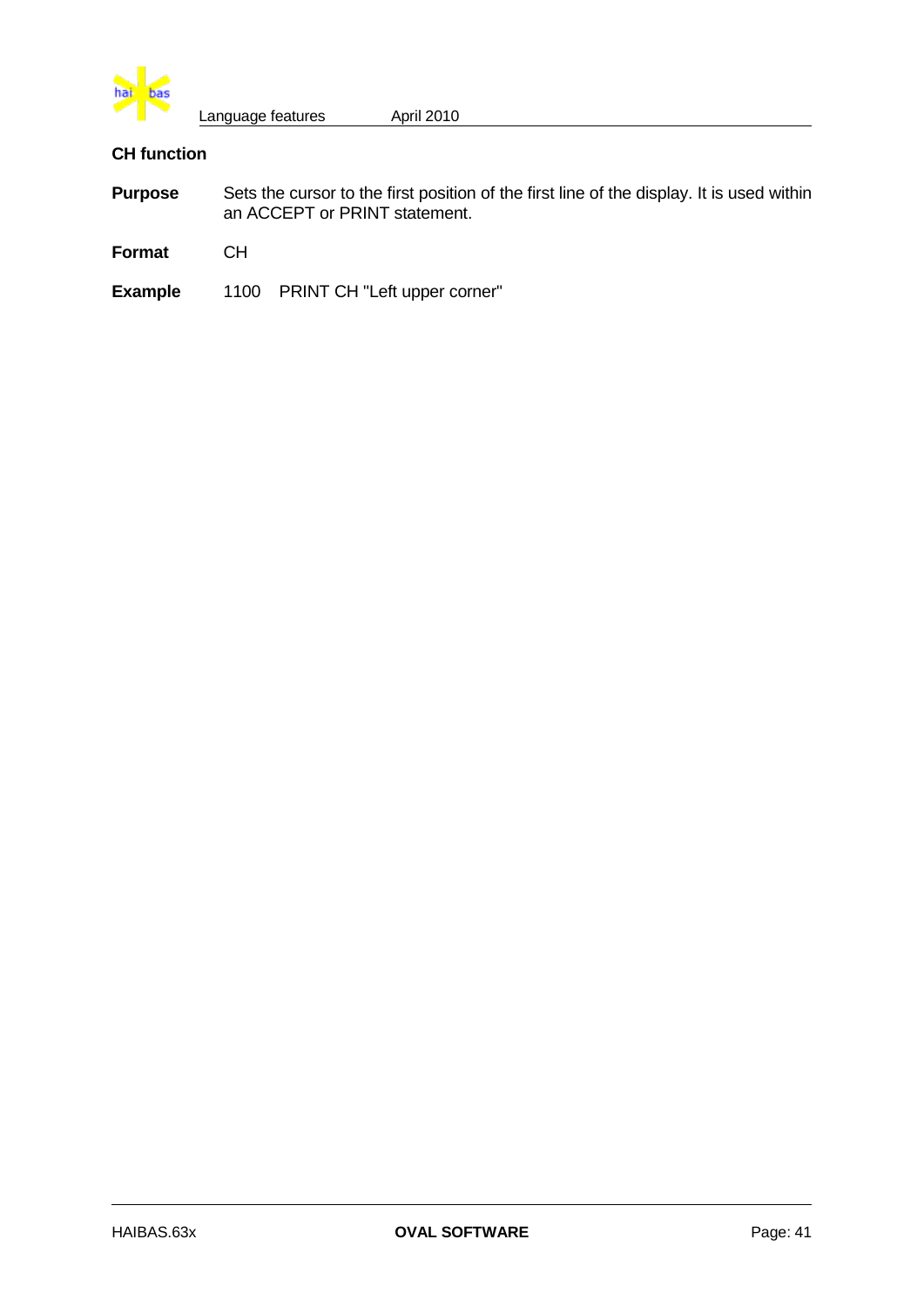

### **CHAIN statement**

- **Purpose** Loads a HAI\*Basic program from from a disk(ette) file and starts its execution.
- **Format** CHAIN (UNIT=u ERR=stno)f\$
- **Remarks** The CHAIN statement is the only way to load and start a compiled HAI\*Basic program.

The CHAIN statement acts as a combined LOAD/RUN command in source interpreter mode.

The string expression f\$ must yield a five character program file name. The source interpreter assumes a sixth character B and the compiled code interpreter assumes a sixth character C.

- **UNIT** The program file f\$ must be present on unit u. If the UNIT option is not specified, the file f\$ is searched for on all logical units. See the OPEN statement for the search order.
- **ERR** The ERR option specifies the start of the error handling routine. See the chapter on error codes for detailed information.
- **Variablses /** The program executing the CHAIN statement is overloaded by the

**Open files** program from file f\$. The DIMmed variables and the files left OPEN from the previously executed program are still available. Most programs however start with a BEGIN statement, throwing away all DIMmed variables and closing all OPEN files. It is good practice in most cases to CLEAR the varaibles and to CLOSE all files before CHAINing to the next program. The END statement closes all OPEN files before returning the menu program PMENU.

- **Compiler** If a program is broken up into several sections using the same variables or OPEN files, special care must be taken when compiling these programs. See the chapter on utilities.
- **Example** 2200 CHAIN "NEXTP"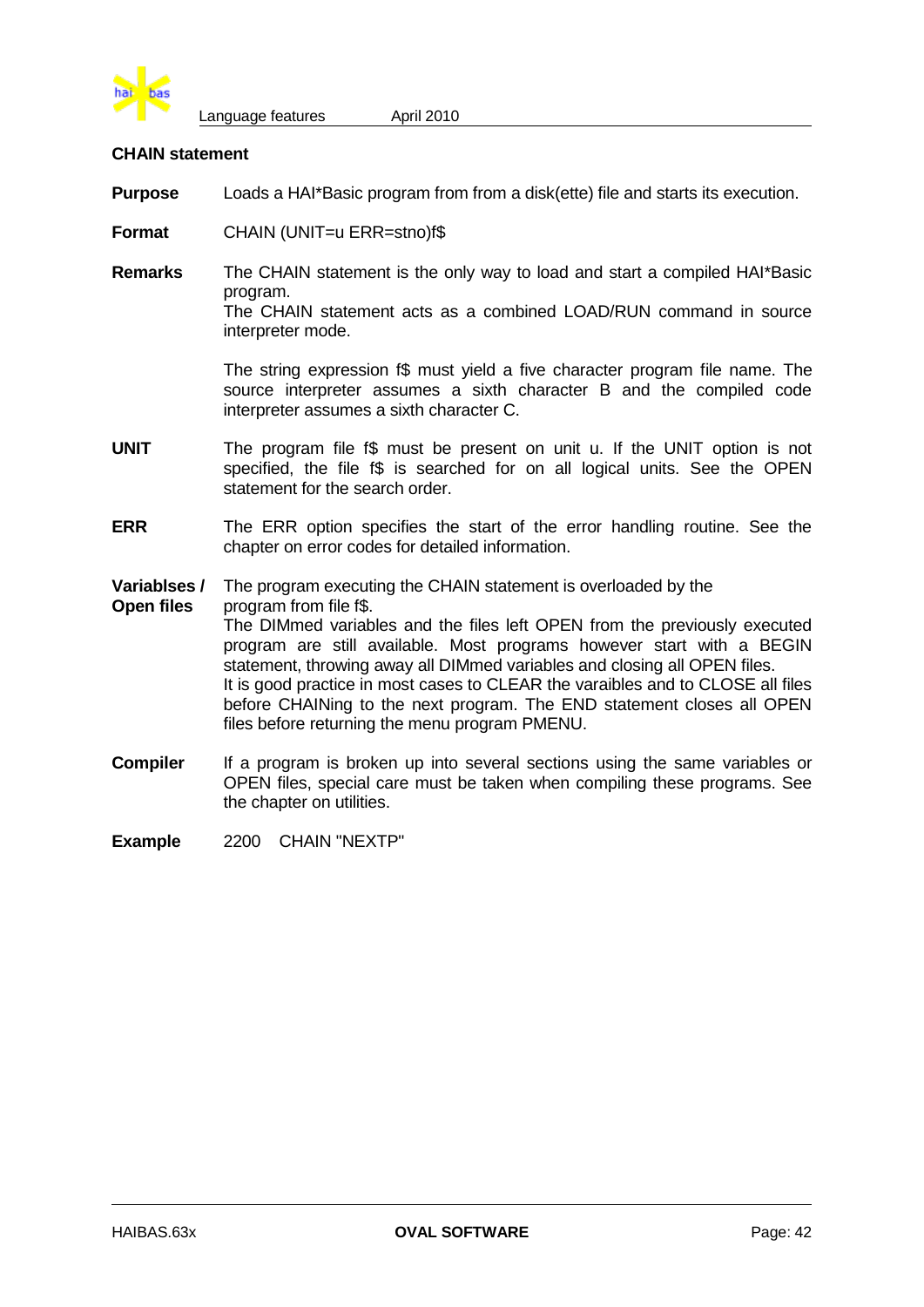

### **CHR function**

**Purpose** Returns the result of a numeric expression as a string type value.

**Format**  $Y\$ =CHR(x) or  $Y\$ =CHR(x,n)

**Remarks** The internal representation of an expression result x is considered as a string value without any further conversion.

> The length value n specifies the byte length of the internal representation of x ranging from 1 to 6 bytes. Omission of n implies a length of 1 byte.

> The length of the internal representation of x must be at least equal to n. If the length of x is more than n, the leftmost n characters are taken.

**Example** C\$=CHR(3)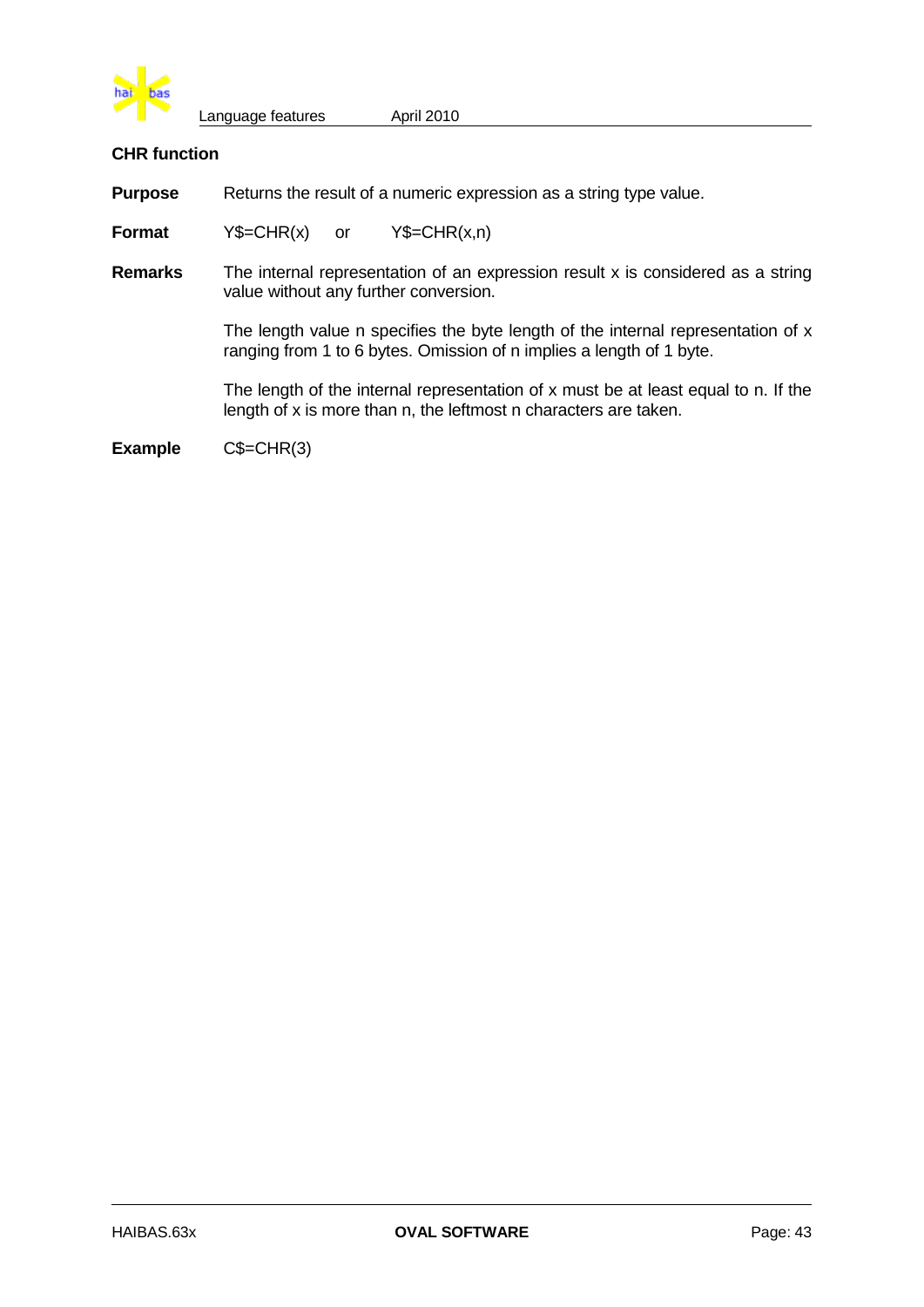

#### **CLEAR statement**

**Purpose** Removes all user variables, sets the default length of numeric to 14 digits. sets the default length of string variables to 250 bytes, restores the DATA pointer and empties the return address stack.

**Format** CLEAR

**Remarks** The CLEAR actions are a subset of the BEGIN actions.

When a small program using very much space for DIMmed variables CHAINs to a large program, the large program may not fit in the HAI\*Basic user space. The variables of the previous program would only be thrown away by the BEGIN of the next program, if the next program could be loaded at all. The solution is to execute a CLEAR in the previous program before CHAINing to the next program.

The return address stack contains the nesting information of GOSUB/RETURN, FOR/NEXT and STOP/GO statement pairs.

**Example** 1000 CLEAR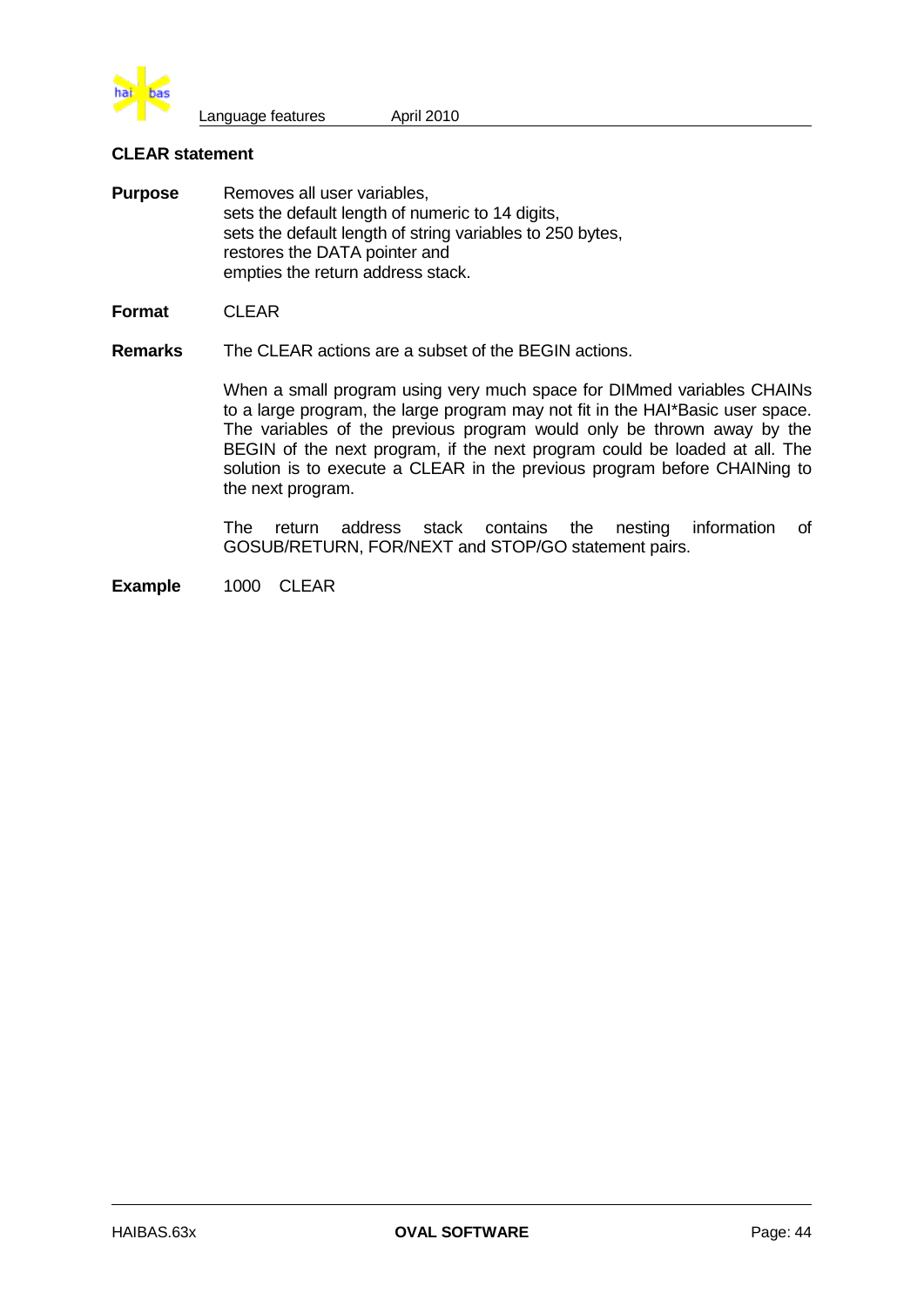

### **CLOSE statement**

**Purpose** Ends I/O on a file for a peripheral driver.

**Format** CLOSE (n ERR=stno) or CLOSE

**Remarks** The simple form CLOSE closes all drivers and files that are currently open.

The file number n is available for a subsequent OPEN after CLOSEing the file.

**ERR** The ERR option specifies the start of the error handling routine. See the chapter on error codes for detailed information.

> The contents of a file is not garantueed to be correct it the file has not been properly CLOSEd. You must not remove diskettes or removable disks before CLOSEing all their files.

> The file is marked as 'updated' when writing to the file. If such a file is not properly CLOSEd, further access to the file is not possible.

> Although it is possible to reset the marker in the file header block, the file contents is not garantueed to be correct.

- **Multi-user** The CLOSE statement makes the file available for exclusive access by another user, unless there are still other users having shared access to the same file.
- **Example** 7000 CLOSE(3)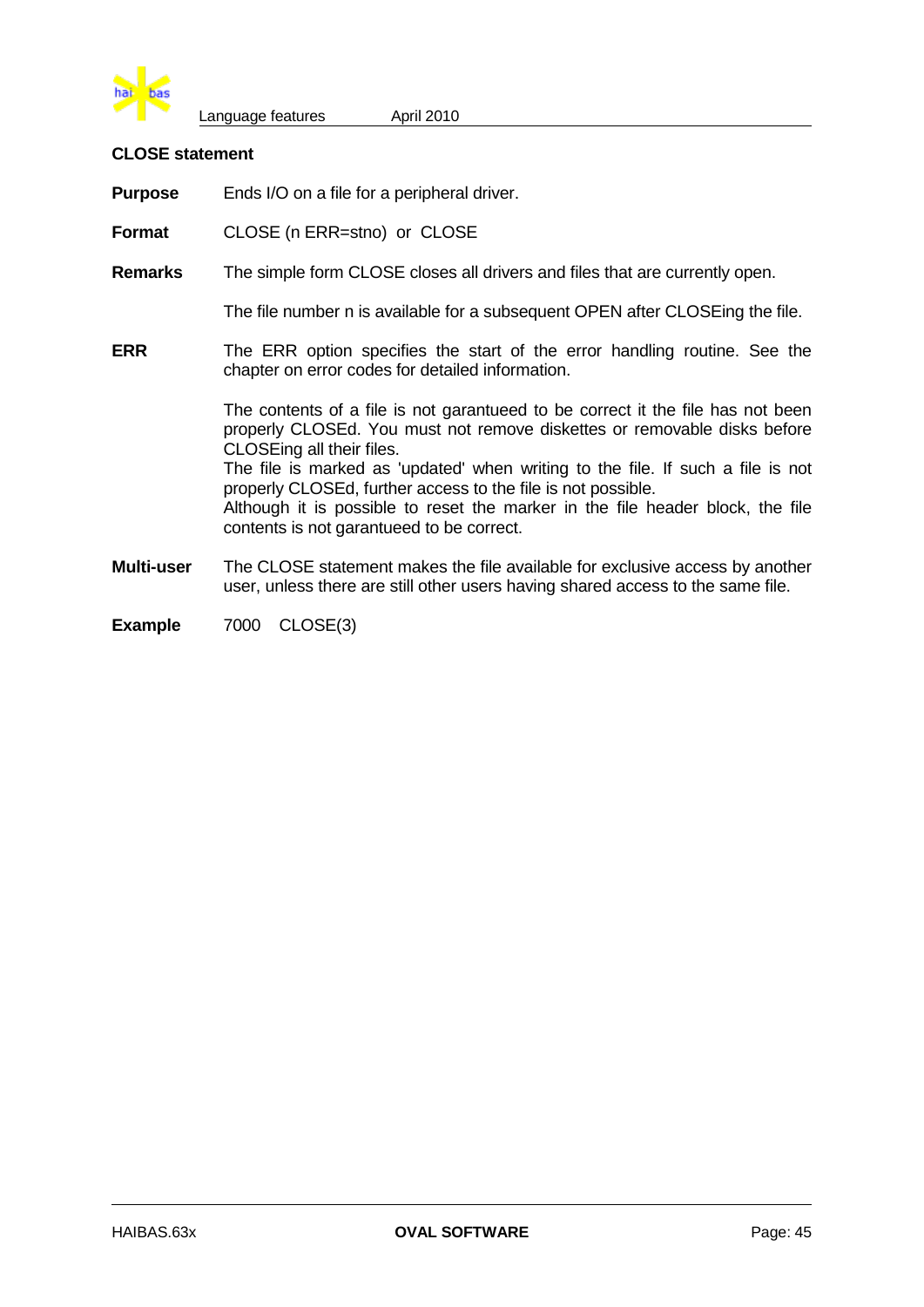

### **COLUMN function**

| <b>Purpose</b> | Returns the current character column position of PRINT output to a file or<br>driver.                                             |  |  |  |  |  |  |
|----------------|-----------------------------------------------------------------------------------------------------------------------------------|--|--|--|--|--|--|
| <b>Format</b>  | $C = COLUMN(n)$                                                                                                                   |  |  |  |  |  |  |
| <b>Remarks</b> | n is the number of the OPENed device or file.                                                                                     |  |  |  |  |  |  |
|                | Function COLUMN returns 0 if the file number n is not in use.                                                                     |  |  |  |  |  |  |
| \$CRT          | The display driver is implicitly OPENed with device number 0. So COLUMN(0)<br>returns the current column position on the display. |  |  |  |  |  |  |
| \$DLK          | The \$DLK driver uses COLUMN in a different way. See the chapter on drivers.                                                      |  |  |  |  |  |  |
| <b>Example</b> | IF COLUMN(0)+LEN(W\$) > 80 THEN PRINT<br>1300                                                                                     |  |  |  |  |  |  |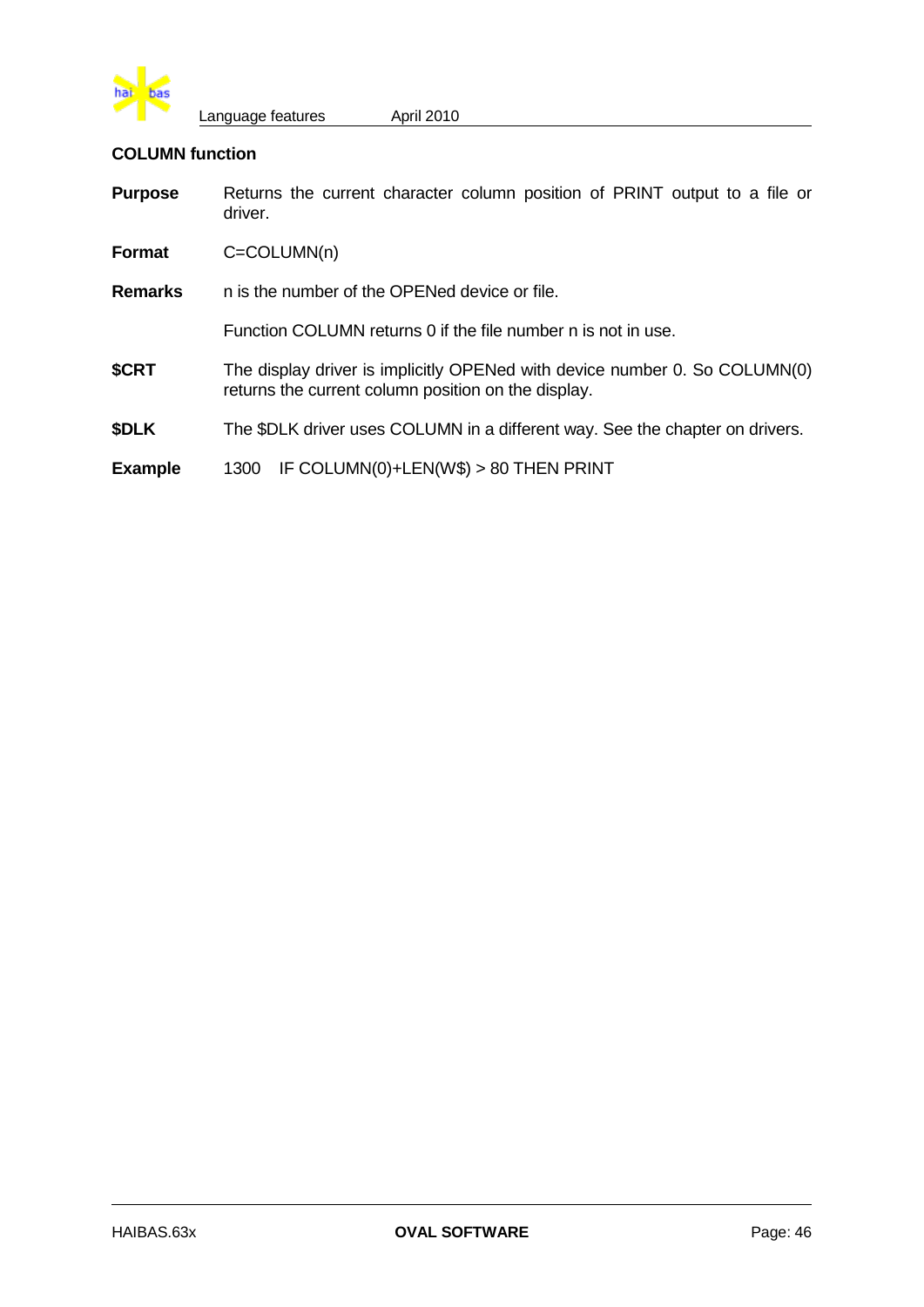

### **COMMON statement**

**Purpose** Modifies the effect of subsequent statement(s).

**Format** COMMON numexp COMMON numexp stmt COMMON [numexp] specialstmt

#### **Remarks** numexp Numeric expression for common area handle. stmt Any HAI\*BAS statement, except the "special" ones. specialstmt A HAI\*BAS statement which has a special meaning when used as part of the COMMON statement.

There are 3 forms of the COMMON statement.

The first has a handle number but nothing else. This establishes a default common area for ALL subsequent statements until COMMON [numexp] END (see below). These statements are said to be in a "COMMON program block".

The second also has a handle number; this is followed by (almost) any HAI\*BAS statement. A default common area is established for the duration of the single statement only. This can be outside or inside a COMMON program block; in the latter case the block default reasserts itself after the single statement.

The third form is for statements that have a special meaning when used as part of a COMMON statement. These are described separately below and include END and CLEAR; others (such as LOAD and SAVE) may be added later.

**Example** 10 COMMON H DIM LEN=14 A LEN=250 B\$ C\$ LEN=1024 D\$ 50 COMMON H 60 PRINT A B\$ C\$ D\$ 70 COMMON .H END

> Note the use of .H in statement 70; the unary "." operator overrides the default area for the COMMON program block.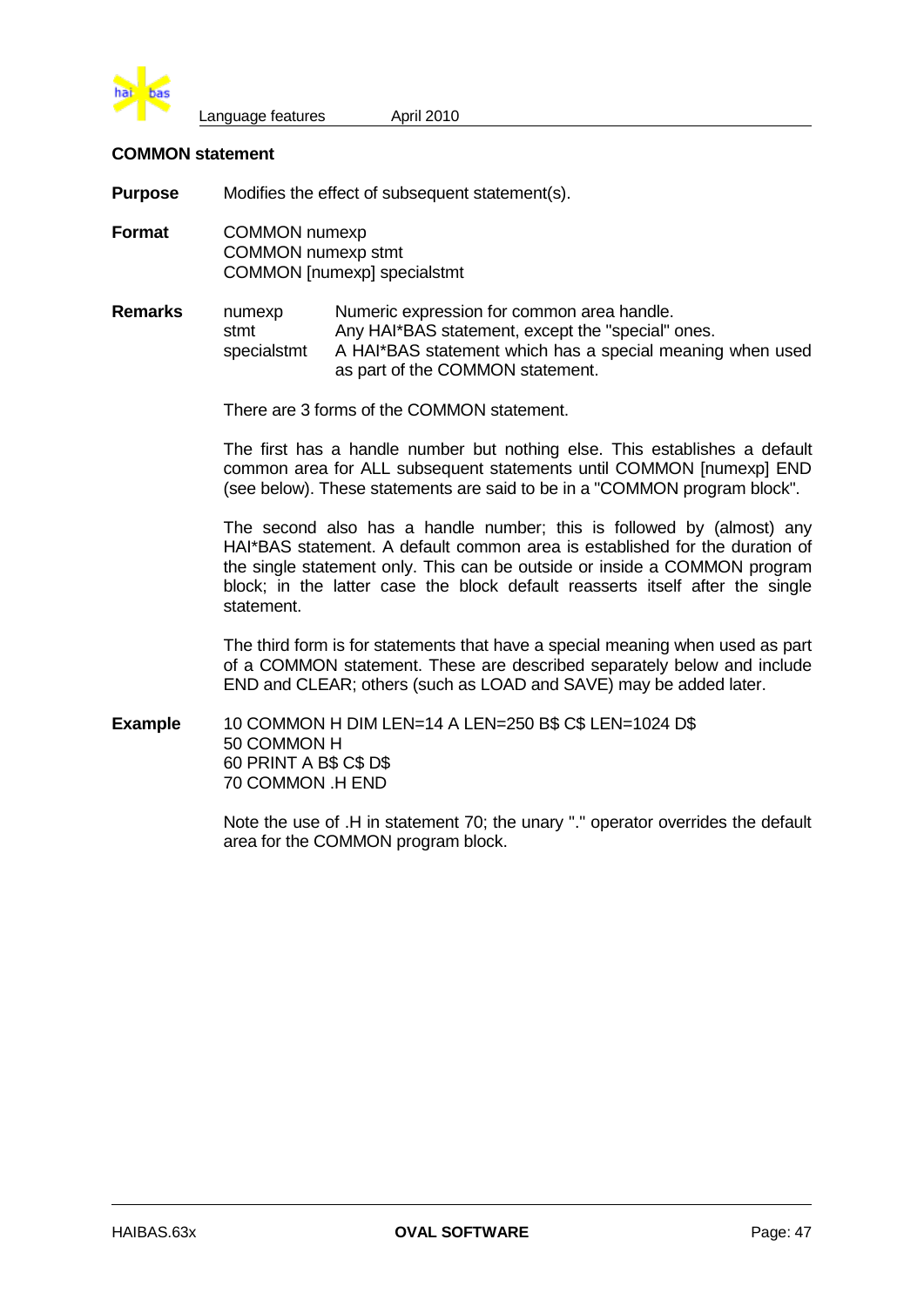

### **COMMON() function**

**Purpose** Creates a COMMON variables area.

**Format** COMMON ([numexp])

**Remarks** numexp Optional numeric expression for size of common variables area.

A common variables area is created and a handle returned for further access to the area.

The optional numexp should be a guide to the final size of the area. The area will expand automatically, up to a system defined limit, but it is normally more efficient to allocate the correct size initially.

The size used can be determined in the BASIC interpreter, after all DIMensioning is complete, by SHOW COMMON.

**Example**  $10 H = \text{COMMON}(2500)$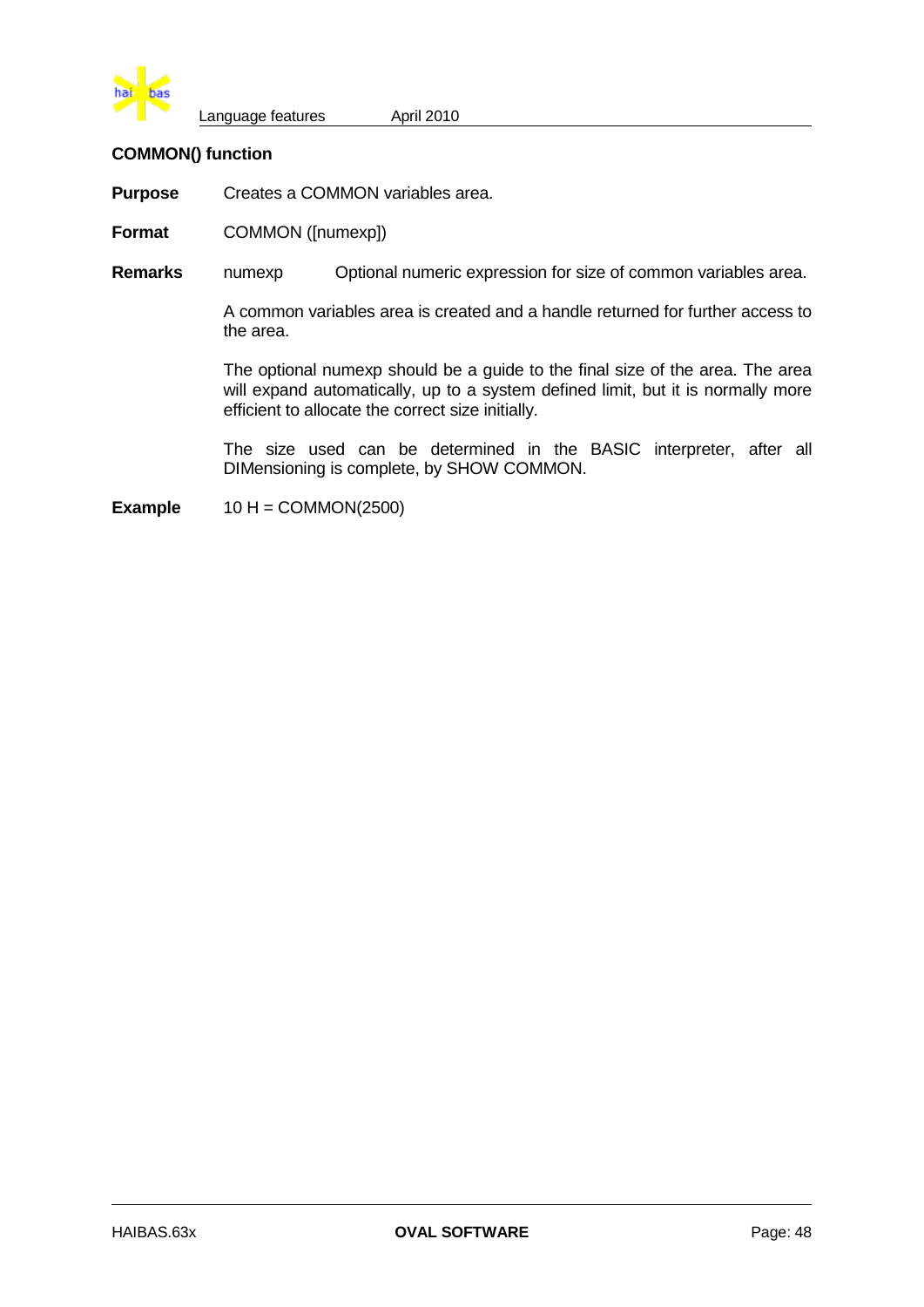

### **COMMON area members**

**Purpose** References members of a COMMON area

**Format** numvar.member

**Remarks** numvar Numeric variable containing COMMON area handle. member DIMensioned name of COMMON area member.

> A variable handle can ONLY be a numeric variable (scalar, array or COMMON member). Expressions and numeric constants are not permitted. For example:

H.A\$, H[A + 27].B\$, H.X.C\$

are correct, but:

1.A\$, VAL(H\$).A\$

are invalid.

Within a COMMON program block or statement where a default COMMON handle H is established, it is as if EVERY variable has an H. prefix. For example, the following 3 statements are equivalent:

10 PRINT H.A\$ 20 COMMON H PRINT A\$ 30 COMMON H \ PRINT A\$ \ COMMON .H END

COMMON program blocks are generally retained thoughout all HAI\*BAS statements except BEGIN and CLEAR.

A COMMON program block is considered to be part of the program environment and so will be restored on return from a Routine or Function (ie the return after a CALL, FUNC () or FUNC\$ ()). For example:

10 COMMON H 20 CALL 1000 30 PRINT A\$ ...

1000 BEGIN

causes statement 30 to print H.A\$.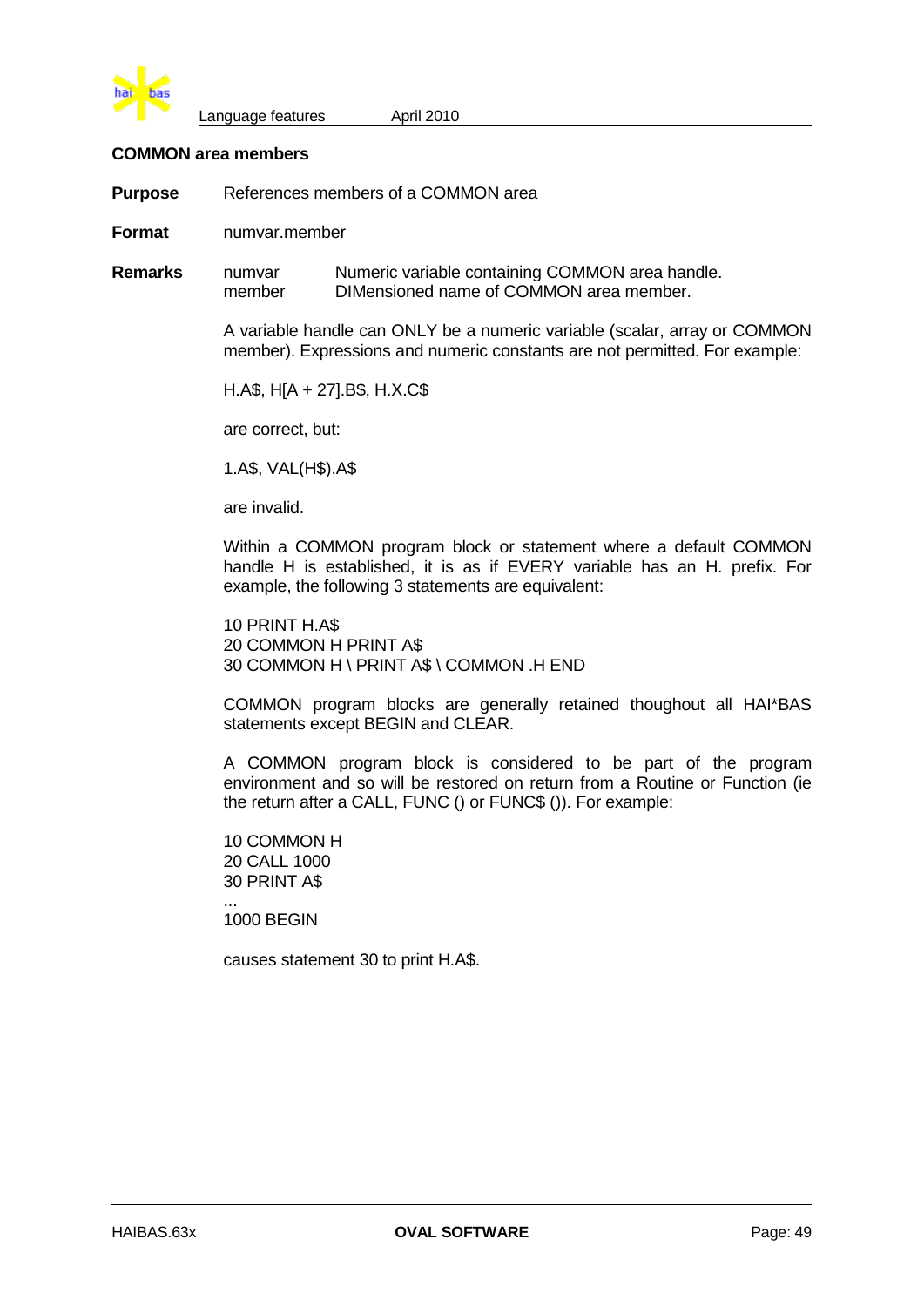

The unary "." operator overrides a COMMON program block to force access to variables in the normal data area. For example:

40 COMMON H \ PRINT .A\$ \ COMMON .H END

will print the normal variable A\$, not H.A\$.

**Limitation** 100 common data areas are allowed.

**Bugs** DIMensioning common area members must be done in a COMMON program block or statement.

DIM H.A\$

is a syntax error. The correct form is either of these:

10 COMMON H DIM A\$ 20 COMMON H \ DIM A\$ \ COMMON .H END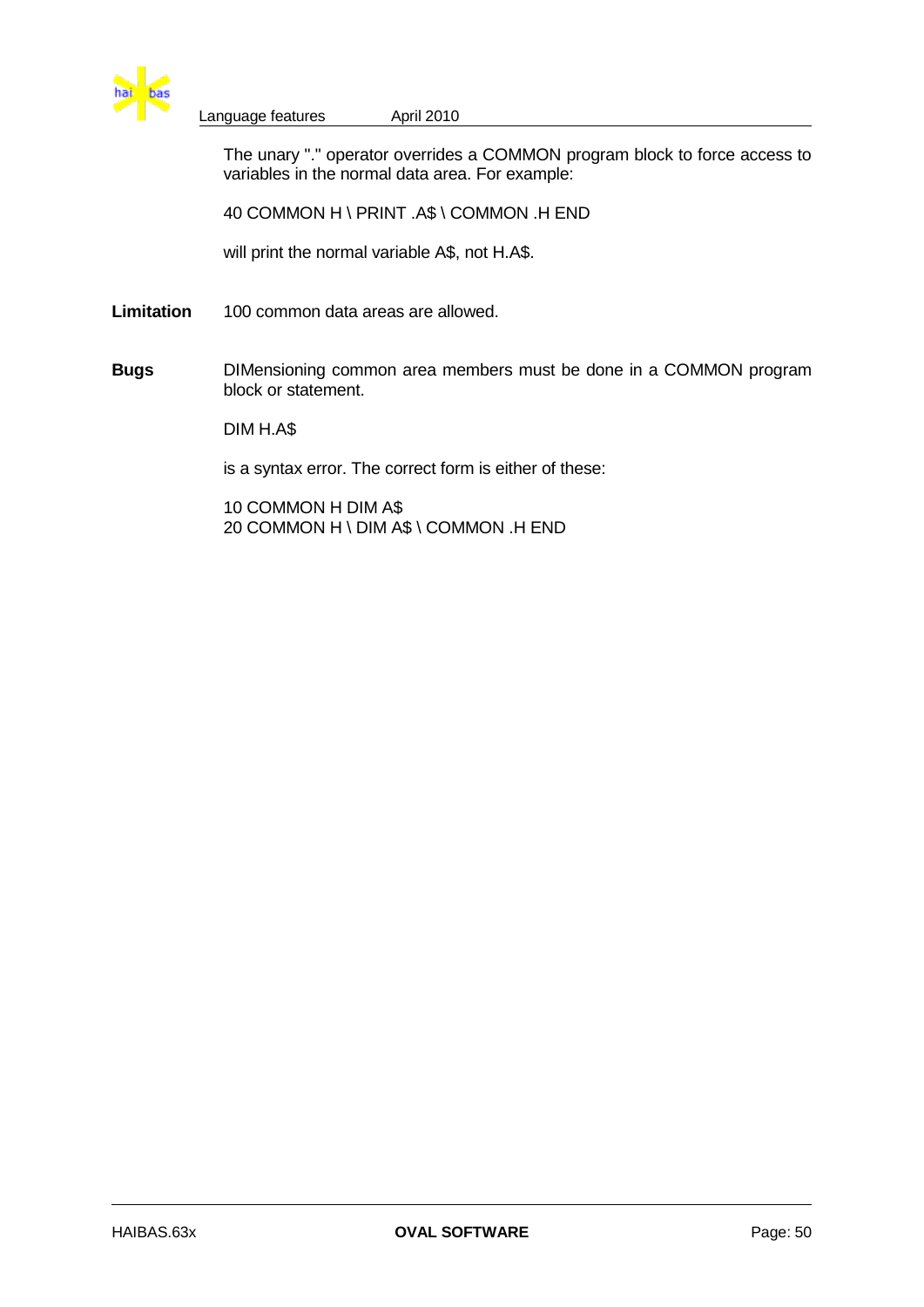

### **COMMON CLEAR statement**

**Purpose** Clears a COMMON variables area.

**Format** COMMON numexp CLEAR

**Remarks** numexp Numeric expression for common area handle.

The COMMON area is removed. All data and DIMensioned variables are removed. The handle is freed for eventual reuse.

Note that when a handle is freed it will be the LAST to be reused. This is intended to reduce the danger that a HAI\*BAS program may accidentally use a handle number that has been cleared. Consider the following program fragment:

 $10 H =$  COMMON() 20 COMMON H DIM LEN=14 A 30 COMMON H CLEAR  $40$  H<sub>2</sub> = COMMON() 50 COMMON H2 DIM LEN=2 A 60 H.A = 123456789

Statement 60 is clearly incorrect; it should give an error because the handle H is not reused for H2 until all other free handles have been used.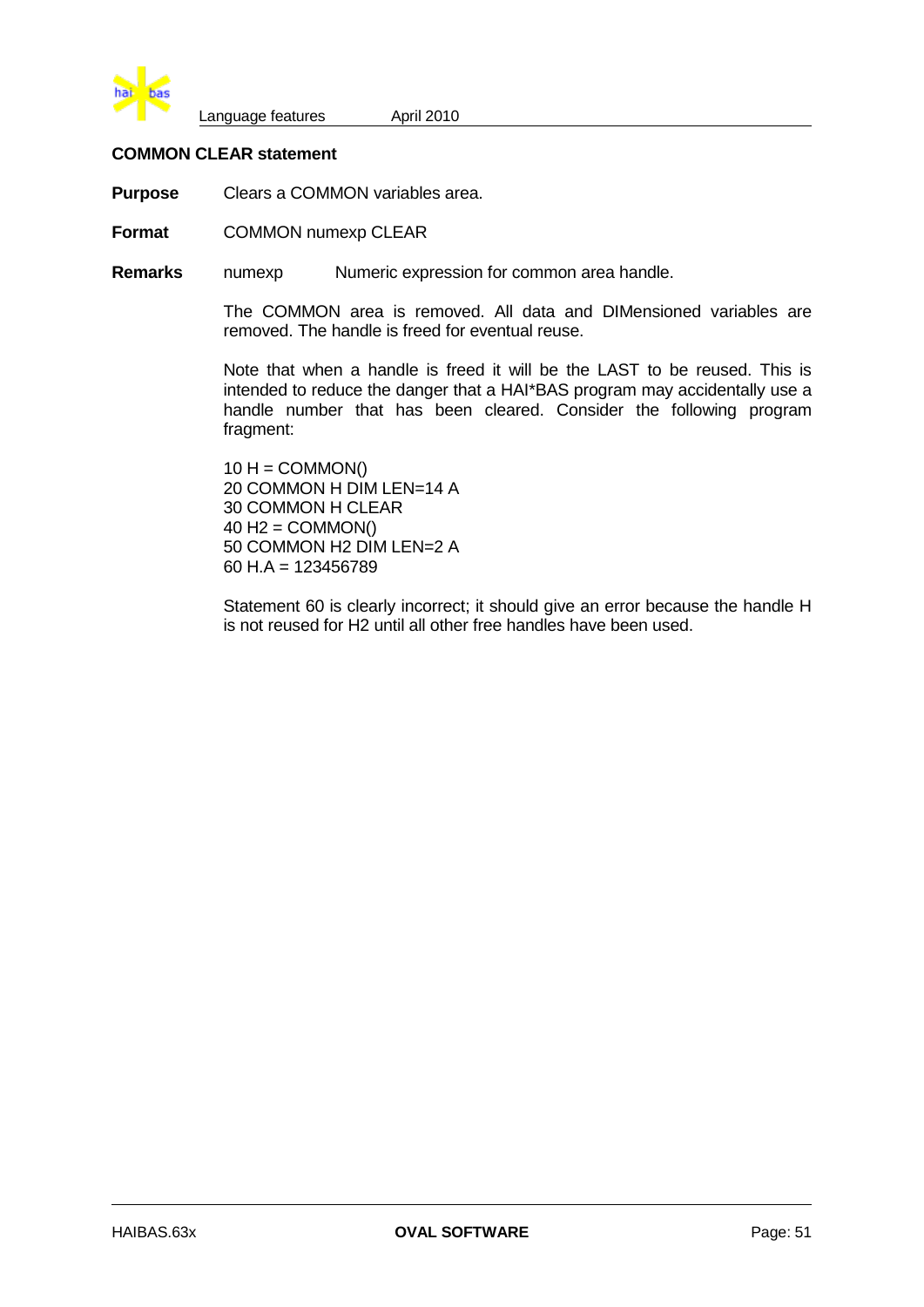

## **COMMON END statement**

**Purpose** Terminates a COMMON program block

**Format** COMMON [numexp] END

**Remarks** numexp Optional numeric expression for common area handle.

The COMMON program block is terminated and normal variable addressing resumes.

If numexp is specified then it must match the current default handle; this should improve program reliability. When numexp is omitted there is no such check.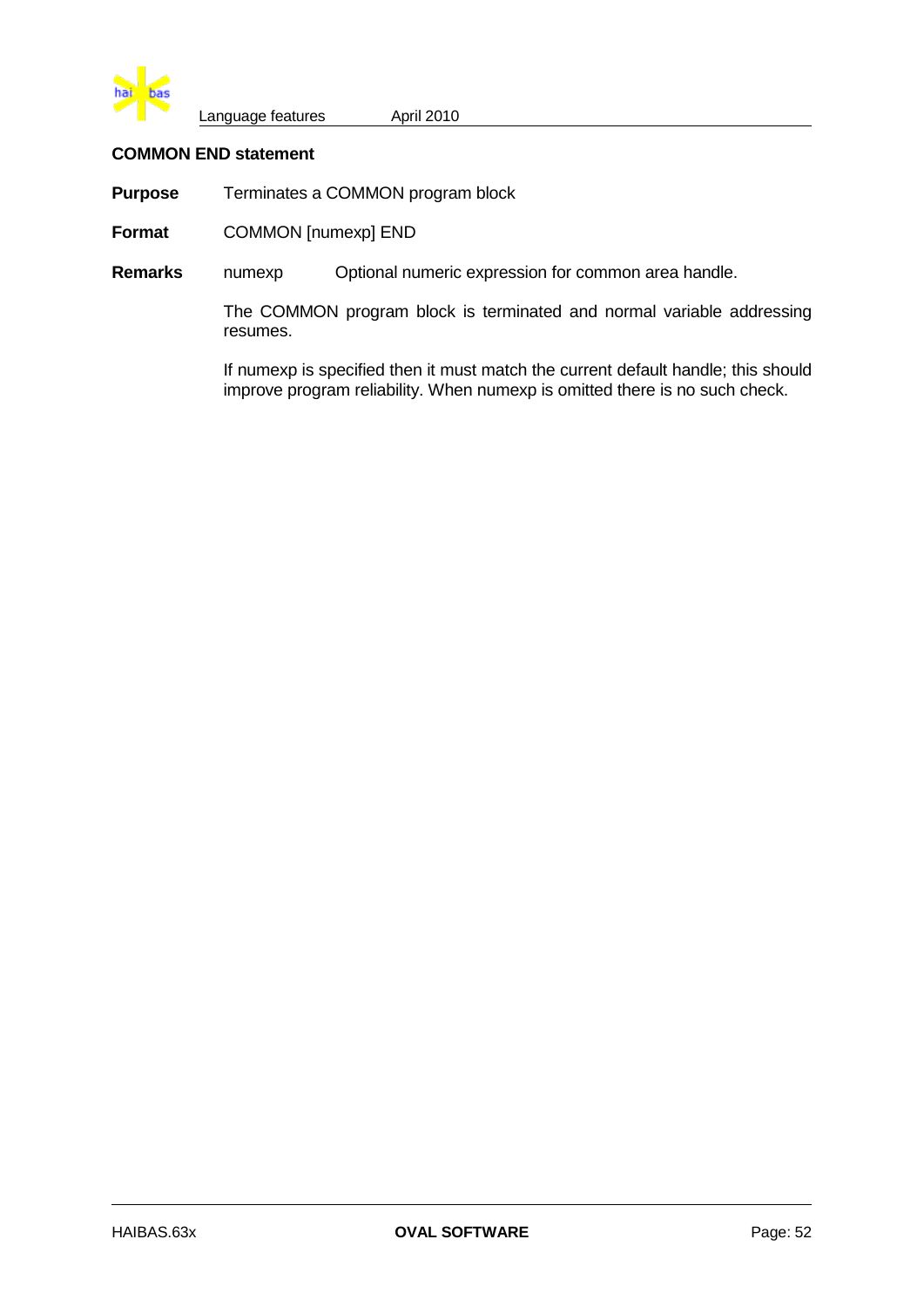

### **COMPARE() function**

**Purpose** Compares 2 numbers or strings

**Format** COMPARE (e1, e2, ne1, ne2)

- **Remarks** e1 is a string (or numeric) expression.
	- e2 is another expression of the same type.
	- ne1 is an optional numeric expression for a file number.
	- ne2 is optional after ne1 for the index number (TRACK=) of the file.

This compares 2 expressions (e1 and e2). The expressions may be for numeric or string values but must be the same type.

The default (no ne1) uses the same comparison as the relational operators "<" (less than) "=" (equal to) and ">" (greater than).

If ne1 is supplied but is zero, the default weighting table is used to convert string values before comparing; they are treated as a type 3 (weighted, punctuation not stripped) part of an index key. Numeric values are converted as a type 1 (numeric) part of an index key.

If ne1 is supplied and represents an open HAI\*Basic file, then the comparison is done as if both values are keys for the primary index for that file. This may or may not involve weighting; the method is determined by the file organisation.

If ne2 is supplied in addition to ne2 then this selects a specific index number in the file which supplies the compare method.

If ne1 is nonzero but does not represent an open HAI\*Basic index file or if ne2 is specified and does not represent and index for that file a HAI\*Basic error is generated.

When the file number is 0 the (optional) 4th parameter can specify an index part type to be used for the comparison. This allows, for example, a stripped weighted comparison (see the example on statement number 60).

### **Return values**

- +1 if e1 is greater then e2
- 0 if e1 is equal to e2
- -1 if e1 is less then e2

| <b>Example</b> | 20 I | $A = COMPARE (A$ B$)$                                 |
|----------------|------|-------------------------------------------------------|
|                | 30   | ON COMPARE (A, 0) GOTO 100, 200, 300                  |
|                | 40   | IF COMPARE (A\$, B\$, F3) <> 0 THEN PRINT "Different" |
|                | 50.  | IF COMPARE (A\$, B\$, F3, 2) > 0 THEN PRINT "Greater" |
|                | 60.  | $A = COMPARE (A$, B$, 0, 4)$                          |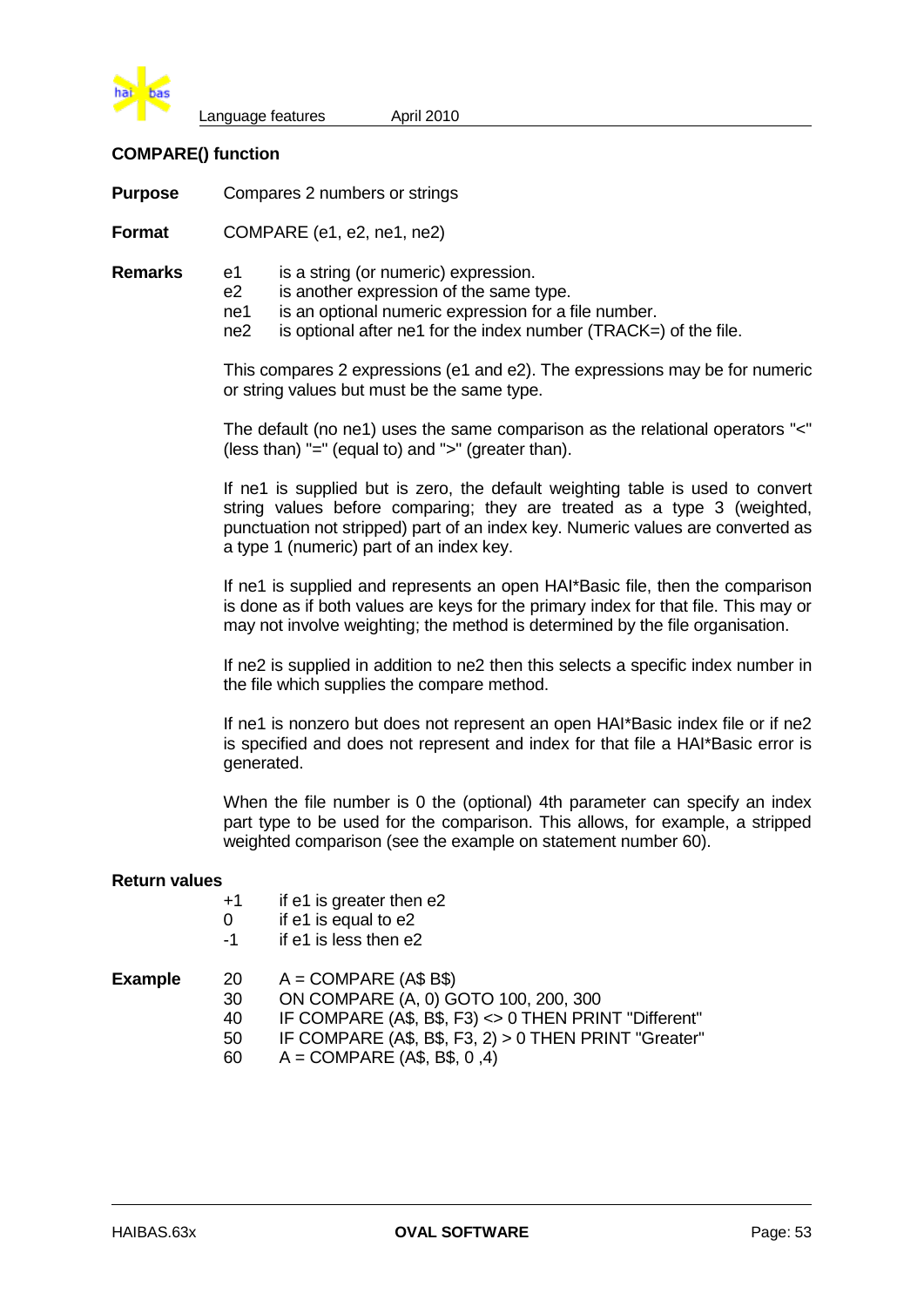

### **COMPAREMASK() function**

**Purpose** Compares 2 strings, allowing "wild card" mask characters.

**Format** COMPAREMASK (se1, se2, ne1, ne2)

- **Remarks** se1 is a string expression.
	- se2 is string expression for a mask, with '?' and '\*' wild card characters.
	- ne1 is an optional numeric expression for a file number.
	- ne2 is optional after ne1 for the index number (TRACK=) of the file.

This compares a string expression (se1) with a mask (se2)

The default (no ne1) uses the same comparison as the relational operators "<" (less than) "=" (equal to) and ">" (greater than) but the wild card mask characters are recognised:

- '?' matches any single se1 character.
	- matches 0 or more characters in se1 until the first one the matches the se2 character after the '\*'.

If there is no further character after the '\*' then this matches the rest of se1.

Note that tests for less of greater than may appear misleading when mask characters are involved.

If ne1 is supplied but is zero, the default weighting table is used to convert string values before comparing; they are treated as a type 3 (weighted, punctuation not stripped) part of an index key.

If ne1 is supplied and represents an open HAI\*Basic file, then the comparison is done as if both values are keys for the primary index for that file, but still allowing wild card characters in the mask.

If ne2 is supplied in addition to ne2 then this selects a specific index number in the file, instead of using the primary.

If ne1 is nonzero but does not represent an open HAI\*Basic index file or if ne2 is specified and does not represent and index for that file a HAI\*Basic error is generated.

### **Return values**

- +1 if e1 is greater then e2
- $0$  if e1 is equal to  $e2$
- -1 if e1 is less then e2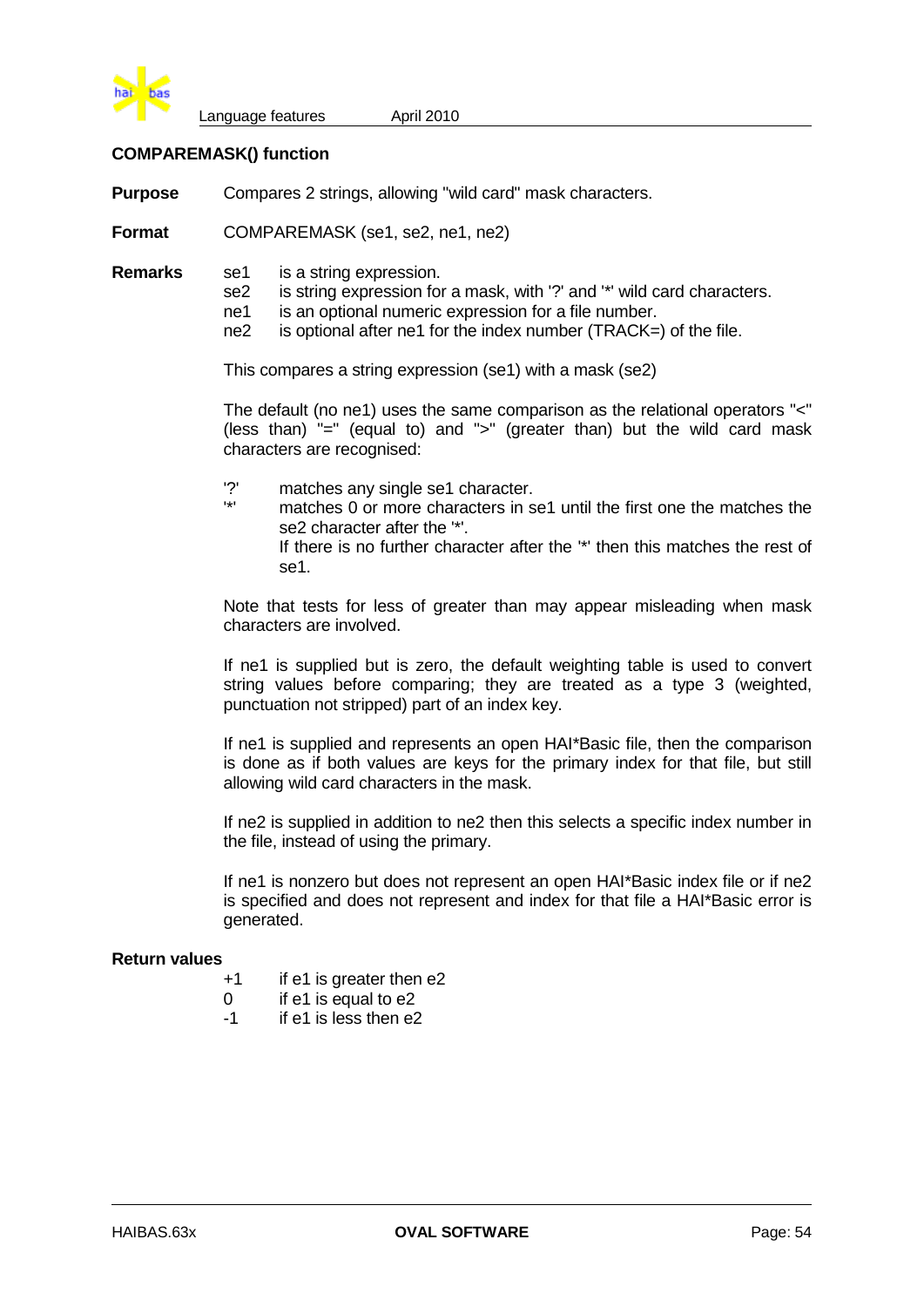

|                      |         | April 2010                                                                                                                                                           |
|----------------------|---------|----------------------------------------------------------------------------------------------------------------------------------------------------------------------|
| 20<br>30<br>40<br>50 |         | IF COMPAREMASK (A\$, "HAI*BAS") = 0 THEN REM "Match" \<br>IF COMPAREMASK (A\$, M\$, F4) THEN PRINT "No Match"<br>IF COMPAREMASK (A\$, M\$, F3, 2) THEN PRINT "Match" |
| AB?                  | matches | ABA<br>ABX.<br>AB <sub>9</sub>                                                                                                                                       |
| AB*                  | matches | AB.<br>ABX<br><b>ABCDEFGHIJ</b>                                                                                                                                      |
| A?B                  | matches | AAB<br><b>AXB</b><br>A9B                                                                                                                                             |
| HAI*BAS              | matches | HAI_Holland_Automation_International_BAS<br><b>HAIBAS</b><br><b>HAIxBAS</b>                                                                                          |
|                      |         | Language features<br>$A = COMPARENT (A$ M$)$<br><b>PRINT "Holland Automation"</b>                                                                                    |

J.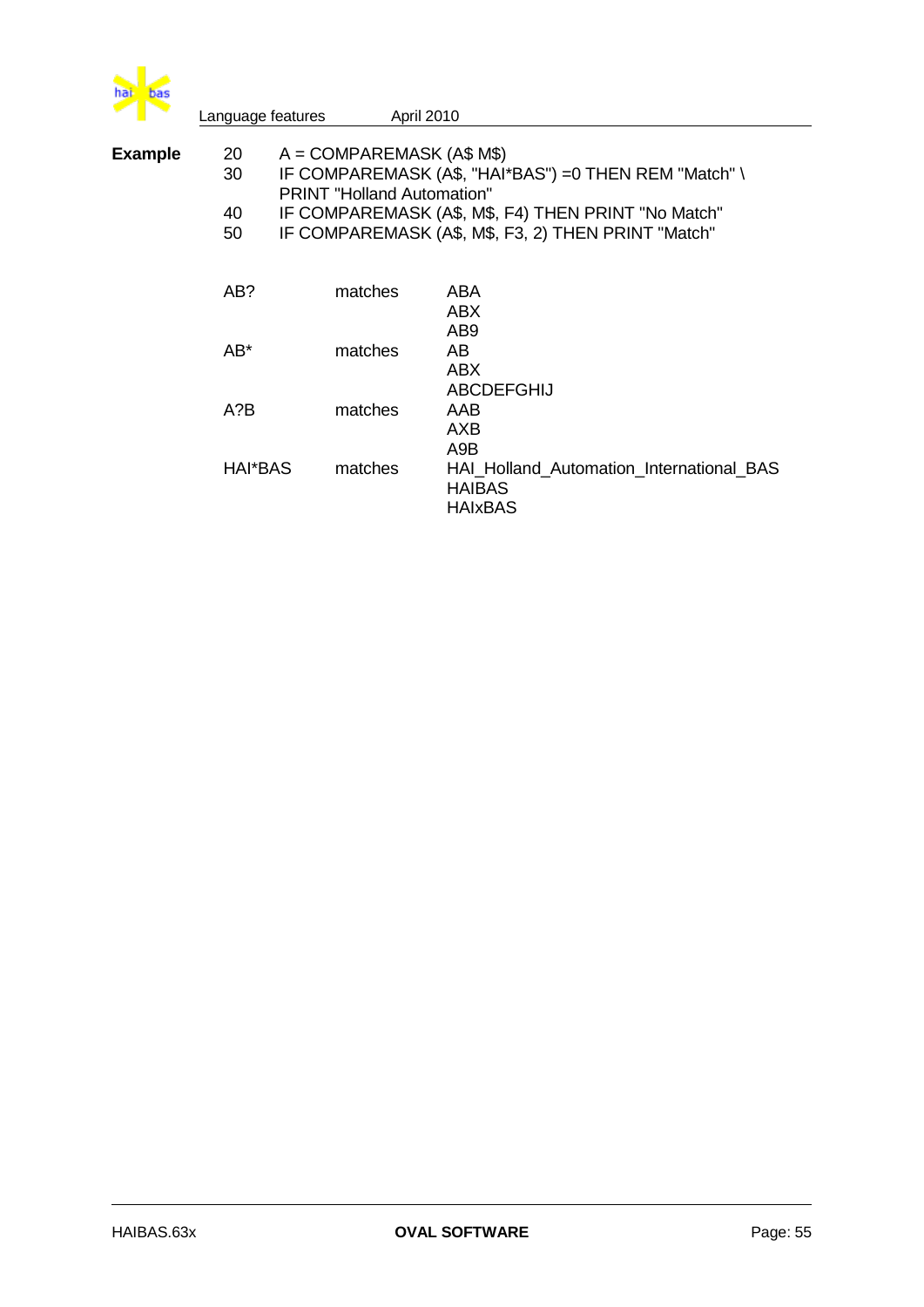

## **CONTROL function (file)**

**Purpose** Performs several functions on files.

**Format** CONTROL (f MODE=m)

- **Remarks** f represents the file number of the file on which the function has to be performed.
- **MODE=9** Flush a file. A flush is only done if the file has been written by the current user since the last flush (or since the file was opened if there was no previous flush).

**Example** 1000 CONTROL (34 MODE=9)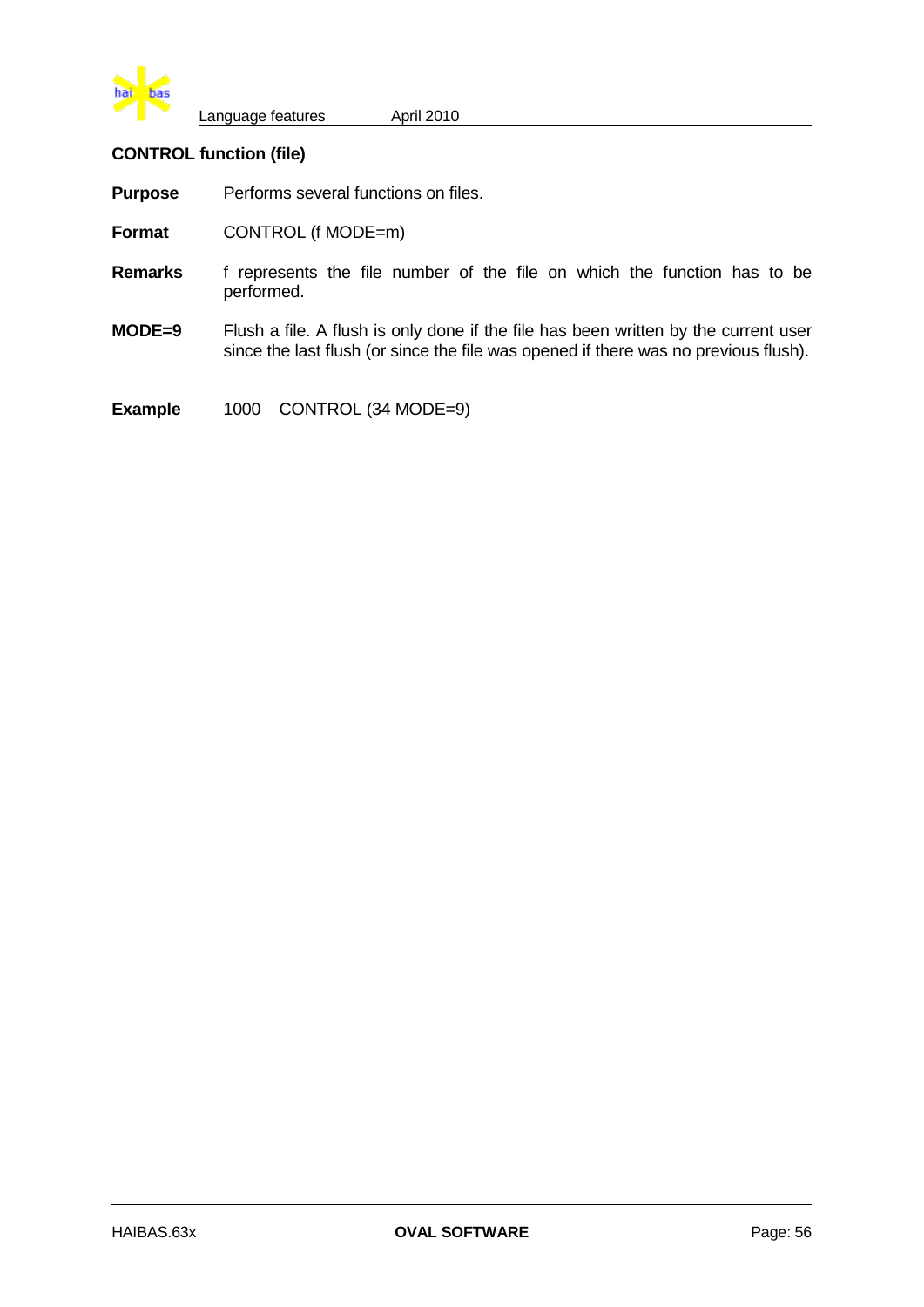

### **CONTROL function (screen)**

**Purpose** Performs several functions on screen.

**Format** CONTROL ([IND=w] MODE=m)

- **Remarks** w is the number of the window to which the CONTROL function applies.
- **MODE=1** Clears the keyboard.
- **MODE=2** Disables window w and all children. They are removed from the screen and the underlying window(s) are restored. Output (and ACCEPT) can still use disabled windows but nothing is seen.

Note that when running a program from the editor, the ouput may not be seen until an ACCEPT statement is reached (which automatically disables the editor window). This disable can be forced before running by:

CONTROL (IND=50000 MODE=2) \ RUN

**MODE=3** Enables window w and all children. They appear on the screen with the same priority as when disabled.

> If they are fully covered by higher priority windows this statement has no visible effect.

**MODE=4** Forces window w to be fully visible. It is moved to the top of the priority stack. If the window was disabled then this statement automatically enables it.

> Any children of window w are not included - in fact, since they must lie within the bound of their parent and the parent has become fully visible they will be hidden.

**Example** CONTROL (IND=2 MODE=2)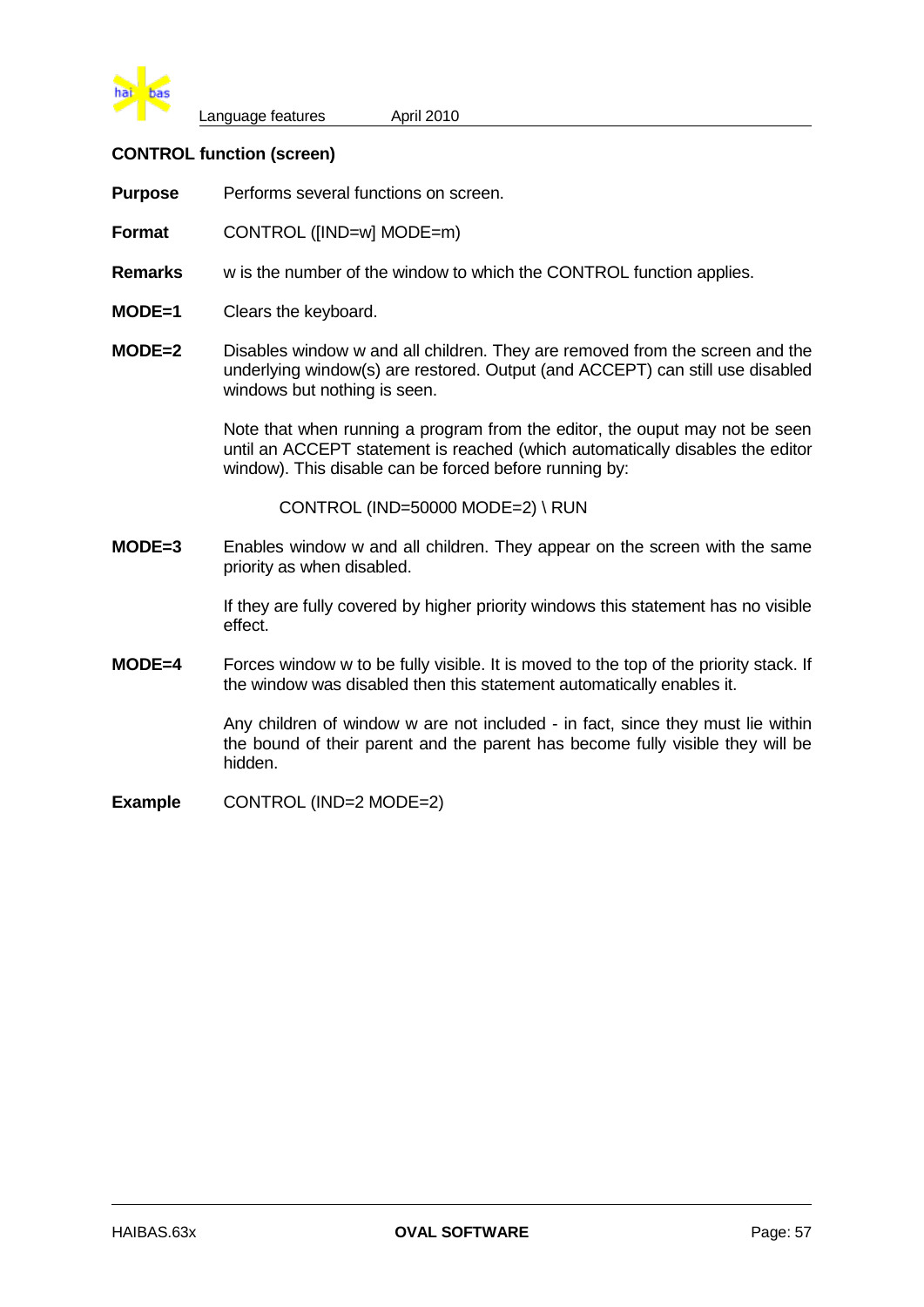

# **CR function**

| <b>Purpose</b> | Moves the cursor to the first position of the current line on a display, or<br>performs a carriage return on a printer. |  |  |  |  |  |
|----------------|-------------------------------------------------------------------------------------------------------------------------|--|--|--|--|--|
|                | It is used within an ACCEPT or PRINT statement.                                                                         |  |  |  |  |  |
| Format         | CR.                                                                                                                     |  |  |  |  |  |
| <b>Example</b> | 1400 PRINT CR "Left hand side"                                                                                          |  |  |  |  |  |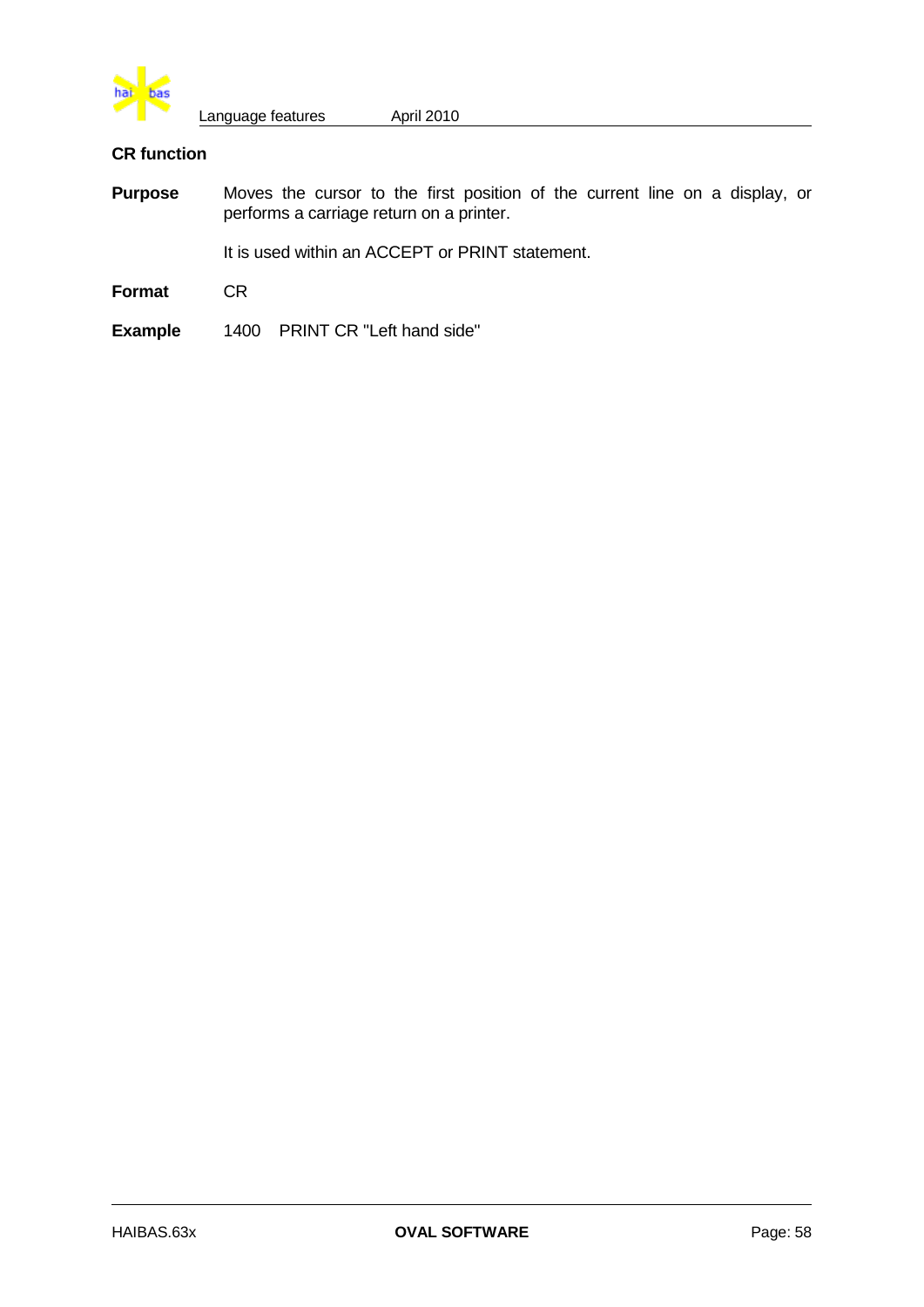

# **CS function**

| <b>Purpose</b> | Clears the entire display. It is used within an ACCEPT or PRINT statement.         |                          |  |  |  |  |
|----------------|------------------------------------------------------------------------------------|--------------------------|--|--|--|--|
| Format         | CS.                                                                                |                          |  |  |  |  |
| <b>Remarks</b> | The size of the roll-up area is reset to the entire display (See the SB function). |                          |  |  |  |  |
| <b>Example</b> | 20                                                                                 | PRINT CS @(15) "Heading" |  |  |  |  |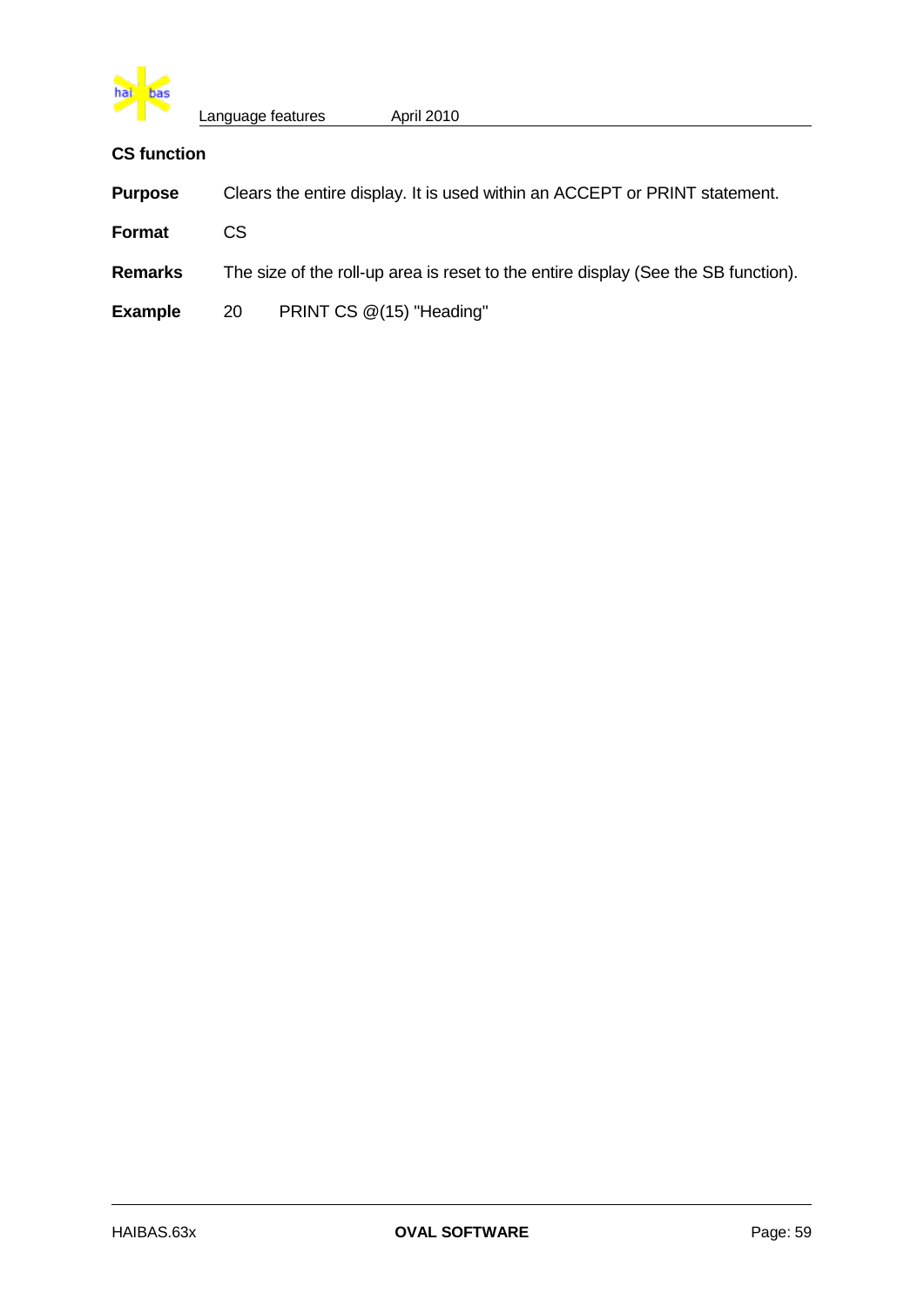

### **DATA statement**

**Purpose** Specifies input data for the READ DATA statement.

**Format** DATA expr\_list

**Remarks** All DATA statements in the program constitute one stream of input data for the READ statements, regardless of their position within the HAI\*Basic program.

See the READ statement for more information.

**Example** 9000 DATA 1,34,78,"XYZ",B\*100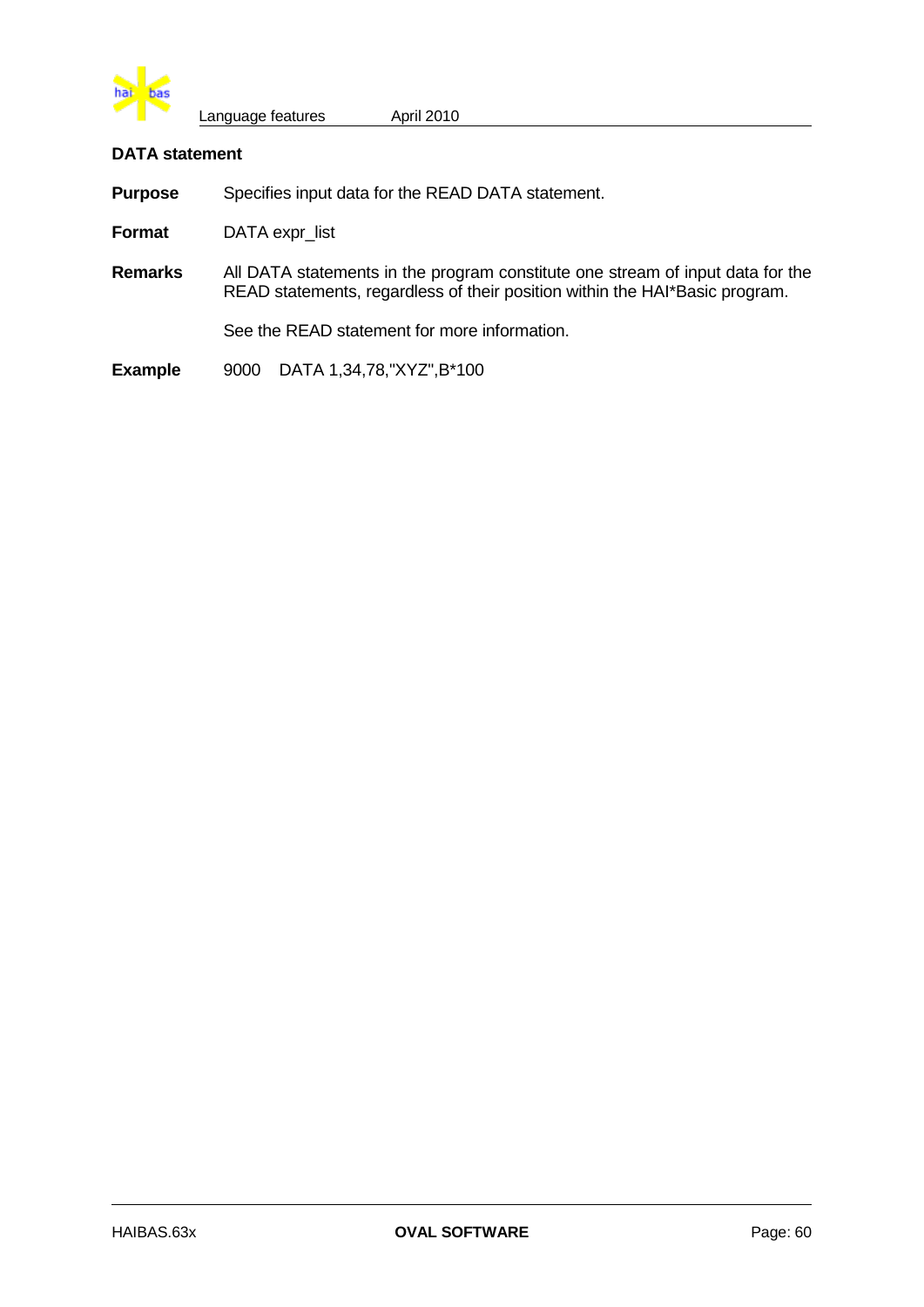

### **DAY system variable**

**Purpose** Holds the six digit date.

**Format** DAY

**Remarks** The DAY value may be different from the date in the host operating system (see also the \$HOST driver).

It is normally set in the START program and used in the other program.

**Example** 4000 PRINT DAY:"00.00.00"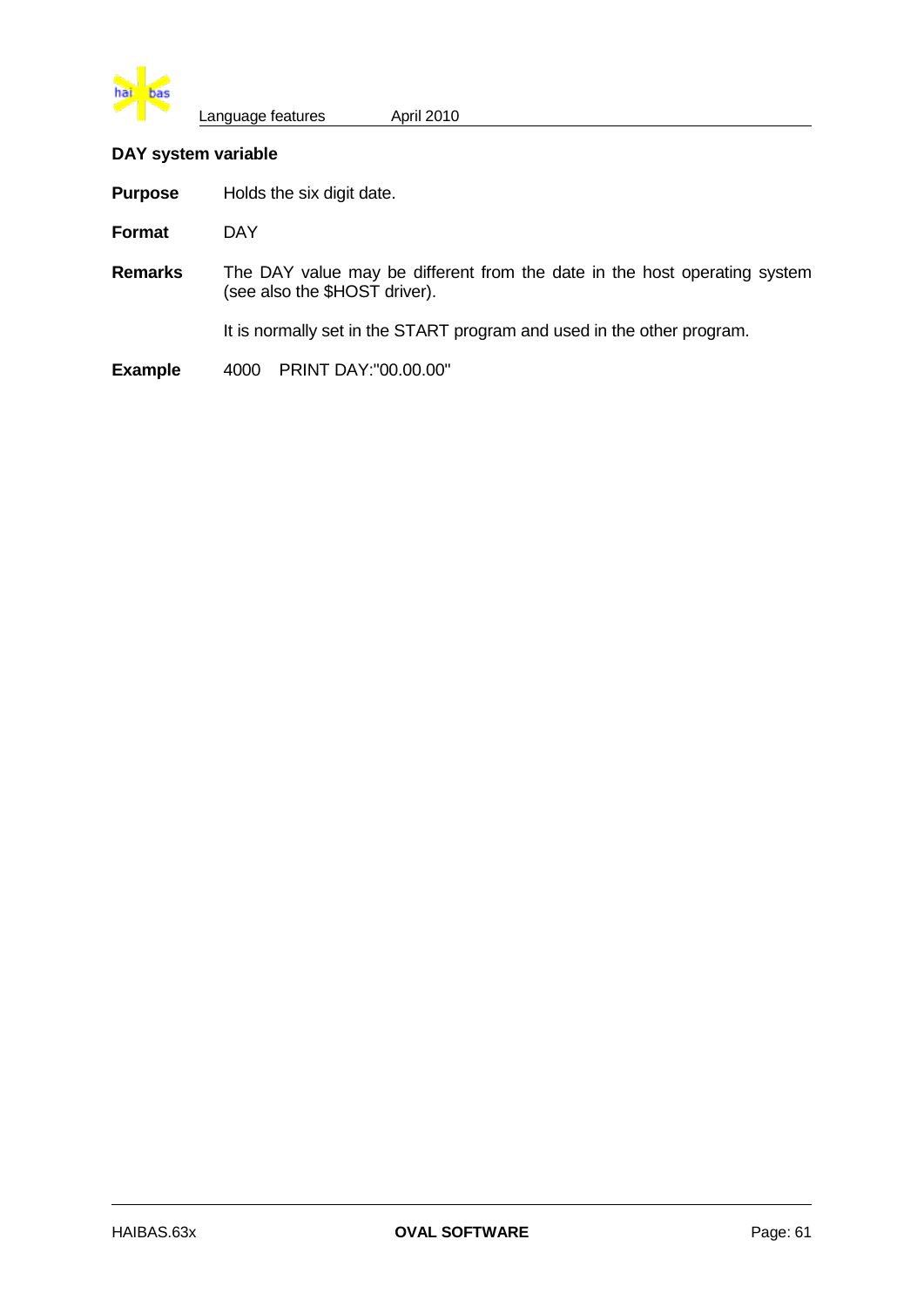

### **DELETE statement (record)**

**Purpose** Removes a record from an indexed file.

**Format** DELETE (n IND=i\$ ERR=stno)

n is the number of the OPENed indexed file.

i\$ is the index of the record to be DELETEd.

- **Remarks** The record with index i\$ is removed from the file releasing its space.
- **Error 2**In previous HAI\*Basic implementations the record was only flagged as being DELETEd. It was removed when reorganising the indexed file. The old error 2 (when accessing a record with the DELETE flag) is not generated by the current implementation anymore.
- **Multi-user** The record to be deleted must not by locked by another user in case of shared file access.

See error code 20.

**Example** 1200 DELETE (n IND="ABCDE" ERR=5000)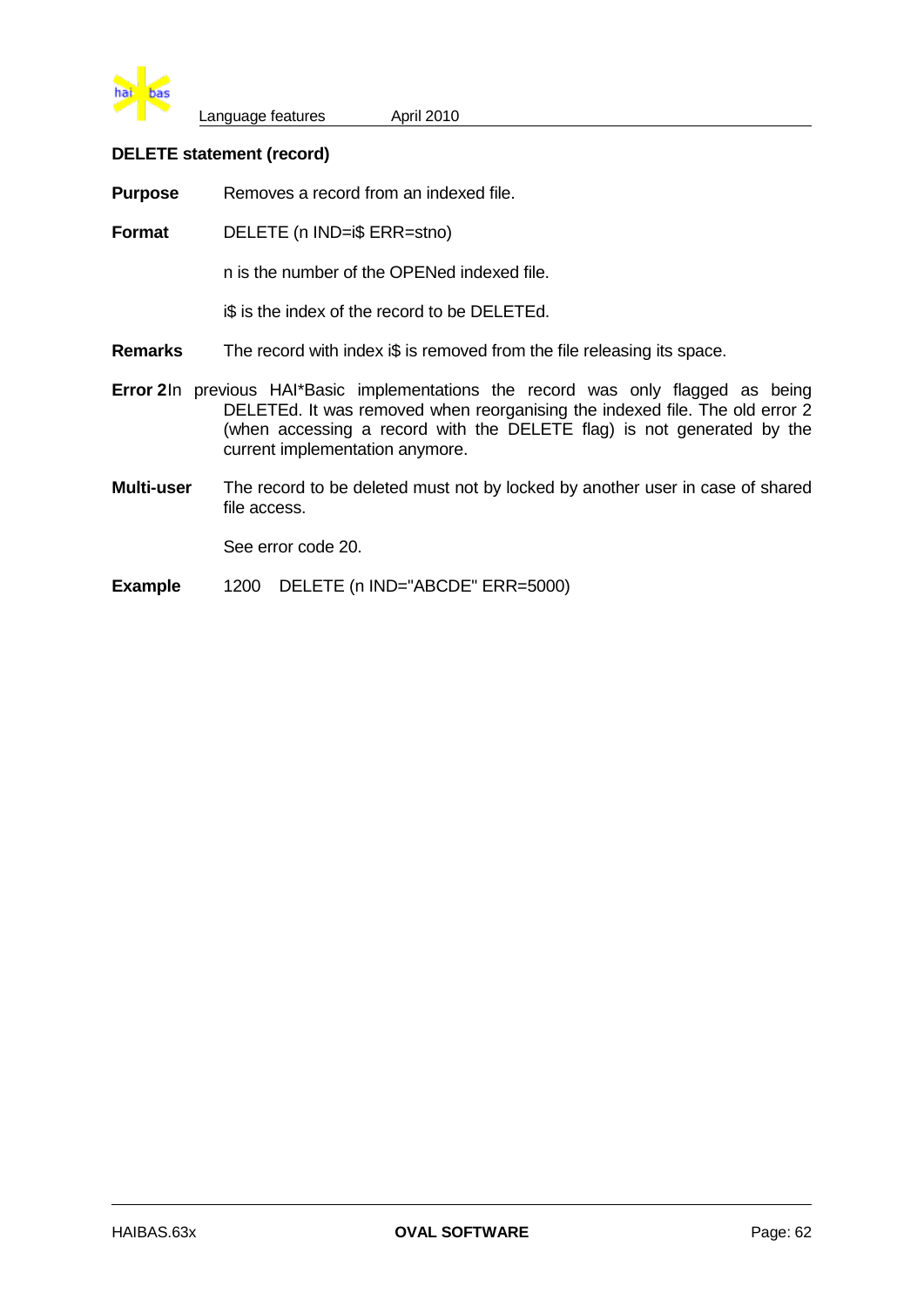

## **DELETE statement (index)**

**Purpose** Deletion of a (shared) index

**Format** DELETE (n MODE=99 TRACK=t)

**Remarks** n is the number of the OPENed index file.

t is the number of the index to be removed.

It is allowed to delete an index when there is already data present in a file.

It is not possible to delete a single logical index that shares a physical index with other logical indexes. Whenever a shared index is removed than de physical and ALL sharers are also removed.

**Example** 1010 DELETE (10 MODE=99 TRACK=3)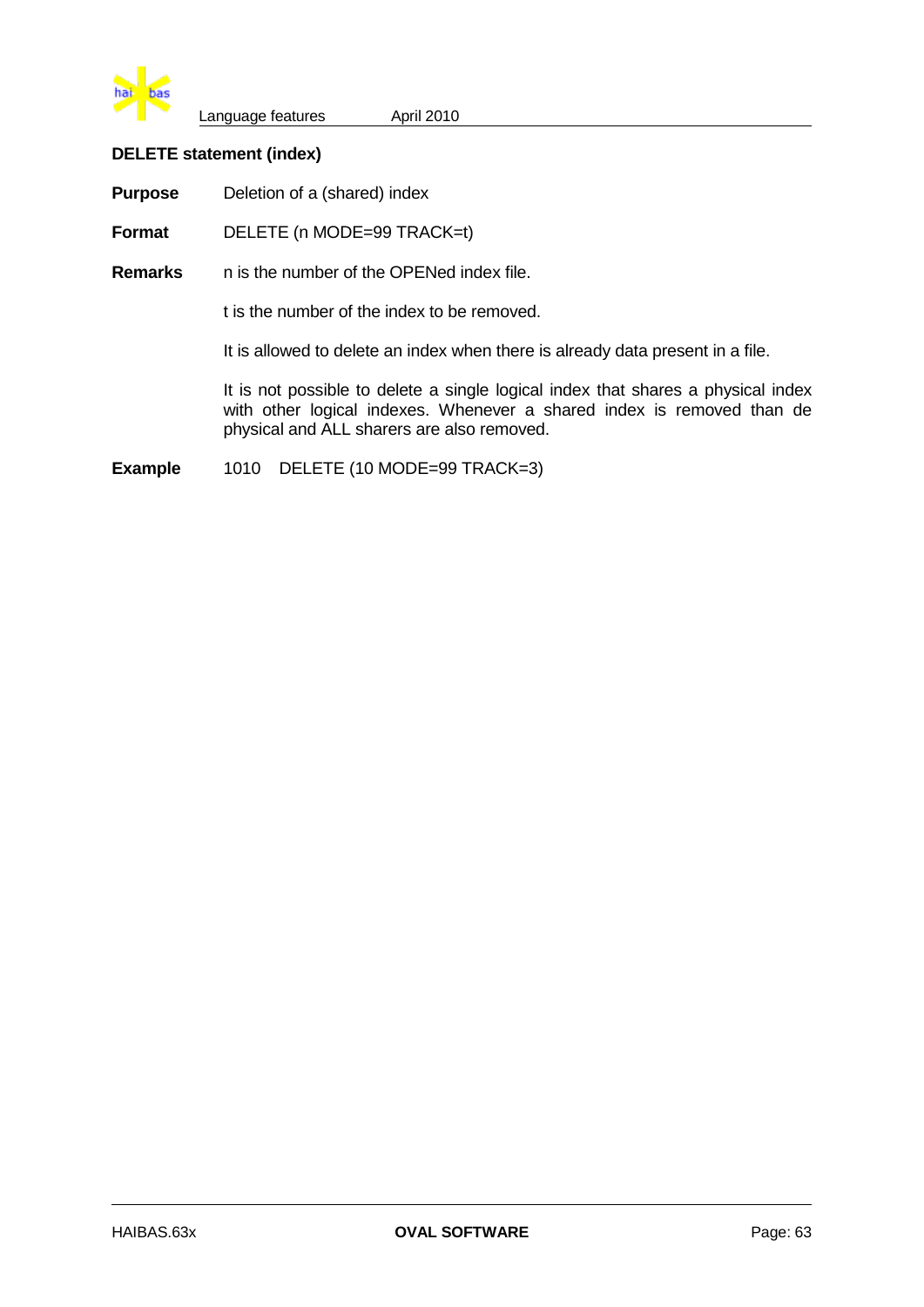

#### **DIM statement**

**Purpose** Defines variables and reserves memory for these variables.

**Format** DIM LEN=l1 var\_list LEN=l2 var\_list ...

- **Remarks** No storage is reserved until execution of a DIM statement.
- **LEN option** The length expressions l1 and l2 must yield a value in the range 1 to 1024. A numeric variable will never have more than 14 digits, even if the current LEN value is more than 14.

The default length for numeric variables is 14 decimal digits. The default length for string variables is 250 characters.

The LEN option remains effective until the next LEN option in the same or in another DIM statement.

Scalar variables are implicitly DIMmed when appearing at the lefthand side of a LET statement. Their length is according to the last LEN option executed in a DIM statement.

### **Variable names**

See the overview at the start of this chapter.

#### **Maximum size**

The number and size of an array dimensions are only limited by the size of the HAI\*Basic user area (See also the TXTSIZ parameter in file HAI.PAR).

The array dimensions may be defined by a numeric expression (See also the FREE function).

The first element of an array has subscripts (1), (1,1), (1,1,1) etc.

#### **Memory requirements**

The following expressions define the total memory requirement for variables:

| Numeric scalar variable | $n+1$                            |
|-------------------------|----------------------------------|
| Numeric array           | $d1*d2**n + d*2 + 2$             |
| String scalar variable  | $S+3$                            |
| String array            | $d1 * d2 *  * (s+1) + d * 2 + 3$ |

- d is the number of dimensions
- d1 is the first dimension
- d2 is the second dimension, etc.
- n is the number of bytes according to the DIMmed value (see table).
- s is the DIMmed string length.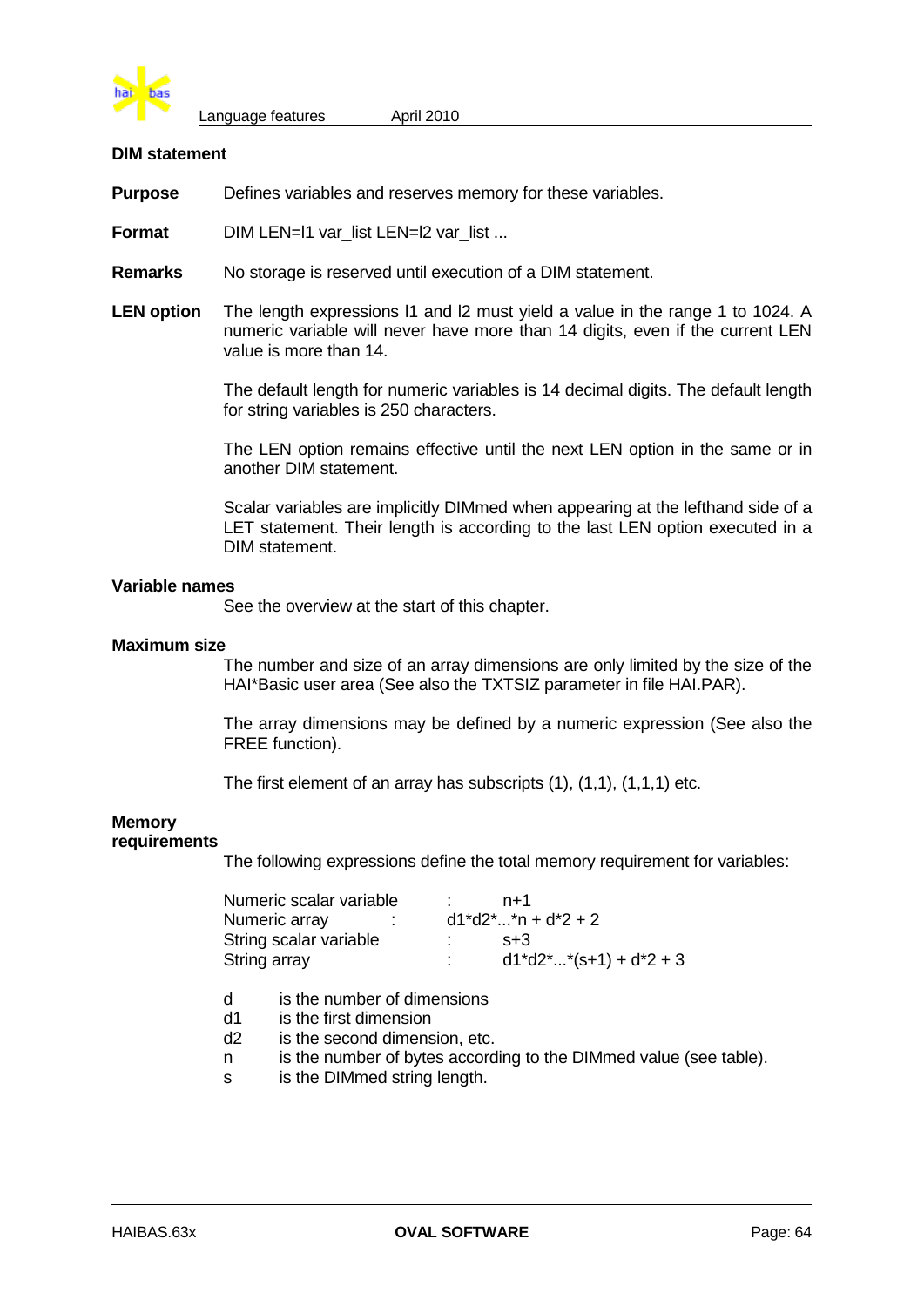

| <b>DIMmed length</b> | <b>Bytes</b> |     | Maximum value |       |         |         |
|----------------------|--------------|-----|---------------|-------|---------|---------|
| $\mathbf 1$          |              |     |               |       |         | 127     |
| $\overline{2}$       |              |     |               |       |         | 127     |
| 3                    | 2            |     |               |       | 32      | 767     |
| $\overline{4}$       | 2            |     |               |       | 32      | 767     |
| 5                    | 3            |     |               | 8     | 388     | 607     |
| 6                    | 3            |     |               | 8     | 388     | 607     |
| 7                    | 4            |     |               | 2 147 | 483     | 647     |
| 8                    | 4            |     | 2             | 147   | 483     | 647     |
| 9                    | 4            |     |               | 2 147 | 483     | 647     |
| 10                   | 5            |     | 549           | 755   | 813     | 887     |
| 11                   | 5            |     | 549           |       | 755 813 | 887     |
| 12                   | 6            | 140 | 737           | 488   | 355 327 |         |
| 13                   | 6            | 140 | 737           | 488   |         | 355 327 |
| 14                   | 6            | 140 | 737           | 488   |         | 355 327 |

Numeric data is represented in 1 to 6 bytes:

### **Record fields**

It is strongly recommended to define the variable length explicitly since in most cases the default or the current LEN value is not correct.

This is even more important for variables used in the var list of an I/O statement. The record fields are implicitly defined by the DIMmed length of the variables.

The byte length of numeric variables is relevant when using them in the var\_list of an I/O statement.

String variables are padded with value 3 characters up to the DIMmed length when used in the var list of a WRITE or INSERT statement. The current length byte is not written to the file record.

The trailing value 3 characters are removed when reading the record value into a string variable. Special care is required when using strings with pure binary bit patterns as an index for indexed files (See the READ statement for more information).

- **Initial value** Numeric variables have initial value 0. String variables have initial value "" (i.e. empty string). The same applies to all elements of a numeric or string array.
- **Examples** 210 DIM LEN=3 A B4 LEN=5 C D\$ 220 DIM LEN=7 E6(A\*2) LEN=2 F\$[10,30]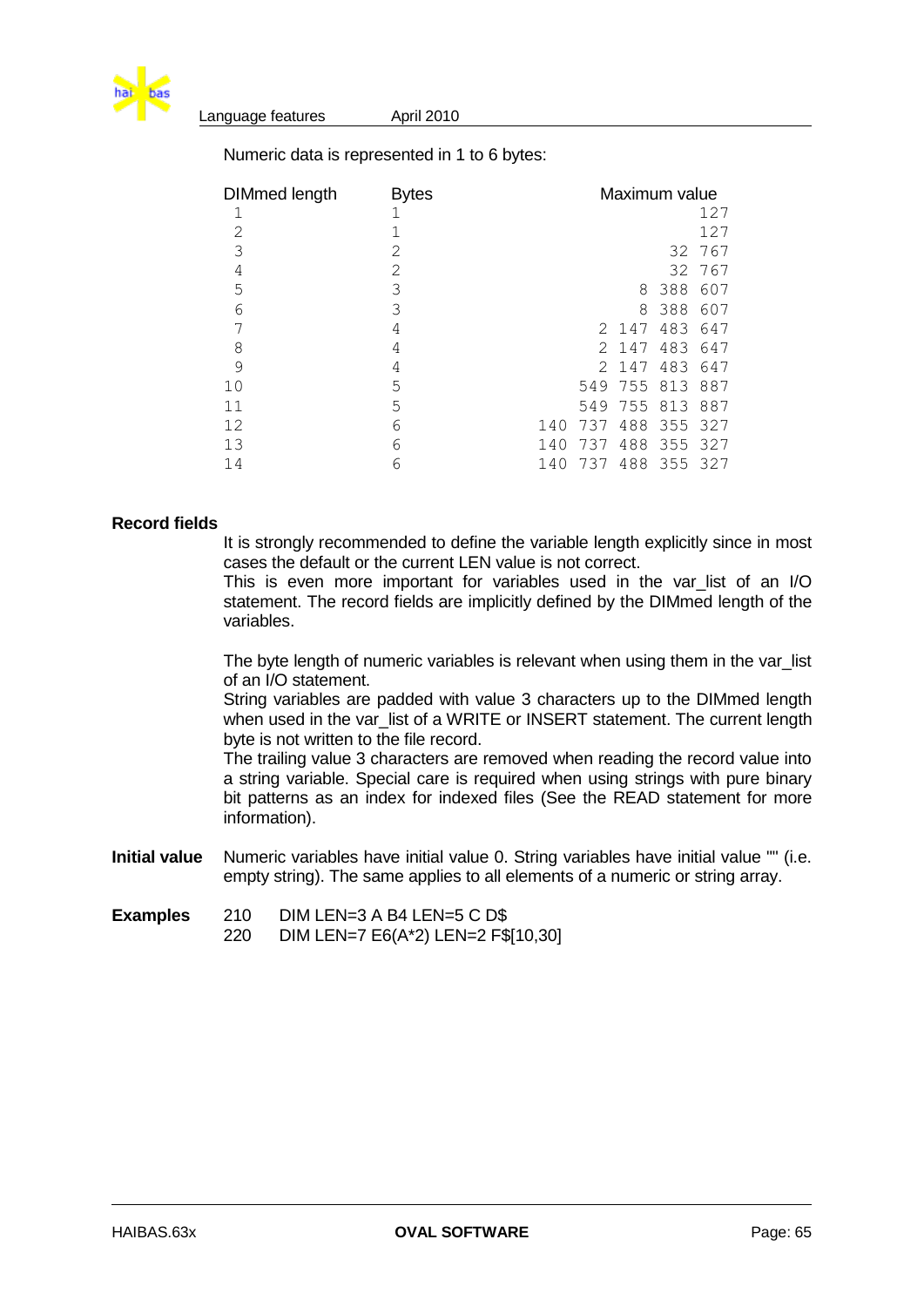

### **DIMOF() function**

- **Purpose** Provides the number of dimensions in an array variable. Provides the size of the specified array dimension.
- **Format** DIMOF(array name, [num\_exp])

The array name is normally without any element details (eg A\$[]). Part of a multidimensional array is allowed but has little purpose. A scalar variable is NOT allowed.

The numeric expression specifies which dimension size is to be supplied.

- **Remarks** This function allows code to be written that does not rely on constant values. The array name can be one passed by VAR reference to a Function or Routine.
- **Examples** 10 DIM A[7,8,9]
	- 20 REM "Print 3"
		- 22 PRINT DIMOF(A[])
		- 30 REM "Print 2"
		- 32 PRINT DIMOF(A[1])
		- 40 REM "Error not an array but an element of an array" 42 PRINT DIMOF(A[1,1,1])
			- 100 DIM A[7,8,9]<br>200 REM "Print 7
			- REM "Print 7"
			- 220 PRINT DIMOF(A[],1)
			- 300 REM "Print 8"
			- 320 PRINT DIMOF(A[],2)
			- 400 REM "Print 8"
			- 420 PRINT DIMOF(A[1],1)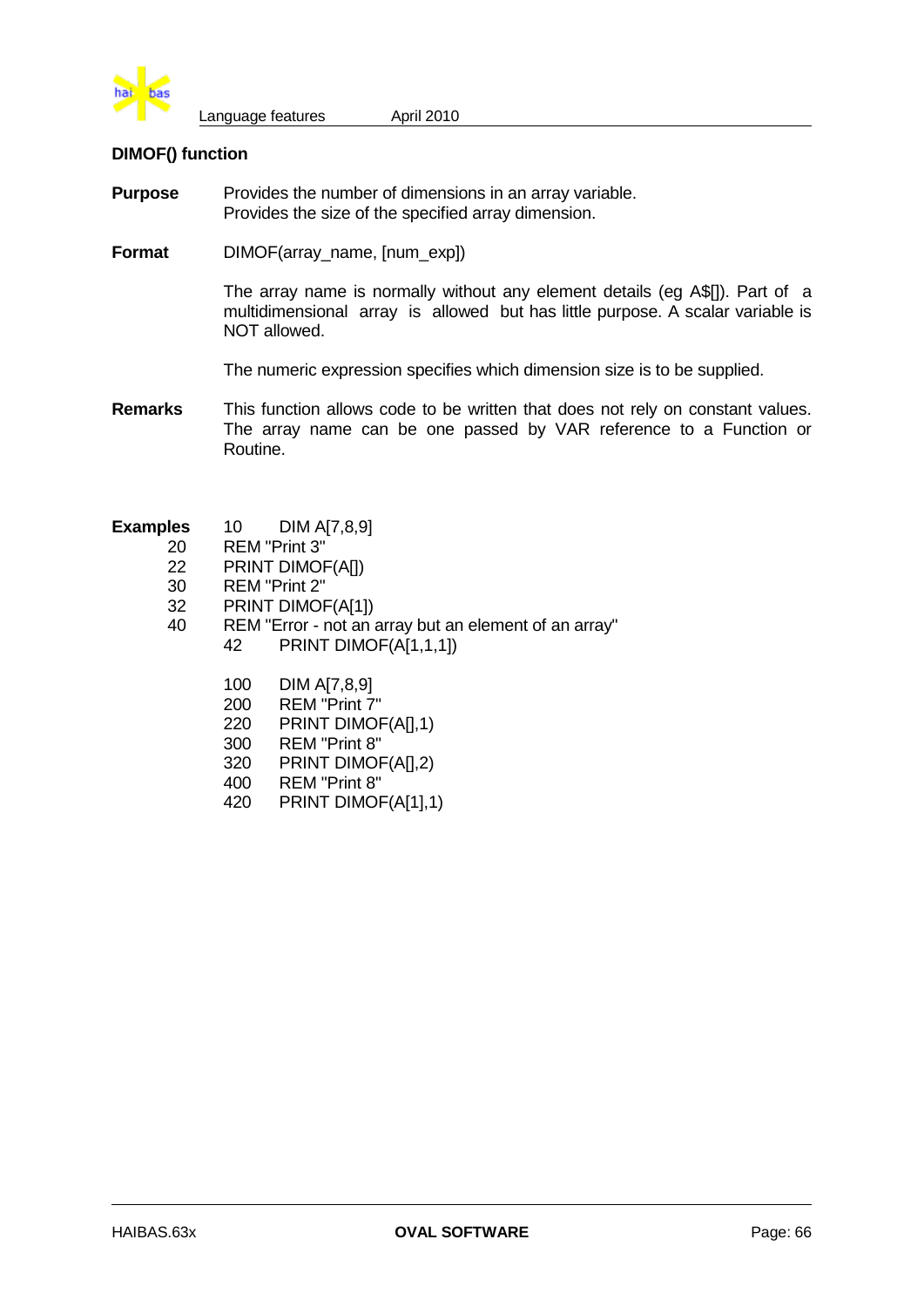

## **DISABLE statement**

**Purpose** Disconnects a logical volume from the HAI\*Basic program.

- **Format** DISABLE (UNIT=u ERR=stno)
- **Remarks** DISABLE has no effect in recent implementations, except for checking OPENed files on unit u (see error code 29).
- **Example** 8000 DISABLE (UNIT=2 ERR=9000)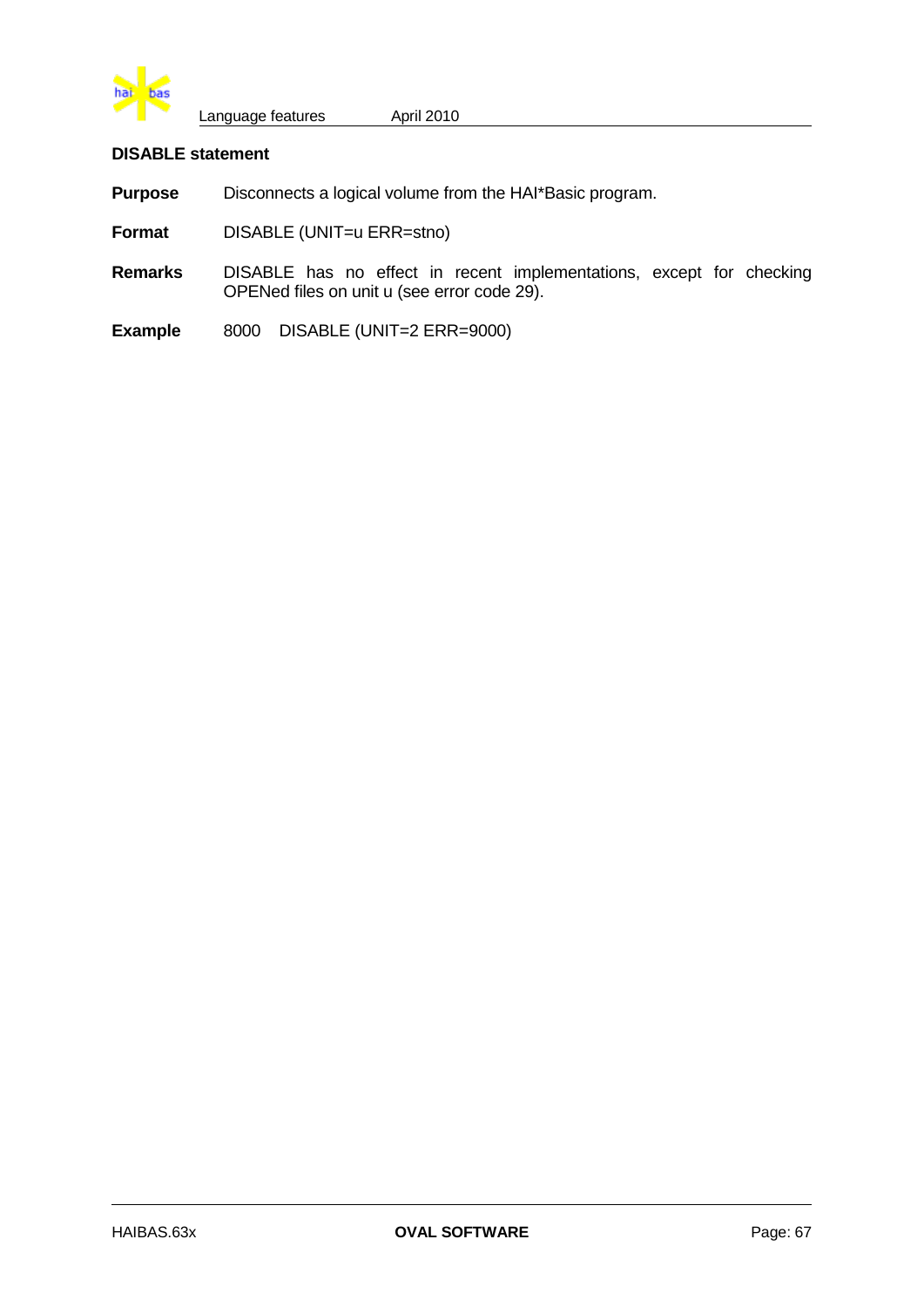

# **EB function**

| <b>Purpose</b> | Inactivates the blinking display attribute. It is used within an ACCEPT or PRINT<br>statement. |
|----------------|------------------------------------------------------------------------------------------------|
| Format         | EB                                                                                             |
| <b>Remarks</b> | See the PRINT statement for general properties of display attribute functions.                 |
| <b>Example</b> | 1100 PRINT BB "Blinking" EB "Not blinking"                                                     |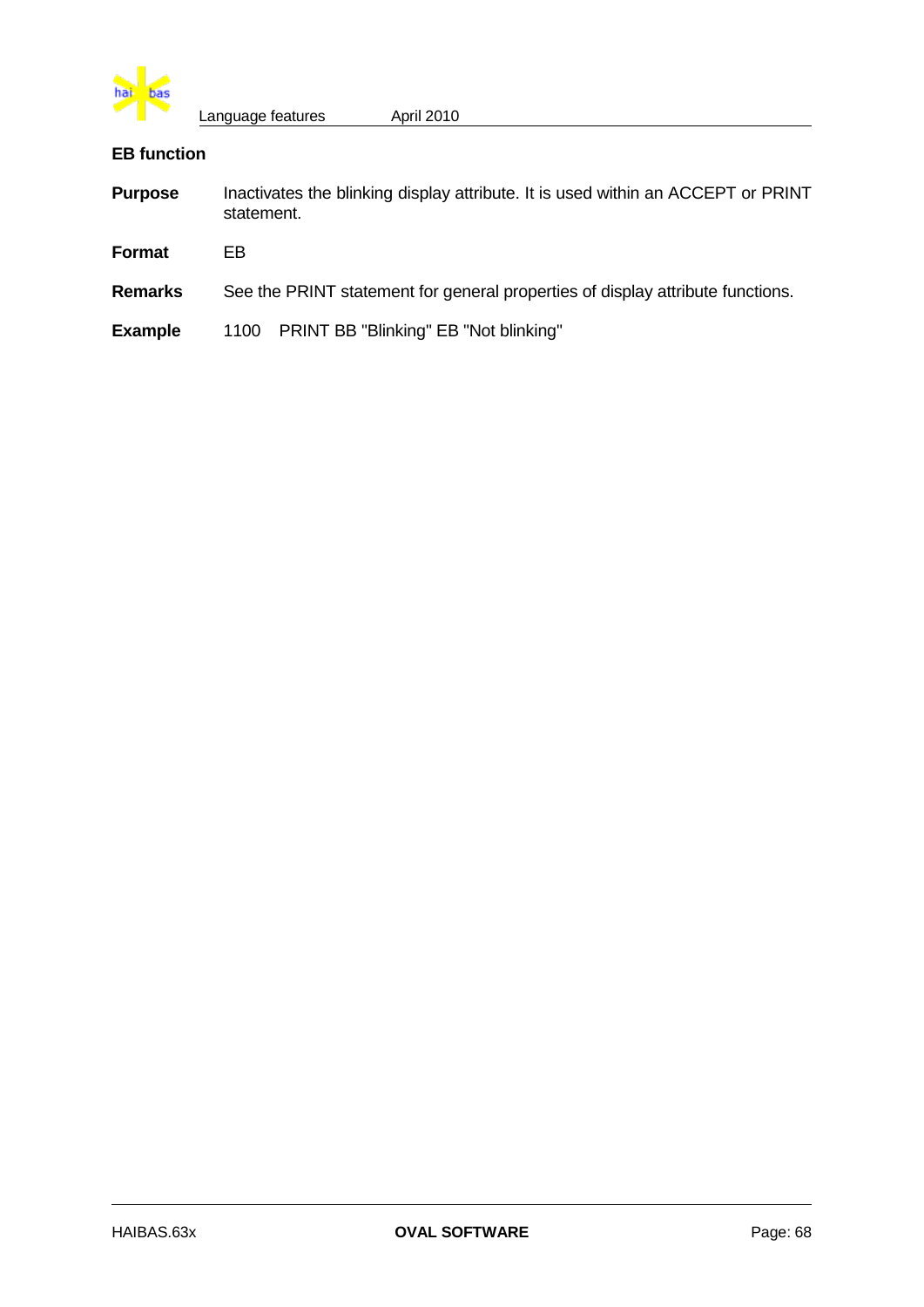

# **ED function**

| <b>Purpose</b> | Inactivates the dimmed display attribute. It is used within an ACCEPT or PRINT<br>statement. |
|----------------|----------------------------------------------------------------------------------------------|
| Format         | FD.                                                                                          |
| <b>Remarks</b> | See the PRINT statement for general properties of display attribute functions.               |
| <b>Example</b> | 1100 PRINT BD "Dimmed" ED "Not dimmed"                                                       |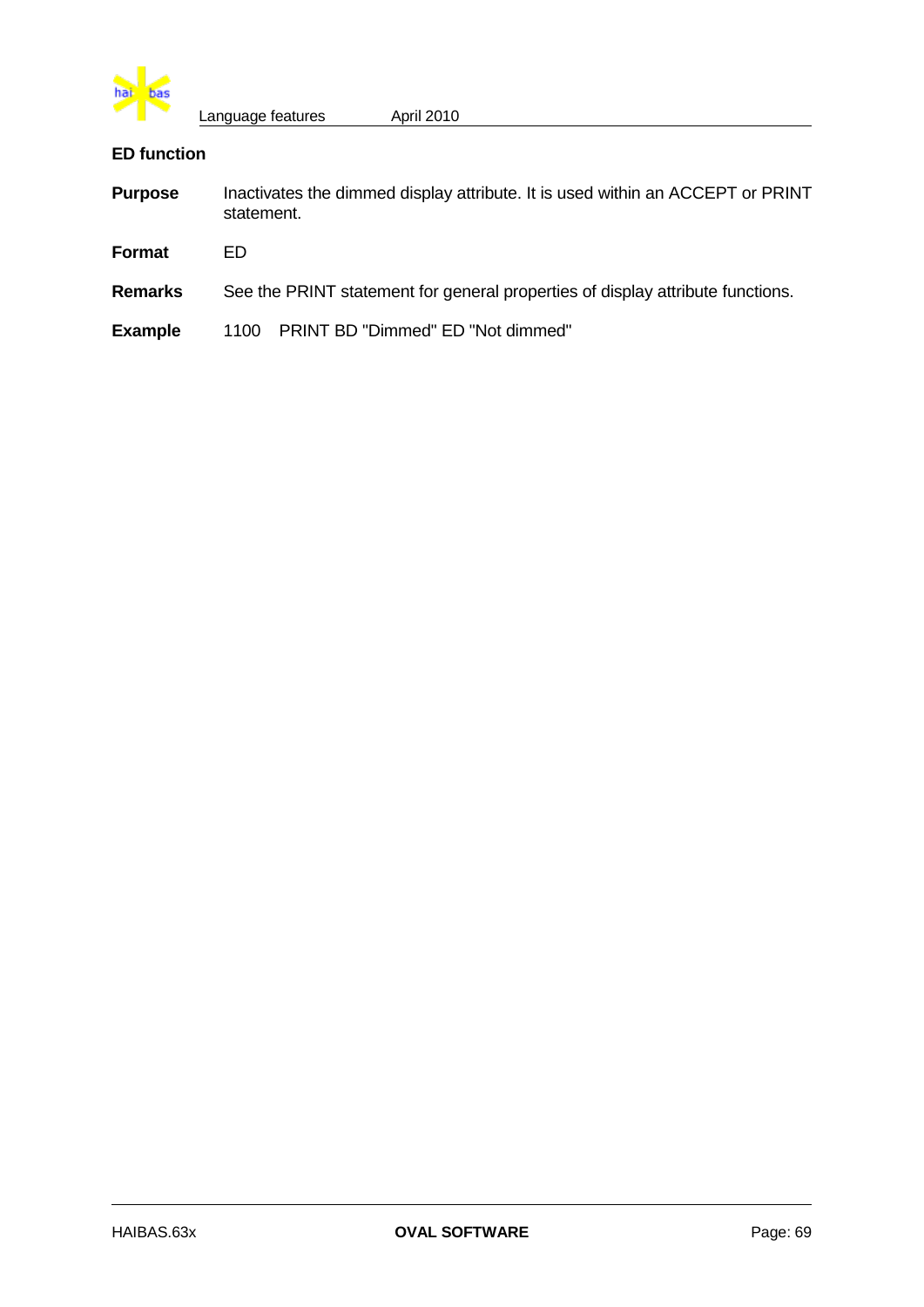

#### **EDIT command**

**Purpose** Allows a statement to be edited on the display.

**Format** EDIT stno

**Remarks** The screen is cleared and the statement is displayed at the top of the screen.

See the ACCEPT statement for the available edit keys.

The EDIT command is equivalent to a statementnumber by a function key not equal to F1 or F2.

**Example** EDIT 300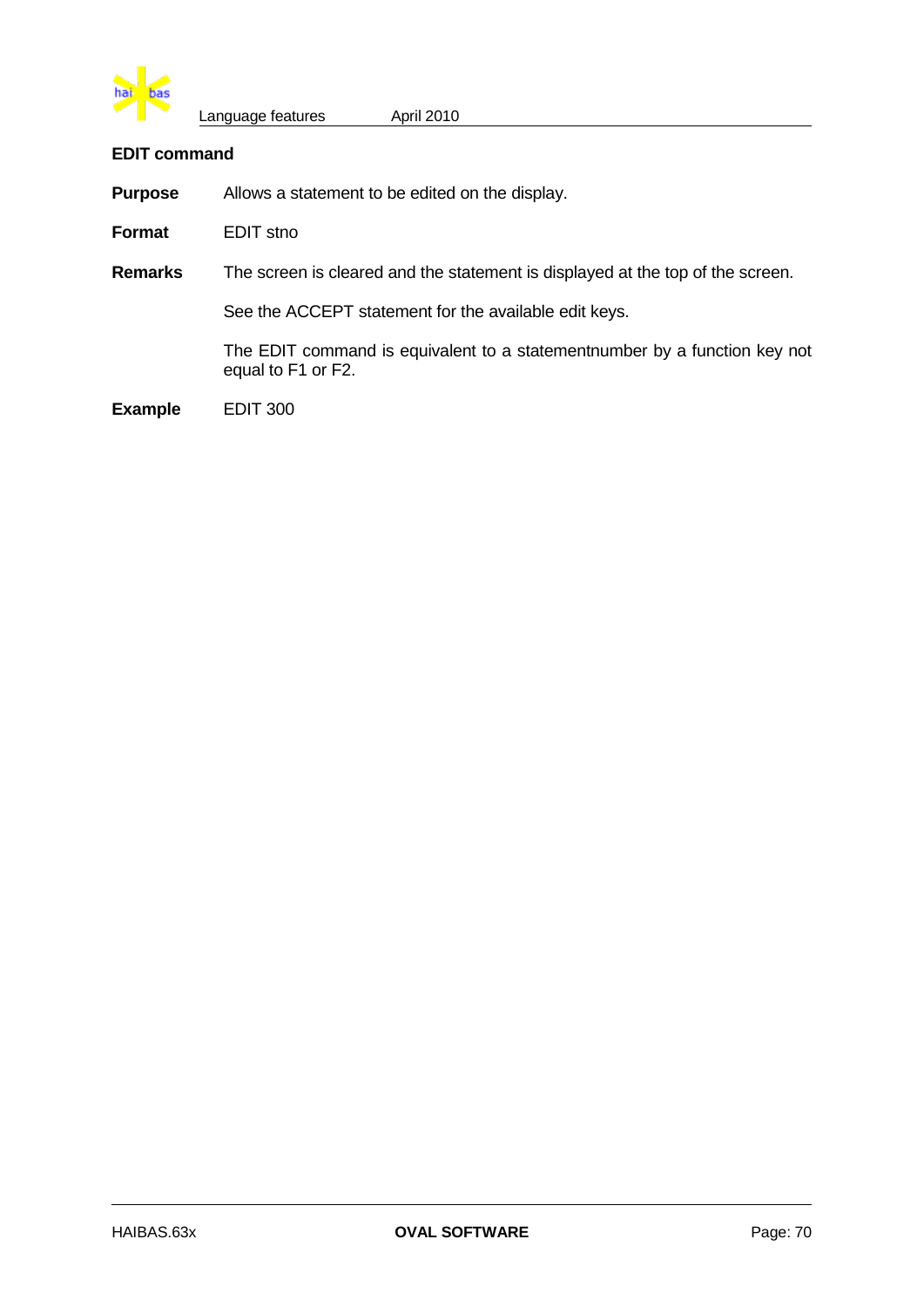

# **EI function**

| <b>Purpose</b> | Inactivates the invisible display attribute. It is used within an ACCEPT or PRINT<br>statement. |
|----------------|-------------------------------------------------------------------------------------------------|
| Format         | FΙ                                                                                              |
| <b>Remarks</b> | See the PRINT statement for general properties of display attribute functions.                  |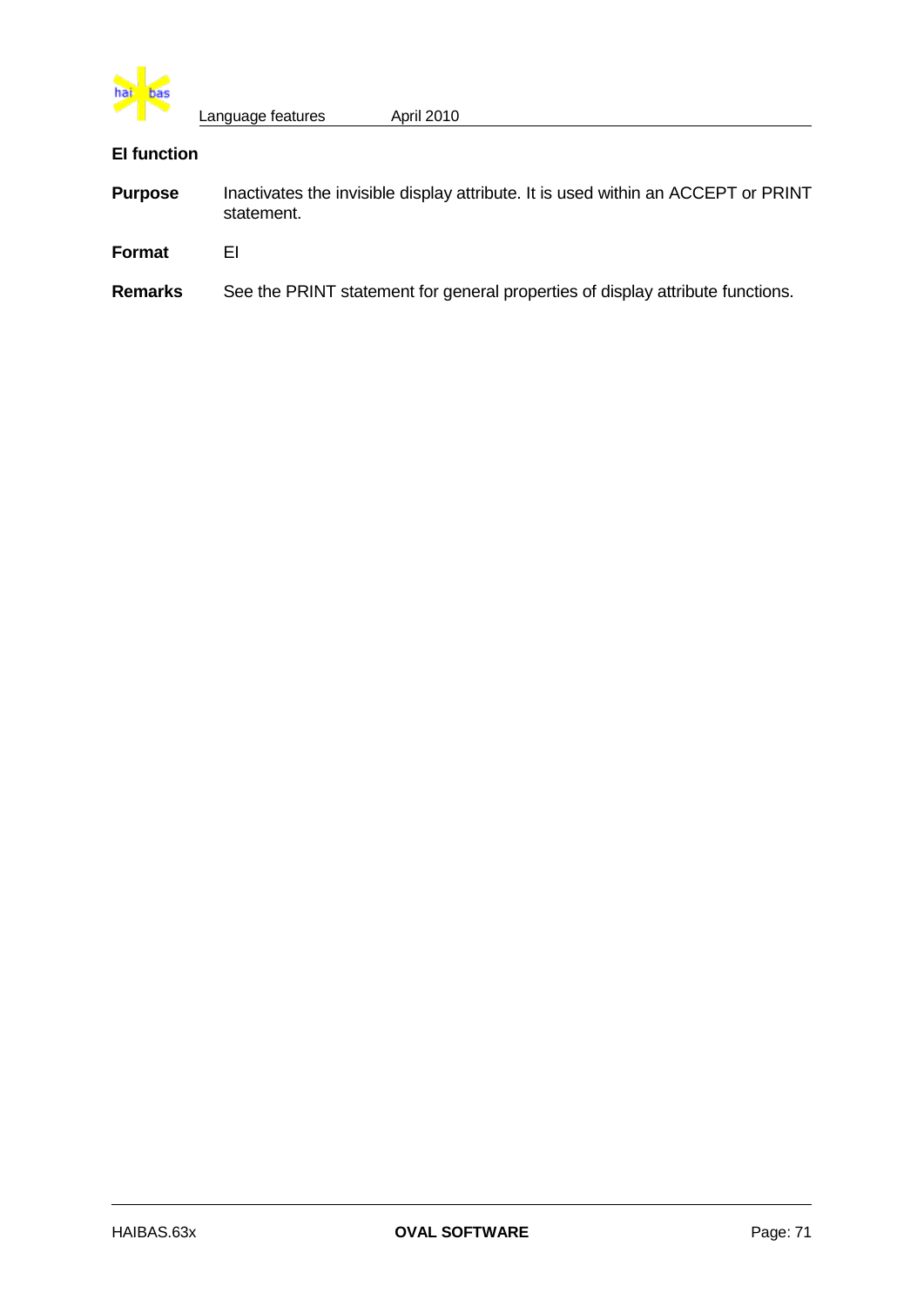

# **EM function**

| <b>Purpose</b> | Inactivates the EM display attribute. It is used within an ACCEPT or PRINT<br>statement. |
|----------------|------------------------------------------------------------------------------------------|
| <b>Format</b>  | EM                                                                                       |
| <b>Remarks</b> | See the PRINT statement for general properties of display attribute functions.           |
| <b>Example</b> | PRINT BM "Attr. ON" EM "Attr. OFF"<br>1200                                               |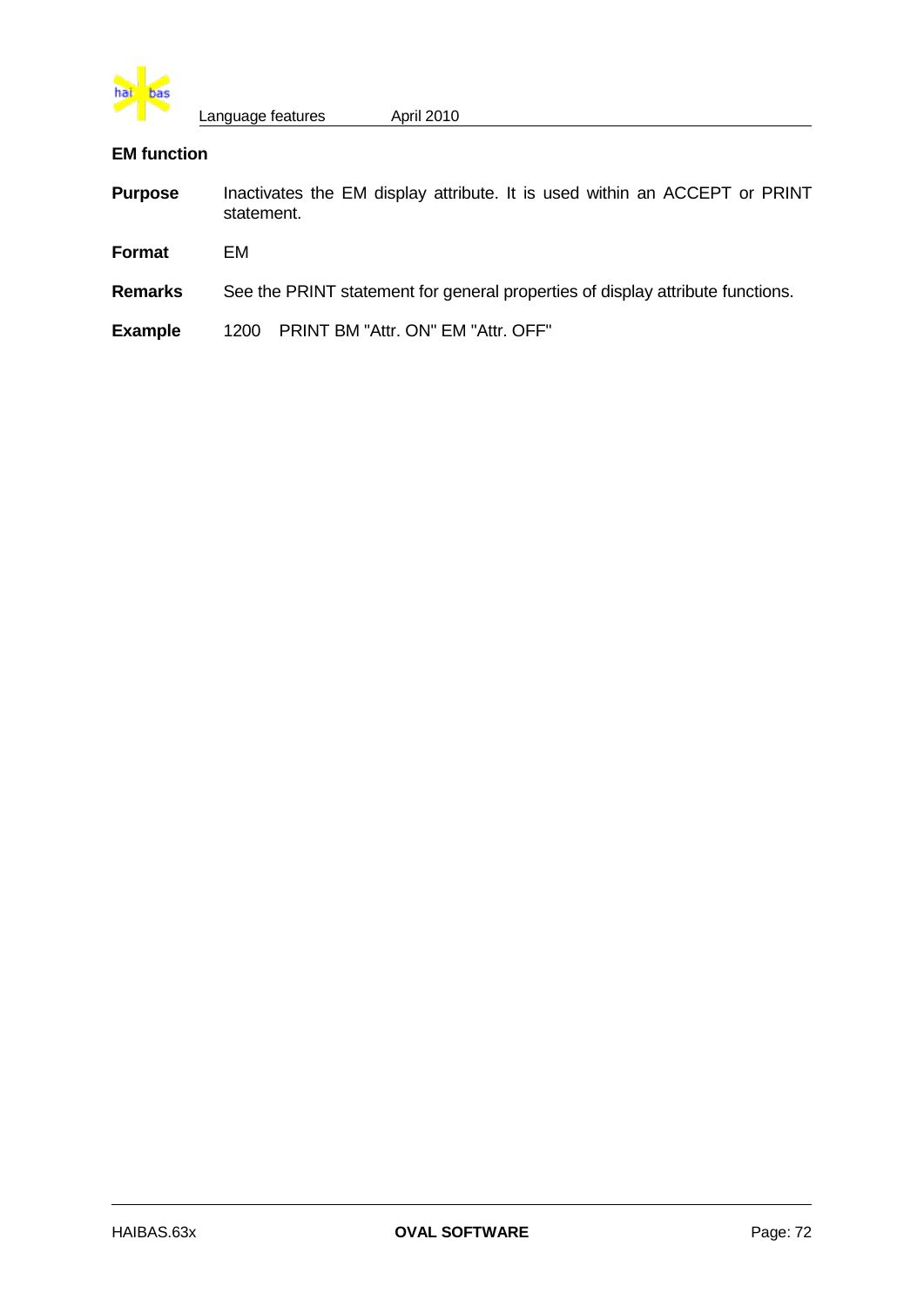

## **ENABLE statement**

**Purpose** Connects a logical unit to the HAI\*Basic program.

**Format** ENABLE (UNIT=u ERR=stno)var\_list

**Remarks** The only effect of ENABLE in recent HAI\*Basic implementations is reading the volume label information.

The following information is assigned to the variables of var\_list:

bytes 1 to 4 : HOST<br>bytes 4 to 30 : Volume Volume label from host O.S. padded with zeros if necessary. byte 31: S

**Example** 1000 ENABLE (UNIT=2 ERR=1500) V\$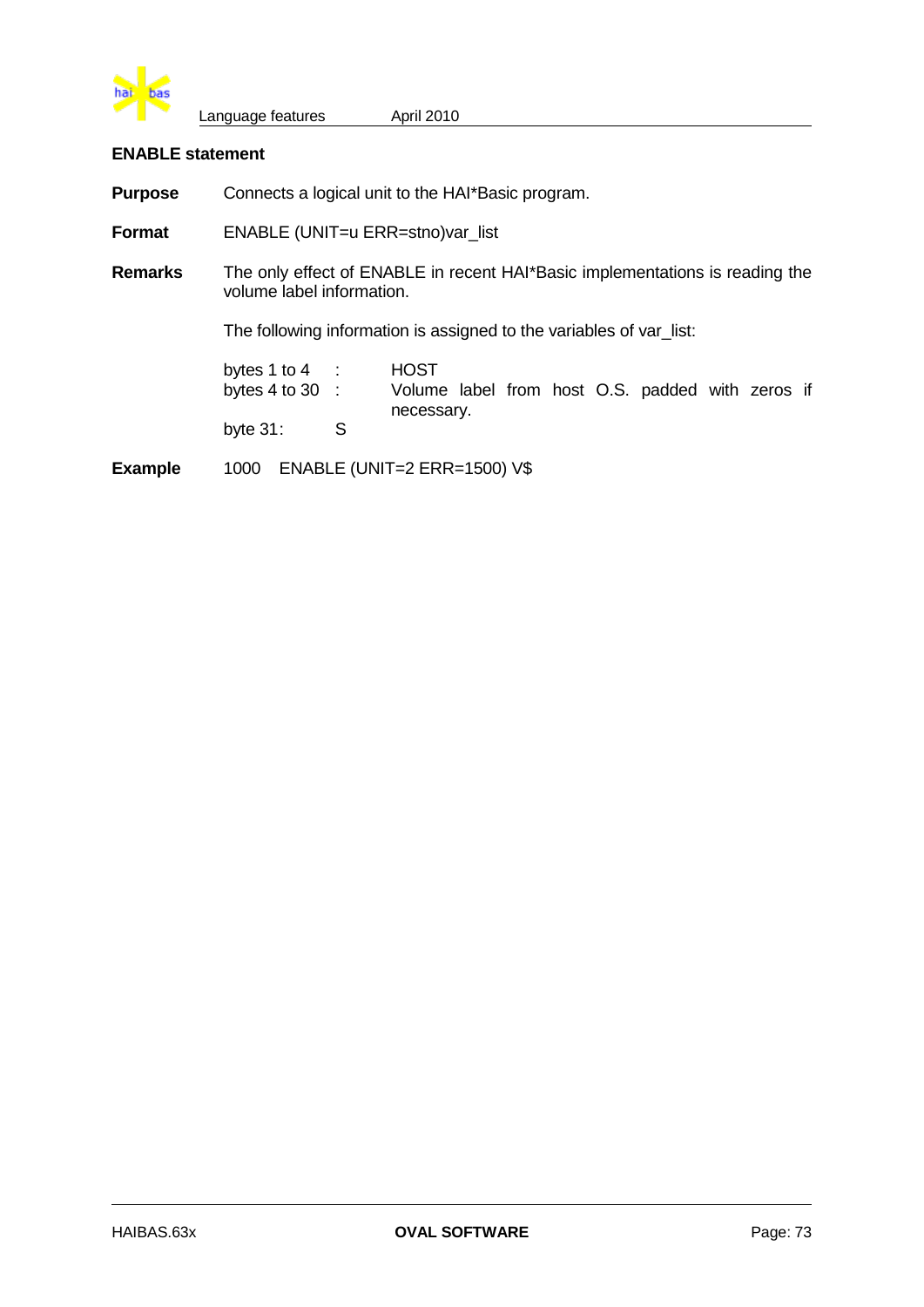

#### **END statement**

**Purpose** Ends a program and returns to the program menu.

**Format** END

**Remarks** All OPEN files are closed before finishing the program.

The HAI\*Basic compiled code interpreter assumes that the program selection program is named PMENUC.

The source interpreter returns to edit mode. The program PMENUB is searched by executing the END command (i.e. without a statement number).

**Example** 3000 END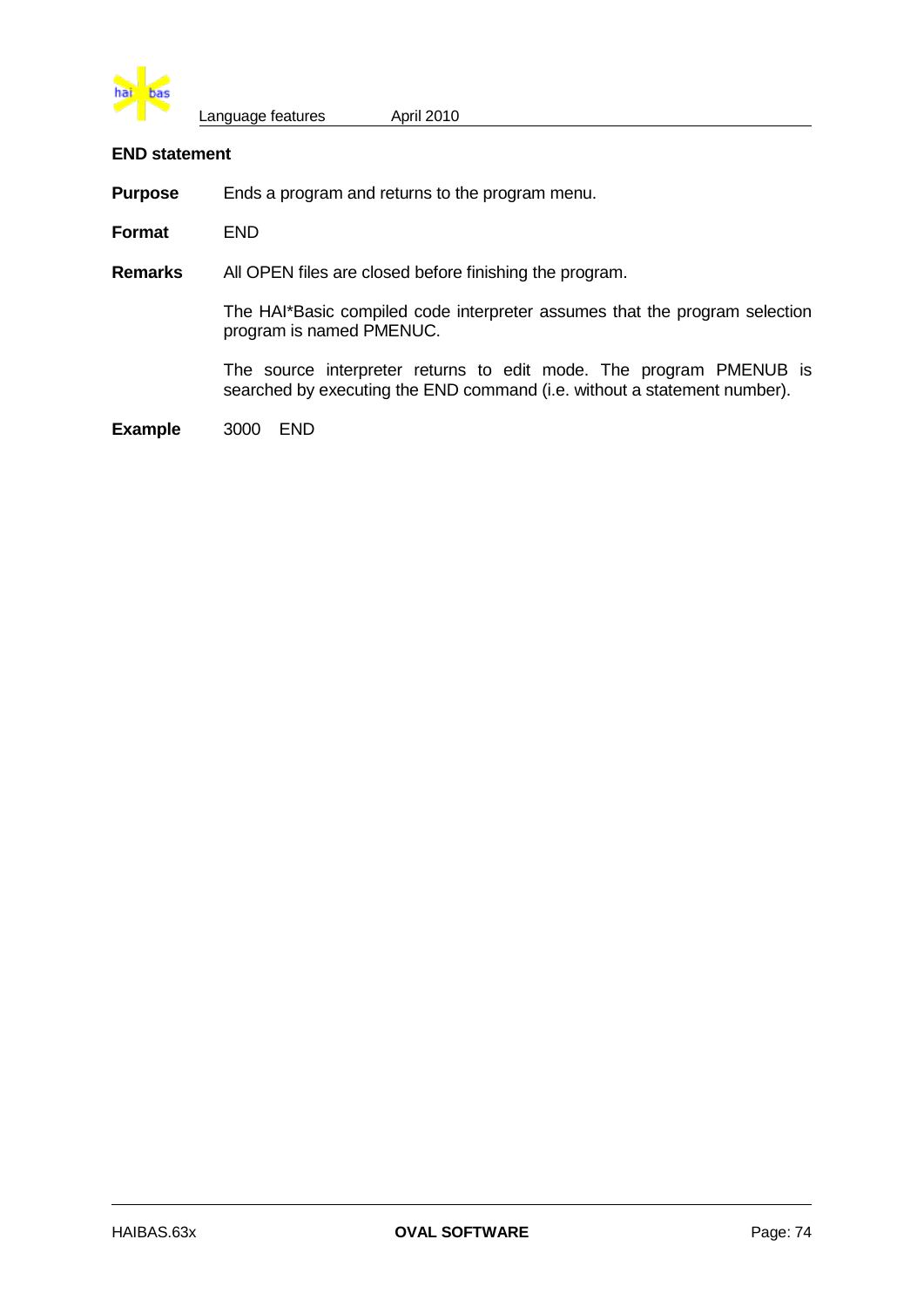

#### **ENTRY statement**

- **Purpose** Names a Function or Routine, names the parameters and specifies whether they are optional.
- **Format** ENTRY "name" (parameter list)
	- *name* The Function or Routine name must be specified as a string constant. This name may be used in the future to provide a library of Functions or Routines.

The name must be a string constant from 1 to 31 characters and contain only A-Z, a-z, 0-9,  $\overline{a}$  (underline) and \$ (dollar) characters. It must start with a capital A-Z. All names must be unique.

Naming conventions should capitalise or otherwise identify the startof each word within the name, for example:

ENTRY "ArraySort" (VAR A\$[], L, FILE 1, X)

*parameter\_list*

The parameter list gives local names or numbers to the items passed by CALL, FUNC or FUNC\$. If nothing is passed the brackets are still needed, as ().

Optional arguments are enclosed fully in square brackets. See File and X in example 13.

- **Remarks** ENTRY must be the first executable statement in the Function, after any REMarks.
	- If ENTRY is executed at any other time, error 92 (illegal statement) is given.

The types of ENTRY parameters must match those supplied by FUNC or FUNC\$ according to the rules described below.

If there is a mismatch, error 62 (type mismatch) is given.

ENTRY array references can be of unspecified dimensions in ENTRY (eg A\$[]) and will match whatever array is supplied. If the DIMensions are given in ENTRY then the number of dimensions and all sizes must match.

Note that the system variables can be passed as VAR references but cannot appear in an ENTRY list.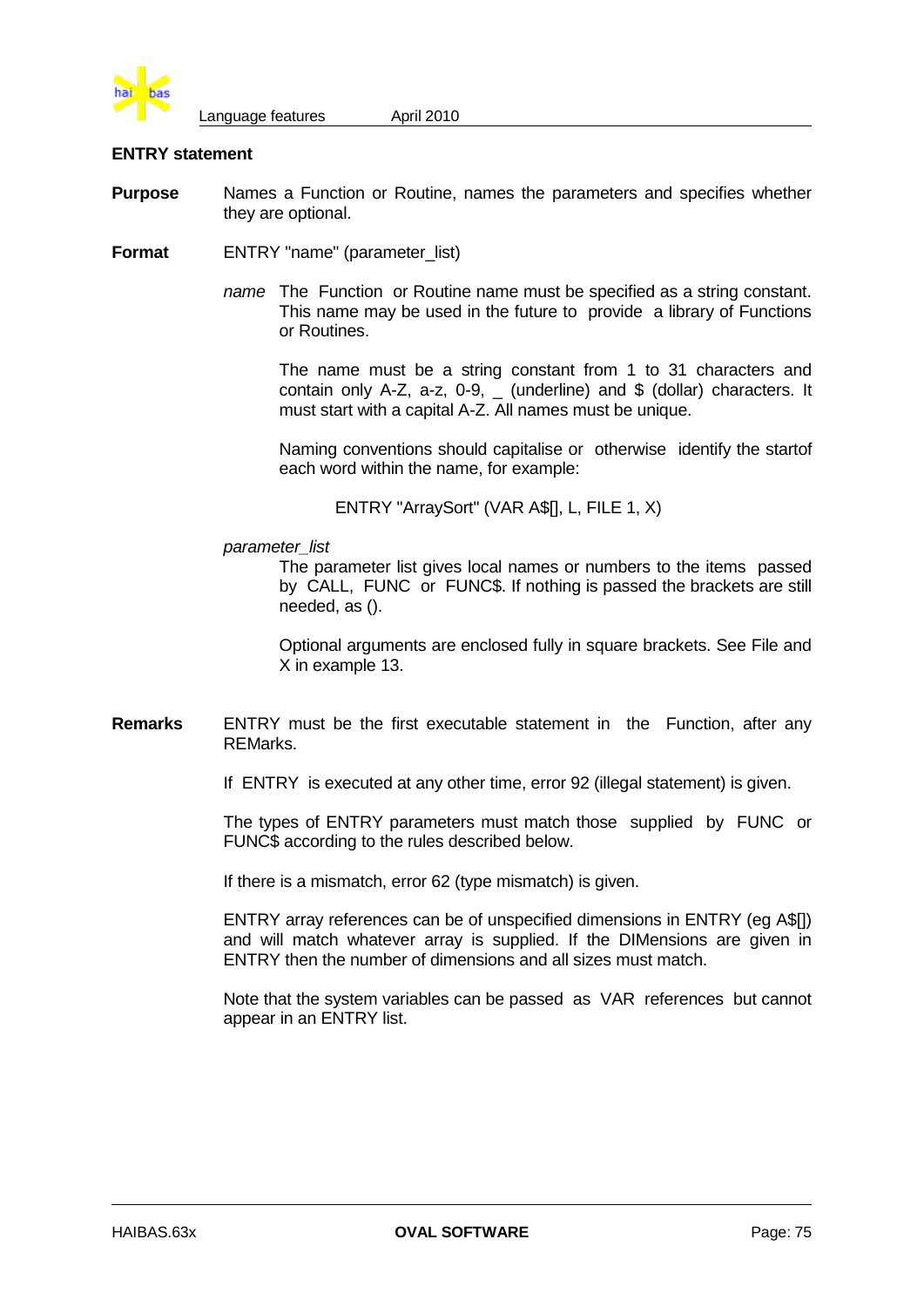

Any optional parameter which is not supplied is made unavailable within the Function or Routine. A VAR reference or a value is unDIMensioned, access to a FILE reference is closed. They remain available to the parent upon return from the Function or Routine.

Although any or all parameters can be made optional, it is recommended that only trailing parameters are so used. In other words, an optional parameter should not be followed by a non-optional parameter.

See also the NARG system function.

### FUNC or FUNC\$ supplies: ENTRY must match with:

| 1.  | Numeric expression                           | Numeric scalar                  |
|-----|----------------------------------------------|---------------------------------|
| 2.  | String expression                            | String scalar                   |
| 3.  | VAR numeric scalar VAR numeric scalar        |                                 |
| 4.  | VAR string scalar                            | VAR string scalar               |
| 5.  | VAR numeric array element VAR numeric scalar |                                 |
| 6.  | VAR string array element VAR string scalar   |                                 |
| 7.  | VAR substring                                | VAR string scalar               |
| 8.  | VAR numeric array                            | VAR numeric array (unspecified) |
| 9.  | VAR string array                             | VAR string array (unspecified)  |
| 10. | VAR numeric array                            | VAR numeric array (same DIMs)   |
| 11. | VAR string array                             | VAR string array (same DIMs)    |
| 12. | FILE number                                  | <b>FILE</b> number              |

**Examples** The numbers correspond to the list of valid matchings above.

- 1. 1010 FUNC 2010 (A, 1)
	- ... 2010 ENTRY "NumValues" (X, Y)
- 2. 1020 FUNC 2020 (A\$, "HAI\*BAS")
	- ... 2020 ENTRY "StrValues" (S\$, S1\$)
- 3. 1030 FUNC 2030 (VAR A) ...
	- 2030 ENTRY "NumScalarRef" (VAR Z)
- 4. 1040 FUNC 2040 (VAR A\$)
	- ... 2040 ENTRY "StrScalarRef" (VAR Z\$)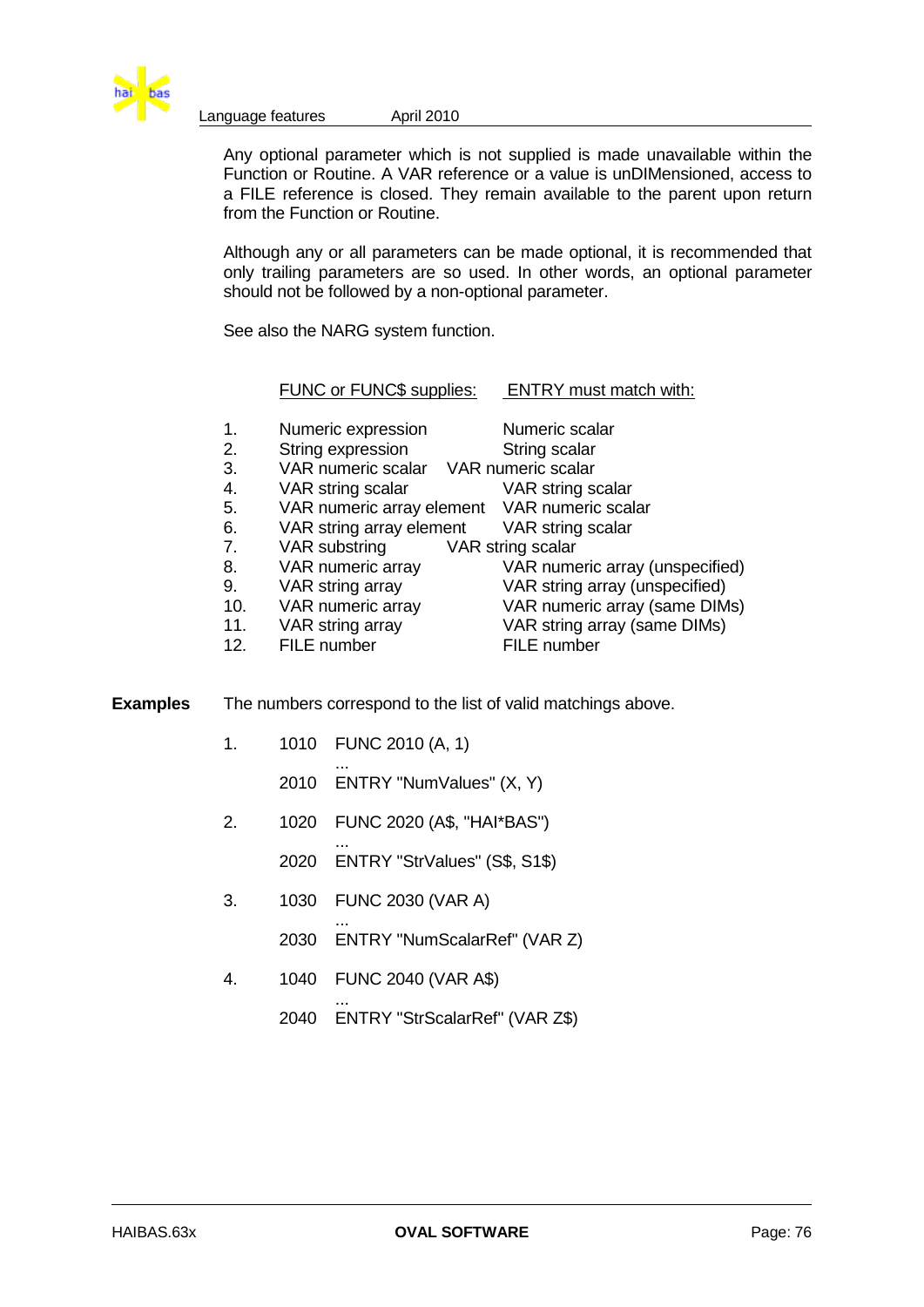

| 78                | Language features                 |              | April 2010                                                                                                                                                                             |
|-------------------|-----------------------------------|--------------|----------------------------------------------------------------------------------------------------------------------------------------------------------------------------------------|
|                   | 5.                                | 1050<br>1052 | DIM A[3]<br>FUNC 2050 (VAR A[1])                                                                                                                                                       |
|                   |                                   | 2050         | ENTRY "NumElementRef" (VAR N)                                                                                                                                                          |
|                   | 6.                                | 1060<br>1062 | DIM A\$[4,5]<br>FUNC 2060 (VAR A\$[1,2])                                                                                                                                               |
|                   |                                   | 2060         | ENTRY "StrElementRef" (VAR S\$)                                                                                                                                                        |
|                   | 7.                                | 1070         | FUNC 2070 (VAR A\$(11,10))                                                                                                                                                             |
|                   |                                   | 2070         | ENTRY "SubStrRef" (VAR S\$)                                                                                                                                                            |
|                   | 8.                                | 1080<br>1082 | DIM A[3]<br><b>FUNC 2080 (VAR A[])</b>                                                                                                                                                 |
|                   |                                   | 2080         | ENTRY "NumArray" (VAR N[])                                                                                                                                                             |
|                   | 9.                                | 1090<br>1092 | DIM A\$[4,5]<br>FUNC 2090 (VAR A\$[1])                                                                                                                                                 |
|                   |                                   | 2090         | ENTRY "StrArray" (VAR S\$[])                                                                                                                                                           |
|                   | 10.                               | 1100<br>1102 | DIM A[3]<br><b>FUNC 2100 (VAR A[])</b>                                                                                                                                                 |
|                   |                                   | 2100         | ENTRY "NumArrayExact" (VAR N[3])                                                                                                                                                       |
|                   | 11.                               | 1110<br>1112 | DIM A\$[4,5]<br>FUNC 2110 (VAR A\$[1])                                                                                                                                                 |
|                   |                                   | 2110         | ENTRY "StrArrayExact" (VAR S\$[5])                                                                                                                                                     |
|                   | 12.                               |              | 1120 FUNC 2120 (FILE 1)                                                                                                                                                                |
|                   |                                   | 2120         | <b>ENTRY "FileRef" (FILE 91)</b>                                                                                                                                                       |
| <b>Example 13</b> | 10 <sup>°</sup><br>20<br>22<br>24 |              | ENTRY "ArraySort" (VAR A\$[], L, [FILE 1, X])<br><b>REM "Set defaults"</b><br>IF STATUS(1) = 0 THEN LOCAL OPEN(1) "\$CRT"<br>IF LENOF(X) = 0 THEN LOCAL DIM LEN=14 $X \setminus X = 1$ |
|                   | 10                                |              | REM "Alternate form" \<br>ENTRY "ArraySort" (VAR A\$[], L, [FILE 1], [X])                                                                                                              |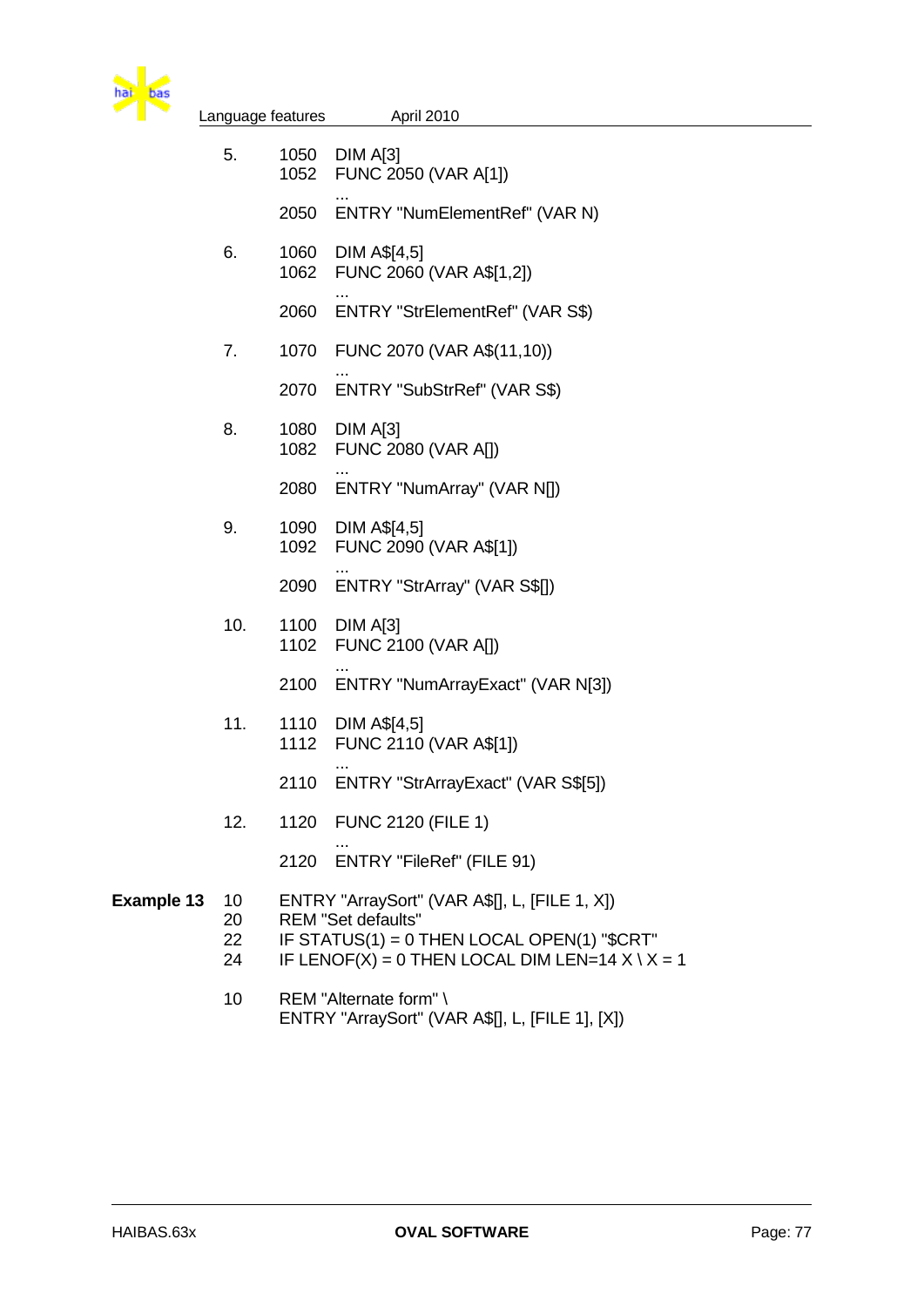

#### **ERR function**

**Purpose** Returns the error code of the latest I/O statement.

**Format** y=ERR

**Remarks** The ERRor code is reset to zero at the start of an I/O statement (except in case of a PRINT-to-display, see example below).

ERRor code 0 after execution of an I/O statement means that no error occured.

Function keyword ERR is different from option keyword ERR= in I/O statements.

**Example** 5000 PRINT "Error code = " ERR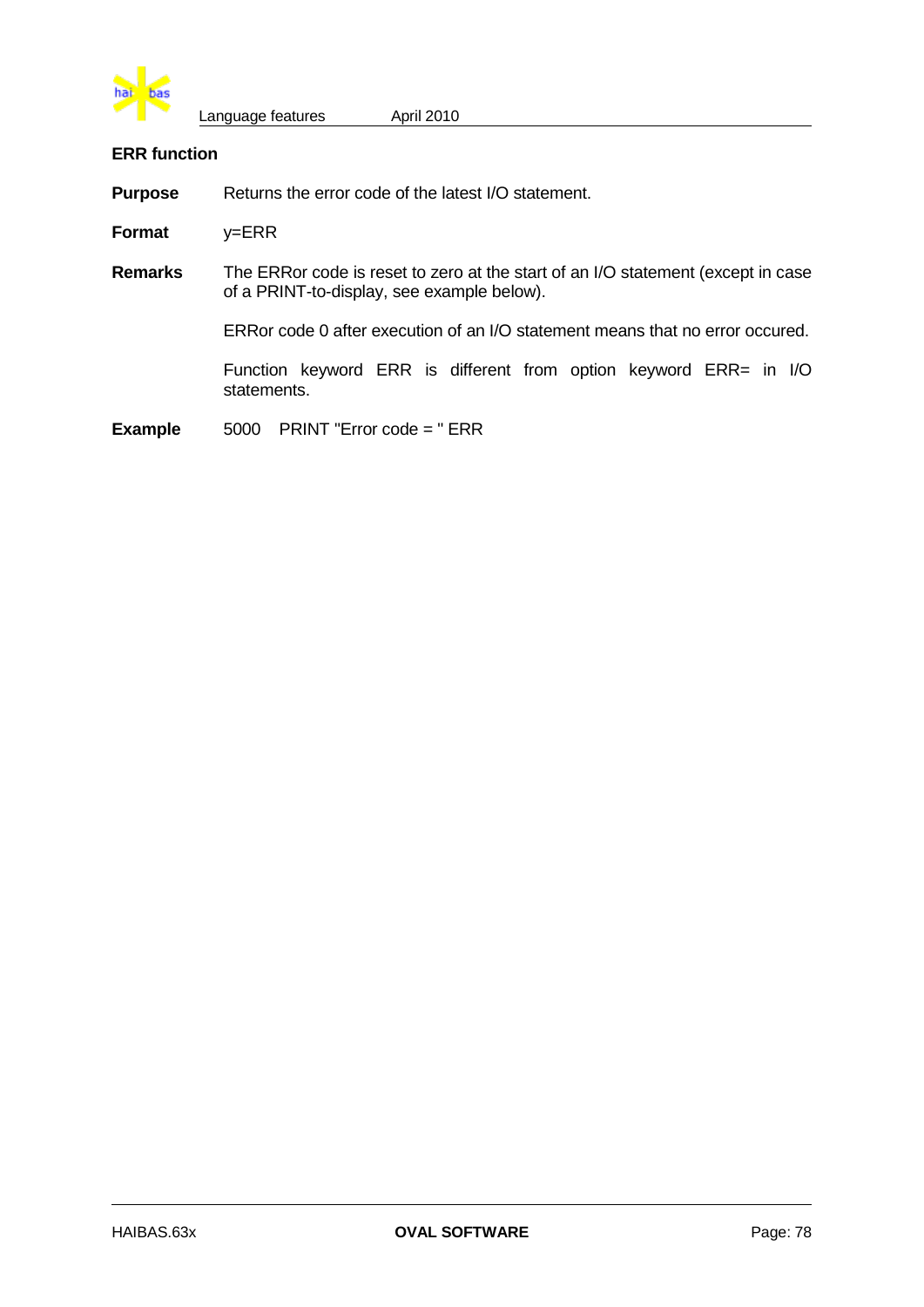

# **EU function**

| <b>Purpose</b> | Inactivates the underline display or printer attribute. It is used within an<br><b>ACCEPT or PRINT statement.</b> |
|----------------|-------------------------------------------------------------------------------------------------------------------|
| Format         | FU                                                                                                                |
| <b>Remarks</b> | See the PRINT statement for general properties of display attribute functions.                                    |

**Example** 1200 PRINT BU "Underlined" EU "Not underlined"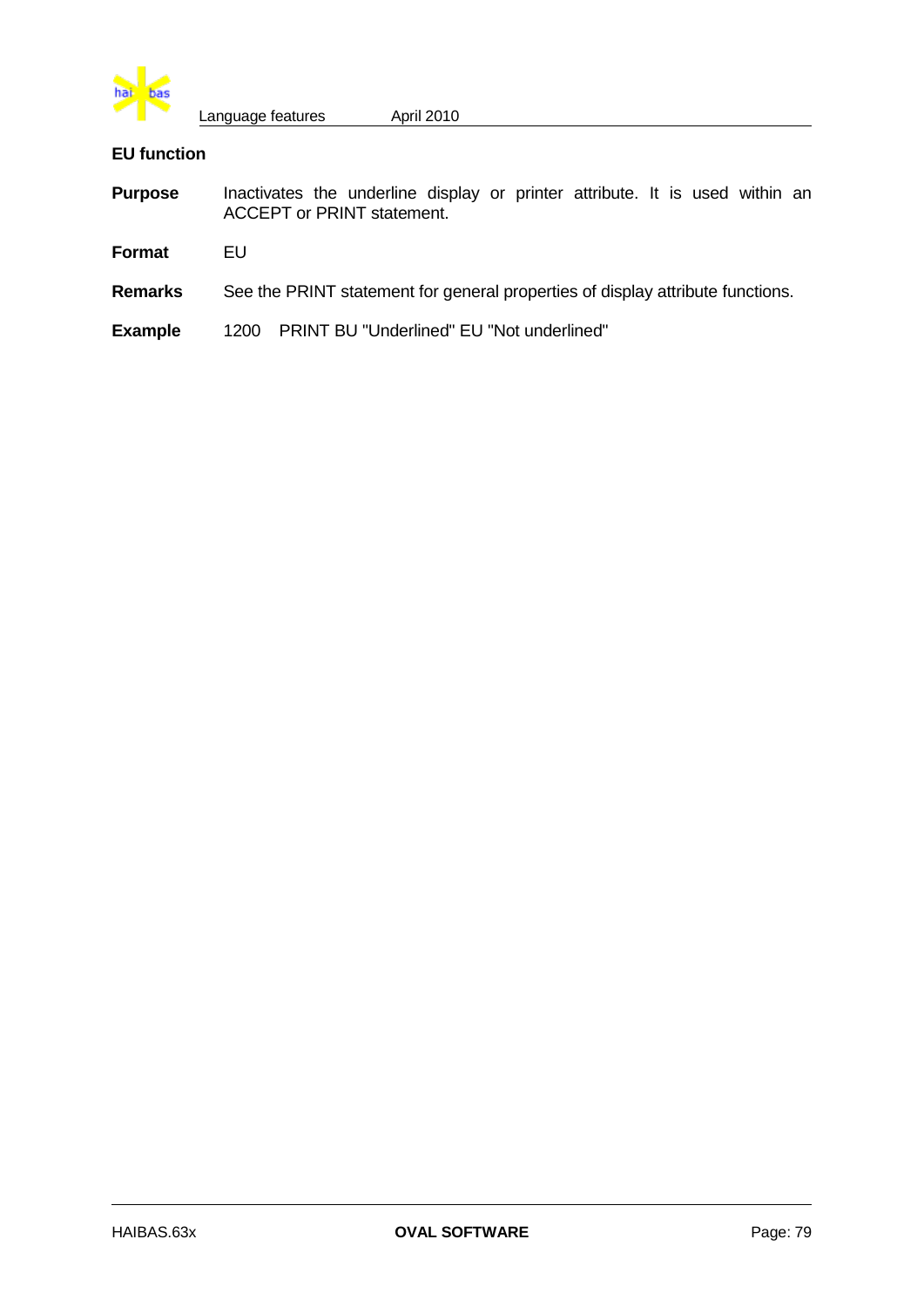

# **EV function**

| <b>Purpose</b> | Inactivates the inverse video display attribute. It is used within an ACCEPT or<br><b>PRINT</b> statement. |
|----------------|------------------------------------------------------------------------------------------------------------|
| Format         | FV                                                                                                         |
| <b>Remarks</b> | See the PRINT statement for general properties of display attribute functions.                             |
| <b>Example</b> | PRINT BV "Inverse video" EV "Not inverse"<br>1200                                                          |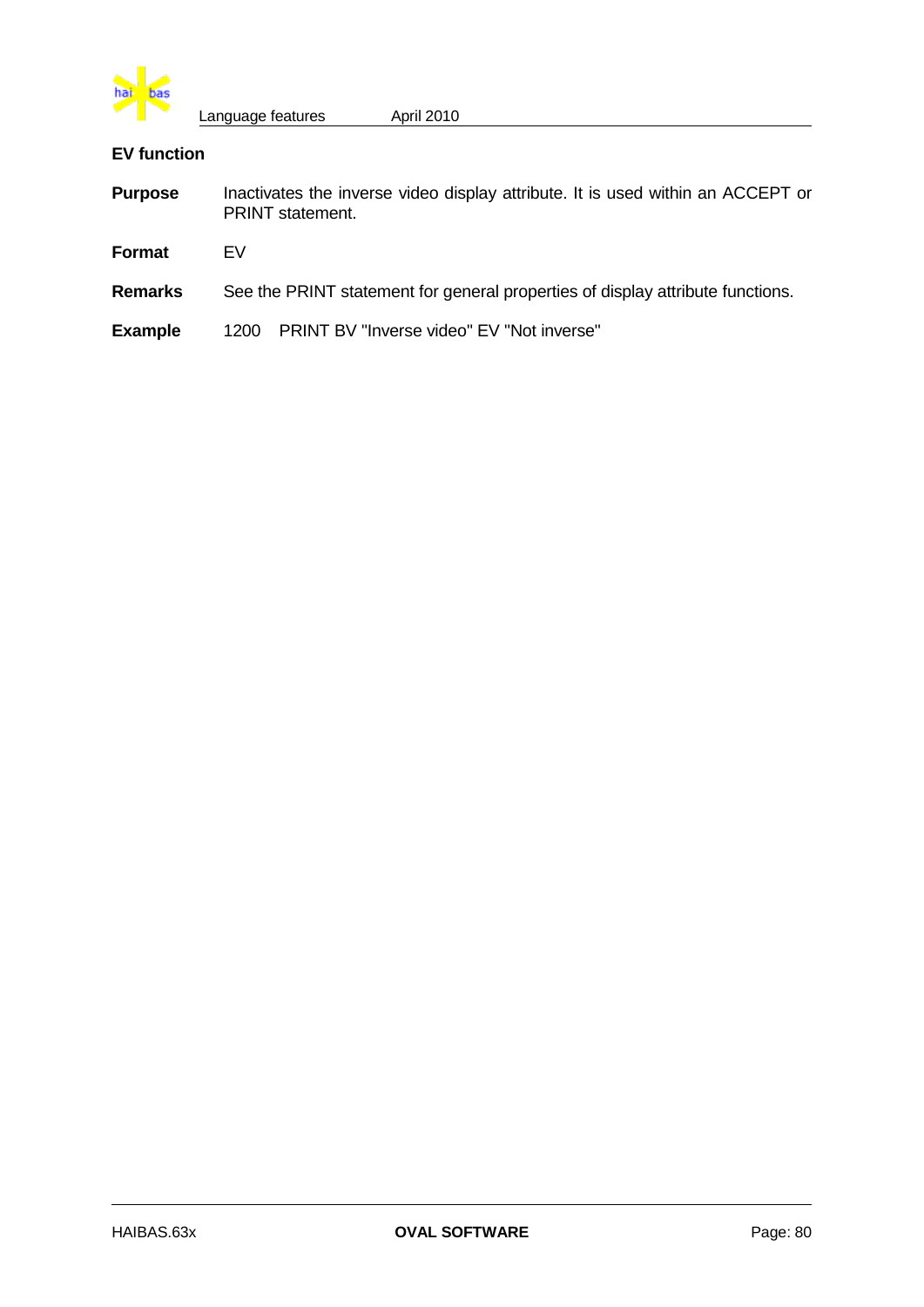

## **EXIT statement**

**Purpose** Passes control to an object code overlay routine or returns control to the host operating system.

**Format** (1) EXIT

- (2) EXIT (MODE=98)
- (3) EXIT (MODE=99)
- (4) EXIT (MODE=100)
- **Remarks** The object code overlay must have be previously LOADed from an object file to the HAI\*Basic user area.

The object overlay returns control to the next HAI\*Basic statement.

The object overlay file name has format:aaaaa3.HIO The character 3 indicates the type of object code (in this case for the Intel 8086/8088 processor).

Object code overlays are only meant for specific HAI\*Line applications. It requires a depth knowledge of the HAI\*Basic runtime system to define the data exchange between the HAI\*BASIC program and the overlay code.

#### **(2) Execute system command**

The second form of EXIT (MODE=99) performs a O.S. command. Using this command will make the program O.S. dependant!

Free space is created for the DOS command by swapping all interpreter working data to disk, in a file "nnZ.SWP", where "nn" is the HAI\*BAS user number (eg "14Z.SWP"). The HAI.PAR SWAPPATH= option is used to create this file, in the same manner as swap files for HAI\*BAS data variables.

This file (unlike other swap files) is deleted after use; it may be quite large.

NOTE that if it is not possible to reclaim the memory or reload from the swap file after execution of the DOS command, the interpreter will, at best, return directly to the DOS prompt WITHOUT CLOSING ANY FILES. At worst, the system will collapse. This can happen if a terminate and stay resident program (TSR), such as SideKick, is used, or if the swap file is deleted.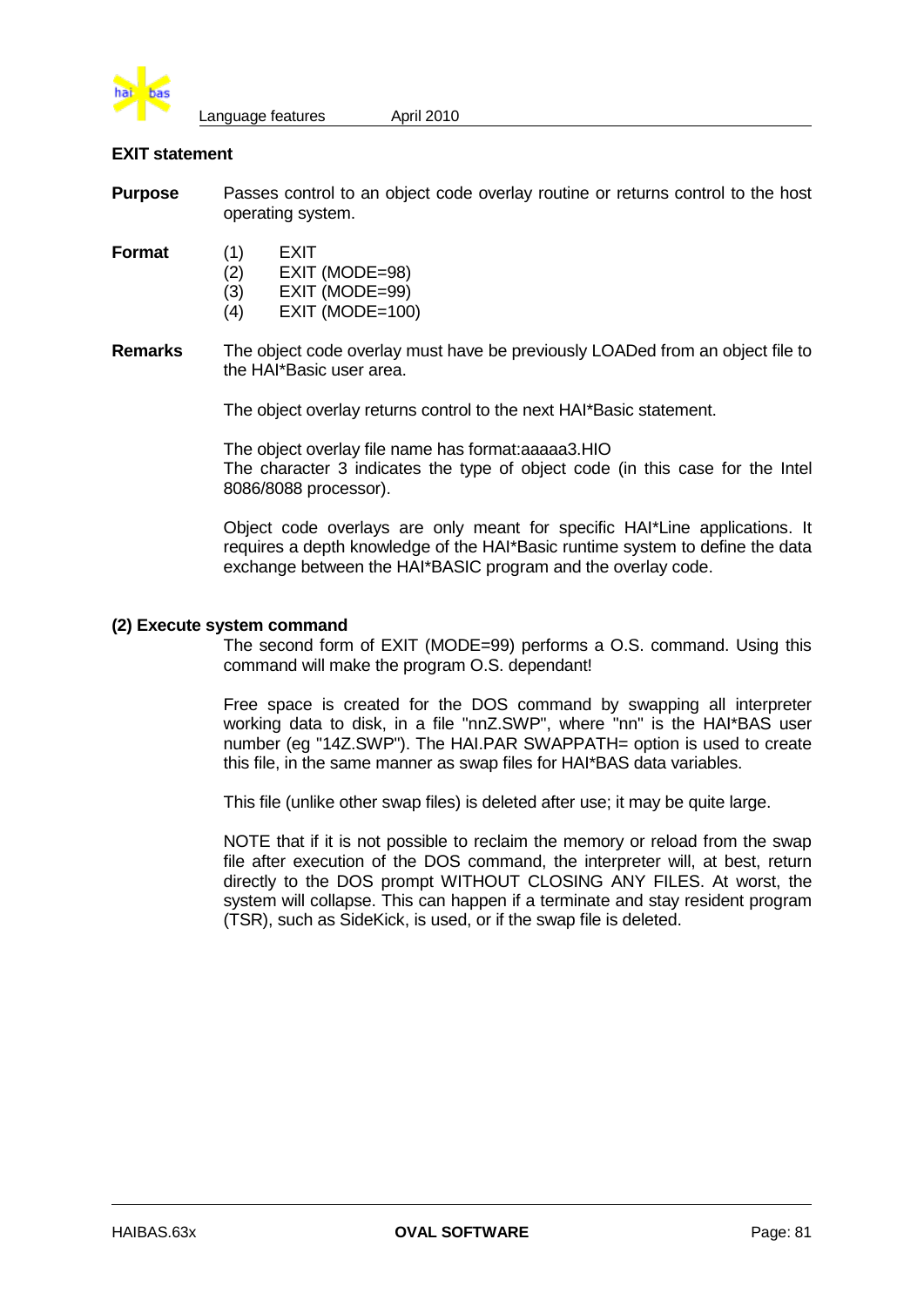

# **(3) EXIT to host O.S.**

The third form of EXIT (MODE=99) returns control from the HAI\*Basic runtime system to the host operating system (e.g. DOS).

### **(4) Outputs entry to error logging file**

Outputs an entry to the error loggging file.

EXIT(MODE=100) [print\_list]

The optional print\_list expression should explain the reason for the log entry. It is output to the log file after the "App:" (application) log item identifier.

**Example** 6000 EXIT (MODE=98) "dir" 6010 EXIT (MODE=99) 6020 EXIT (MODE=100) "Created entry at statementnumber 6020"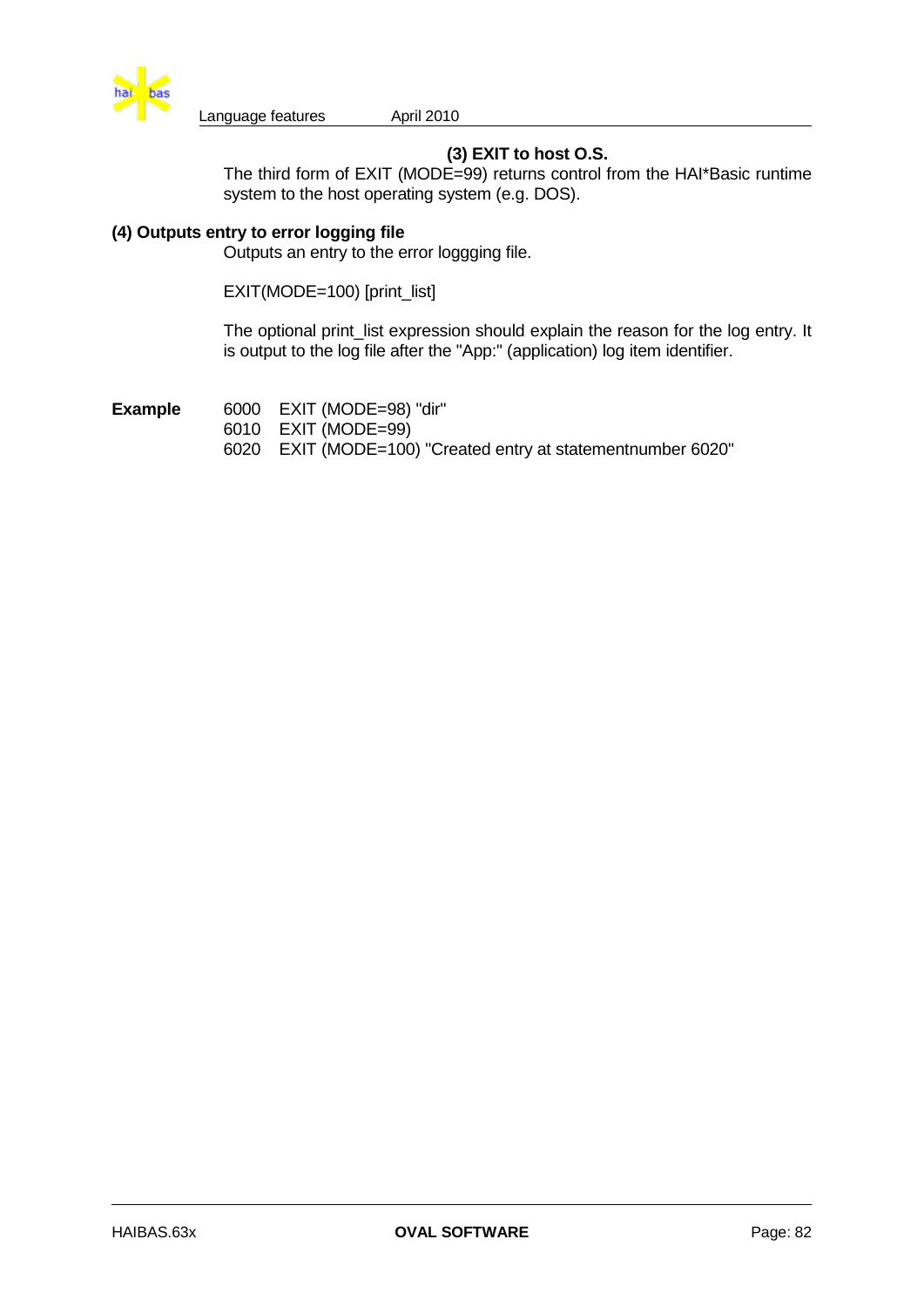

# **FF function**

| <b>Purpose</b> | Performs a form feed. It is used within a PRINT statement to a printer.    |  |
|----------------|----------------------------------------------------------------------------|--|
| Format         | FF.                                                                        |  |
| Remarks        | If output to the screen, FF acts as a new line; previously it was ignored. |  |
| <b>Example</b> | 1500 IF LINE(1)>55 THEN PRINT (1) FF "Heading"                             |  |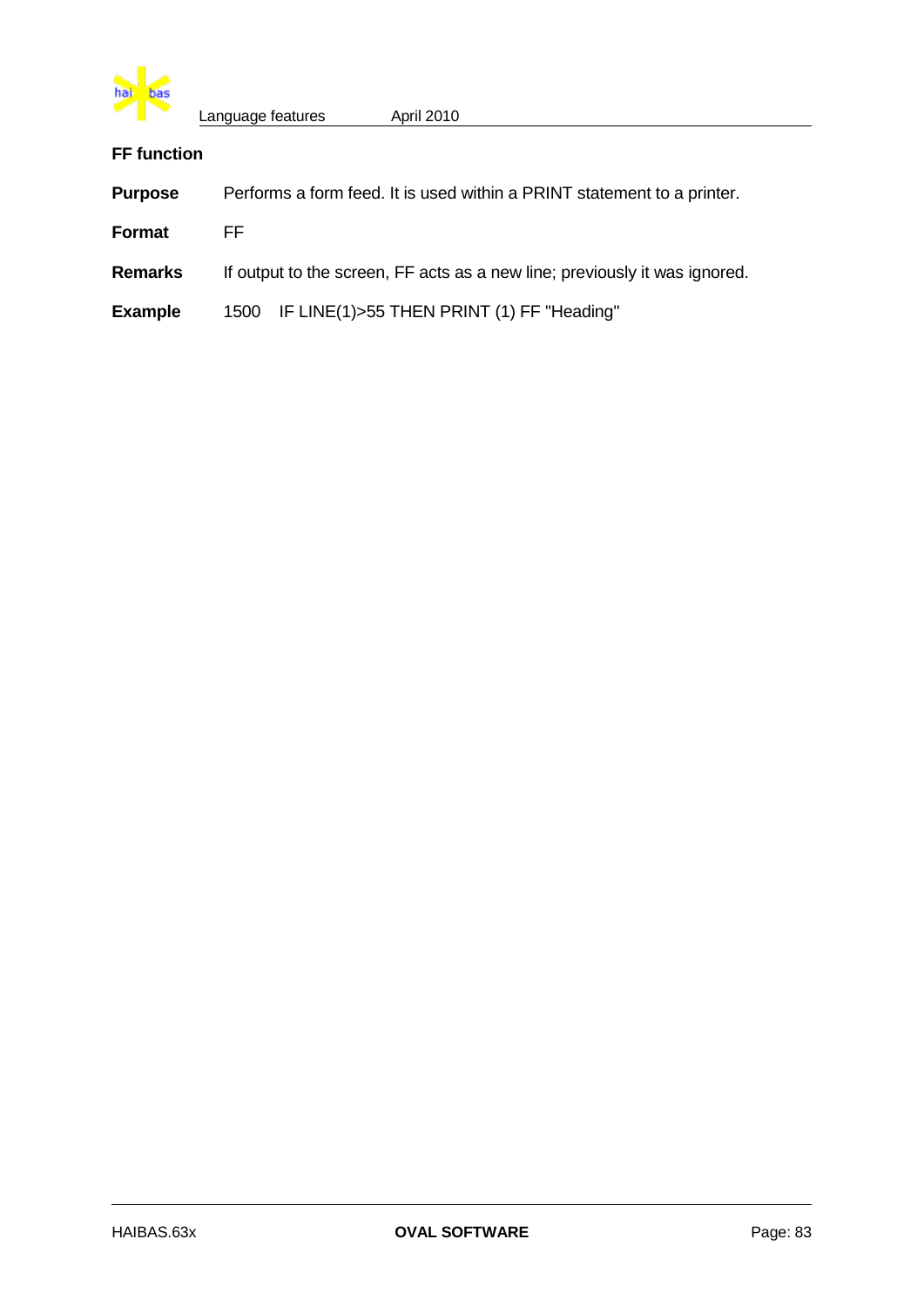

# **FOR and NEXT statements**

**Purpose** Performs repeated execution of the statements between the FOR and the NEXT statement.

**Format** 1010 FOR I=e1 TO e2 STEP=s

... 1100 NEXT

- e1 is the start value for I.
- e2 is the limit for I.
- s is the increment for I (positive or negative).
- s is assumed to be 1 if STEP=s is ommitted

**Remarks** The FOR/NEXT loop is equivalent to:

- 1010 I=e1 1020 ... ... 1100 I=I+s \ IF I <= e2 GOTO 1020 if s is positive, or 1010 I=e1 1020 ... ...
- 1100 I=I+s \ IF I >= e2 GOTO 1020

if s is negative.

The FOR/NEXT loop is executed at least once due to the trailing decision.

The expressions e1, e2 and s are evaluated once at the start of the loop.

**Nesting** FOR/NEXT loops can be nested

Example:

| 1500                 | FOR $I=1$ to 10                                     |
|----------------------|-----------------------------------------------------|
| 1510<br>1520<br>1530 | FOR J=1 to 20<br>$A(I,J)=B(I)^*C(J)$<br><b>NFXT</b> |
| 1540                 | <b>NEXT</b>                                         |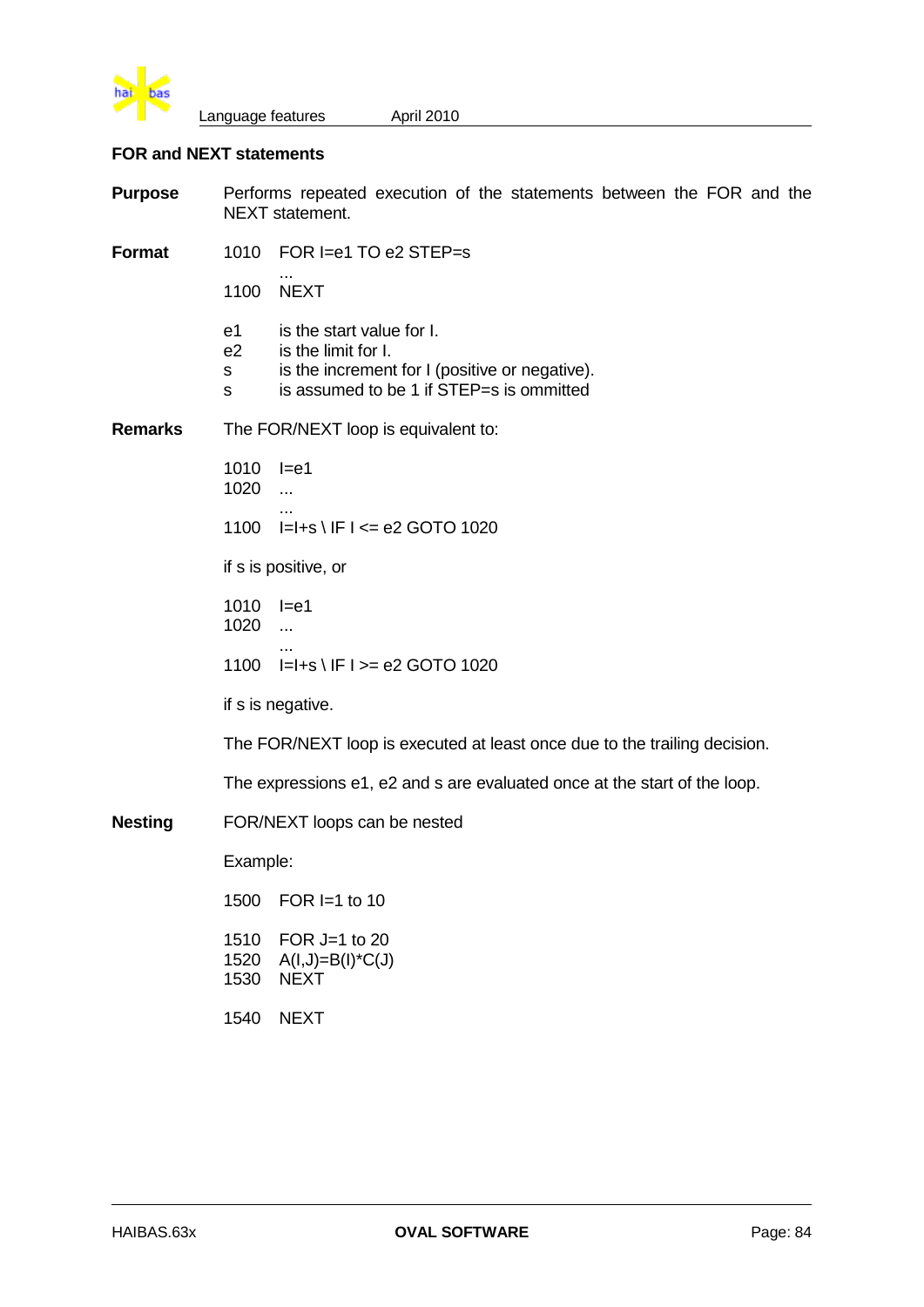

It is the programmer's responsibility to execute the matching NEXT for every FOR statement.

Every FOR statement leaves information on the internal stack until the matching NEXT is executed. It is recommended to exit from the loop by the NEXT statement, although is is possible to avoid stack problems by embedding the loop in a subroutine.

The RETURN statement removes the information of all nested FOR/NEXT's from the stack.

Example:

1100 GOSUB 3000

...

3000 REM "Search W\$ in table T\$" 3010 REM "Return index in I or 0 if not present" 3020 FOR I=1 TO 30 3030 IF W\$=T\$[I] GOTO 3060 3040 NEXT  $3050 = -10$ 3060 RETURN

The program may GOTO from an inner loop or subroutine to a RESET statement at the outermost program level. The FOR/NEXT and GOSUB/RETURN stack is entirely cleared.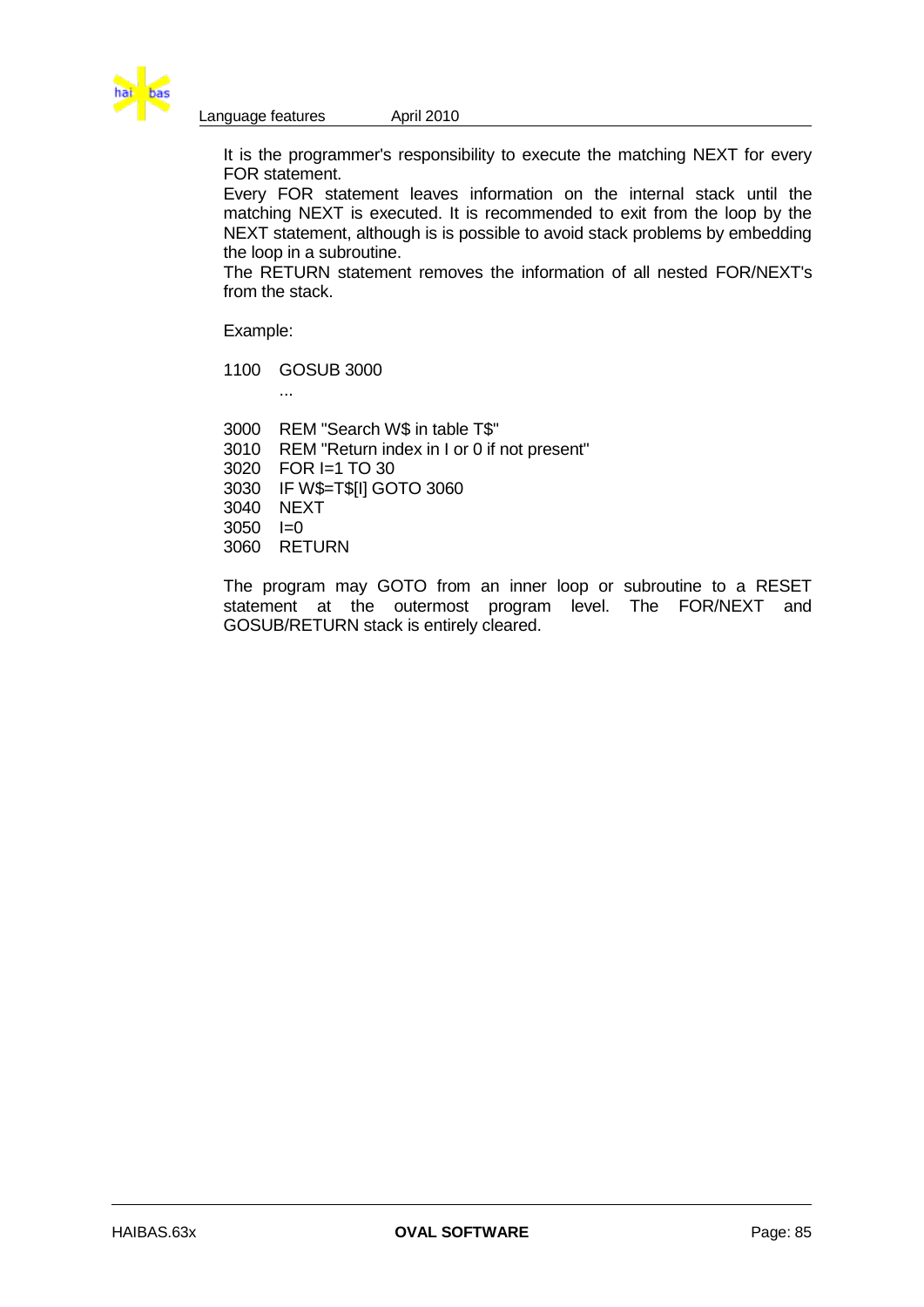

#### **FREE function**

**Purpose** Returns the number of potential free bytes in the HAI\*Basic user area.

**Format** M=FREE

**Remarks** The total size of the user area is defined by parameter TXTSIZ in file HAI.PAR

Compilation of a program reduces its size, thus leaving more space for variables.

The FREE value can be used in expressions for variable length and array dimensions. See the DIM statement for memory requirements. Make sure that you DIM all fixed length variables before exhausting the remaining space for flexible size arrays.

The value returned by FREE is the potentially free space. Since the area can expand dynamically, this is much more meaningful.

- Example 100 DIM LEN=5 N
	- 110 N=(FREE-100)/21
	- 120 DIM LEN=20 T\$[N]
	- Note: The value 100 is on the safe side.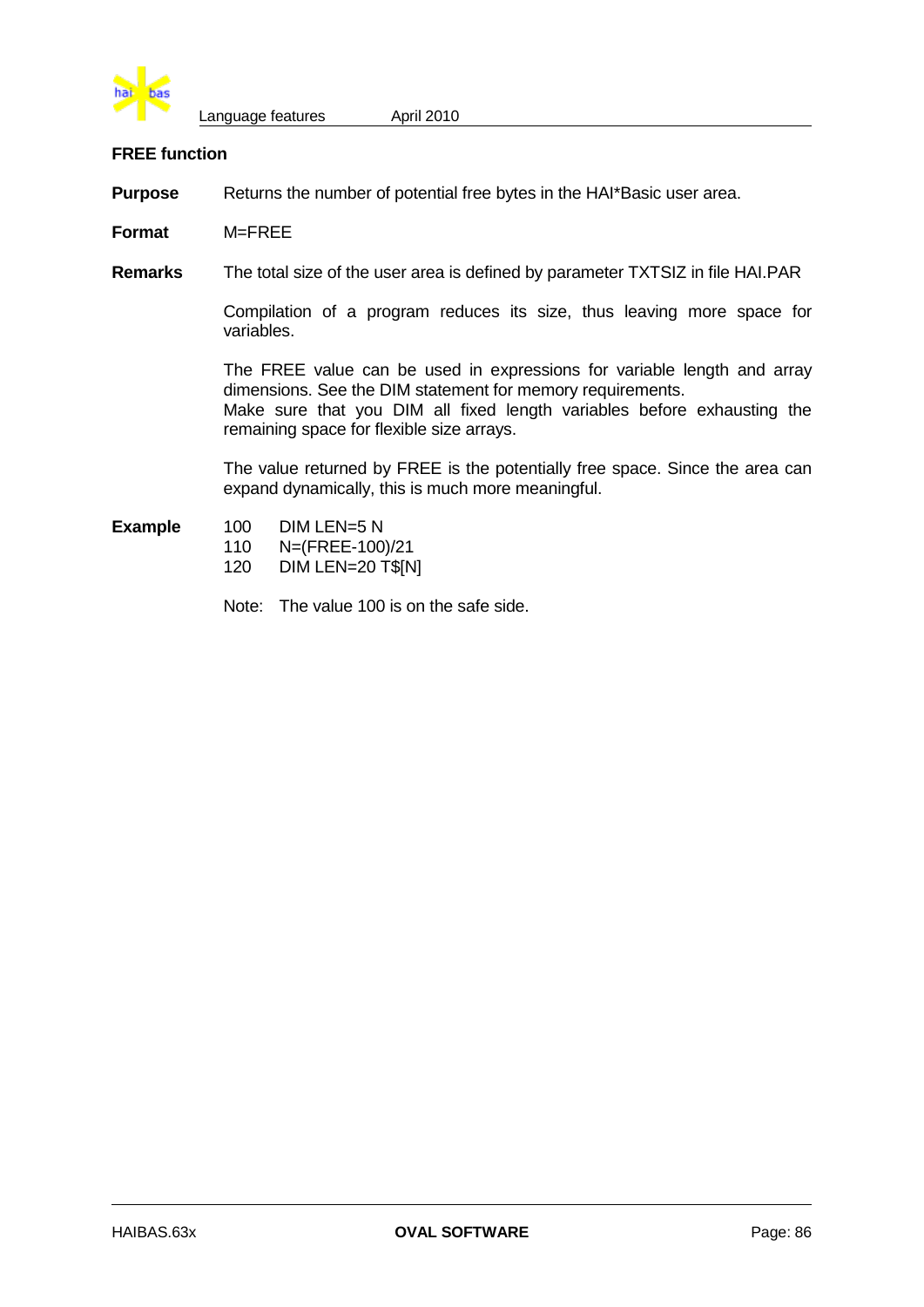

### **FUNC , FUNC\$ statement**

**Purpose** Call a global or local Function.

**Format** FUNC  $(i/o$  clauses)] name\_exp | stno (parameter\_list) FUNC\$ [(i/o clauses)] name\_exp | stno (parameter\_list)

*i/o clauses*

The standard i/o clauses may be applied immediately after the FUNC or FUNC\$ keyword. No immediate use is seen for this except compatibility with the past and options for the future.

*name\_exp | stno*

For a global Function name\_exp is a string expression that defines the HAI\*BAS program module that is to be loaded.

Alternatively, stno is the statement number of a local Function.

The first executable statement in the Function, after any REMarks, must be ENTRY.

*parameter\_list*

The parameter list (described above) determines what is to be passed to the Routine. If nothing is passed the brackets are still needed, as (); only CALL can omit the empty brackets.

**Remarks** A Function returns a value; a Routine does not.

FUNC\$ must be used to call a Function that returns a string value; FUNC is used for a numeric value.

- **Examples** 1000 PRINT FUNC\$ "Intro" ()
	- 1010 IF FUNC\$ "INDEX" (5, FILE 10, K\$, VAR D\$) = "ERROR" THEN 400 1020 IF FUNC 1500 (A) < 0 THEN RETURN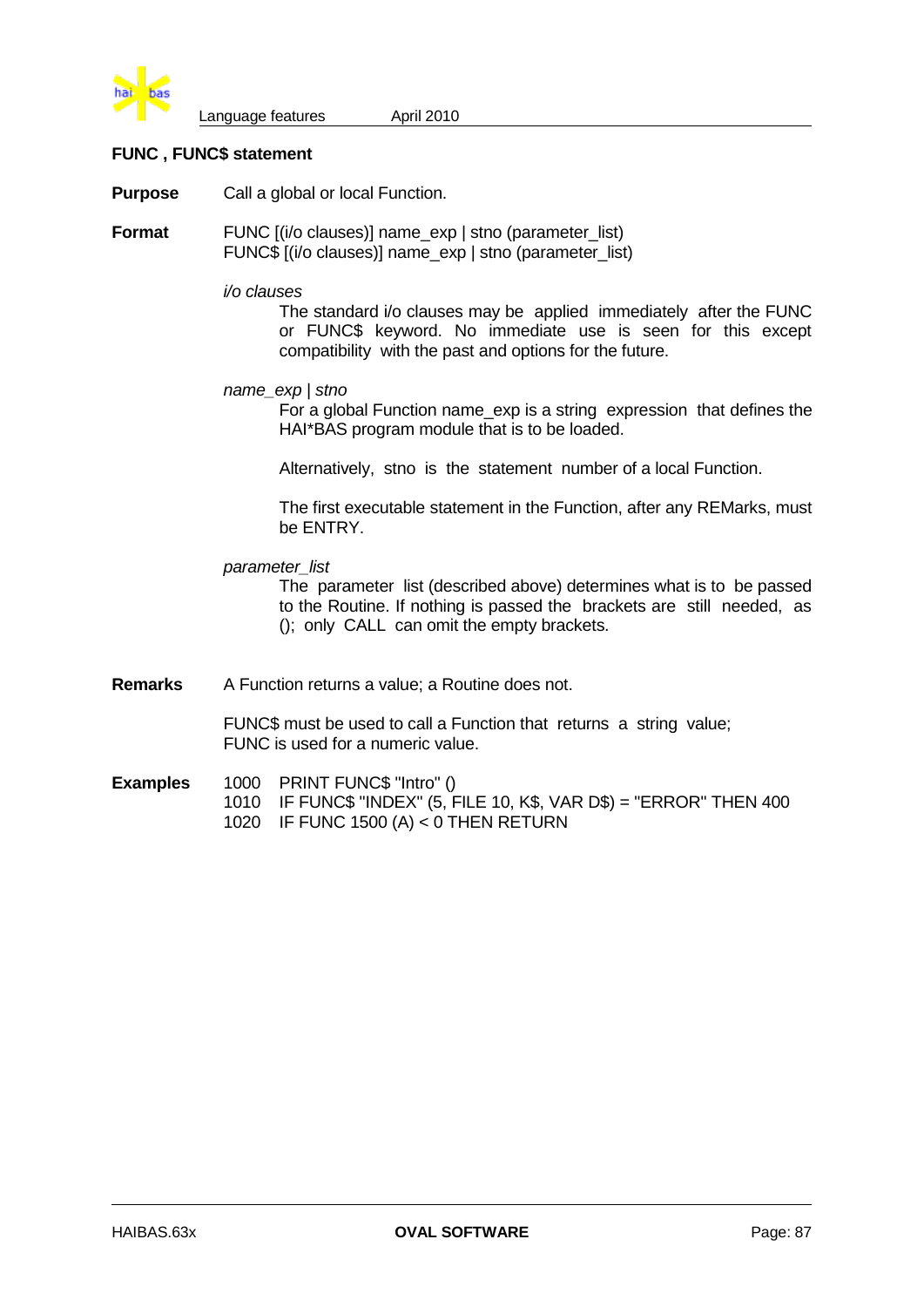

# **GET statement (file)**

| <b>Purpose</b> | Reads a block of 256 bytes from a file.<br>Gets information from a driver.                                                                                               |                                                                                        |  |  |
|----------------|--------------------------------------------------------------------------------------------------------------------------------------------------------------------------|----------------------------------------------------------------------------------------|--|--|
| <b>Format</b>  | <b>or</b>                                                                                                                                                                | GET (n TRACK=t ERR=stno EOF=stno) var_list<br>GET (n IND=t ERR=stno EOF=stno) var list |  |  |
|                | n                                                                                                                                                                        | is the OPENed file                                                                     |  |  |
|                | t                                                                                                                                                                        | is the block number                                                                    |  |  |
| <b>Remarks</b> | The blocks are randomly accessed by their order number. The data blocks<br>have order numbers $t=1, 2, 3, $                                                              |                                                                                        |  |  |
|                | Omission of TRACK=t implies reading the first block of a file containing the<br>HAI*Basic directory information. See the chapter on file management for its lay-<br>out. |                                                                                        |  |  |
|                | Omission of the TRACK=t option is different from TRACK=0 which is illegal.                                                                                               |                                                                                        |  |  |
|                | The information read is assigned to the variables of var_list.                                                                                                           |                                                                                        |  |  |
| TRACK=         | When using TRACK= for reading blocks, the blocknumber is limited to 65,535<br>so a file greater than about 16 megabytes could not be accessed in this way.               |                                                                                        |  |  |
| $IND =$        | When using IND= for reading blocks, the blocknumber can be up to 8,388,607.<br>This allows for a file of about 2,147 megabytes.                                          |                                                                                        |  |  |
| <b>Drivers</b> | See also the chapter on drivers for the function of GET for the various drivers.                                                                                         |                                                                                        |  |  |
| Multi-user     | The file must be OPENed exclusively to allow GET                                                                                                                         |                                                                                        |  |  |
| <b>Example</b> | 3040                                                                                                                                                                     | <b>DIM LEN=128 A\$ B\$</b>                                                             |  |  |
|                | 3300                                                                                                                                                                     | GET(2 TRACK=T ERR=9000)A\$ B\$                                                         |  |  |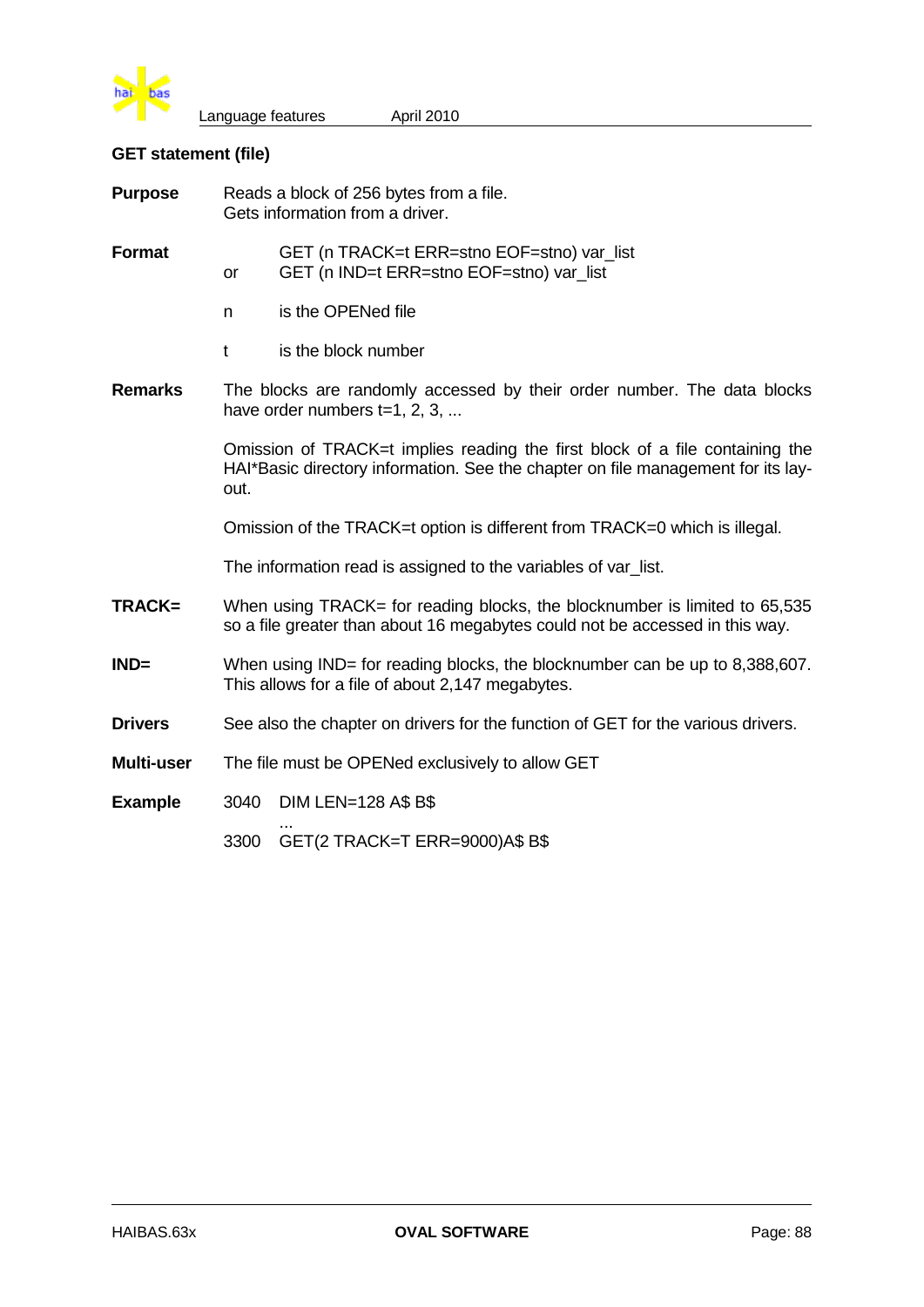

# **GET statement (screen)**

- **Purpose** Returns the HAI\*Basic number (i.e. the window id modulus 1000) but is also returns, after this, the actual window number.
- Format GET (SECTOR=5) w1 w2
- **Remarks** Purely for compatibility reasons.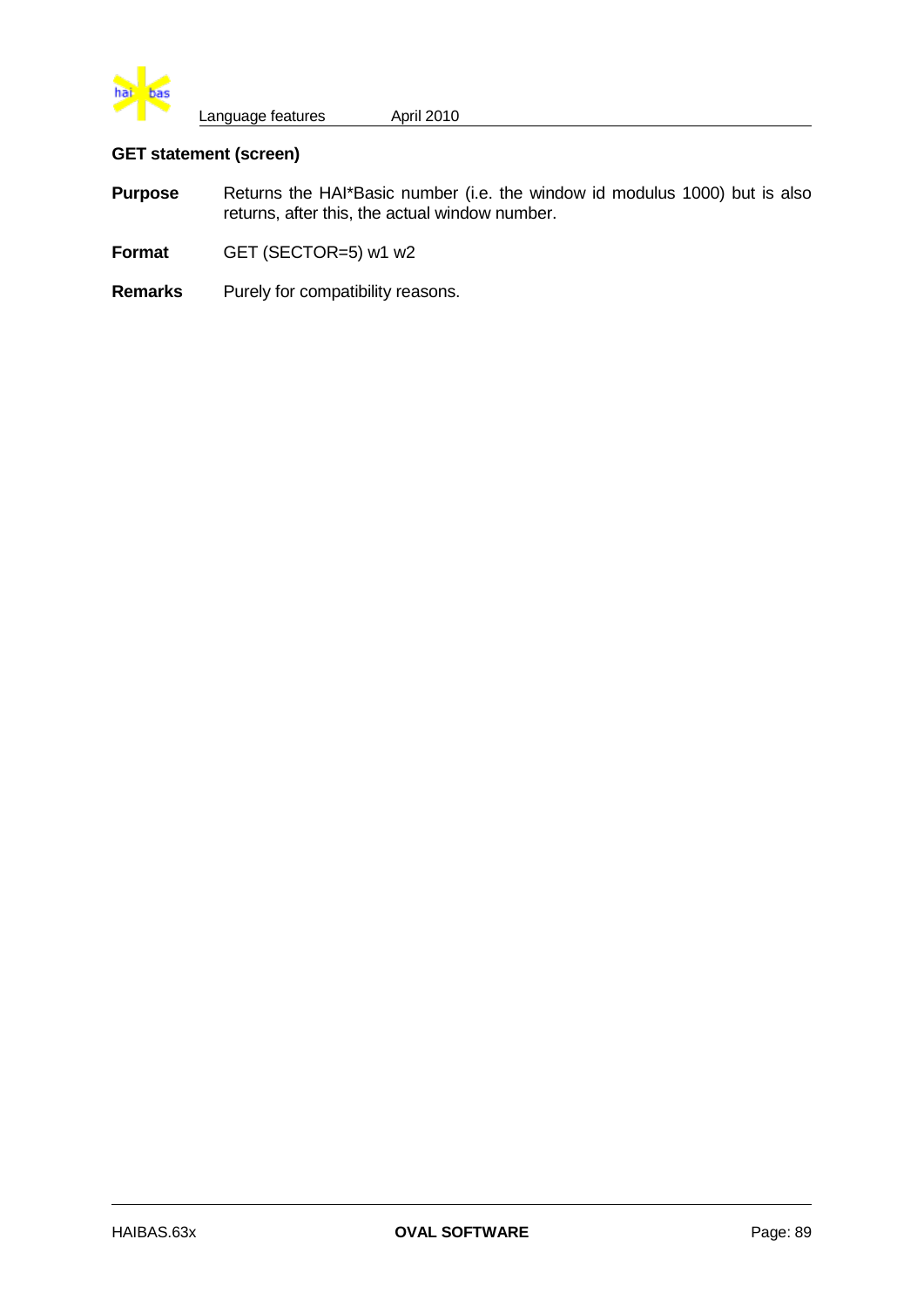

## **GO command**

**Purpose** Resumes execution after the program interuption.

- **Format** GO
- **Remarks** The GO command resumes execution of a program after it has returned to edit mode by pressing the ESCAPE key twice (or pressing the ESCAPE key once after execution of a STOP statement in the program).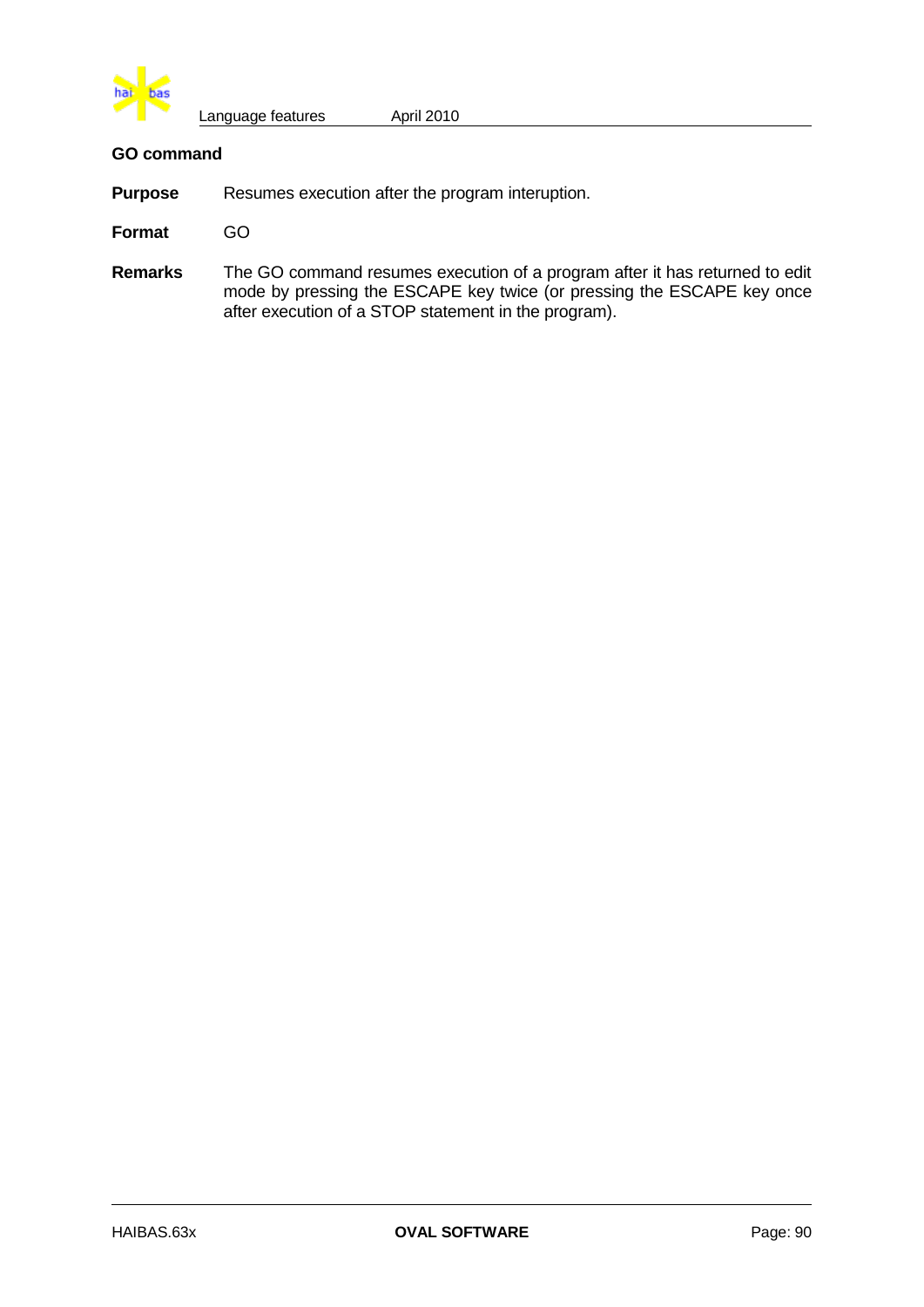

#### **GOSUB statement**

- **Purpose** Transfers program control to a statement saving the number of the next statement on the stack.
- 
- **Format** (1) GOSUB  $(i/o \text{ clauses})$  name\_exp
	- (2) GOSUB stno
	- *i/o clauses*

The standard i/o clauses may be applied immediately after the GOSUB. No immediate use is seen for this except compatibility with the past and options for the future.

*name\_exp*

For a global subroutine name\_exp is a string expression that defines the HAI\*Basic program module that is to be loaded.

*stno*

This is the statementnumber for a local subroutine.

**Remarks** Upon execution of a subsequent RETURN statement control is transfered back to the statement after the GOSUB.

> Execution of GOSUB/RETURN pairs can be nexted. It is the programmers responsibility that every GOSUB has it's matching RETURN.

> It is allowed to execute a GOSUB as an editor command. The RETURN statement returns back to editor mode.

- **Example** 1100 GOSUB 3000
	- ... 3000 REM "Subroutine header" 3010 GOSUB "OVER1"
	- ... 3900 RETURN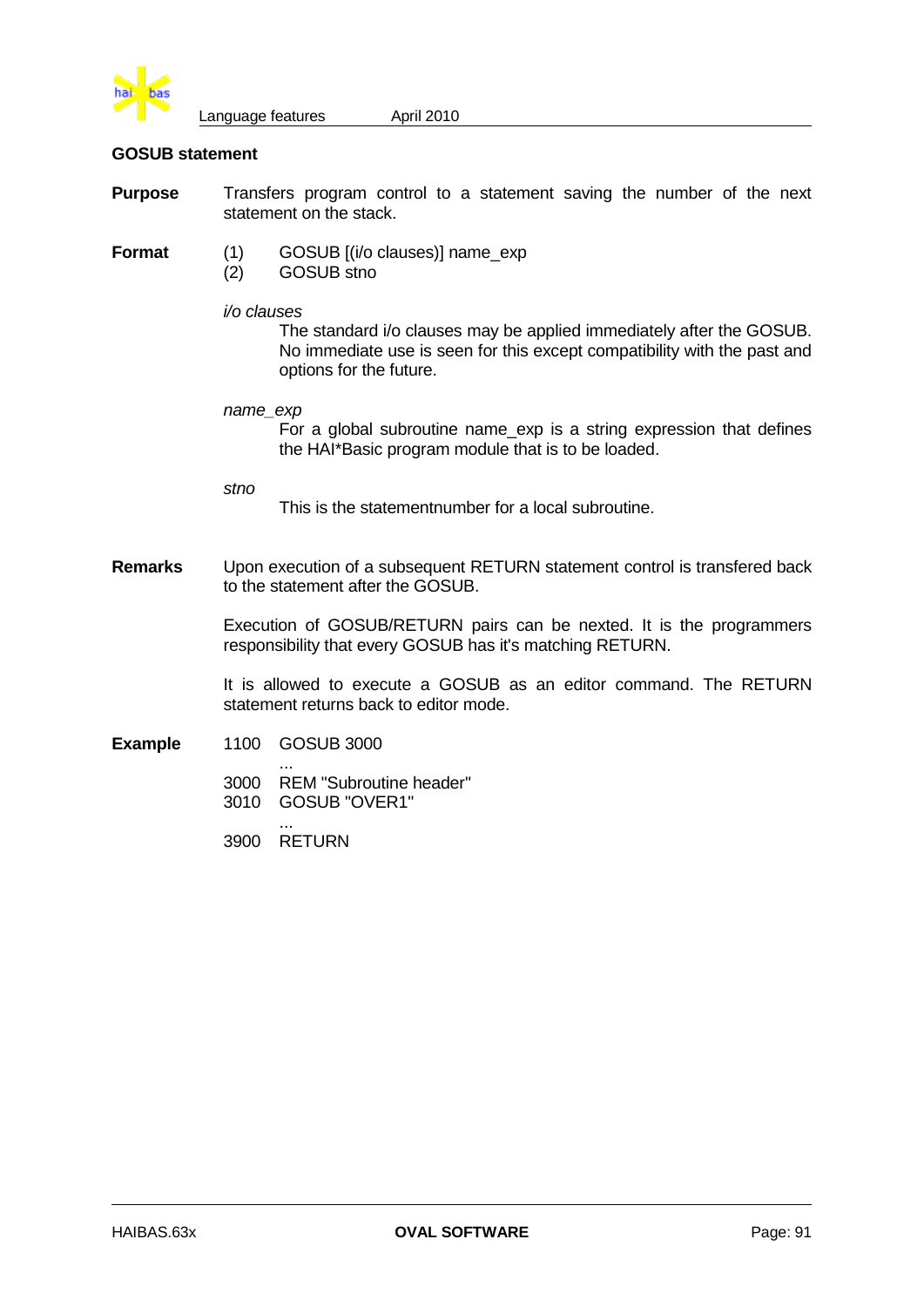

# **GOTO statement**

**Purpose** Transfer program control to a statement number.

**Format** GOTO stno

**Example** 1150 GOTO 2000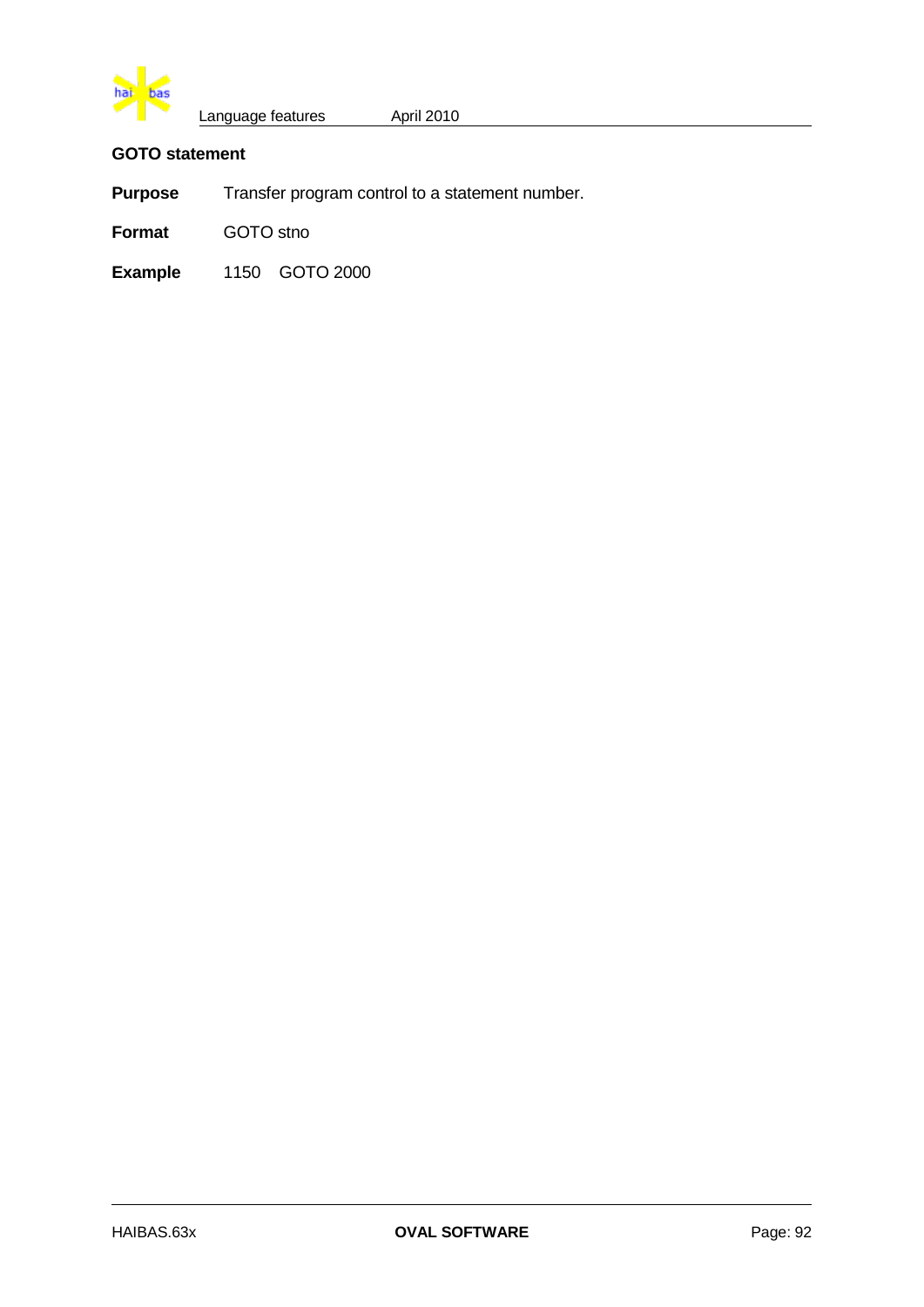

## **HELP system variable**

**Purpose** Holds the identification number of the currently relevant 'in context' help guidance and explanation texts.

**Format** HELP

**Remarks** The system variable HELP must be set by the HAI\*Basic program.

The programmer must save the current HELP value in a variable before assigning a new value to it within a subroutine activated by: I/O error exit ON ESCAPE GOSUB ON OVERFLOW GOSUB ON RECEIVE GOSUB

Example 1030 LET HELP=7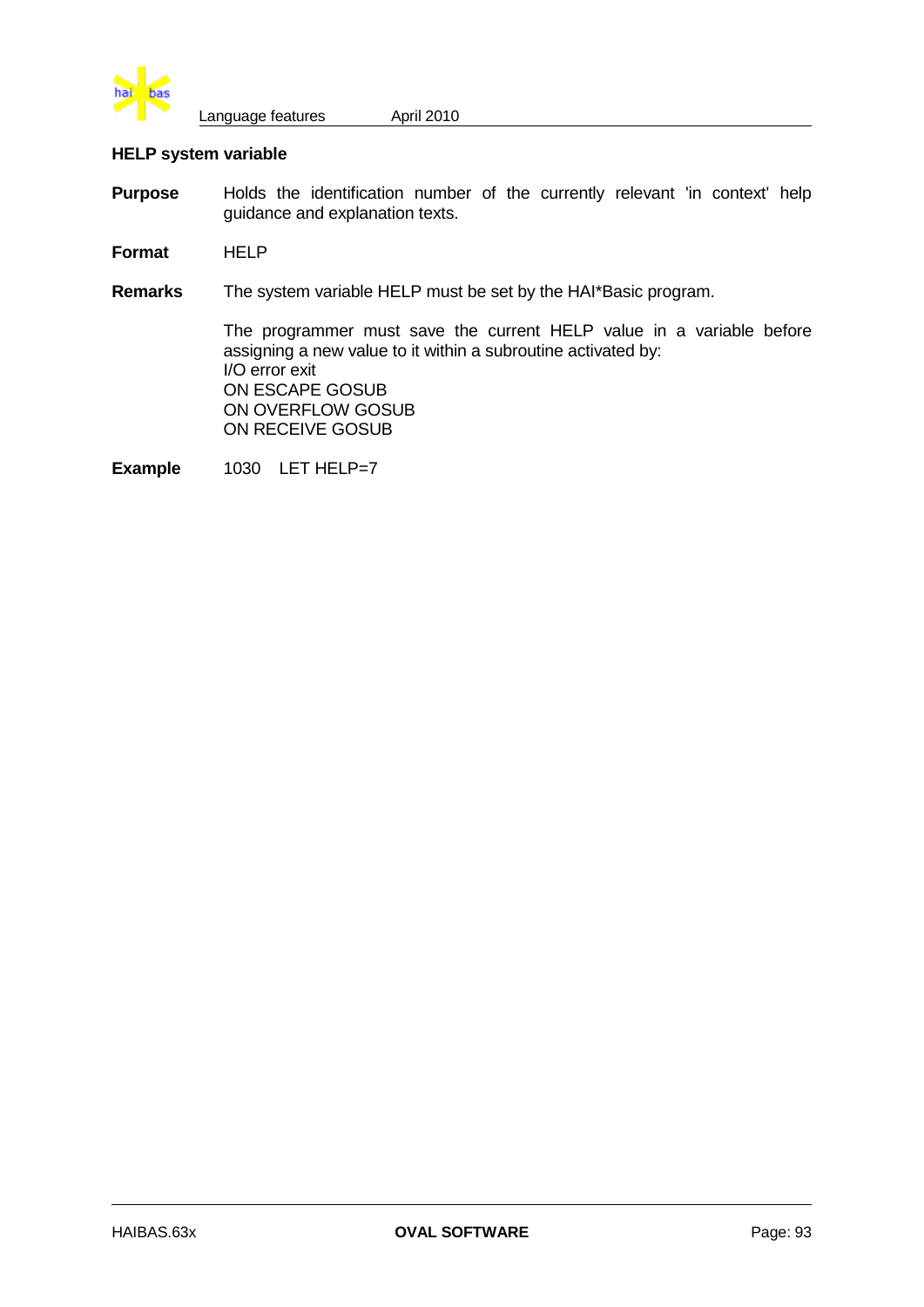

# **HT function**

- **Purpose** Moves the cursor to the next tab position on the display or the printer. It is used in an ACCEPT and PRINT statement.
- **Format** HT or ,
- **Example** 4500 PRINT A, B, C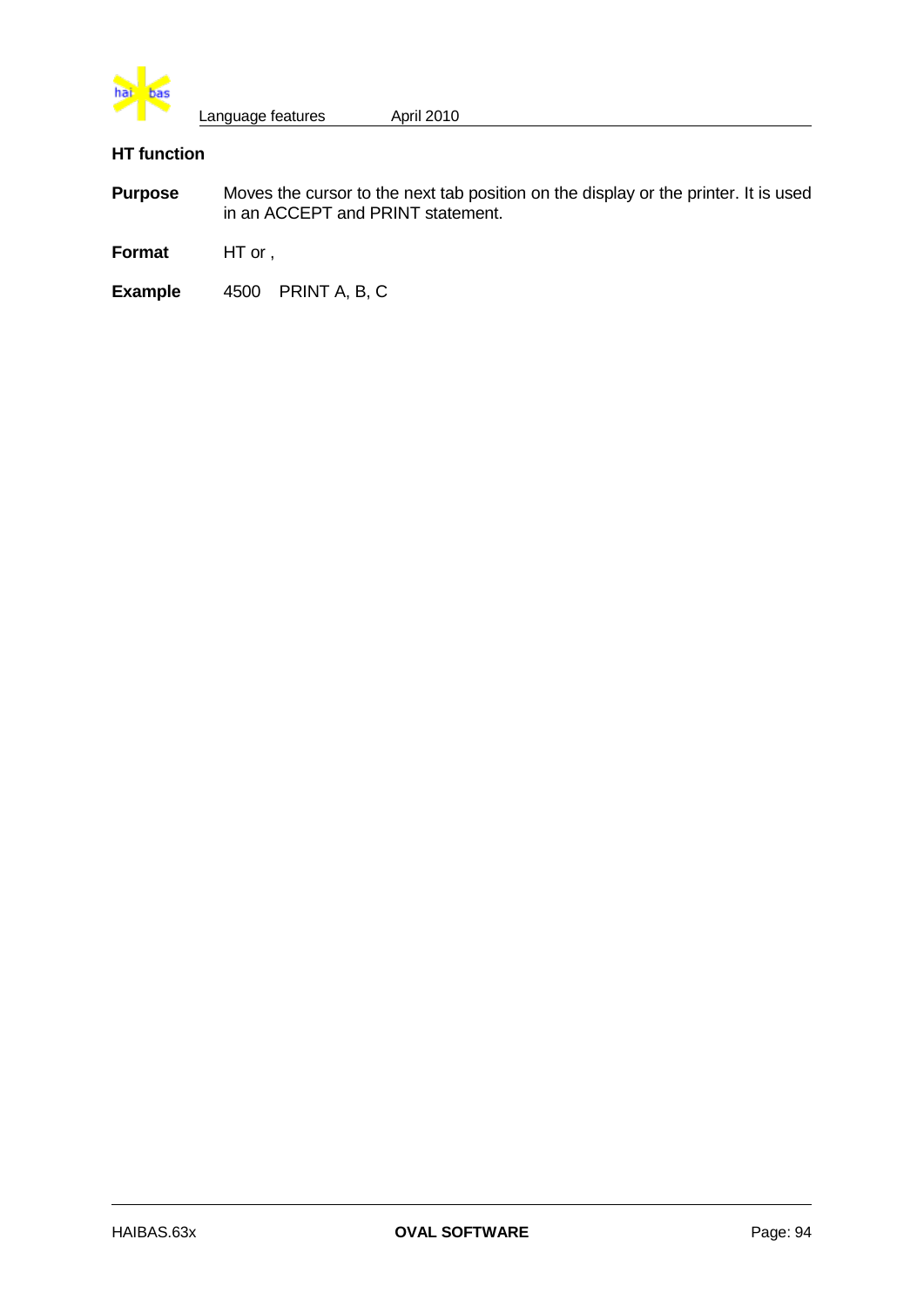

### **IF ... GOTO statement**

**Purpose** Transfers the program control to a statement if the condition is true.

**Format** If c GOTO stno

**Remarks** See the start of this chapter for the definition of expressions.

Relational (sub)expressions yield -1 as true value. The IF statement considers any numeric value unequal to 0 as true.

The statement IF A GOTO 1100

has the same effect as the statement

IF A<>0 GOTO 1100

**Example** 100 IF A>10 AND (A+B)>41 GOTO 1210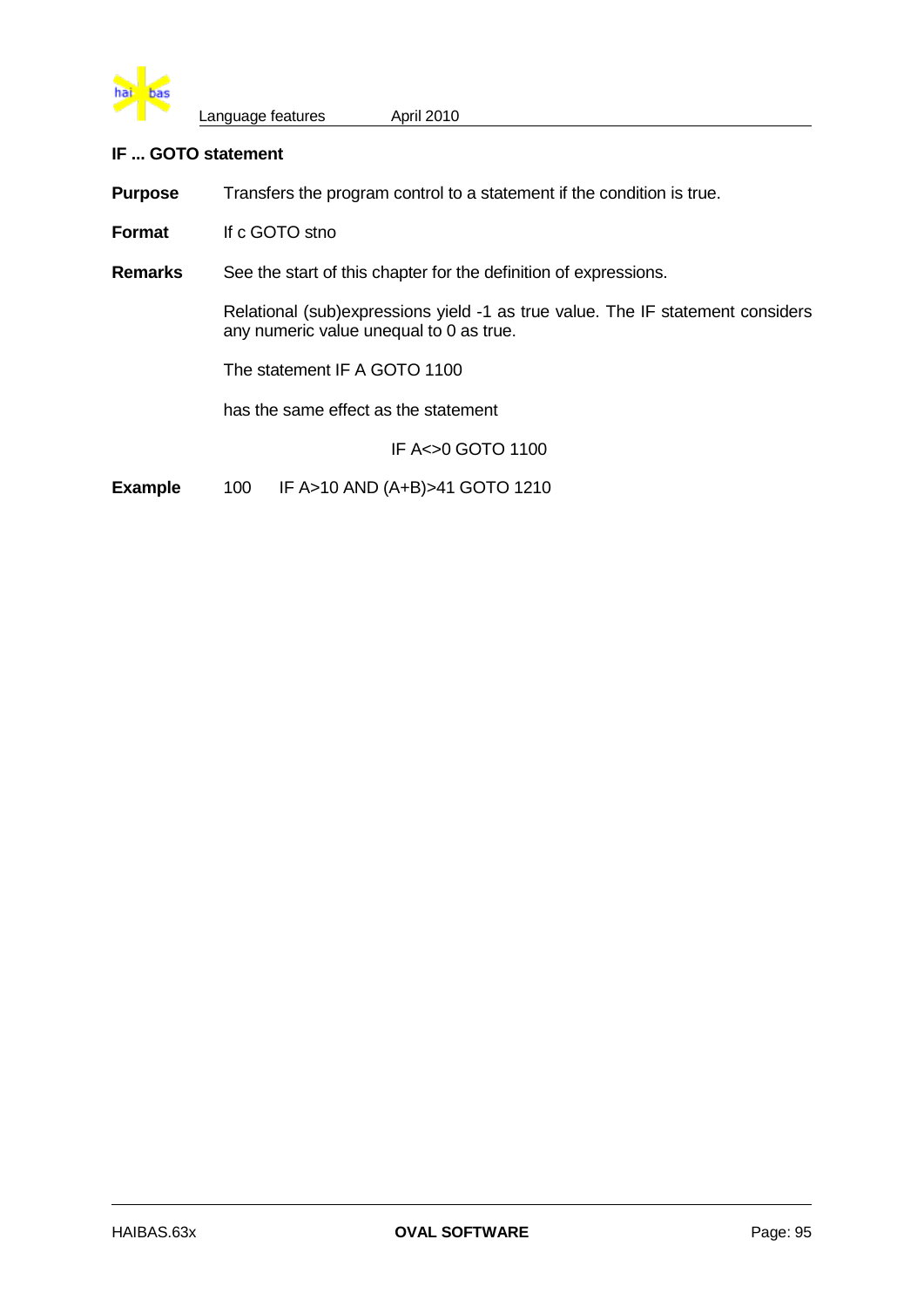

#### **IF ... THEN statement**

**Purpose** Executes the statement after THEN if the condition is true.

**Format** IF c THEN statement or

IF c THEN statement \ statement \ statement

**Remarks** See the start of this chapter for the definition of expressions.

Relational (sub)expressions yield -1 as true value. The IF statement considers any numeric value unequal to 0 as true.

The statement IF C THEN A=A+10

has the same effect as the statement

IF C<>0 THEN A=A+10

All substatements of a multiple statement are executed if the expression c is true. If the THEN clause contains another IF statement, then the remaining substatements are executed if its expression is true.

**Example** 100 IF A>10 AND (A\_+B)>41 THEN GOSUB 3000 \  $A=1$ GOTO 510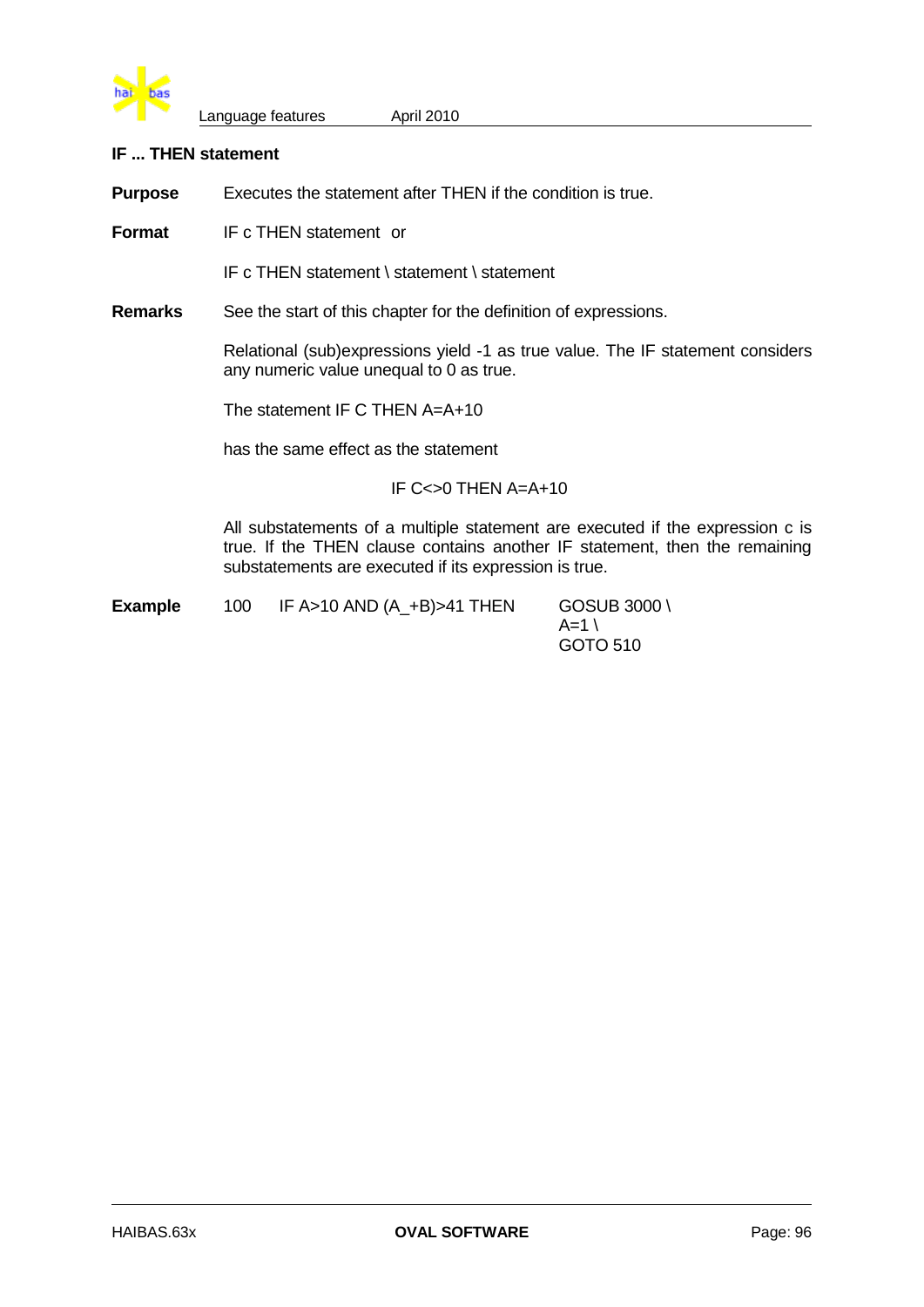

#### **INPUT statement**

**Purpose** Reads data sequentially from the keyboard or a file.

- **Format** (1) INPUT var list or
	- (2) INPUT (n ERR=stno EOF=stno) var\_list

n is the opened file.

The data read is assigned to the variables of var list.

- **Remarks** INPUT is the opposite of PRINT. It reads ascii characters from peripheral device or file and the data is converted when assigning it to a numeric variable.
- **Keyboard (1)** INPUT may be used for keyboard input, but ACCEPT is as simple and more powerfull.
- **Ascii file (2)** The second format INPUT reads data from an ascii format file. An ascii format file is written by a PRINT-to-file or SAVE statement. An ascii file contains variable length data with special seperator characters.
- **Multi-user** The file must be OPENed exclusively.
- **Examples** (1) 1100 INPUT A B\$ C(4)
	- (2) 1200 INPUT (7 ERR=8000)A B\$ C(4)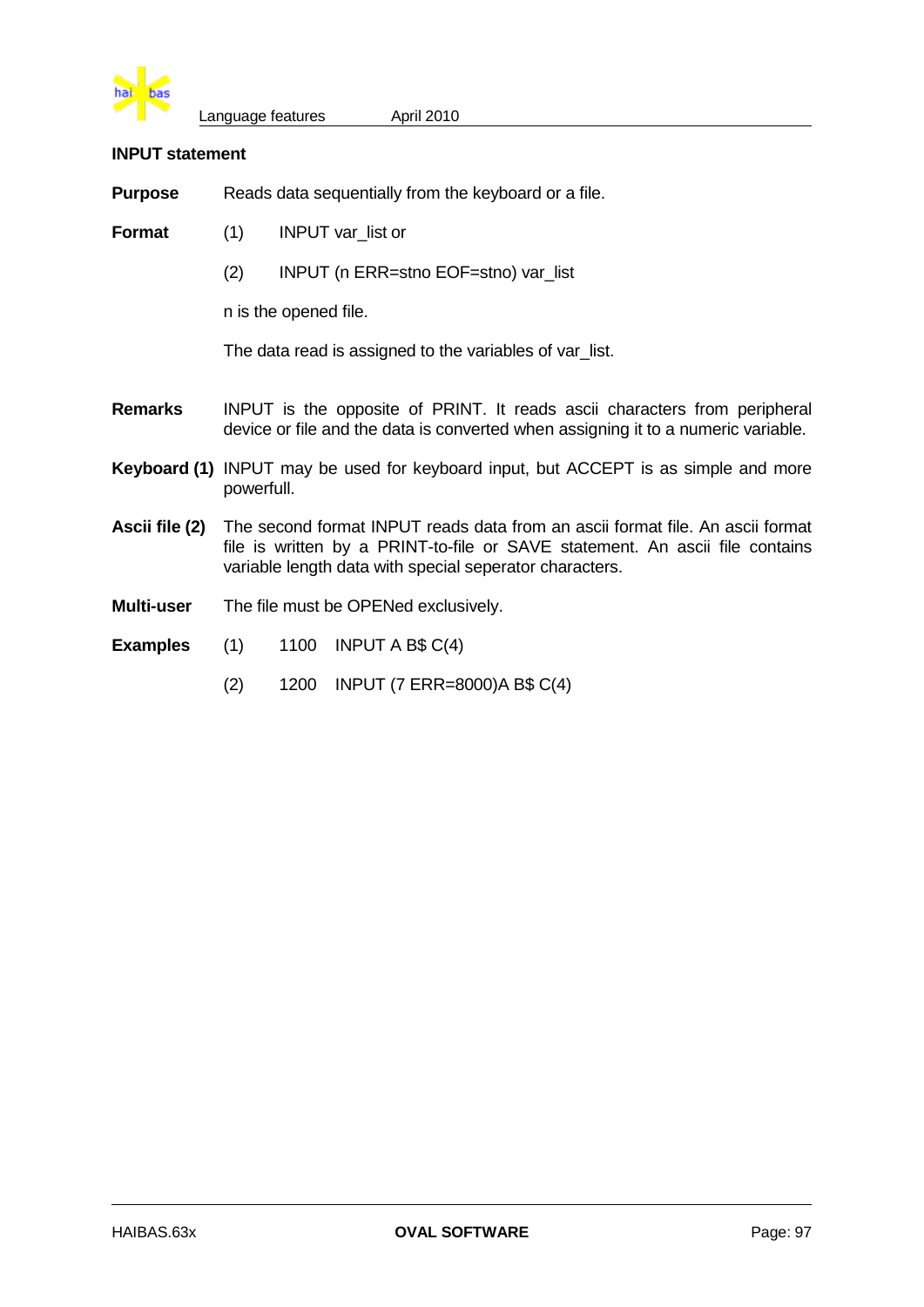

#### **INSERT statement (file)**

**Purpose** Inserts a record into an indexed file.

**Format** INSERT (n IND=i\$ ERR=stno MODE=m) var list

n is the OPENed file.

i\$ is the index

m is the multi-user mode.

The record is defined by the variables of the var\_list.

**Remarks** It is the programmers responsibility to put the index value i\$ as embedded key at the right position in the var\_list. Its position and length is defined at file creation time (see the \$HOST driver).

The indexed file is automatically extended when required.

| See also error codes: 2 | (old error code). |
|-------------------------|-------------------|
|                         |                   |

4 index not valid. 5 duplicate index. 6 file extended.

17 no more space available.

**Multi-user** A record can be locked after creation in case the file is shared (see the OPEN statement).

> The record is locked if no MODE option is specified. The record is not locked if  $MODE=16$ .

> A previous lock on a record in the same file is always cancelled unless MODE=48. Then the previous record lock is retained and the newly inserted record is not locked.

See also error code 22.

**Example** 6700 INSERT (5 IND=I3\$ ERR=9000) I3\$ N L\$ P Q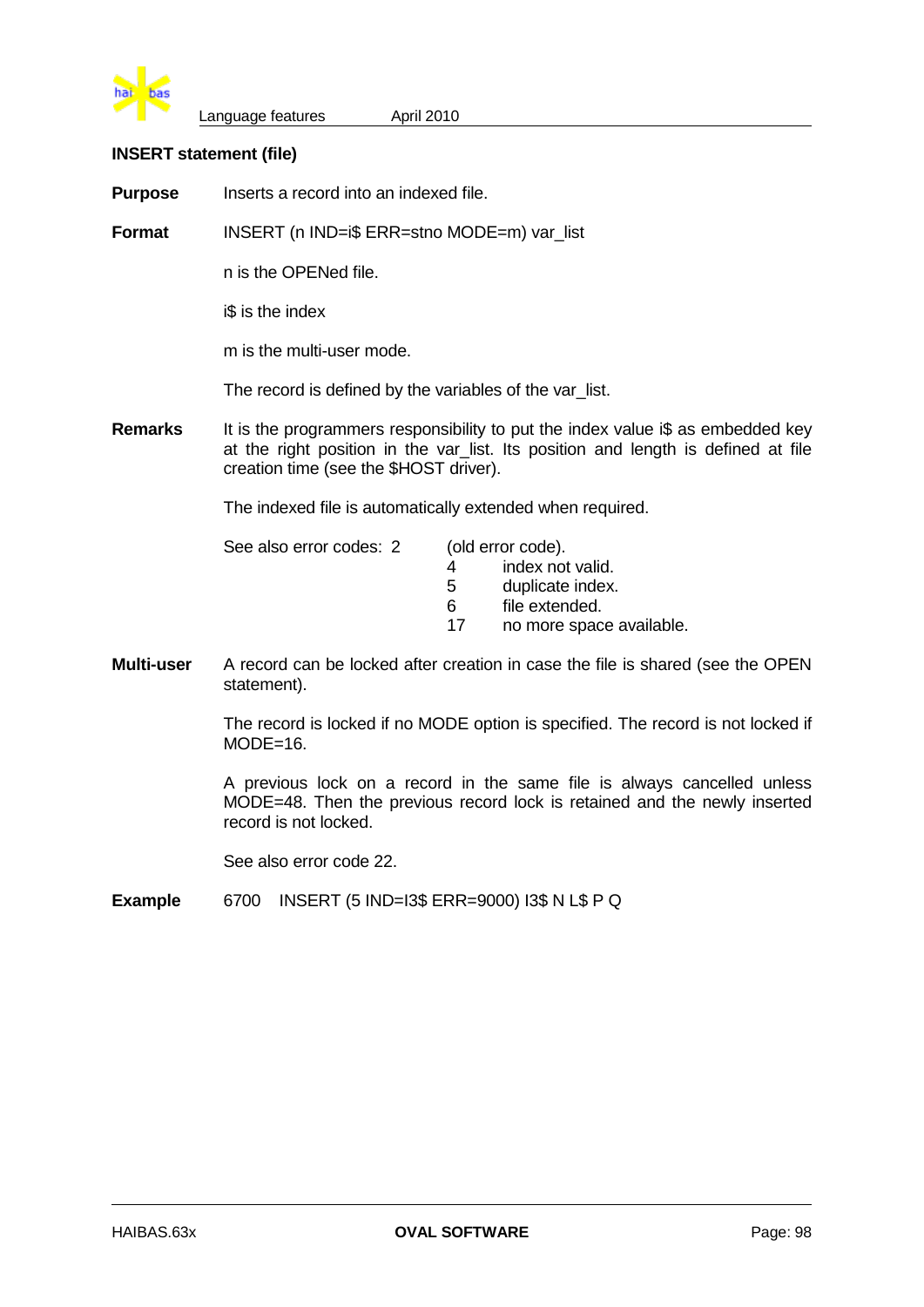

### **INSERT statement (screen)**

**Purpose** Creates a HAI\*BAS window.

**Format** INSERT([0] [IND=w] [MODE=m]) appearance list

- 0 CRT file number. This MUST be used when there is no IND=.
- w Window number; 0 is a new parent, otherwise the window is a child of the current parent. If there is no  $IND=$  then a new parent ( $IND=0$ ) is assumed.
- m Mode in which window should be created.
- **Remarks** The appearance\_list is a list of window area letters, other special characters and HAI\*BAS coordinates:
	- "0" No line drawing. This is also the default if no line drawing character is supplied.
	- "1" Single line drawn at the next HAI\*BAS coordinate(s).
	- "2" Double line drawn at the next HAI\*BAS coordinate(s).
	- ATT() Attribute classification. The 1st ATT() gives the pallette classification, the 2nd is the default for subsequent PRINT (and ACCEPT) output.

Note that old-style HAI\*BAS attributes (such as BD, BB etc) can be used instead of ATT(). This is only intended for compatibility with older programs.

"W" Following appearance details apply to the window. @() coordinates specify where the window is to be put. They may be given in any order, the outermost define the box, any others may draw frame line(s) within the window. At least 4 coordinates must be given; there are no defaults.

Frame lines drawn for the window always overlay any panel characters. They are unaffected by clear screen, scroll, etc. The lines do not intrude into top or bottom areas of the window (see "T" and "B", below).

Parent coordinates are absolute within the physical screen, child coordinates are relative to the parent.

"P" Following appearance details apply to the panel. @()

coordinates specify the size of the panel. They may be given in any order, the outermost define the size, any others may draw frame line(s) within the panel.

The panel always starts at  $@(1,1)$  and this is at the top left of the panel area within the window. By default, the panel is the same size as its area within the window but  $@()$  coordinates can make it larger.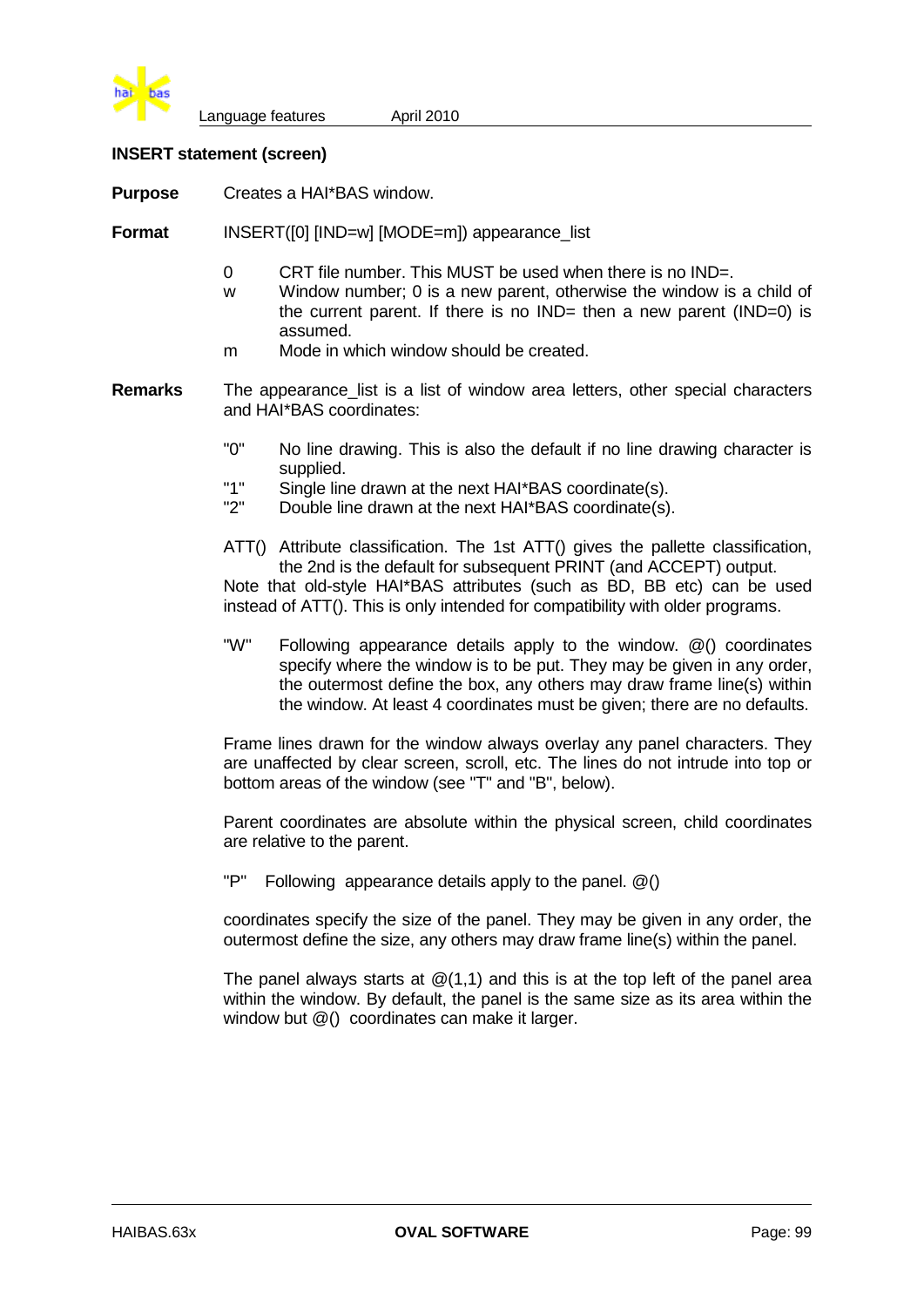

Additional @() coordinates may draw lines within the panel. These are part of the panel and may be overwritten; they are also affected by clear screen, scroll etc.

"T" The following line type and vertical coordinate define the end of the top area within the screen window. This is a separate area that may be accessed by PRINT(TRACK=1).

This area is unaffected by changes to the panel and is typically used for the panel title.

"B" The following line type and vertical coordinate define the start of the bottom area within the screen window. This is a separate area that may be accessed by PRINT(TRACK=3).

This area is unaffected by changes to the panel.

- "=" Must be followed by the panel title text and CHR(0). If a top window area is defined then the title will be centered on the 1st row.
- ">" Must be followed by exactly 4 characters for "More" text output. The 4 characters will be prefaced by the HAI.PAR MORETXT= setting and will be displayed within the bottom border line of the window.
- @() HAI\*BAS @() positioning expressions specify where window and panel lines are to be drawn. They may be given in any order, the outermost define the limits, any others may draw frame line(s) within the panel or window. At least 4 coordinates must be given for the window; there are no defaults.

Parent window coordinates are absolute, child window coordinates are relative to parent. Panel coordinates are relative to the panel (ie starting at  $@(1,1)$ ).

For the window, no line is drawn for any coordinate past the available space; this is the same as a "0" line on the edge of available space. 0 is guaranteed to be above the top and before the left; similarly 26 is always below the bottom and 81 past the right on the whole screen.

A coordinate of -1 means the window is to be positioned relative to the current cursor.

"1+" a blank column is maintained at the left and right window borders.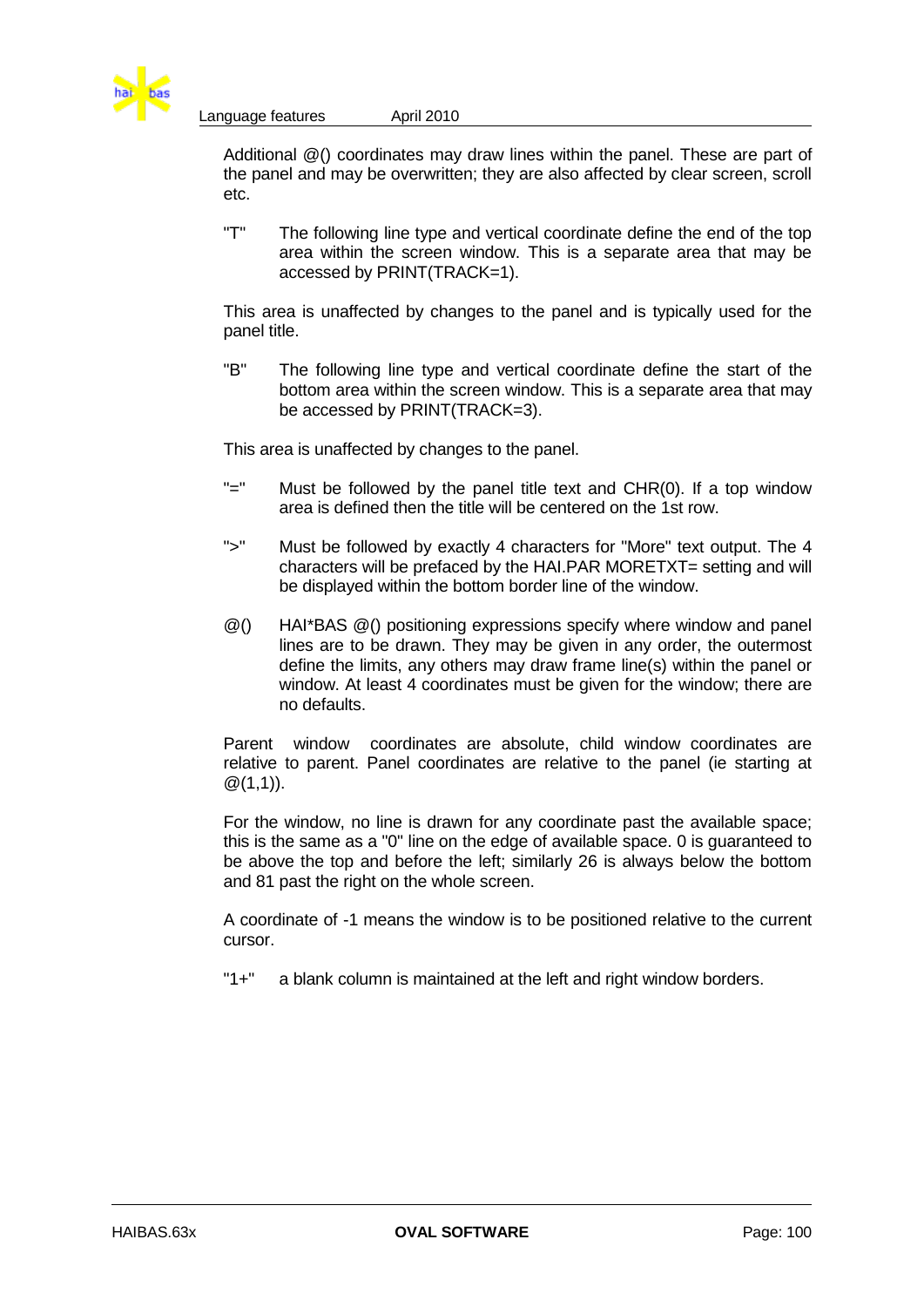

**MODE=1** Will insert an embedded window. This kind of window is treated as a 'view' into (a part of) the target window. Important is to identify what is the target of the view. For this purpose, the target window MUST be the current window when the view is inserted.

Coordinates of a view are relative to the target (i.e. current) window.

It the target window is closed, all views into it are automatically closed.

- **MODE=4** Will insert a temporary window. A temporary window is automatically removed when the 1st key (except Help) is pressed, when the ACCEPT is not within the temporary window.
- **Default** Older HAI\*BAS programs do not use the window area letters, such as "W" and "P". In this default mode only, the outermost coordinates are assumed to position the window and any inner coordinates may draw lines within the panel.

In this case the panel coordinates are relative to the screen or parent window (as are the window coordinates). Note that normally (after "P"), the panel coordinates are relative to the panel itself and may extend beyond the visible area within the window.

### **Note** Children windows may overlap the borders of their parent.

**Examples** 10 INSERT(IND=0) "W2" @(3,3) @(77,22)

creates a double line window, about 3 spaces in from the screen edges.

20 INSERT(IND=0) "W2" @(3,3) @(77,22) "T1" @(,5) "B0" @(,21)

adds single row top and bottom areas. The top area is separated from the panel by a single line. There is no separator between the panel and the bottom area.

30 INSERT(IND=0) "W2" @(3,3) @(77,22) "T1" @(,5) "B0" @(,21) "=" "Title" CHR(0) ">" "<+->"

adds a title in the top area and More characters within the bottom window border.

40 INSERT(IND=0) "W2" @(3,3) @(77,22) "T1" @(,5) "B0" @(,21) "=" "Title" CHR(0) ">" "<+->" "P0" @(250,100)

increases the panel to the maximum size.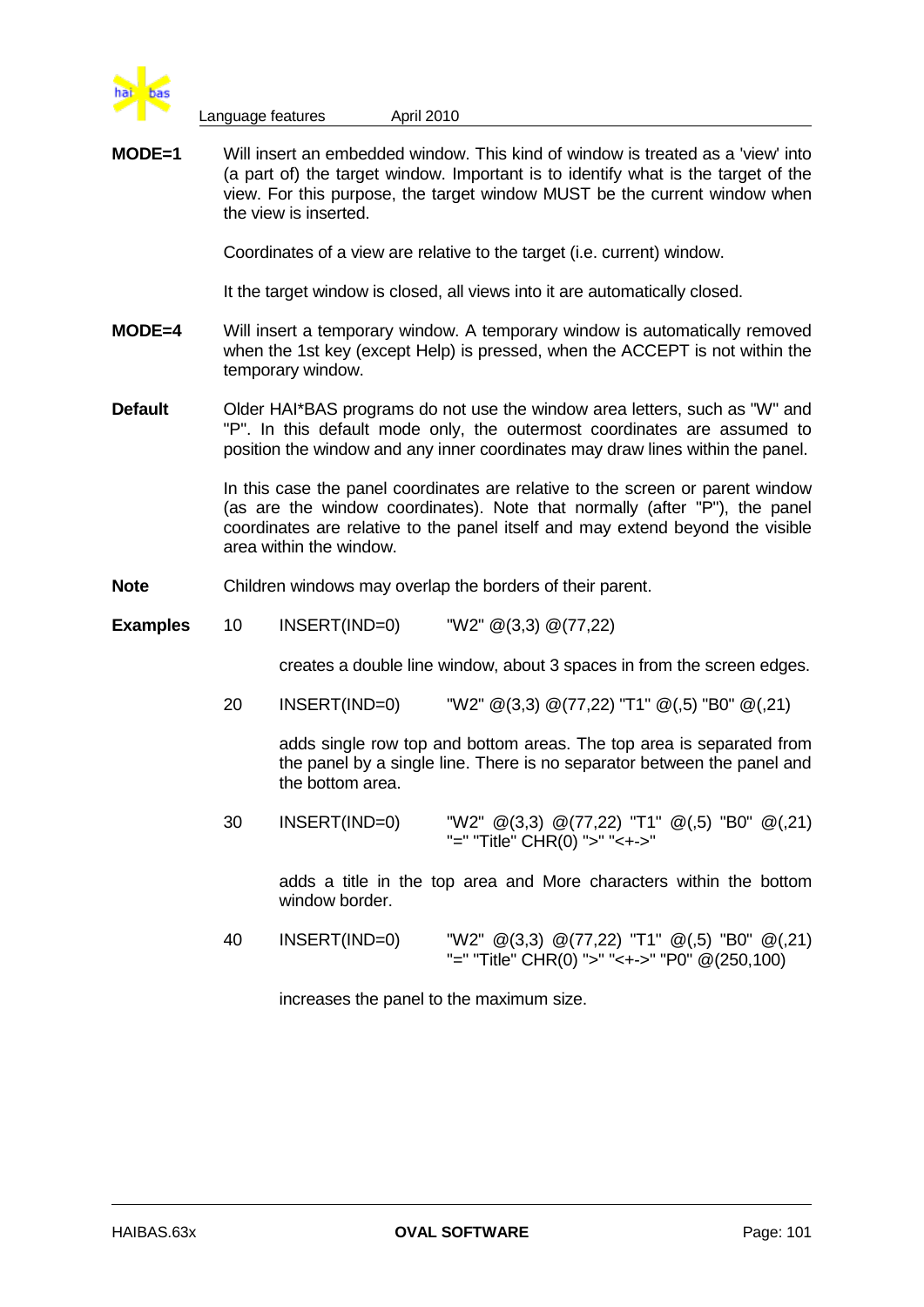

## **LEN function**

**Purpose** Returns the current length of a string expression result.

**Format** L=LEN(x\$)

**Remarks** The current length ranges between 0 and 1024.

See also the section on expressions at the start of this chapter.

**Example** 3450 PRINT LEN(A\$[I])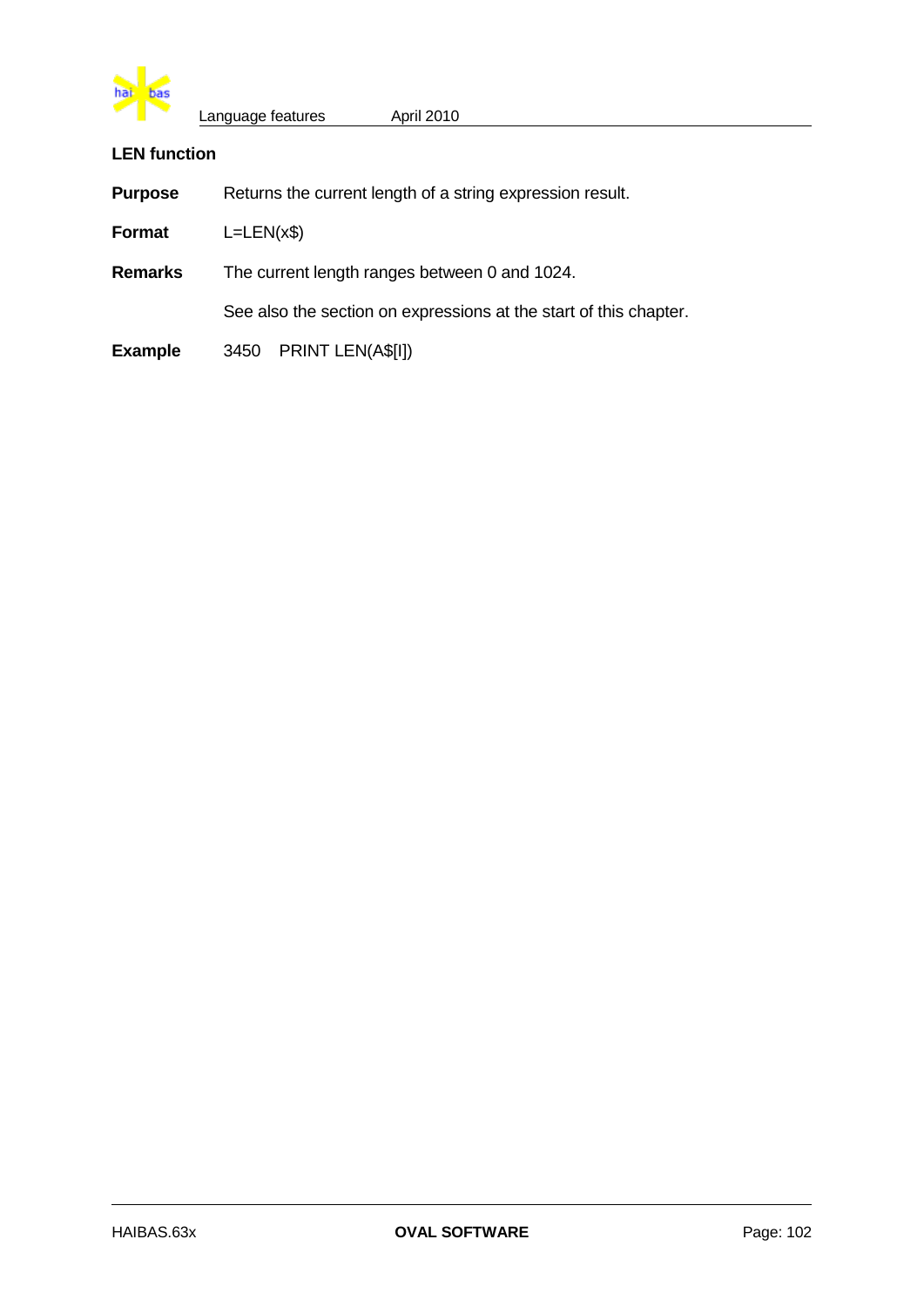

#### **LENOF() function**

**Purpose** Provides the DIMensioned length of a variable.

**Format** LENOF(variable\_name])

The variable can be a scalar or array.

**Remarks** This function allows code to be written that does not rely on constant values. The array name can be one passed by VAR reference to a Function or Routine.

> For numeric variables, LENOF() returns the digit length (as is used by the DIM statement). String variables give the maximum character length.

If the variable does not exist, 0 is returned.

**Examples** 10 DIM LEN= 14 A LEN= 250 B\$ C\$[10]

- 20 REM "Print 14"
- 22 PRINT LENOF(A)
- 30 REM "Print 250"
- 32 PRINT LENOF(B\$)
- 40 REM "Print 250"
- 42 PRINT LENOF(C\$[])
- 50 REM "Print 0"
- 52 PRINT LENOF(D)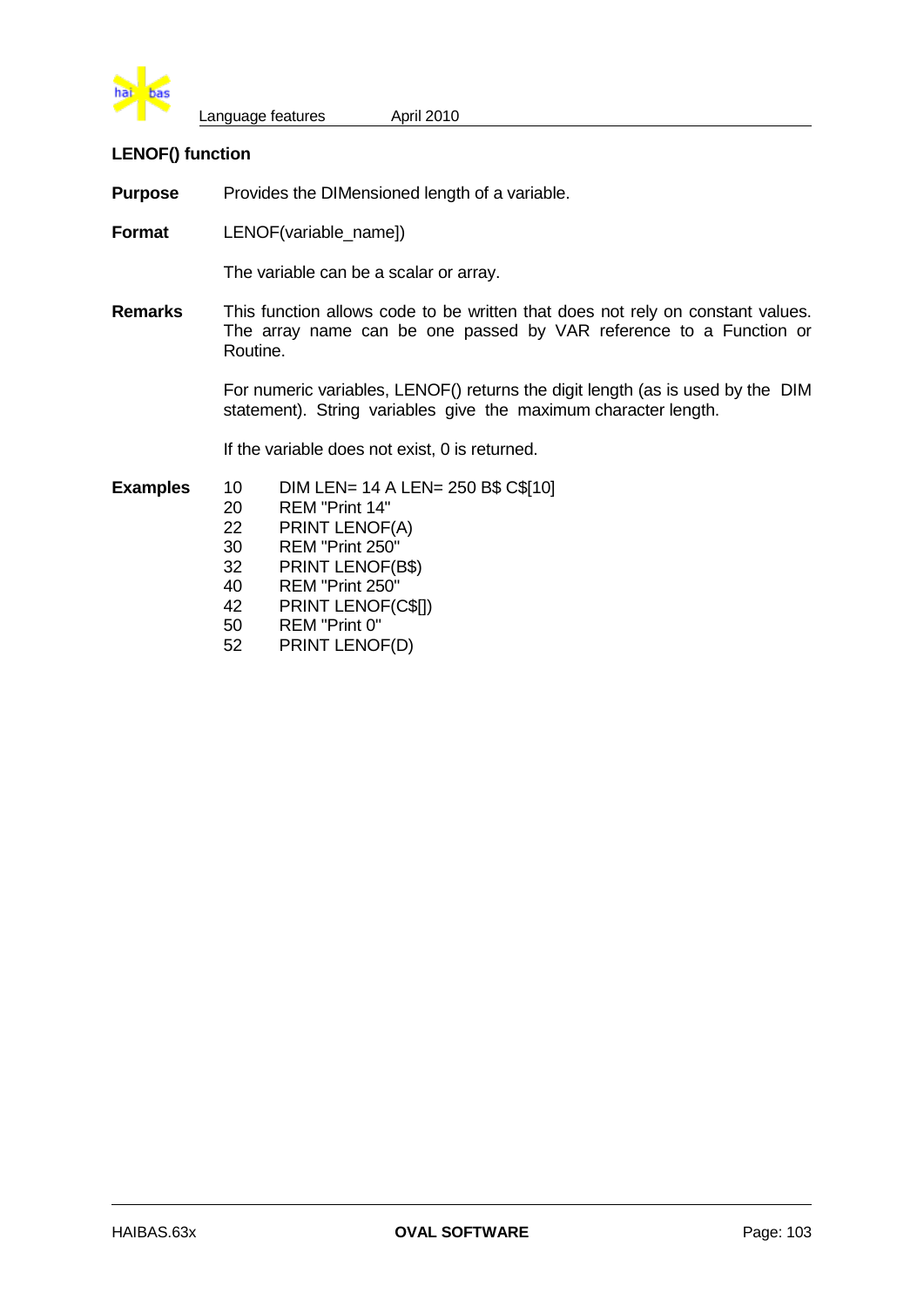

# **LF function**

| <b>Purpose</b> | Performs a linefeed on a display or printer. It is used within an ACCEPT or<br><b>PRINT</b> statement. |
|----------------|--------------------------------------------------------------------------------------------------------|
| Format         | ΙF                                                                                                     |
| <b>Remarks</b> | The current column position does not change.                                                           |
| <b>Example</b> | 1230 PRINT "First line" LF "Second line"                                                               |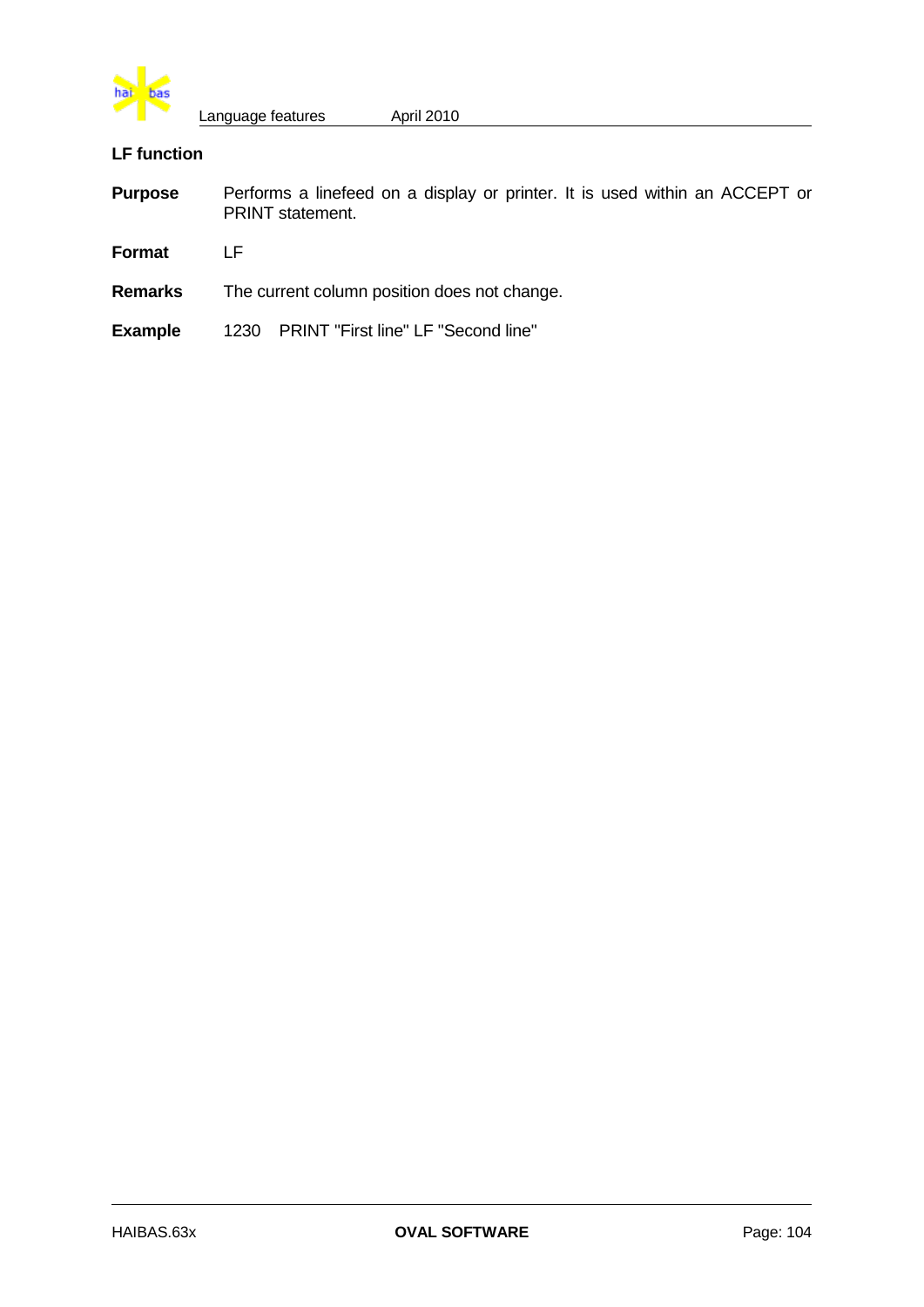

### **LINE function**

**Purpose** Returns the current line number on a display or printer.

**Format** L=LINE(n)

**Remarks** n is the number of the OPENed device.

Function LINE returns 0 if the file number n is not in use.

**\$CRT** The display driver is implicitly OPENed with device number 0. So LINE(0) returns the current line number on the display.

**Example** 1400 IF LINE(3) > 55 THE PRINT (3) FF "Heading"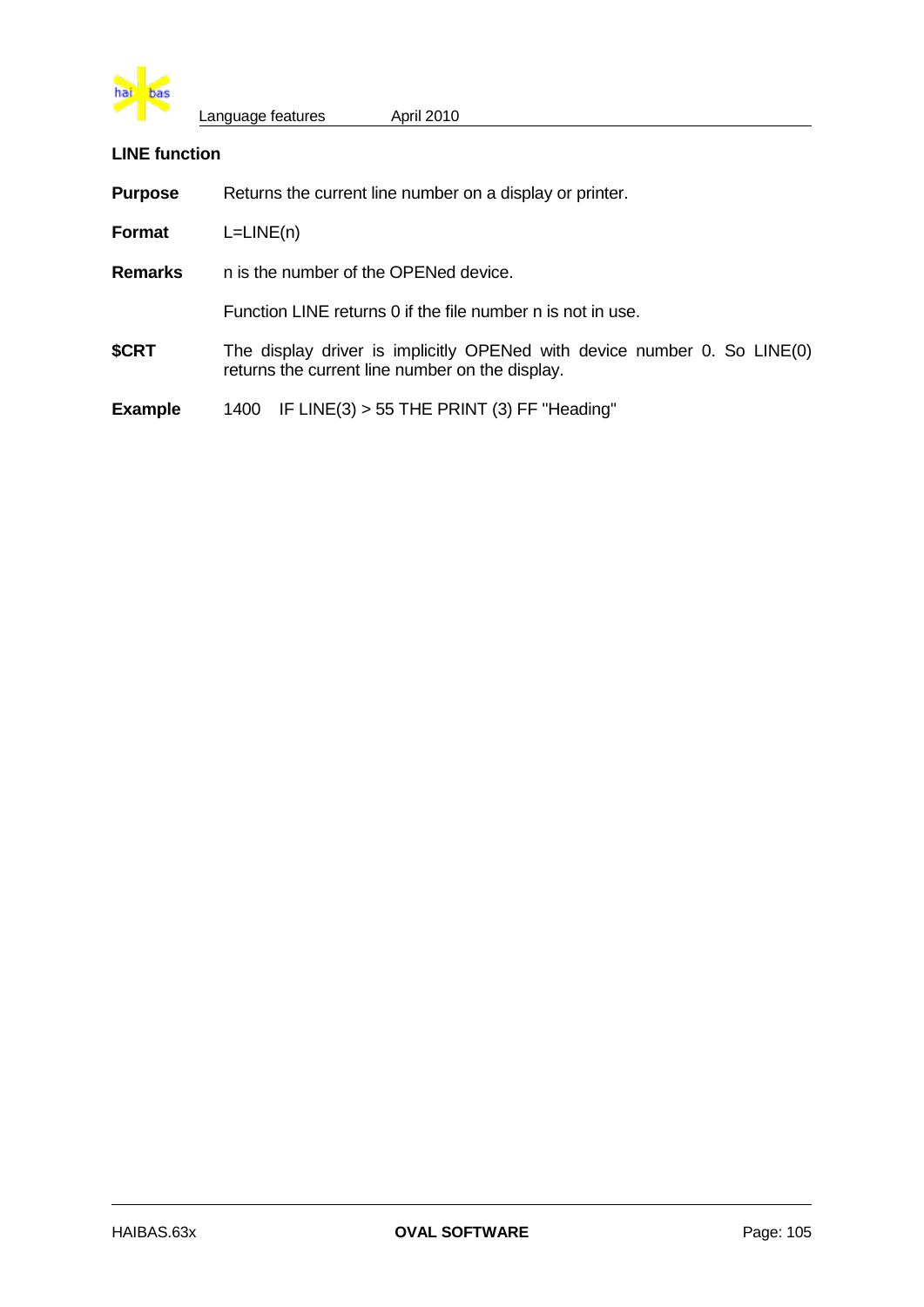

#### **LIST command**

| <b>Purpose</b> | Lists one ore more statement of a HAI*Basic program in memory to a device or |
|----------------|------------------------------------------------------------------------------|
|                | an ascii type file.                                                          |

| Format |     | LIST driver __ name stno, stno |
|--------|-----|--------------------------------|
|        | or  | LIST driver__name stno,        |
|        | or  | LIST driver__name, stno        |
|        | or  | LIST driver name               |
|        | or. | LIST driver name stno          |
|        |     |                                |

**Remarks** The driver\_name is optional. The display is the default list device.

The printer driver is named "\$LPT"

Omission of the first statement number (but with comma) starts the list with the first statement of the program.

Omission of the second statement number (but with comma) ends the list with the last statement of the program.

Omission of both statement numbers lists the entire program.

Specification of a single statement number (without a comma) lists only one statement.

LIST can be paused by the Break (ctrl C) or KEY=12 (escape) keys.

- **Halt list** The list may be halted by pressing the ESCAPE key once. You may then either abandon the list by pressing the ESCAPE a second time or continue by pressing the CLEAR key.
- **Examples** LIST 500,1000 LIST "\$LPT"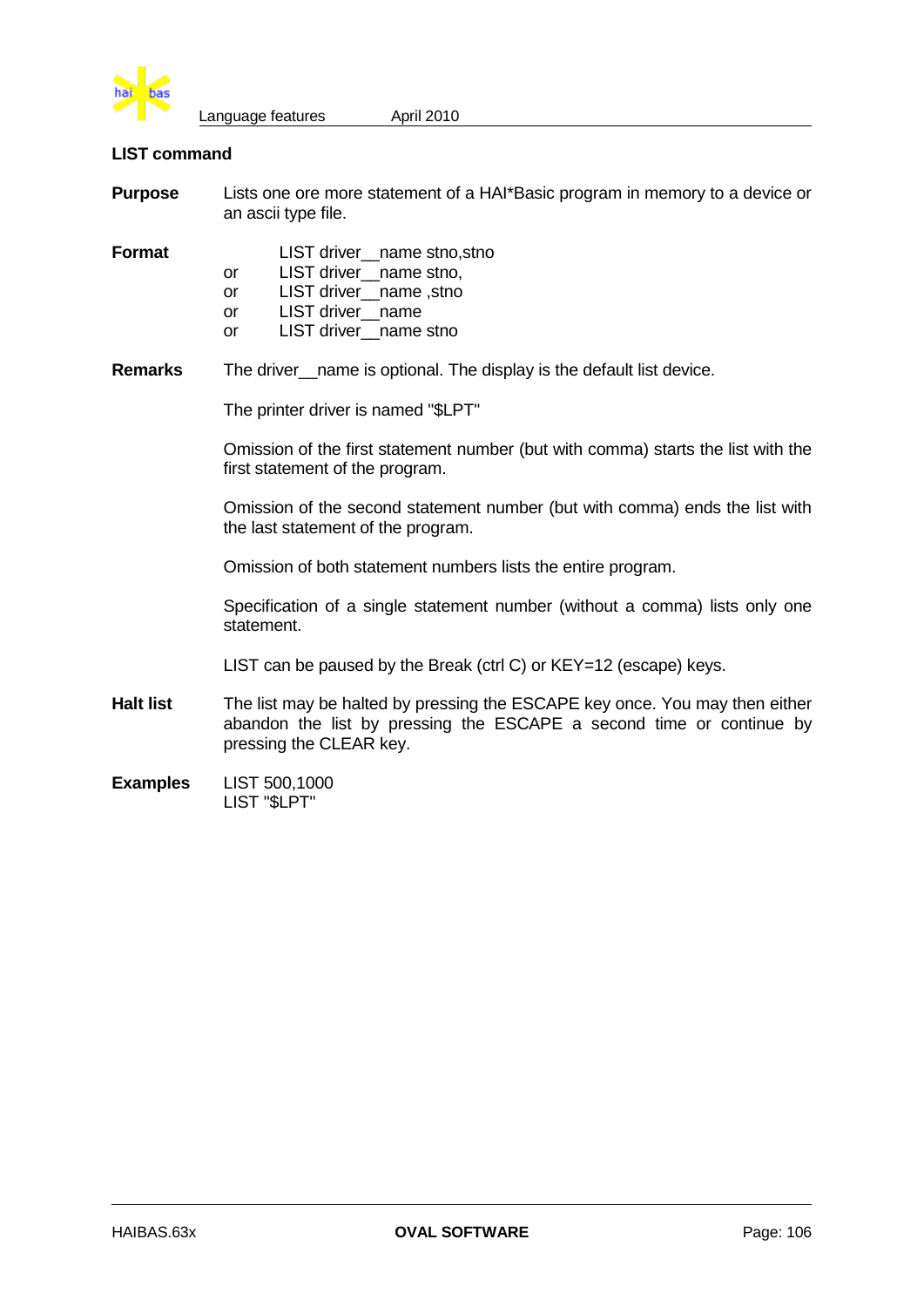

#### **LKEY function**

**Purpose** Gives the logical function key code of the last ACCEPT.

**Format** LKEY

**Remarks** The LKEY variable is set to the logical value of the last function key that is successfully ACCEPTed or activates an ON KEY= event trap.

> The logical value only differs from the actual when a cursor movement key is ACCEPTed as KEY=1 or KEY=2, in the absence of any specific ACCEPT or ON KEY= for the actual key code.

> After an ON KEY= event trap, the LKEY value is always the same as FKEY; there is no conversion to KEY=1 or KEY=2 for event trapping.

# Example 10 ACCEPT KEY=1 20 PRINT "Function key" FKEY " was logically ACCEPTed as" LKEY

If KEY=1 is used then FKEY and LKEY are both 1. If any of the cursor movement keys that are logically treated as KEY=1 is used (such as KEY=15, down arrow) then FKEY will be the code of that key but LKEY will still be 1.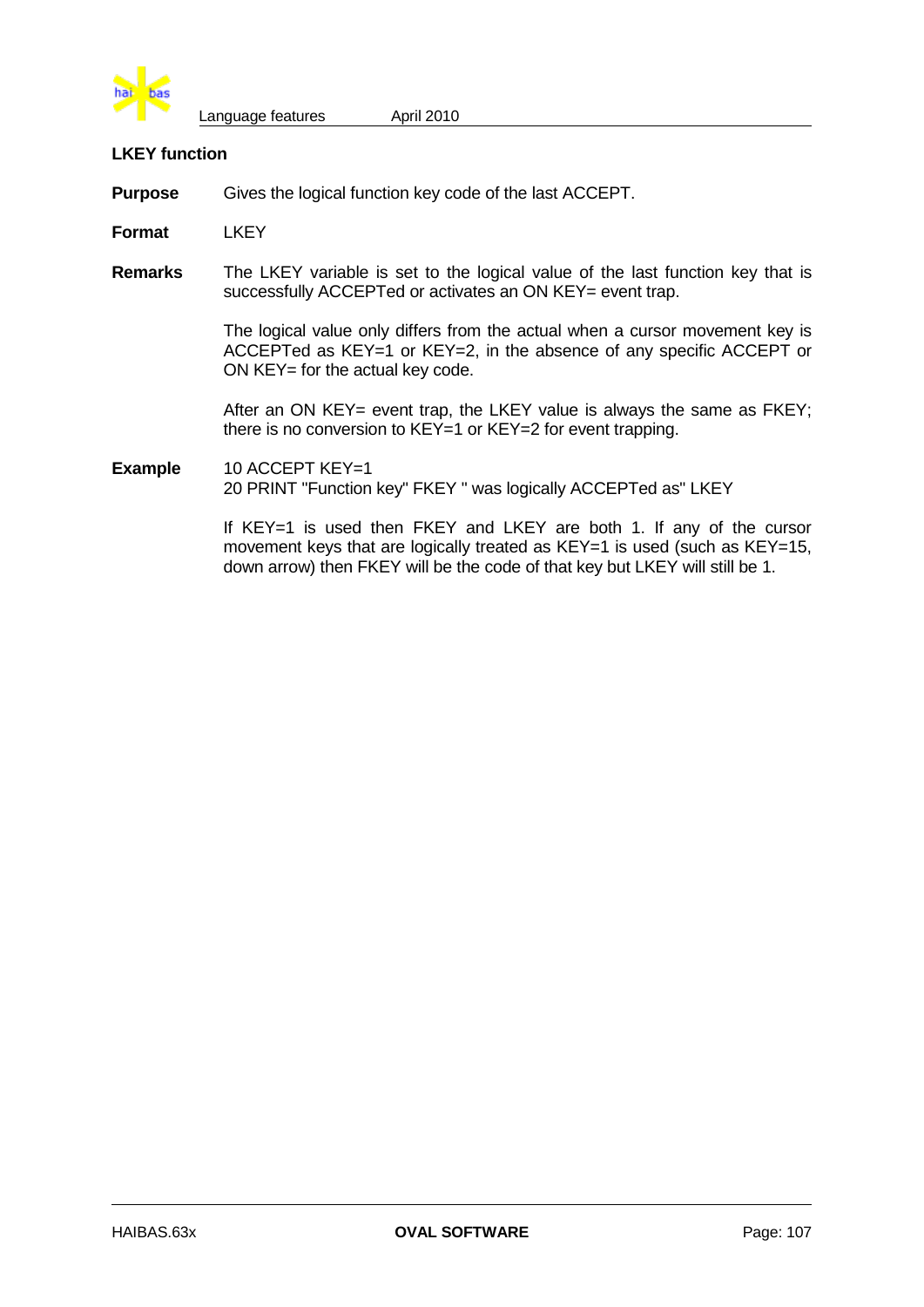

#### **LOAD command and statement**

**Purpose** Loads a program, ascii, help or object overlay file into memory.

**Format** LOAD (UNIT=u ERR=stno)f\$

u is the logical unit number.

stno is the error handling subroutine.

f\$ is the name of the file to be loaded.

the minimal format is LOAD f\$.

**Remarks** If UNIT=u is omitted file f\$ is search for on all available units. See the OPEN statement for the file search order.

#### **Program files**

A program already residing in memory is lost when loading a compressed HAI\*Basic source file. It does not effect DIMmed varaibles and OPENed files.

The last character of the file name must be B. The B is assumed if omitted.

- **Asccii files** Loading an ascii program file is similar to keying in those statements: The ascii format program is merged with the program already present in memory, inserting and/or replacing statements.
- **Help files** The HELP texts are loaded to memory.

Loading the help texts is abandoned in case of errors and the HELP feature will not be available to the program.

The last character of the file name must be H.

#### **Object overlay files**

The object overlay is loaded to memory.

The last character of the file name must be a 3 for DOS/8086 object code.

**Example** LOAD (UNIT=3)"PROG1"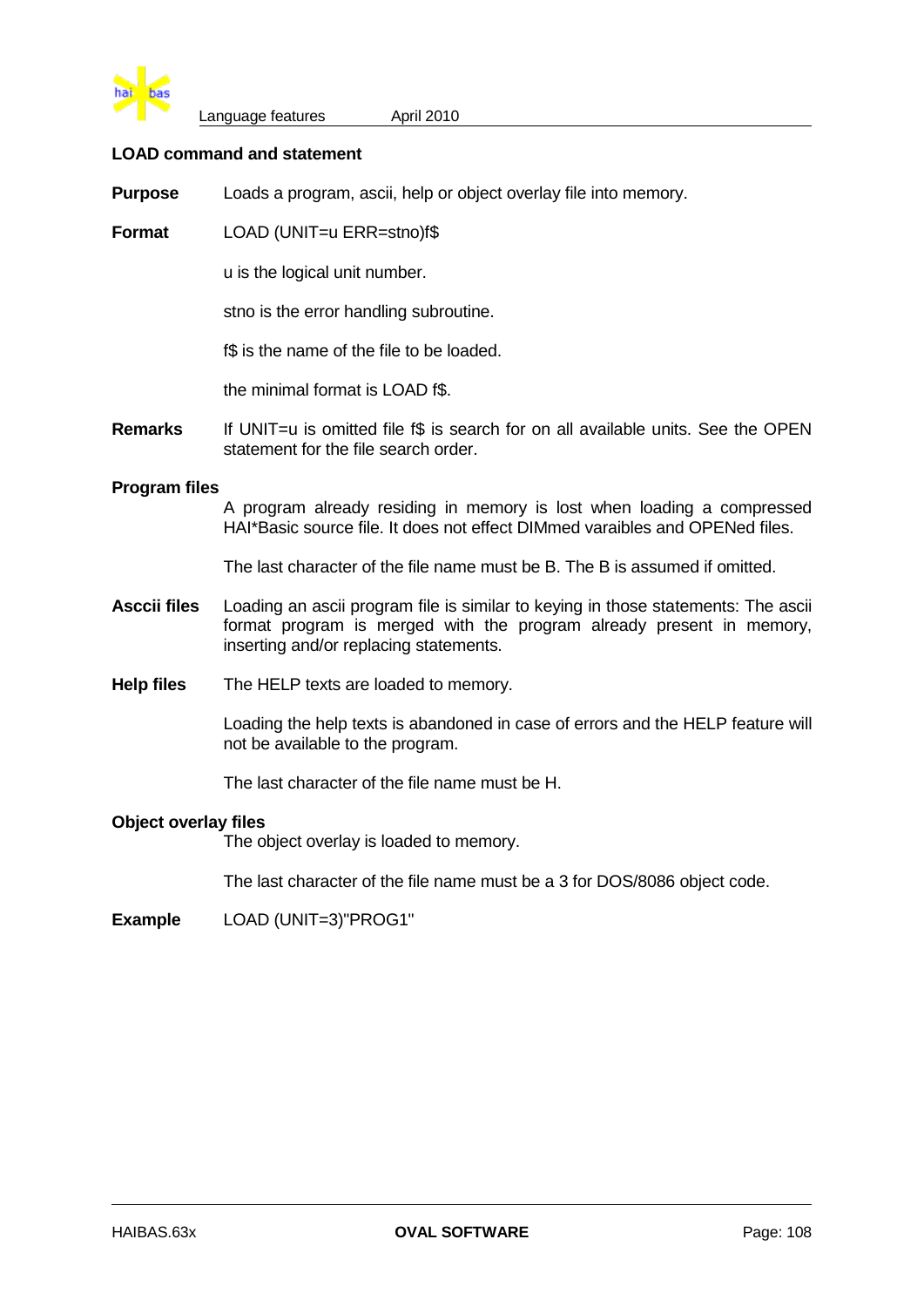

# **LOCAL DIM statement**

**Purpose** Dimensions local variables within a Function or Routine.

**Format** LOCAL DIM [LEN=num\_exp] [var\_names] ...

**Remarks** This statement is the same as the normal DIM but creates local variables only. These disappear on the RETURN from the Function or Routine.

> Local variables (unlike parameter variables) also disappear on CLEAR or BEGIN.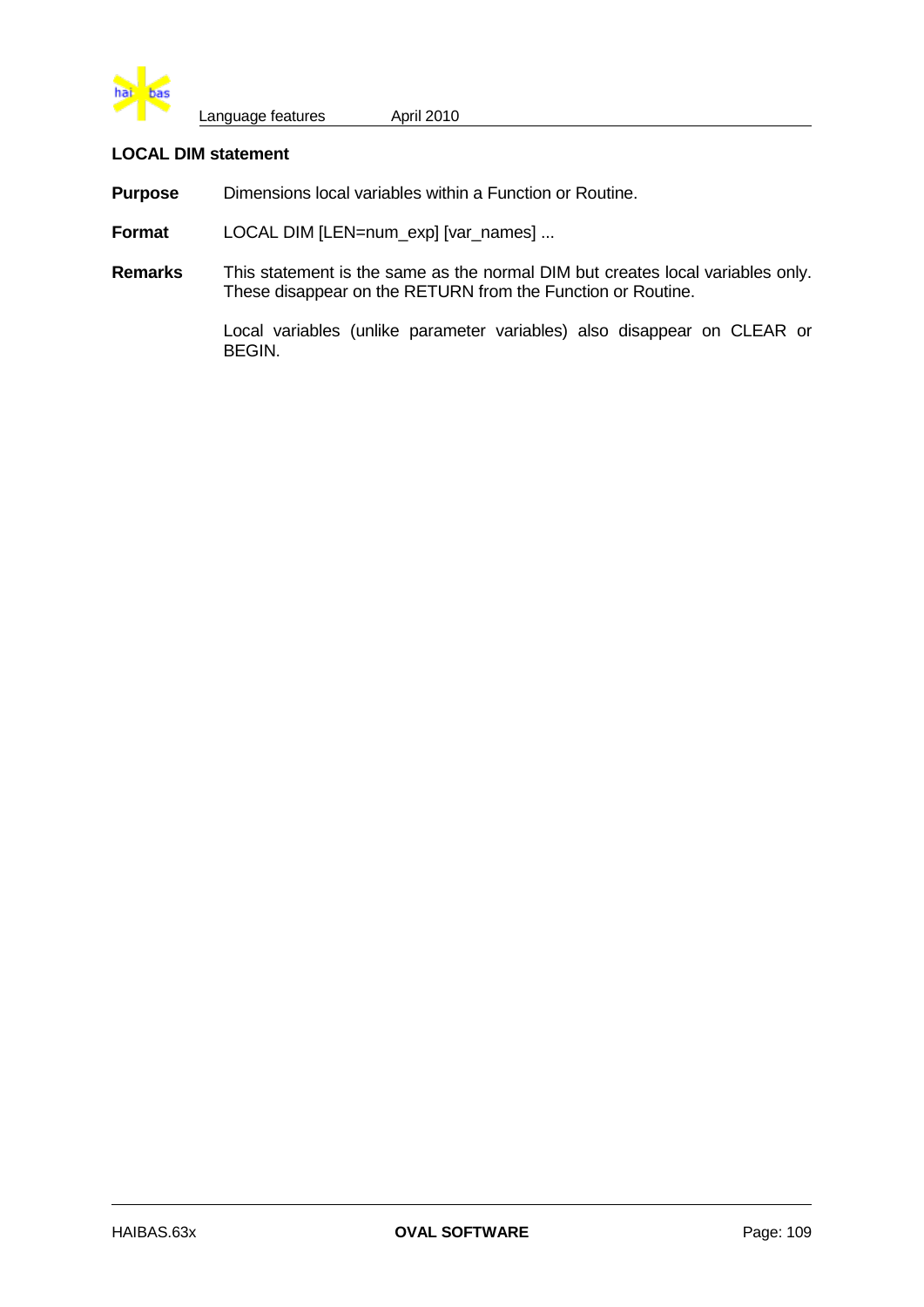

# **LOCAL OPEN statement**

**Purpose** Opens local files within a Function or Routine.

**Format** LOCAL OPEN (i/o clauses) name\_exp

**Remarks** This statement is the same as the normal OPEN but opens local files only. These are automatically closed on RETURN from the Function or Routine.

Local files (unlike parameter FILE references) are closed by CLOSE or BEGIN.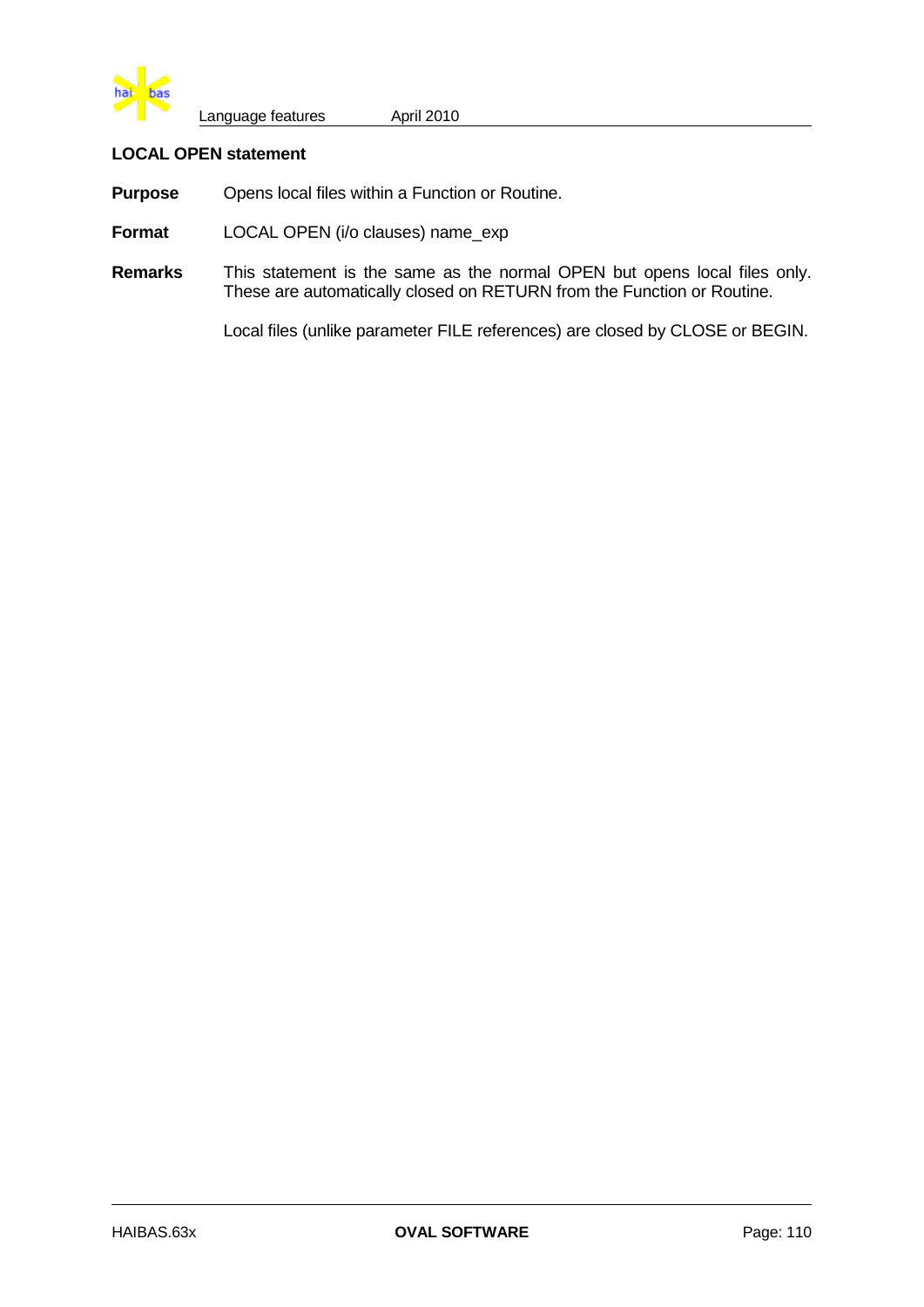

# **MOD function**

- **Purpose** Returns the remainder after division of two numeric expression results.
- **Format** R=MOD(x,y)
- **Remarks** The result in R is negative if x is negative
- **Example** 2300 N=N-MOD(N,100)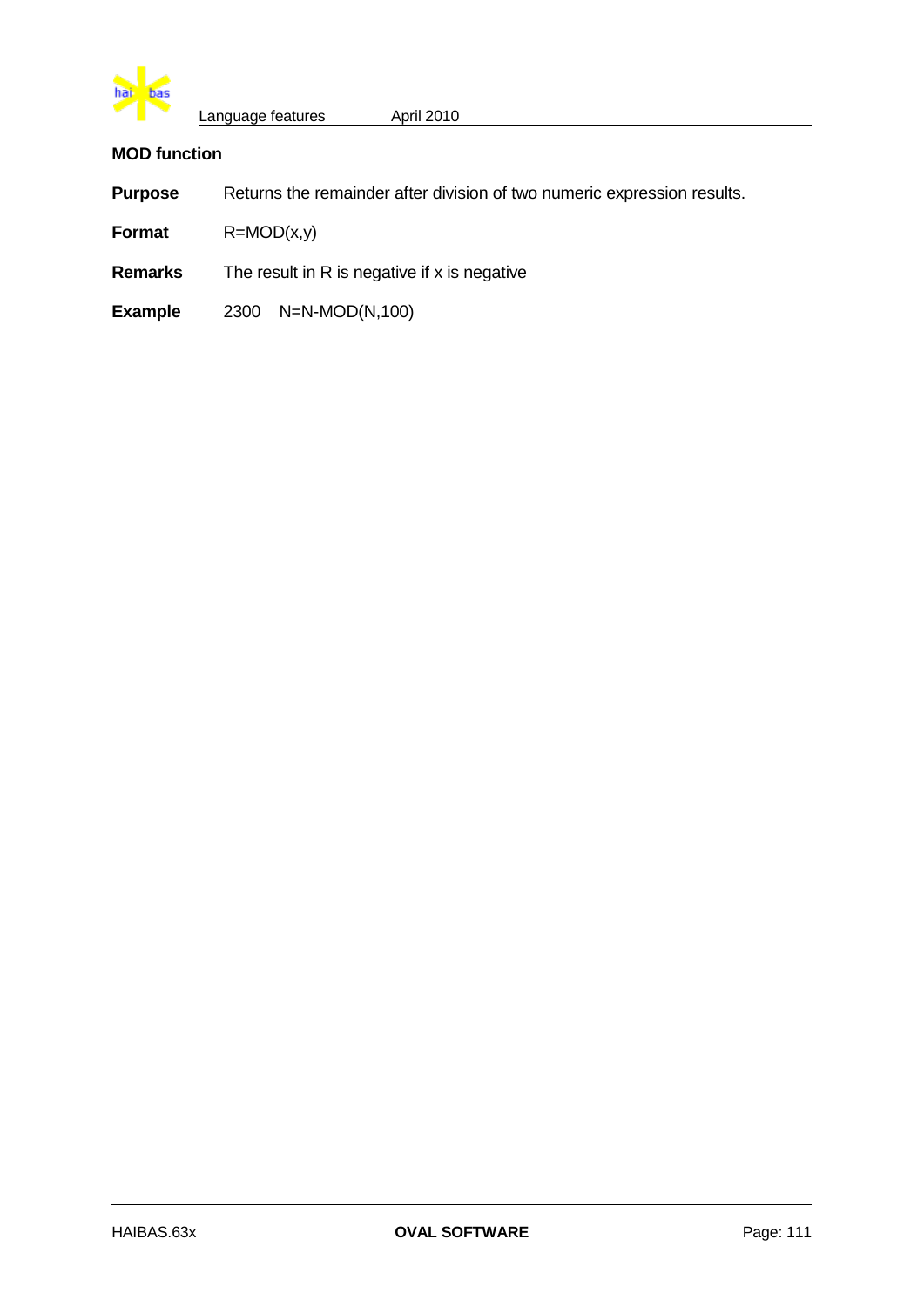

#### **MVER\$ system variable**

**Purpose** Gives the current module version

**Format** MVER\$

**Remarks** The module version is set whenever a program module is entered. It is initialised when the module is loaded into memory, from the last 4 bytes of the 32 byte file description in the BASIC or CODE file header. Every loaded program has its own MVER\$.

> MVER\$ is a system variable and so a new value can be assigned to it. In the BASIC interpreter only, this new value will be written into the file header when the module is saved.

Note that MVER\$ cannot hold more than 4 bytes.

Although each module has its own copy of MVER\$, a VAR reference to the current module can be passed to a Function or Routine.

The MVER\$ value is included in SHOW output, system error message display and error logging.

**Example**  $10$  IF MVER\$ = "" THEN MVER\$ = "A.00" 20 PRINT "Version: " MVER\$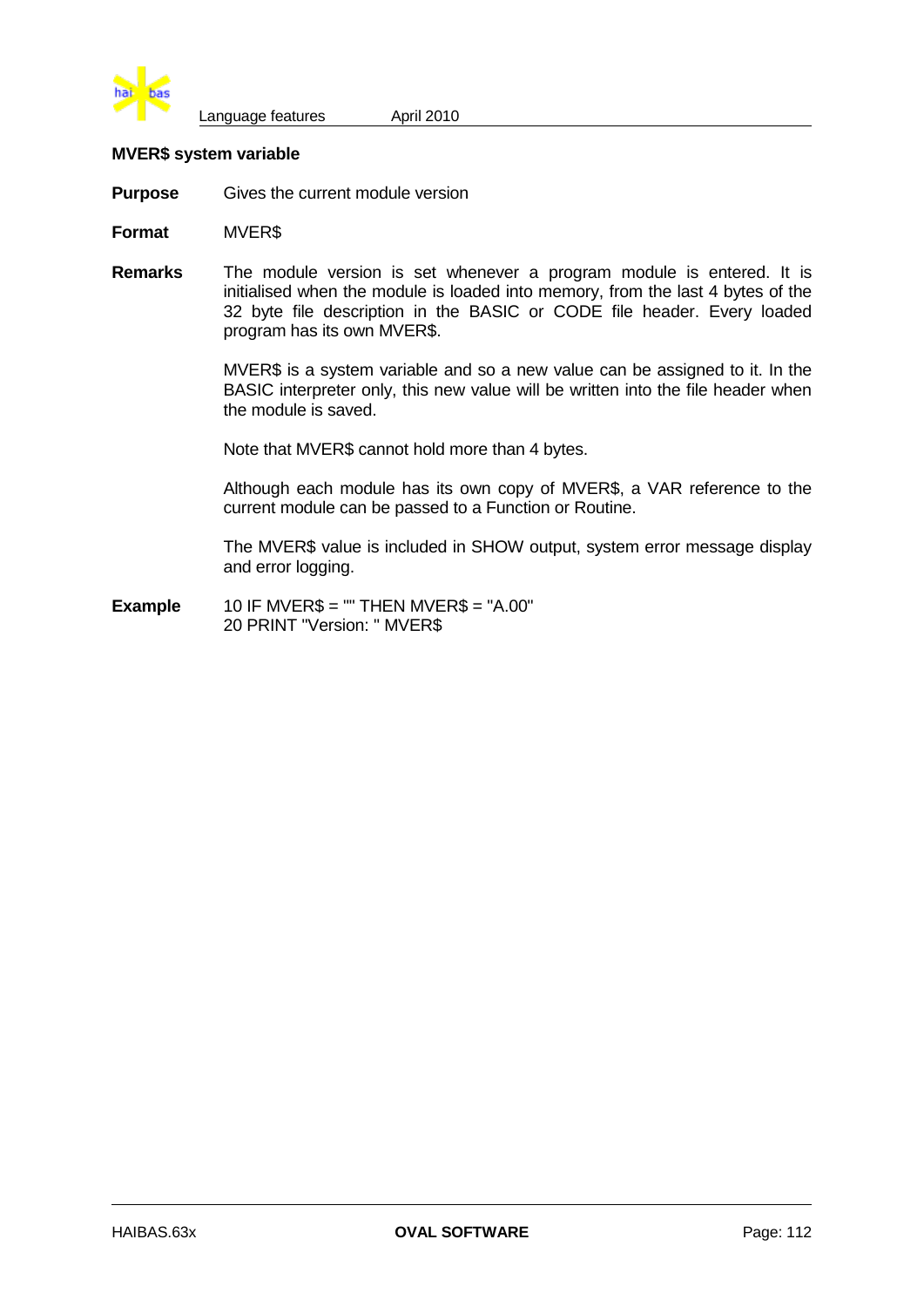

# **NARG system function**

**Purpose** Yields number of arguments supplied to a Function or Routine.

**Format** NARG

**Remarks** NARG is only meaningful within a HAI\*BAS Function or Routine with optional parameters.

It gives the number of arguments actually supplied by the caller.

At the main level (ie before any Function or Routine is called), it always yields 0. In a Function or Routine where all parameters are obligatory (as is the case for HAI\*BAS programs compatible with earlier versions) it yields the number of parameters.

**Example** IF NARG < 2 THEN LOCAL DIM LEN=14 A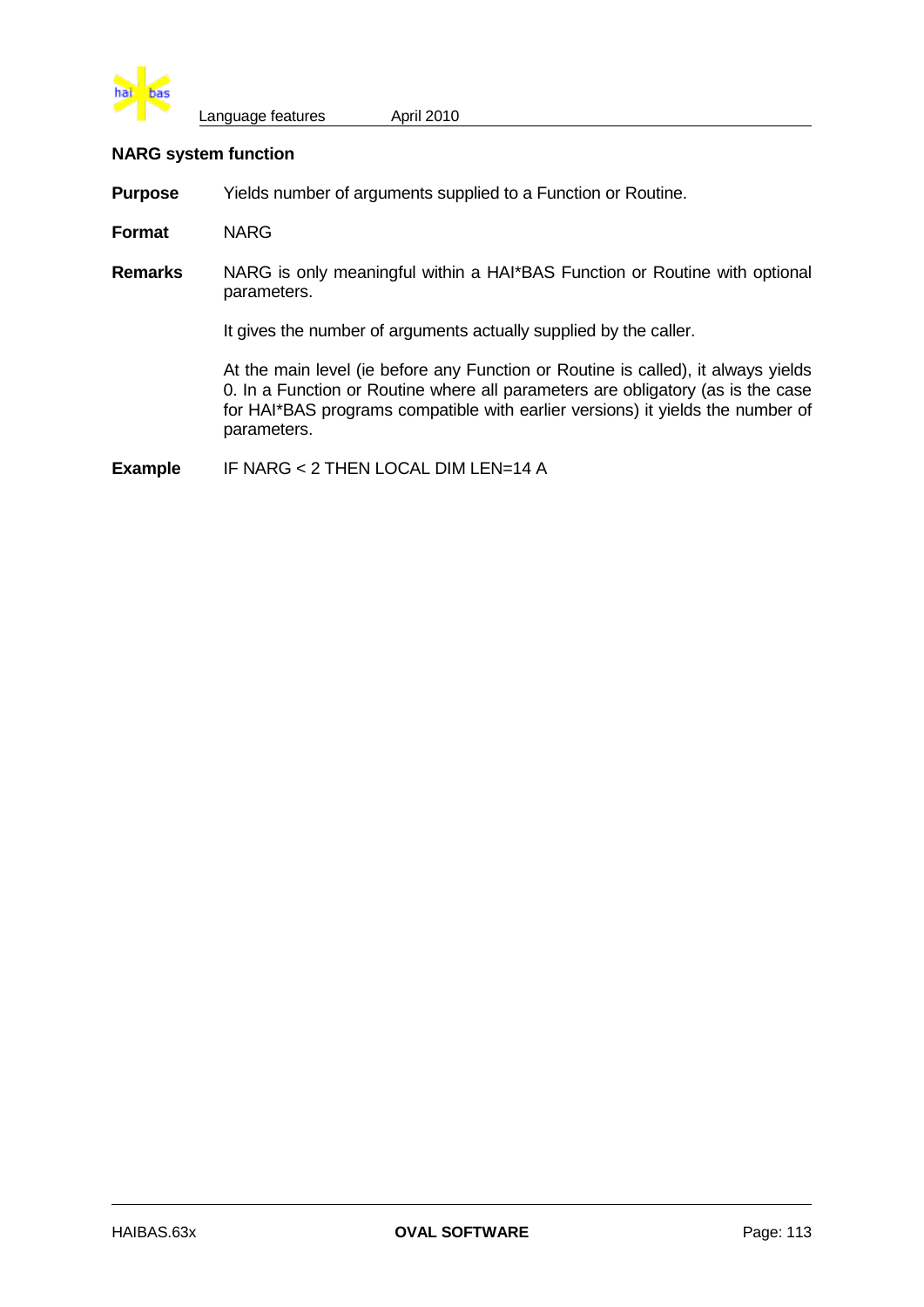

# **NEXT statement**

**Purpose** Indicates the end of a FOR/NEXT loop.

**Format** NEXT

**Remarks** See FOR statement.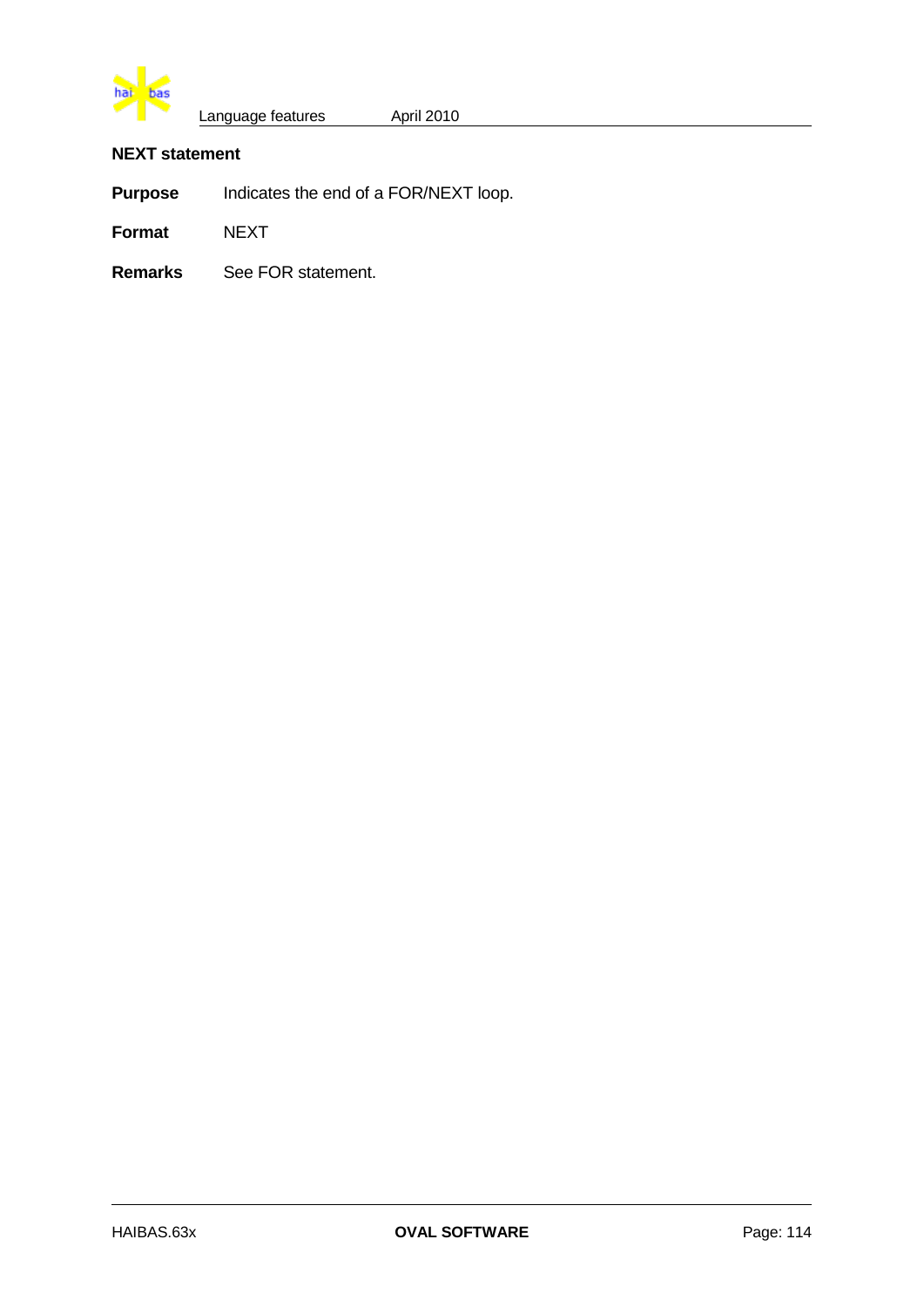

# **NEW command**

**Purpose** Clears the entire HAI\*Basic program, and data area in memory.

**Format** NEW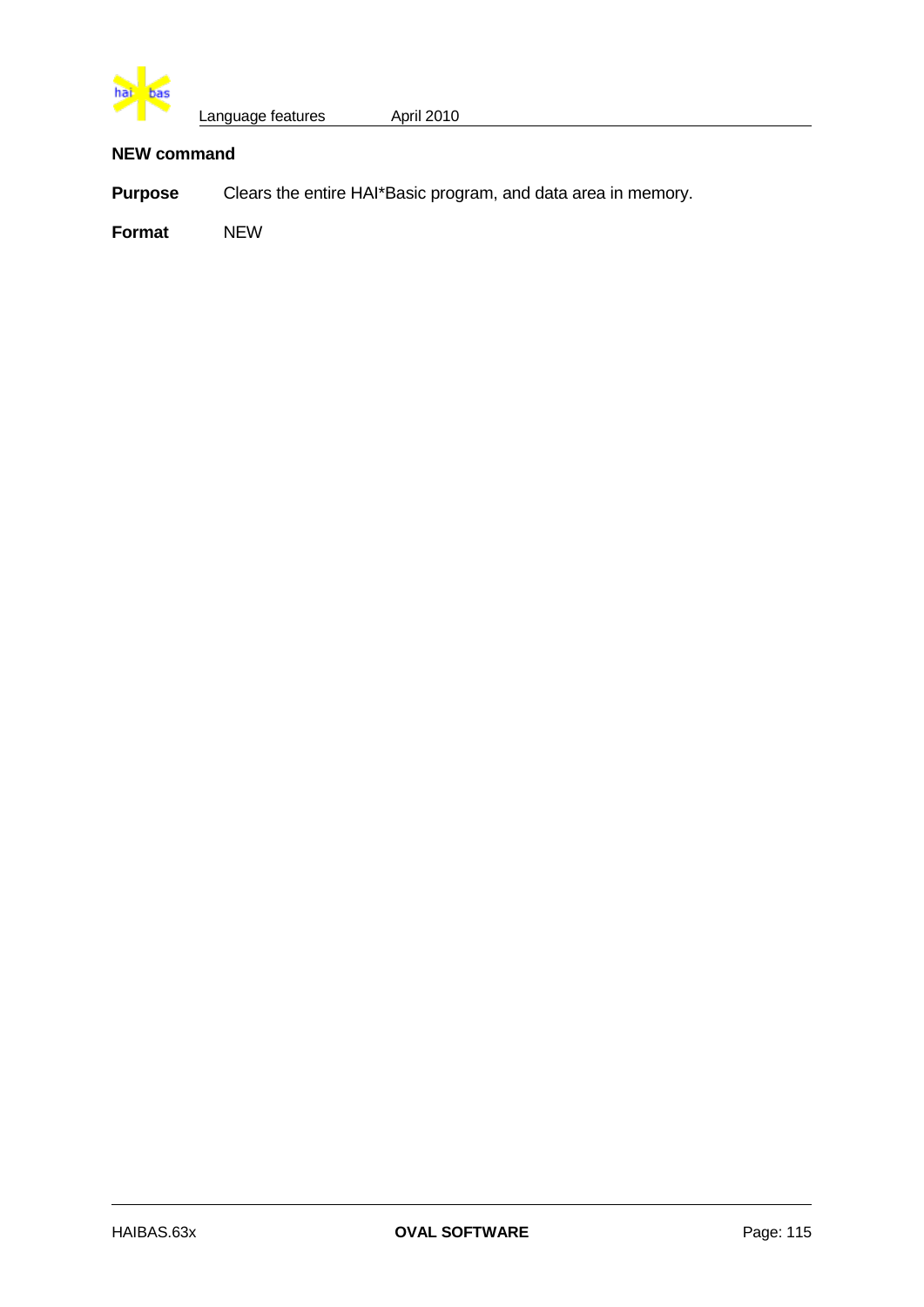

# **NL function**

| <b>Purpose</b> | Advances to the start of the next line on a display or printer. It is used within an<br><b>ACCEPT or PRINT statement.</b> |  |  |
|----------------|---------------------------------------------------------------------------------------------------------------------------|--|--|
| Format         | NL                                                                                                                        |  |  |
| <b>Example</b> | 4500 PRINT @(1,3) "Third line" NL "Fourth line"                                                                           |  |  |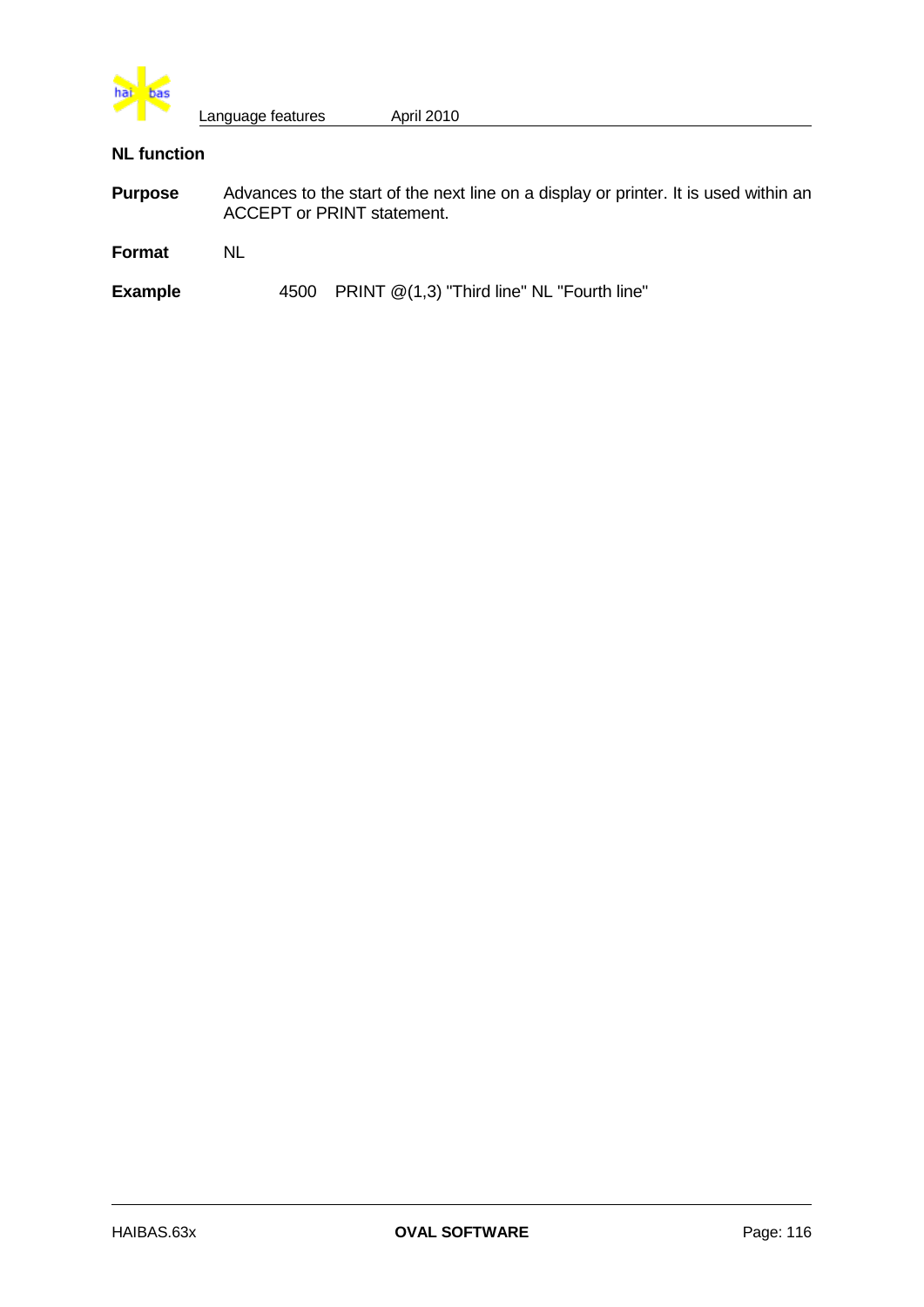

# **ON ERROR GOTO / GOSUB statement**

**Purpose** Specifies the start of the ERROR routine.

- **Format** ON ERROR GOTO stno
	- or ON ERROR GOTO
	- or ON ERROR GOSUB stno
	- or ON ERROR GOSUB
- **Remarks** The subroutine starting at stno is invoked by an HAI\*Basic error. The subroutine (in case of GOSUB) must execute a RETURN statement to resume normal program execution.

The ON ERROR GOSUB statement is valid for only one invocation of the subroutine. The ERROR action is then reset to default system action. A subsequent ON ERROR GOSUB statement must be executed to re-establish the start of an ERROR routine.

Default system action is to abandon program execution.

The ERROR trap is not taken for direct statements. This prevents the possible loss of program modifications by, for example, a mistyped SAVE.

- **Example** 1000 ON ERROR GOSUB 9000
	- 9000 Rem "Error subroutine" 9010 PRINT @(1,1) ERR\$
	- 9020 RETURN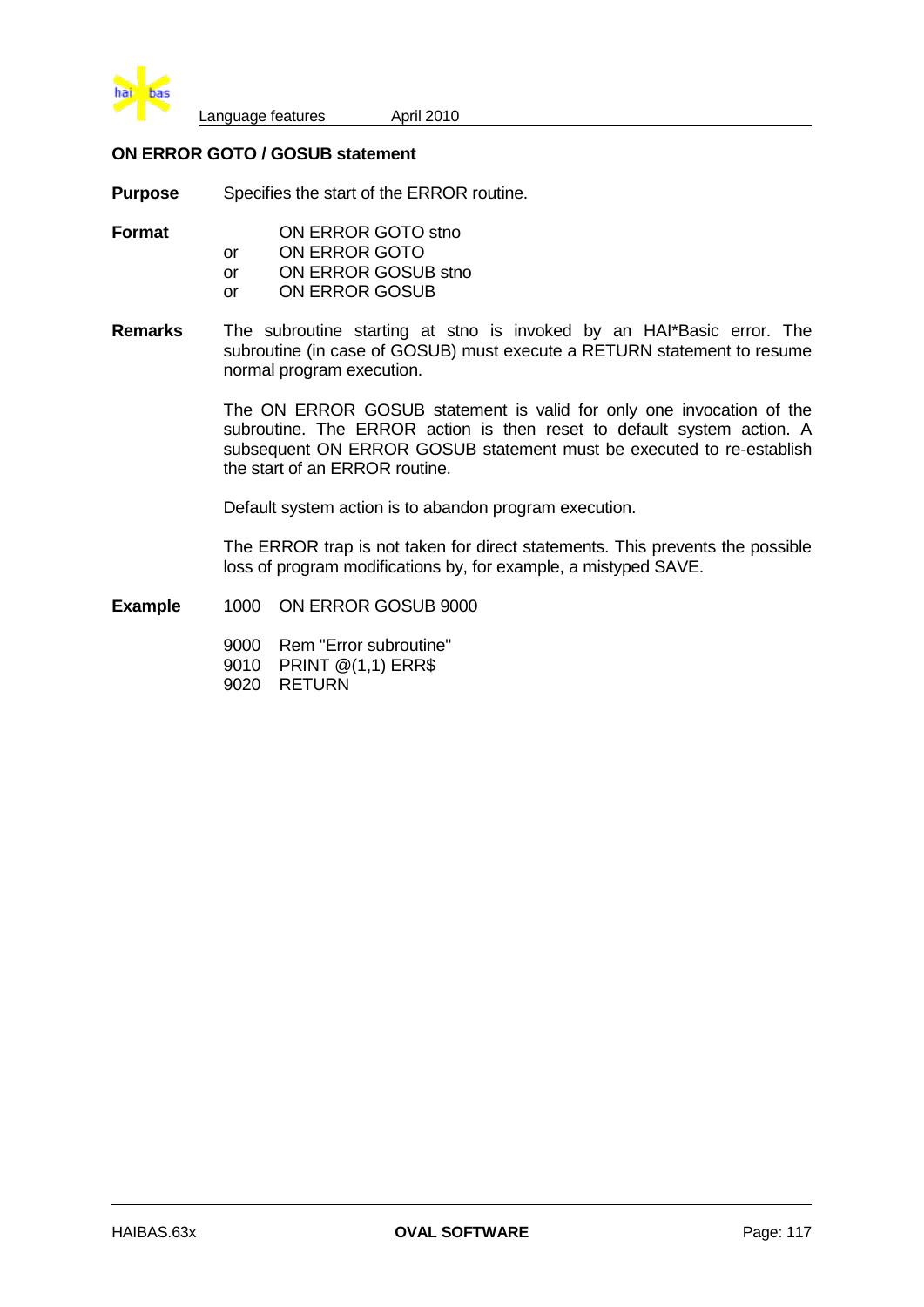

# **ON ESCAPE GOSUB statement**

**Purpose** Specifies the start of the ESCAPE routine.

**Format ON ESCAPE GOSUB stno** or ON ESCAPE GOSUB

**Remarks** The subroutine starting at stno is invoked when pressing the ESCAPE key. The subroutine must execute a RETURN statement to resume normal program execution.

> The ON ESCAPE GOSUB statement is valid for only one invocation of the subroutine. The ESCAPE action is then reset to default system action. A subsequent ON ESCAPE GOSUB statement must be executed to re-establish the start of an ESCAPE routine.

Default system action is to abandon program execution.

Default system action is re-established by the RUN command or by execution of the statement without stno.

Pressing function key F6 after pressing the ESCAPE key once gives a hard copy of the display to the printer. You may press CLEAR to resume execution.

**Example** 30 ON ESCAPE GOSUB 9700

...

| 9700<br>9710<br>9720 | <br>REM "Escape routine"<br>ON ESCAPE GOSUB 9800<br>$ACCEPT$ $@(1,23)$<br>"Do you really want to break of the program?<br>(Y/N)" SB " " BS BS KEY=1 A\$ CHECK="N" |
|----------------------|-------------------------------------------------------------------------------------------------------------------------------------------------------------------|
|                      | GOTO 9750                                                                                                                                                         |
| 9730                 | ACCEPT KEY=1 A\$ CHECK="Y"                                                                                                                                        |
| 9740                 | <b>CLEAR</b>                                                                                                                                                      |
| 9750                 | <b>END</b>                                                                                                                                                        |
| 9760                 | ш<br>PRINT $@(1,23)"$ (52 spaces)                                                                                                                                 |
| 9770                 | ON ESCAPE GOSUB 9700                                                                                                                                              |
| 9780                 | <b>RETURN</b>                                                                                                                                                     |
| 9800                 | Rem "Make escape ineffective"                                                                                                                                     |
| 9810                 | ON ESCAPE GOSUB 9800                                                                                                                                              |
| 9820                 | <b>RETURN</b>                                                                                                                                                     |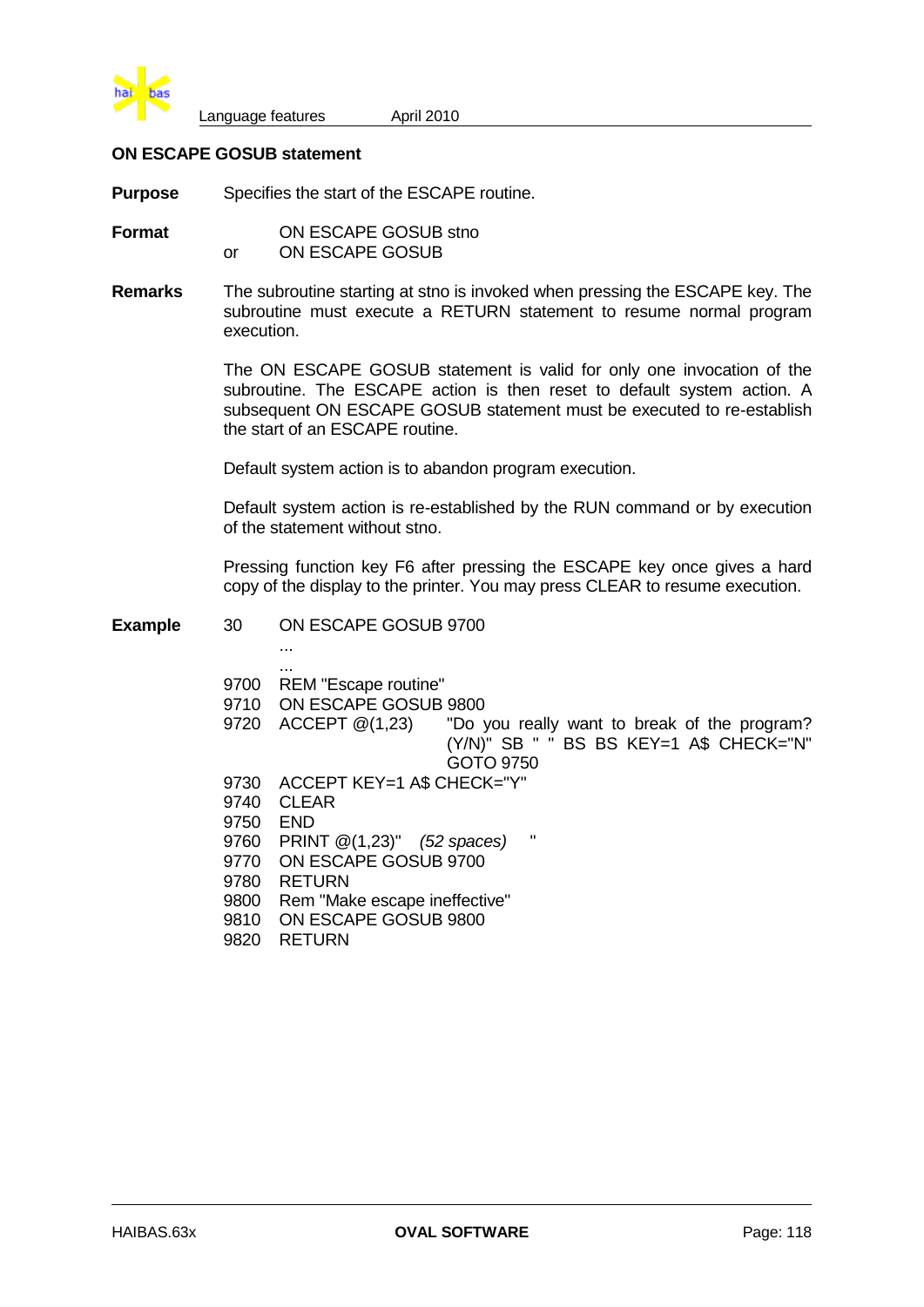

**Notes** Statement 30 initially sets 9700 as the start of the ESCAPE routine. Statement 9710 establishes a 'do-nothing' ESCAPE routine (instead of immediate use of the same routine). This avoids accumulation of the ESCAPE key strokes in case of an impatient user.

> Statement 9760 establishes the original ESCAPE routine before resuming execution of the normal program flow.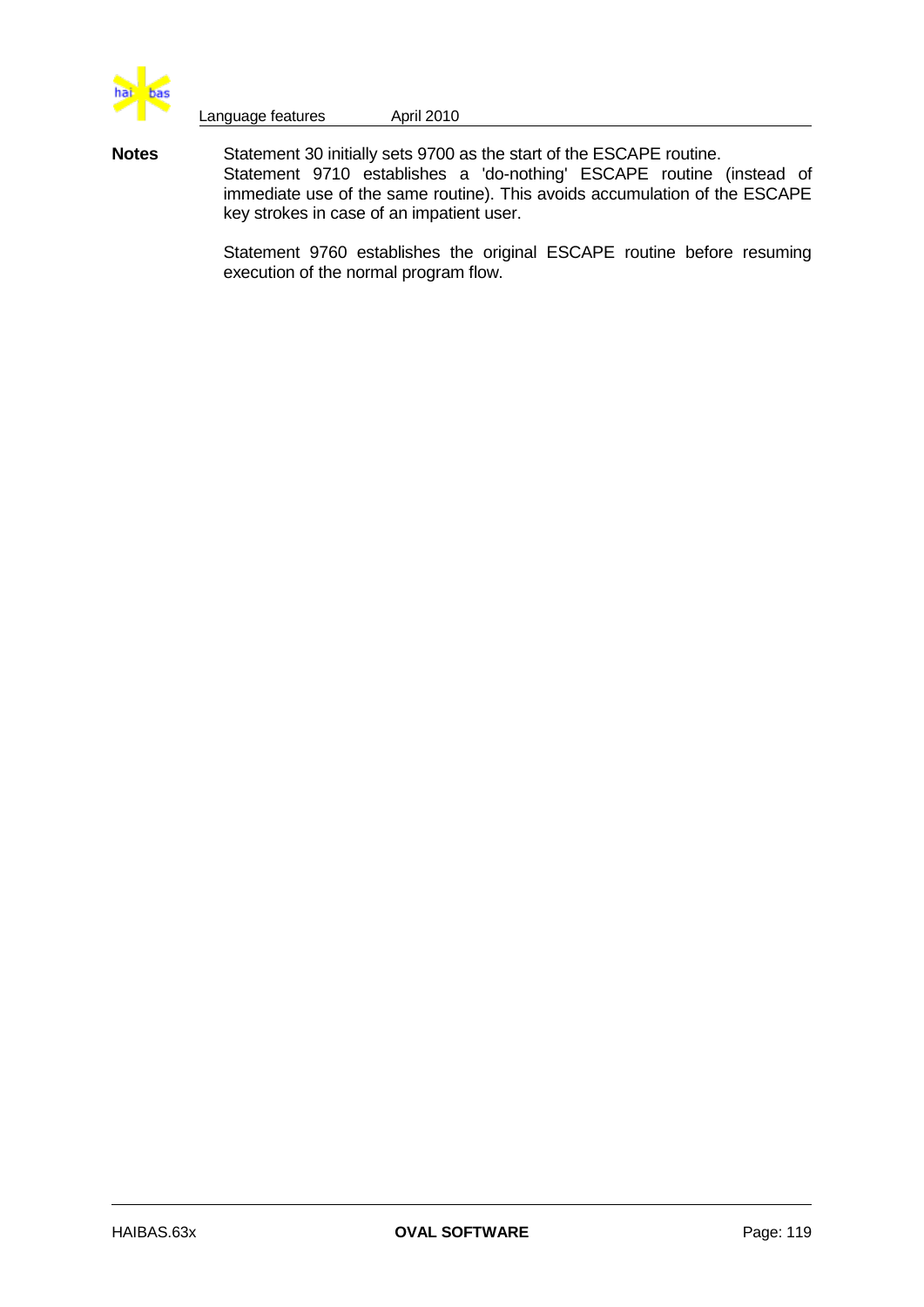

# **ON ... GOSUB statement**

- **Purpose** Selects a statement number from a list and calls that statement as a subroutine.
- **Format** ON n GOSUB stno, stno, stno, ...
- **Remarks** The expression n yields an order number. A subroutine call is made to the n-th statement number of a list.

The next statement after the ON ... GOSUB statement is called is n is greater than the number of statement numbers in the list.

Error 63 is generated if n is equal to zero or greater than 250.

**Example** 1000 ON K+1 GOSUB 2000, 3000, 4000, 5000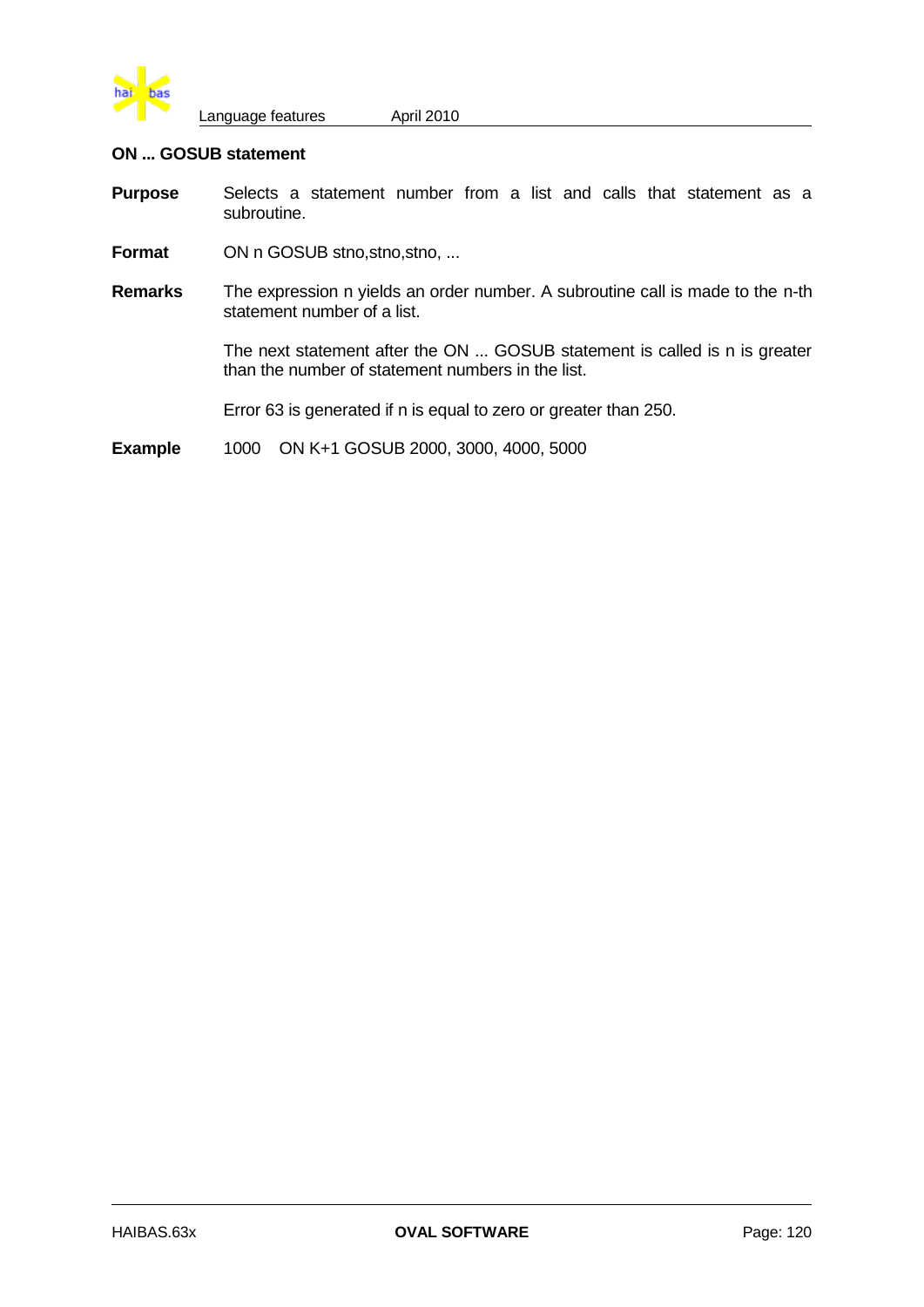

# **ON ... GOTO statement**

- **Purpose** Selects a statement number from a list and transfers program flow to that statement.
- **Format** On n GOTO stno, stno, stno, ...
- **Remarks** The expression n yields an order number. Program flow is transferred to the nth statement number of the list.

The program continues with the next statement after the ON ... GOTO statement if n is greater than the number of statements numbers in the list.

Error 63 is generated if n is equal to 0 or greater then 250.

**Example** 1000 ON K+1 GOTO 2000, 3000, 4000, 5000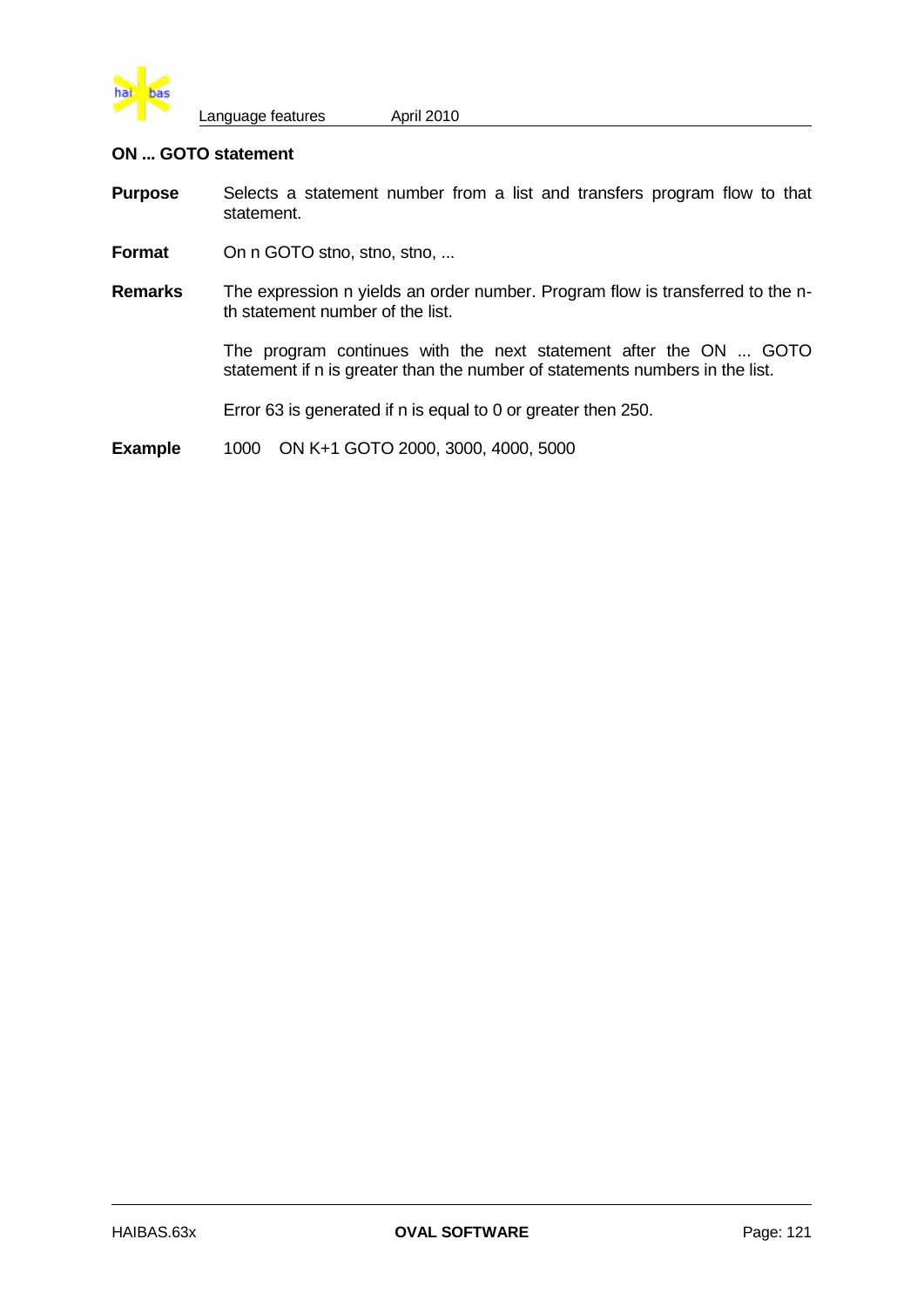

# **ON OVERFLOW GOSUB**

**Purpose** Specifies the start of the OVERFLOW routine

**Format** ON OVERFLOW GOSUB stno or ON OVERFLOW GOSUB

**Remarks** The subroutine starting at stno is invoked when an OVERFLOW condition occurs.

> See the start of this chapter (expressions) for a definition of the OVERFLOW conditions.

> The routine must execute a RETURN statement to resume normal program flow.

> The ON OVERFLOW GOSUB statement is valid for only one invocation of the subroutine. The OVERFLOW action is then reset to the default system action. A subsequent ON ESCAPE GOSUB statement must be executed to reestablish the start of an OVERFLOW routine.

> Division by zero will return a zero value and complete the HAI\*Basic statement before signalling an overflow error.

> Default system action is to generate an error message at the bottom of the display and to resume execution with incorrect results.

> Default system action is re-established by the RUN command or by execution of the statement without stno.

**Example** 1200 ON OVERFLOW GOSUB 9000

See also the example of the ON ESCAPE GOSUB statement.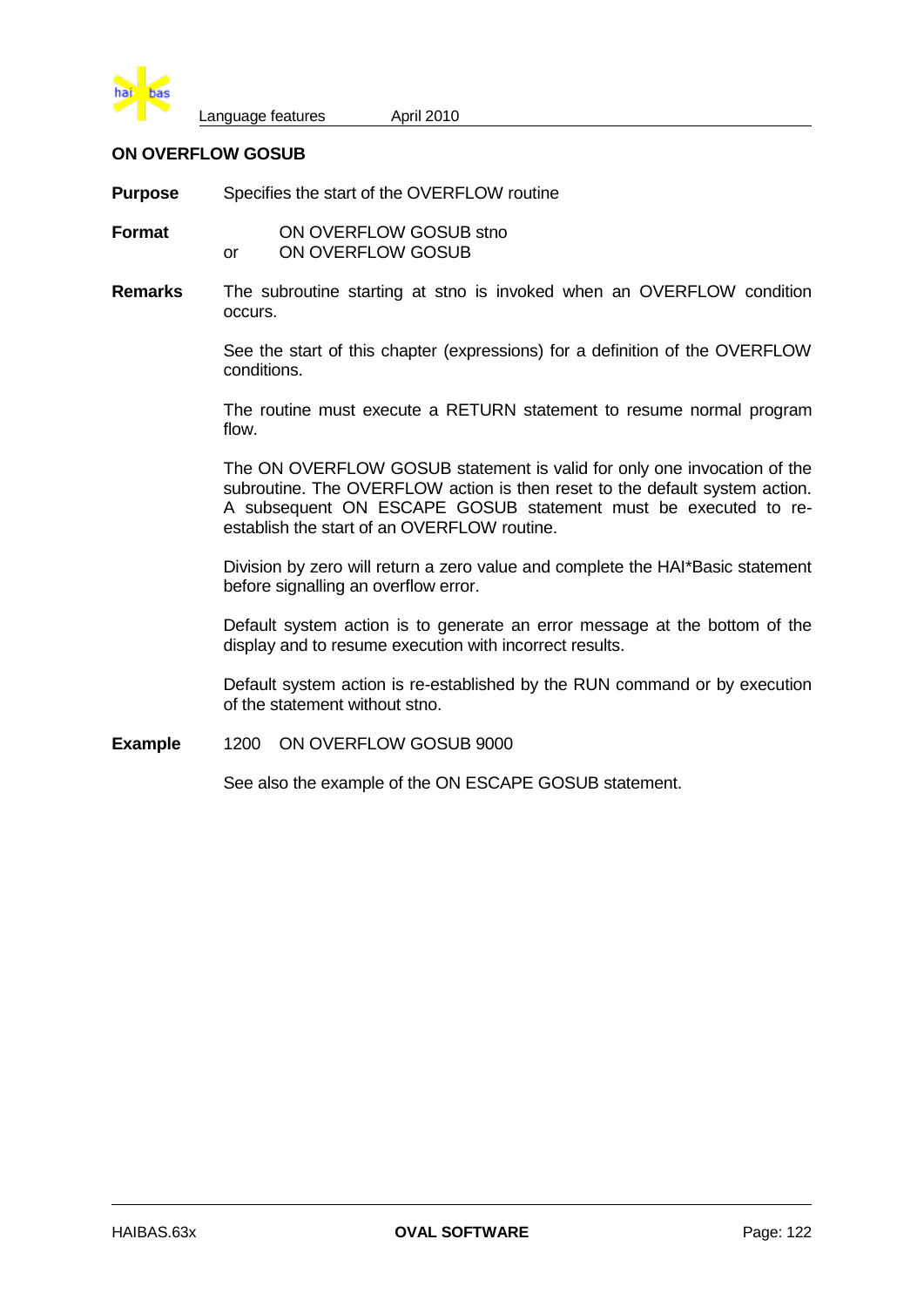

# **ON RECEIVE GOSUB**

**Purpose** Specifies the start of the transmission interrupt routine.

**Format** ON RECEIVE GOSUB stno or ON RECEIVE GOSUB

**Remarks** The subroutine starting at stno is invoked when an transmission interrupt occurs.

> The routine must execute a RETURN statement to resume normal program flow.

> The ON RECEIVE GOSUB statement is valid for only one invocation of the subroutine. The RECEIVE action is the reset to default system action. A subsequent ON RECEIVE GOSUB statement must be executed to re-establish the start of a RECEIVE routine.

> Default system action is to disable the transmission interrupts at HAI\*Basic level.

> Default system action is re-established by the RUN command or by execution of the statement without stno.

**Example** 1200 ON RECEIVE GOSUB 9000

See also the example of the ON ESCAPE GOSUB statement.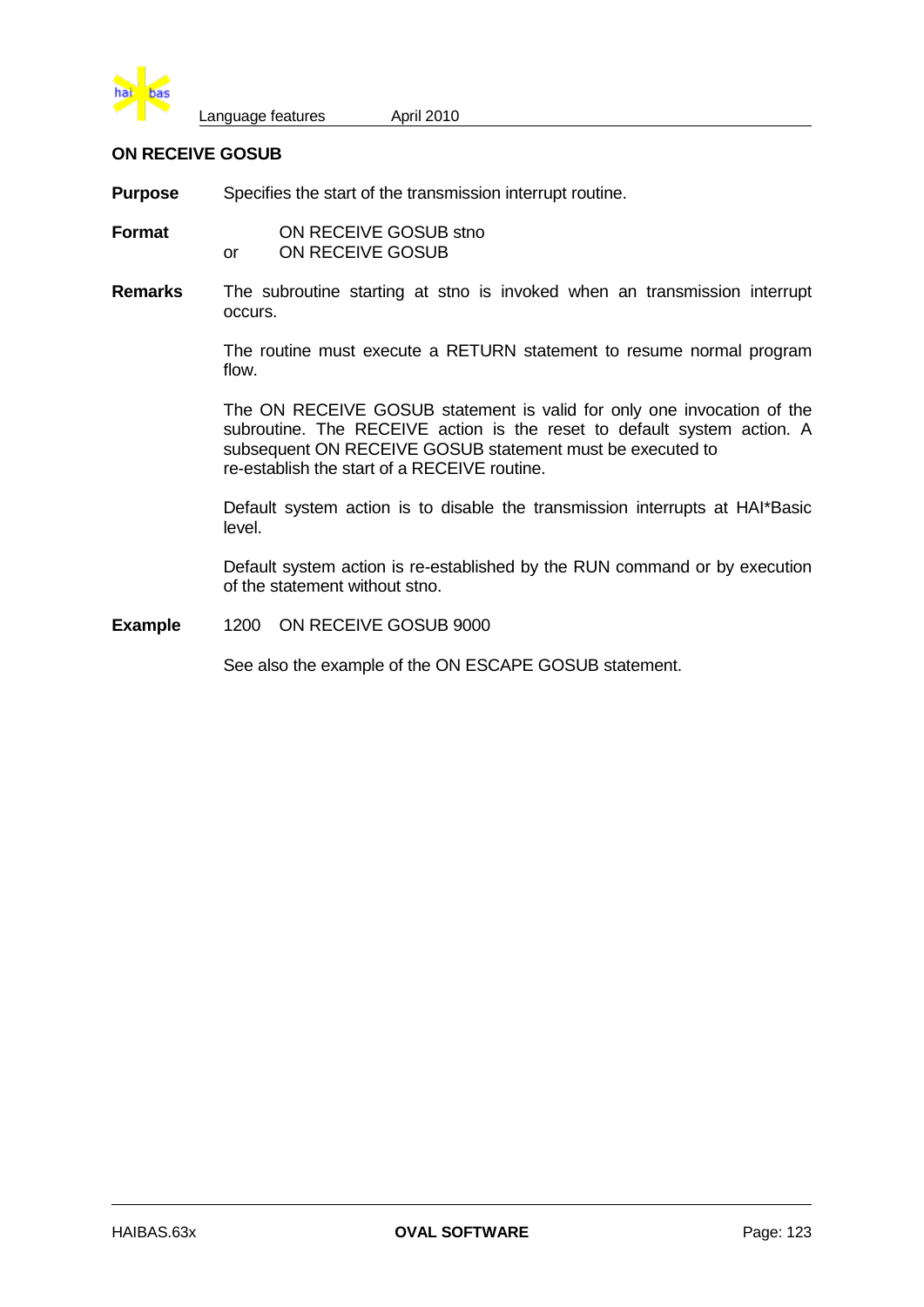

#### **OPEN statement**

**Purpose** Makes a file or device available to the program by OPENing a path.

**Format** OPEN (n UNIT=u MODE=m ERR=stno)f\$

u must be a number between 1 and 99.

The file is searched for on the specified unit. The file is searched for on all available units if UNIT=u is omitted.

Data files are searched from HAI\*Basic units 1 to 32. Program files are searched from HAI\*BASIC units 32 to 1.

The \$CRT driver is implicitly OPENed with number 0. See also the COLUMN and LINE function.

When opening the \$LPT driver the MODE= option specifies the printer width.

f\$ is the name of the file or driver to be OPENed.

The file to be OPENed must exist. See the chapter on drivers for file creation (\$HOST driver).

The host operating system may impose a maximum number of files the can be OPEN at the same time.

#### **Multi-user MODE=0** (default when omitting MODE=) The file is OPENed for exclusive use. Child Functions and Routines may not reopen the file.

#### **MODE=1**

Alternative for OPENing a file exclusively, child Functions and Routines may reopen the file in read-only mode after OPEN(MODE=24).

#### **MODE=2**

Alternative for OPENing a file exclusively, child Functions and Routines may reopen the file shared for updating after OPEN(MODE=16).

#### **MODE=16**

The file is OPENed shared.

# **MODE=24**

The file is OPENed read-only. If the initial open is MODE=24, then a child that reopens the file must also specify read-only.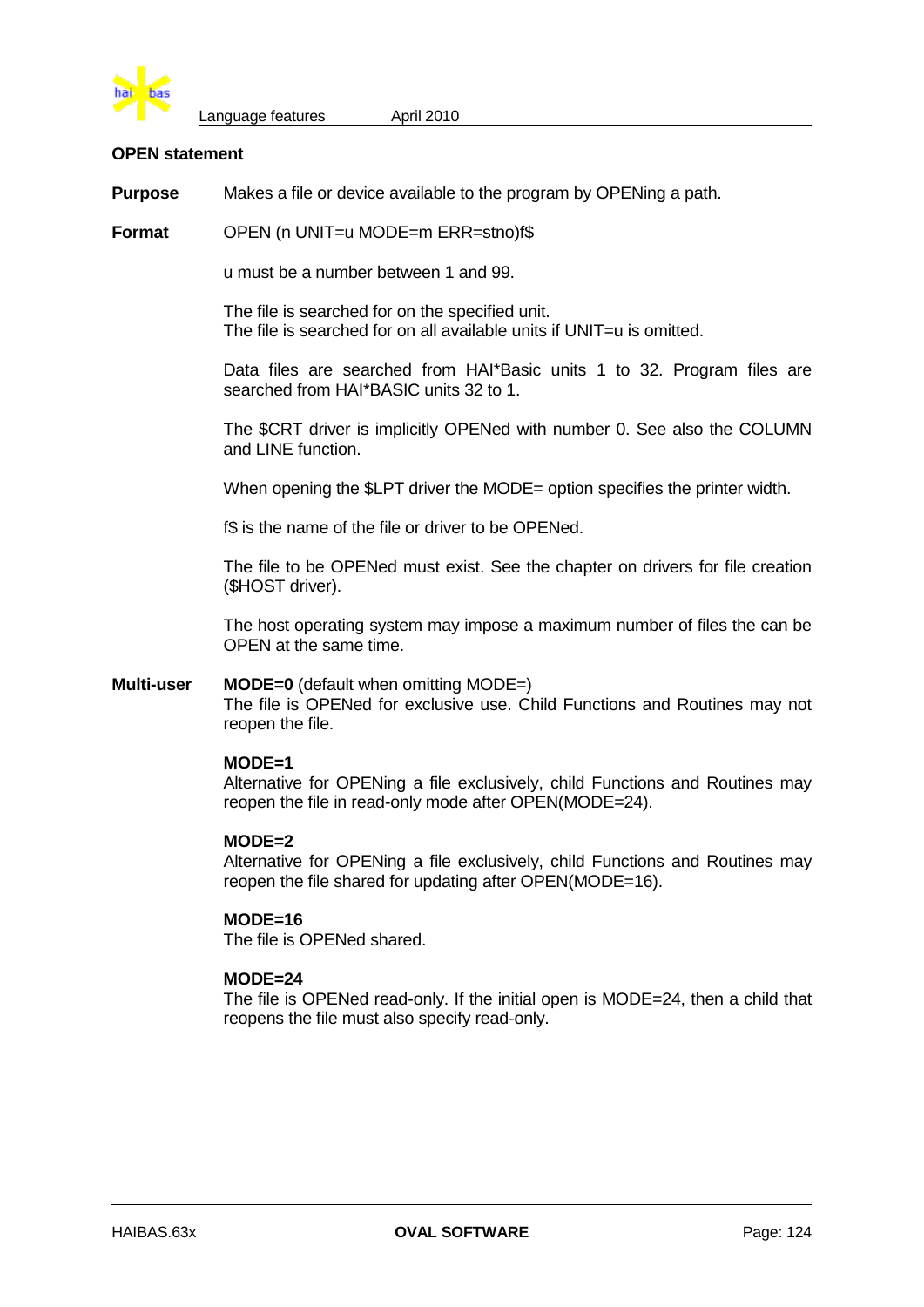

The access mode is in effect until CLOSing the file.

See also the statements INSERT, READ and WRITE and the error codes 21 and 22.

**Examples** 1200 OPEN (1 MODE=16 ERR=8000)"DATA1" 1210 OPEN (2)"\$LPT"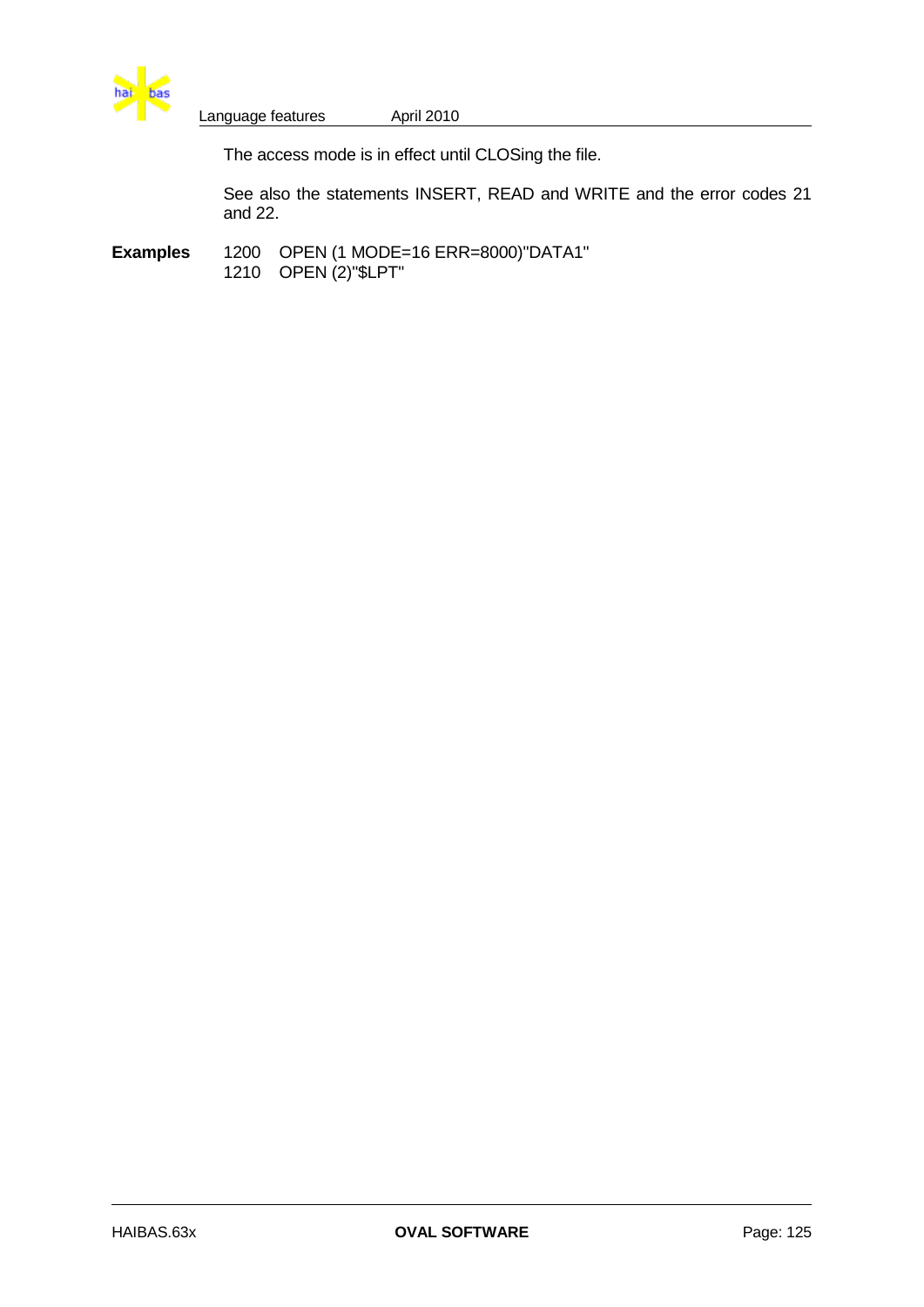

# **PASS system variable**

| <b>Purpose</b> | To communicate between HAI*Basic programs.                                   |  |  |
|----------------|------------------------------------------------------------------------------|--|--|
| Format         | <b>PASS</b>                                                                  |  |  |
| <b>Remarks</b> | PASS always exists. Its type is numeric and its length is 14 decimal digits. |  |  |
|                | PASS is not affected by the BEGIN of CLEAR statement.                        |  |  |
|                | PASS is reserved for specific use of HAI packages.                           |  |  |
| <b>Example</b> | LET PASS=32<br>100                                                           |  |  |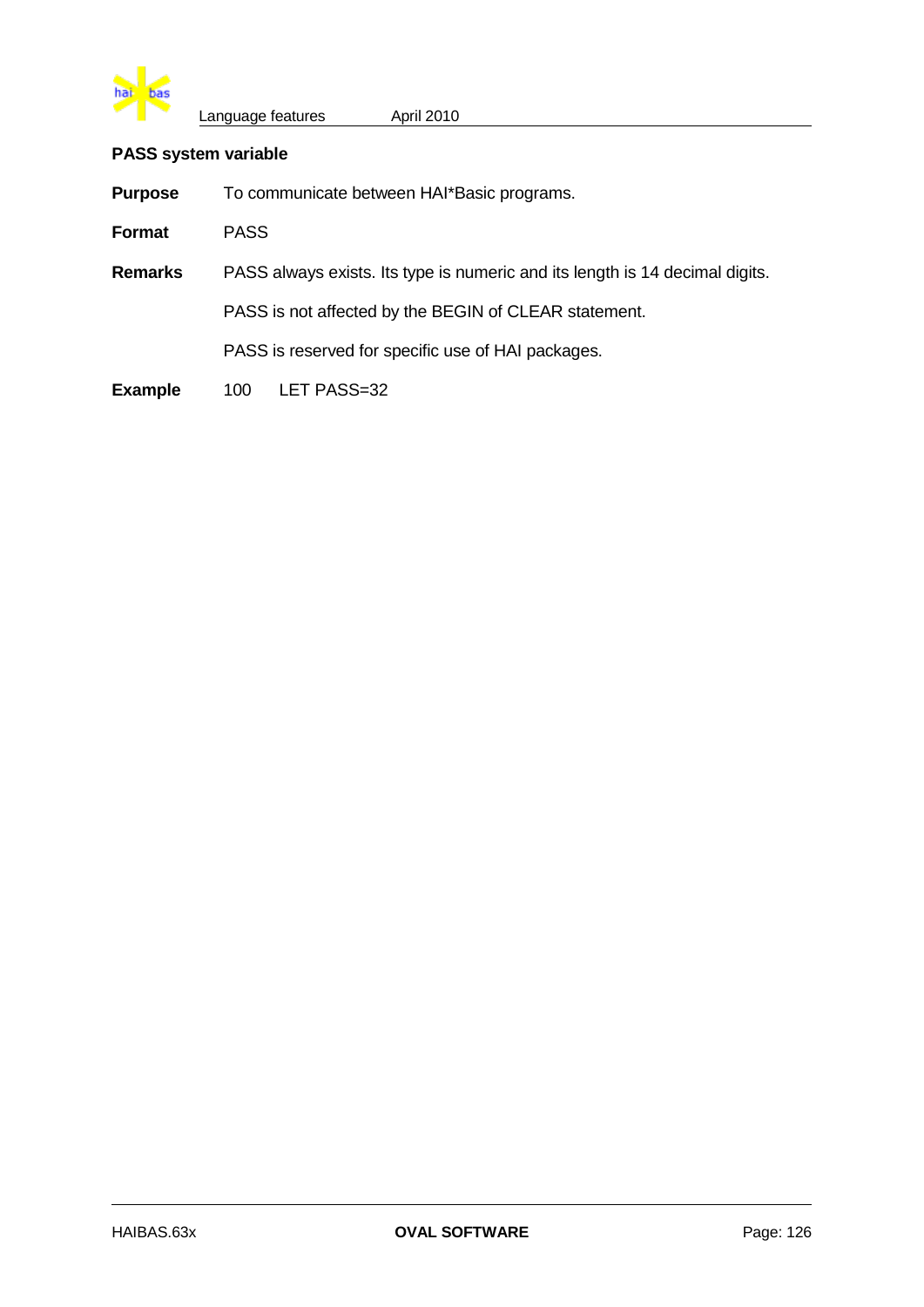

# **PASS\$ system variable**

| <b>Purpose</b> | To communicate between HAI*Basic programs.                          |  |  |
|----------------|---------------------------------------------------------------------|--|--|
| Format         | PASS\$                                                              |  |  |
| <b>Remarks</b> | PASS\$ always exists. Its type is string and its length is 6 bytes. |  |  |
|                | PASS\$ is not affected by the BEGIN of CLEAR statement.             |  |  |
|                | PASS\$ is reserved for specific use of HAI packages.                |  |  |
|                | The use of substring subscripts is not allowed.                     |  |  |
| <b>Example</b> | LET PASS\$="ABCDEF"<br>100                                          |  |  |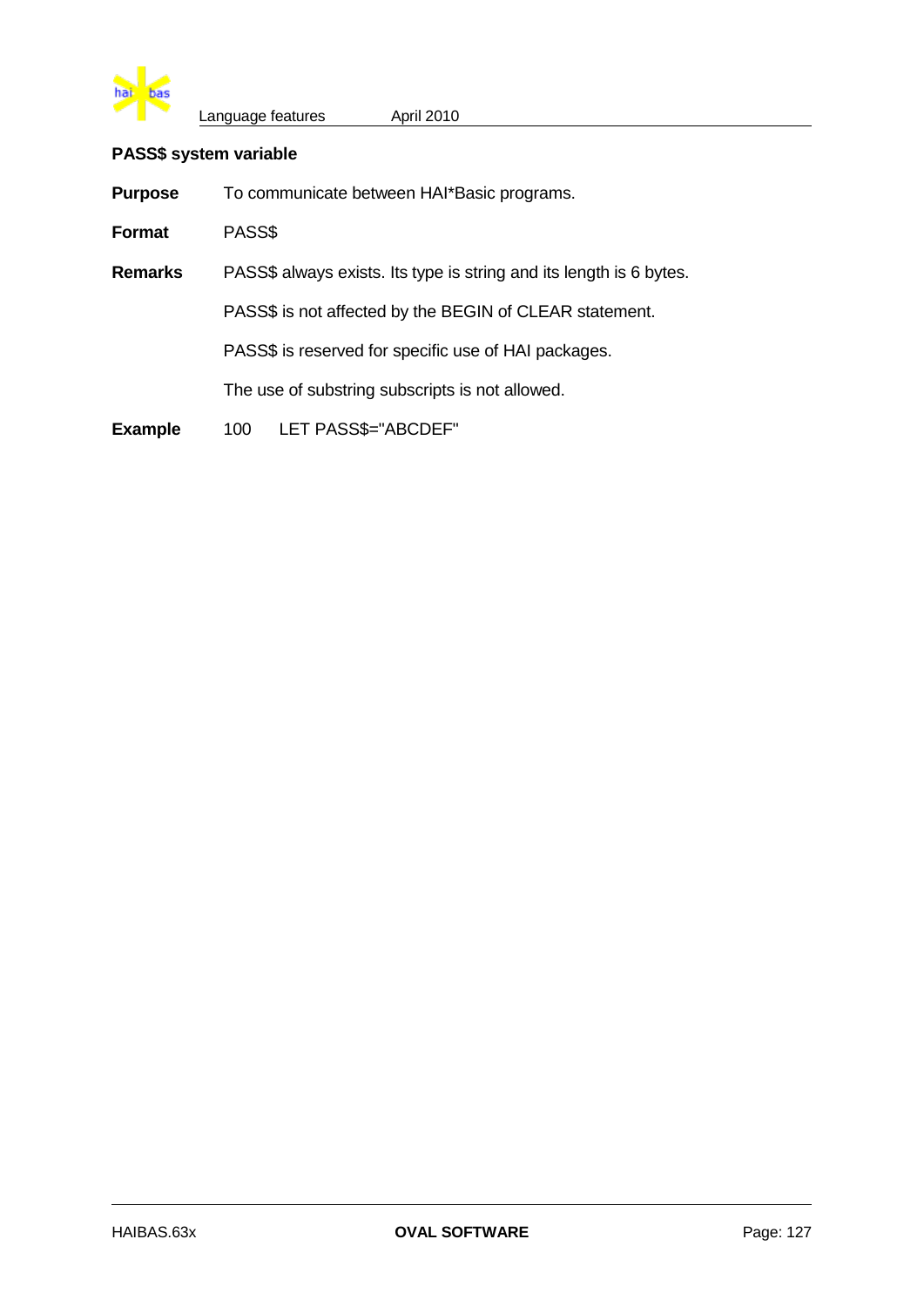

# **POS function**

| <b>Purpose</b> | Returns the position of a substring within a string.         |  |
|----------------|--------------------------------------------------------------|--|
| <b>Format</b>  | $P = POS(x\$ {S},y\                                          |  |
| <b>Remarks</b> | Expression result y\$ is searched for expression result x\$. |  |
|                | POS returns the position of x\$ within y\$.                  |  |
|                | POS returns 0 if x\$ does not occur within y\$.              |  |
| <b>Example</b> | IF POS(A\$+" ",B\$) GOTO 400<br>4330                         |  |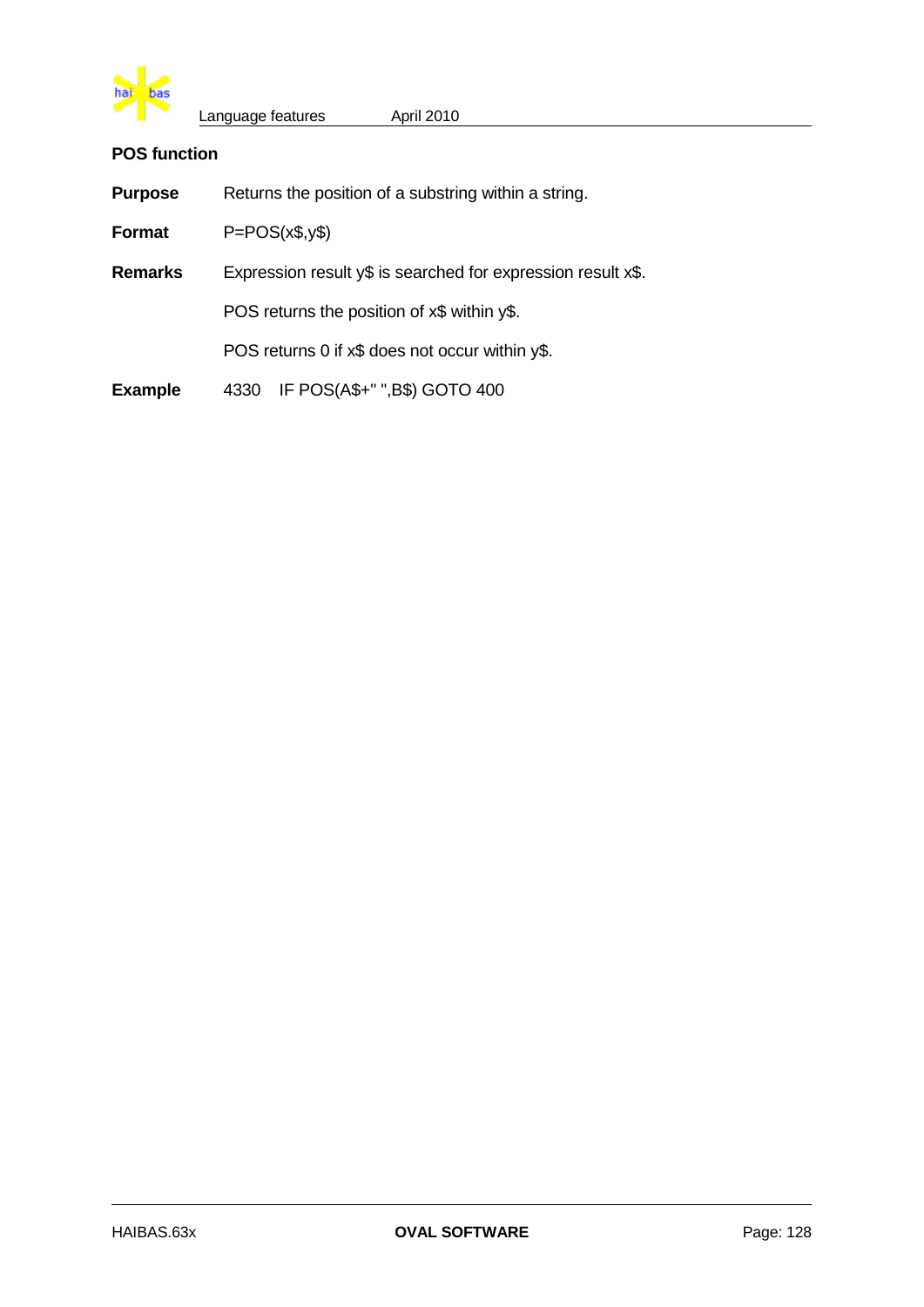

# **PRINT STATEMENT (device / file)**

**Purpose** Outputs ascii characters to a device or file.

| Format |    | <b>PRINT</b> print_list       |
|--------|----|-------------------------------|
|        | or | PRINT (n ERR=stno) print_list |

**Remarks** The display is the default PRINT output device.

n is the number of the OPENed device or file.

**Print list** The print list consists of a list of expressions. The expression results are output. Numeric expression results are converted to PRINTable ascii characters. See the function STR for the conversion rules.

> The print\_list must not contain expression results below CHR(32). See the details of the \$LPT driver for detailed printer control with the PUT statement.

**Device** Device control functions like NL, @ and BV may be part of the print list. **control**

| Tab               | A comma in the print_list is relevant and it acts as the tab function HT.                                                                                                   |  |  |
|-------------------|-----------------------------------------------------------------------------------------------------------------------------------------------------------------------------|--|--|
|                   | Use the mask operator to define columns for right aligned numeric data.                                                                                                     |  |  |
| <b>Attributes</b> | All attributes are inactivated at the start of a PRINT statement. The effect of an<br>attribute function always ends at the end of the print_list.                          |  |  |
| <b>New line</b>   | The PRINT statement ends with an implicit NL function unless it ends with a<br>semi-colon. Semi-colons can be used freely to seperate expressions within the<br>print list. |  |  |
| Ascii file        | The PRINT-to-file outputs to an ascii type HAI*BASIC file.                                                                                                                  |  |  |
| Multi-user        | The device is OPENed for exclusive use.                                                                                                                                     |  |  |
| <b>Example</b>    | PRINT @(41)"--------" NL "Total"<br>6700<br>PRINT @(41) T:"####0.00"<br>6710                                                                                                |  |  |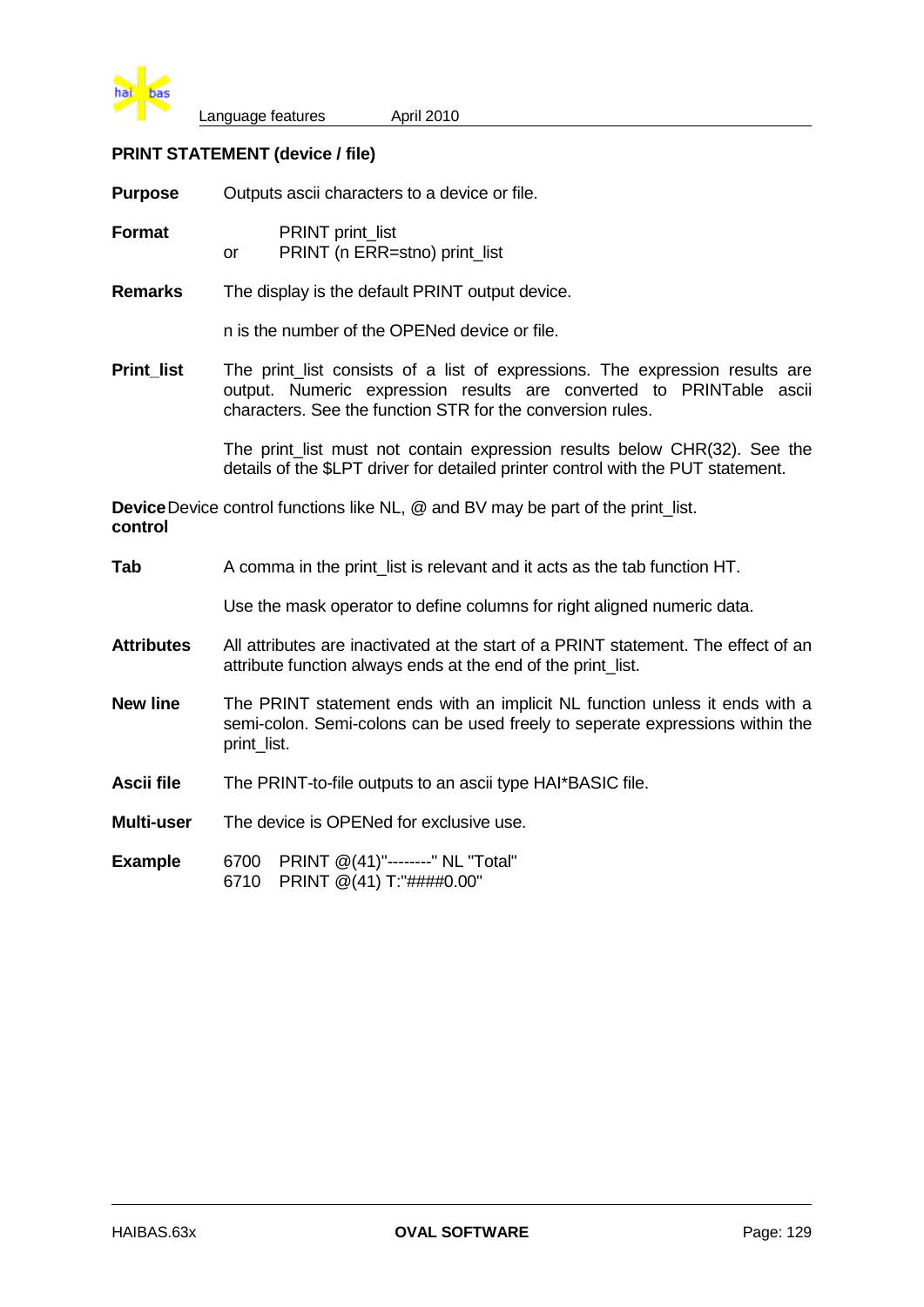

## **PRINT statement (screen)**

**Purpose** Outputs data to the screen.

**Format** PRINT [( [IND=W] [TRACK=A] )] [print\_list]

- **Remarks** W Window number. 0 is the current parent, 1 to 999 are children of the current parent. Values above 1000, such as those obtained by GET (SECTOR=5), can be used for specific user window numbers. If there is no IND= then the current window is assumed.
	- A Screen window area. 1 is the top, 2 (or 0) is the panel area and 3 is the bottom. If there is no TRACK= or if TRACK=0 is used then the panel area is assumed.

The only change from version 4 is that  $IND = can$  be used in to define the window number and that TRACK= can be used for the screen window area.

TRACK= was introduced with release 5.60 (22Jan91). IND= sets the the default for further actions: TRACK= does not.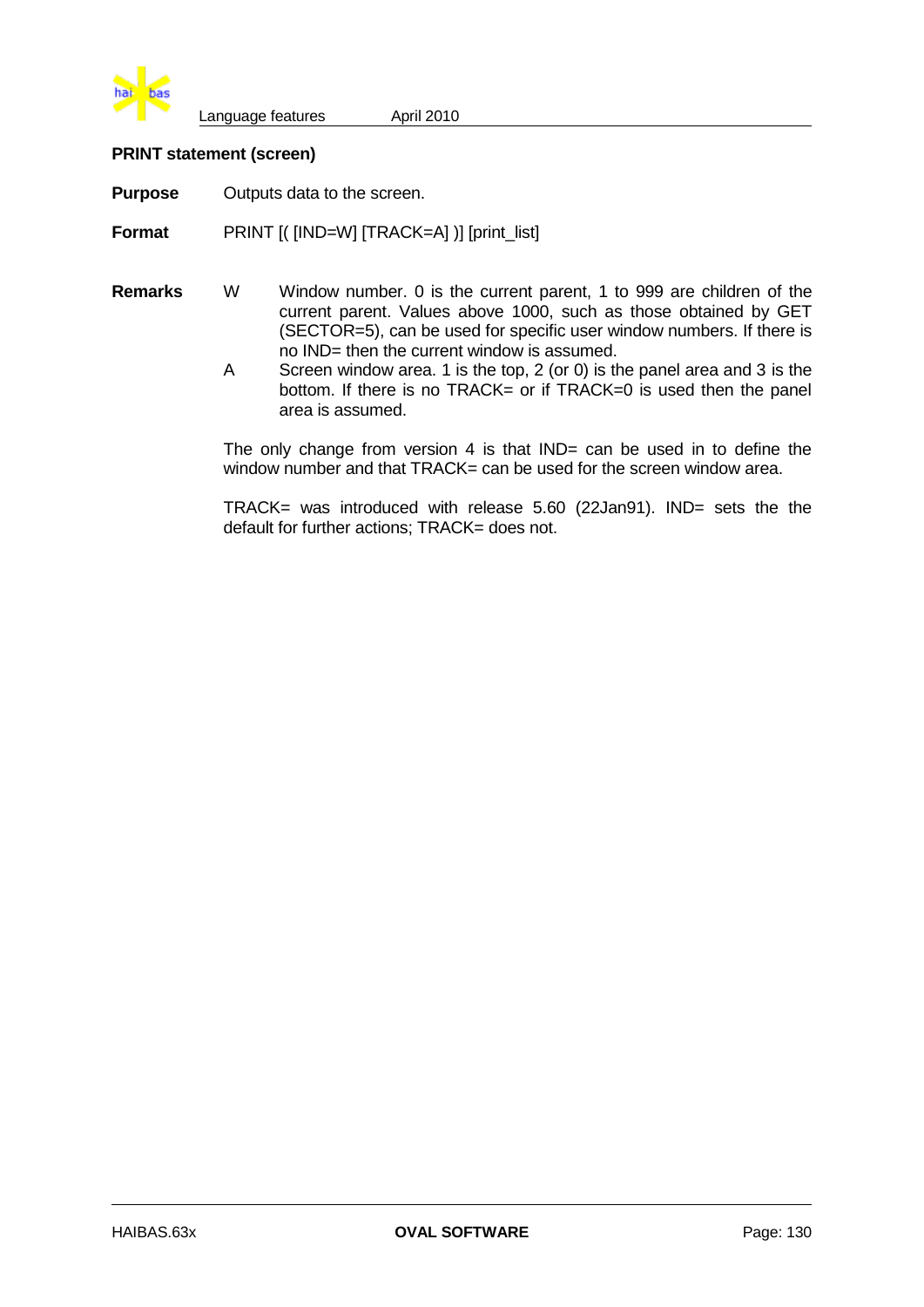

# **PUT statement (file)**

| <b>Purpose</b> | Writes a block of 256 bytes to a file.<br>Puts information to a driver.                                                                                                                              |  |  |
|----------------|------------------------------------------------------------------------------------------------------------------------------------------------------------------------------------------------------|--|--|
| Format         | PUT (n TRACK=t ERR=stno EOF=stno) var_list                                                                                                                                                           |  |  |
|                | n is the opened file.                                                                                                                                                                                |  |  |
|                | t is the block number.                                                                                                                                                                               |  |  |
|                | var_list defines the block contents.                                                                                                                                                                 |  |  |
| <b>Remarks</b> | The blocks are randomly accessed by their order number. The data blocks<br>have ordernumbers $t=1, 2, 3, $                                                                                           |  |  |
|                | Omission of the TRACK=t implies writing the first block of a file containing the<br>HAI*Basic directory information. See the chapter on file management for its lay-<br>out.                         |  |  |
|                | Omission of the TRACK=t option is different from TRACK=0 which is illegal.                                                                                                                           |  |  |
|                | The contents of the variables of var_list is put into the block.                                                                                                                                     |  |  |
| Help           | The statement PUT (1 MODE=99) forces the current HELP value to be<br>effective without the program waiting for ACCEPT input (The \$CRT driver has<br>been opened with filenumber 1 in this example). |  |  |
| <b>Drivers</b> | See also the chapter on drivers for the function of PUT for the various drivers.                                                                                                                     |  |  |
| Multi-user     | The file must be OPENed exclusively to allow PUT.                                                                                                                                                    |  |  |
| <b>Example</b> | <b>DIM LEN=128 A\$ B\$</b><br>3040                                                                                                                                                                   |  |  |
|                | PUT (2 TRACK=T ERR=9000) A\$ B\$<br>3300                                                                                                                                                             |  |  |
|                |                                                                                                                                                                                                      |  |  |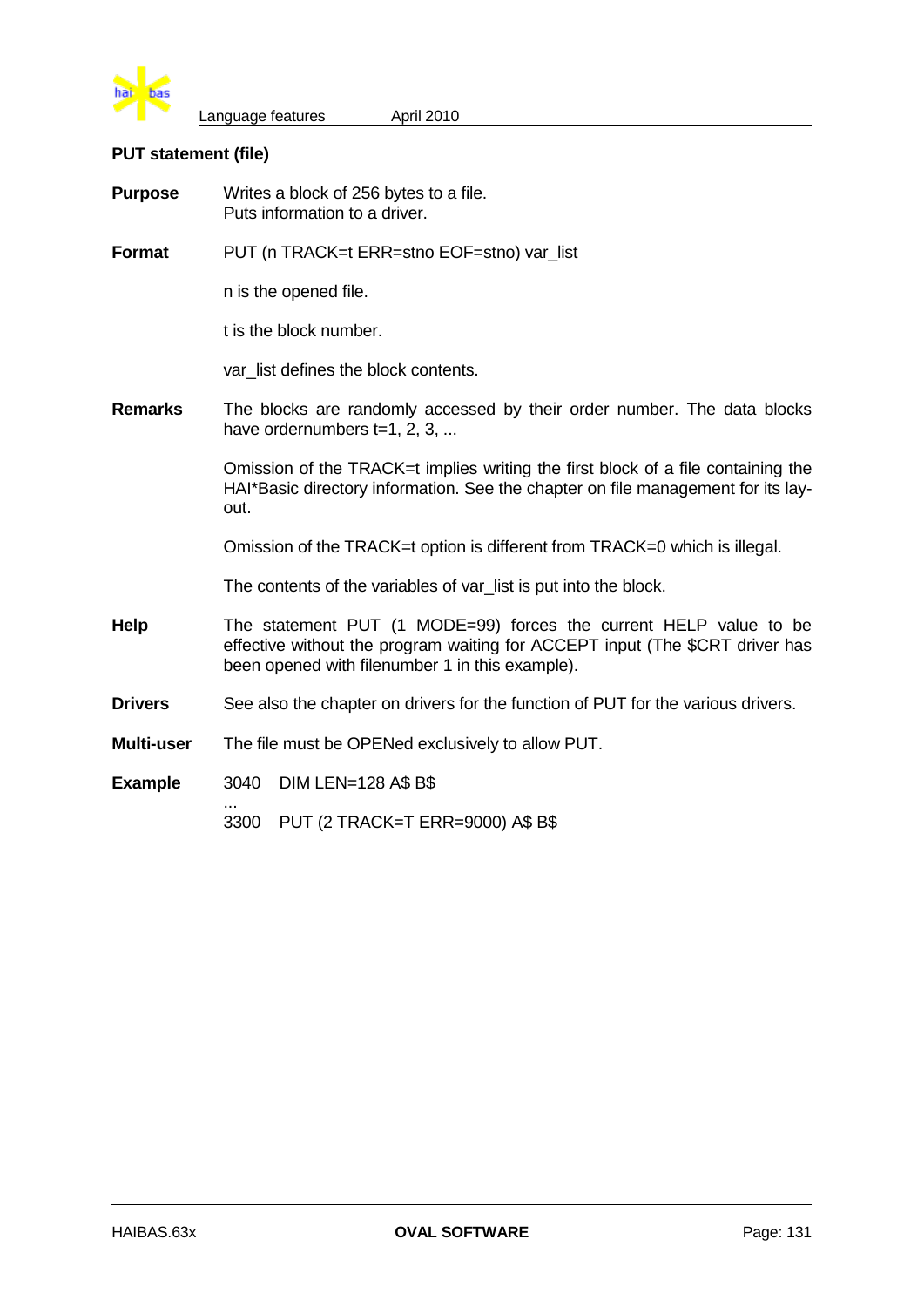

# **PUT statement (function keys)**

**Purpose** Map function key codes to ACCEPT KEY= values.

**Format** PUT (SECTOR=10) x,x,x..,x

**Remarks** In earlier releases the ACCEPT KEY= values were mapped to the function keys.

x is the function key number.

**Example** 1000 PUT (SECTOR=10) 1,2,5,4,5

This will map the 3rd item to 5. This means ACCEPT KEY=3 is mapped to act if it was ACCEPT KEY=5.

In earlier releases 1,2,3,4,3 would be used.

**Note** Remapping is only for "plastic surgery" on old programs and these do not use FKEY.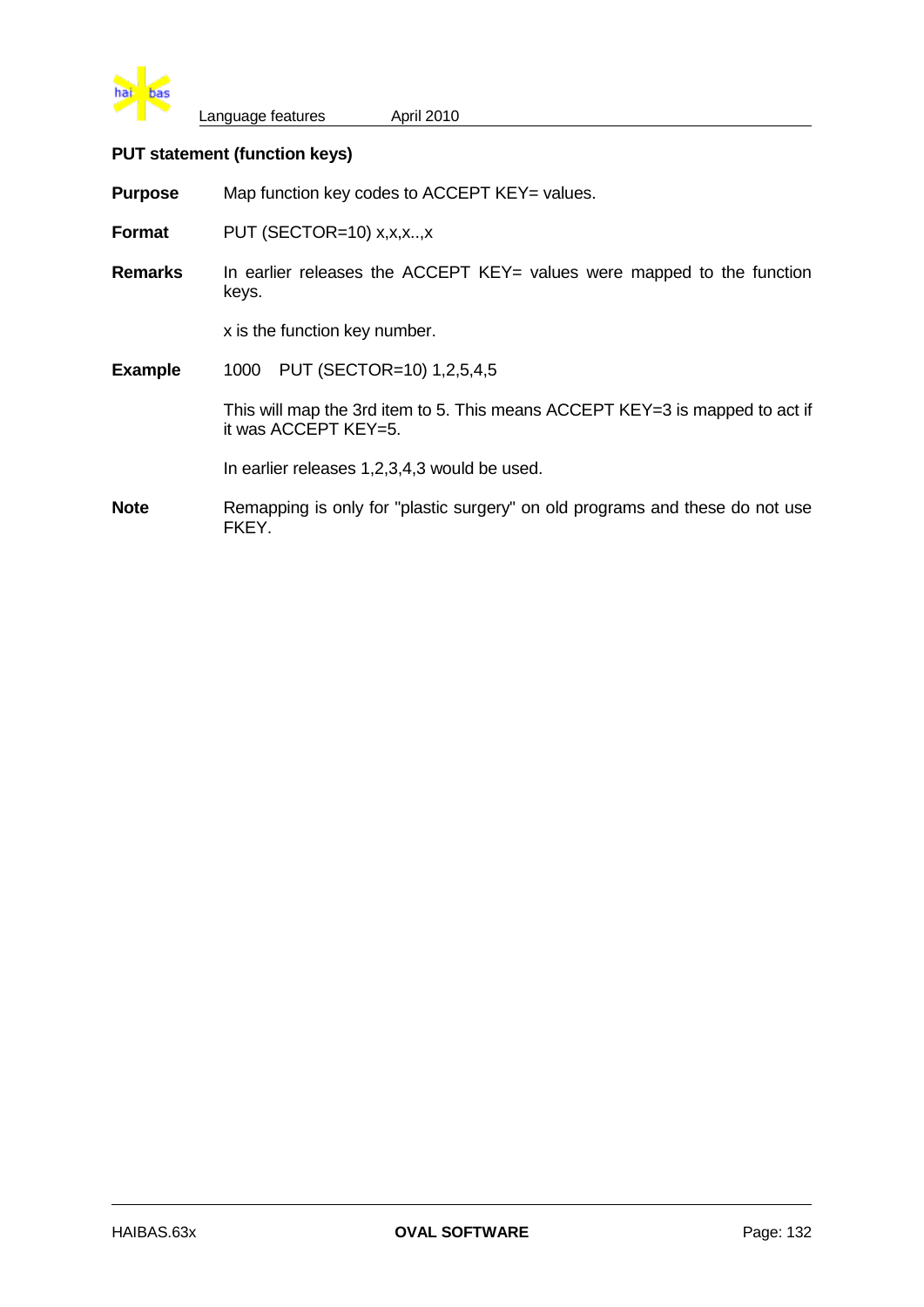

# **PUT statement (screen)**

|  | <b>Purpose</b> | Remap row numbers on screen. |
|--|----------------|------------------------------|
|--|----------------|------------------------------|

**Format** PUT (SECTOR=11) x,x,x,.....,x

**Remarks** x is the row number, which must be in the range from 1 to 25.

A maximum of 25 row numbers may be specified.

For consistency between the physical screen and the memory image PUT (SECTOR=11) clears the screen and removes all windows.

**Example** 1010 PUT (SECTOR=11) 5,4,3,2,1

This will remap lines 1,2,3,4 and 5 to 5,4,3,2 and 1.

**Note** Remapping is only for "plastic surgery" on old programs.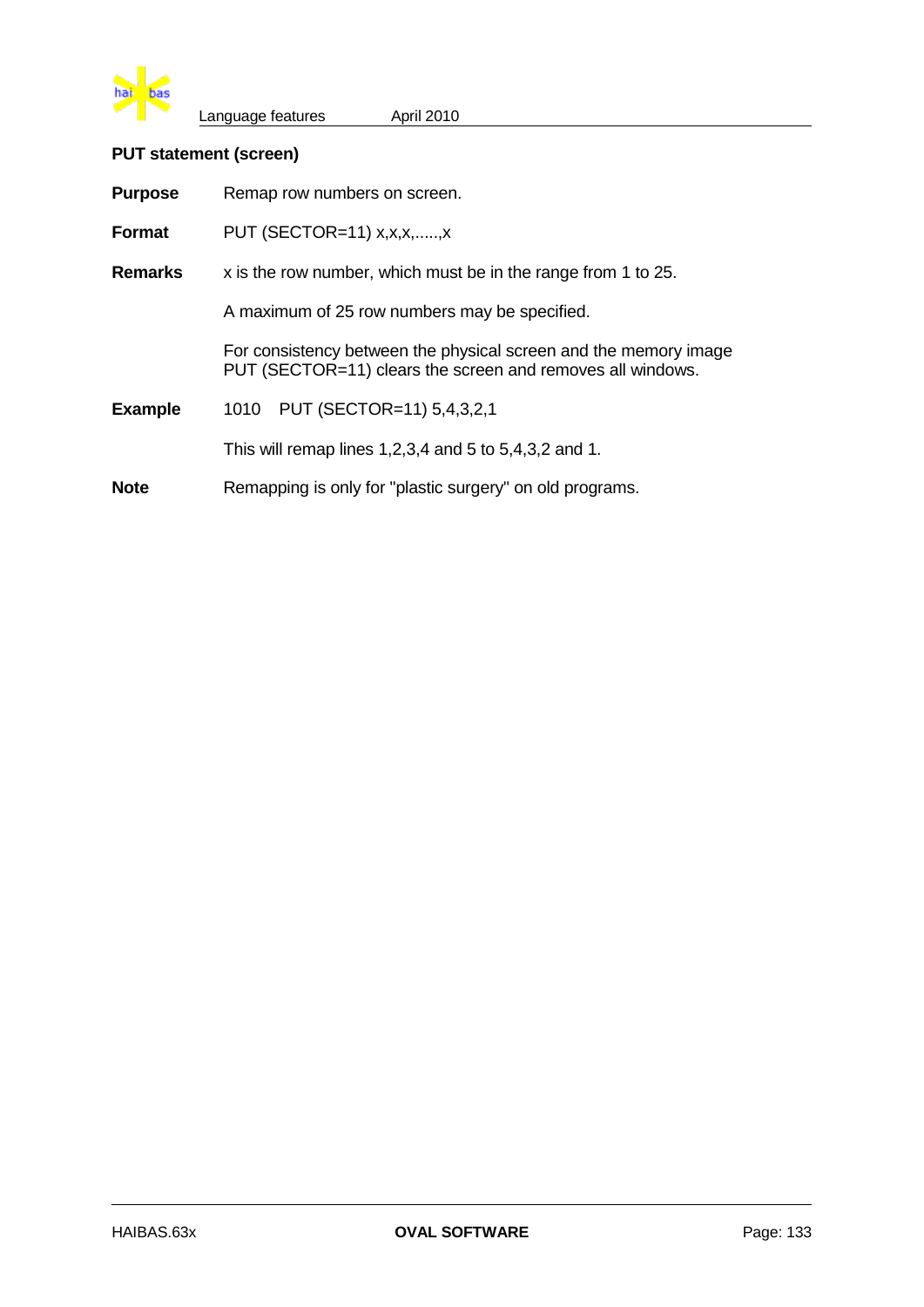

# **PUT statement (keyboard)**

**Purpose** Writing to the keyboard buffer

**Format** PUT (MODE=m)

**Remarks** Normal characters and HAI\*Basic keycodes can be written into the keyboard buffer by PUT(MODE=97) and PUT(MODE=99) statements (which are explained on the following pages).

> Data written to the keyboard buffer will be used by subsequent ACCEPT statements (or, possibly, by the BASIC editor).

> These statements are intended to allow special input facilities (e.g. calender, calculator) to pass their results to the current running HAI\*Basic program.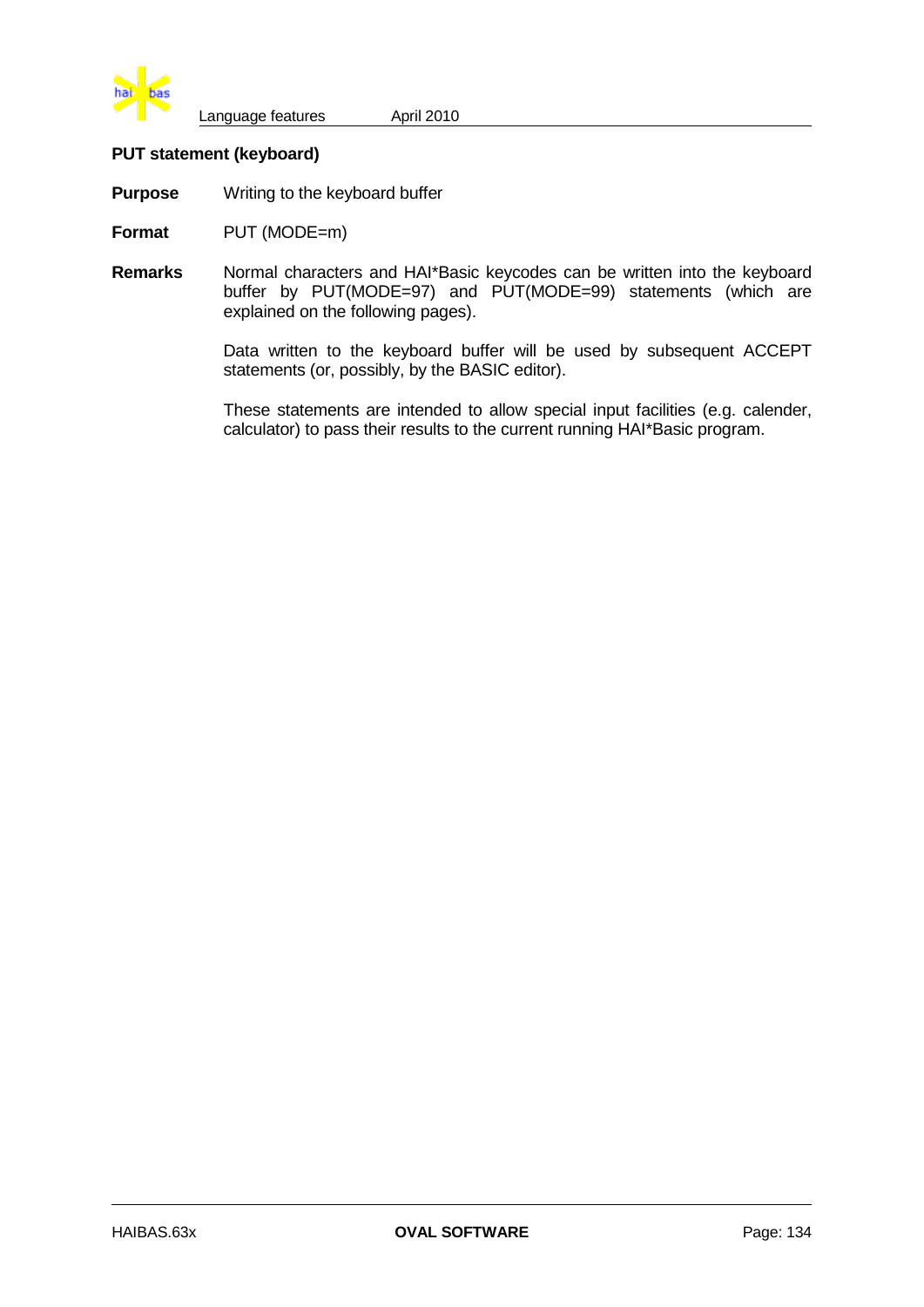

# **PUT(MODE=97) statement**

**Purpose** Writes a character string to the HAI\*BAS keyboard input buffer.

**Format** PUT(MODE=97) str\_exp

**Remarks** str\_expString expression

The string expression is transferred to the keyboard input buffer. The length is that of the string; 03 fillers are NOT added.

HAI\*BAS function and control keys (values in the range 0 to 31 decimal) can be part of the string. Extended function key codes must be written by PUT(MODE=99) (see below).

If there is insufficient room in the keyboard buffer the extra characters are silently ignored.

**Example** PUT(MODE=97) "Accept me" The string "Accept me" will be displayed for the next ACCEPT statement.

> PUT(MODE=97) "Accept me" + CHR(0) HAI\*BAS KEY=1 is represented internally by value 0 and so this statement will force an input at the next ACCEPT, without any operator action.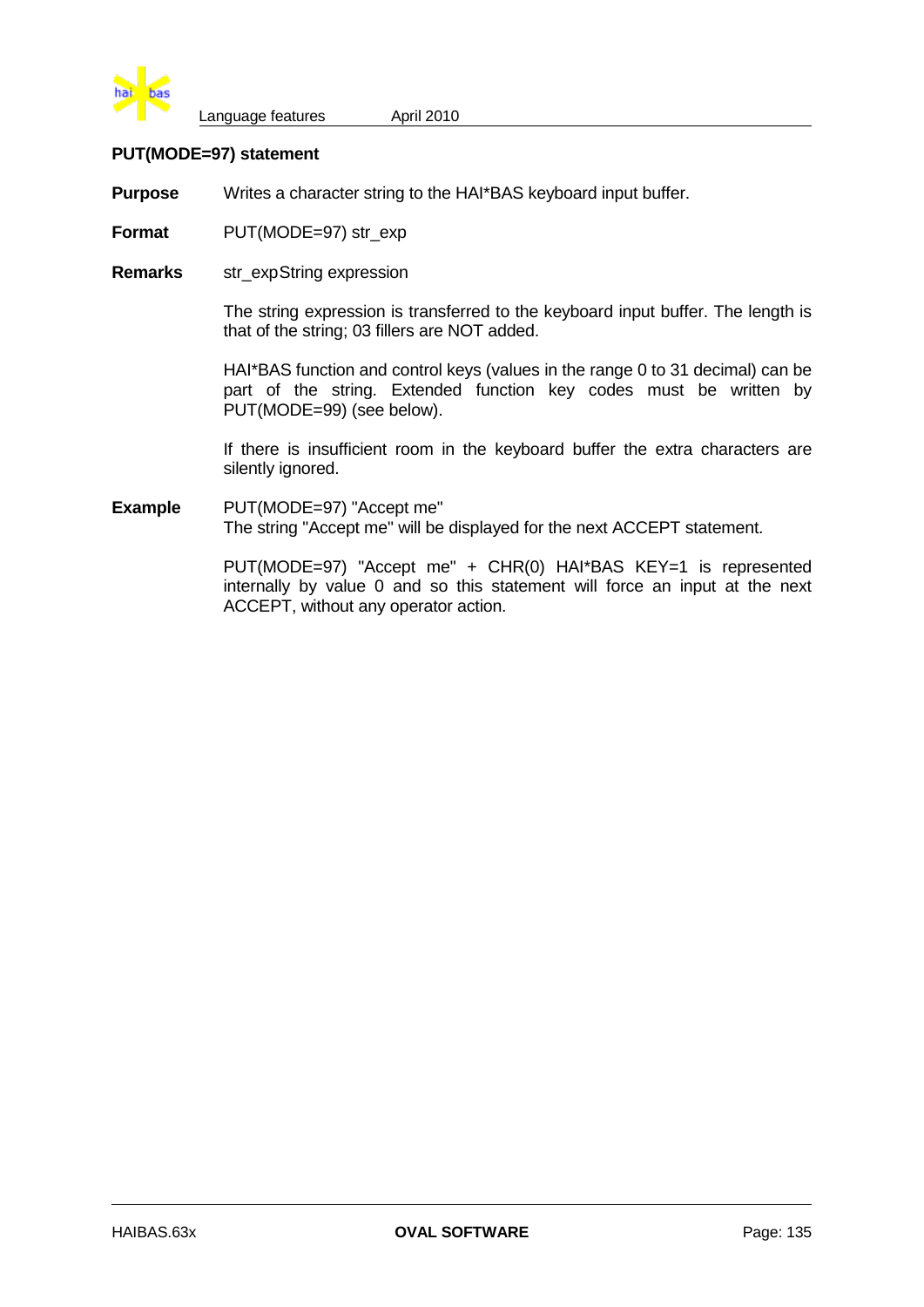

# **PUT(MODE=99) statement**

**Purpose** Writes a single HAI\*BAS keycode to the keyboard input buffer.

**Format** PUT(MODE=99) num\_exp

**Remarks** num\_exp Numeric expression

The value of the numeric expression is put as a single HAI\*BAS keycode into the keyboard input buffer.

Values 0 to 11 are function keys 1 to 12; 12 to 31 are control keys and 32 to 255 are ASCII characters.

Extended function keys start from 256 and their values are the same as is used by HAI.PAR; 256 is KEY=1 and so on.

If there is insufficient room in the keyboard buffer the statement is silently ignored.

Note that PUT(MODE=99) (without any expression) still retains its previous function to force guidance HELP display.

Note also that GET(MODE=99) still gets a single key code.

**Example** PUT(MODE=99) 0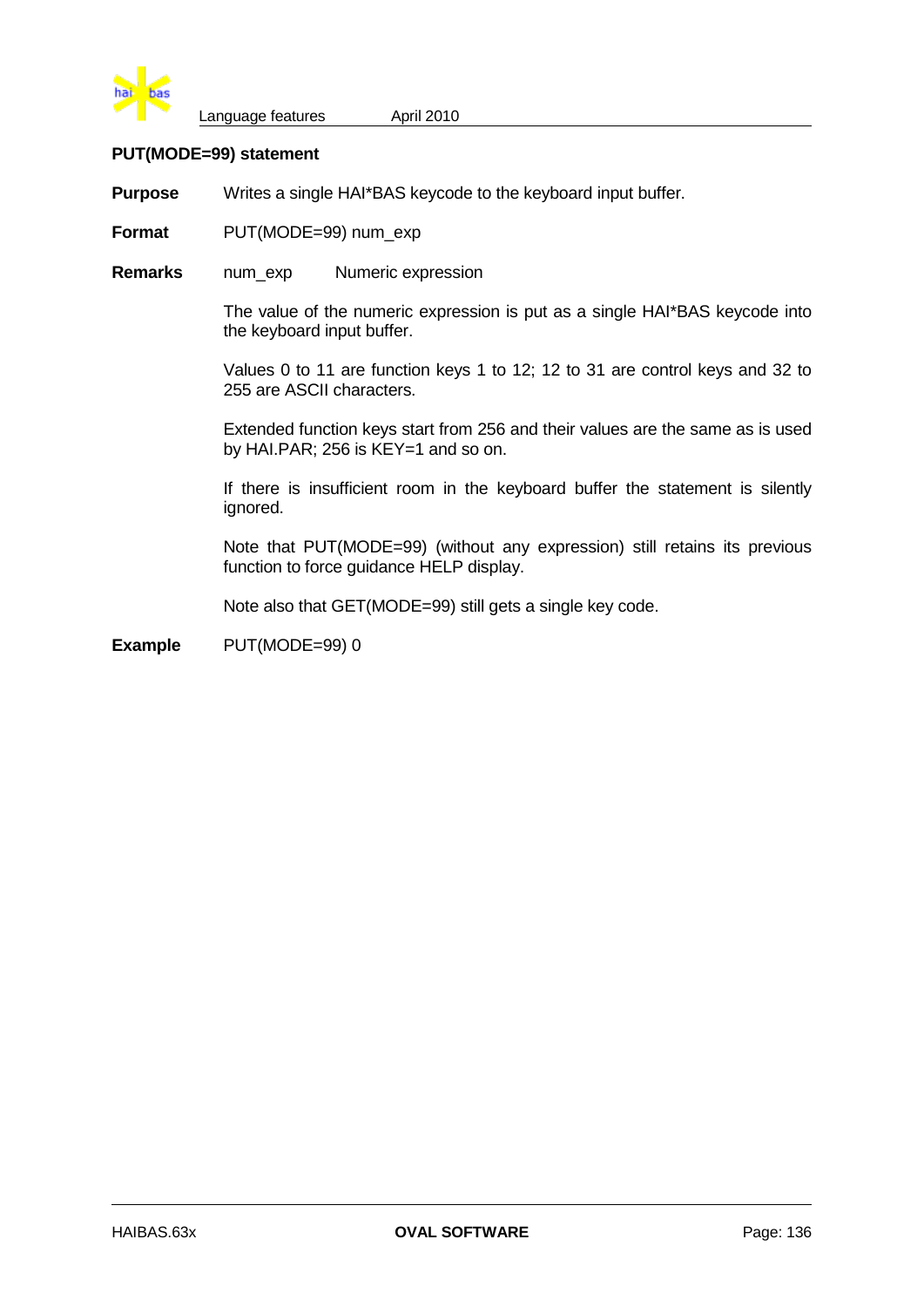

# **RB function**

|  | <b>Purpose</b> | <b>Bleeps</b> |
|--|----------------|---------------|
|--|----------------|---------------|

**Format** RB

**Example** 6500 PRINT RB "You made an error"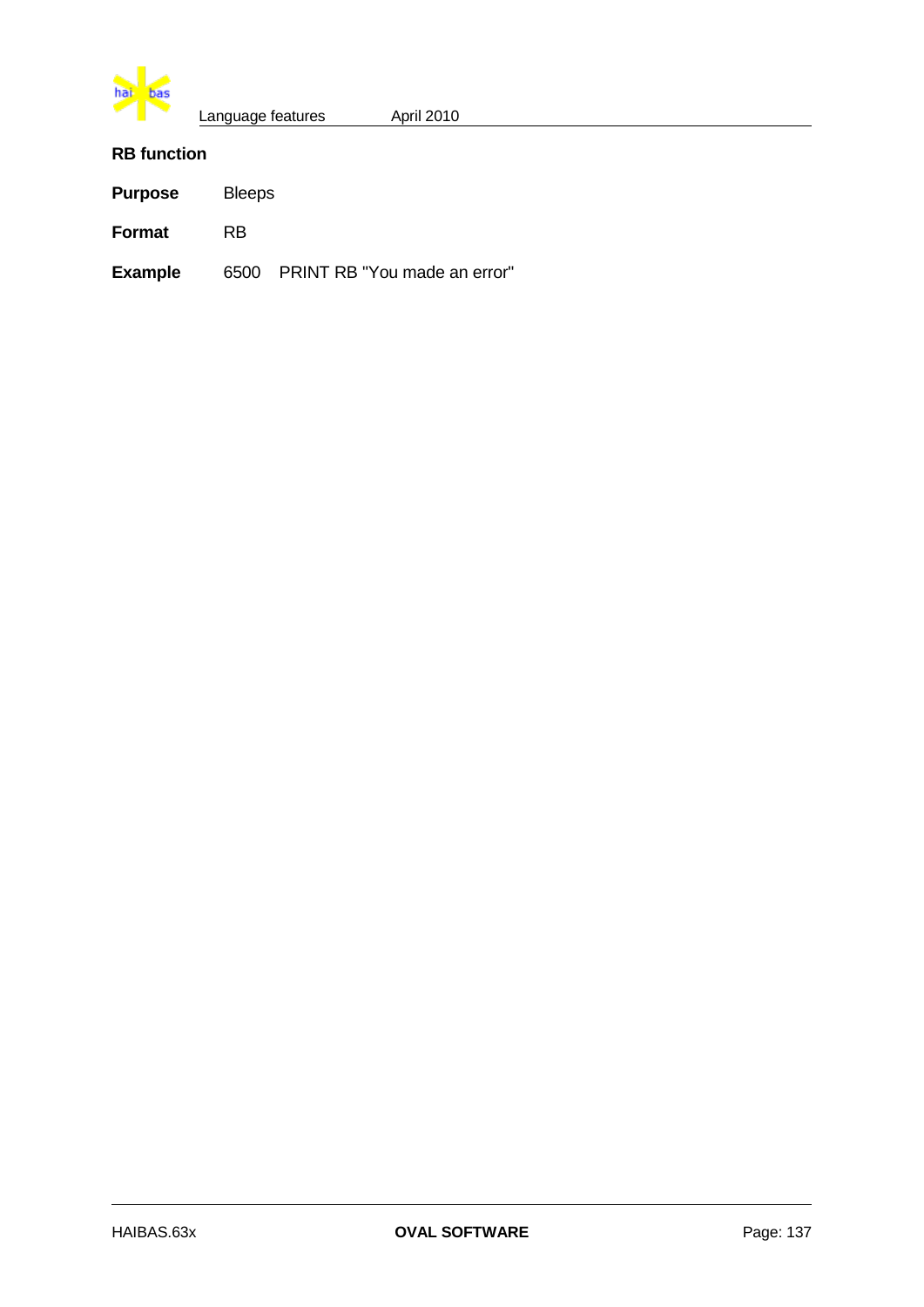

#### **READ statement**

| <b>Purpose</b>             | Reads a record from a direct or indexed file.<br>Reads information from DATA statements.                                                                                                                                                                                                                                                                                                                                                                                  |                                                                              |
|----------------------------|---------------------------------------------------------------------------------------------------------------------------------------------------------------------------------------------------------------------------------------------------------------------------------------------------------------------------------------------------------------------------------------------------------------------------------------------------------------------------|------------------------------------------------------------------------------|
| Format                     | (1)                                                                                                                                                                                                                                                                                                                                                                                                                                                                       | READ (n IND=i MODE=m ERR=stno EOF=stno) var_list                             |
|                            | (2)                                                                                                                                                                                                                                                                                                                                                                                                                                                                       | READ (n IND=i\$ MODE=m TRACK=t ERR=stno EOF=stno) var_list                   |
|                            | (3)                                                                                                                                                                                                                                                                                                                                                                                                                                                                       | READ var_list                                                                |
| <b>Remarks</b>             | n is the opened file.<br>The record is defined by the variables of the var_list.                                                                                                                                                                                                                                                                                                                                                                                          |                                                                              |
|                            |                                                                                                                                                                                                                                                                                                                                                                                                                                                                           |                                                                              |
| (1)<br><b>Direct file</b>  | The first format READ reads the record with order number i from a direct file.<br>The order number ranges from the lowest recordnumber specified at allocation<br>time (normally 1) to the highest recordnumber ever written to the file.<br>The records are sequentially read when ommiting the IND=i option. The<br>internal record pointer is reset to the start by CLOSing and re-OPENing the file.<br>See also the chapter on error codes (especially error code 4). |                                                                              |
|                            |                                                                                                                                                                                                                                                                                                                                                                                                                                                                           |                                                                              |
| (2)<br><b>Indexed file</b> |                                                                                                                                                                                                                                                                                                                                                                                                                                                                           | The second format READ reads the record with string format index i\$ from an |

indexed file.

The records are sequentially read when omitting the IND=i\$ option. The internal record pointer is reset to the start by CLOSing and re-OPENing the file.

When expression result i\$ is shorter than the specified index length then the first index that starts with i\$ is found. Subsequent READs without IND=i\$ are sequential from that position onwards.

The index i\$ must have string type, but it may contain any bit pattern. There is however on complication when READing a record.

When assigning the embedded index to a string type variable trailing bytes with value 3 are removed to end up with the current variable length. If the index READ happens to end with one ore more bytes with value 3 then those bytes are erroneously removed before assignment to the variable. The bytes must be added to the varaible again to obtain the proper index.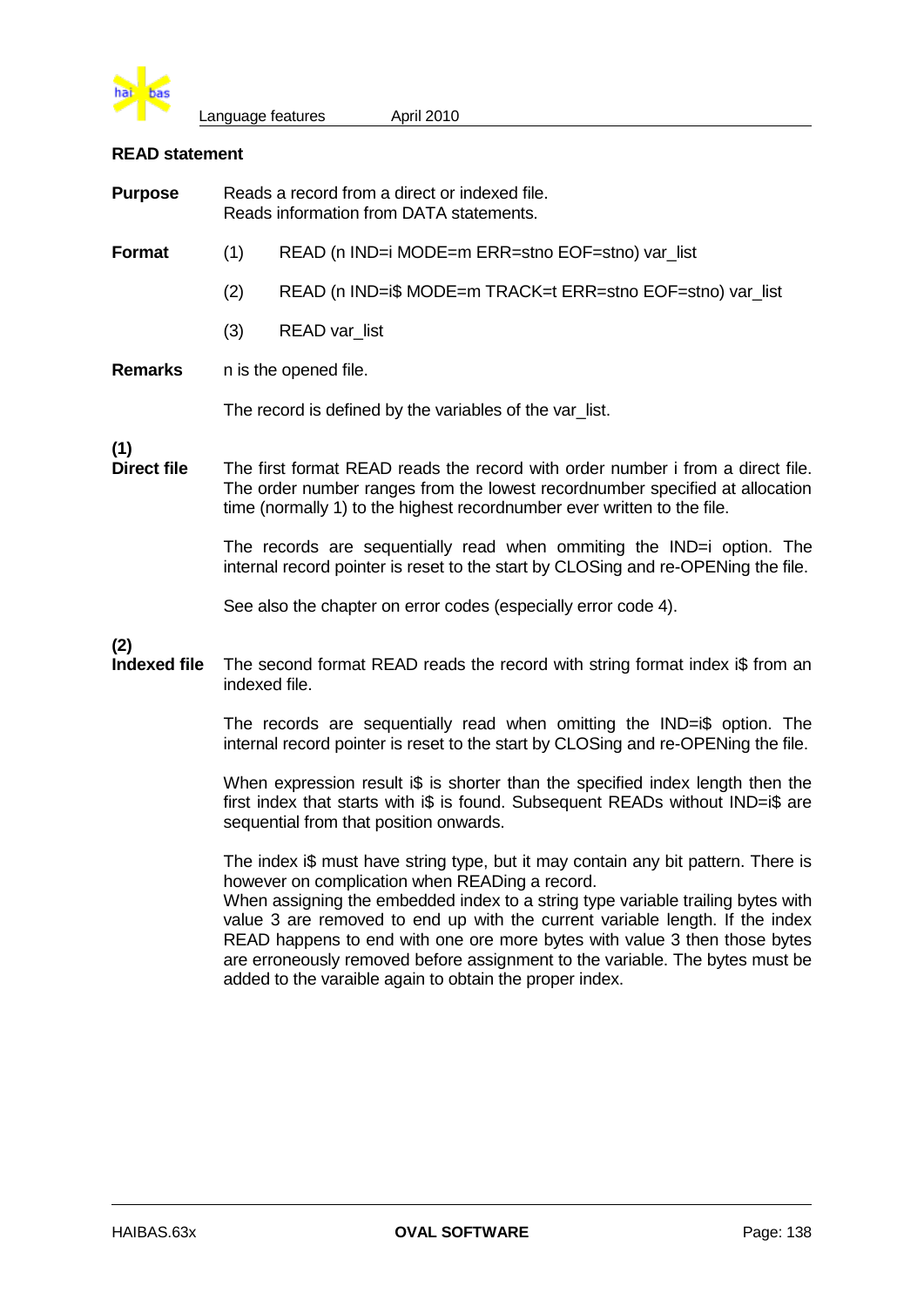

**(3)**

Language features **April 2010** 

The index to use for the READ statement is indicated by TRACK=t, where t is the the indexnumber. Omitting TRACK=t will result in a read on the first index.

Example:

1200 READ (3 ERR=9000)K\$ F1 F2\$ F3 1220 IF LEN(K\$)<7 THEN K\$=K\$+CHR(3) \ GOTO 1220

The file has been allocated with index length 7. If the current length of K\$ is shorter then the missing bytes must necessarily have value 3.

See also the chapter on error codes (especially error codes 2, 3, 5, 6 and 18).

**Data** The third format READ reads data from DATA statements.

All DATA statements (regardless of their position in the program) are considered as one stream of input data.

An internal pointer holds the current position within this data stream. The statements/commands BEGIN, CHAIN, CLEAR, LOAD, RESTORE and RUN reset the pointer to the start of the first DATA statement.

Reading beyond the last data item in the last DATA statement generates error code 19 (EOF condition).

**Multi-user** A record can be locked after READing in case the file is shared (see the OPEN statement).

> The record is locked if no MODE option is specified. The record is not locked if MODE=16.

The record is not locked and the lock on the previously accessed record is retained if MODE=48.

Only one record per file can be locked at the same time.

**Example** 7110 READ (3 IND=K:"0000" ERR=8900) A B2\$ C3 D4\$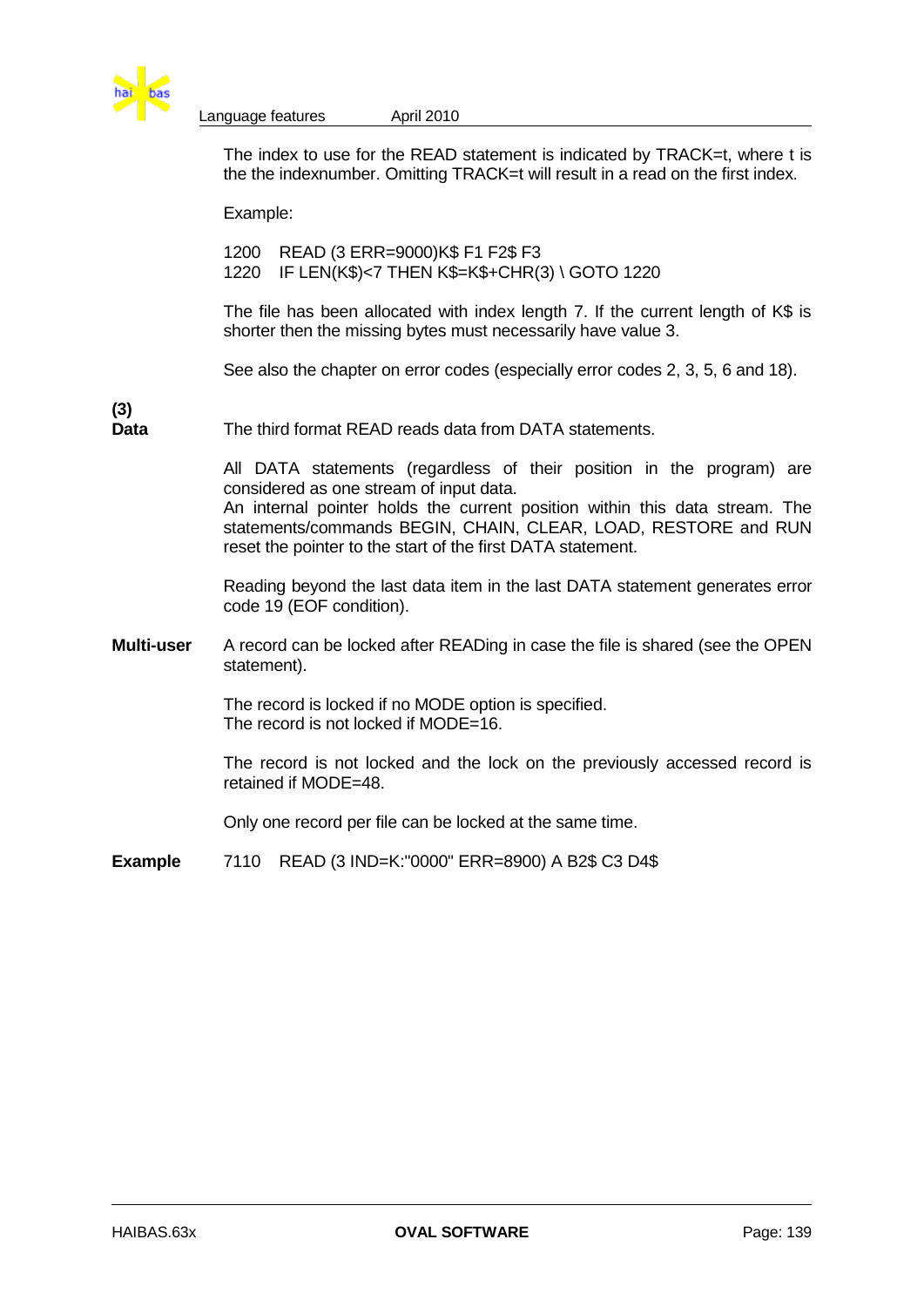

### **REM statement**

**Purpose** Allows to include explanatory text.

- **Format** REM string\_constant
- **Remarks** The quotes of the character string constant are optional, although characters above ascii value 127 will then give weird effects. These characters are considered as encoded HAI\*BASIC keywords.
- **ACCEPT** REM statements do not occupy space after compilation, unless the serve to seperate two ACCEPT groups. Then they occupy one byte after compilation.
- **Blister** Certain REM statements act as directive for the blister utility. See the chapter on utilities for the details.
- **Example** 10 REM "Invoice program, version 1.0, date 10Aug1994"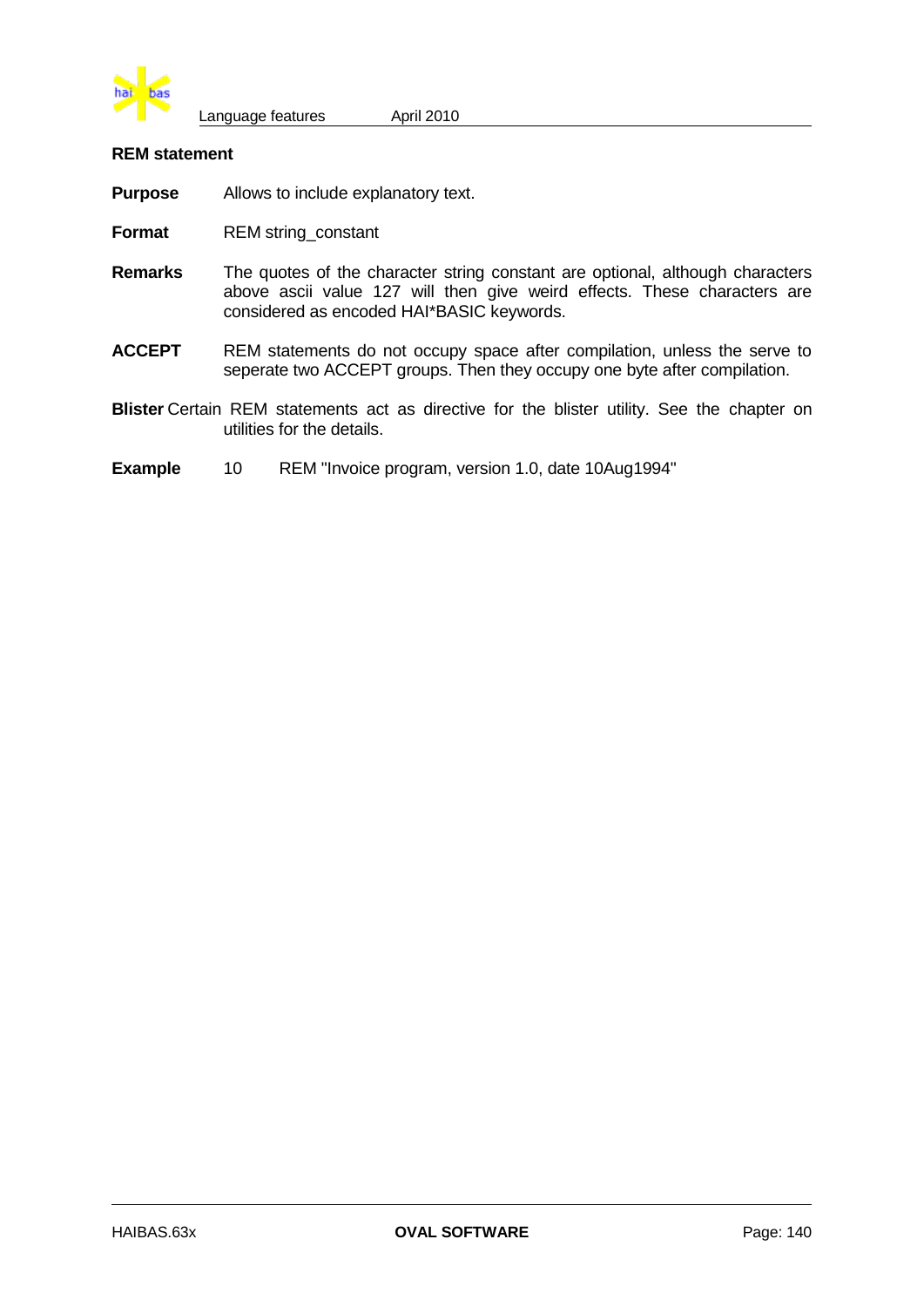

#### **RESET statement**

- **Purpose** Removes GOSUB/RETURN, FOR/NEXT and STOP/GO nesting information from the internal stack, CLOSEs all files, collapses the stack and removes HELP information.
- **Format** RESET

## **Remarks** This action is also included in the BEGIN and CLEAR statement.

The RESET statement must only be used to escape from a complicated error situation at a nested level to a well-defined restart point at the outermost level.

#### **Direct statement**

When RESET is used as a direct statement, it will clear all event traps and windows. Note that the windows are only 'logically' cleared, the actual screen is not updated.

**Example** RESET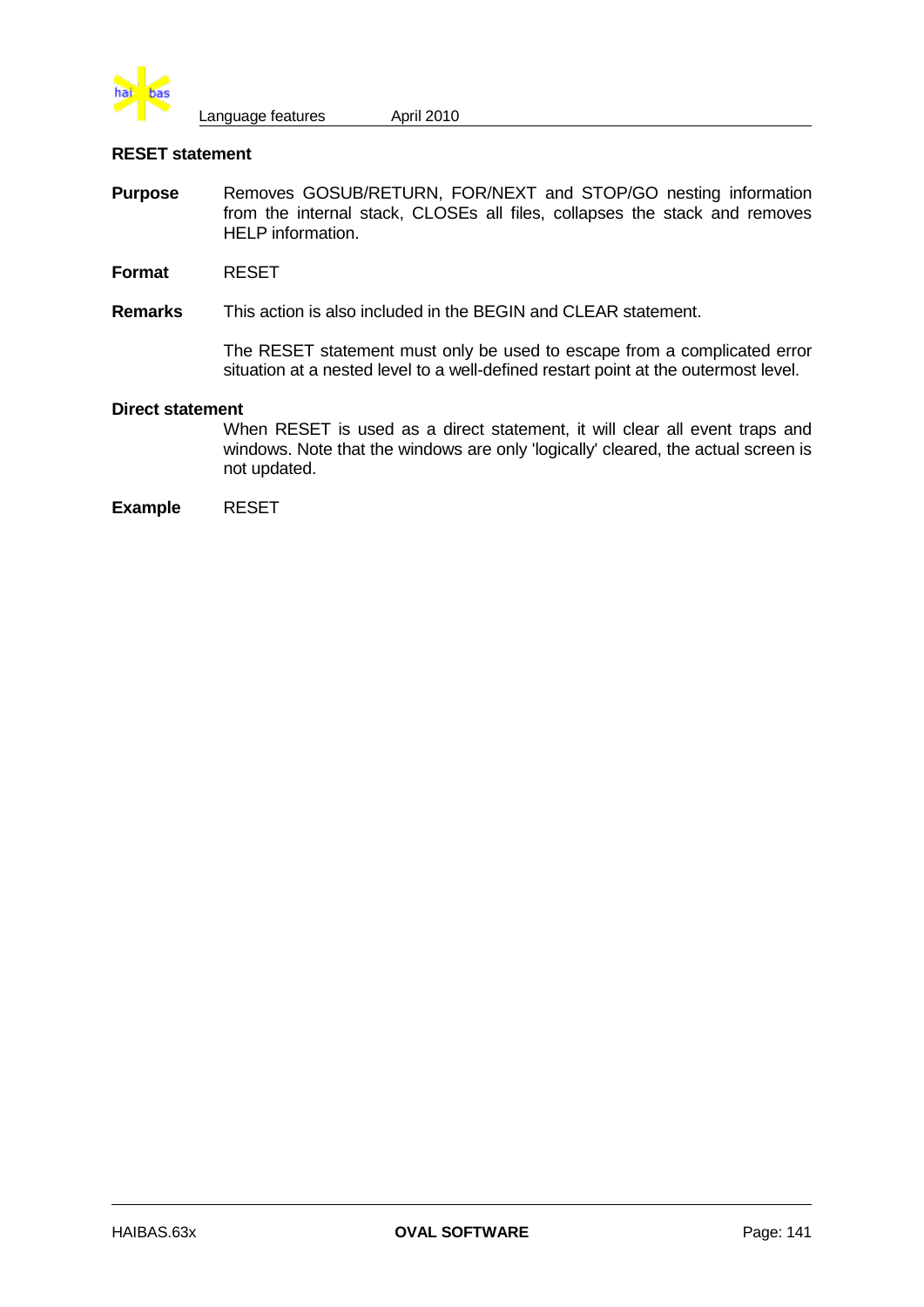

# **RESTORE statement**

| <b>Purpose</b> | Reset the internal DATA pointer to the start of the first DATA statement in the |
|----------------|---------------------------------------------------------------------------------|
|                | program.                                                                        |

**Format** RESTORE

**Remarks** See the DATA statement and the READ statement.

**Example** 7800 RESTORE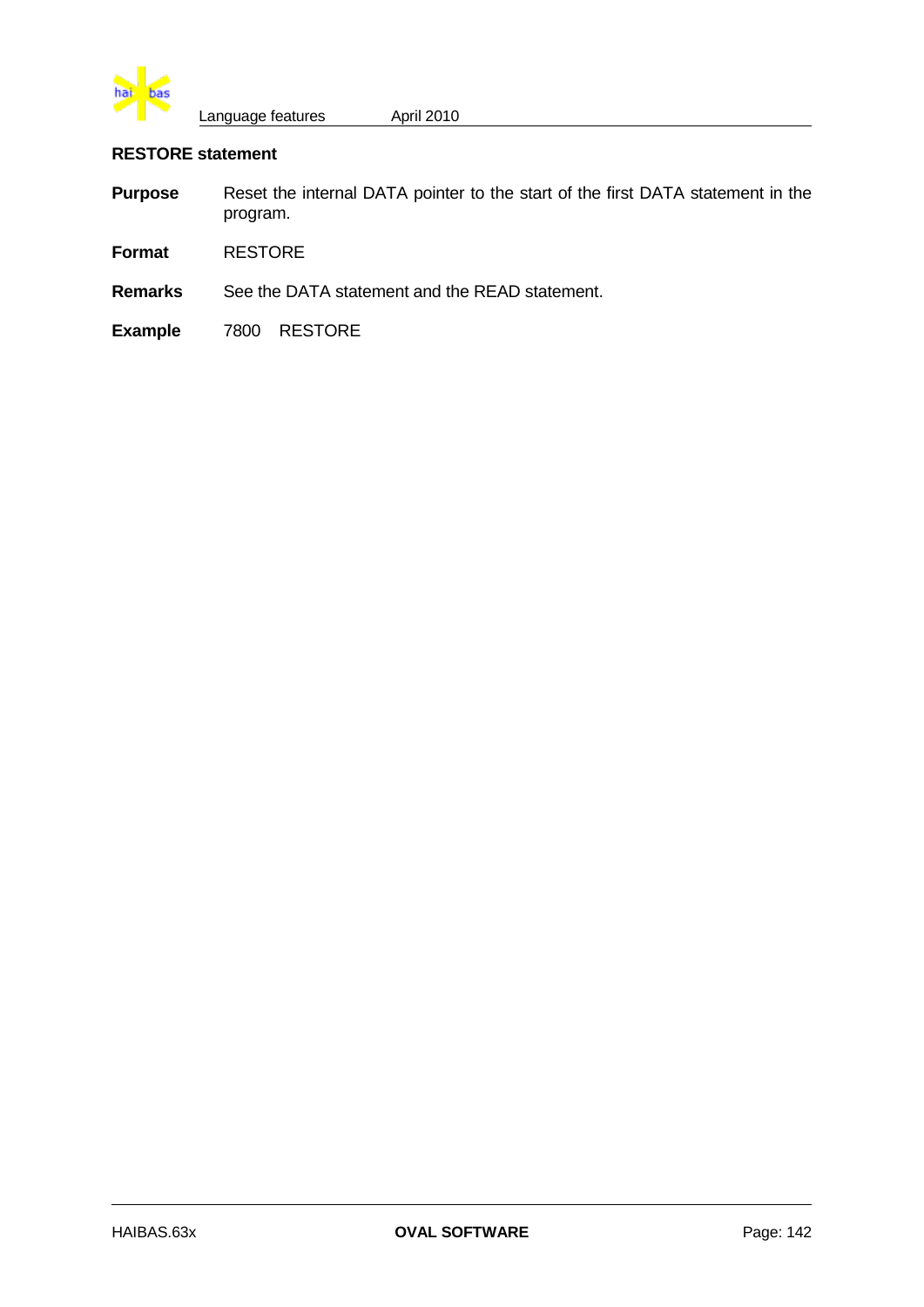

## **RETURN statement**

**Purpose** Returns to the statement after the matching GOSUB, CALL, FUNC or FUNC\$ statement (or the I/O statement with an ERR= or EOF= option).

**Format** RETURN [exp]

**Remarks** The routine calls specified by the statements ON ... GOSUB ON ESCAPE GOSUB ON OVERFLOW GOSUB ON RECEIVE GOSUB and the I/O options ERR=  $EOF =$ act as a GOSUB statement.

> Upon return from a subroutine the information of inner FOR/NEXT loops is removed from the stack.

*exp*

The following rules determine whether an expression is valid on a RETURN statement.

| Type of routine              | <b>RETURN</b> expression       |
|------------------------------|--------------------------------|
| Subroutine (called by GOSUB) | Not permitted.                 |
| Routine (called by CALL)     | Optional, ignored if present.  |
| Function (called by FUNC)    | Numeric expression obligatory. |
| Function (called by FUNC\$)  | String expression obligatory.  |

The expression is optional for a Routine so that CALL can call code normally used by FUNC or FUNC\$ when the return value is unimportant.

| <b>Example</b> | 1100         | <b>GOSUB 7000</b>                               |
|----------------|--------------|-------------------------------------------------|
|                | 1110         | <b>CALL 7100</b>                                |
|                |              | 1120 A=FUNC 7200                                |
|                | 1130         | A\$=FUNC\$ 7300                                 |
|                | 7000         | REM "Subroutine"                                |
|                | 7090<br>7100 | <b>RETURN</b><br>REM "Routine"                  |
|                | 7190<br>7200 | RETURN<br><b>REM "Function FUNC"</b>            |
|                | 7290<br>7300 | <b>RETURN B</b><br><b>REM "Function FUNC\$"</b> |

... 7390 RETURN B\$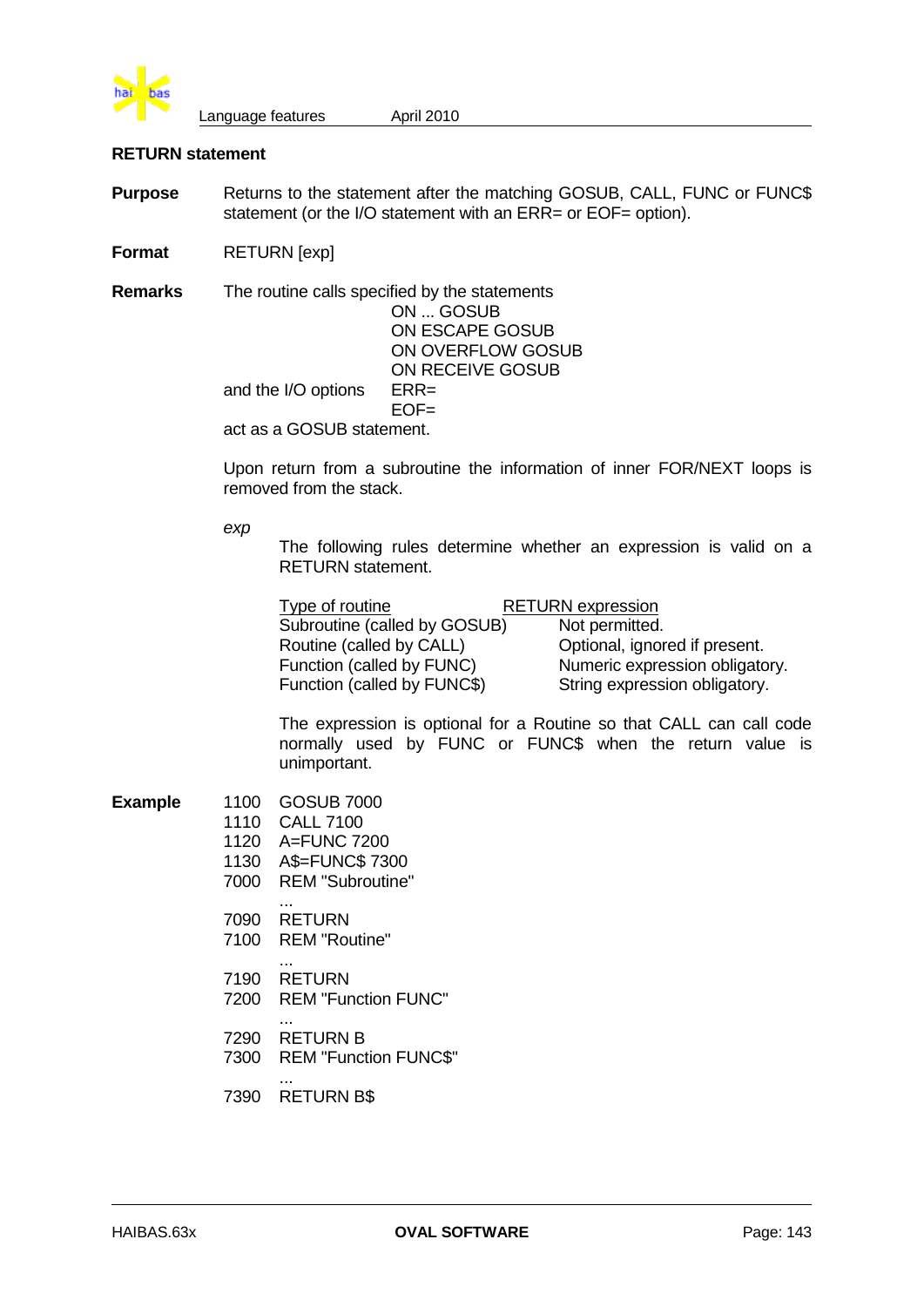

# **RND function**

**Purpose** Returns a random integer between number 0 and 9.

**Format** R=RND

**Exmample** 5400 N=(RND\*10+RND)\*10+RND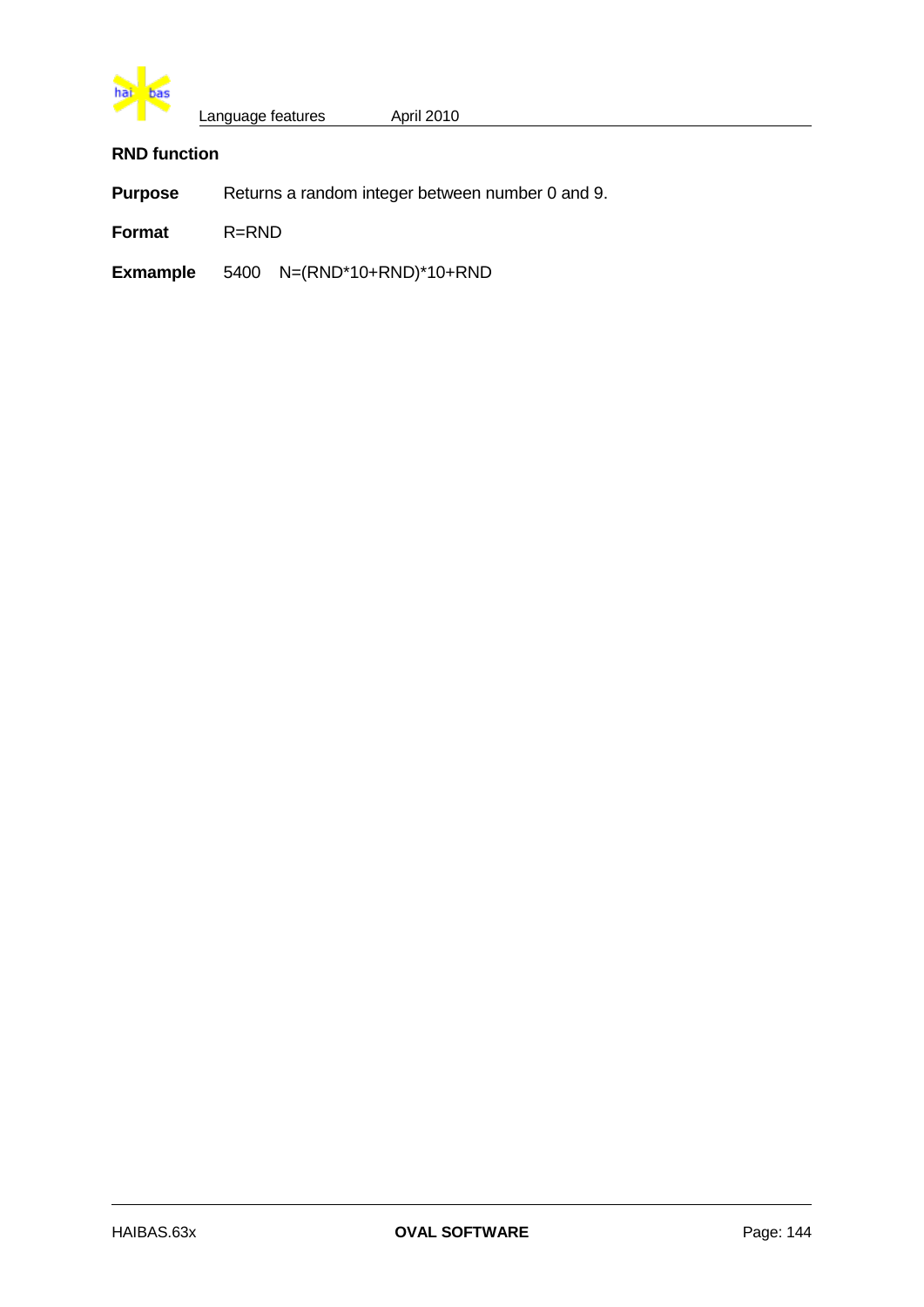

#### **RUN command**

**Purpose** Starts execution of the HAI\*Basic source program present in memory.

**Format** RUN

**Remarks** All information is removed from the GOSUB/RETURN, FOR/NEXT and STOP/GO stack.

> The current LEN values for the DIM statements is reset to 14 for numeric and 250 for string type variables.

> The internal DATA pointer is reset to the first expression of the first DATA statement.

**Example** RUN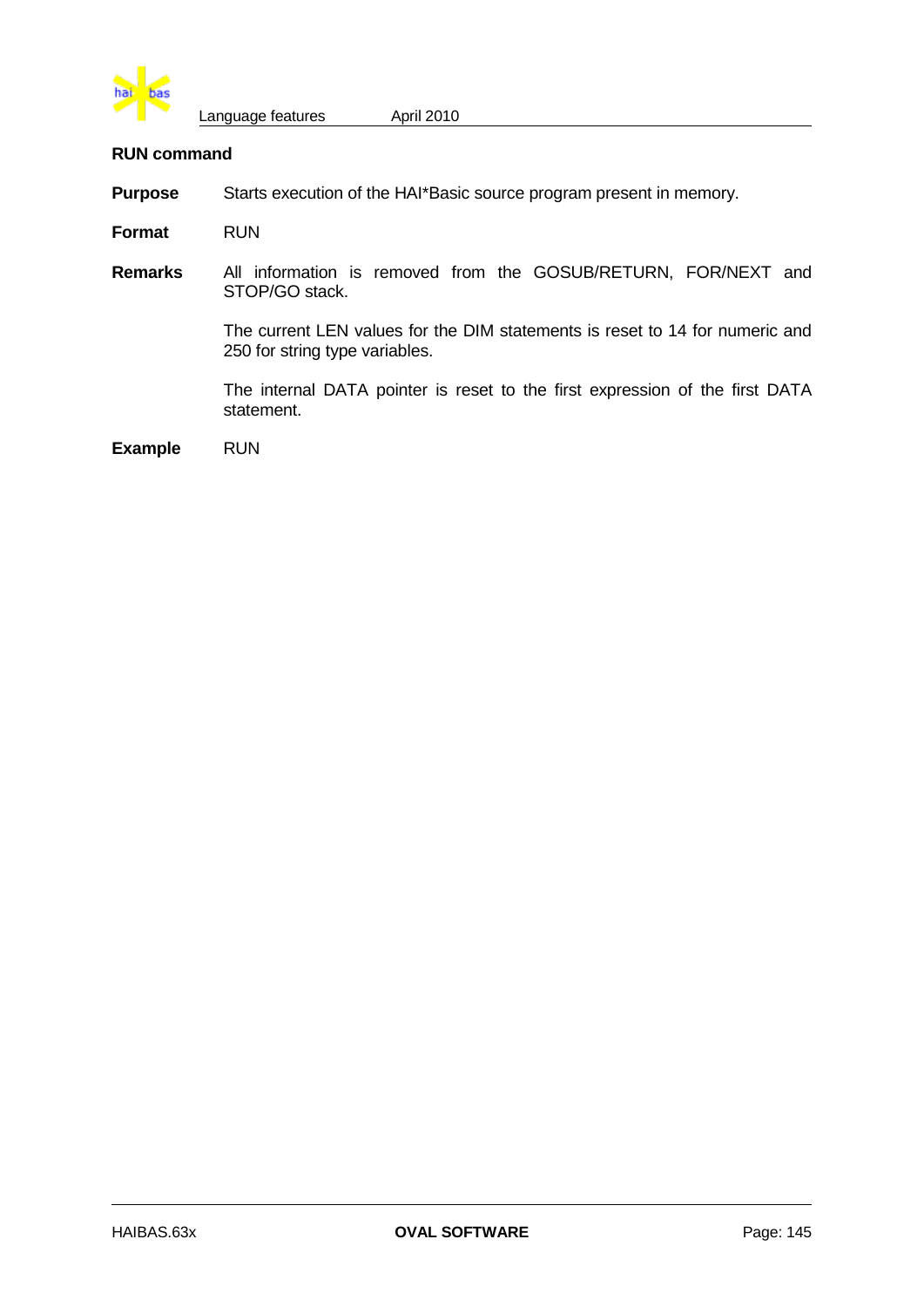

### **SAVE command**

**Purpose** Saves a HAI\*Basic program to a basic of ascii file

**Format** SAVE (UNIT=u MODE=m ERR=stno) f\$

**Remarks** Compressed basic source is expanded when SAVing to an ascii format file.

The basic or ascii file does not have to exist when executing the SAVE command. When using MODE=64, the basic or ascii file will be created. An existing file is extended if necessary.

The file f\$ is searched for on the available units if UNIT=u is not specified. See the OPEN statement for the search order.

Use the LIST command for saving part of a program to an ascii file.

**Examples** SAVE "INV01" LIST "INV01" 3000,4999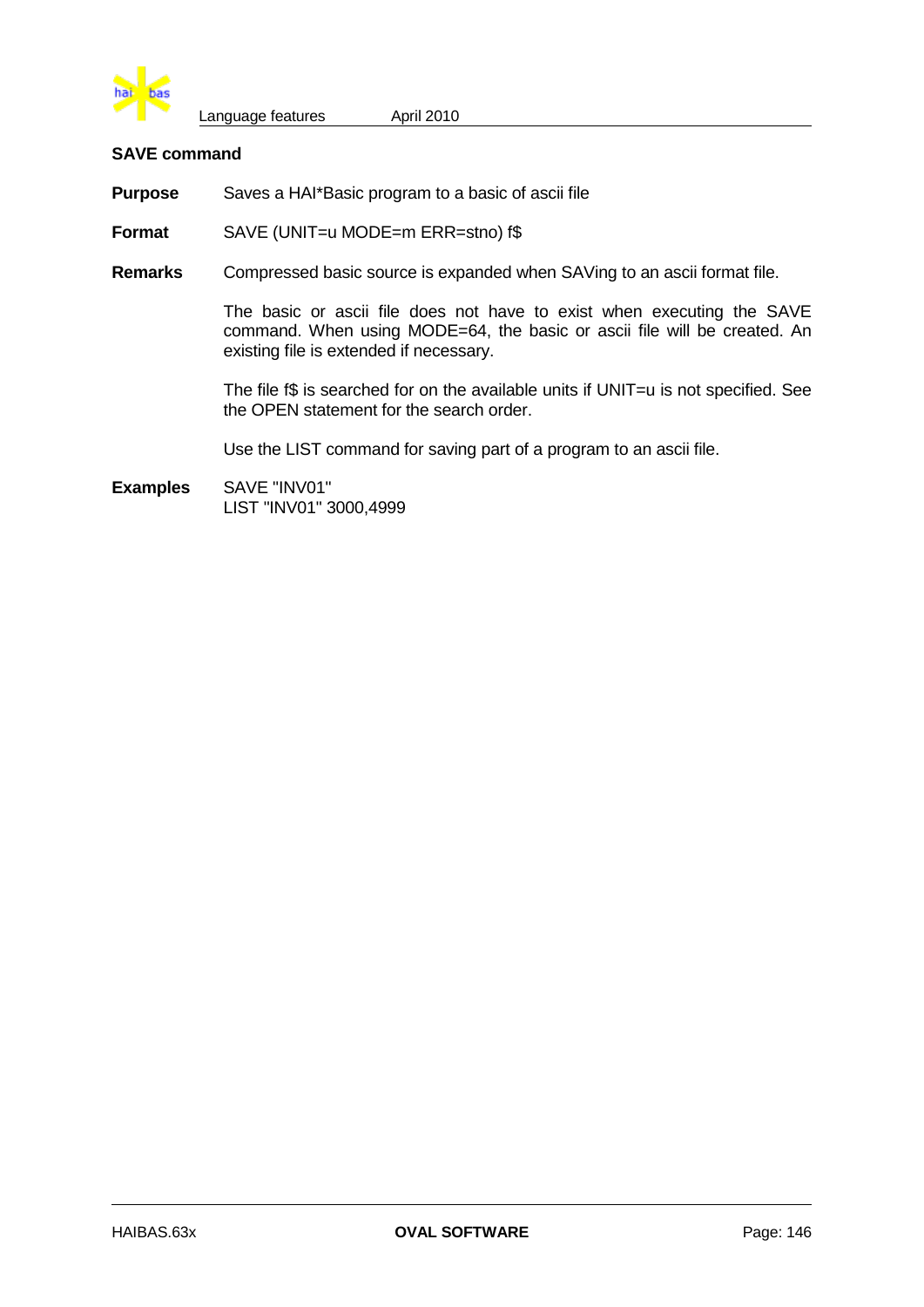

## **SB function**

**Purpose** Activates the PRINT-to-display background mode.

**Format** SB

**Remarks** See the ACCEPT statement and the CF function for details.

See the PRINT statement for general properties of display attribute functions.

**Roll-up area** Initially (and also after the CS function) the entire display acties as a roll-up area when continuing PRINTing lines.

> You can restrict the roll-up area to the lower part of the display by writing a background character (possibly a space): the roll-up area consists of the display lines below the background area.

The **mininum** size of the roll-up area is defined in the HAI.PAR parameter file.

**Example** See the ACCEPT statement.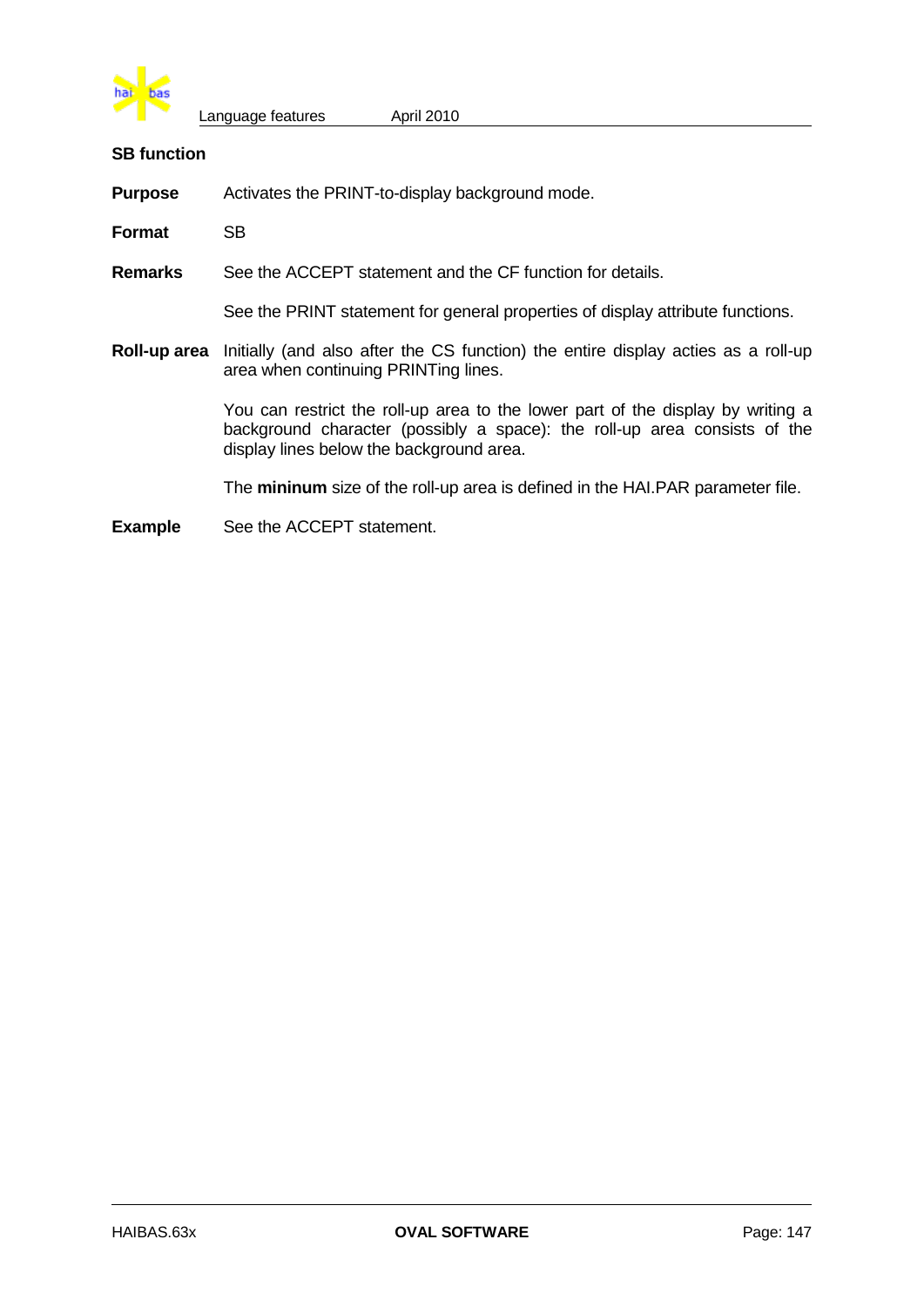

# **SF function**

| <b>Purpose</b> | Inactivates the PRINT-to-display background mode.                              |
|----------------|--------------------------------------------------------------------------------|
| Format         | SF.                                                                            |
| <b>Remarks</b> | See the ACCEPT statement and the CF function for details.                      |
|                | See the PRINT statement for general properties of display attribute functions. |
| <b>Example</b> | See the ACCEPT statement.                                                      |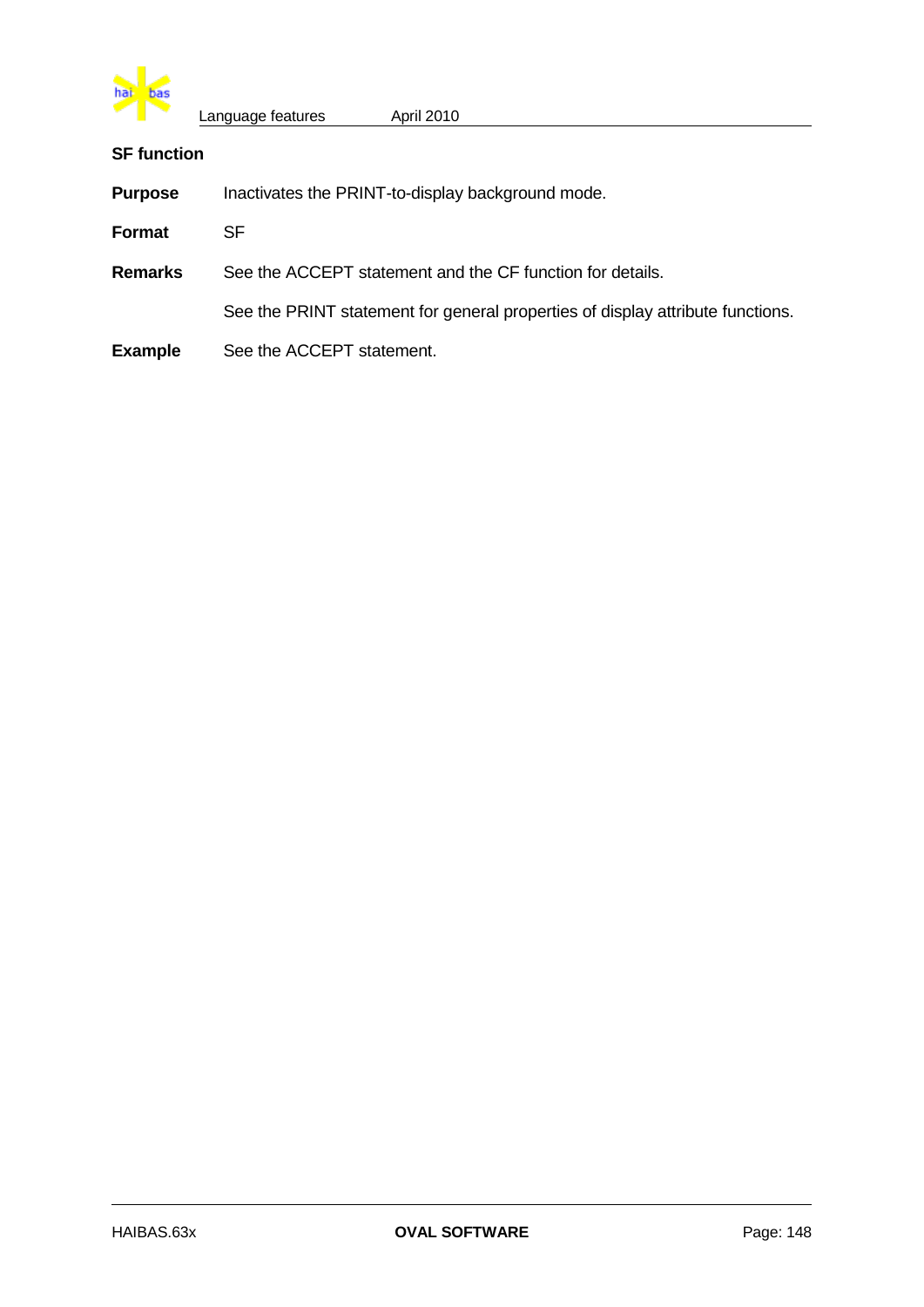

# **SGN function**

| <b>Purpose</b> | Returns the sign of a numeric expression. |  |
|----------------|-------------------------------------------|--|
|                |                                           |  |

**Format** S=SGN(x)

**Remarks** SGN returns -1 if x is negative.

SGN returns 0 if x is zero.

SGN returns +1 if x is positive.

**Example** 7600 H=K+SGN(L)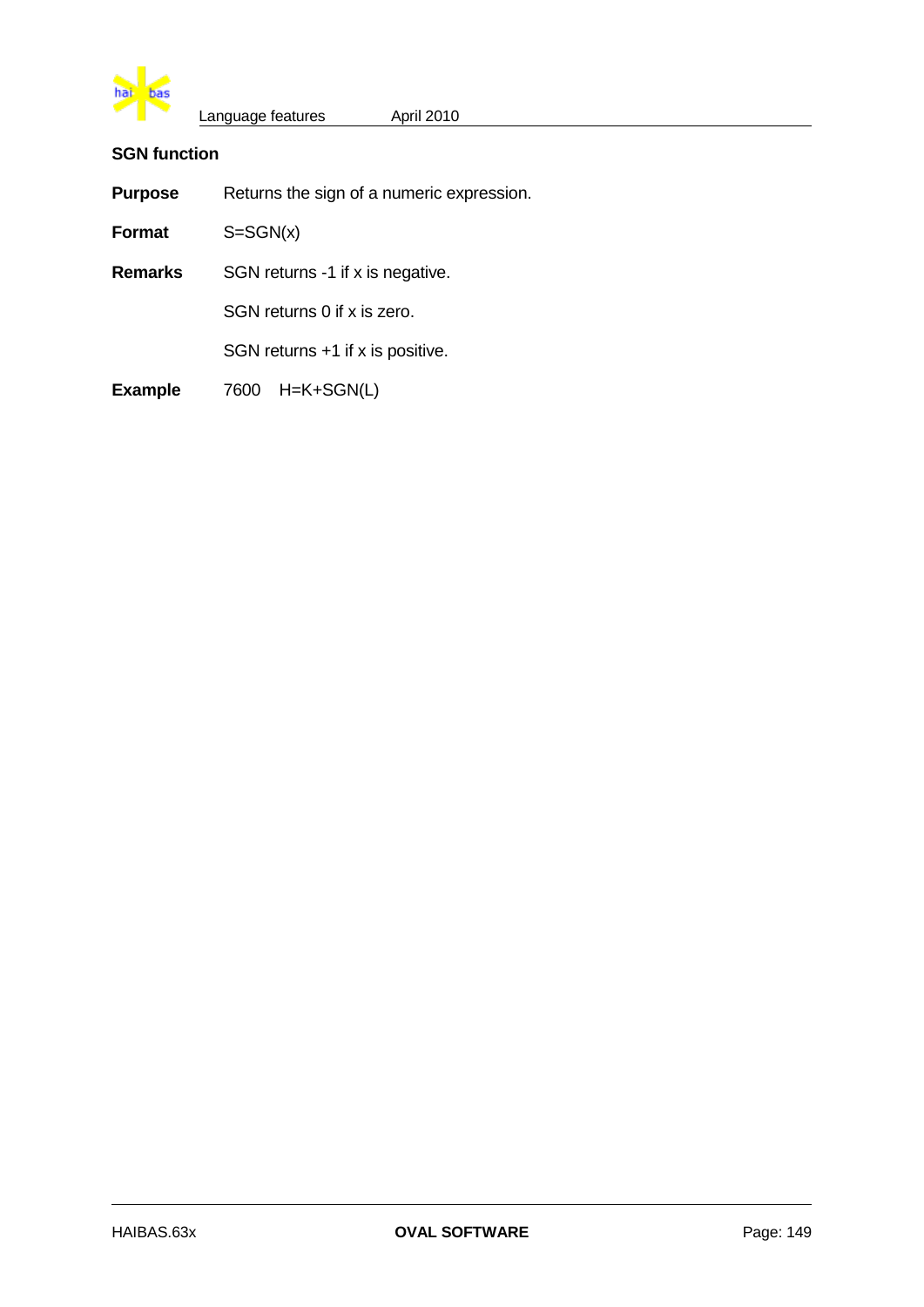

#### **SHOW command**

- **Purpose** Displays details of control areas held by the interpreter
- **Format** SHOW [keyword] [(i/o clauses)] [file\_exp]
- **Remarks** The optional keyword can be used to display specific area of interest (by default all items (except FREE) are displayed.
	- CONTROL Displays all memory allocations and free areas in all zones under the control of the HAI\*Basic memory manager.
	- COMMON see DATA
	- DATA The output format for SHOW DATA:

DATA xx (data:  $yy = zz$ , save:  $yy = zz$ )

where xx is the child Function level, yy is "in" (variables are in memory) or "OUT" (variables are swapped out to disk) and zz is the number of bytes currently used. Child 0 does not need to save any parent details so the "save:" part is omitted there.

SHOW COMMON can also be used to show the common data areas currently allocated. The word DATA is replaced by COMMON and the number xx is the handle.

Common variable details are also output in the default SHOW.

- FREE Size of free spaces. Also shows a summary of availalble free space in all HAI\*Basic memory manager zones.
- HELP Help file name
- LOAD Program areas controlled by the overlay software, including the data area and the HAI\*Basic editor statement buffer.
- LEN= Default LEN= values.
- ON ON event traps, including all stacked traps for each event.
- OPEN Open files.
- STACK Stack details (same as STACK command)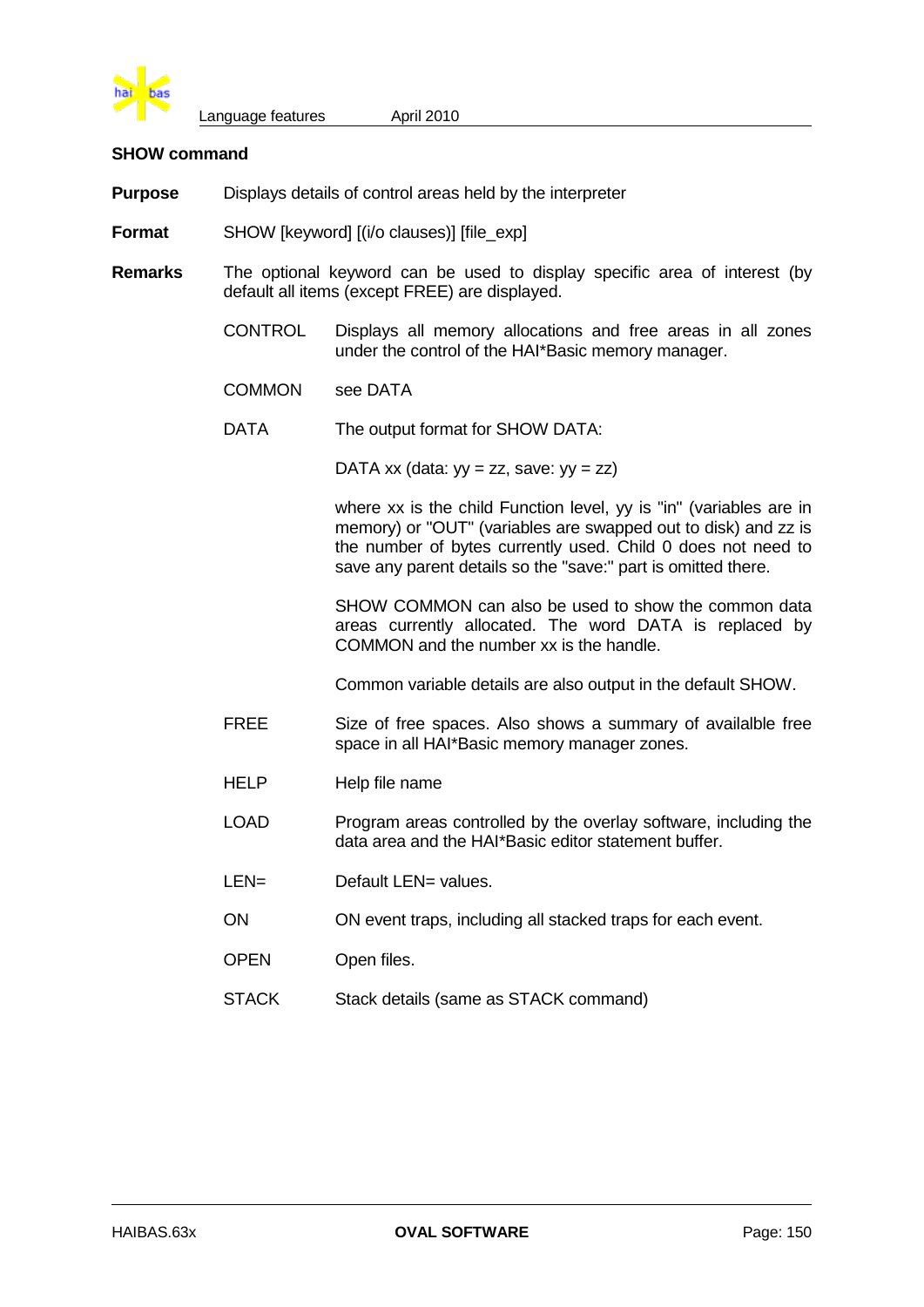

| Language features | April 2010                                    |  |
|-------------------|-----------------------------------------------|--|
| $UNIT =$          | HAI*Basic unit names (0 for the default unit) |  |

USER Shows a summary of all screen windows currently in use.

The optional i/o clauses are as in the OPEN statement, except no file number is supplied.

The optional file name expression is also as OPEN and specifies a device or file name for the SHOW output. By default the console is used.

SHOW can be paused by the Break (ctrl C) or KEY=12 (escape) keys.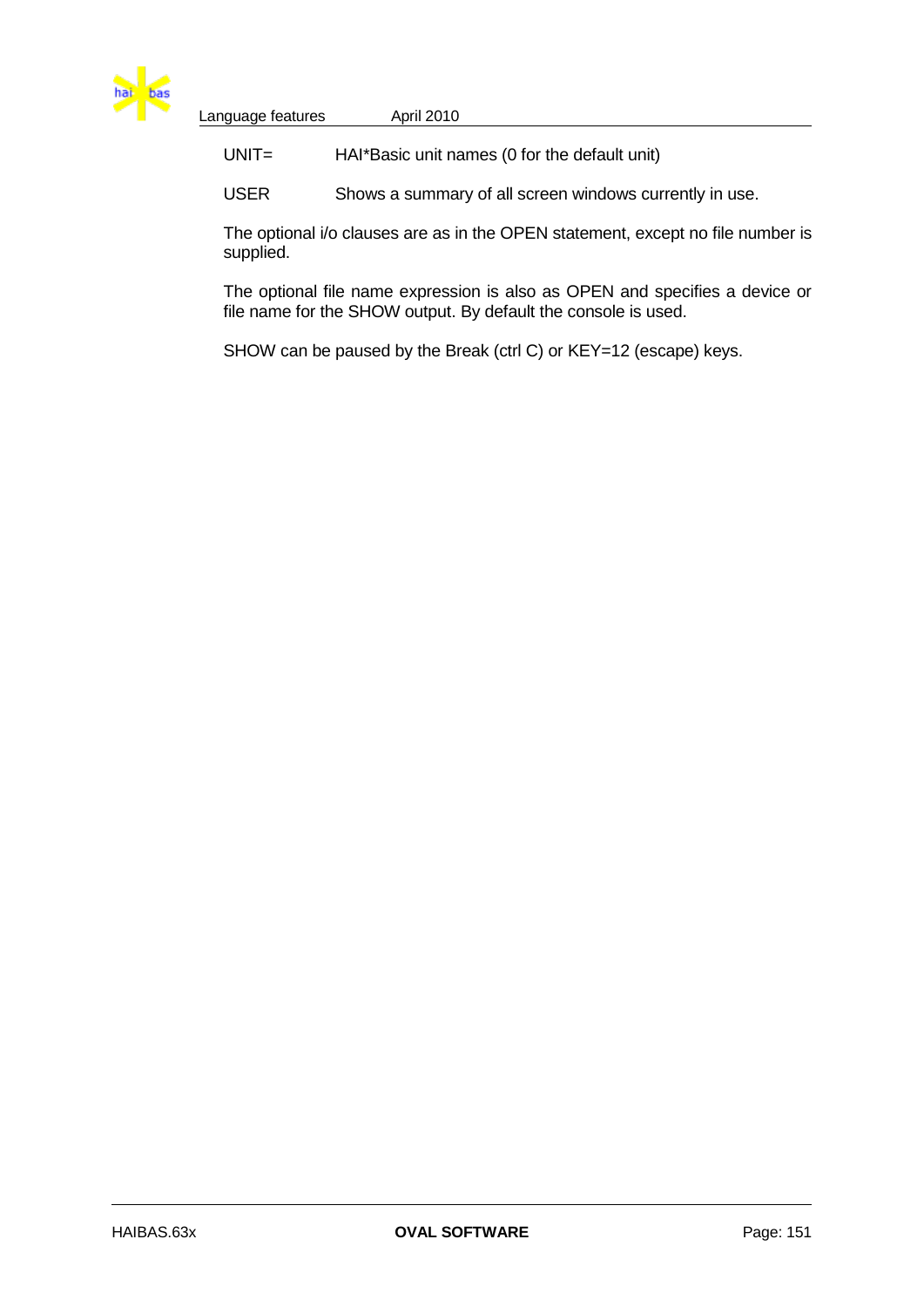

| ---- | Language features | April 2010 |  |
|------|-------------------|------------|--|
| mnle | SHOW              |            |  |

**Example** SHOW SHOW FREE SHOW UNIT= SHOW STACK (MODE=64) "stack.hia"

**Note** All SHOW options are for BASIC commands only. They may change or be withdrawn at any time in the future.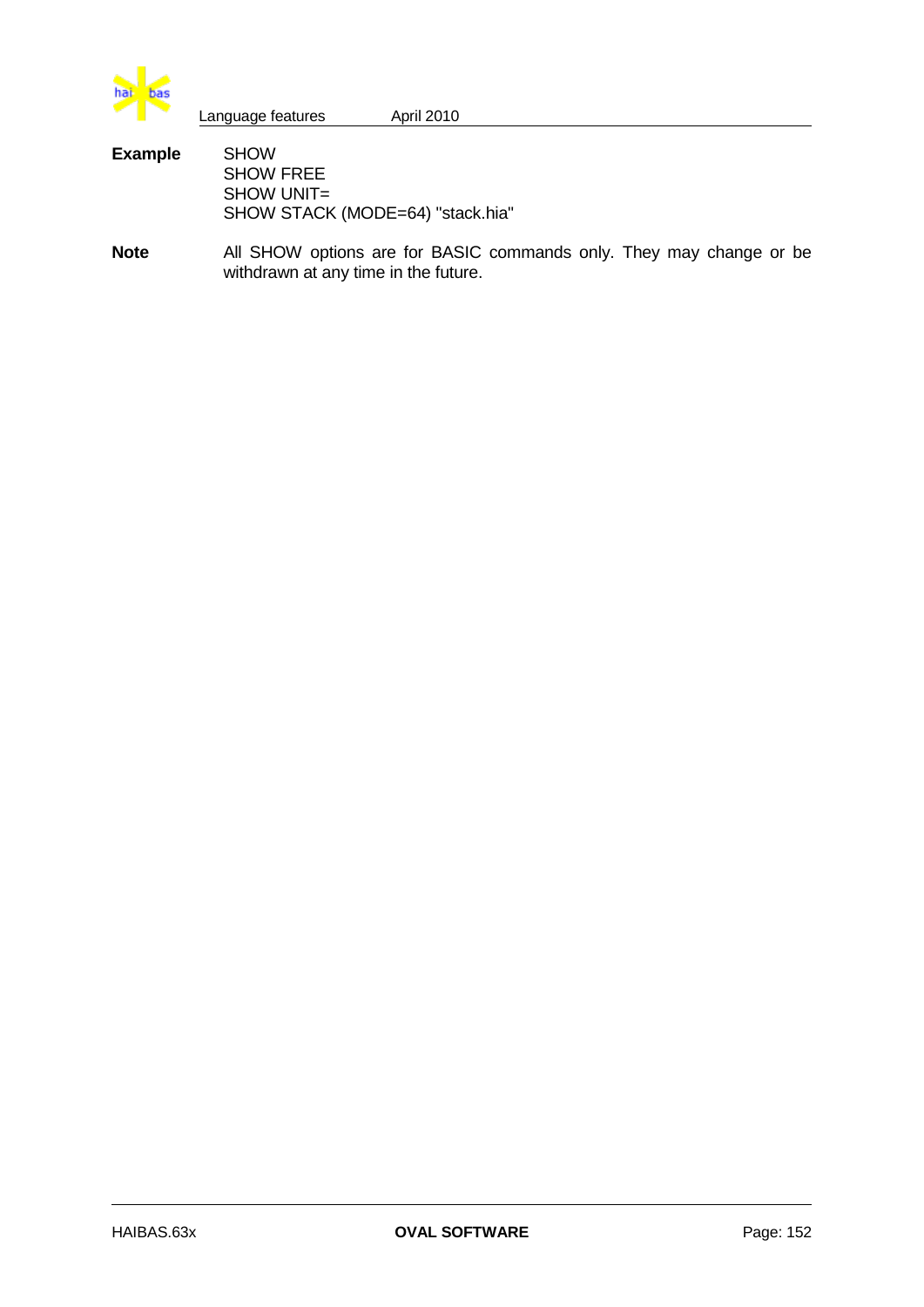

# **STACK command**

- **Purpose** Displays the current contents of the GOSUB/RETURN, FOR/NEXT and STOP/GO stack.
- **Format** STACK
- **Example** STACK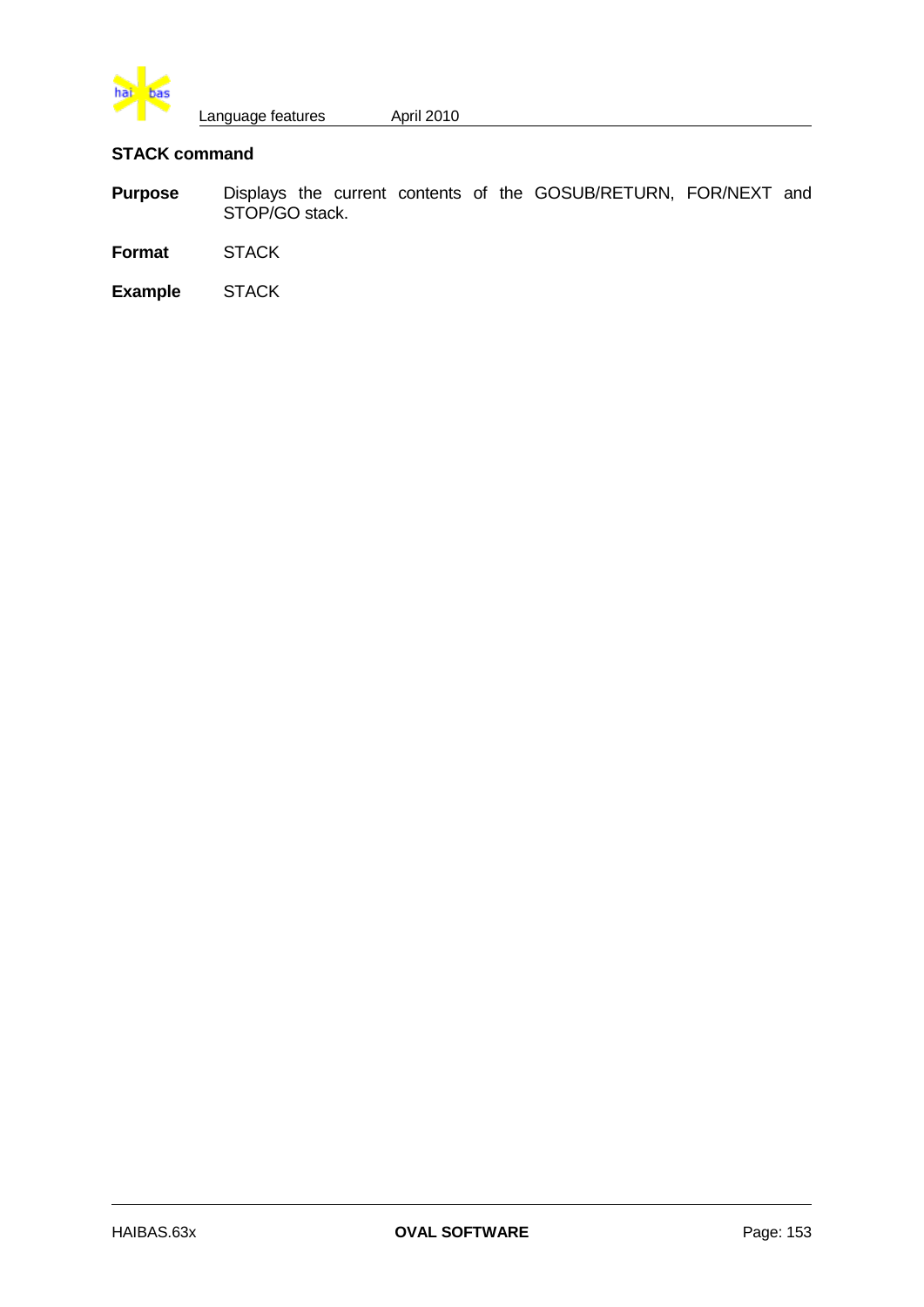

## **STATUS function**

**Purpose** Returns the status of a file number.

**Format** S=STATUS(n)

**Remarks** STATUS returns 0 if the file number n is not in use.

STATUS returns a value unequal to 0 if the file number is in use.

**Example** 4500 IF STATUS(9) THEN CLOSE(9)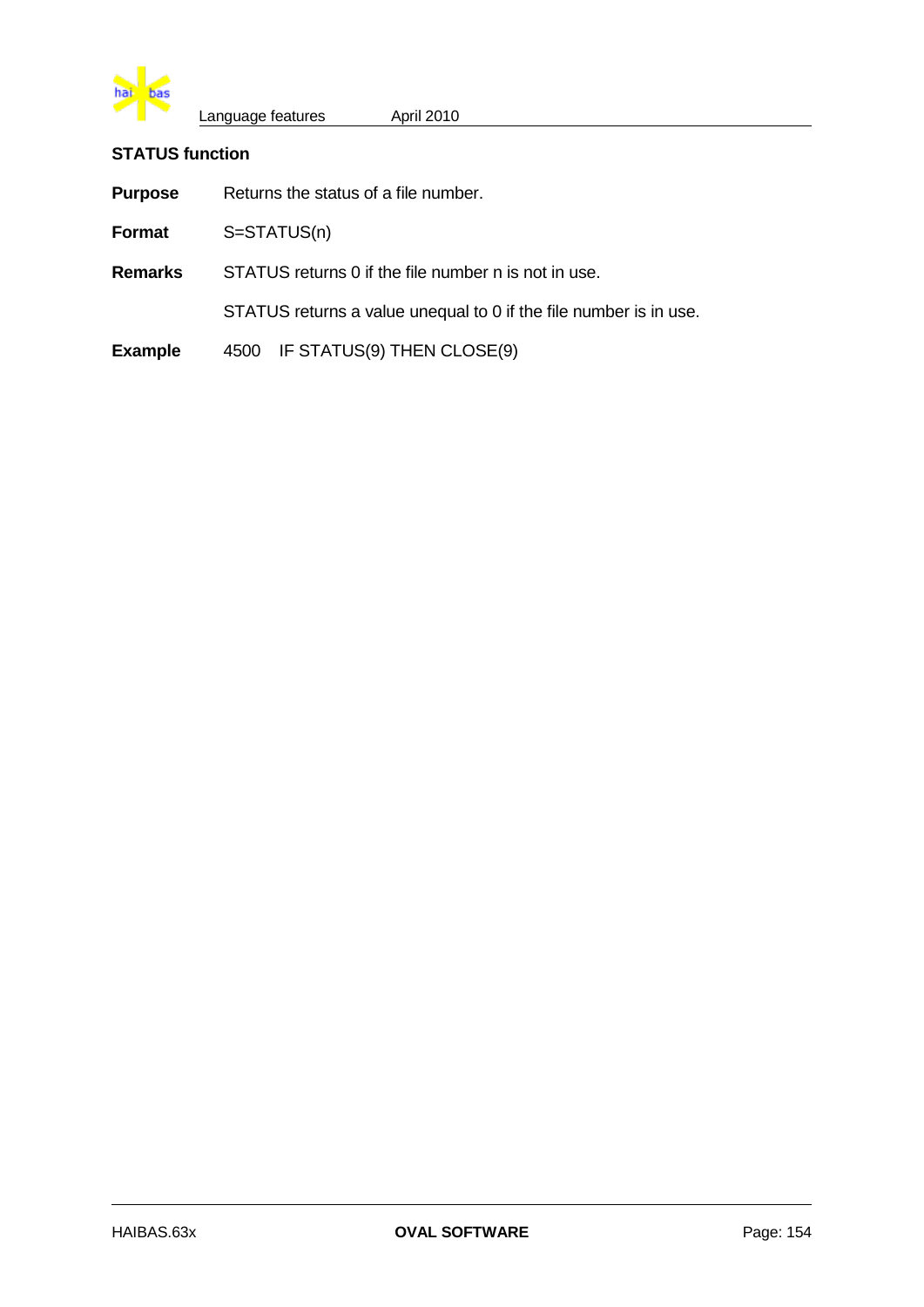

### **STOP statement**

**Purpose** Halts execution of the program and displays a message.

**Format** STOP

**Remarks** Program execution resumes when pressing the CLEAR key.

The program returns to edit mode when pressing the ESCAPE key. You can then resume execution with the GO command after inspection of the contents of the relevant variables for debugging purposes.

**Example** 3400 STOP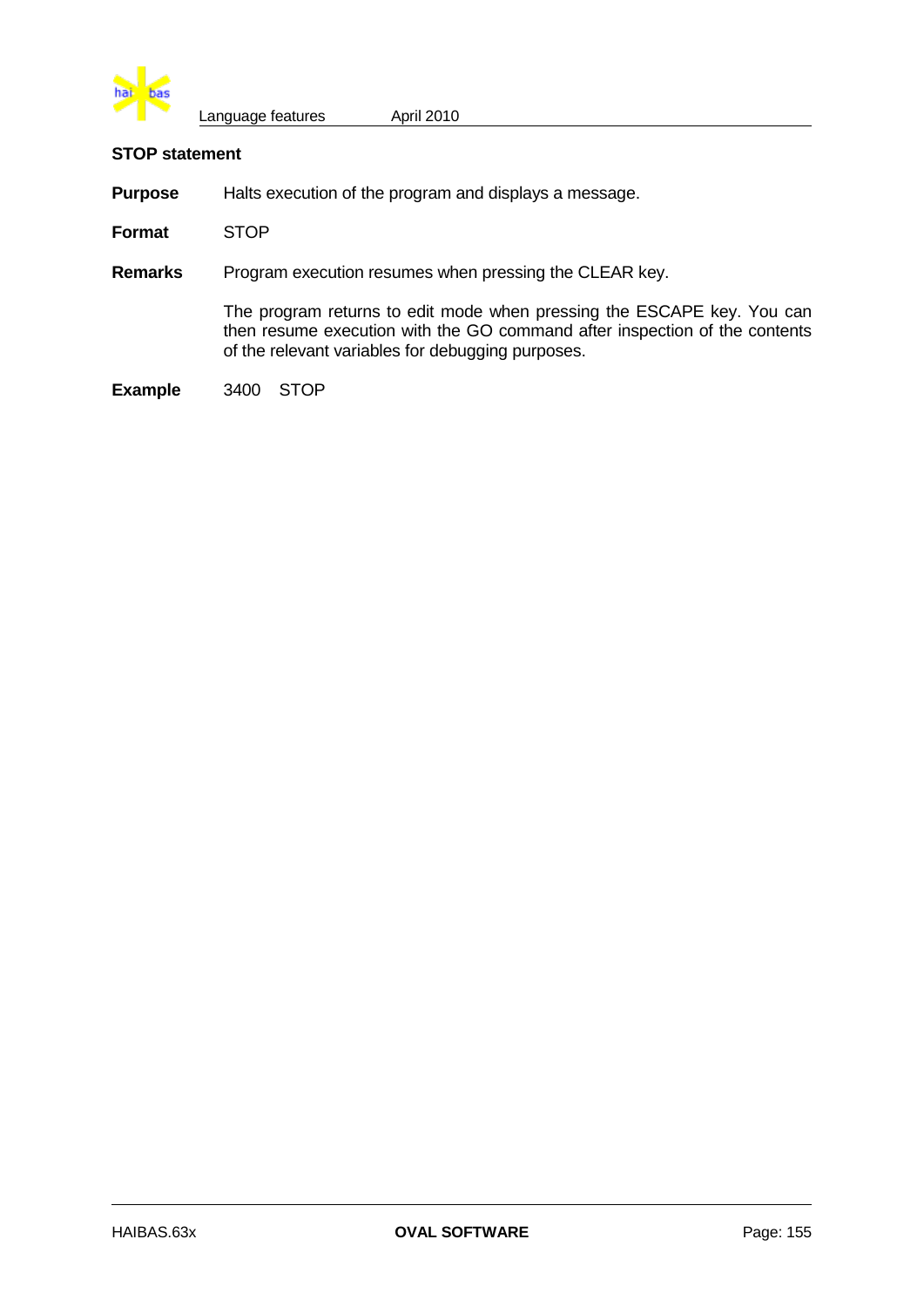

### **STR function**

**Purpose** Returns the value of its argument in string format.

**Example** Y\$=STR(x)

**Remarks** The string value returned contains a leading space (for non-negative values) or a leading minus sign (for negative values).

The STR function is implied in a PRINT statement.

# **Example** The statements

1430 PRINT A

and

1430 PRINT STR(A)

have the same effect.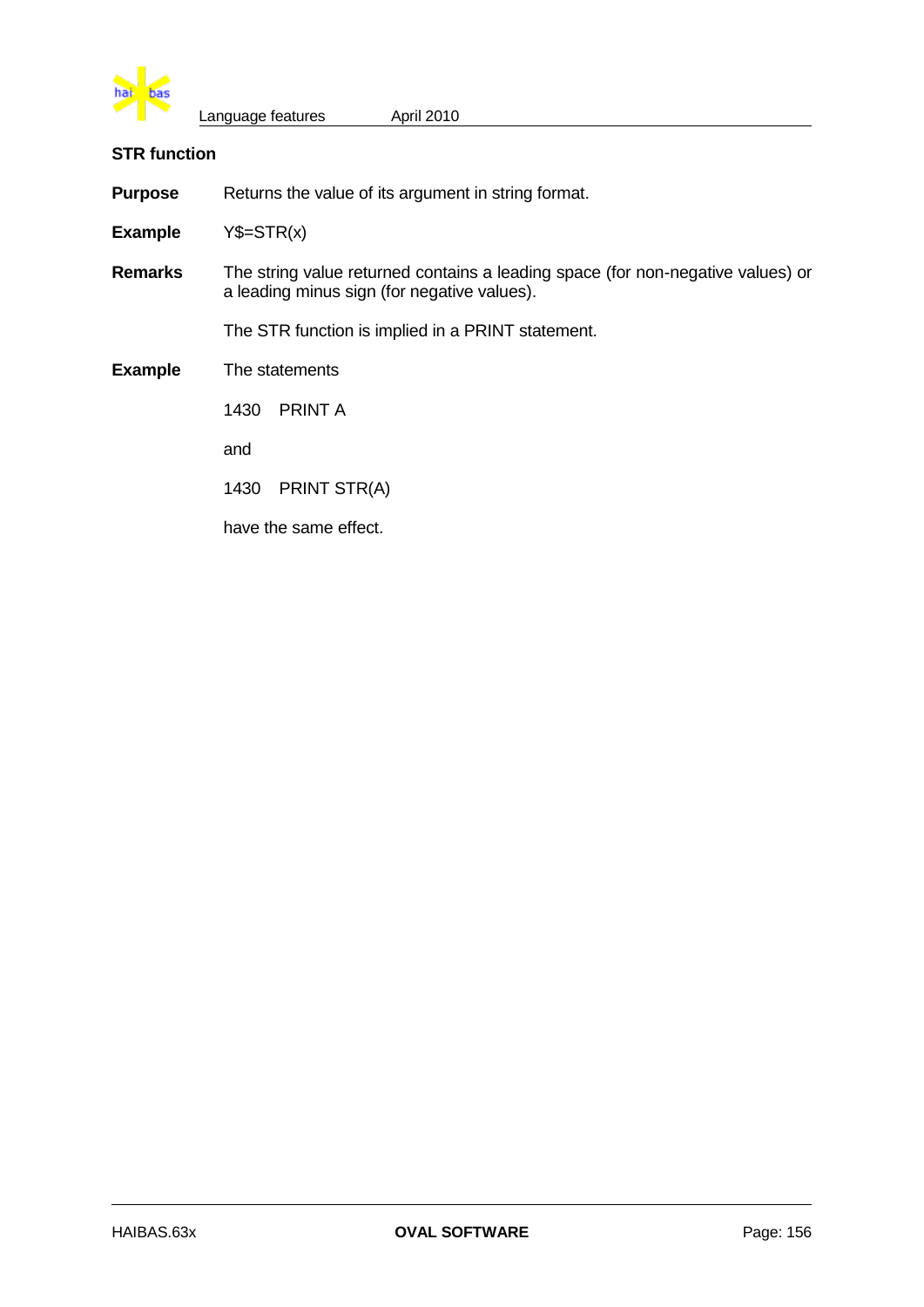

## **TRACE statement**

**Purpose** Allows to trace a HAI\*Basic program.

**Format** TRACE

|    | IRACE                |
|----|----------------------|
| or | <b>TRACE "\$LPT"</b> |
| or | TRACE (MODE=m)f\$    |
| or | TRACE END            |

**Remarks** The TRACE facility statements activates the statement number trace facility.

You execute the program in step-by-step mode pressing the CLEAR key. The numbers of the 10 most recently executed statements appear in a window on the display.

The statement keyword is included.

The format TRACE "\$LPT" allows you to send the trace output to a printer.

The format TRACE f\$ allows you to send the trace ouput to an ascii file. f\$ is the name of the ascii file (xxxxx**A.ASC**). When using MODE=64 the ascii file will be created if not yet present.

Modulenames are output as part of the trace information whenever a new module is entered (e.g. by CALL, FUNC, RETURN etc.). This name is abbreviated for screen output but appears as a full file name when tracing to printer.

The TRACE END statement inactivates the trace facility.

- **CLOSE** The BEGIN statement and the simple form CLOSE imply TRACE END, since they close a path to the driver that is implicitly opened by TRACE.
- **Example** 10 BEGIN
	- 20 TRACE

...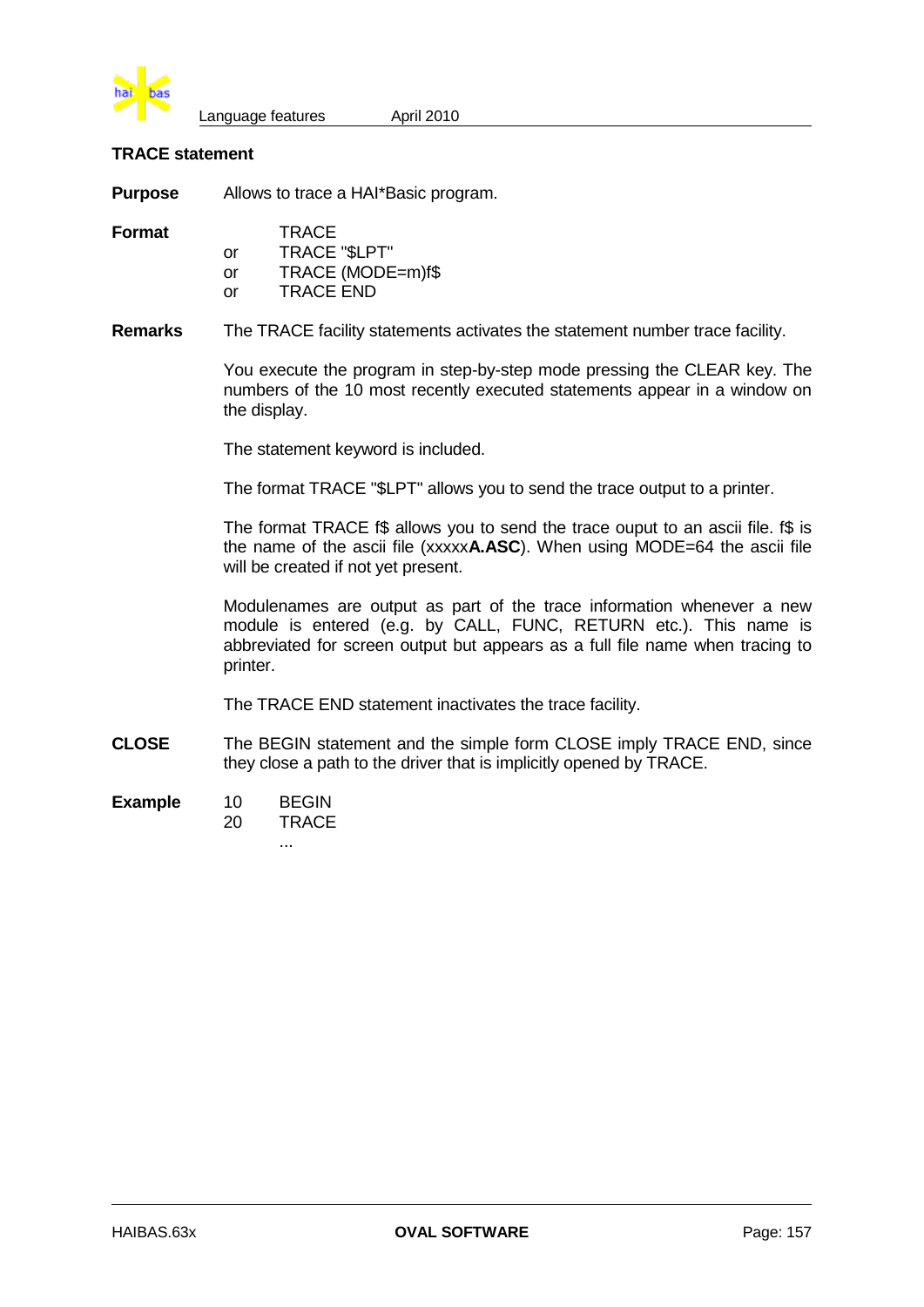

## **USER system variable**

**Purpose** Contains the terminal number.

**Format** USER

**Remarks** The terminal number ranges from 1 to the number of HAI\*Basic users. It is always 1 in a single-user environment.

> The USER number is primarily meant to provide for a unique terminal identification. You are then able to create a unique work file name for every terminale running the same program.

You must not alter the contents of USER.

**Example** 1100 OPEN (5) "WORK"+(USER:"0")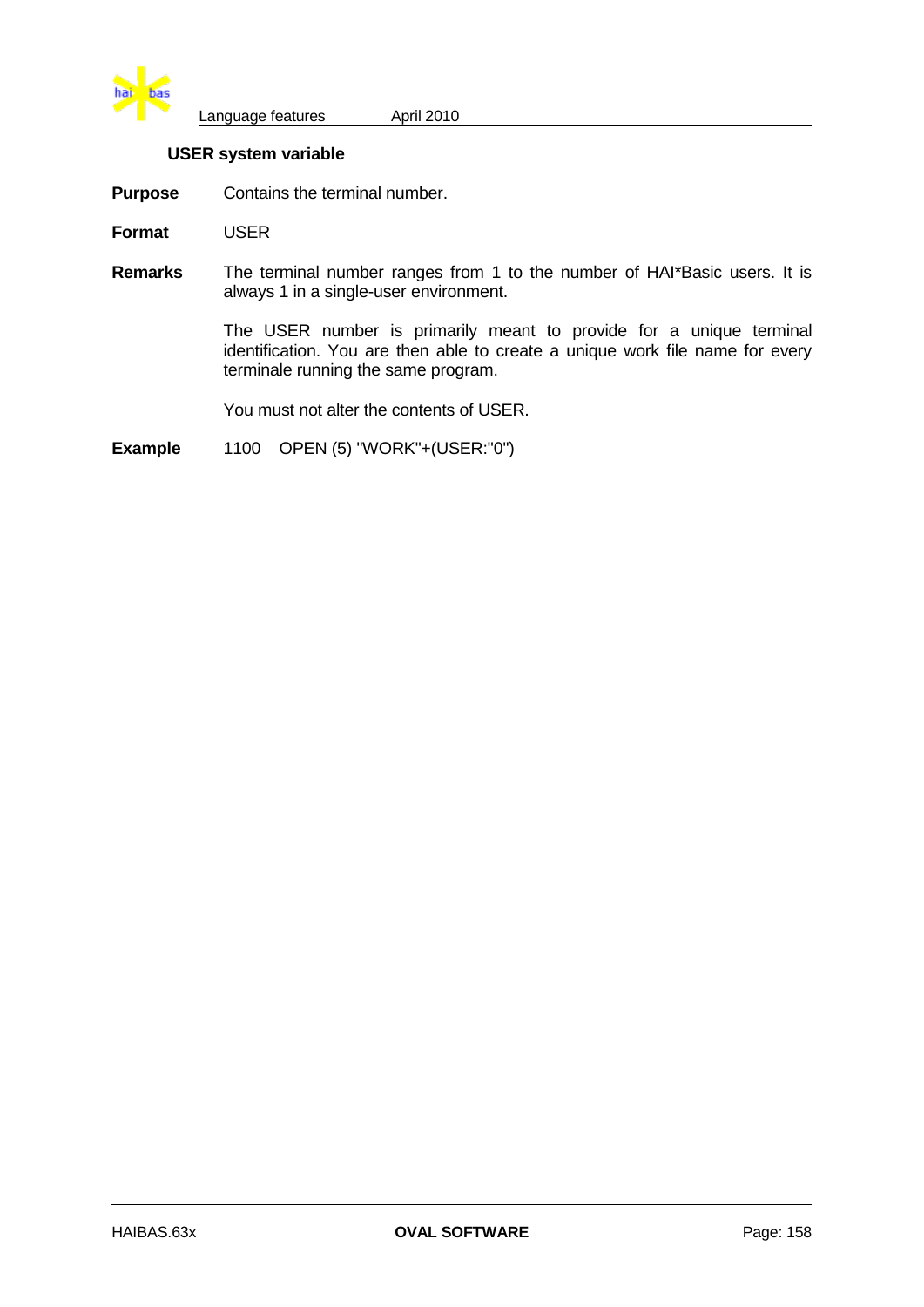

## **VAL function**

**Purpose** Returns a numeric value derived from its string type argument.

**Format** Y=VAL(x\$)

**Remarks** All embedded digits (0 to 9) are considered to constitute one numeric value.

Every minus sign inverts the sign of the value. An **even** number of minus signs yields a **positive** result. An **odd** number of minus signs yields a **negative** result.

The other characters are ignored.

**Example** VAL (-X1-2-Y3) yields the value -123.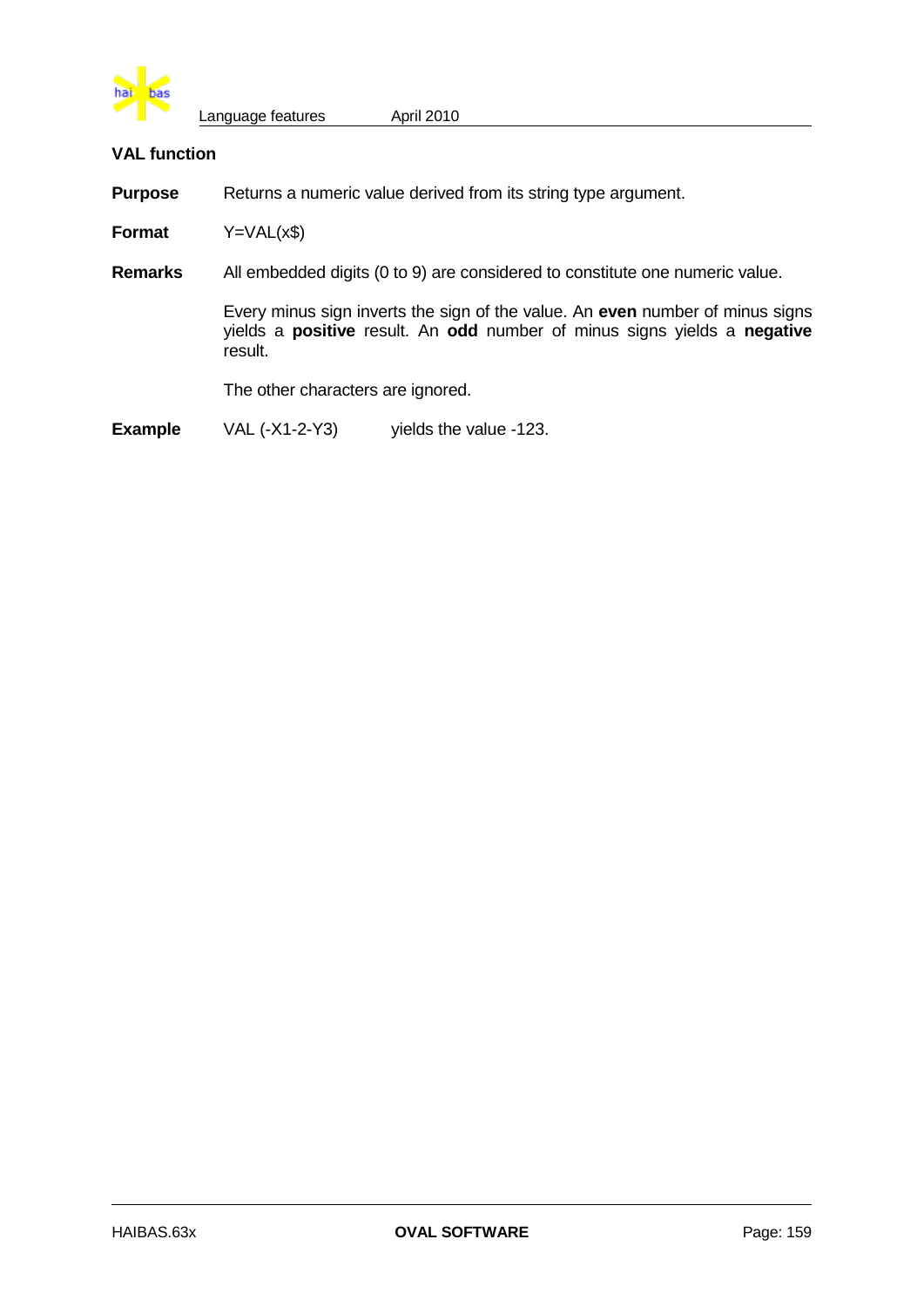

# **VER function**

| <b>Purpose</b> | Returns the HAI*Basic Run Time version. |
|----------------|-----------------------------------------|
|----------------|-----------------------------------------|

**Format** VER

**Remarks** The version number can be displayed and printed.

**Example** 4500 PRINT @(70,4) VER:"#0.00"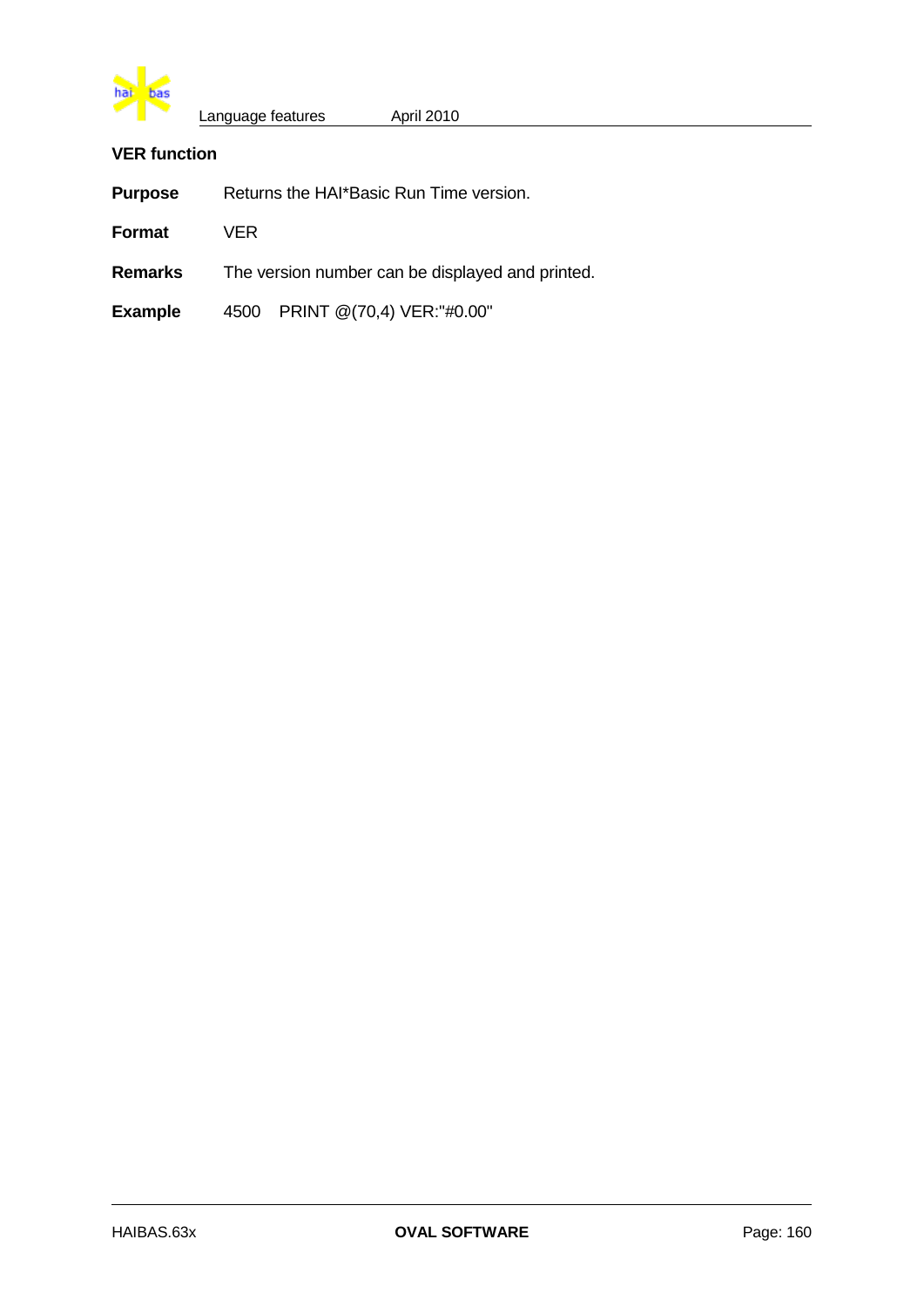

# **VER\$ function**

| <b>Purpose</b> | Returns the name of the license holder of the HAI*Basic software.       |  |  |
|----------------|-------------------------------------------------------------------------|--|--|
| Format         | VER\$                                                                   |  |  |
| <b>Remarks</b> | The 30 characters name is include in the software at installation time. |  |  |
|                | It can be displayed or printed.                                         |  |  |
| <b>Example</b> | PRINT (2) "License holder: " VER\$<br>4300                              |  |  |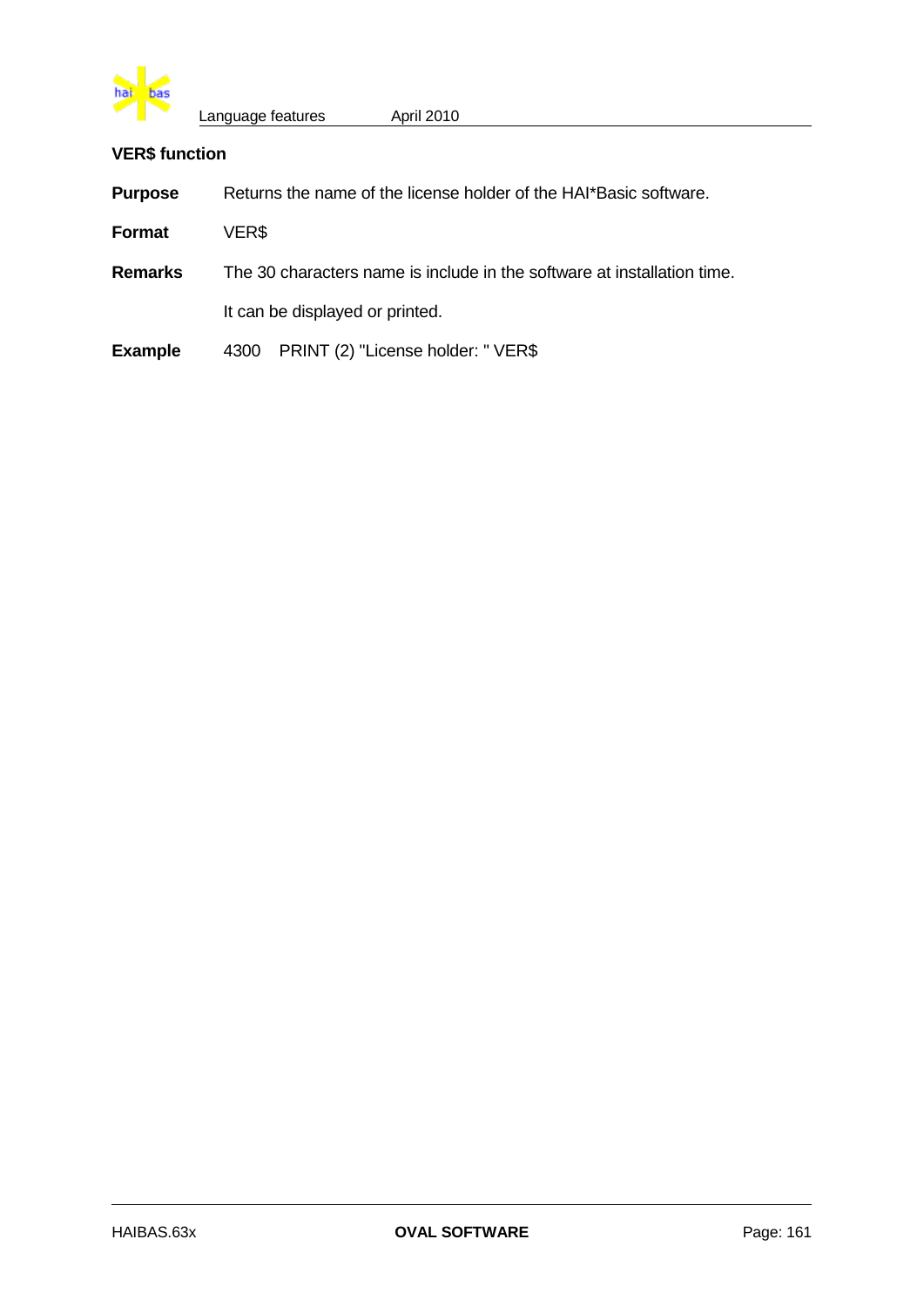

# **WRITE statement (file)**

| <b>Purpose</b>             | Writes a record to a direct of indexed file.                |                                          |                                     |                                                                                                                                                          |  |
|----------------------------|-------------------------------------------------------------|------------------------------------------|-------------------------------------|----------------------------------------------------------------------------------------------------------------------------------------------------------|--|
| <b>Format</b>              | (1)                                                         | WRITE (n IND=i MODE=m ERR=stno) var_list |                                     |                                                                                                                                                          |  |
|                            | (2)                                                         |                                          |                                     | WRITE (n IND=i\$ MODE=m TRACK=t ERR=stno) var_list                                                                                                       |  |
| <b>Remarks</b>             |                                                             | n is the OPENed file.                    |                                     |                                                                                                                                                          |  |
|                            |                                                             |                                          |                                     | m is the multi-user mode and it serves for direct file extension.                                                                                        |  |
|                            |                                                             |                                          |                                     | t is the number of the index in case of WRITing to an indexed file.                                                                                      |  |
|                            |                                                             |                                          |                                     | The record is defined by the variables of the var_list.                                                                                                  |  |
| (1)<br><b>Direct file</b>  | The record with recordnumber i is written to a direct file. |                                          |                                     |                                                                                                                                                          |  |
|                            |                                                             |                                          |                                     | Direct files are not automatically extended when using a large index value. You<br>can extend a direct file by a special WRITE statement. Its format is: |  |
|                            | WRITE (n IND=r MODE=99 ERR=stno)                            |                                          |                                     |                                                                                                                                                          |  |
|                            | r is the new highest possible index number.                 |                                          |                                     |                                                                                                                                                          |  |
|                            |                                                             |                                          |                                     | Insufficient disk space for file extension generates error code 18.                                                                                      |  |
| (2)<br><b>Indexed file</b> | driver).                                                    |                                          |                                     | The position of the index i\$ is defined at file creation time (see the \$HOST                                                                           |  |
|                            | The indexed file is automatically extended when required.   |                                          |                                     |                                                                                                                                                          |  |
|                            |                                                             | See also error codes                     | $\overline{2}$<br>4<br>5<br>6<br>17 | (old error code),<br>index not valid,<br>duplicate index,<br>file extended,<br>no more space available,                                                  |  |

52 incorrect identifier.

# **Rewrite**

**record** Omission of the IND=i (direct file) or IND=i\$ (indexed file) implies a **rewrite** of the record read by the most recent READ action.

You may READ a record, alter its contents (no the index on which the record is read!) and reWRITE the record without the IND= option (See the example).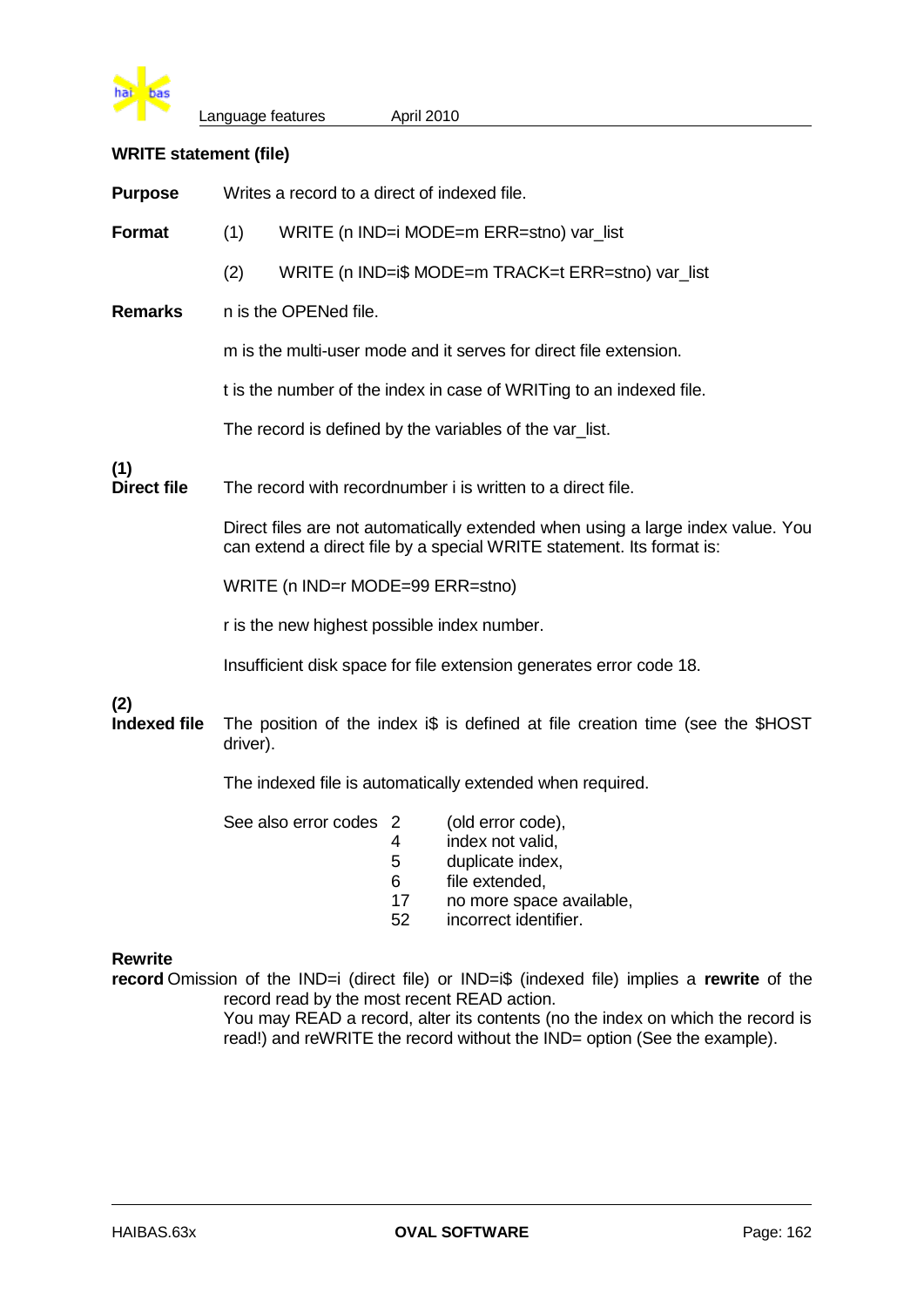

**Multi-user** A record can be locked after being written in case the file is shared (see the OPEN shared (see the OPEN statement).

> The record is locked if no MODE option is specified. The record is not locked if MODE=16.

A previous lock on a record in the same file is always cancelled unless MODE=48. Then the lock on the previous record is retained and the newly inserted is not locked.

See also error code 22.

...

**Example** 6700 READ (6 IND=K\$ ERR=9000) K\$ A B2\$ C\$ D5 ...

6800 WRITE (6 ERR=9200) K\$ A B2\$ C\$ D5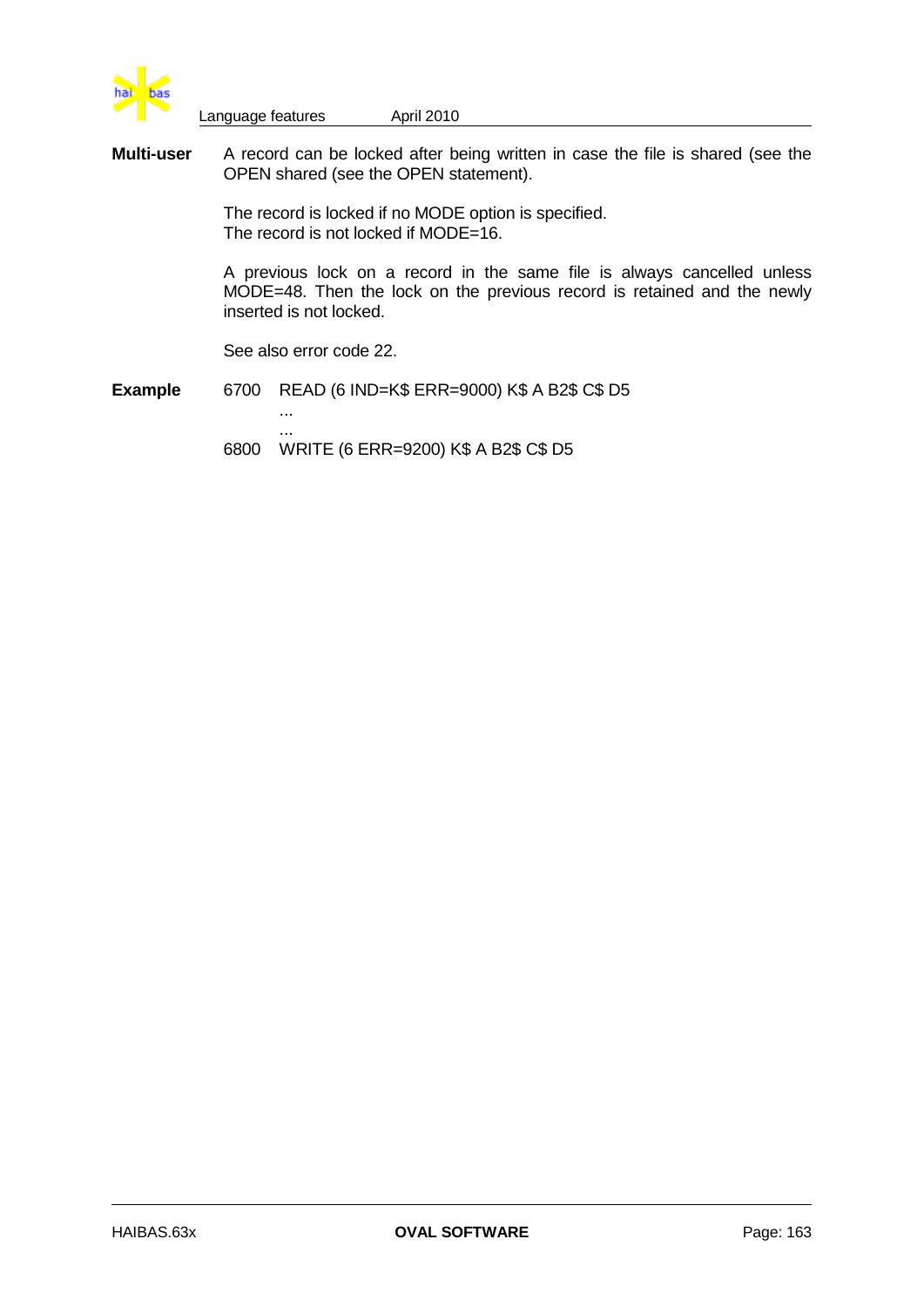

## **WRITE statement (screen)**

**Purpose** Moves a HAI\*BAS window.

**Format** WRITE([0] [IND=W] MODE=1) appearance\_list

- 0 Optional CRT file number.<br>W Window number If there
	- Window number. If there is no  $IND=$  then the current window is assumed.
- **Remarks** The only items currently supported in the appearance list is the list of  $@()$ coordinates and even for these the size of the window must not change.

Any attribute appearance is ignored. "1" and "2" border types are also ignored but may be required just to make the window size the same.

This statement is not added as a result of popular demand but mainly because window moving became available (see change for ACCEPT area under temporary window). The statement may be enhanced or simplified in the future. This depends on the response from marketing and programmers (in other words, you).

**Example** 10 WRITE(MODE=1) "2"  $\mathcal{Q}(1,1)$   $\mathcal{Q}(75,20)$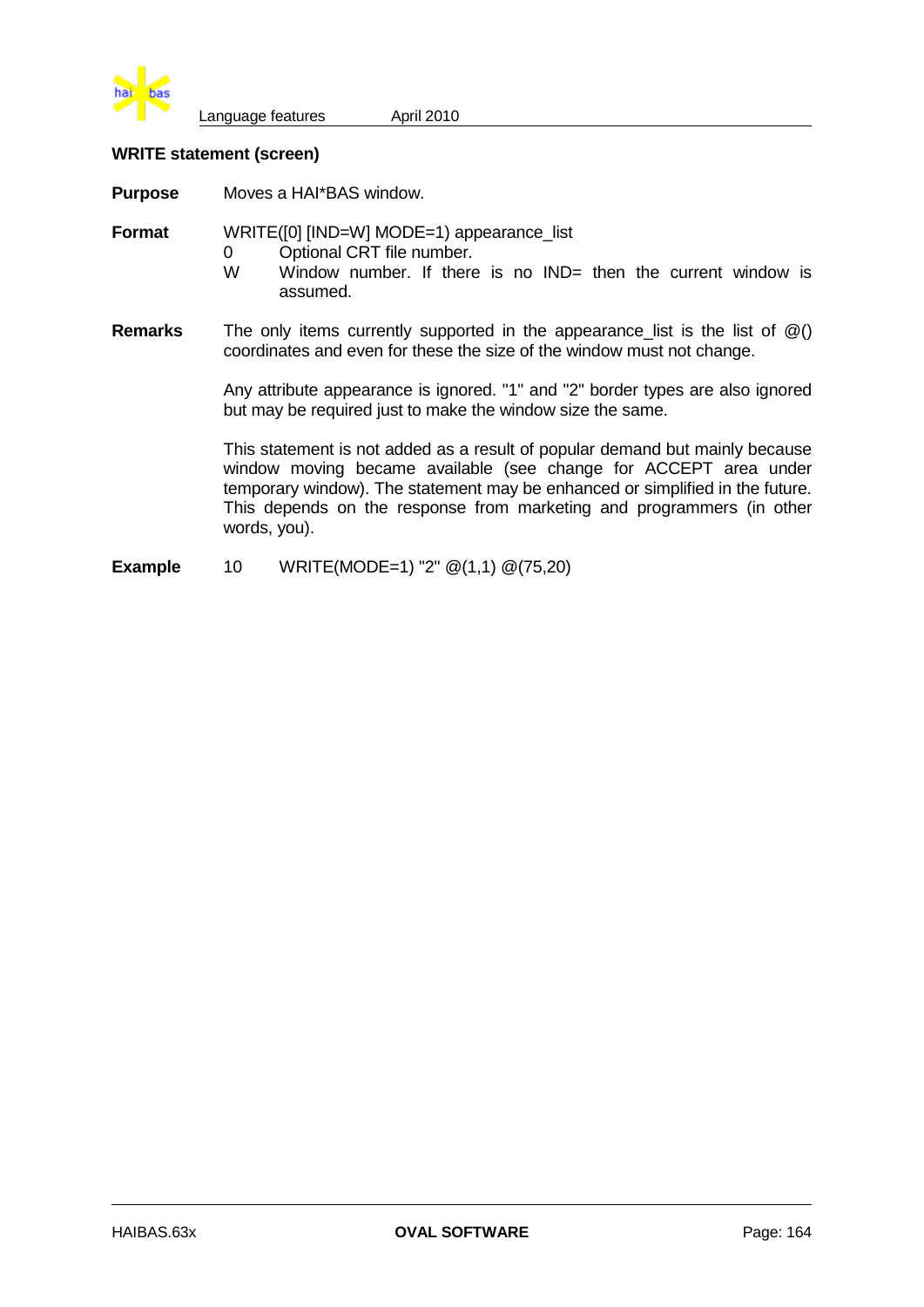

**Introduction** Drivers are components of the HAI\*Basic susbsystem to control peripheral hardware. The interface on HAI\*Basic level is fairly standard on various HAI\*Basic implementations, although invariability is not completely guaranteed on future HAI\*Basic implementations. Moreover you will introduce hardware dependancies in your program, when controlling particular hardware with control code sequences.

> A second class of drivers provids for a uniform interface to the facilities of the HAI\*Basic subsystem and the host operating system. They allow you for example to allocate a file or to communicate with other HAI\*Basic users in a multi-user system.

The following drivers are available:

- **\$CRT** Allows to control the display and keyboard (apart from the standard language features PRINT, ACCEPT and INPUT).
- **\$DLK** Allows to access the communication ports.
- **\$FILE** Allows to access any file, especially files that are not organised according to the rules of the HAI\*Basic subsystem (and do not have filename suffix HI?).
- **\$HOST** Allows to access facilities of the HAI\*Basic runtime system and the host operating system.
- **\$NULL**Allow the system to sleep.
- **\$LPT** Allows access to a printer.
- **\$SPL** Allows to write PRINT output to a spool file.
- **Statements** The driver is OPENed like OPENing a file. The driver software is automatically loaded from a file with file name suffix HAI (e.g. DLK.HAI for \$DLK). Drivers may be specified as being memory resident all the time (See chapter 'System parameter file HAI.PAR'). Error 12 occurs if the driver is not known.

The driver is CLOSEd like CLOSing a file. The memory of non-resident drivers is freed.

The function of the statements READ, WRITE, INSERT, DELETE, PRINT, GET and PUT depends on the particular driver.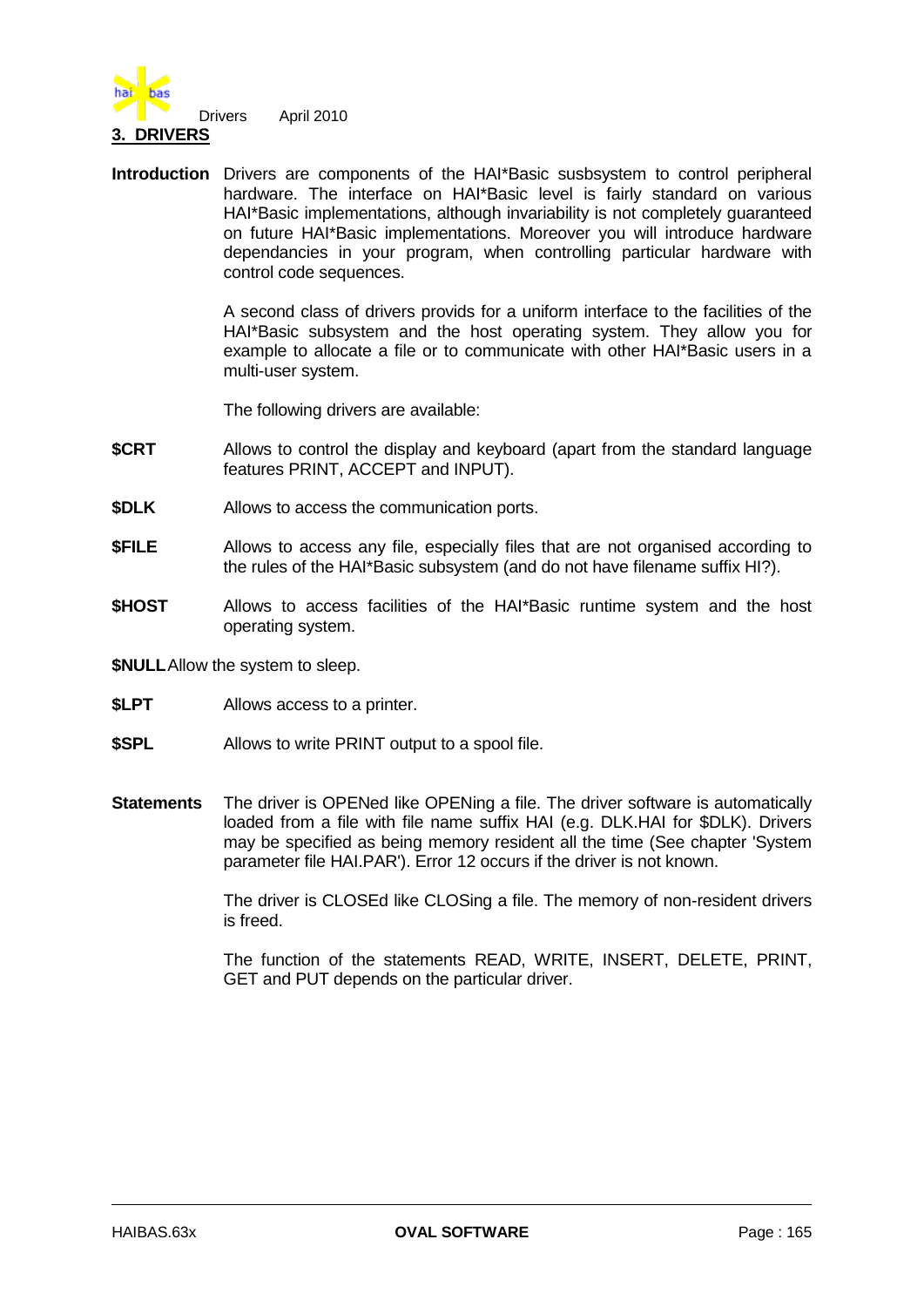

Drivers April 2010

**Specification**

The drivers are specified on the following pages by giving all relevant examples.

The I/O options ERR= and EOF= are omitted from the examples.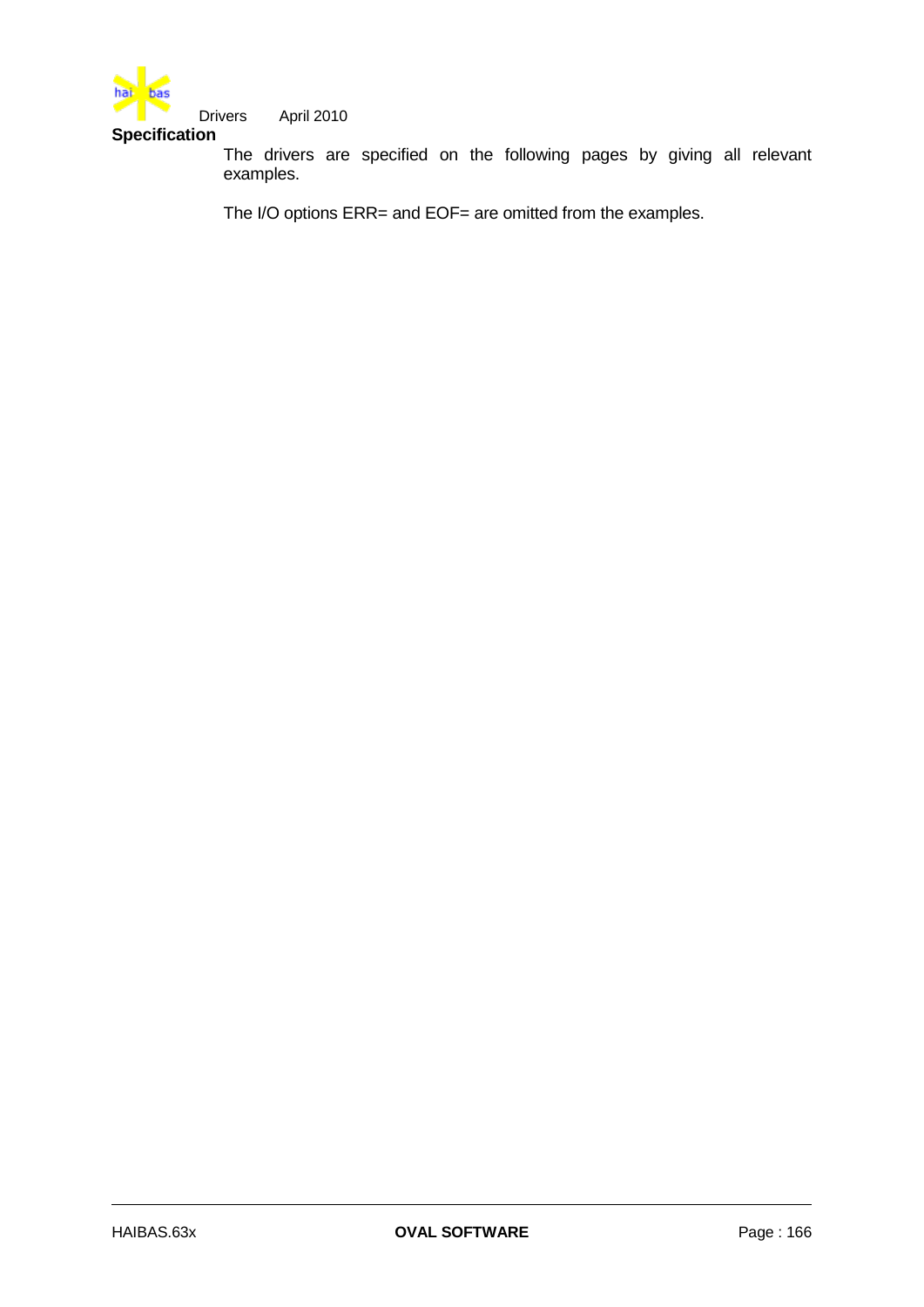

**Purpose** Allows detailed control over display and keyboard functions (apart from the HAI\*Basic statements PRINT, ACCEPT and INPUT).

- 
- **Display** 4500 DIM LEN=2 L A E 4510 DIM LEN=21 C\$ 4520 DIM LEN=14 N 4520 DIM LEN=30 I\$
	- 4600 OPEN (4)"\$CRT"
	- 4610 GET (4 SECTOR=1) I\$
	- 4620 GET (4 SECTOR=2) L A E 4630 PUT (4 SECTOR=2) L A E
	- 4640 GET (4 SECTOR=3) N
	- 4650 GET (4 SECTOR=4 TRACK=C) C\$ 4660 PUT (4 SECTOR=4 TRACK=C) C\$
	- 4670 GET (4 SECTOR=5) W1 W2
	- 4680 CLOSE (4)

**Remarks** I\$ contains the screen identification. L contains the default printer attributes. A contains the default accept attributes. E contains the default error attributes.

| Hexadecimal values: 01 |    | $=$ Blinking (BB),       |
|------------------------|----|--------------------------|
|                        | 02 | $=$ Dimmed (BD),         |
|                        | 04 | $=$ Underlined (BU),     |
|                        | 08 | $=$ Inversed video (BV), |
|                        | 10 | $=$ (BM),                |
|                        | 20 | $=$ Special (see below). |
|                        |    |                          |

N contains the number of attribute definitions (NOATTR= in system parameter file HAI.PAR).

C contains the order number of the attribute control string (max. N).<br>
Making for C are:  $\frac{1}{2}$  = set attributes off Values for C are:  $1 = set$  attributes off,

|   | = set attribl |
|---|---------------|
| 2 | $=$ BB,       |
| 3 | $=$ BD.       |
| 4 | $=$ BU.       |
| 5 | $=$ BV.       |
| 6 | $=$ BM,       |
| 7 | $=$ special.  |
|   |               |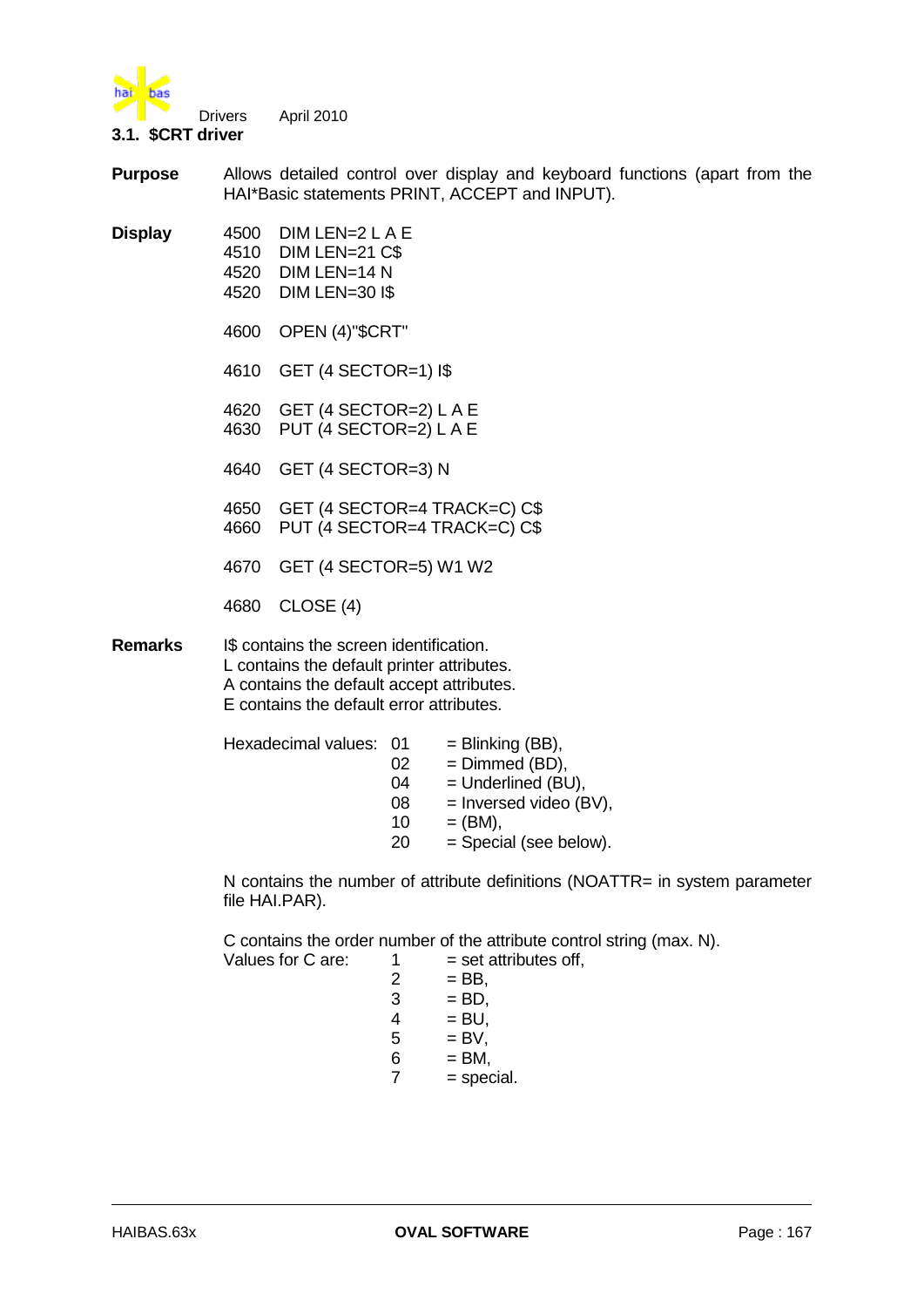

Drivers April 2010

7 = special is only used if the default attribute byte contains 20 (see above).

C\$ contains the attribute control string (first byte is length).

W1 contains the HAI\*Basic window number.

W<sub>2</sub> contains the actual window identifier.

Window identifiers above 49999 are used by the system. Currently these are:

50000 HAI\*BAS editor. 50001 Statement tracing. 51000 System and error messages. 52000 Guidance help. 52001 Explanation help. 59999 Window coordinate validation. 60000 Error retry window. 65000 Visible full screen. 65001 Physical screen.

- **Help** The statement PUT (4 MODE=99) forces the current HELP value to be effective without the program waiting for ACCEPT input.
- **Keyboard** 4700 DIM LEN=14 T K
	- 4710 OPEN (4) "\$CRT"
	- 4720 GET (4 MODE=98) T
	- 4730 GET (4 MODE=99) K
	- 4740 CLOSE (4)

### **Remarks**  $T = 0$  : No key present.  $T > 0$  : At least one key present.

K contains the HAI\*Basic key code (see also chapter 'System parameter file HAI.PAR').

Use MODE=98 to check for presence of a key. Then MODE=99 to get the key code (no echo on display).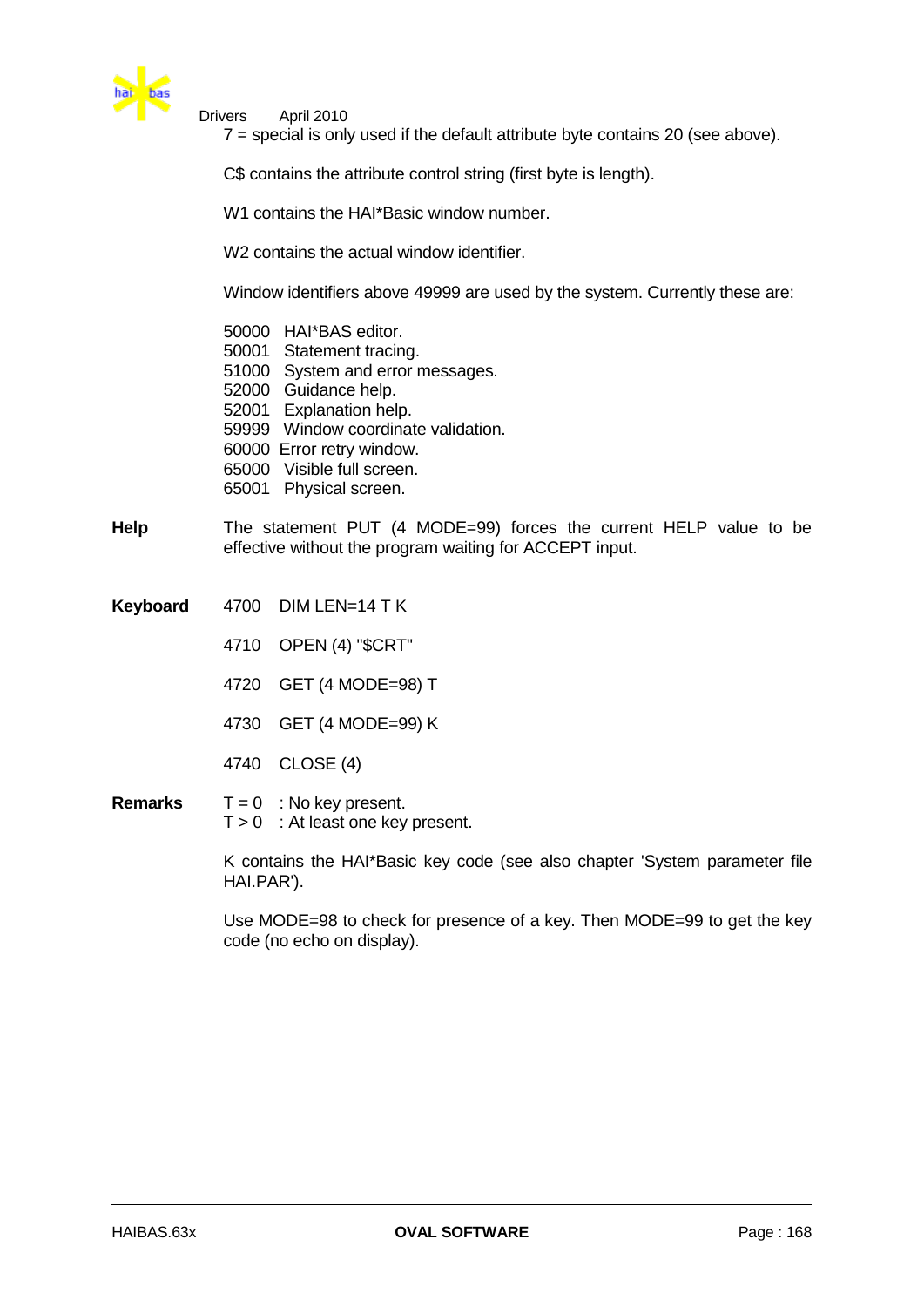

**Purpose** Forces display of function key guidance help

**Format** PUT (MODE=98) KeyList

**Remarks** KeyListList of function key codes to be displayed. Each key is defined by a numeric constant or other expression. Any simple variable should be DIM LEN=14.

> Key guidance is displayed in the order and format defined by HAI.PAR; the sequence of codes in PUT (MODE=98) is unimportant.

A value of 0 means guidance for the HELP key itself is displayed. If no list is supplied then the default display is only the HELP key.

Forced guidance is automatically reset by the ACCEPT statement.

PUT(MODE=99) without any expression list has historically been used for forced guidance but is now effectively replaced by this statement.

Note that PUT(MODE=99) with an expression puts a single code into the HAI\*BAS key buffer; it has no direct effect on the guidance display.

**Example** PUT(MODE=98) 0, 1, 12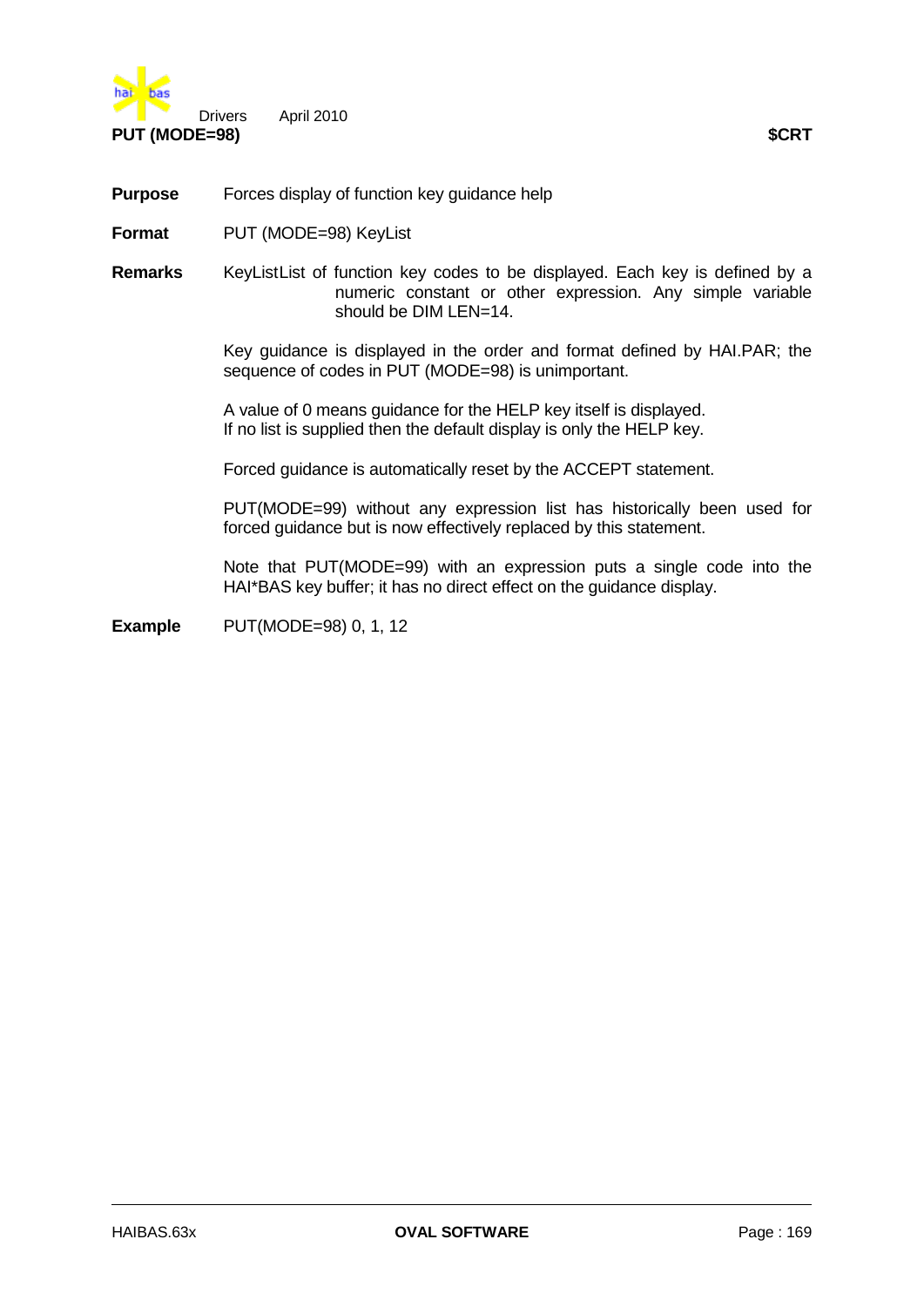

Drivers April 2010

#### **3.2. \$DLK driver**

**Purpose** Allows to access communication facilities.

| 4800 | $DIM$ LEN=3 N          |
|------|------------------------|
| 4810 | $DIM LEN=24$ S\$       |
| 4820 | <b>DIM LEN=250 R\$</b> |

4900 OPEN (1) "\$DLK"

4910 READ (1 IND=N) R\$ 4920 READ (1 IND=S\$) R\$ 4930 READ (1) R\$

4940 WRITE (1) R\$

4950 CLOSE (1)

**Remarks** R\$ contains the information sent or received.

Statement 4910 receives N bytes. N contains the number of bytes to be received.

Statement 4920 receives until a sequence of at most 24 bytes as specified in S\$ is received. If the first character and the last character in S\$ are equal, then this character acts as delimiter between several possible strings.

*Examples:*

"ABC" Continue reading until the sequence "ABC" is received.

"!ABC!"Same as the previous example.

"\*ABC\*XYZ\*" Continue reading until the sequence "ABC" or "XYZ" is received.

""!ABC!XYZ!" Same as the previous example.

Use HAI\*Basic function CHR in case of non-printable characters. Statement 4930 receives until a time-out condition occurs.

Statement 4940 sends the contents of the variable list.

**Error 1**Errors are always signalled by error 1 (this is different from other I/O!). The error code from the driver is returned by COLUMN(1).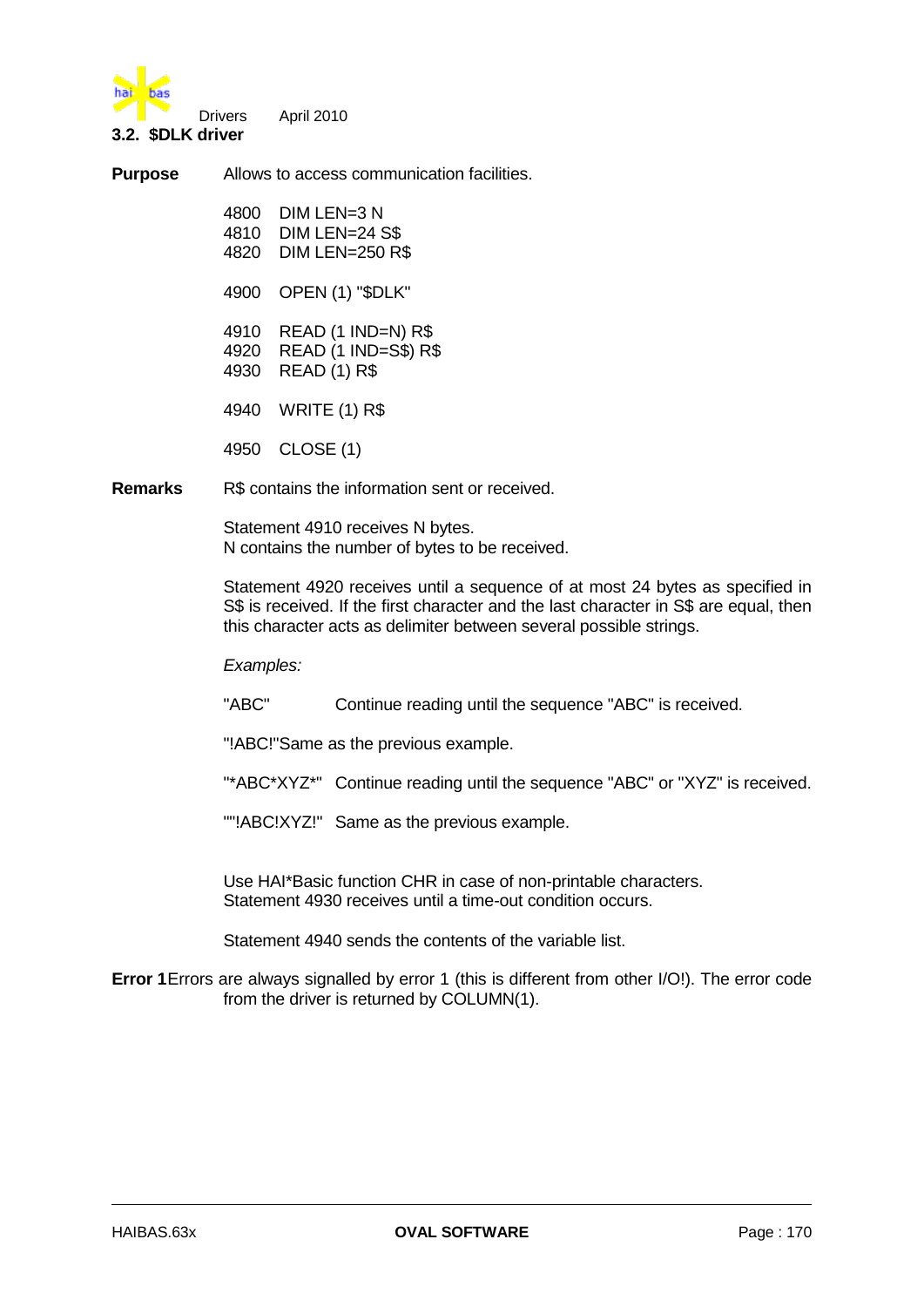

#### **3.3. \$FILE driver**

**Purpose** Allows block-wise access to any file on the host operating system (normally non-HAI\*Basic files).

- 5000 DIM LEN=2 F N U 5010 DIM LEN=4 B 5020 DIM LEN=12 F\$ 5030 DIM LEN=128 B1\$ B2\$
- 5100 OPEN (1 SECTOR=N) "\$FILE"
- 5110 READ (1 UNIT=U IND=F\$ SECTOR=F MODE=99)
- 5120 GET (1 TRACK=B SECTOR=F) B1\$ B2\$
- 5130 PUT (1 TRACK=B SECTOR=F) B1\$ B2\$
- 5140 WRITE (1 IND="CLOSE" SECTOR=F)
- 5150 CLOSE (1)
- **Remarks** Statement 5100 opens the driver and specifies access to at most N files at the same time via driver \$FILE. The maximum value for N is 16, the default is 1.

Statement 5110 establishes a relationship between file F\$ on unit U and number F (F must be between 1 and N).

F\$ must be the complete file name.

MODE=99 (if present) specifies that the file must be created if not yet present. You can access the newly created file with PUT statements only.

Statement 5120 reads block B (256 bytes) from the file identified with number F into B1\$ and B2\$. The first block in the file has order number 1.

GETting beyond end-of-file yields error code 18. The variables in the list (in this example) are padded with character value 03 after GETting the last partly filled block.

Statement 5130 writes the contents of B1\$ and B2\$ (256 bytes) to block B in the file identified with number F. The first block in the file has order number 1.

Statement 5140 closes the file identified with number F. The number F can be re-used to open another file.

Statement 5150 closes the driver \$FILE. All files opened via \$FILE (and not yet closed) are closed as well.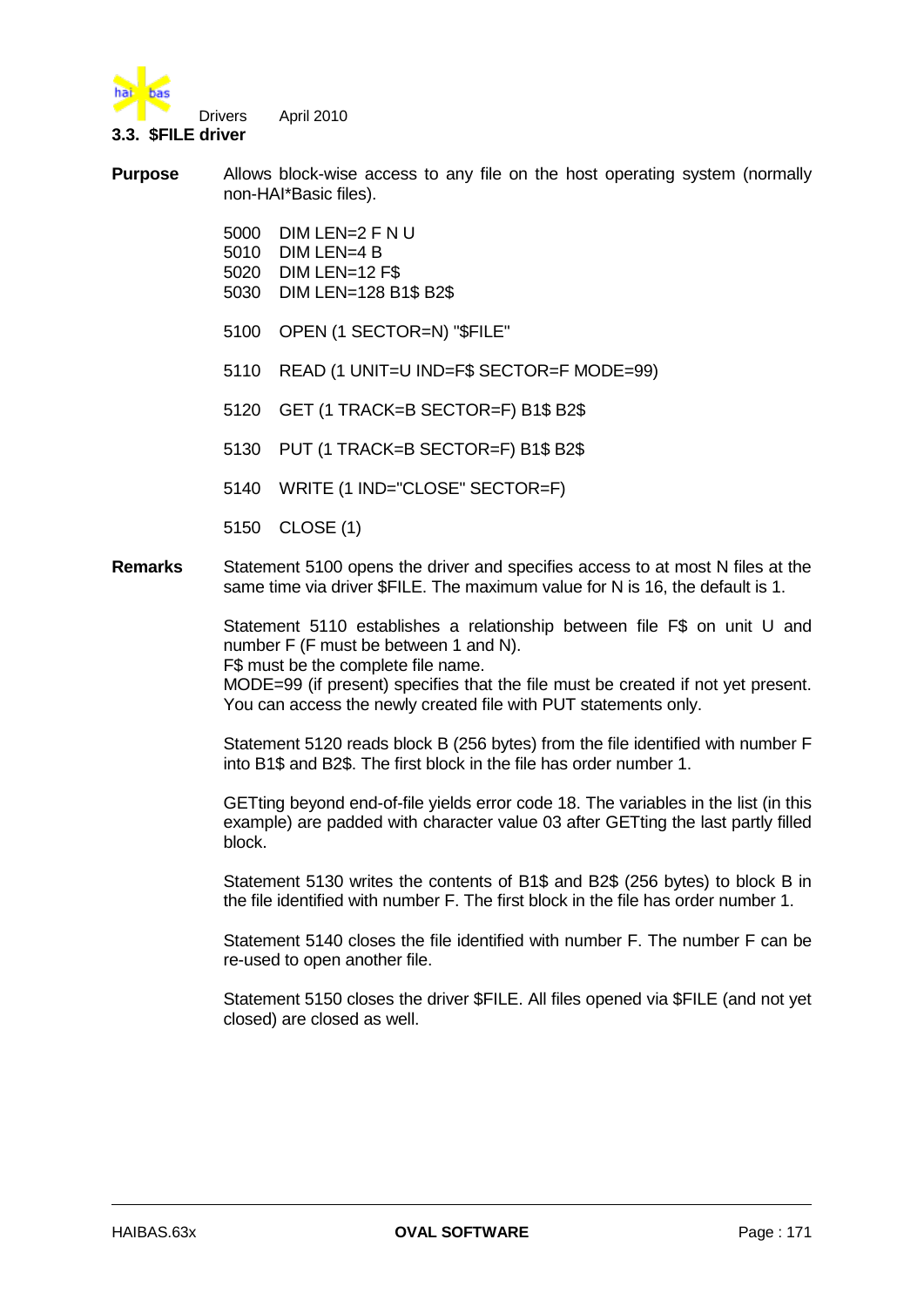

#### **3.4. \$HOST driver**

**Purpose** Allows to access facilities of the HAI\*Basic runtime environment and the host operating system.

**Open/Close** 100 OPEN (1) "\$HOST"

... 900 CLOSE (1)

...

# **Number of unit**

- **definitions** 200 DIM LEN=14 U
	- 210 READ (1 IND=12) U

U is the number of units defined in HAI.PAR (max. 32)

#### **Unit definition**

- 250 DIM LEN=14 U 260 DIM LEN=30 U\$
- 270 READ (1 IND=13 UNIT=U) U\$

U is the HAI\*Basic unit number.

U must not be higher than the number returned with IND=12.

U\$ is the unit definition from HAI.PAR and may contain trailing spaces.

Error 4 occurs if U is not valid.

### **Unit mapping**

- 150 DIM LEN=32 M\$
- 160 READ (1 IND=11) M\$
- 170 WRITE (1 IND=11) M\$

M\$ defines the 32 HAI\*Basic units for the current user by means of indexes to the unit definitions table.

M\$ consists of 32 individual bytes with binary integer values.

Error 63 occurs on WRITE if M\$ contains incorrect unit definition number(s).

Error 65 occurs on WRITE if M\$ has incorrect length.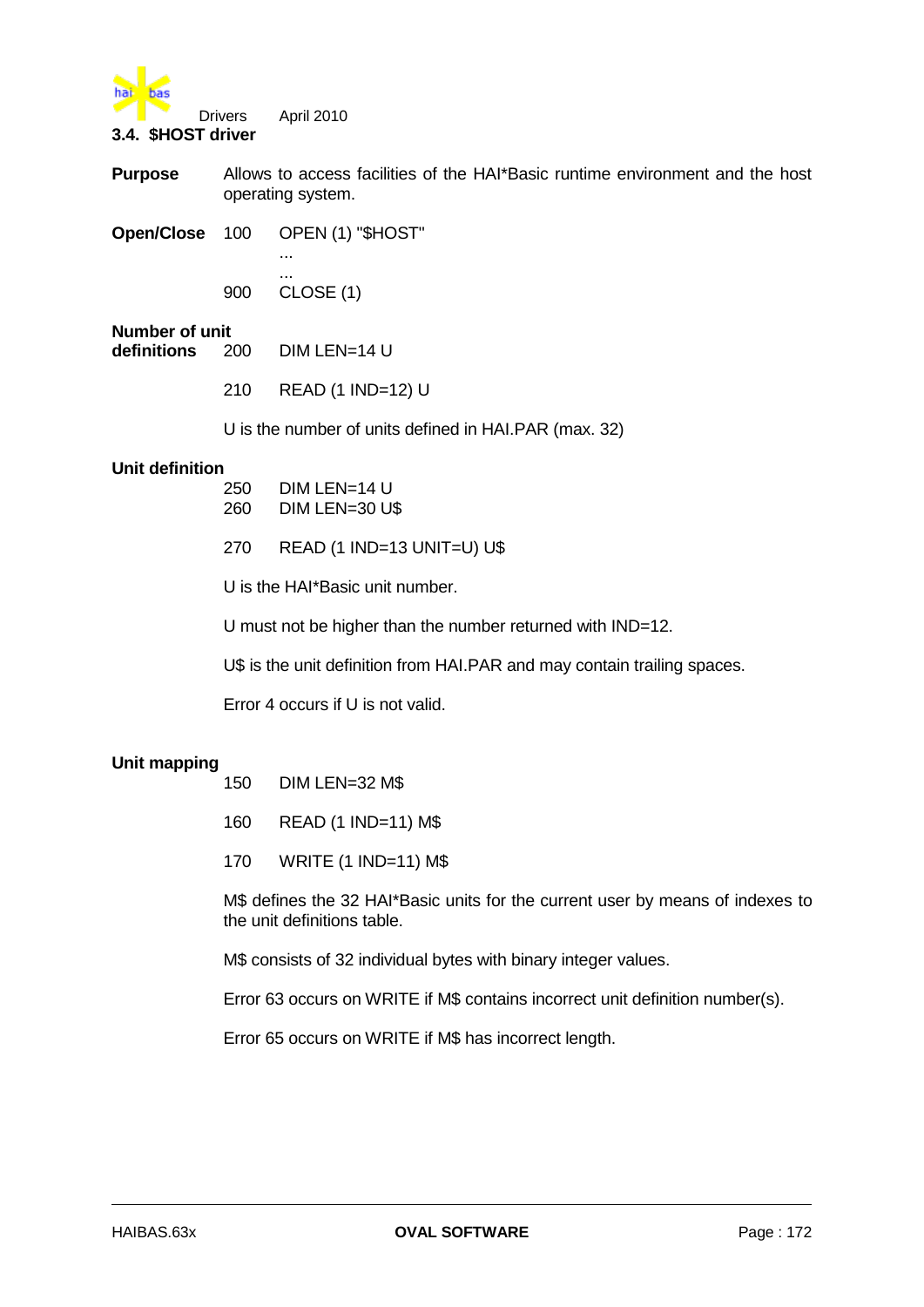

| ▼<br><b>Screen type</b>        | <b>Drivers</b><br>100 | April 2010<br>DIM LEN=14 S                                                                               |
|--------------------------------|-----------------------|----------------------------------------------------------------------------------------------------------|
|                                | 120                   | $READ$ (1 IND=1) S                                                                                       |
|                                |                       | S contains the screen definition number from the USERSCR= parameter in<br>system parameter file HAI.PAR. |
| <b>Printer unit</b>            | 300                   | DIM LEN=14 P                                                                                             |
|                                | 310                   | READ (1 IND=21) P                                                                                        |
|                                |                       | P contains the default printer unit number.                                                              |
| \$DLK unit                     | 400                   | DIM LEN=14 D                                                                                             |
|                                | 410                   | READ (1 IND=31) D                                                                                        |
|                                |                       | D contains the default \$DLK unit number.                                                                |
| <b>External memory</b><br>unit | 450                   | DIM LEN=14 M                                                                                             |
|                                | 460                   | READ (1 IND=41) M                                                                                        |
|                                |                       | M contains the default external memory unit number.                                                      |
| <b>System messages</b>         | 550<br>560            | DIM LEN=60 M1\$ M2\$<br>DIM LEN=40 M3\$                                                                  |
|                                | 570                   | READ (1 IND=61) M1\$                                                                                     |
|                                | 580                   | READ (1 IND=62) M2\$                                                                                     |
|                                | 590                   | READ (1 IND=63) M3\$                                                                                     |
|                                |                       |                                                                                                          |

M1\$ contains the text 'Returning to program selection menu'.

M2\$ contains the text 'Load program disk and press the CLEAR key'.

M3\$ contains the text 'Printer not ready. Unit'.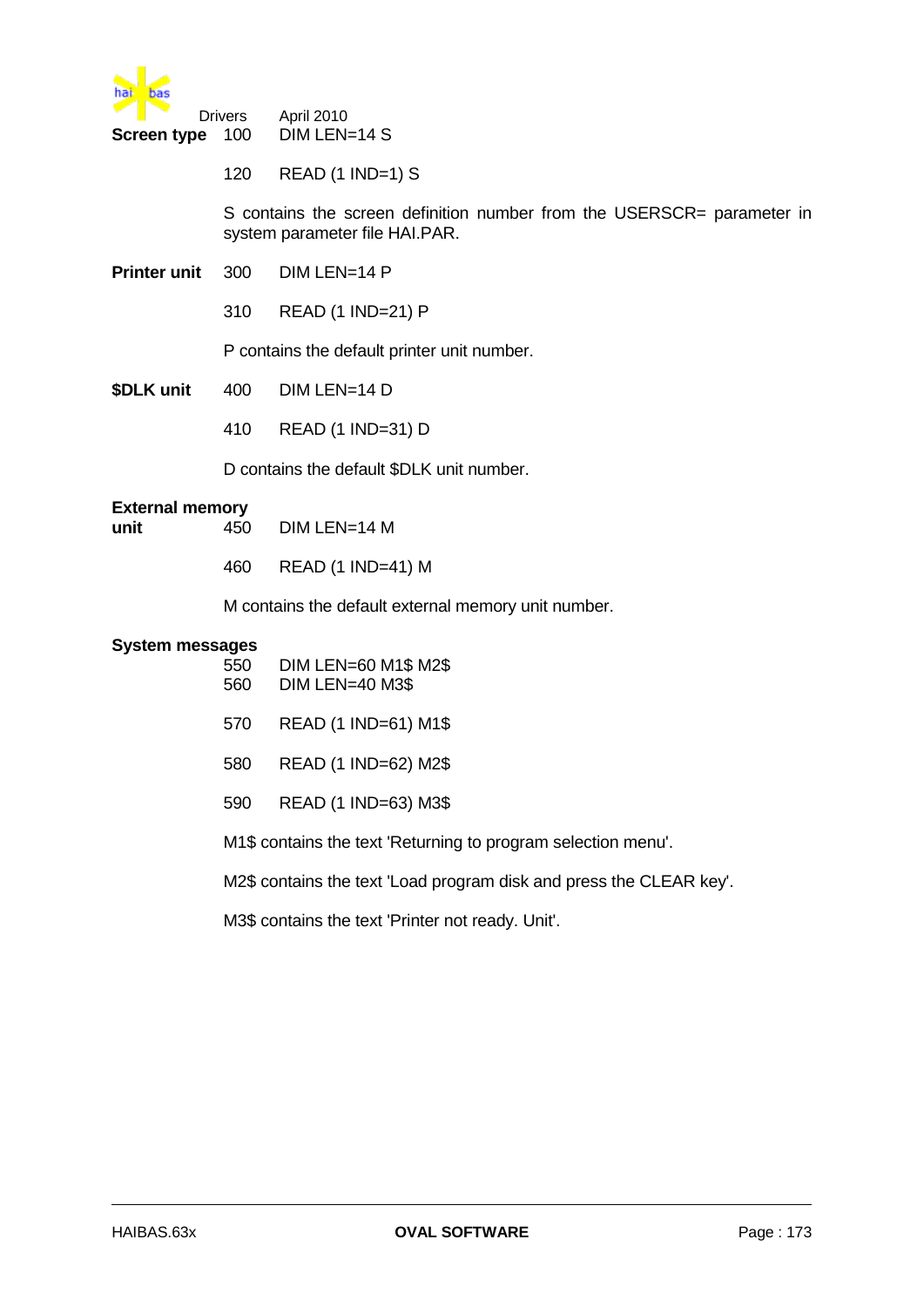

|                 | <b>Drivers</b> | <b>April 2010</b>         |
|-----------------|----------------|---------------------------|
| System info 600 |                | $DIM LENGTH-1410$         |
|                 | 610            | <b>DIM LEN=30 V\$ N\$</b> |

- 620 READ (1 IND=71) I
- 630 READ (1 IND=72) O
- 640 READ (1 IND=73) V\$
- 650 READ (1 IND=74) N\$

I contains the IOS version number.

O contains the option bits.

V\$ contains the system version.

N\$ contains the host O.S. name.

#### **License number**

- 700 DIM LEN=14 L
- 710 READ (1 IND=75) L

L contains the license number.

#### **Date and time**

| $DIM$ LEN=14 D T<br>750 |
|-------------------------|
|-------------------------|

- 760 READ (1 IND=76) D
- 770 READ (1 IND=77) T

D contains the date from the host operating system, which can be different from the date in HAI\*Basic system variable DAY. Their date formats are identical.

T contains the time.

#### **Free system memory**

780 DIM LEN=14 F

790 READ (1 IND=78) F

F contains the number of free bytes as given by the host operating system.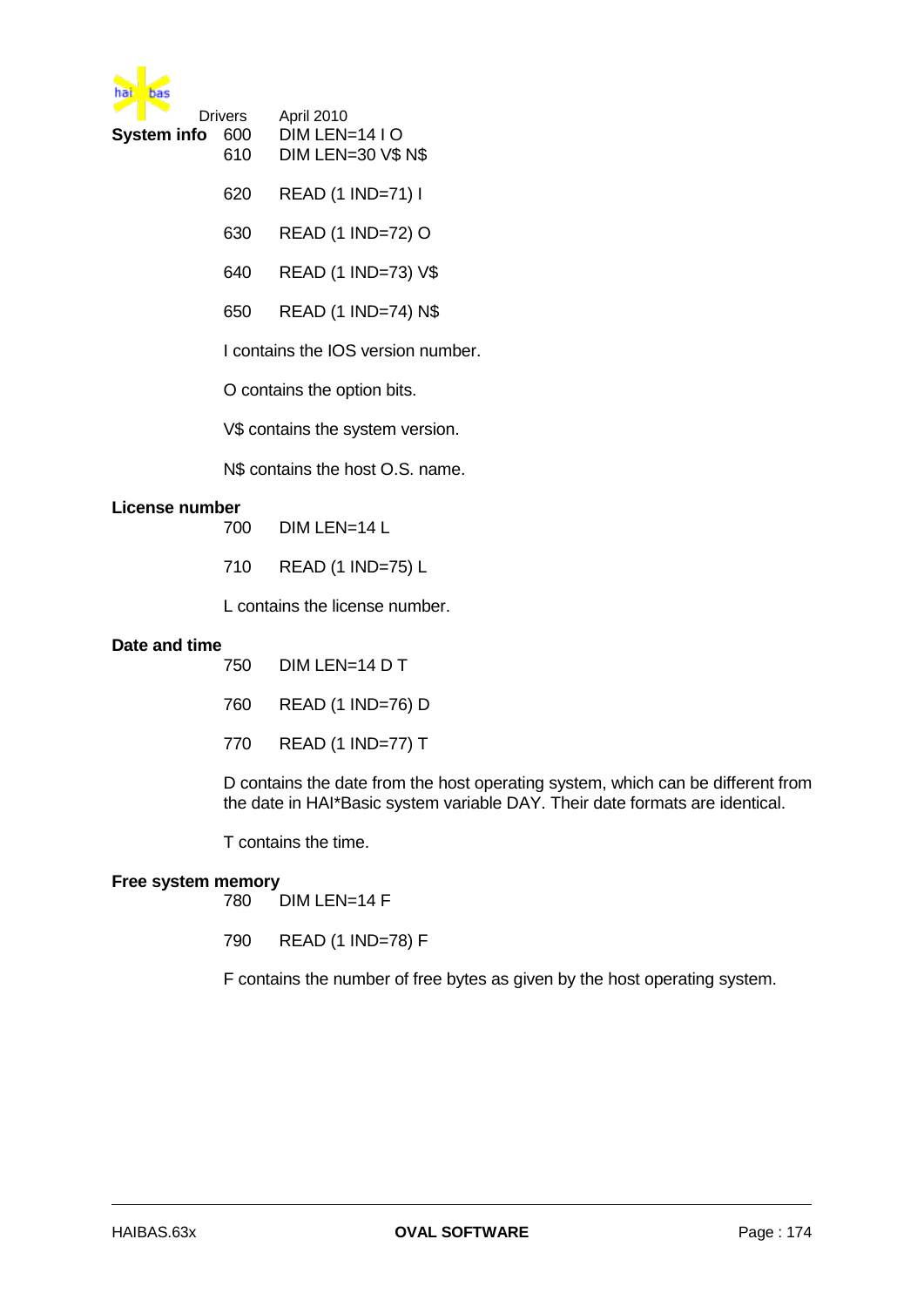

| <b>Drivers</b> | April 2010 |
|----------------|------------|
|                |            |

| 800 | DIM LEN=2 U    |
|-----|----------------|
| 810 | DIM LEN=12 F\$ |

820 GET (1 UNIT=U) F\$

F\$ contains the first/next file name read from the directory.

| $\underline{\mathrm{Pos}}$ | Len |                                |
|----------------------------|-----|--------------------------------|
|                            |     | Space                          |
| 2                          | 8   | File name (e.g. PROG1B)        |
| 10                         | з   | File name extension (e.g. HIB) |

Error 3 occurs if no HAI\*Basic file exists at all.

Error 19 (EOF) occurs at the end of the directory.

Use consecutive GET's without other file accesses in between (to build a file name table is needed).

- **Unit info** 850 DIM LEN=2 U 860 DIM LEN=14 F T S M
	- 870 GET (1 UNIT=U MODE=98) F T S M

U contains the unit number.

F contains the number of free clusters on the unit.

- T contains the total number of clusters on the unit.
- S contains the cluster size in bytes.

M contains the type of medium:

- 1 Fixed disk (non-removable)
- 2 Removable (e.g. diskette)
- 3 Not known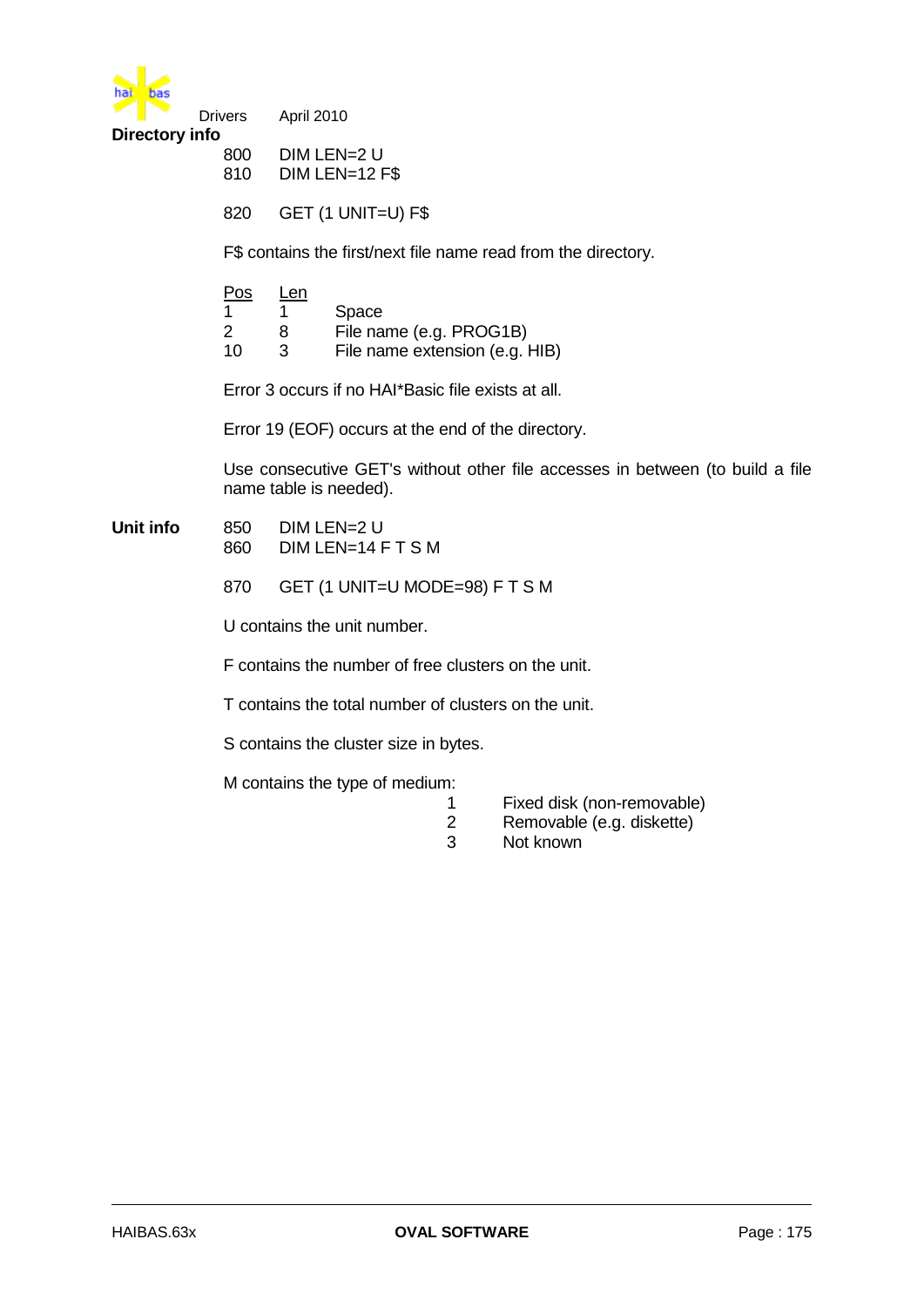

| .   |                    |
|-----|--------------------|
| 900 | $Dim$ LEN=2 U      |
| 910 | DIM LEN=6 F\$      |
| 920 | $DIM$ LEN=14 L H R |
| റററ | DIMITM 20 DC       |

- 930 DIM LEN=32 D\$
- 940 INSERT (1 UNIT=U IND=F\$) L H R D\$

U contains the unit number

F\$ contains the 1 to 7 character name of the file to be created followed by D (e.g. DTESTD).

L contains the lowest record number.

H contains the highest record number.

R contains the record length.

D\$ contains the file description.

Error 5 occurs if the file already exists.

Error 18 occurs if the disk is full.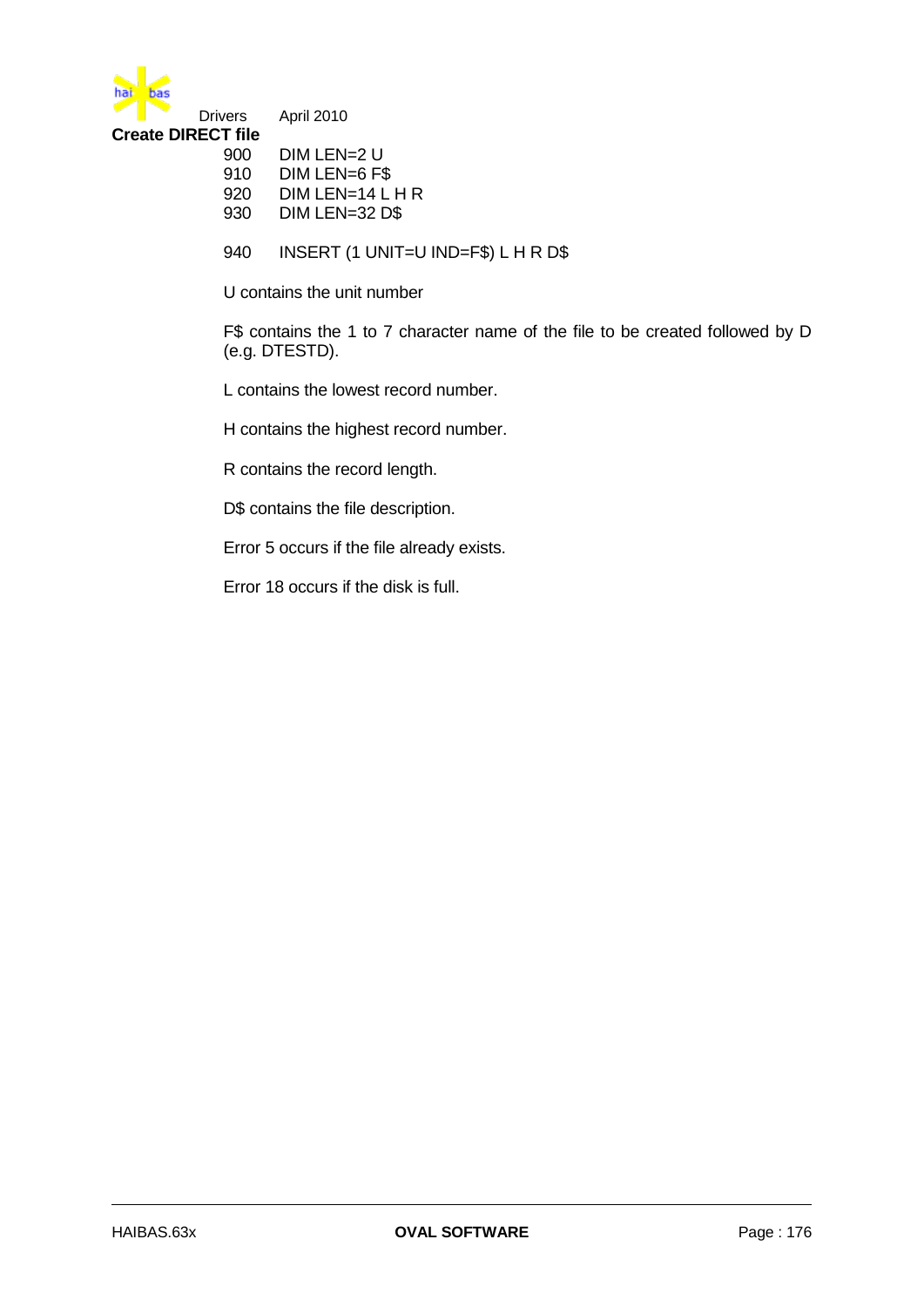

**Create INDEXED file** 950 DIM LEN=2 U F

- 960 DIM LEN=6 F\$
- 970 DIM LEN=14 N R P K
- 980 DIM LEN=32 D\$
- 990 INSERT (1 UNIT=U IND=F\$ SECTOR=F) N R P K D\$

U contains the unit number.

F\$ contains the 1 to 7 character name of the file to be allocated followed by X (e.g. XTESTX).

F contains the index block filling percentage (default 81 %).

N contains the number of records.

R contains the record length.

P contains the key position within the record.

K contains the key length.

D\$ contains the file description.

Error 5 occurs if the file already exists.

Error 18 occurs if the disk is full.

### **Create BASIC file**

| 1000 | DIM LEN=1 U    |
|------|----------------|
| 1010 | DIM LEN=6 F\$  |
| 1020 | DIM LEN=14 N   |
| 1030 | DIM LEN=32 D\$ |

1040 INSERT (1 UNIT=U IND=F\$)N D\$

U contains the unit number

F\$ contains the 1 to 7 character name of the file to be allocated followed by B (e.g. BTESTB).

N contains the number of bytes to be allocated.

D\$ contains the file description.

Error 5 occurs if the file already exists.

Error 18 occurs if the disk is full.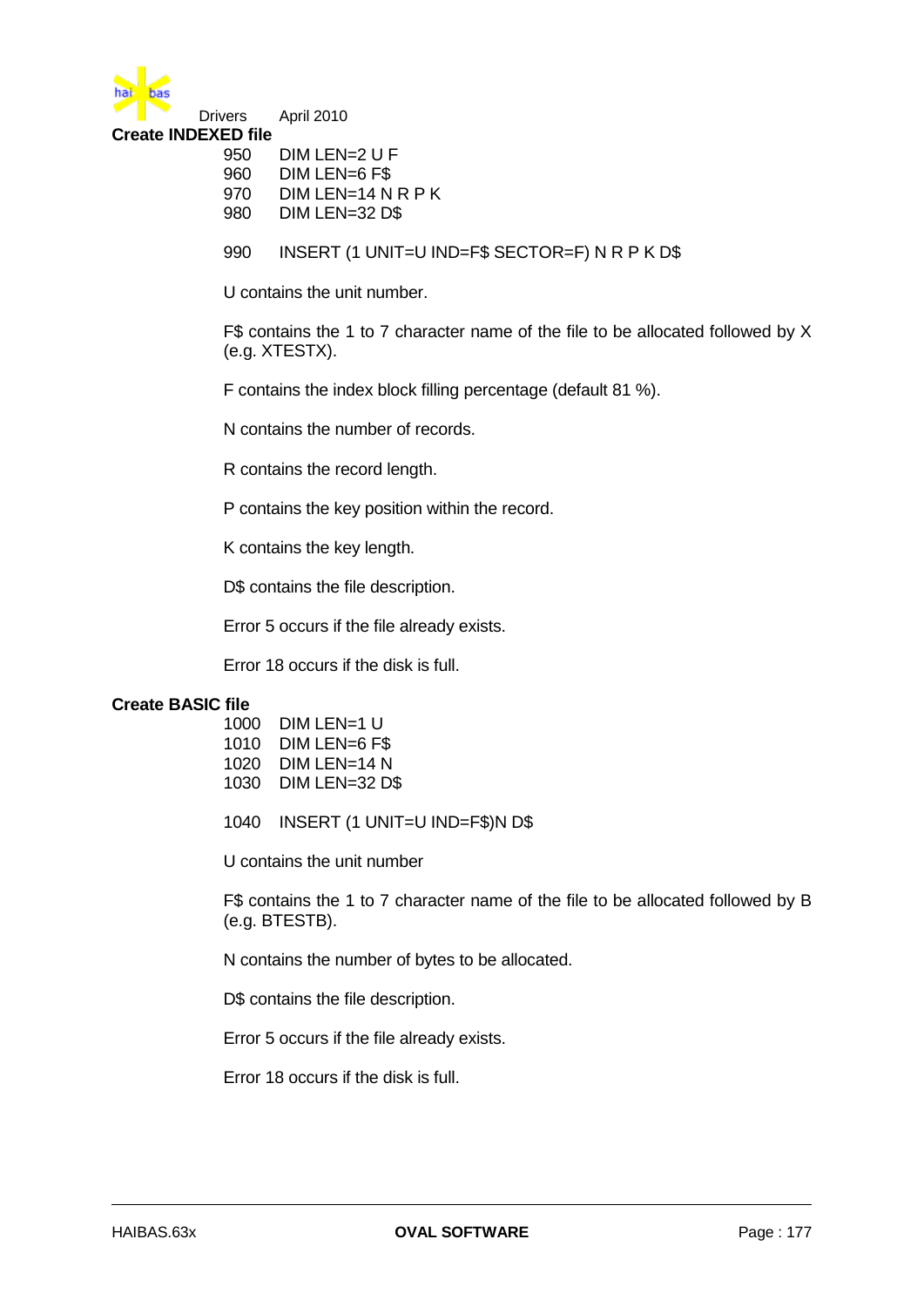

**Create CODE file**

| 1050 | DIM LEN=2 U    |
|------|----------------|
| 1060 | DIM LEN=6 F\$  |
| 1070 | DIM LEN=14 N   |
| 1080 | DIM LEN=32 D\$ |

1090 INSERT (1 UNIT=U IND=F\$) N D\$

U contains the unit number

F\$ contains the 1 to 7 character name of the file to be allocated followed by C (e.g. CTESTC).

N contains the number of records.

D\$ contains the file description.

Error 5 occurs if the file already exists.

Error 18 occurs if the disk is full.

#### **Create ASCII file**

| 1100             | $DIM$ LEN=2 U     |
|------------------|-------------------|
| . . <i>. .</i> . | <b>DIMITM AFA</b> |

- 1110 DIM LEN=6 F\$ 1120 DIM LEN=14 N
- 
- 1130 INSERT (1 UNIT=U IND=F\$) N

U contains the unit number

F\$ contains the 1 to 7 character name of the file to be allocated followed by A (e.g. ATESTA).

N contains the number of bytes to be allocated.

Error 5 occurs if the file already exists.

Error 18 occurs if the disk is full.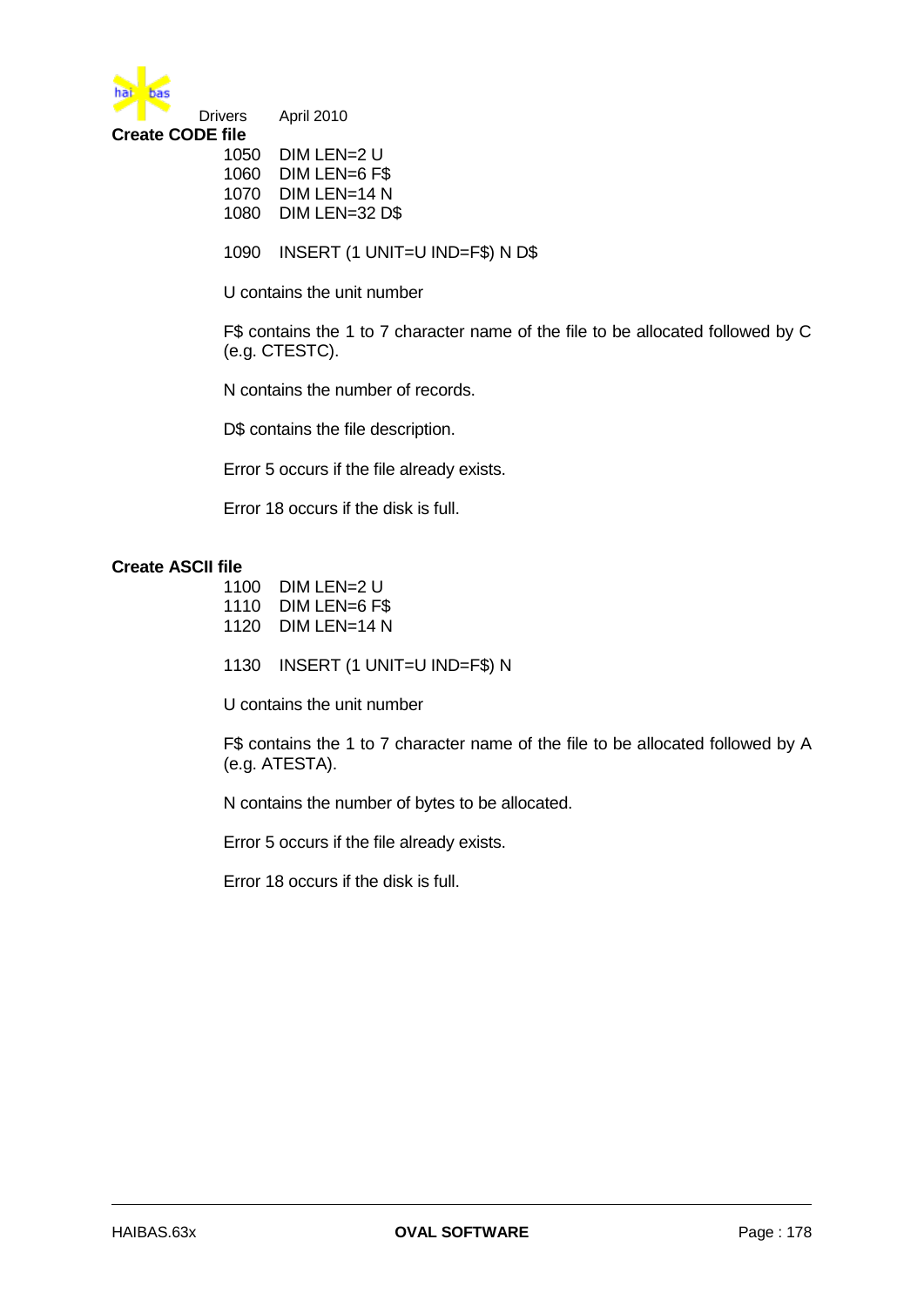

| <b>Delete file</b> | <b>Drivers</b><br>1150 | April 2010<br>DIM LEN=2 U<br>1160 DIM LEN=6 F\$                                                                               |
|--------------------|------------------------|-------------------------------------------------------------------------------------------------------------------------------|
|                    | 1160                   | DELETE (1 UNIT=U IND=F\$)                                                                                                     |
|                    |                        | U contains the unit number.                                                                                                   |
|                    |                        | F\$ contains the 1 to 8 character file name. Program files have the format<br>xxxxB and xxxC.                                 |
| Rename file        |                        | 1200 DIM LEN=2 U<br>1210 DIM LEN=6 F1\$ F2\$                                                                                  |
|                    | 1220                   | WRITE (1 UNIT=U IND=F1\$) F2\$                                                                                                |
|                    |                        | U contains the unit number.                                                                                                   |
|                    |                        | F1\$ contains the OLD 1 to 8 character file name.                                                                             |
|                    |                        | F2\$ contains the NEW 1 to 8 character file name.                                                                             |
|                    |                        | Program files have the format xxxxB and xxxC.                                                                                 |
|                    |                        | Error codes:<br>Wrong file name.<br>4<br>New name already exists.<br>5<br>Old name not found.<br>12<br>22<br>Old file in use. |

# **Read directory**

**header**1300 DIM LEN=2 U

- 1310 DIM LEN=6 F\$ 1320 DIM LEN=250 H\$
- 1330 READ (1 UNIT=U IND=F\$)H\$

U contains the unit number.

F\$ contains the file name.

H\$ contains the directory header block. H\$ contains dummy information in case of an ascii or overlay file (because those files do not have a header block).:

- 32 spaces
- 3 zero bytes
- 1 byte record type

Error 3 occurs if file F\$ is not present.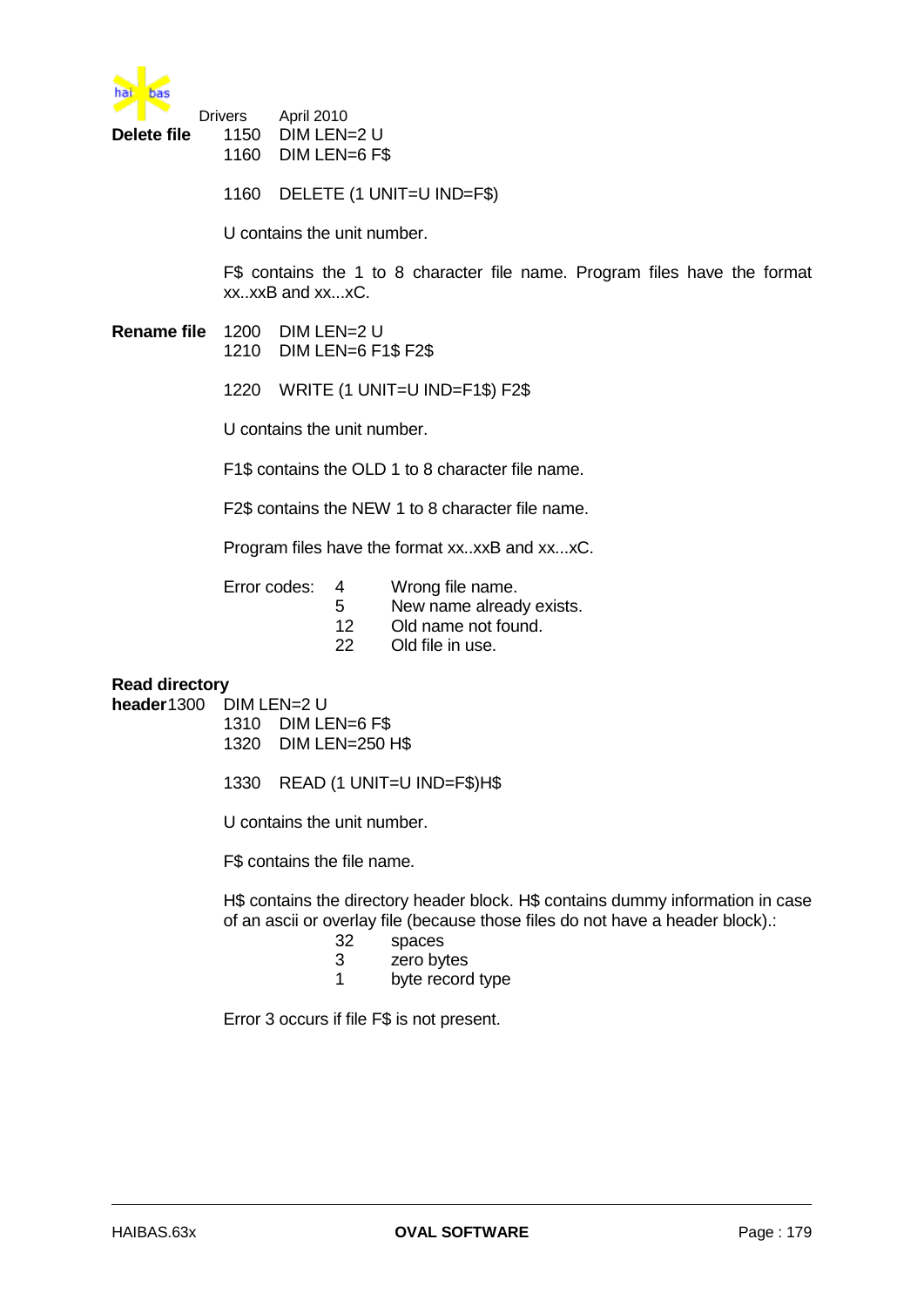

**Write directory header**1400 DIM LEN=2 U

1410 DIM LEN=6 F\$

1420 DIM LEN=250 H\$

1430 WRITE (1 UNIT=U IND=F\$ MODE=99) H\$

U contains the unit number.

F\$ contains the file name.

H\$ contains the directory header block.

Use this statement very carefully, normally only to reset the 'open file bit'.

Error 3 occurs if the file F\$ is not present.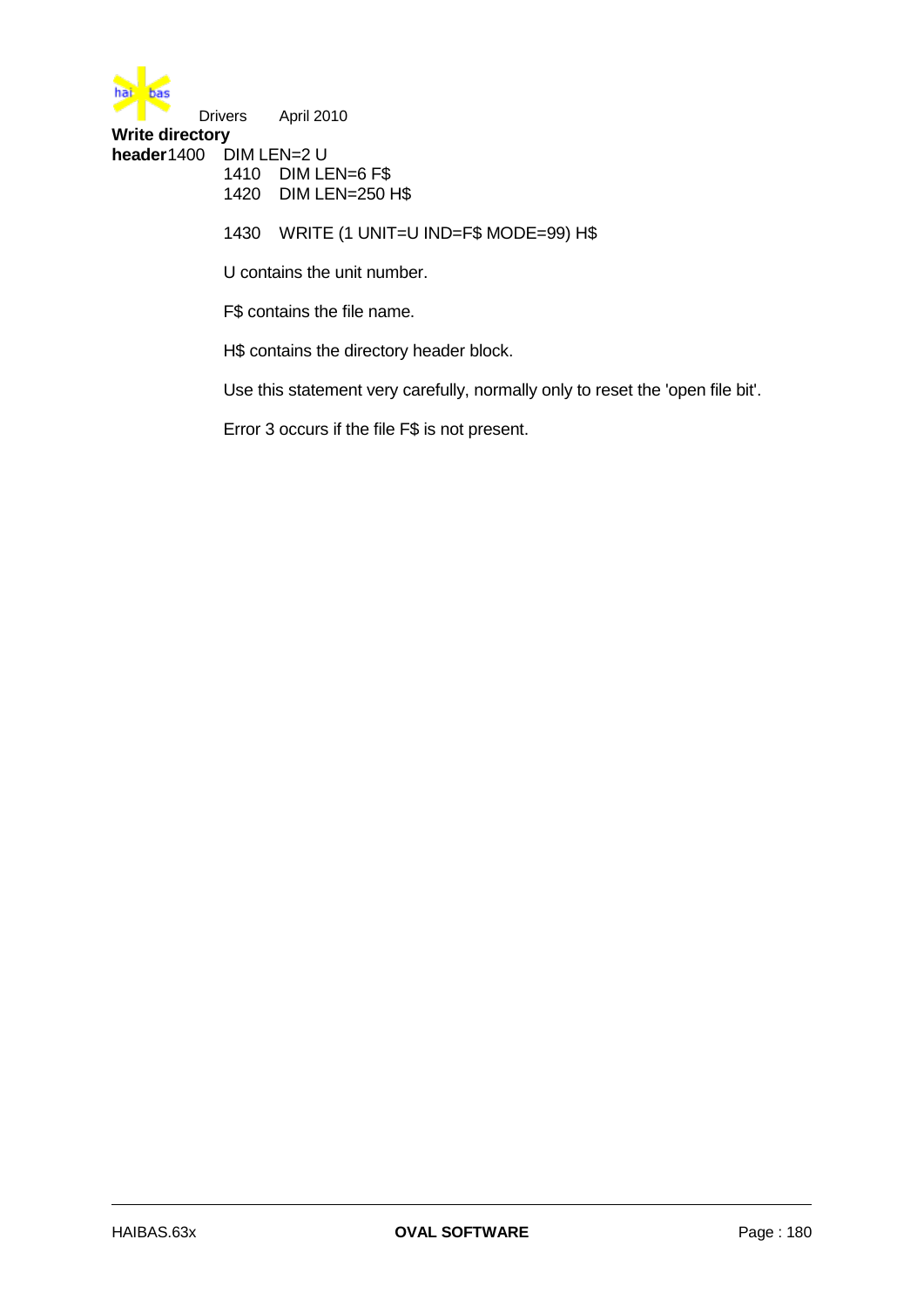

| <b>Purpose</b> | Gets HELP file search path string |
|----------------|-----------------------------------|
|----------------|-----------------------------------|

**Format** READ (n, IND=79) P\$

| <b>Remarks</b> | n<br>P\$ | \$HOST file channel number.<br>DIM LEN=256 string variable to receive HELP path.                                                                  |
|----------------|----------|---------------------------------------------------------------------------------------------------------------------------------------------------|
|                |          | The search path is set by HAI.PAR HELPPATH= and used whenever a HELP<br>file is opened. This statement allows the current setting to be accessed. |
| <b>Example</b> |          | DIM LEN=256 P\$ \ OPEN(1) "\$HOST" \ READ (1, IND=79) P\$                                                                                         |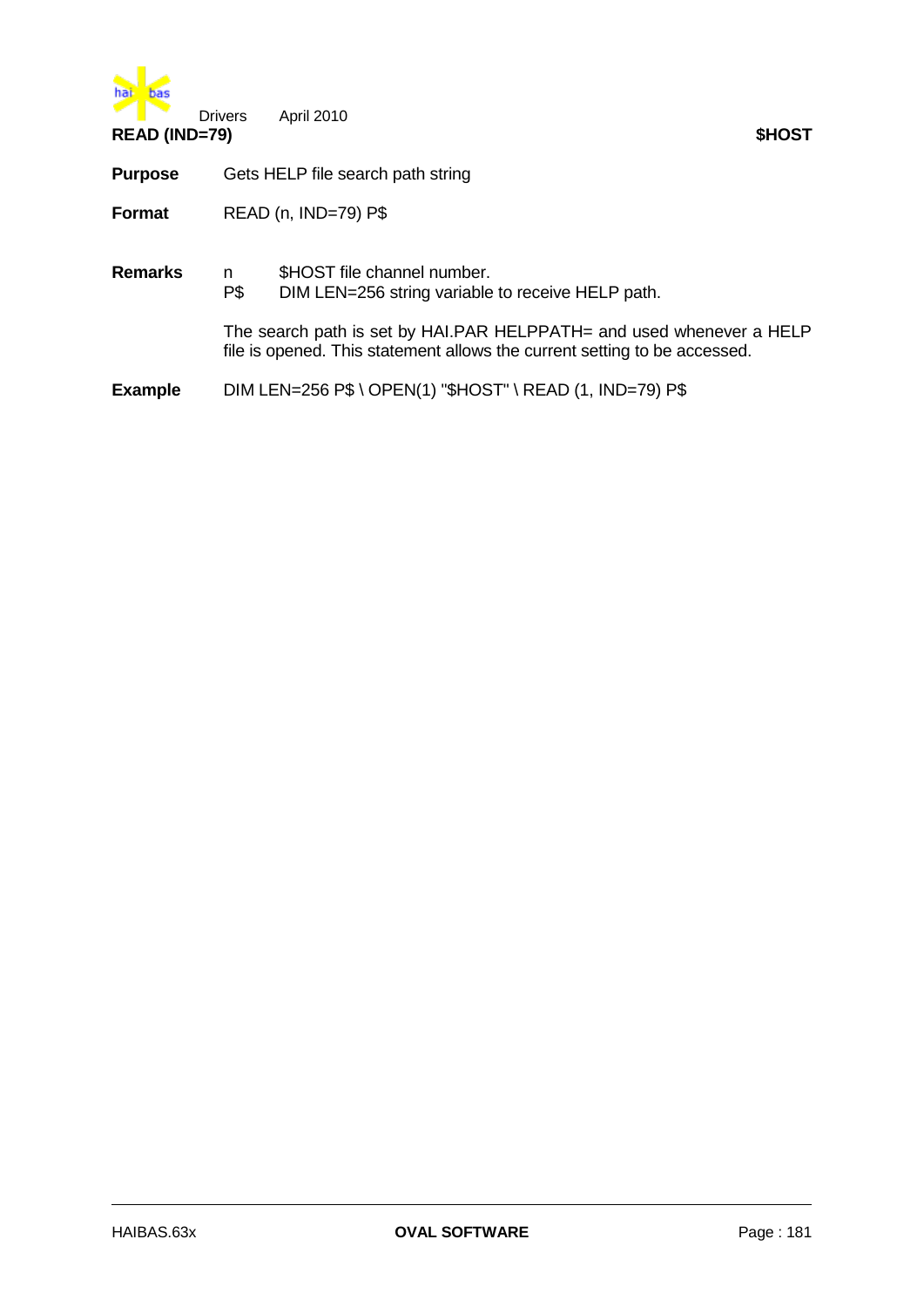

| <b>WRITE (IND=79)</b> |                                                |                                                                                                                                                  | \$HOST |
|-----------------------|------------------------------------------------|--------------------------------------------------------------------------------------------------------------------------------------------------|--------|
| <b>Purpose</b>        | Updates HELP file search path string           |                                                                                                                                                  |        |
| Format                | WRITE (n, IND=79) P\$                          |                                                                                                                                                  |        |
| <b>Remarks</b>        | n<br>P\$                                       | \$HOST file channel number.<br>DIM LEN=256 string variable containing new HELP path.                                                             |        |
|                       |                                                | The search path is set by HAI.PAR HELPPATH= and used whenever a HELP<br>file is opened. This statement allows the default setting to be changed. |        |
| <b>Example</b>        | P\$="/french;/default" \ WRITE (1, IND=79) P\$ |                                                                                                                                                  |        |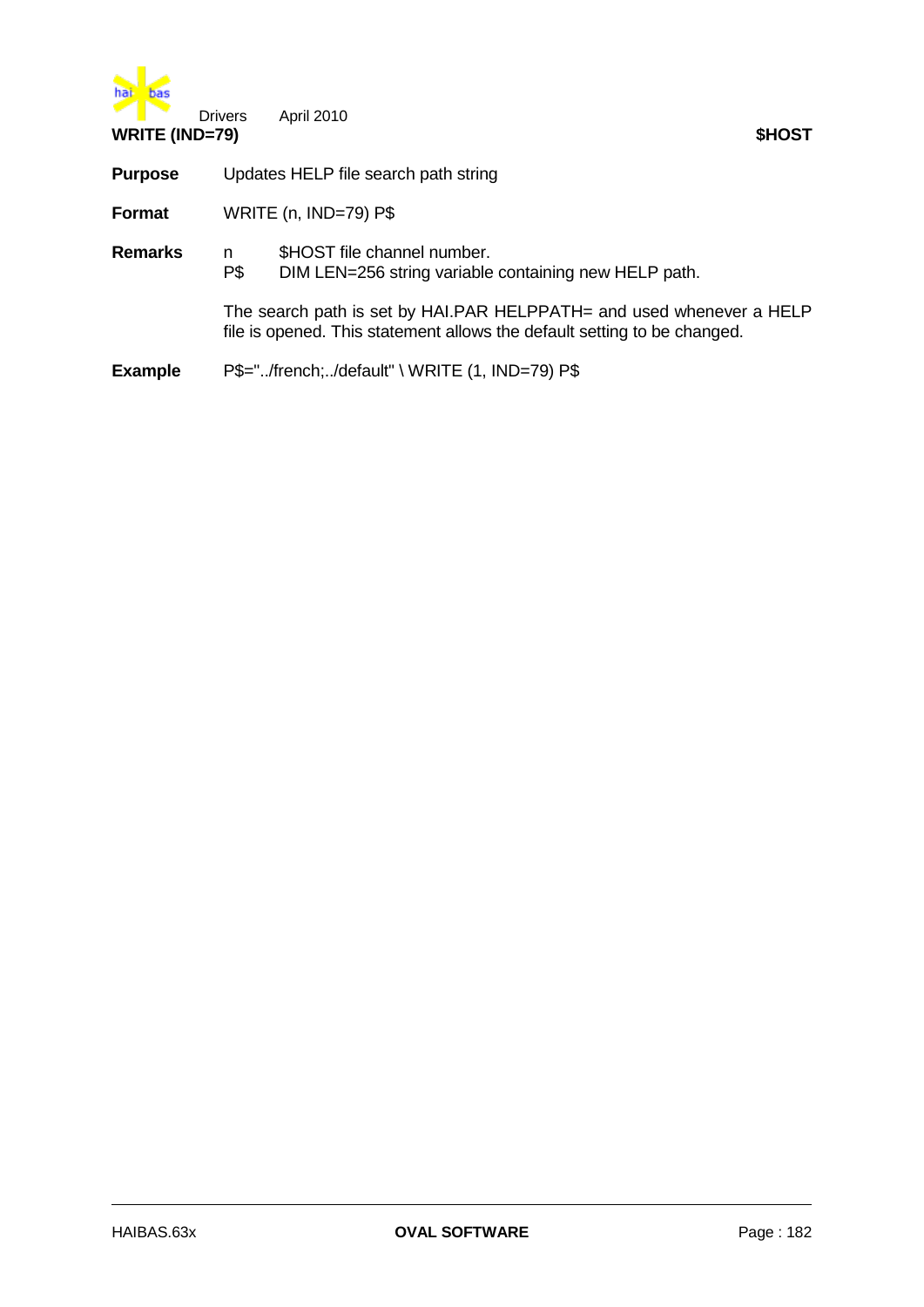

#### **3.5. \$LPT driver**

**Purpose** Allows detailed control over a printer (apart from the HAI\*Basic PRINT statement).

> 4000 DIM LEN=14 N L R D P 4010 DIM LEN=30 I\$

4020 OPEN (3) "\$LPT"

 GET (SECTOR=1) I\$ GET (SECTOR=2) N GET (SECTOR=3) L GET (SECTOR=4) R GET (SECTOR=5) D GET (SECTOR=6) P L2

- 4090 PRINT (3) <expr.list>
- 4100 PUT (3) <expr.list>
- 4110 CLOSE (3)
- **Remarks** I\$ contains the printer identification.

N contains the number of characters per line.

- L contains the left margin.
- R contains the right margin.
- D contains the number of lines per page.
- P contains the page number.
- L2 contains the absolute line number.

#### **PUT statement**

Any information (until a zero byte) in the expression list of the PUT statement is sent to the printer.

- Not: DOS does not send byte value 26 (hex 1A) to the printer.
- **Warning** The regular output mechanism assumes unchanged current position.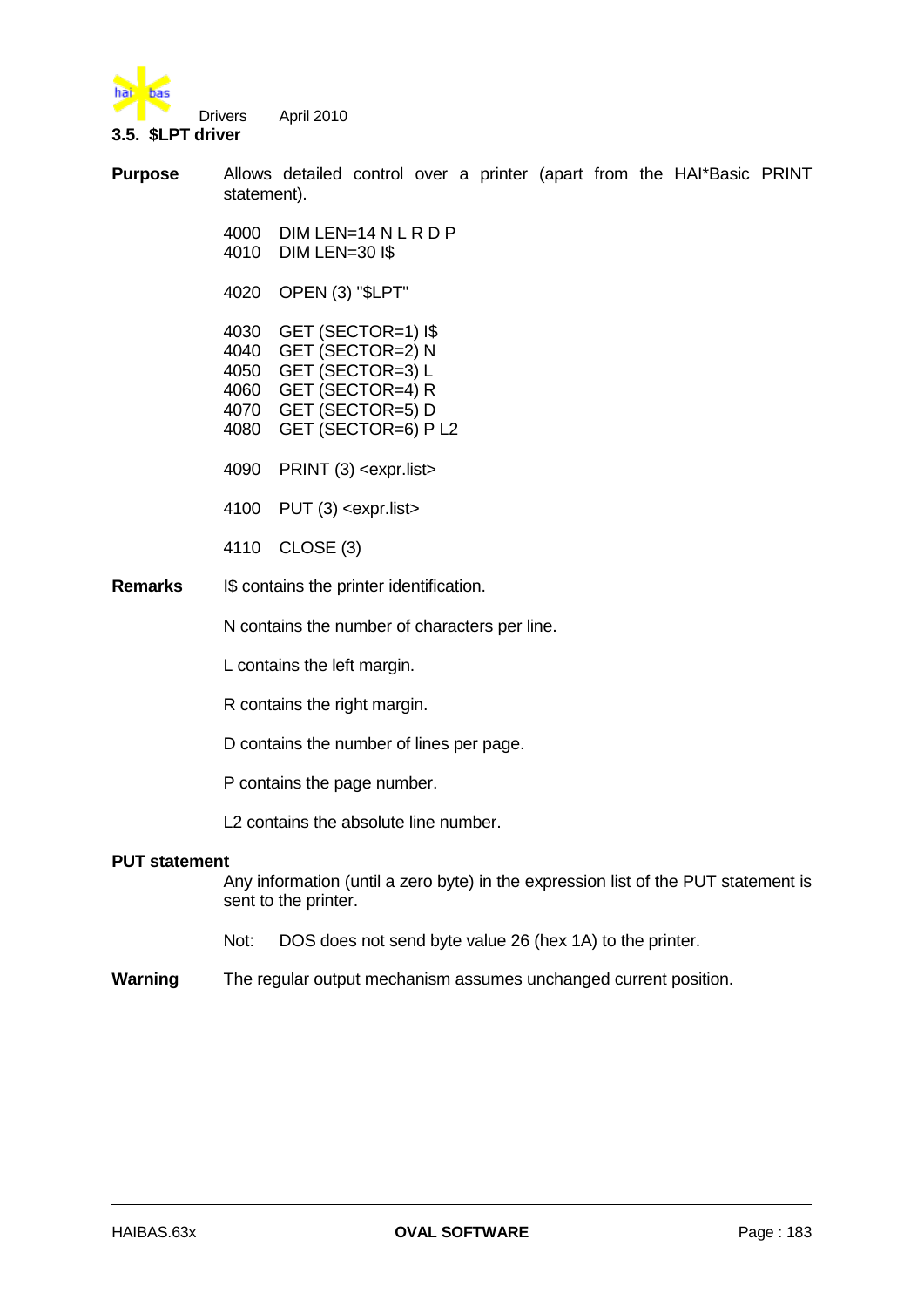

**Purpose** Changes line length

**Format** PUT(f, SECTOR=2) L

- f File number.
- L Line length. This must be a LEN=14 numeric variable or a numeric expression. Valid line lengths are from 1 to 1000; -1 means there is no limit on the line length and new lines will not be inserted by the driver.
- **Remarks** The complementary statement GET(SECTOR=2) has long existed in HAI\*BAS. PUT(SECTOR=2) now allows paper sizes to be changed after opening the file or device.

The printer and spooler can also specify the line length by MODE= on the OPEN. For files, MODE= has a different use to specify the opening mode of the file.

By default, files have no line length limit. The printer and spooler default line lengths are determined by HAI.PAR.

Changing the line length has the same effect as setting the right margin but is independent of the left margin.

**Example** PUT(1, SECTOR=2) -1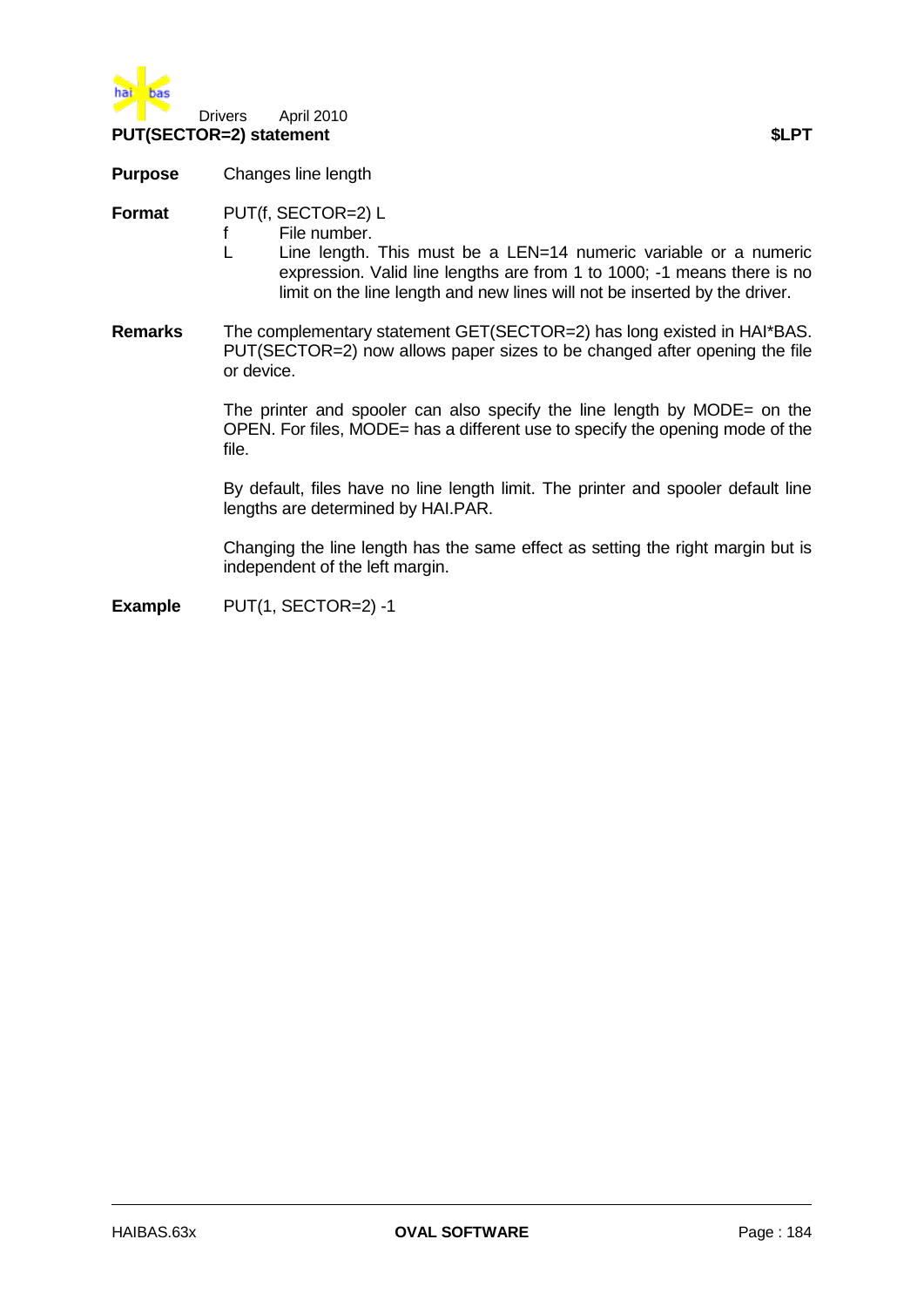

**Purpose** Changes left margin

**Format** PUT(f, SECTOR=3) L

- f File number.
- L Left margin. This must be a LEN=14 numeric variable or a numeric expression. Valid line lengths are from 1 to the right margin.
- **Remarks** The complementary statement GET(SECTOR=3) has long existed in HAI\*BAS. PUT(SECTOR=3) now allows paper sizes to be changed after opening the file or device.

The effect of a new left margin starts on the next line. The left margin can also be specified by SECTOR= on the OPEN.

**Example** PUT(1, SECTOR=3) 10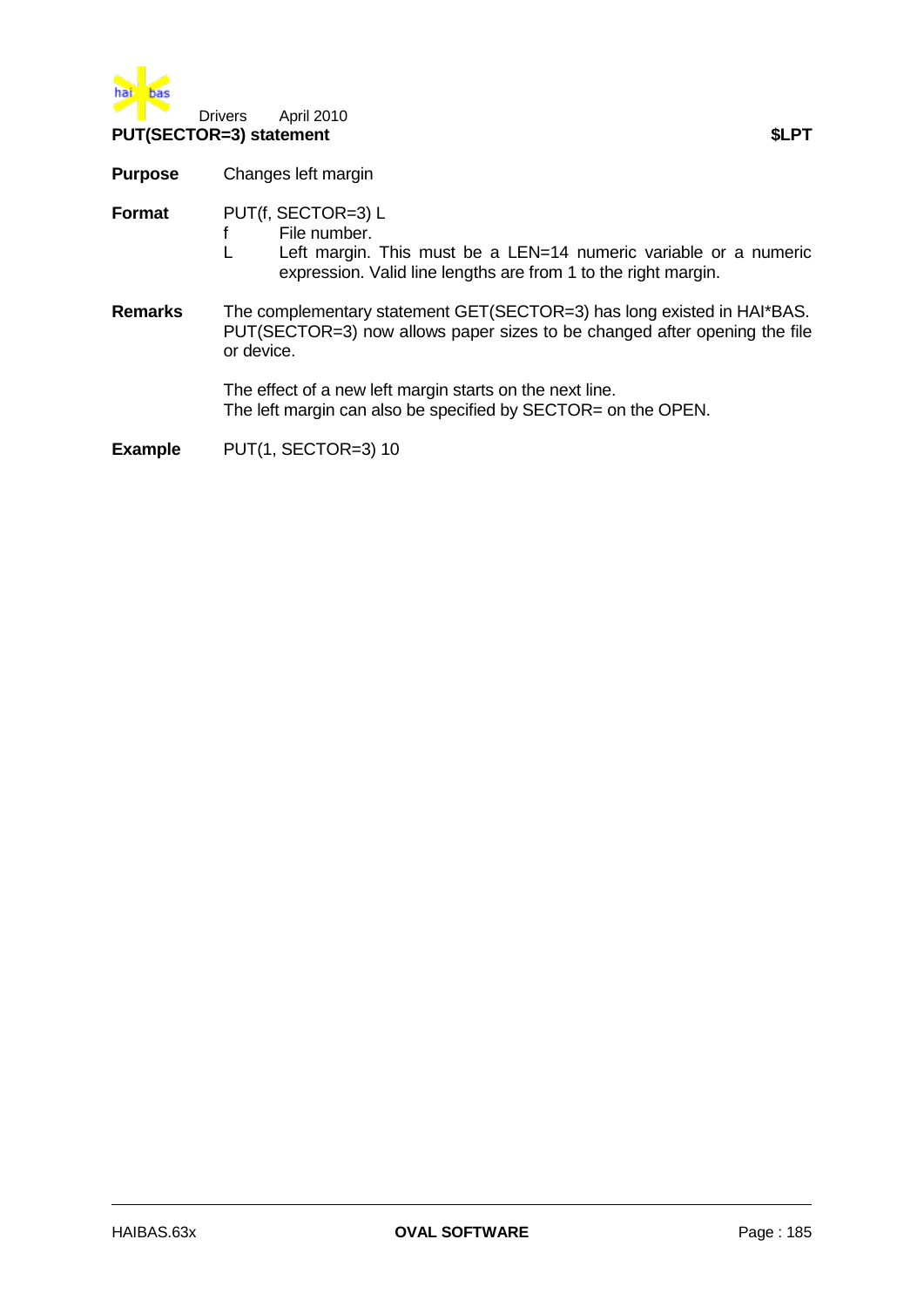

**Purpose** Changes right margin

**Format** PUT(f, SECTOR=4) R

- f File number.<br>R Right margin
- Right margin. This must be a LEN=14 numeric variable or a numeric expression. Valid right margins are from the left margin to 1000; -1 means there is no limit on the line length and new lines will not be inserted by the driver.
- **Remarks** The complementary statement GET(SECTOR=4) has long existed in HAI\*BAS. PUT(SECTOR=4) now allows paper sizes to be changed after opening the file or device.

By default, files have no right margin. The printer and spooler default right margins are determined by HAI.PAR.

Changing the right margin has the same effect as setting the line length but is relative to the left margin.

**Example** PUT(1, SECTOR=4) -1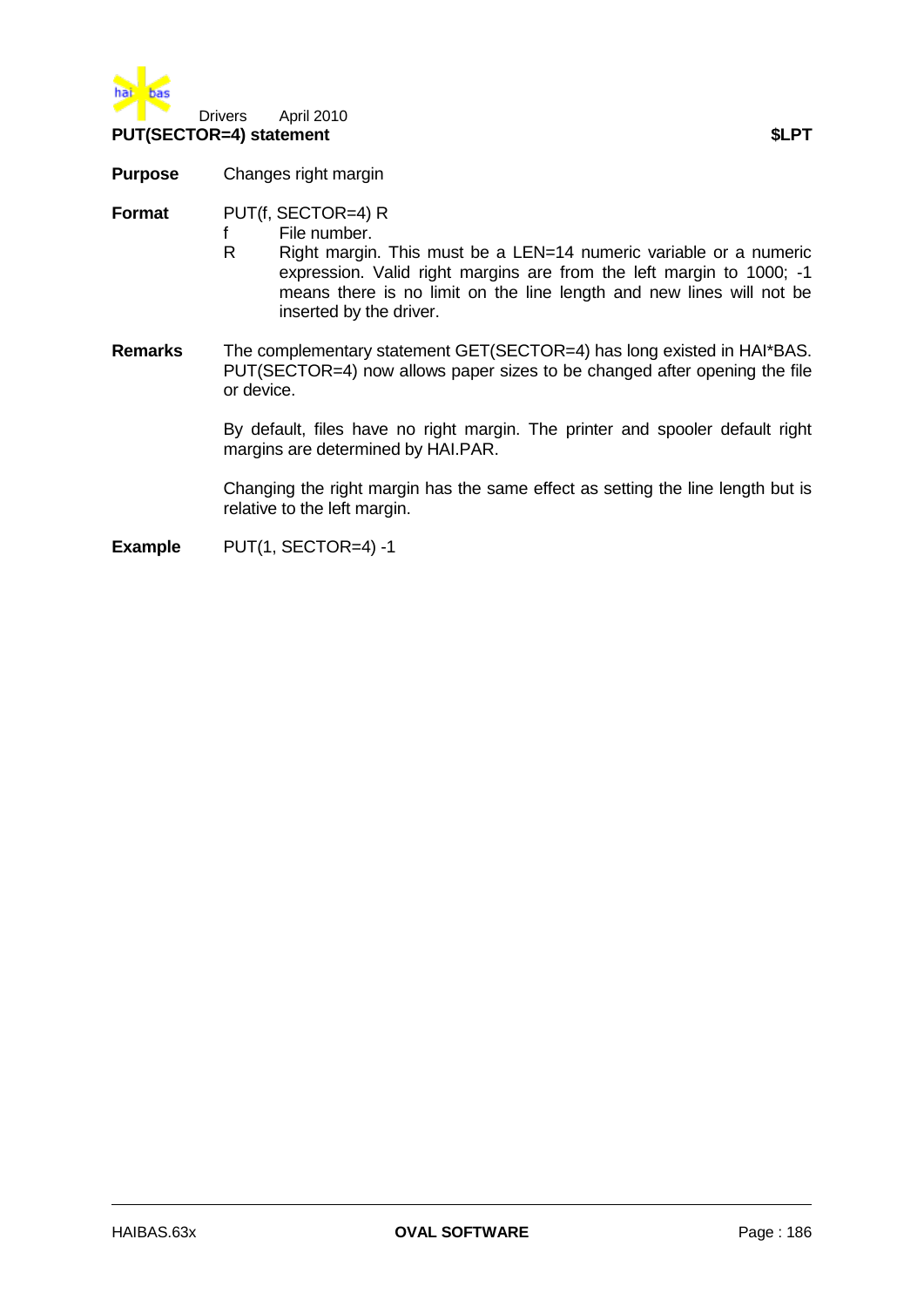

**Purpose** Changes page depth

**Format** PUT(f, SECTOR=5) P

- f File number.<br>P Page depth.
- Page depth. This must be a LEN=14 numeric variable or a numeric expression. Valid page depths are from 1 to 1000.
- **Remarks** The complementary statement GET(SECTOR=5) has long existed in HAI\*BAS. PUT(SECTOR=5) now allows paper sizes to be changed after opening the file or device.

The driver only maintains an absolute line number. The LINE() function converts this to a line within the page by the remainder after division by the page depth. Changing the page depth will therefore affect both the page number and the line number within the page.

The left margin can also be specified by TRACK= on the OPEN.

**Example** PUT(1, SECTOR=5) 66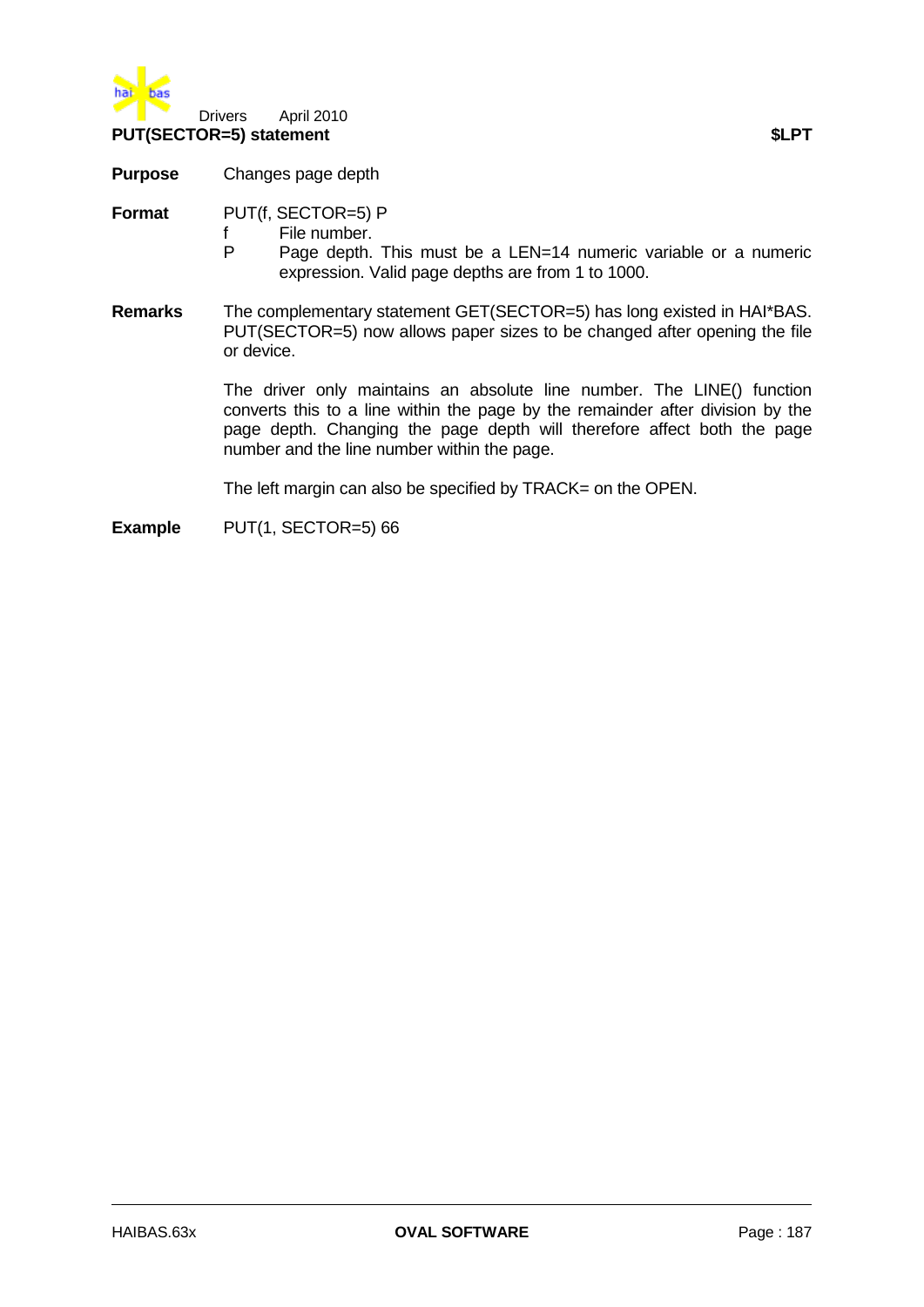

**Purpose** Allows the system to 'sleep' for a period of time

**Format** WRITE (n SECTOR=S)

**Remarks** n is the file number of the \$NULL driver

S is the number of seconds the system should 'sleep'. This may not exceed 30 seconds.

READ has the same effect but forces and EOF error 19.

The BREAK and INTERRUPT keys are polled immediately after a sleep delay. This improves the response to use of control C to interrupt a running program.

**Example** 4000 OPEN (3)"\$NULL" 4010 REM "Sleep for 10 seconds" \ WRITE (3 SECTOR=10)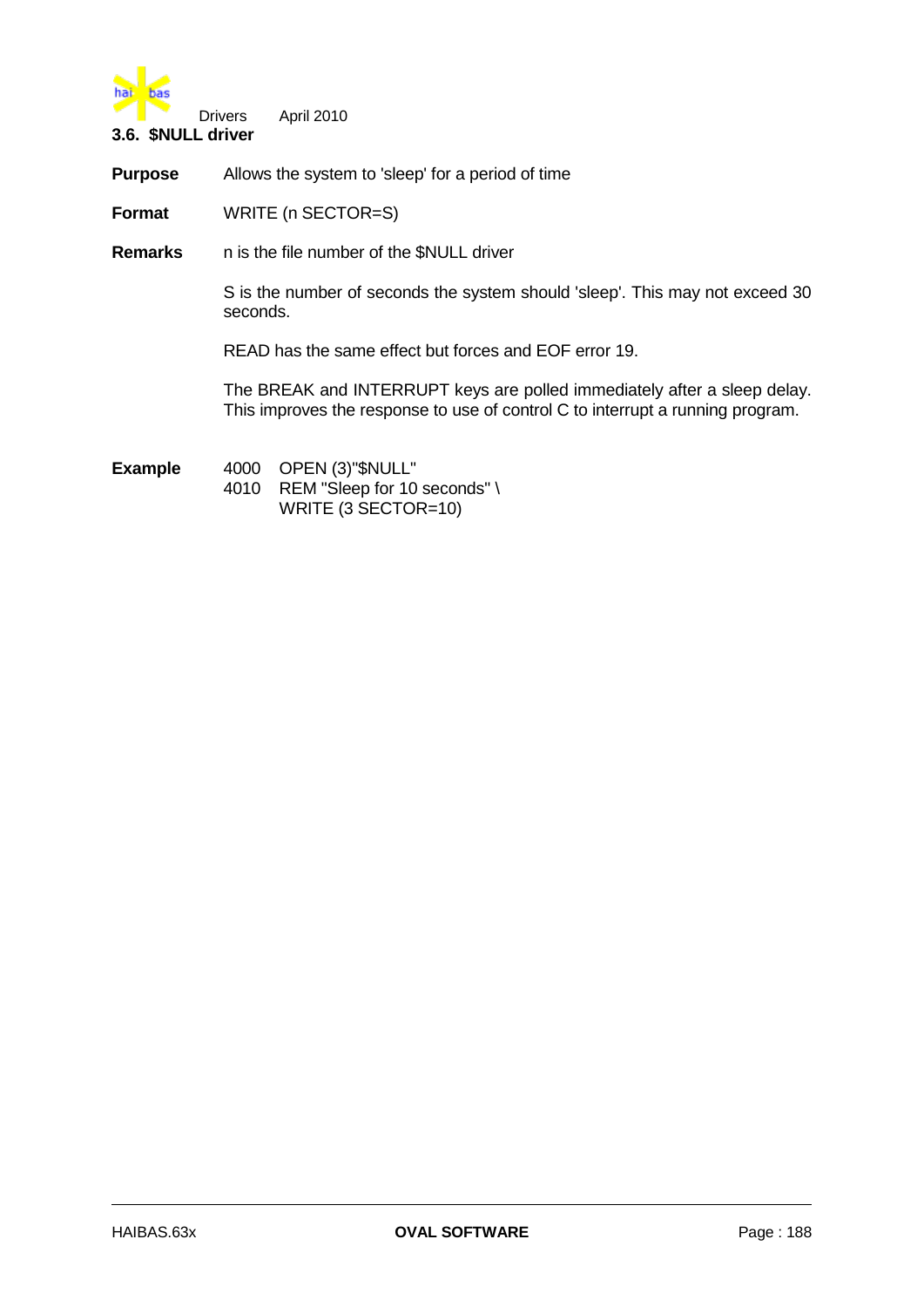

**Purpose** Allows to write PRINT output to a SPOOL file.

PRINTing to the \$SPL driver is similar to PRINTing to the \$LPT driver. There are differences because the PRINT output is sent to a file and not to a printer.

- 5000 OPEN (4) "\$SPL"
- 5010 PRINT (4) <expr.list>
- 5020 CLOSE (4)
- **Spool file** The runtime system writes the PRINT output to a HAI\*Basic ascii format spool file named SPnnn.HAI (nn is the HAI\*Basic user number). The PRINT output is appended at the end of the spool file. The file is created if it does not yet exist.

It is not possible to specify the line length and the page depth at OPEN time.

The normal file I/O errors may occur (including the multi-user file lock conditions).

Error 12 indicates either that the driver system file SPL.HAI is not present or that a system failure has occured when writing to the spool file.

The spool file is CLOSEd when CLOSing the \$SPL driver.

The PRINT information can be read from a spool file by the input statement. The spool utilities of the HAI\*Line packages INPUT and PRINT spool file information.

#### **Character substitution**

Character substitution (see PRTSUB in parameter file HAI.PAR) is not performed. It is done when printing the contents of the spool file.

**Note** A previous version of the Run Time System allowed to get the number of bytes still available for the spool file (using a READ statement with MODE=4). This feature is not used anymore since the spool file is now extended when required. The present Run Time always returns the value 64 kBytes.

Error 18 indicates a full disk.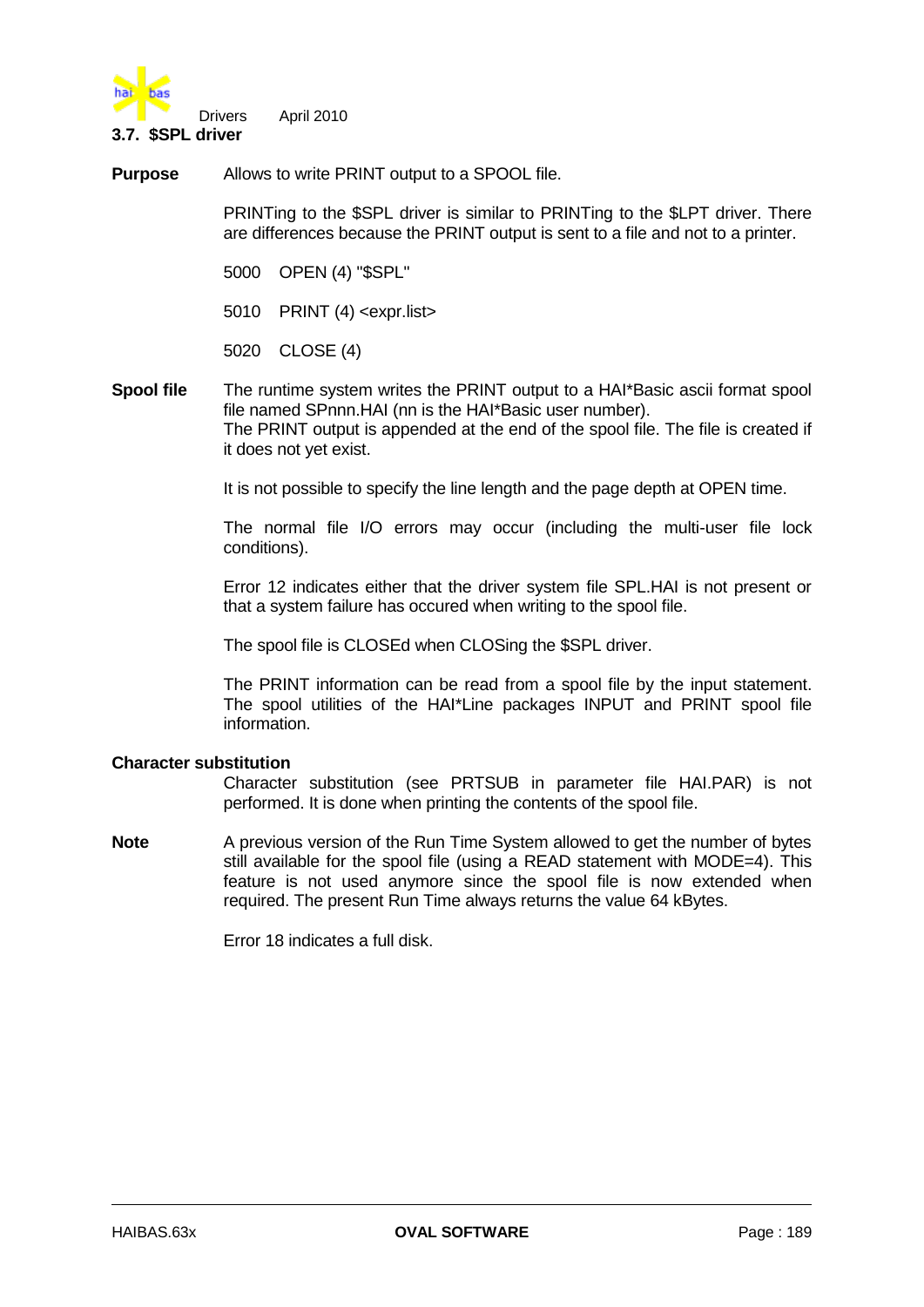

Native language Functions and Routines are useable within HAI\*BAS as normal FUNC (or FUNC\$) and CALL statements but the executed code is C code compiled for the native language of the processor.

Currently, the module name must start with a "\$" character. For example (SORT is explained more fully later):

CALL "\$SORT" (1, VAR A\$[], 1, 25, C\$)

On CCP/M and DOS systems, native functions are separately loaded modules (as are device drivers). For example, the "\$SORT" Routine is held in "SORT.HAI".

On OS/2 and Unix systems, native functions are linked as part of the BASIC or CODE interpreter.

Currently available native Functions are "\$COMPARE" and "\$SORT". These replace the Release 4 SORT object overlay which is no longer supported by Release 5 HAI\*BAS.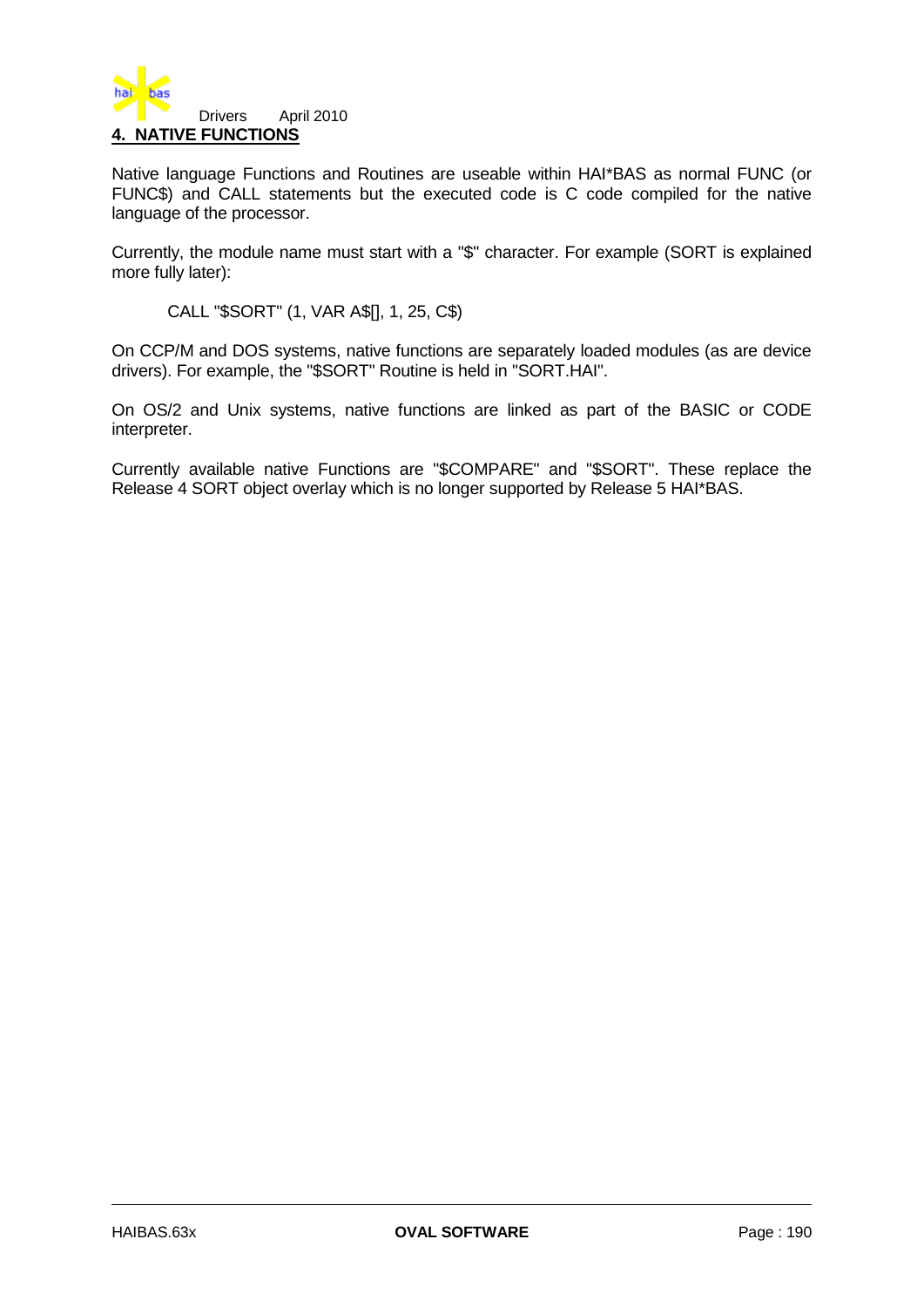

### **4.1. \$COMPARE Function**

**Purpose** \$COMPARE compares 2 strings according to user supplied criteria, in the same manner as the SORT Routine.

**Format** R = FUNC "\$COMPARE" (1, S1\$, S2\$, C\$)

- R Result of comparison
- +1 if S1\$ is greater than S2\$
- 0 if S1\$ is equal to S2\$
- -1 if S1\$ is less than S2\$
- 1 Function code (constant).
- S<sub>1\$</sub> 1st string.
- S2\$ 2nd string.
- C\$ Sorting criteria as a series of 3 byte specifications
	- (1) Length of string subfield.
	- $(2) = 0$  Ascending order.
		- = 128 Descending order.
	- $(3) = 0$  Alpha.
		- $= 128$  Numeric.

These substring specifications may be repeated as necessary.

**Remarks** S1\$ and S2\$ can contain a mixture of numeric and alpha fields; each of these can be specified independently in C\$ for the comparison.

The active length of C\$ must always be a multiple of 3.

Comparison automatically pads "short" strings with binary 03 characters (the HAI\*BAS filler), up to the maximum length or the active length of the longer item, whichever is shorter. This is the "comparison length"

String characters are compared by their ASCII values (without weighting). Numerics are compared as binary values; negative values are less than positive values.

If no character difference is found and all substrings specified by C\$ have been completed BEFORE reaching the comparison length then the strings are equal, regardless of their length.

If the comparison length is reached before or at the same time as the end of C\$ then the longer string is greater.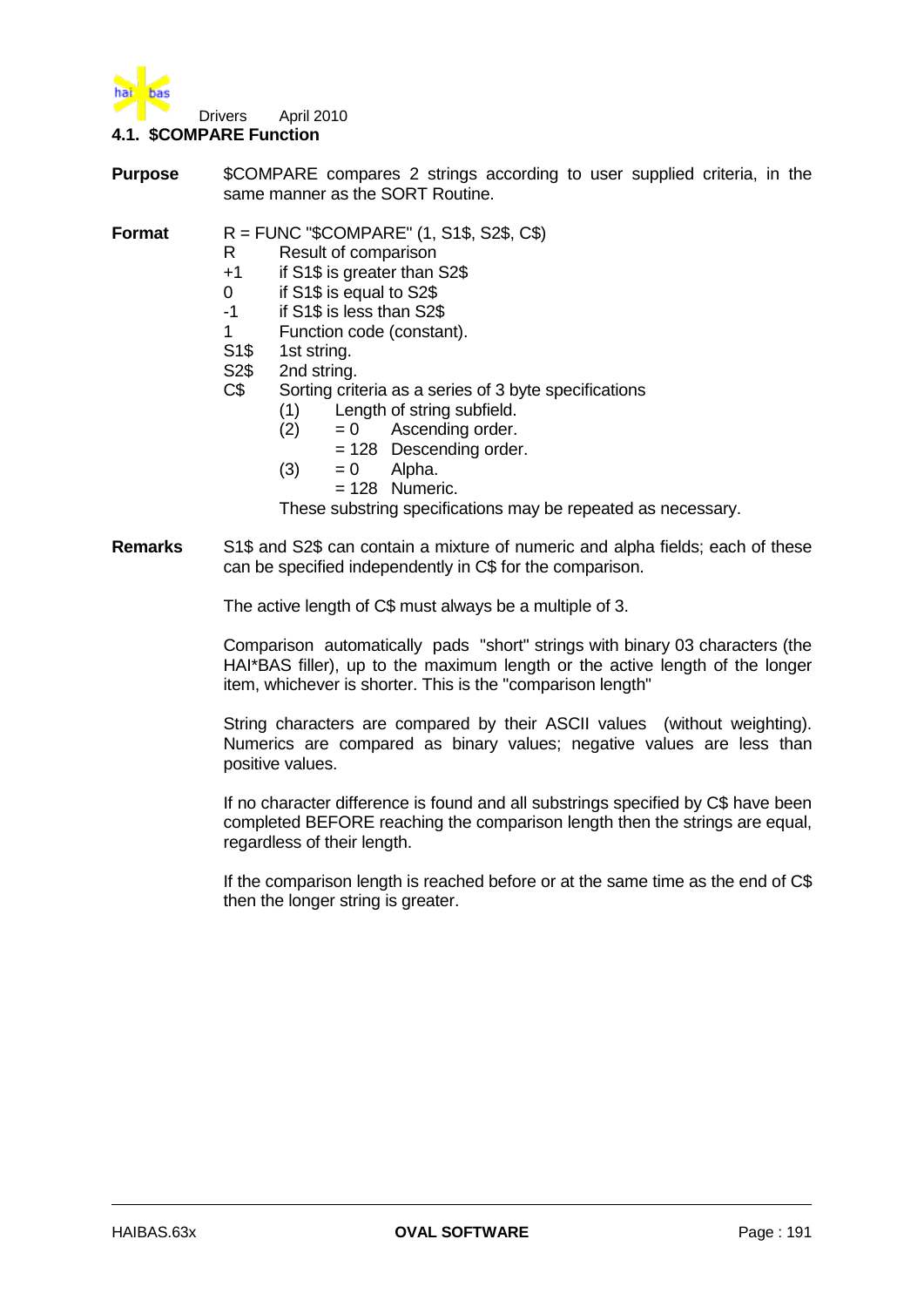

| ➤∎≅            | <b>Drivers</b> | <b>April 2010</b>                                               |
|----------------|----------------|-----------------------------------------------------------------|
| <b>Example</b> | 10             | REM. "A\$[] 30 character name, 14 digit number" \               |
|                |                | <b>DIM LEN=36 A\$[50]</b>                                       |
|                | 20             | REM. "C\$ Criteria" \                                           |
|                |                | DIM LEN=6 C\$                                                   |
|                | 50             | REM "Compare strings" \                                         |
|                |                | C\$=CHR(30)+CHR(0)+CHR(0)+CHR(6)+CHR(128)+CHR(128)\             |
|                |                | ON FUNC "\$COMPARE" (1, A\$[1], A\$[2], C\$)+2 GOTO 100,200,300 |
|                | 100            | $REM$ "A\$[1] < A\$[2]"                                         |
|                | 200            | REM "A\$[1] = $A$[2]$ "                                         |
|                | 300            | REM "A\$[1] > A\$[2]"                                           |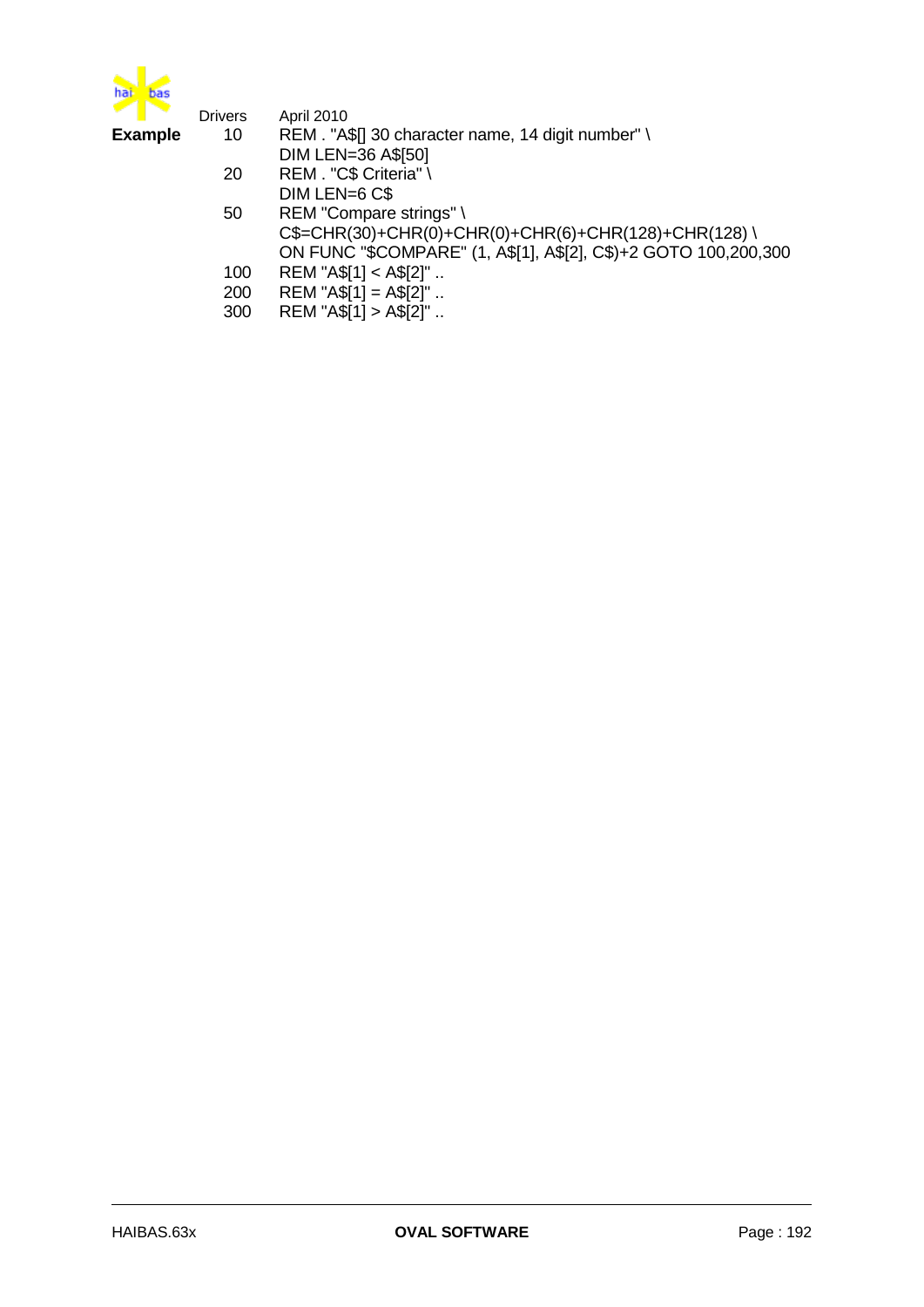

**4.2. \$SORT Routine**

| <b>Purpose</b> | \$SORT sorts a string array according to user supplied criteria.                                                                                                                                                                                                                                                                                                                                                                                                           |  |  |  |
|----------------|----------------------------------------------------------------------------------------------------------------------------------------------------------------------------------------------------------------------------------------------------------------------------------------------------------------------------------------------------------------------------------------------------------------------------------------------------------------------------|--|--|--|
| <b>Format</b>  | CALL "\$SORT" (1, VAR A\$[], F, L, C\$)<br>Function code (constant).<br>A\$[] 1 dimensional array to be sorted.<br>F<br>First array element number.<br>Last array element number.<br>C <sub>5</sub><br>Sorting criteria as a series of 3 byte specifications<br>(1) Length of string subfield.<br>$= 0$ Ascending order.<br>(2)<br>$= 128$ Descending order.<br>(3)<br>Alpha.<br>$= 0$<br>$= 128$ Numeric.<br>These substring specifications may be repeated as necessary. |  |  |  |
| <b>Remarks</b> | A\$[] can contain a mixture of numeric and alpha fields and each of these can<br>be specified independently in C\$ to determine the sort sequence.                                                                                                                                                                                                                                                                                                                         |  |  |  |

The first element number of a HAI\*BAS array is 1. F and L are both inclusive values so 1, DIMOF(A\$[], 1) can be used to specify the whole array. F and L are checked for validity:

 $F >= 1$  AND  $F <= L$  AND  $L <=$  DIMOF(A\$[], 1)

The active length of C\$ must always be a multiple of 3.

See the COMPARE Function for details of element comparison.

**Example** 10 REM . "A\$[] 30 character name, 14 digit number" \

- DIM LEN=36 A\$[50] 20 REM . "C\$ Sort criteria" \ DIM LEN=6 C\$
- 30 REM . "N Number of A\$[] elements used" \ DIM LEN=6 N
- 40 REM "Read data items into A\$[]" \  $N =$  FUNC "READA" (VAR A\$[1)
- 50 REM "Sort A\$[] by ascending alpha then descending numeric" \  $C$=CHR(30)+CHR(0)+CHR(0)+CHR(6)+CHR(128)+CHR(128)$ CALL "\$SORT" (1, VAR A\$[], 1, N, C\$)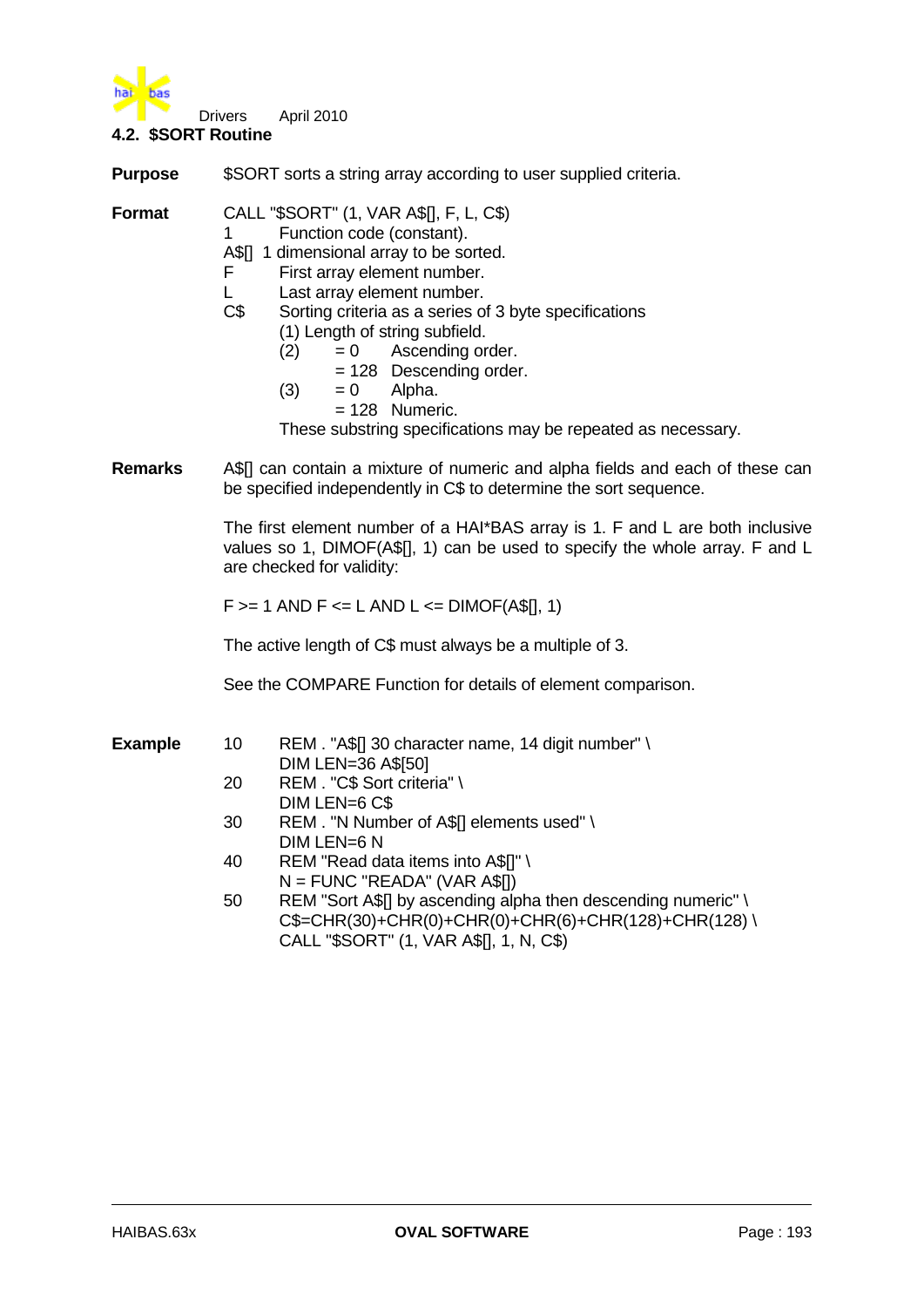

### **5.1. Parameter file HAI.PAR**

- **Introduction** The file HAI.PAR contains all the system related parameters for HAI\*Basic. It holds information to tailor the HAI\*Basic runtime environment to different hardware configurations:
	- Printer parameters,
	- Display and keyboard parameters,
	- Memory size (HAI\*Basic user size, memory resident drivers),
	- Organisation of disk space,
	- Language dependant system messages.

The HAI\*Basic program can retrieve certain information from HAI.PAR accessing the \$HOST driver (See chapter 'Drivers').

HAI.PAR is read fully when starting HAI\*Basic or HAI\*Code interpreters.

**Format** HAI.PAR has plain ascii format. You can update the file with almost any text editor.

> Parameters information starts at position 1 and ends with the first space, tab, carriage return or line feed.

> Character strings are enclosed within quotes and they may contain embedded spaces.

> Non-printable characters are defined by escape character backslash **\** followed by the numeric ascii value. The backslash itself is represented by double \\.

> Tab characters in character strings are not expanded. All keywords must start in position 1 of a line. Positional (non-keyword) parameters must be specified in the given order and format.

Comment lines start with an asterisk **\*** in position 1 of the line.

Blank lines are allowed; they do not occupy memory space after loading.

The remainder of this chapter presents the definition of the items in HAI.PAR giving examples and explanatory text. The examples are choosen from a HAI\*BASIC implementation on IBM PC running PCDOS.

**Note** The asterisks (mandatory at the start of a comment line in file HAI.PAR) are omitted in this document.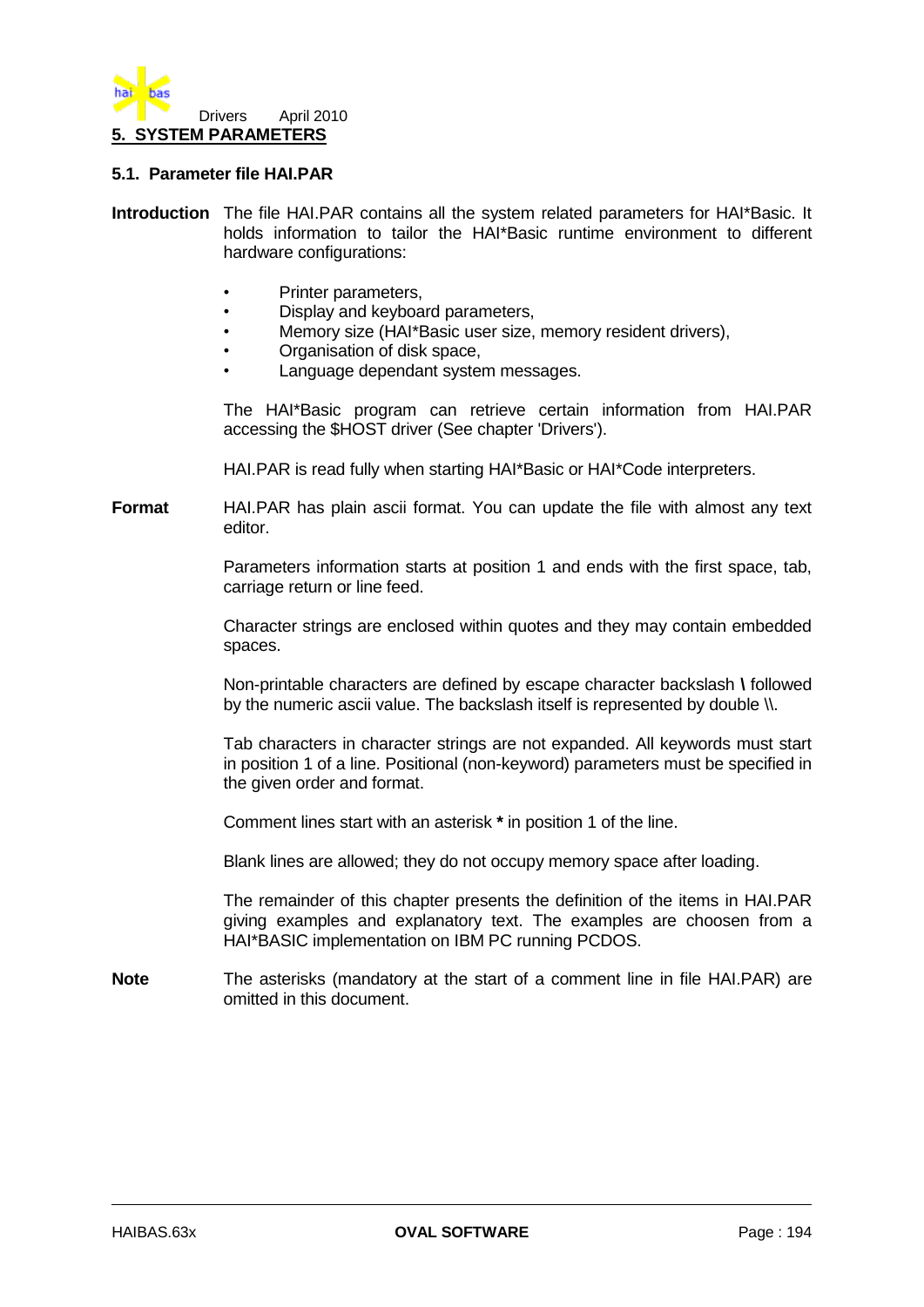

### **5.1.1. General parameters**

**Version** The format of HAI.PAR is the second version of its kind. That's why it MUST start with:

VERSION=2

**Option bits** GOPT01="0000000010000000"

The 9th 'bit' shows whether the editor is included (bit=1) when loading the HAI\*Basic source interpreter or not (bit=0). So, this bit shows whether the Run Time System is running Basic or Code.

If you want swap decimal points and comma's in all HAI\*Basic mask operations, specify:

GOPT01="0000000010001000"

**User space** TXTSIZ=40

Specifies the amount of memory space for the HAI\*BASIC program and its data. The value must be between 16 and 64 Kbytes.

**Messages** The following system messages are to be translated to the client's language:

G1END1="Returning to program selection menu" G2END1="Load program disk and press the HOME key" GPROF1="Printer not ready. Unit" E48TXT="You did not install this module" E96TXT="Usernumber is not implemented"

The maximum size of these messages is 60 characters. Center the messages G1END1 and G2END1 on the display by adding leading spaces.

**Global data** The global data area contains at most 100 characters:

GWND01="UMMNU0A2YN[]0660101 D C -.:?:/ DEMONSTRATIE HAI "

| 'OS | <u>Len</u><br>5 | Description<br>Name of the menu file.           |  |  |  |
|-----|-----------------|-------------------------------------------------|--|--|--|
|     |                 |                                                 |  |  |  |
| 6   | 1               | always 0: use file CONT0.                       |  |  |  |
| 7   | 1               | Diskette unit designator.                       |  |  |  |
| 8   |                 | Number of decimal places for national currency: |  |  |  |
|     |                 | : None                                          |  |  |  |
|     |                 | : Two decimals<br>2                             |  |  |  |
| 9   | 1               | Character for Yes answer.                       |  |  |  |
| 10  | 1               | Character for No answer.                        |  |  |  |
| 11  |                 | Left hand side input field delimiter.           |  |  |  |
| 12  | 1               | Right hand side input field delimiter.          |  |  |  |
| 13  | 1               | Date format:                                    |  |  |  |
|     |                 | : DDMMYY_<br>(European)<br>0                    |  |  |  |
|     |                 | : MMDDYY<br>(USA)                               |  |  |  |
|     |                 | : YYMMDD<br>2<br>(ISO)                          |  |  |  |
| 14  | 2               | Default number of lines per page                |  |  |  |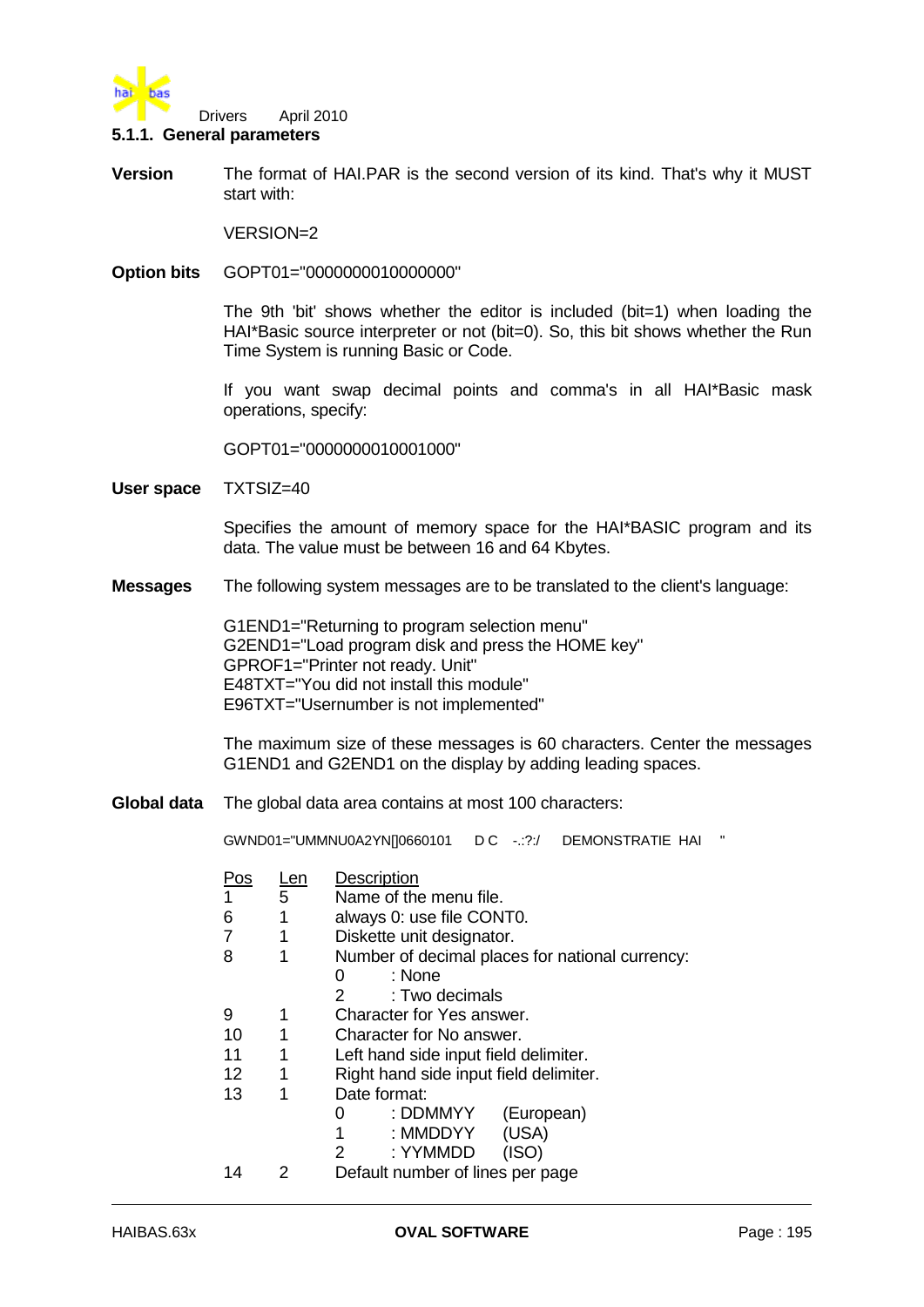

| Drivers |    | April 2010                            |
|---------|----|---------------------------------------|
| 16      | 2  |                                       |
| 18      | 2  |                                       |
| 20      | 1  |                                       |
| 21      | 5  | Right half of company number          |
| 26      | 2  | Suffix characters for debit balances  |
| 28      | 2  | Suffix characters for credit balances |
| 30      | 1  | Prefix character for positive fields  |
| 31      | 1  | Suffix character for negative fields  |
| 32      | 1  | Prefix character for positive fields  |
| 33      | 1  | Suffix character for negative fields  |
| 34      | 1  | Date separator                        |
| 35      | 1  | Hours and minute separator            |
| 36      | 1  | Wild card character                   |
| 37      | 1  | Retrieve key character                |
| 38      | 1  | Name search character                 |
| 39      | 30 | Company name                          |
|         |    |                                       |

# **Resident drivers**

HAI\*Basic drivers and other loadable components may be specified as permanently memory resident.

The other drivers are loaded when required. You can specify at most 9 drivers to be memory resident. The minimum set is:

GPRMD1="CRT.HAI" Video driver<br>GPRMD2="FM.HAI" File manager GPRMD2="FM.HAI" GPRMD3="HOST.HAI" Interface to host O.S. driver<br>GPRMD4="LPT.HAI" Printer driver GPRMD4="LPT.HAI"

Other drivers are DLK.HAI and FILE.HAI

!! GPRMD is no longer required in HAI.PAR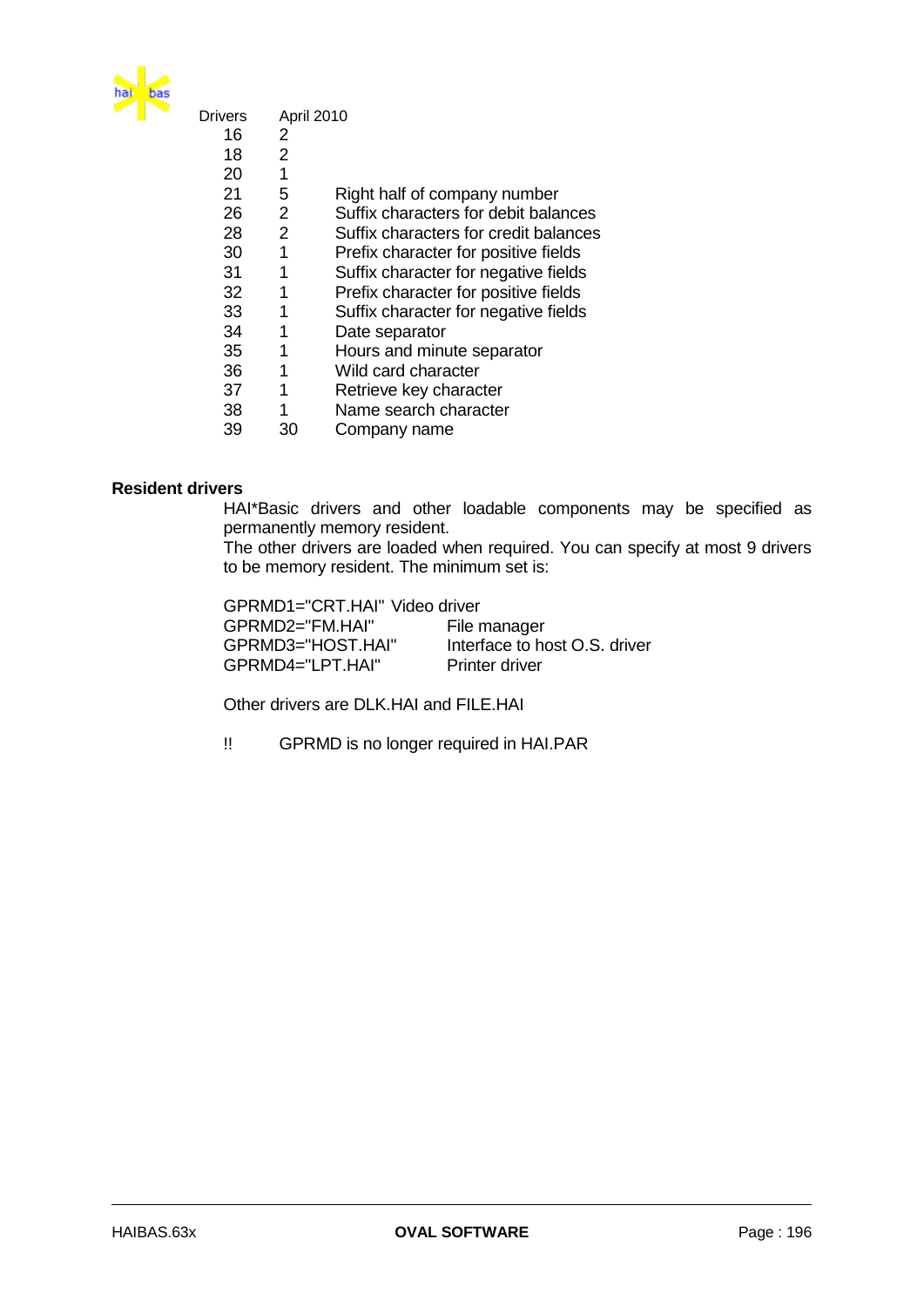

**Purpose** Memory area validation

**Format** Debug=l

**Remarks** l is the level of protection.

Memory areas can be (at least partly) validated between every HAI\*BAS statement. This is intended to trap memory problems corruption problems as soon as possible.

This should be ideally be set to  $l=1$  for maximum protection. However, the system does run noticeably slower when validation is enabled.

If validation detects an error then ERROR 195 will be reported after every statement. Please inform Holland Automation International of such an occurance, along with the Y code and the circumstances.

**DOS system** DEBUG=1 has no effect on DOS systems to free additional memory.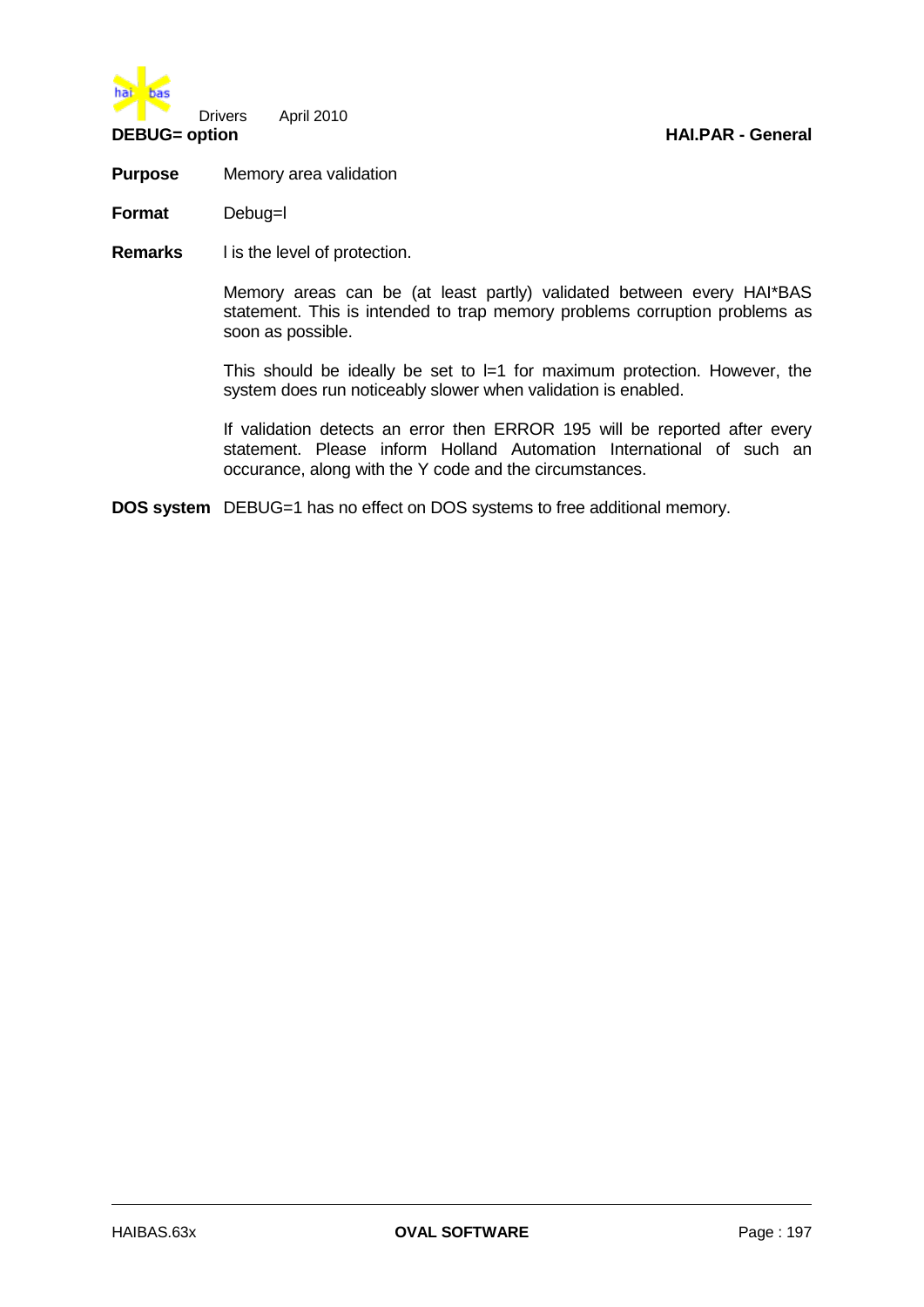

**ERRLOG option HAI.PAR - Error logging**

**Format** ERRLOG[uu]=Level[,MaxLine[,"LogName"]]

**Remarks** ERRLOG Parameter identifier. By default this applies to all HAI\*BAS users but a user number can be added to control logging for that user.

Level Logging level:

0 None. Error logging is suppressed.

1 Displayed (default). Log displayed events only.

2 All. Log all events.

MaxLine The maximum line number at which a log entry can start. It may, however, extend for several lines past MaxLine. This value prevents the log file growing too large. The default is 100. LogName The name of the log file. By default, this is "ERROR.LOG".

A temporary file is also used for logging. The name is created by replacing the file extension with ".TMP".

**Example** ERRLOG=1,300 ERRLOG9=2,500,"SPECIAL.LOG"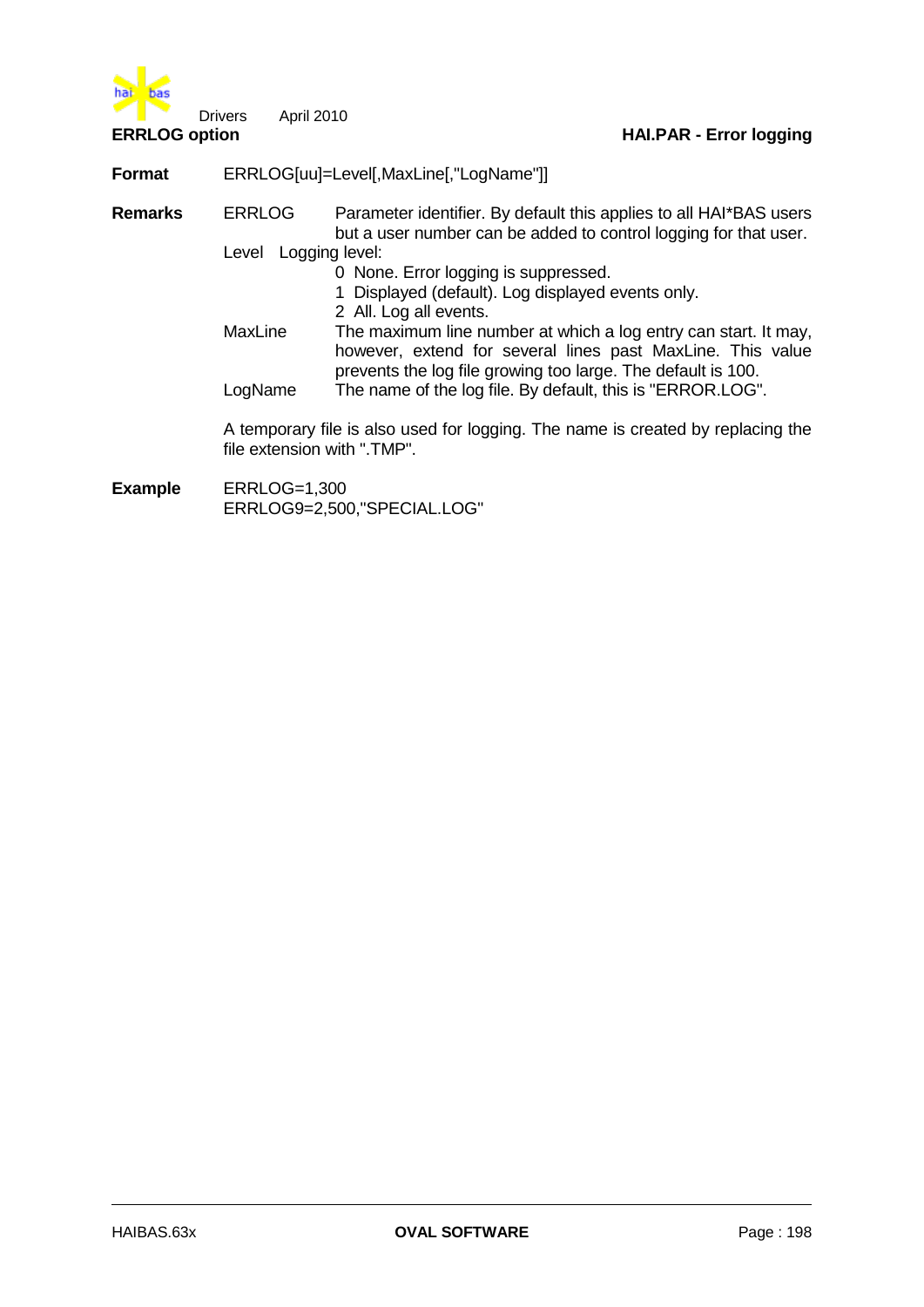

**FKEY() option HAI.PAR - Screen**

Drivers April 2010

**Purpose** Names a HAI\*BAS function key number.

**Format** FKEY(num)="text"

**Remarks** num numeric function key value. 0 is reserved for Help itself. text name inscribed on the keyboard key.

> FKEY() must be given to enable CUA style function key guidance for a key. All ACCEPTable named keys appear in all guides, unless turned off by .nofkey in the Help file.

- **Position** This option applies to the particular screen number nn and must appear between the appropriate SCREENnn and ENDSCR lines.
- **Examples** FKEY(0)="F1" FKEY(1)="Enter"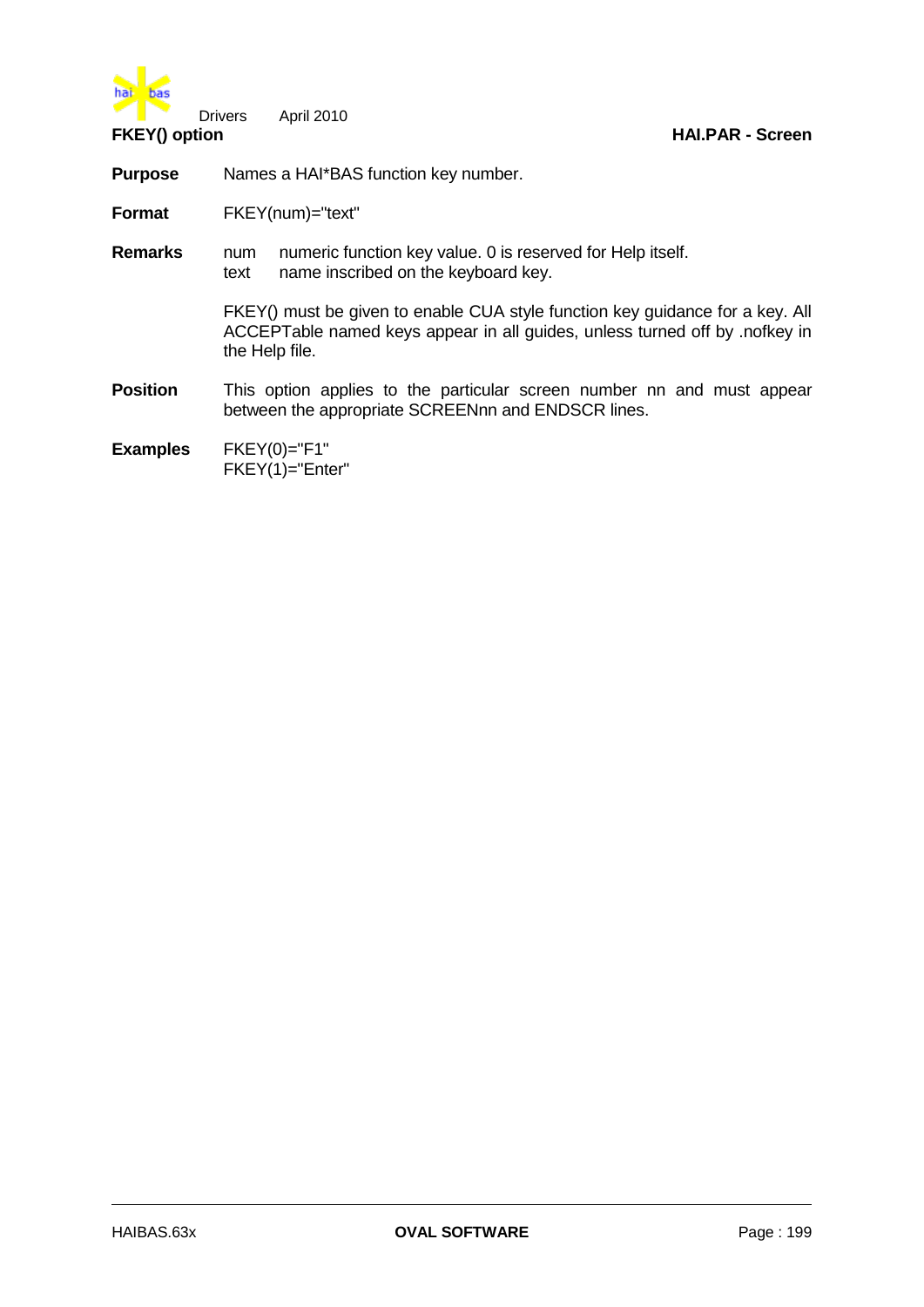

**Format** FUNC="File"

- **Remarks** FUNC Parameter identifier. This is only recognised in printer parameters, ie between PRINTnn and ENDPRT. It may appear anywere in this area where an identifier can be used.
	- File The name of the HAI\*BAS Function used as a print handler. This should be specified as a 5 letter name so the "B.HIB" or "C.HIC" is appended as appropriate for the BASIC or CODE interpreter.

The ENTRY and RETURN parameters for the Function are fixed by the system; see above for a full description of using a print handler Function.

**Example** FUNC="PHAND"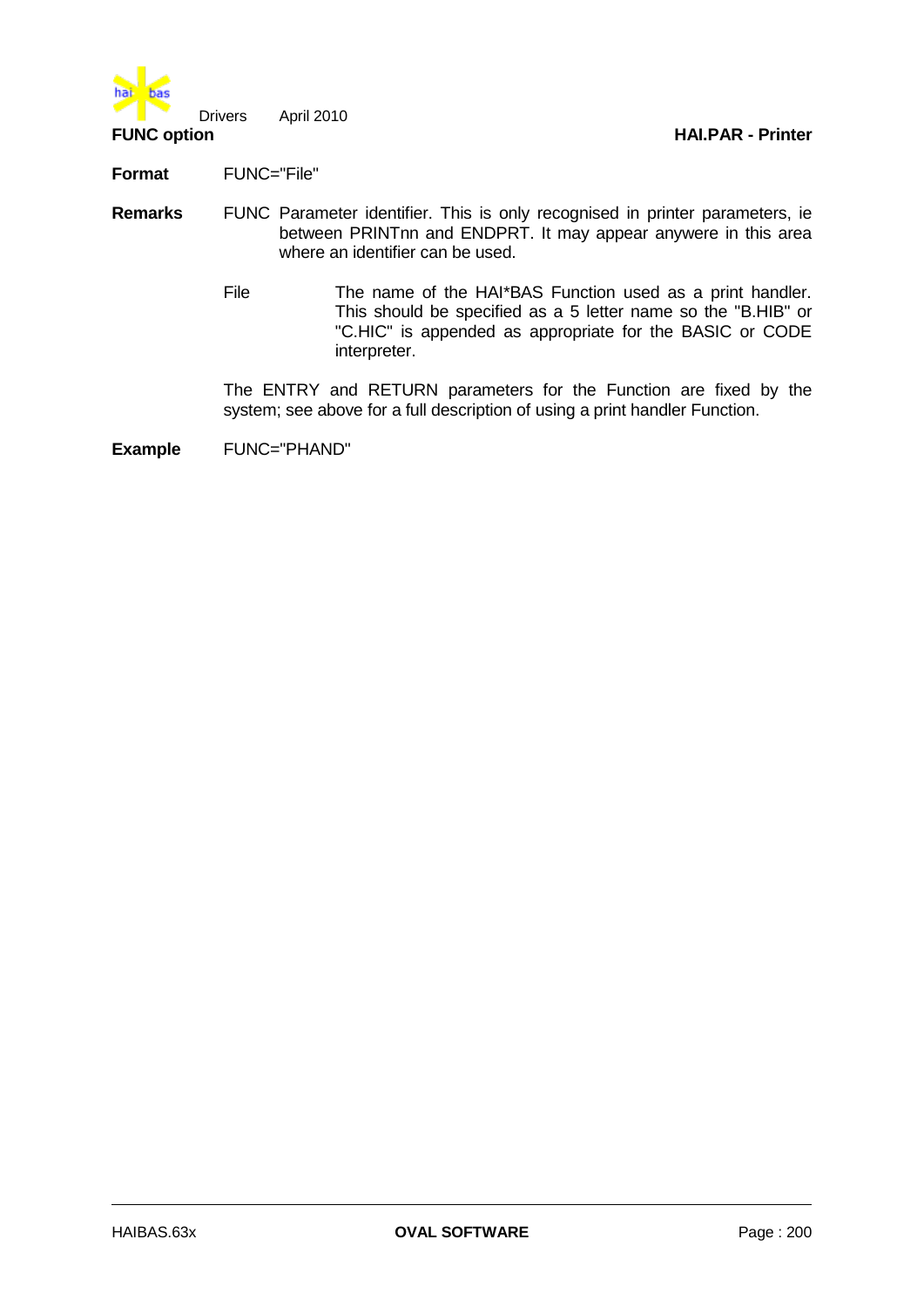

- **Purpose** Sets window design details for Help guidance and explanation windows, respectively.
- **Format** GUIDE=1 "border"

EXPLAIN=1 "border"

=1 number of guidance window options that are supplied. Currently only 1 option is allowed.

border defines the window design, and must be a string of "0", "1" or "2" (for no, single or double line border) optionally followed by a "+" to put a blank column at the left and right borders.

- **Remarks** The window design can only be altered for .version 2 help files. Old files always have a double line border and no blank column (ie "2").
- **Position** This option applies to the particular screen number nn and must appear between the appropriate SCREENnn and ENDSCR lines.

**Examples** GUIDE=1 "0" EXPLAIN=1 "1+"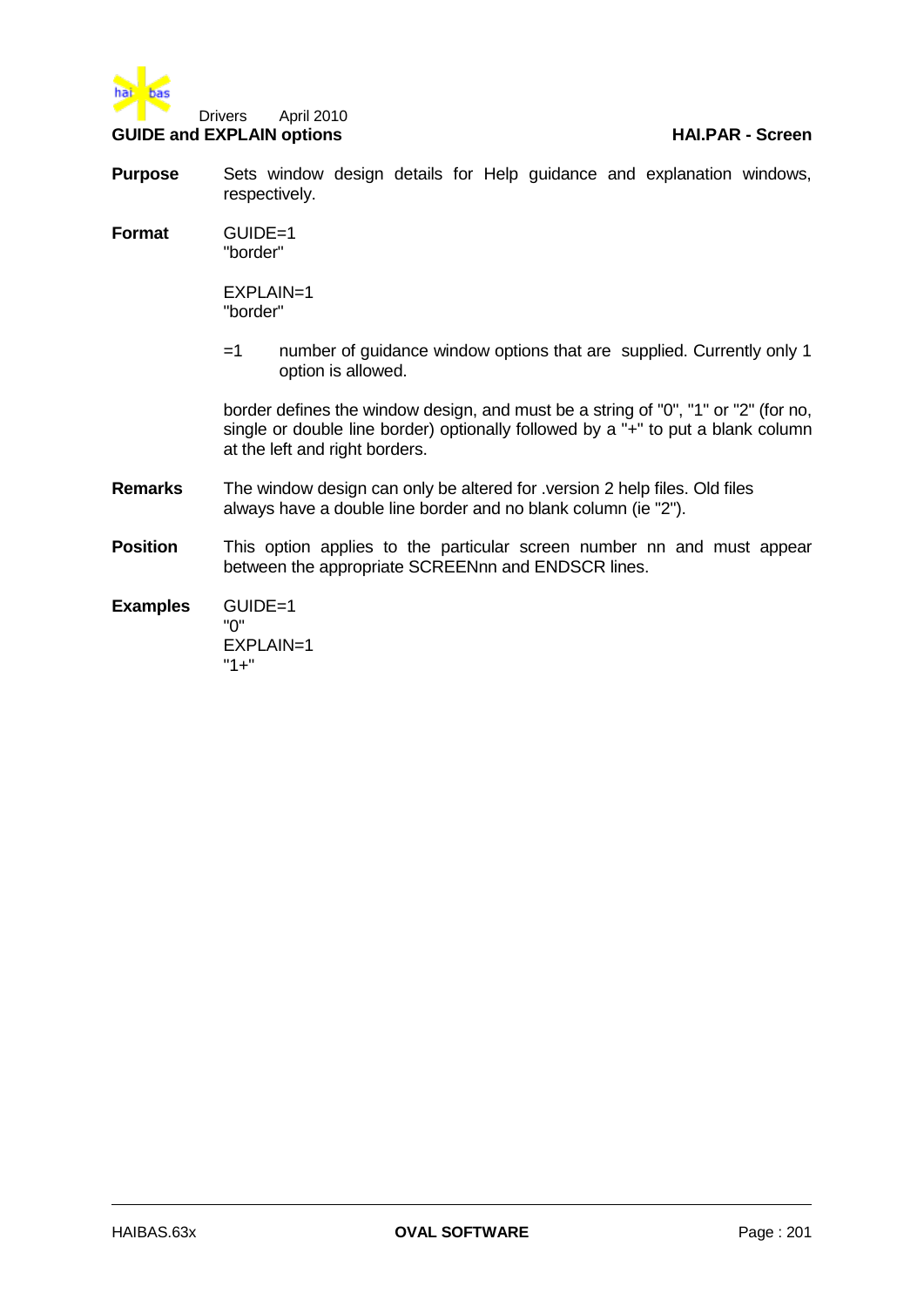

**Format** HAISHARE="File"

**Remarks** HAISHARE Parameter identifier. This must appear before any other identifier in HAI.PAR, except for USERID and VERSION.

> File The name of the file used to control sharing of HAI\*BAS resources. By default this is "/usr/tmp/haishare" on Unix systems and "haishare" on all other implementations.

> Earlier versions of HAI\*BAS release 5 used "/usr/tmp/HAI5\_GLOBAL" on Unix systems. Since this prevents coexistence of incompatible HAI\*BAS 5 releases, it is ESSENTIAL that

HAISHARE="/usr/tmp/HAI\_GLOBAL"

is used whenever there is a possibility that earlier versions may be used.

Since "HAI5\_GLOBAL" is not a suitable DOS file name, the change to haishare" is essential to allow for DOS workstaions on Unix networks in the future.

The CODE interpreter control file for limiting participating stations to the licensed number uses the same path name as the HAISHARE file but is named "hai pill".

**Example** HAISHARE="../heshare/haishare"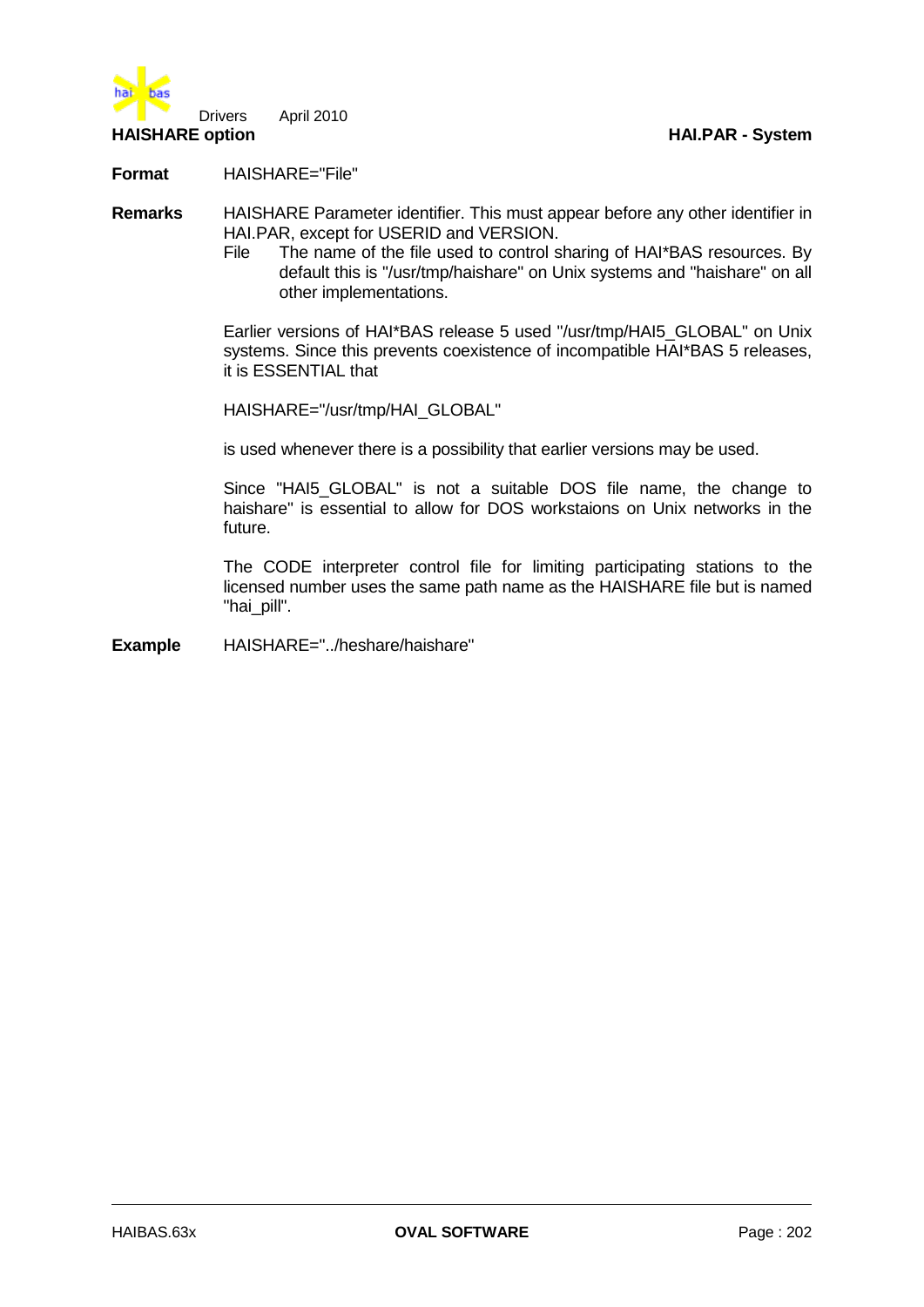

**Purpose** Provides option settings for Help testing.

**Format** HELPOPT="num"

num The Help options value.

**Remarks** Currently 2 bits are recognised in Help options:

- +1 causes the current Help context number to always appear in the guidance.
- +2 ensures the Help file is closed whenever waiting for a key so that editing is easier in a multi-tasking environment.
- **Position** General option, therefore not to be placed in any device specific section of HAI.PAR.

**Examples** HELPOPT=3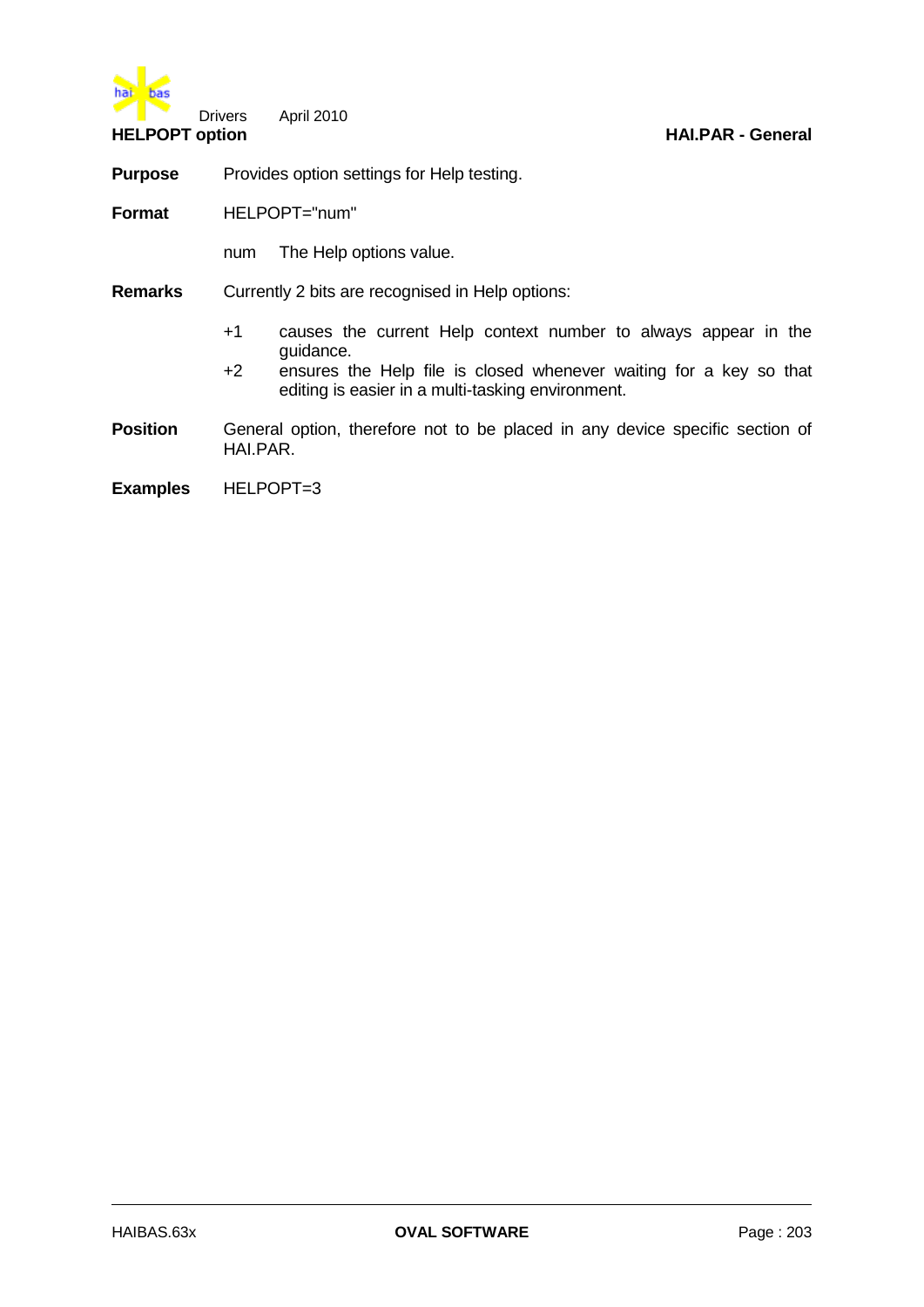

**Purpose** Describes the search path for opening Help files.

- paths A semicolon separated list of directory paths that are prefixed in turn to the help file name.
- **Remarks** This is unchanged from Release 4 Help files.

If no HELPPATH is supplied a system specific default is used (\ha\hahelp for DOS and OS/2) and then the current directory.

**Position** General option, therefore not to be placed in any device specific section of HAI.PAR.

# **Examples** HELPPATH="\ha\hehelp;\ha\hahelp02;."

to search the \ha\hahelp, \ha\hahelp02 and finally the current (.) directories.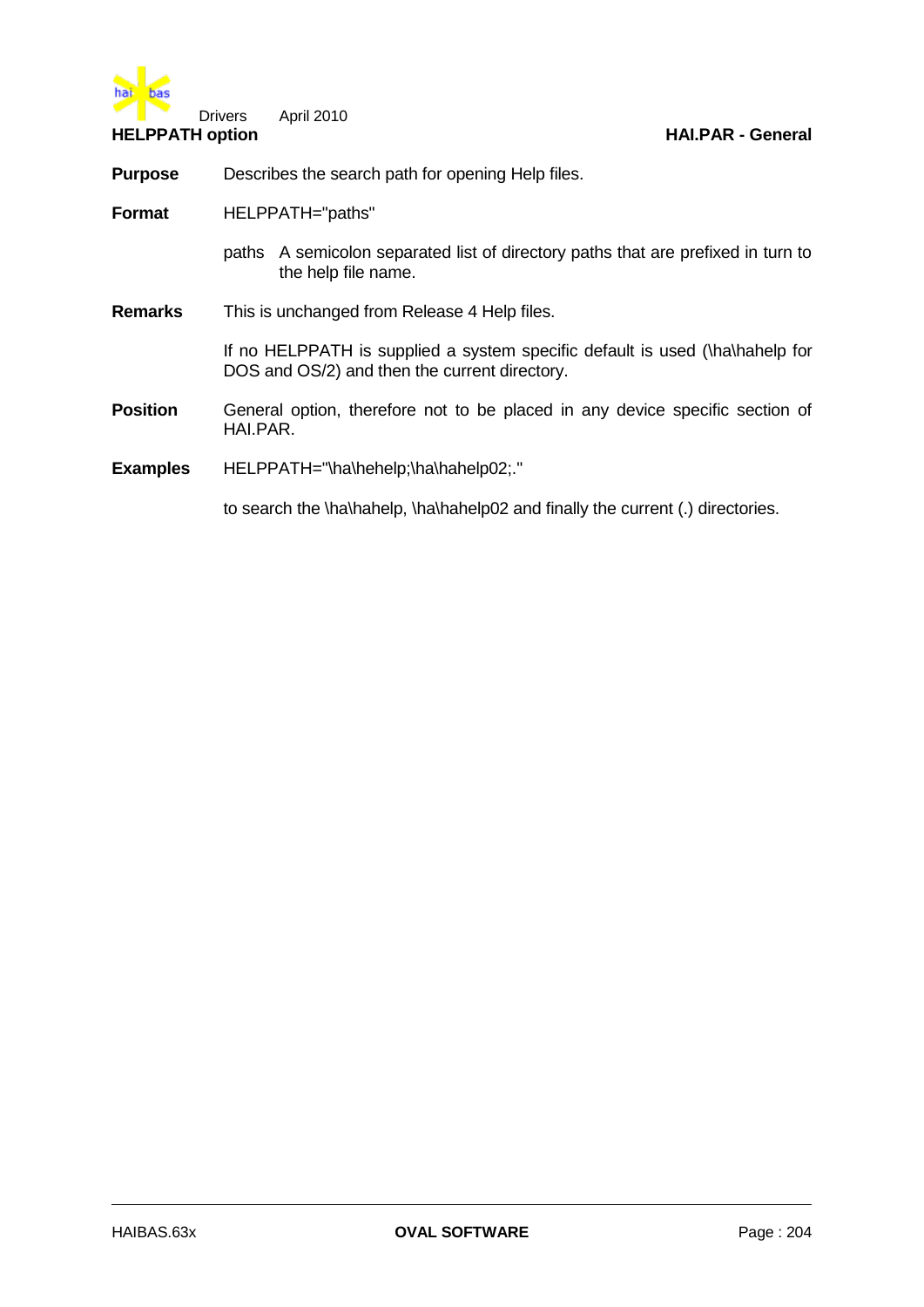

- **Purpose** Specifies minimum free memory, in kilobytes, required before HAI\*BAS can start.
- **Format** MINFREE=freeK
- **Remarks** MINFREE Parameter identifier. freeK Minimum free memory, in Kilobytes

Minimum free memory is tested once during system start up. This is done immediately before attempting to load the START program; in other words, after all system memory requests (such as CRT attributes, printer parameters etc) have been satisfied.

In the BASIC interpreter, the comparison value is roughly the same as the initial SHOW FREE value.

MINFREE is not used on OS/2 and Unix systems.

**Example** MINFREE=300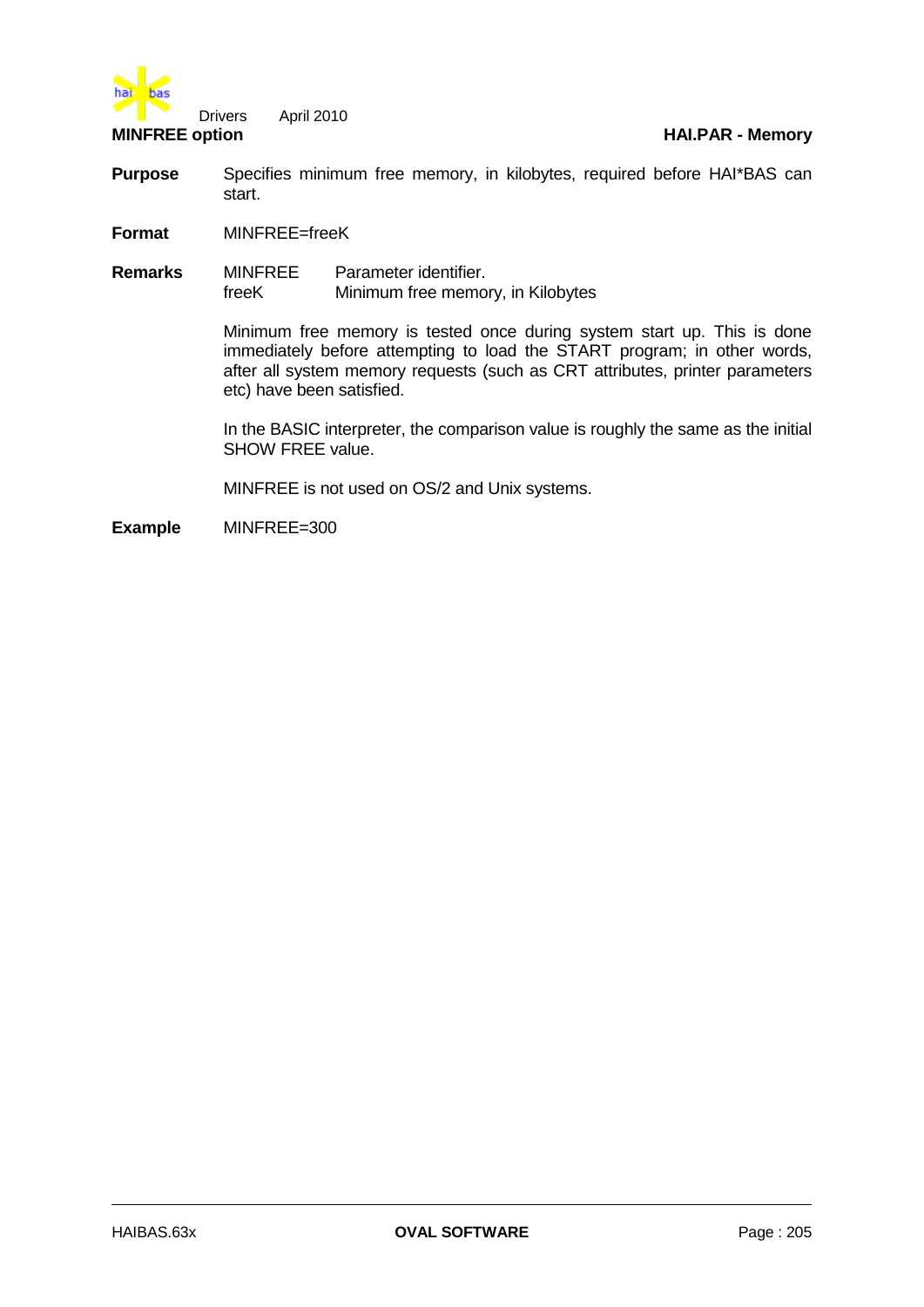

**Format** OUT\_FF=count,hexchars

**Remarks** OUT\_FF Parameter identifier. This is only recognised in printer parameters, ie between PRINTnn and ENDPRT. It may appear anywere in this area where an identifier can be used.

count Number of hexchars that follow.

hexchars Hexadecimal representation of characters used for output of a form feed to the printer, separated by commas.

By default, the form feed character is not used; repeated line feeds are used for all vertical positioning. This ensures the greatest compatibility, at some cost in speed.

When OUT FF is given, the printer driver will use the control string whenever a vertical positioning goes on to a new page. This may be caused by HAI\*BAS control FF or a vertical @() position that goes to a line before the current line, such as @(1,1).

**Example** OUT FF=1,0c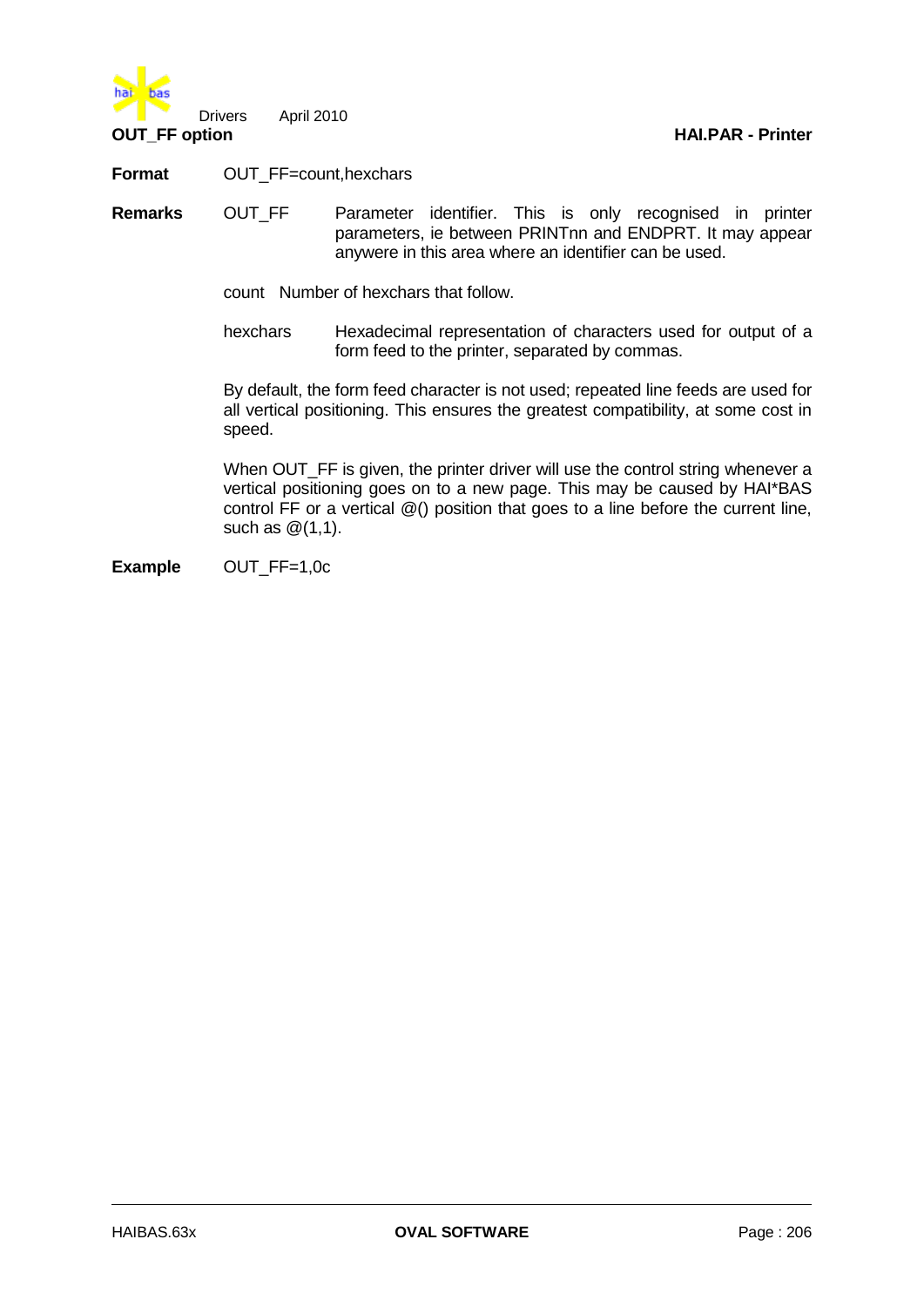

- **Purpose** Define the maximum total memory that can be used by a single process for program and data memory.
- **Format** PROGMEM=x
- **Remarks** x is the number of kBytes to allow for program and data memory.

PROGMEM is not an absolute limit since all data areas must remain in memory. Any space left is used to retain global Functions and Routines.

If 2 data areas are in use, one using 30 kB and the other 20 kB

The default is 200 kB for CCP/M and DOS systems and 300 kB for Unix and OS/2 systems.

- **Position** General option, therefore not to be placed in any device specific section of HAI.PAR.
- **Example** PROGMEM=400

If 2 data areas are in use, one using 30 kB and the other 20 kB then up to 350 kB will be used to retain programs in memory.

**Note** PROGRAM replaces DATSIZ and TXTSIZ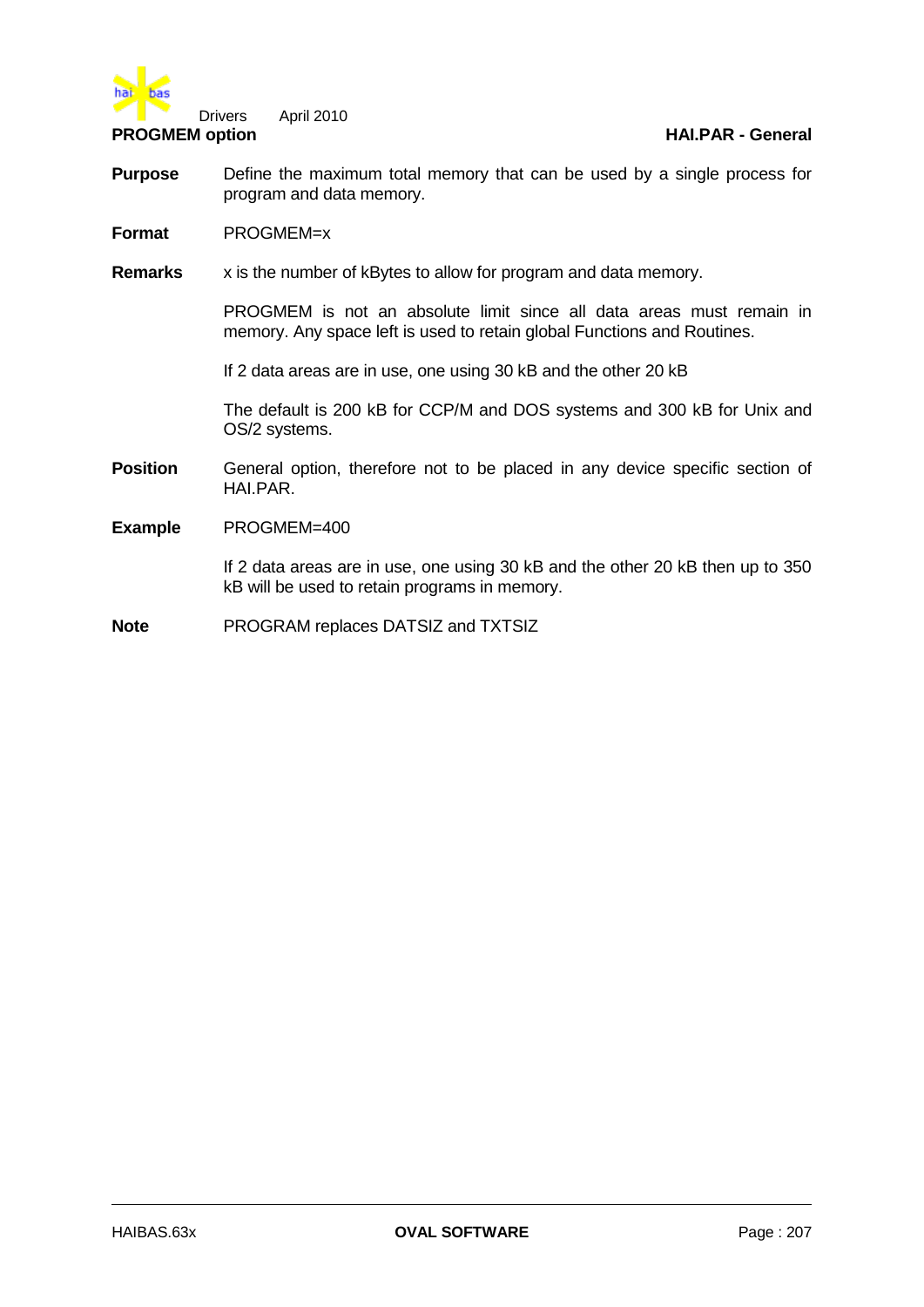

**Purpose** Specifies text for system error retry window.

**Format** RETRYWIN=Lines "Line 1" "Line 2" ...

**Remarks** RETRYWIN Parameter identifier. Lines The number of lines of text to appear in the retry window. This should not exceed 3 and is followed by the specified number of lines of text.

> The retry window occupies a fixed position near the middle of the screen. The client area has 6 rows of 38 columns each.

> When a retryable error occurs, the bottom 2 rows show the HAI\*BAS error message.

> When the window appears on the screen, the operator has 5 seconds to respond. After this time the window is cleared and a retry is made automatically. In the continued absence of operator input, up to 10 retry attempts are made.

> When there is no RETRYWIN= in HAI.PAR there is a fixed delay of 2 seconds between each retry and up to 10 attempts.

**When?** The following DOS error cause operator controlled retrying:

- Error action 7 (retry after operator interaction) on disks only.
- Error class 5 (hardware failure), error locus 3 (network).
- Critical error code 12 (general failure).
- Extended error code 31 (general failure), error locus 3 (network).

# **Example** RETRYWIN=2

- " A critical error has occurred"
- " Enter=Retry ctrl-C=Abort"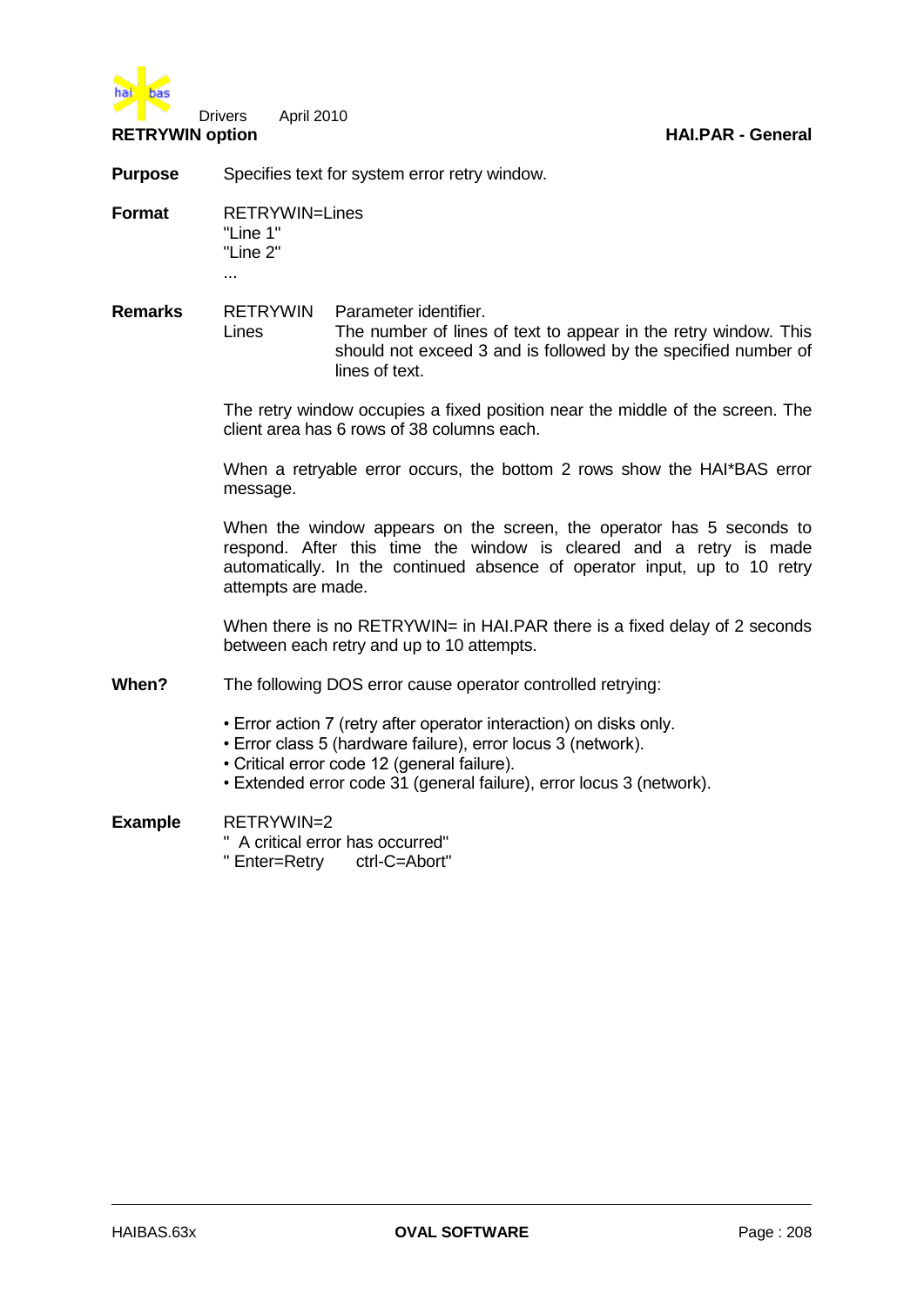

**SWAPPATH option HAI.PAR - General**

**Purpose** Identify the directory path(s) used to swap out HAI\*Basic variables.

**Format** SWAPPATH=path1[;path2][;path3]...

**Remarks** path specifies the directory to which the HAI\*Basic variables are swapped.

The default SWAPPATH= applies to all HAI\*Basic user numbers.

When a non-zero user number is put before the "=", as in:

 $SWAPPATH11 =$ 

then this only applies to that user (11 in the example above).

Swapfiles are named "uuVcc.SWn" where uu is the HAI\*Basic user number, cc is the current FUNCtion child count and  $n = 1.2$  or 3.

There are two different swapfiles:

| "*.SW1" | Swapfiles which hold the actual data variable values.          |
|---------|----------------------------------------------------------------|
| "*.SW2" | Swapfiles which hold the details of parent variables that have |
|         | been temporarily overlaid by child variables at the same time. |
| "*.SW3" | Swapfiles which hold the COMMON variables.                     |

- **Default** If no SWAPPATH= is specified then a default of "." (the current directory) is used.
- **Example** SWAPPATH="I:;." SWAPPATH10="C:;D:;."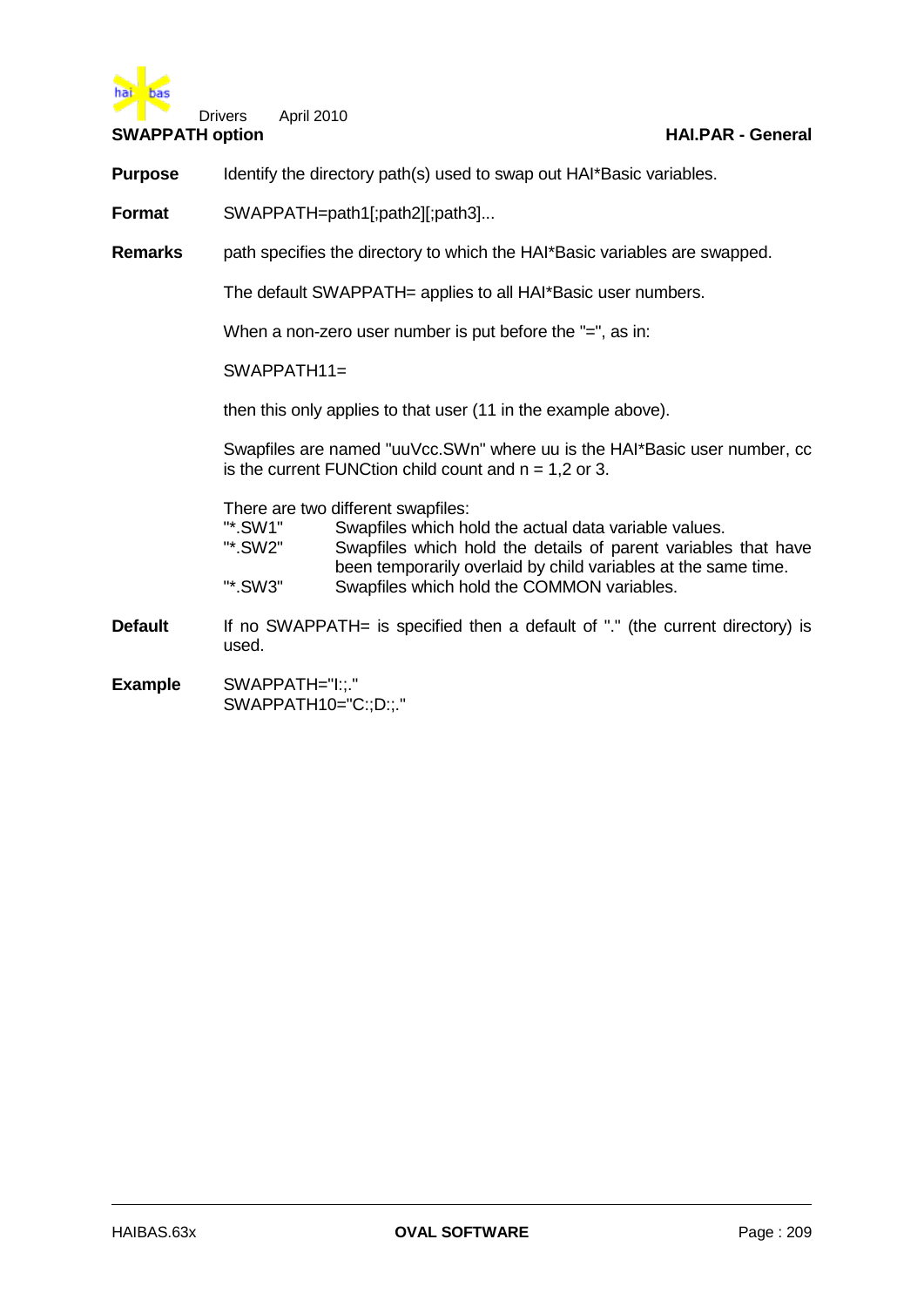

**Format** USERID="File"

**Remarks** USERID Parameter identifier. This must appear before any other identifier in HAI.PAR, except for HAISHARE and VERSION. File The name of the file used to convert user identification to a HAI\*BAS user number. By default this is "userid.par" on all systems that require it.

> The format of "userid.par" remains unchanged from earlier versions, apart from the changes for OS/2 networks to incorporate the computer name into the user identification.

**Example** USERID="../heshare/userid.par"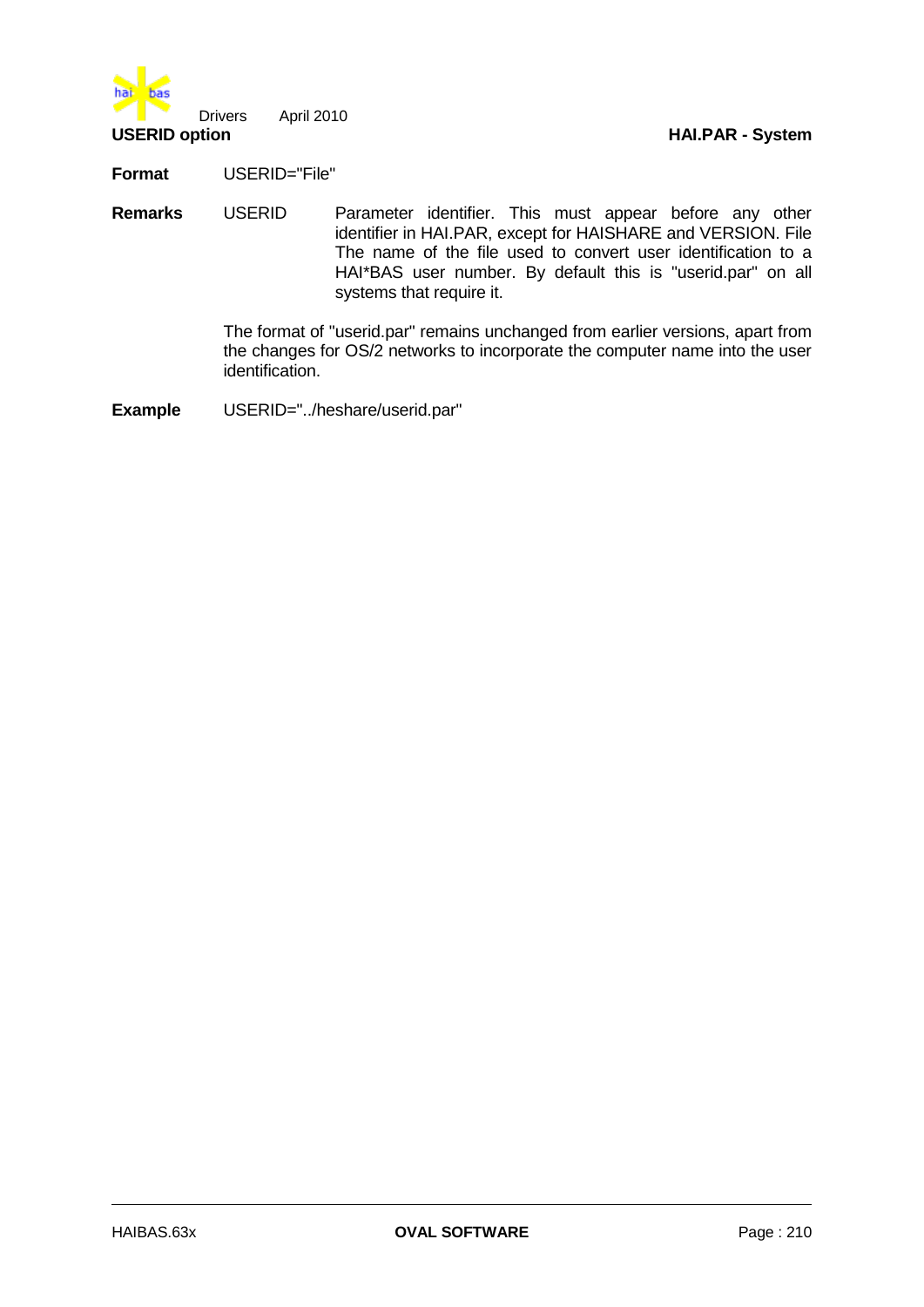

## **5.1.2. Disk(ette) unit parameters**

**Unit map** The (at most) 32 logical unit numbers of HAI\*Basic are mapped onto disk(ette) space definitions. A disk(ette) space is a whole disk(ette) or a section of a disk(ette).

For PCDOS/MSDOS a logical unit designates a (sub-)directory.

The keyword for unit mapping is UMP10x, where x specifies the user number. If x=0, this specifies the default unit mapping which is used when no corresponding unit mapping for a user can be found.

UMP101=1,13,12,11

This means: HAI\*Basic unit nr. 1 refers to disk(ette) space definition nr. 1 HAI\*Basic unit nr. 13 refers to disk(ette) space definition nr. 13 HAI\*Basic unit nr. 12 refers to disk(ette) space definition nr. 12 HAI\*Basic unit nr. 11 refers to disk(ette) space definition nr. 11

Looking at the example of the disk(ette) space definition table below, we see the HAI\*Basic units 1 to 4 refer to:

C:\HE\HEDATA  $A \cdot \setminus$ C:\HE\HEPROG C:\HE\HESYST repectively.

These definitions are only relevant for HAI\*Basic source interpreter systems and at start-up time for code interpreter systems.

The usermap can be defined per individual user in a multi-user environment. A second user could have the definition:

UMP102=2,13,12,11

In code interpreter systems the PMENU program takes over control over these specifications (per company and per user). This allows to switch easily between the datafiles of different administrations (multi-company).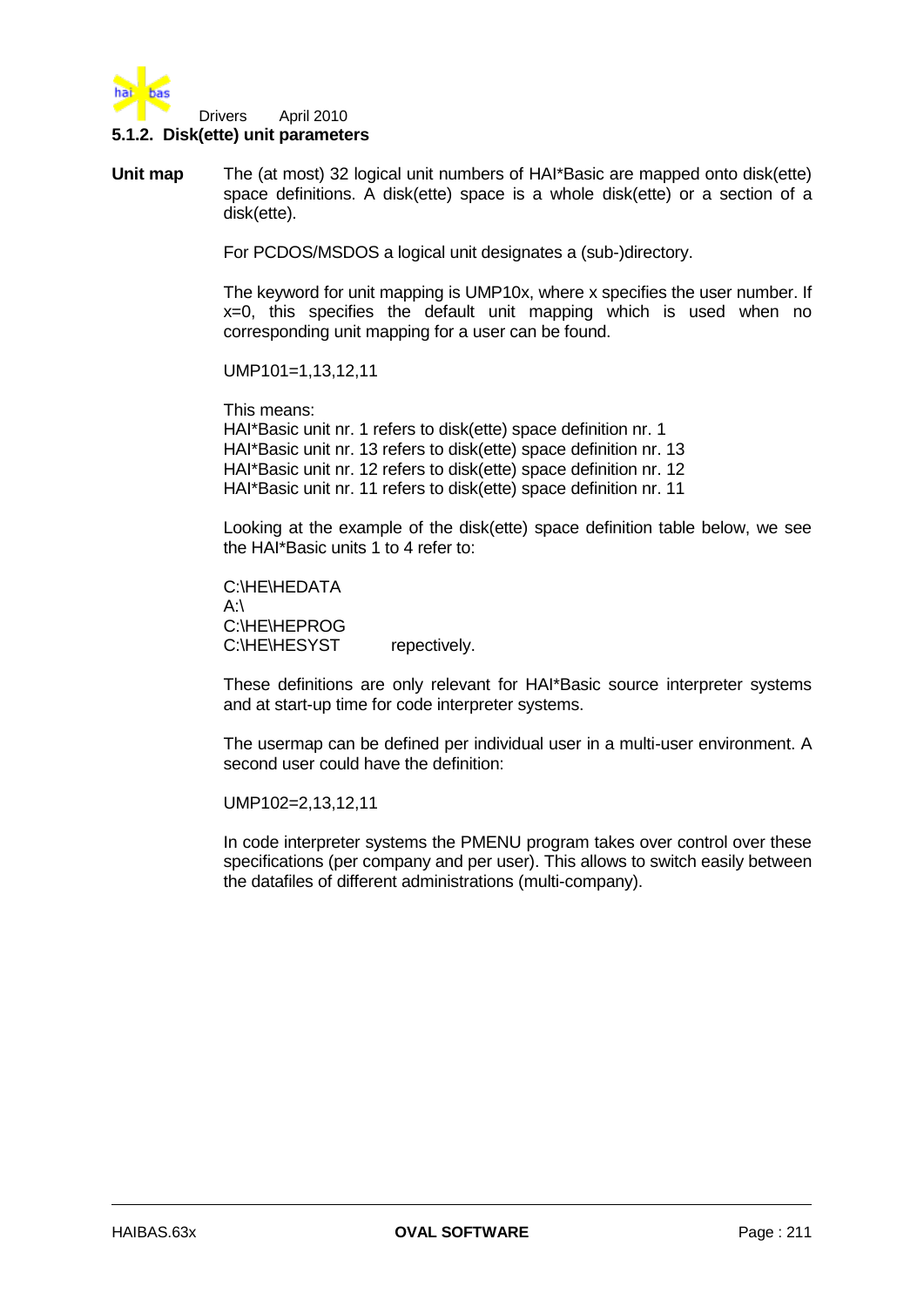

## **Disk space definitions**

The space specifications (for MSDOS) are prefixes for the file names.

UNQTY=13 No. of space definitions.

| <b>UNITS</b>                  | Start of list. |              |                      |
|-------------------------------|----------------|--------------|----------------------|
| "C:\\HE\\HEDATA\\HEDATA01\\"  | 1              |              | Datacompany 1        |
| "C:\\HE\\HEDATA\\HEDATA02\\"  | 2              |              | Datacompany 2        |
| "C:\\HE\\HEDATA\\HEDATA03\\"  | 3              |              | Datacompany 3        |
| "C:\\HE\\HEDATA\\HEDATA04\\"  | 4              |              | Datacompany 4        |
| "C:\\HE\\HEDATA\\HEDATA05\\"  | 5              |              | Datacompany 5        |
| "C:\\HE\\HEDATA\\HEDATA06\\"  | 6              |              | Datacompany 6        |
| "C:\\HE\\HEDATA\\HEDATA07\\"  | 7              |              | Datacompany 7        |
| "C:\\HE\\HEDATA\\HEDATA08\\"  | 8              |              | Datacompany 8        |
| "C:\\HE\\HEDATA\\HEDATA09\\"  | 9              |              | Datacompany 9        |
| "C:\\HE\\HEDATA\\HEDATA010\\" |                | 10           | Datacompany 10       |
| "C:\\HE\\HEDATA\\HEDATA\\"    |                | 11           | Datacompany          |
| "C:\\HE\\HESYST\\"            |                | 12           | <b>Runtime files</b> |
| "C:\\HE\\HEPROG\\"            |                | 13           | Program files        |
| "A:\\"                        |                | 14           | Diskette unit.       |
| <b>ENDUNITS</b>               |                | End of list. |                      |

According to DOS conventions a single point . refers to the current subdirectory. Two points .. refer to the next higher level subdirectory. This feature is particularly useful if the HAI\*Basic directory structure is part of the file structure in a Local Area Network.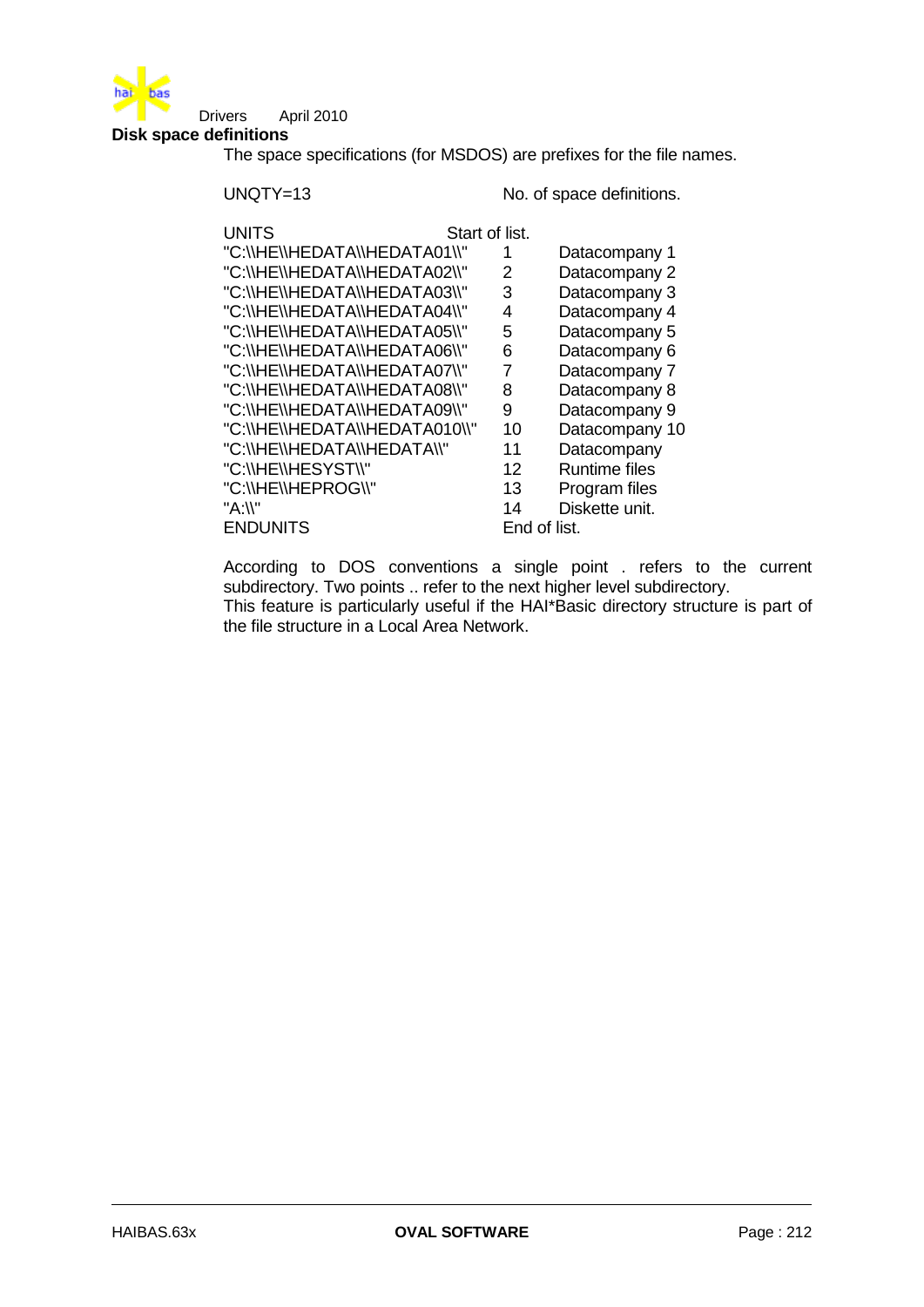

## **5.1.3. Serial communicaton parameters**

| \$DLK | \$DLK is a simple communication driver with an interface to HAI*Basic. |                                                                   |  |  |
|-------|------------------------------------------------------------------------|-------------------------------------------------------------------|--|--|
|       | $USERDLK=1,1,1$                                                        | specifies the default unit per user (3 users in this<br>example). |  |  |
|       | DLK <sub>1</sub>                                                       | Unit type for the driver.                                         |  |  |
|       | "AX:"                                                                  | Unit name.                                                        |  |  |
|       | 0a,0a                                                                  | Time out (hex) for OPEN and normal communication<br>respecively.  |  |  |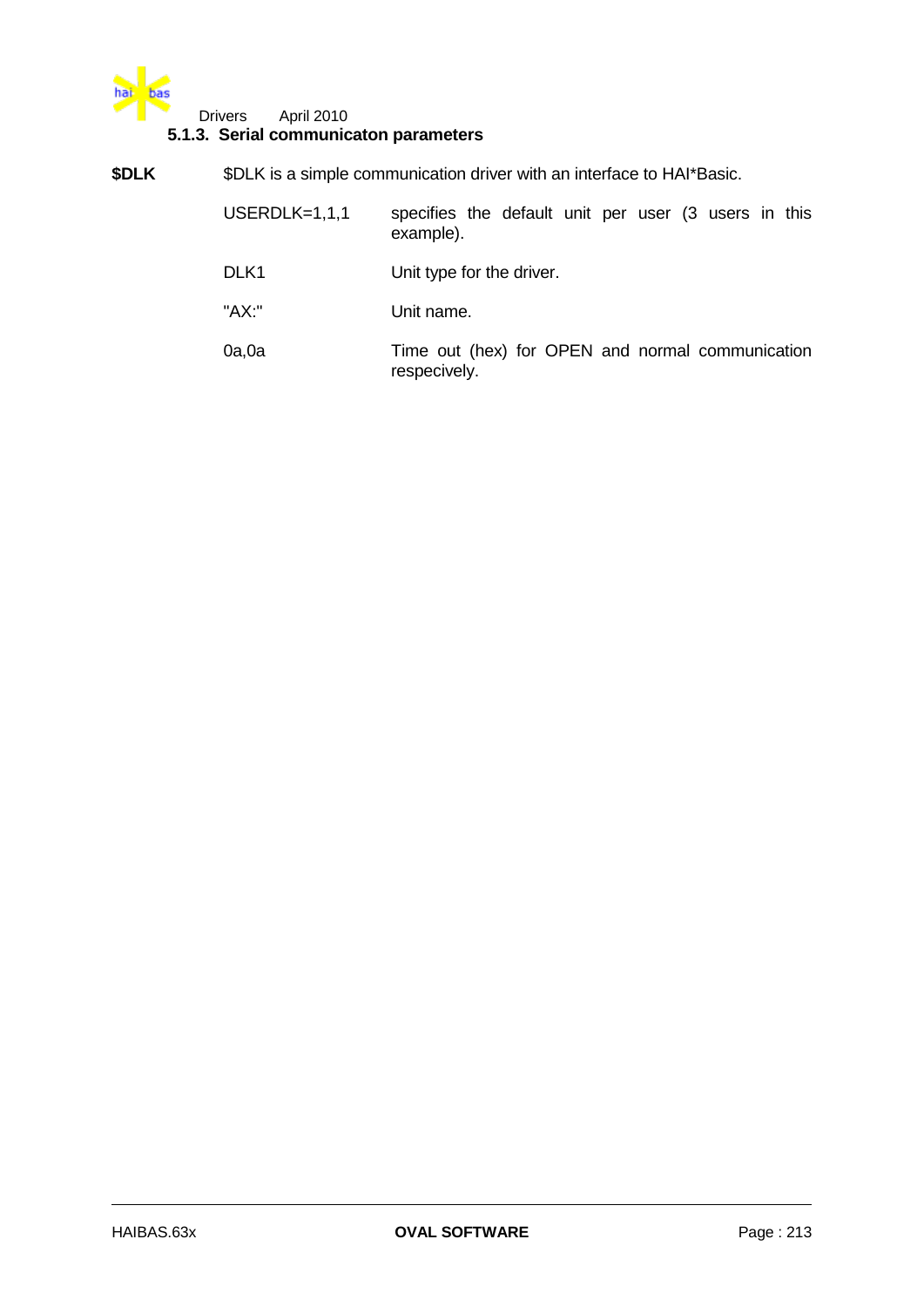

## **Display/Keyboard**

USERSCR=1,1,2 Specifies the type of display and keyboard per user (3 users in this example)

Use comma, semicolon or colon as delimiter in the following definitions. Space indicates end-of-parameters and start-of-comment. Values are in hexadecimal format.

SCREEN1 Display/keyboard type number 1 (ANSI color display in this example).

### **Default attributes**

0,20,a0

These hexadecimal values specify the default attributes for PRINT-to-display, ACCEPT field and HAI\*Basic error messages respectively.

The one-byte values are interpreted as individual bits:

 $01 = BB$  $02 = BD$  $04 = BU$ <br> $08 = BV$  $=$  BV  $10 = BM$ <br> $20 = Extr$  $=$  Extra atrribute See below (display attributes) for more explanation.

You can suppress the bleep for HAI\*Basic errors and the STOP statement by setting the high-order bit of the third value (a0=80 OR 20 in our example).

**Roll-up/Tab** The following hexadecimal values define the number of the line just above the minimum HAI\*Basic roll-up area and the number of spaces for the HAI\*Basic HT (tab) function respectively:

16,a

**Time out** The first value fo the next pair of hexadecimal values must be zero. The second value specifies the maximum time between the bytes of a mulit-byte key sequence in units of milliseconds.

0,6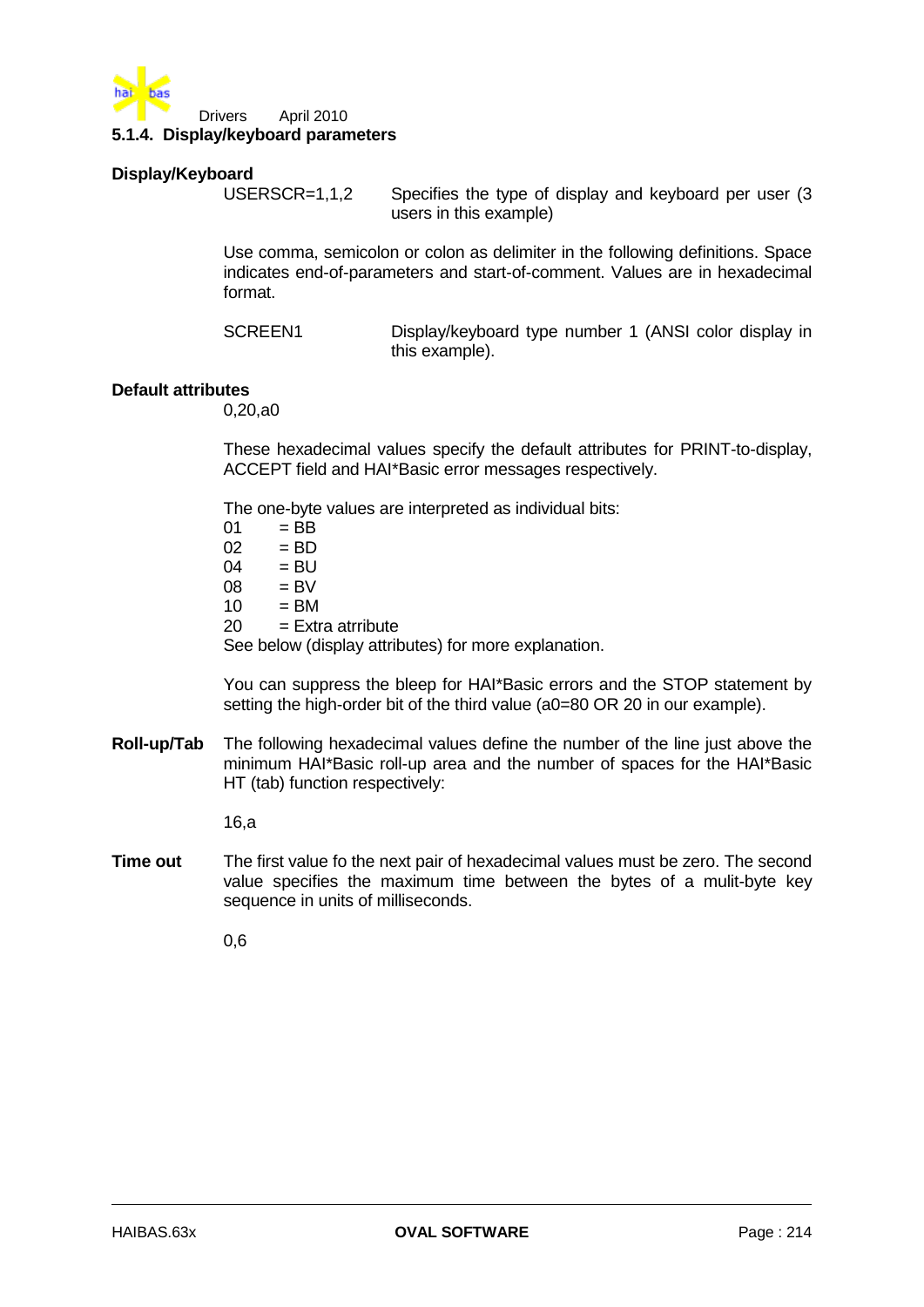

 Drivers April 2010 **Type** TYPE=2

> Identifies the type of control for the screen and keyboard. The following values are possible:

- $1 = Non ANSI / Serial screen$
- $2 = ANSI / MSDOS$
- $3 = TERMCAP UNIX$

## **Key table length**

KBDTAB=ff

KBDTAB specifies the size of the keyboard translation table. It must be ff (hex).

The keyboard translation table converts the keyboard code to the standard HAI\*Basic character set (which is equal to the character set of the IBM PCDOS with a few exceptions).

## **HAI\*Basic codes**

HAI\*Basic has the following internal (hexadecimal) codes for special keys:

- 0 Function key 1 (Return)
- 1 Function key 2<br>2 Function key 3
- 2 Function key 3
- 3 Function key 4
- 4 Function key 5
- 5 Function key 6 (hard copy key)
- 6 Function key 7
- 7 Function key 8
- 8 Function key 9
- 9 Function key 10
- c help key / F1
- d Page Down when help effective
- e Page Up when help effective
- 10 Clear
- 11 Cursor left
- 12 Cursor right
- 13 Delete character
- 14 Insert character (toggle)
- 15 Backspace
- 16 Cursor down
- 17 Cursor up
- 18 This value indicates that a more sophisticated method is required to translate a multi-byte keyboard sequence that follows the first byte (zero in this case, see below).
- 19 Fast cursor right
- 1a Fast cursor left
- 1b Escape
- 1c Invalid key (sequence)
- 1d No effect (NOP)
- 1e Cursor to end of input field
- 1f Cursor to start of input field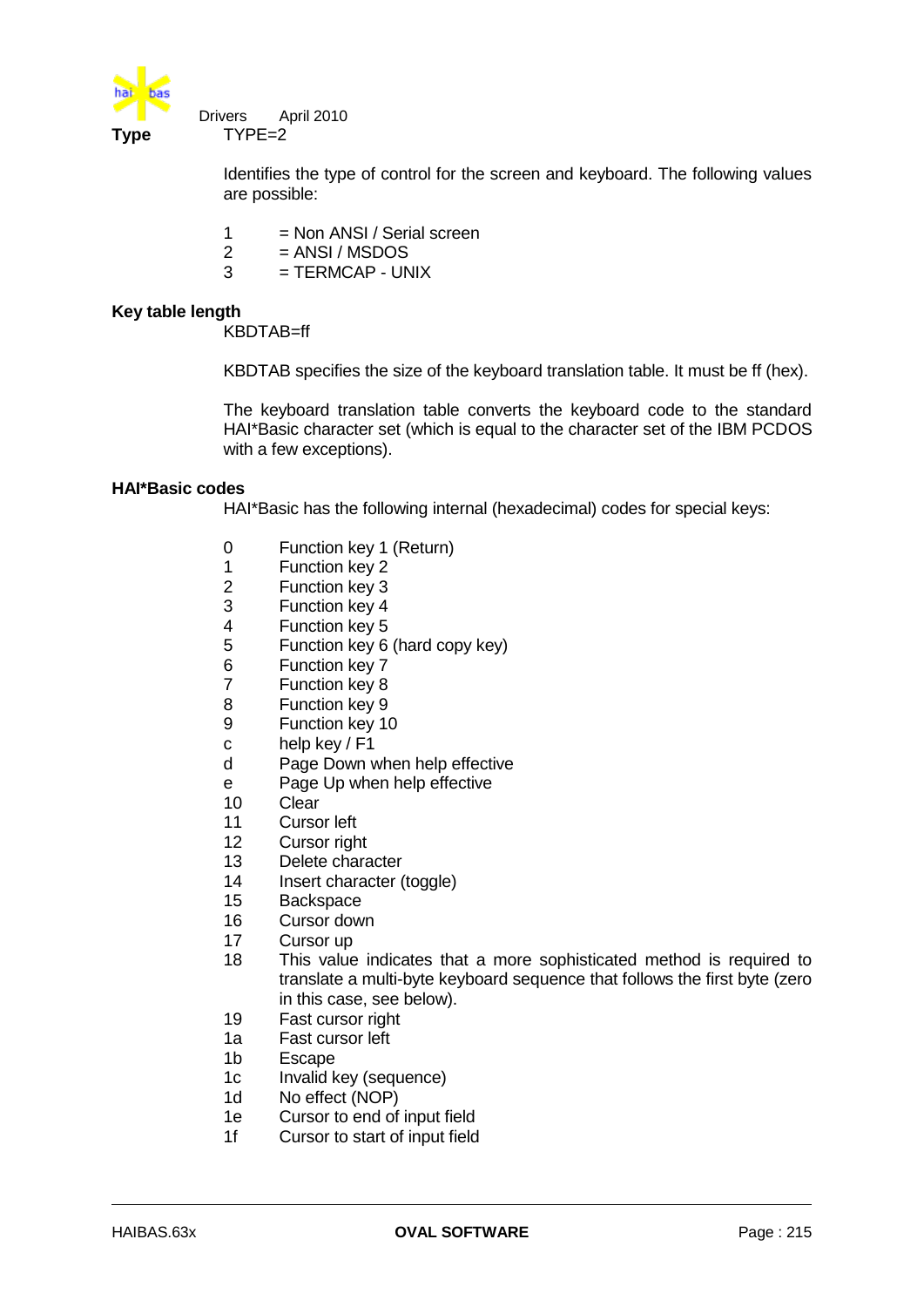

**Key table** The keyboard table is filled by a default one-to-one (identical) mapping and is then amended by a few exceptions. KDBSUB specifies the number (in hexadecimal notation) of the exception pairs following.

KBDSUB=4

8,15;9,10;d,0;0,18

| Key value 8 is translated to | 'backspace'                                       |
|------------------------------|---------------------------------------------------|
| Key value 9 is translated to | 'clear'                                           |
| Key value d is translated to | "function kev 1"                                  |
| Key value 0 is translated to | HAI*Basic value 18, which activates the following |
|                              | table driven translation method:                  |

KBDGRP specifies the number of table elements. Each element consists of four bytes:

- 1. Translation level,
- 2. Byte to match the byte from the input,
- 3. Next action,
- 4. Result of the action (i.e. output byte or level for next action).

The action codes are:

- $7f =$  Wait a certain time (see a above) for a next byte from the keyboard and continue with the level specified by the fourth byte of the table element. The next level element is searched for a matching byte (second value of the elements). Value 1c (invalid key) is output if a next byte does not arrive within the time specified.
- 72 = End of sequence, output the fourth value of the table element.
- Note: This table driven method is a subset of a more general mechanism.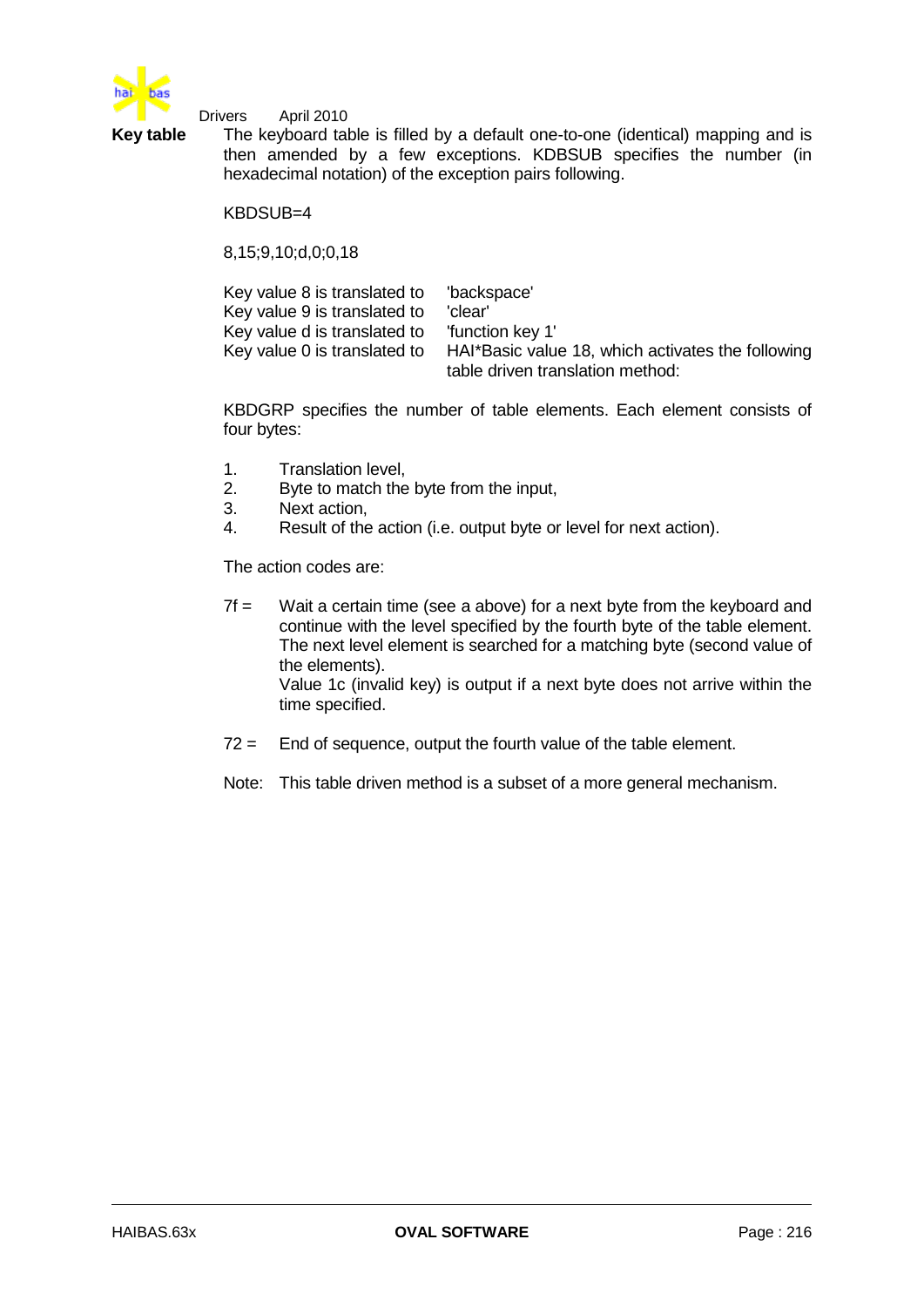

**Multi-byte table**

KBDGRP=16 Number of table elements (hexadecimal notation = 22D)

- *Start of level 0*
- 81,0,7f,2 Entry level with byte 0, continue on level 2 to match the second byte.
	- *Start of level 2*
- 2,4b,71,11 00 4b Cursor left 2,53,72,13 00 53 Delete character 2,52,72,14 00 52 Insert character 2,50,72,16 00 50 Cursor down 2,48,42,17 00 48 Cursor up 2,4d,72,12 00 4d Cursor right 2,0f,72,10 00 0f Shift tab (clear) 2,49,72,1a 00 49 Page up (fast cursor left) 2,51,72,19 00 51 Page down (fast cursor right)<br>2,47,72,1f 00 47 Home (start of input field) 00 47 Home (start of input field) 2,4f,72,1e 00 4f End (end of input field)

|           |       | Start of function keys |
|-----------|-------|------------------------|
| 2,3b,72,0 |       | 00 3b function key 1   |
| 2,3c,72,1 |       | 00 3c function key 2   |
| 2,3d,72,2 |       | 00 3d function key 3   |
| 2,3e,72,3 | 00 3e | function key 4         |
| 2,3f,72,4 | 00 3f | function key 5         |
| 2,40,72,5 | 00 40 | function key 6         |
| 2,41,72,6 | 00 41 | function key 7         |
| 2,42,72,7 | 00 42 | function key 8         |
| 2,43,72,8 | 00 43 | function key 9         |
| 2,44,72,9 | 00 44 | function key 10        |

*End of translation table*

## **Extended function key codes**

KBDSUB and KBDGRP allow raw (physical) key codes to be translated into extended function key codes. The HAI\*Basic value is 16 bits.

Extended function key codes are specified by adding hex 100 onto a value. For example, to make ctrl A (hex 01) generate KEY=101, use:

KBDSUB=1 01,164

Remember that HAI.PAR key values are 1 less then ACCEPT KEY values (for historical reasons). This means that KEY=101 is represented by hex 64. Hex 100 is then added to this value to identify it as an extended function key code.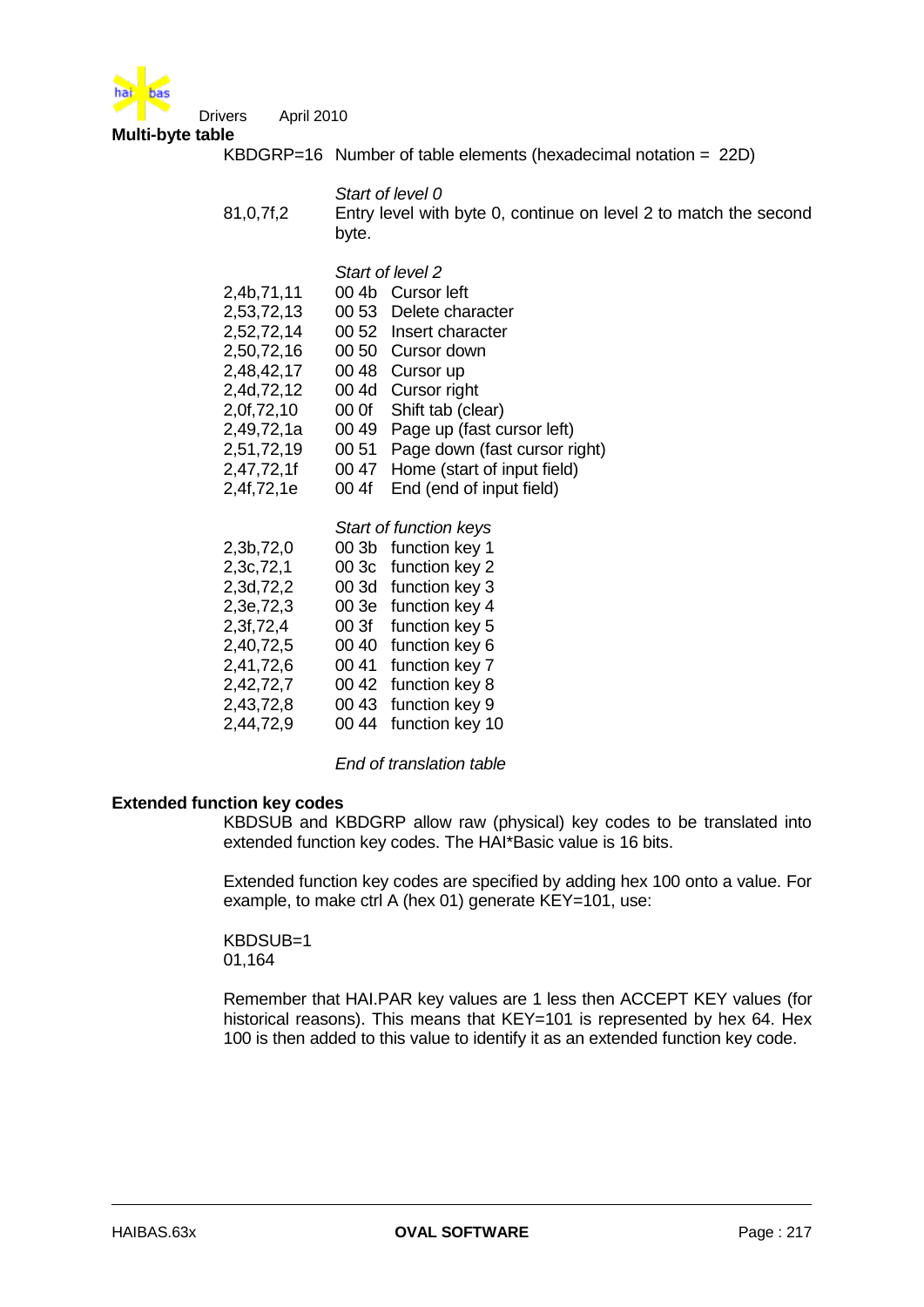

All current function key codes can also be represented by extended codes. For the normal keys 1 to 12 there is no difference but keys 13 to 20 can be passed immediately to HAI\*Basic; cursor movement function keys are only passed to HAI\*Basic when further movement is possible within the ACCEPT field. For example, if ctrl B (hex 02) is always to be passed to HAI\*Basic as the right arrow function key (KEY=17), use:

KBDSUB=1 02,110

### **INTERRUPT key**

HAI\*Basic key value 15 (0f in HAI.PAR) is used as the program INTERRUPT key. This is will interrupt any running program regardless of the ON ESCAPE event trap.

Control Z (1a hex) is the normal interrupt key (BREAK remains the same). The internal HAI\*Basic code is 15 (13,14 and 15 are currently not used). To activate the INTERRUPT key (ctrl Z) a "1a,0f" KBDSUB pair should be added.

**Open** OPNSTR=4 1b,5b,30,6d all attributes off

> Specifies the length of the byte sequence to be sent to the display at open time, followed by the byte values (all hexadecimal).

## **Substitution** SCRPRS=0

Specifies the number of substitutions for certain byte values before sending the bytes to display, followed by the number of byte pairs (in this case none).

All values are in hexadecimal notation.

Swapping the characters A and B could be done by:

SCRPRS=2 41,42;42,41

**Attributes** NOATTR specifies the number of (max = 7) byte sequences to control the display attributes. The sequences follow, one per line, preceded by a length value. We can attach any sequence fot the formal HAI\*Basic attribute functions. The order of the attributes is as shown below. The examples show the color attributes attached to the attributes with the 'historical' names 'Begin Blink' etc. They will have their original meaning with parameters for monochrome displays.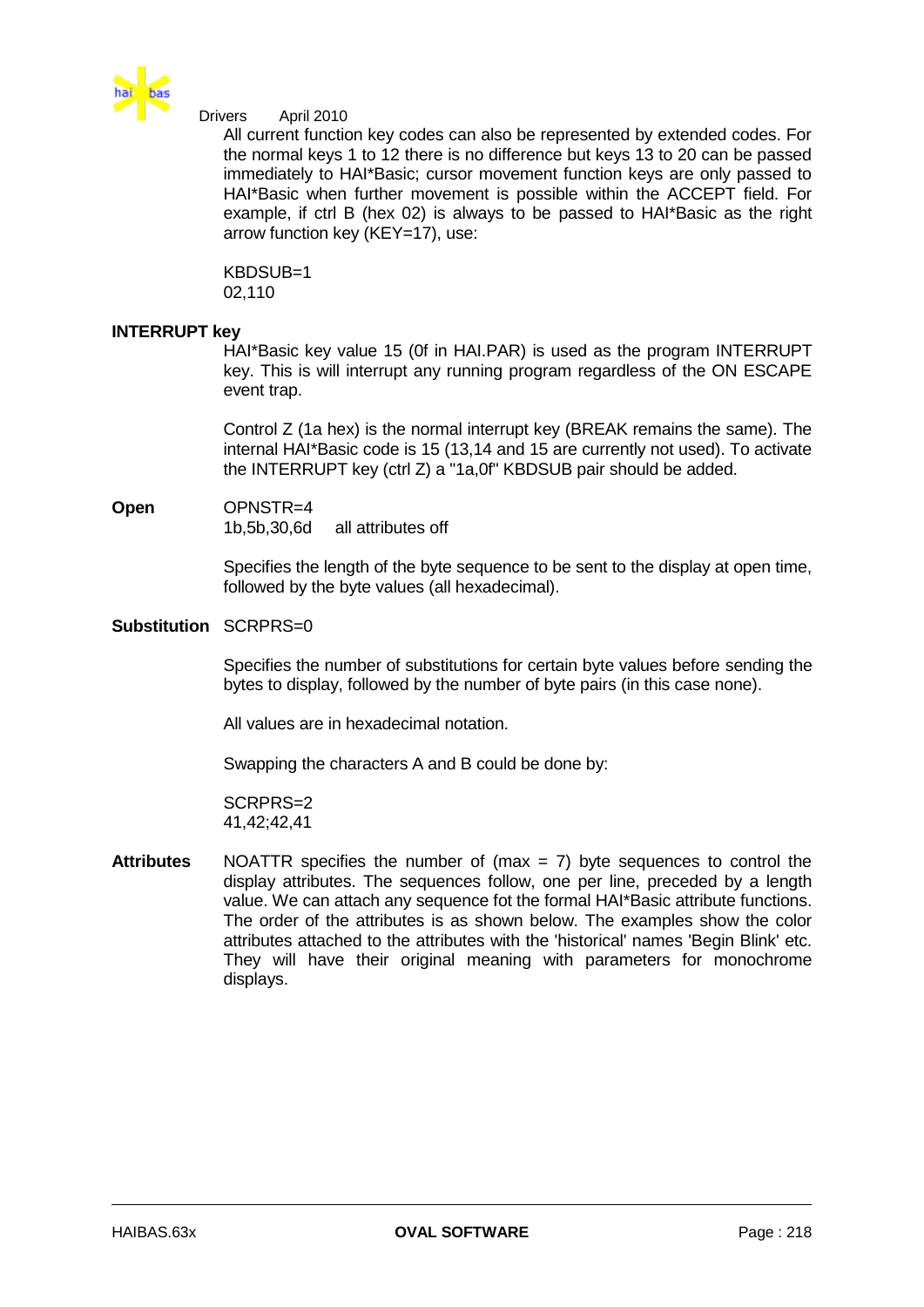

 Drivers April 2010 NOATTR=7

> 0a,1b,5b,35,3b,33,37,3b,34,34,6d BB (01) white on yellow blinking. 08,1b,5b,33,33,3b,34,30,6d BD (01) yellow on black 08,1b,5b,33,31,3b,34,37,6d BU (01) red on white 08,1b,5b,33,33,3b,34,31,6d BV (01) yellow on red 08,1b,5b,33,34,3b,34,30,6d BM (01) blue on black 08,1b,5b,33,37,3b,34,31,6d (01) white on red

> 04,1b,5b,30,6d All attributes off EB, ED, EU, EV, EM

The last one is an extra attribute which can only be specified as default (see the default attributes at the start of this display definition). It has no equivalent HAI\*Basic function keyword.

**Option**OPTION=1 Specifies bleep at ACCEPT error

0,1 gives a single bleep for invalid key input,<br>2 suppresses the audible alarm.

suppresses the audible alarm.

Screen output is delayed for a period of time while a key is typed ahead but not yet ACCEPTed. The default time is 10 seconds but the screep specific OPTION= can override this value, for example:

OPTION=1,25

The 2nd number is the timer period in seconds; 0 means no delayed output, 999 means it is delayed forever (or until the keyboard buffer is empty).

ENDSCR End of display/keyboard definition.\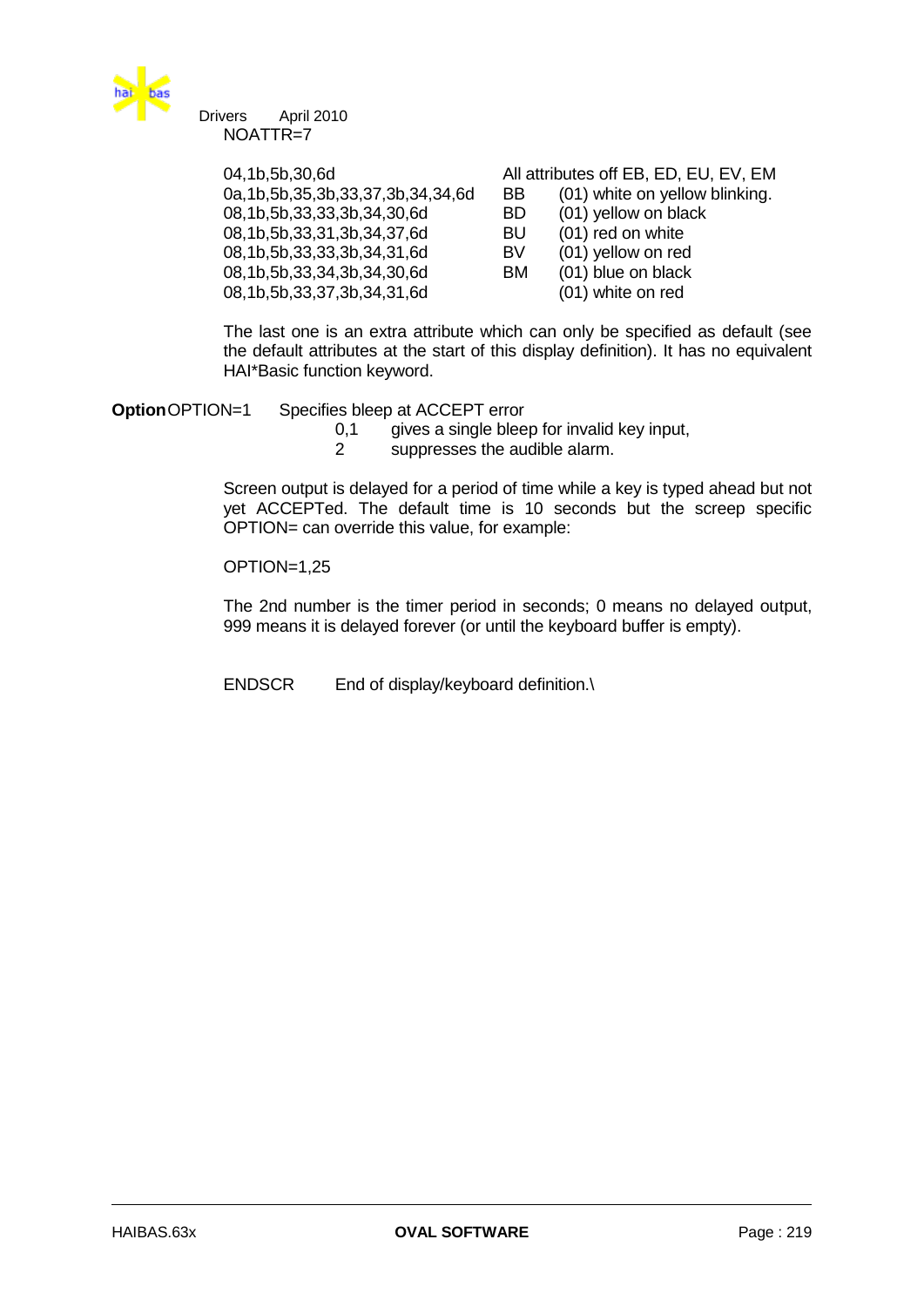

**Printers** USERPRT=1,1,1 Default printer unit per user (3 users in this example).

USERPRT refers to the first or the second printer reference of PRTMAP below.

### **Printer mapping**

PRTMAP=01,02

PRTMAP defines the printer units 1 and 2 refering to printer definitions PRINT01, PRINT02 etc. below (only PRINT01 is presented here as an example).

Valid delimiters between numbers and text are comma, semi-colon or colon. White space indicates that all that follows is comment, and is ignored. Values are in hexadecimal format.

## **Printer definition**

PRINT01 Header for printer definition no. 1

"PR0:" Internal name for parallel printer port.

This internal name can also be:

| "AX:" | for serial port,                                                                |
|-------|---------------------------------------------------------------------------------|
| "CO:" | for the display,                                                                |
| "NL:" | indicating a non-existing printer (to run programs ignoring printer<br>output). |

### **OS/2 lock error**

OS/2 Systems give a lock error when an attempt is made to share the physical printer by more than one user.

The HAI\*Basic printer number must be 10 or higher to enable this check; lower numbers are assumed to be intercepted by the OS/2 spooler (and so can be schared). For example in HAI.PAR, use:

"PR10:lpt2"

**Defaults** Default values:

1,84,42,a

are the left margin, the right margin, the number of lines per page and the number of spaces for the HAI\*Basic HT (tab) function respectively (all values in hexadecimal notation).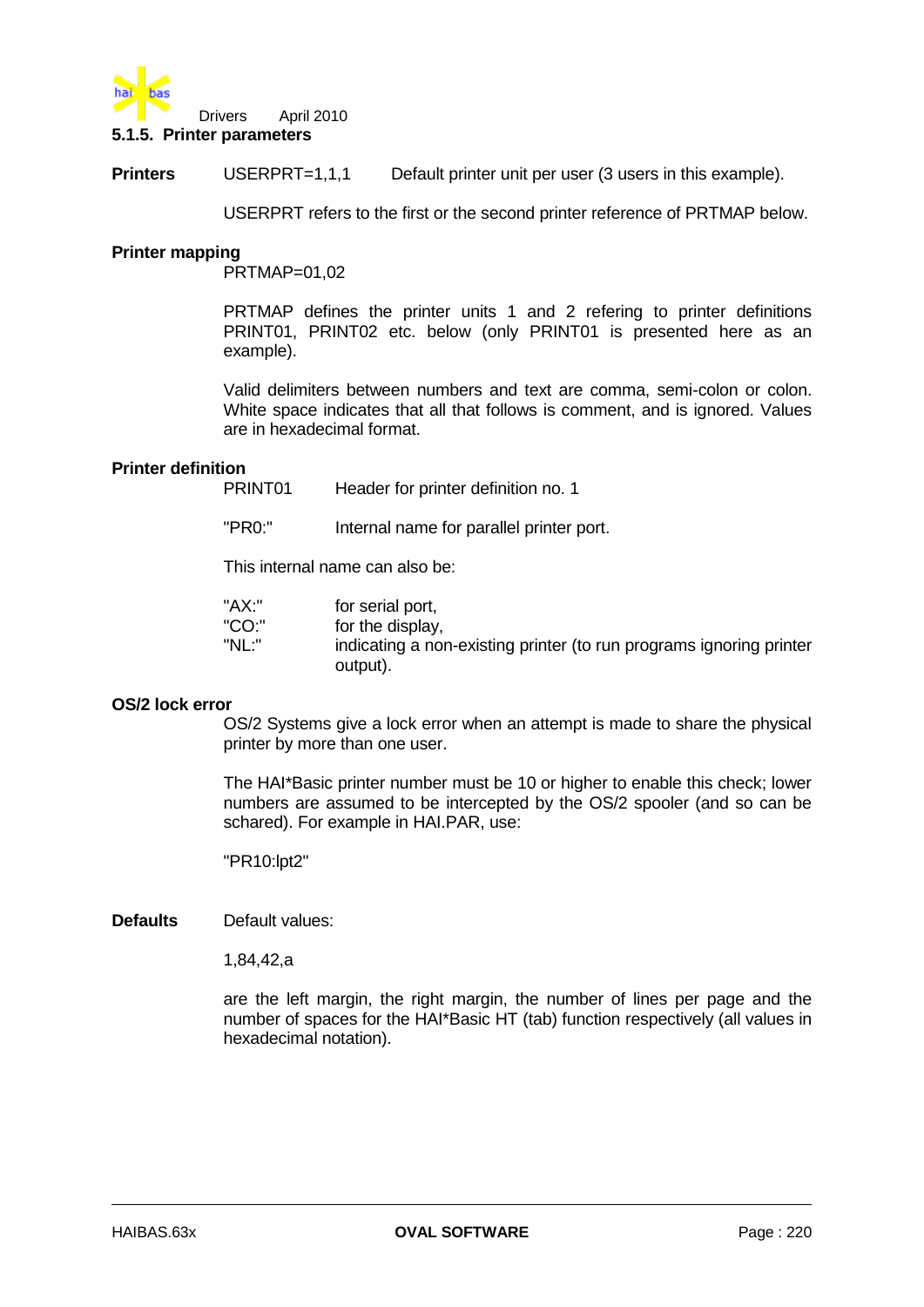

 Drivers April 2010 **Time-out** a,a time out (hex) for OPEN and normal PRINT respectively (in seconds).

Special actions (length value, followed by a maximum of 9 byte values):

- 1,a new line
- 1,d carriage return
- 1,d close printer

## **Identification**

IIDEN="Epson FX80"

Specifies the printer identification string.

### **Open control strings**

PRTSTR=2 Number of lines in the next table

| 50,1,12 | 10 characters per inch |
|---------|------------------------|
| 84,1,0F | 16 characters per inch |

The first hexadecimal value of a line is the HAI\*Basic printer width (the value from the MODE= open option or the default width). The lines are scanned for the width specified (or the next higher if not present) at OPEN time and the associated control sequence is sent to the printer.

The second value of a line specifies the number of byte values following (max  $=$ 9).

## **Substitution** PRTSUB=0

Specifies the (hexadecimal) number of character substitutions for the printer. The character pairs follow (None in this example).

Swapping the characters A and B could be done by:

PRTSUB=2 41,42;42,41

ENDPRT End of printer definition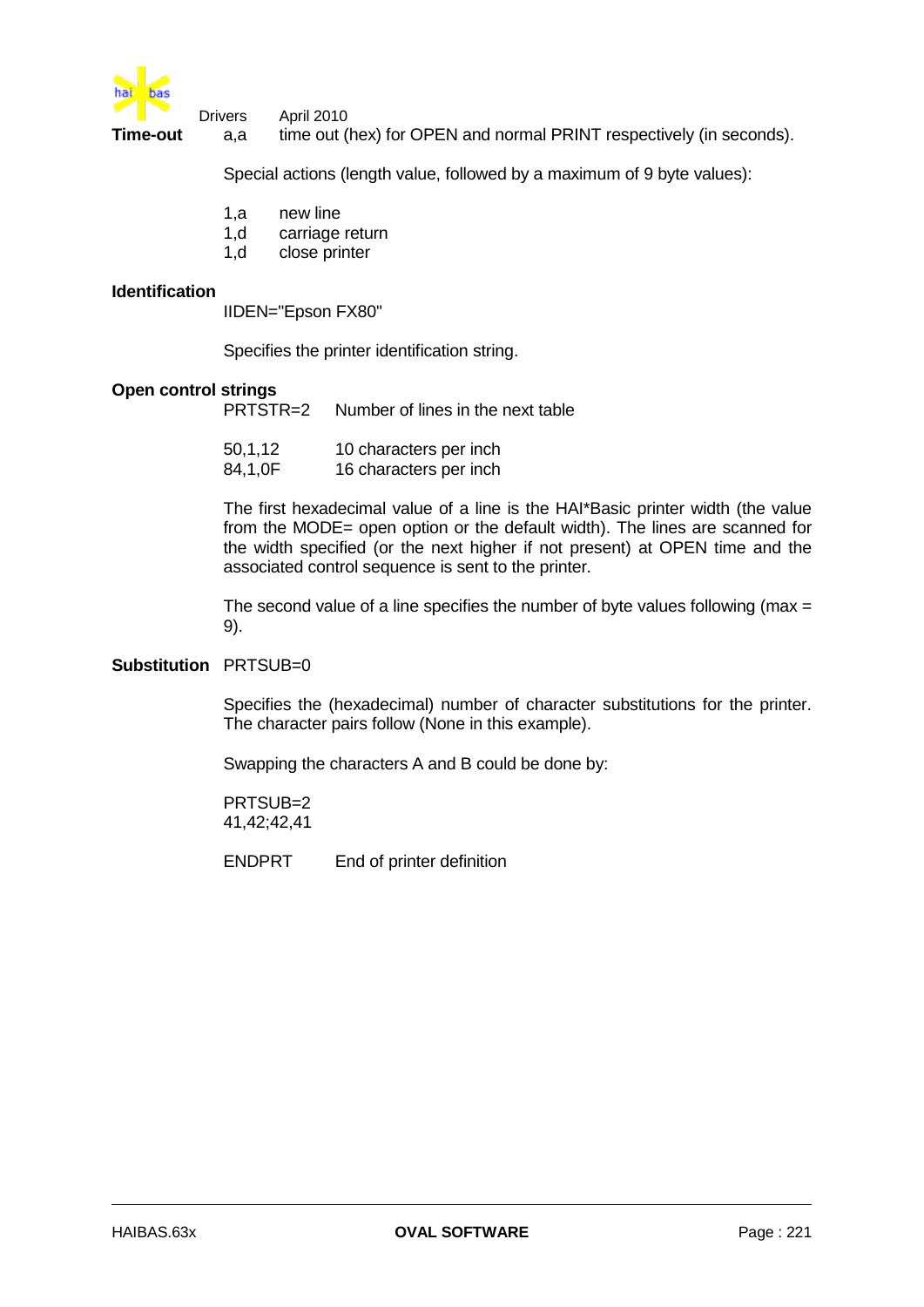

## **5.2. Parameter file USERID.PAR**

**Purpose** Hai\*Basic needs to establish a fixed relationship between a HAI\*Basic **user** and a terminal. It will automatically create a file named USERID.PAR for this purpose.

> The user identifier file converts a user identifier to a unique HAI\*Basic user number.

An example of its contents (for Unix) is:

/dev/console 1 /dev/tty00 2 /dev/tty01 3

**Wildcard** Wild card characters '\*' and '?' are allowed.

The example:

/dev/tty?a 21-29 /dve/tty\* 1-12,14,15

shows a Xenix system were the 14 virtual consoles have a user number from 1 to 12, 14 or 15 and any user conneced to serial ports 1 to 9 has a number from 21 to 29.

Not that in this last example, it is important the "tty?a" appears before "tty\*" since the latter will also match any "tty?a".

#### **Lan manager**

HAI\*Basic expects a unique user number for each task. When running DOS applications such as Microsoft Windows or other multitasking environments like DesqView, one number was given to one DOS user.

It is however possible to specify a range of numbers for one DOS user.

DOSCUMPUTER 16-20

This example assumes a Lan Manager station named 'DOSCOMPUTER' and allows up to 5 concurrent HAI\*BAS tasks. The user number will all be in the range from 16 to 20. An attempt to run a 6th task will fail until on of the other exits.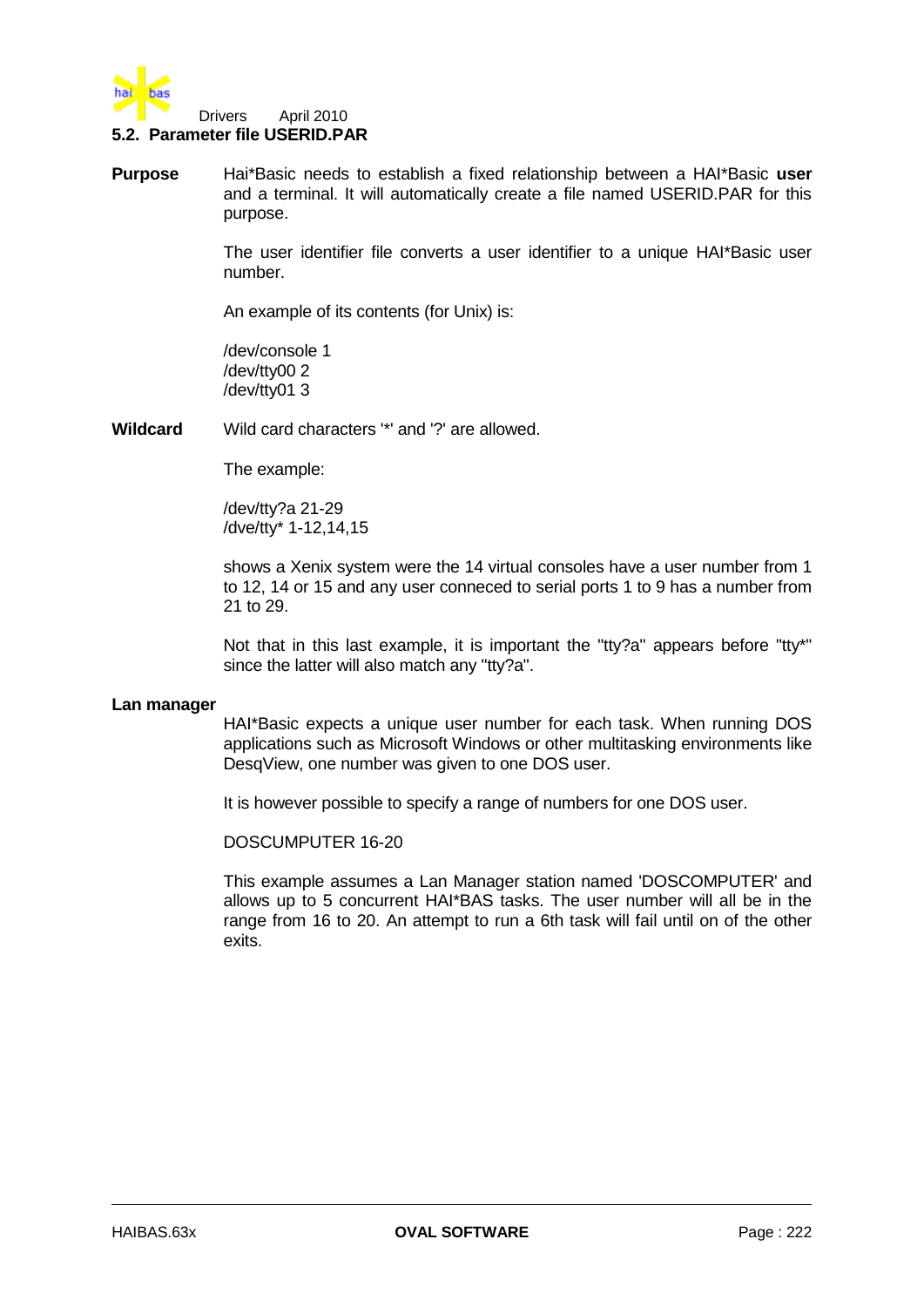

#### Drivers April 2010 **Usernumbers on OS/2 networks**

The HAI\*BAS user number is obtained from the OS/2 screen number (or serial channel number) by the table in "userid.par".

When OS/2 workstations are used on a network there could be several stations with the same user number.

This problem is solved by prefixing the network "ComputerName" to the screen or serial channel number; the two are separated by a forward slash ("/"). An example of "userid.par" is then:

.. MYCOMPUTER/15 27 MYCOMPUTER/1001 28 MYCOMPUTER/1002 29 MYCOMPUTER/1003 30 DOSCOMPUTER 31

This shows the default (stand-alone) table at the start, followed by the conversion table for workstation (or server) "MYCOMPUTER" and finally the entry for a DOS workstation "DOSCOMPUTER".

- **Serial port** When HAI\*Basic is started on a remote terminal then 1000 is added to the serial port number for conversion through USERID.PAR. The first port is COM1 so this will be 1001.
- **Note** The filename 'USERID.PAR' is not fixed. It can be set via HAI.PAR, see USERID= option.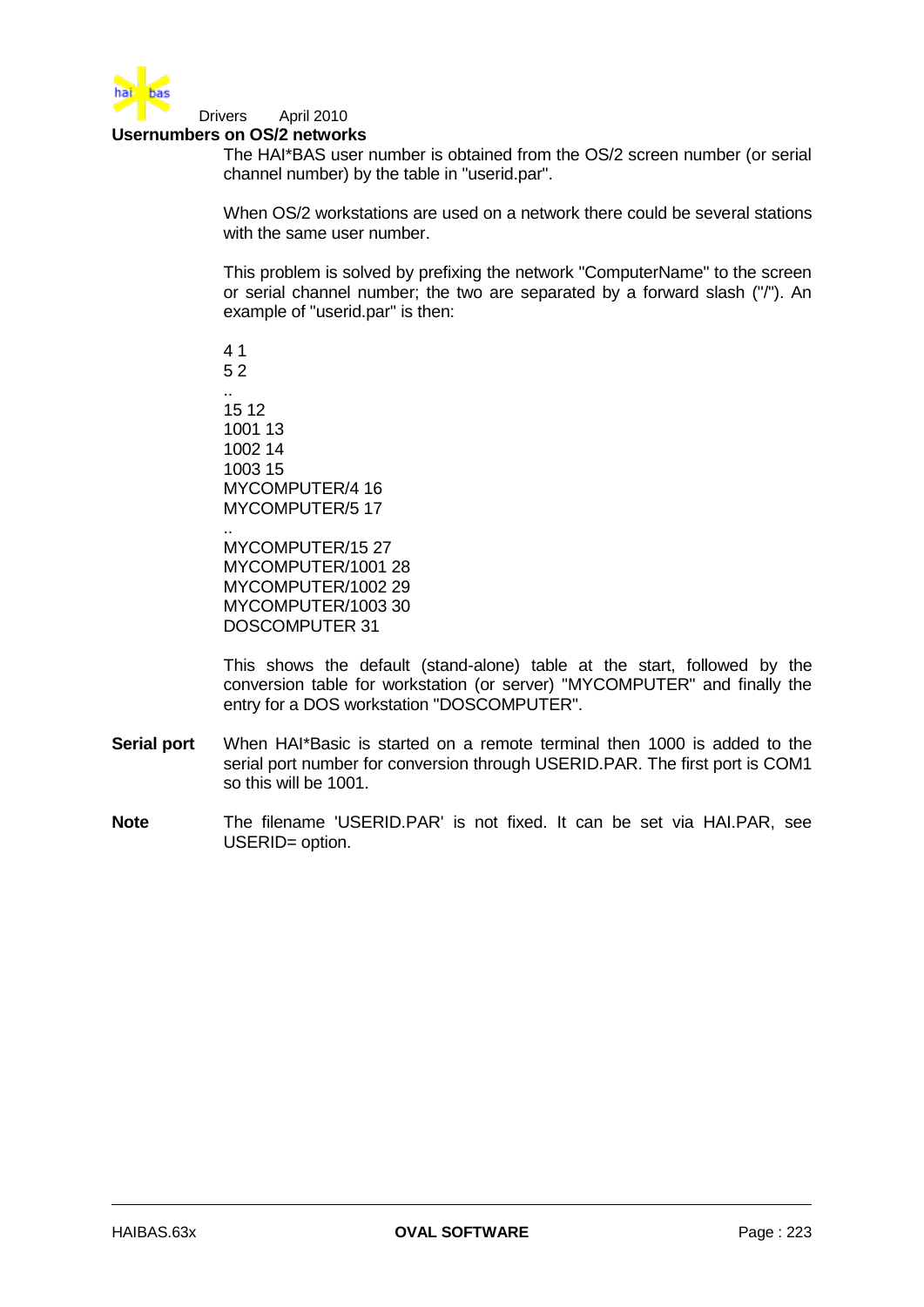

# **5.3. Systemfile HAISHARE**

**Purpose** Keeps track of 'shared' files by the HAI\*Basic users. Keeps version number of Run Time System.

#### **Incompatible versions**

Incompatible versions of HAI\*BAS should not be able to co-exist on a network.

Detection relies on ALWAYS starting HAI\*BAS from the same directory.

Note that it is not possible to detect OLDER versions (before 5.65 (14Jun90), such as external release 5.23 (31May90)). In particular, updating index files simultaneously by HAI\*BAS 4 and HAI\*BAS 5 is almost guaranteed to corrupt the file.

**Note** The filename 'HAISHARE' is not fixed. It can be set via HAI.PAR, see HAISHARE= option.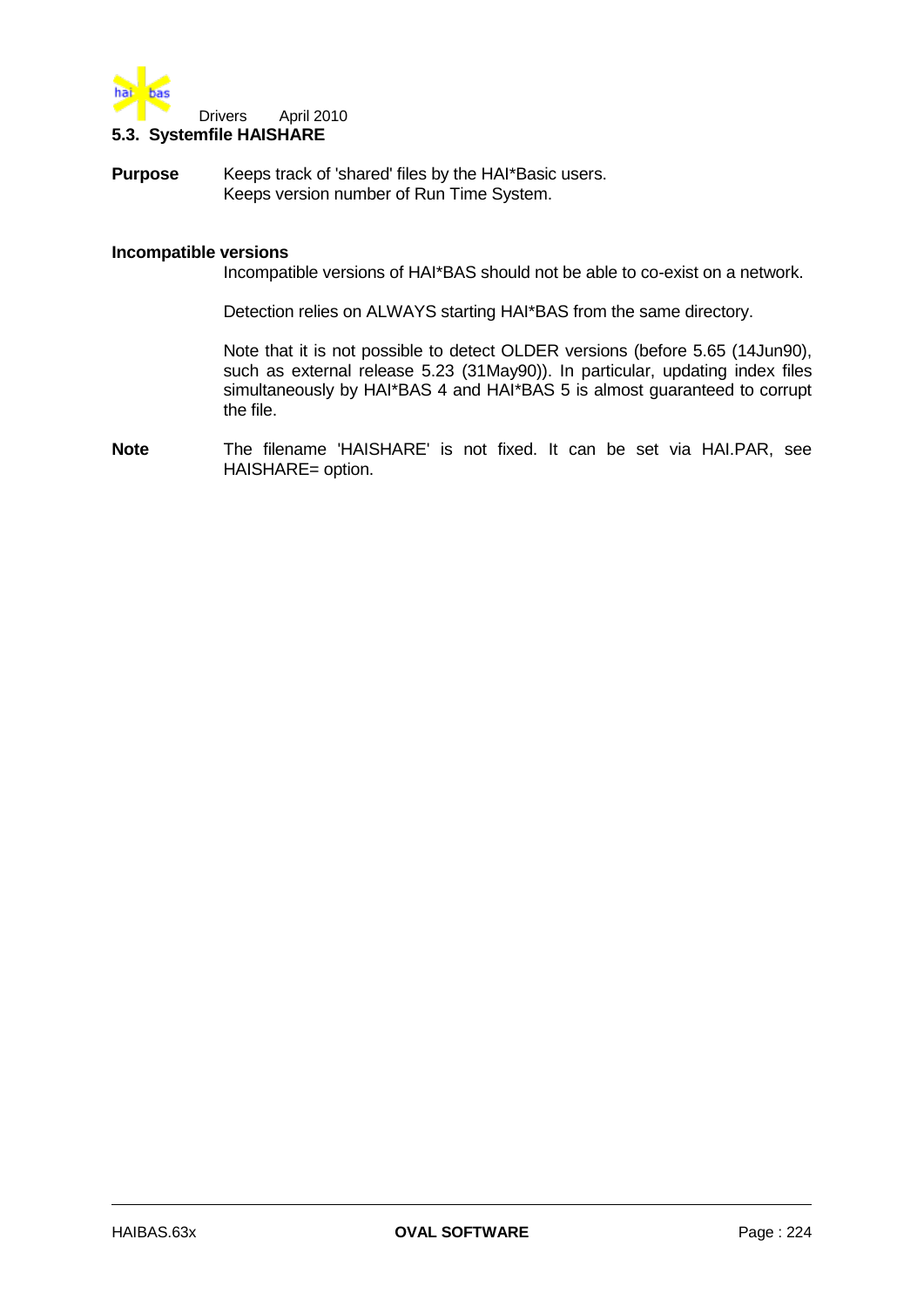

### **6.1. File overview**

- **Host O.S.** The HAI\*Basic Run Time System is a subsystem running on the host operating system. It conforms to the facilities and conventions of the host operating system. At the same time it adds additional features if those features are not supported by the host operating system.
- **File types** In DOS (and many other operating systems) files are conceptually merely a row of bytes. The internal organisation of those files is provided by the HAI\*Basic file management system. The first 256 byte block of a HAI\*Basic file contains all relevant information to define the file organisation. Moreover HAI\*Basic has adopted strict naming conventions for those different file organisations.

#### **Basic source file**

The file name consists of 1 to 7 characters followed by **B.HIB** It contains a HAI\*Basic source program.

Example: STARTB.HIB

### **Compiled code file**

The file name consists of 1 to 7 characters followed by **C.HIC** It contains a compiled HAI\*Basic program.

Example: PMENUC.HIC

**Direct file** The file name consists of 1 to 8 characters followed by **.HID** It contains fixed length records of at most 1018 bytes. The records are accessed by the order number. The first record has record number 0 or any other positive number to be specified at allocation time.

Example: STTXT.HID

**Indexed file** The file name consists of 1 to 8 characters followed by **.HIX** It contains fixed length records of at most 1018 bytes.

Example: WENUX.HIX

**Ascii file** The file name consists of 1 to 8 characters followed by **.HIA** or **.ASC** The .HIA file contains information in a special (HAI-) ascii format. It is used the merge HAI\*Basic programs and a SPOOL file.

The .ASC file contains information in standard ascii format.

Example: SP001.HIA, TRACE1.ASC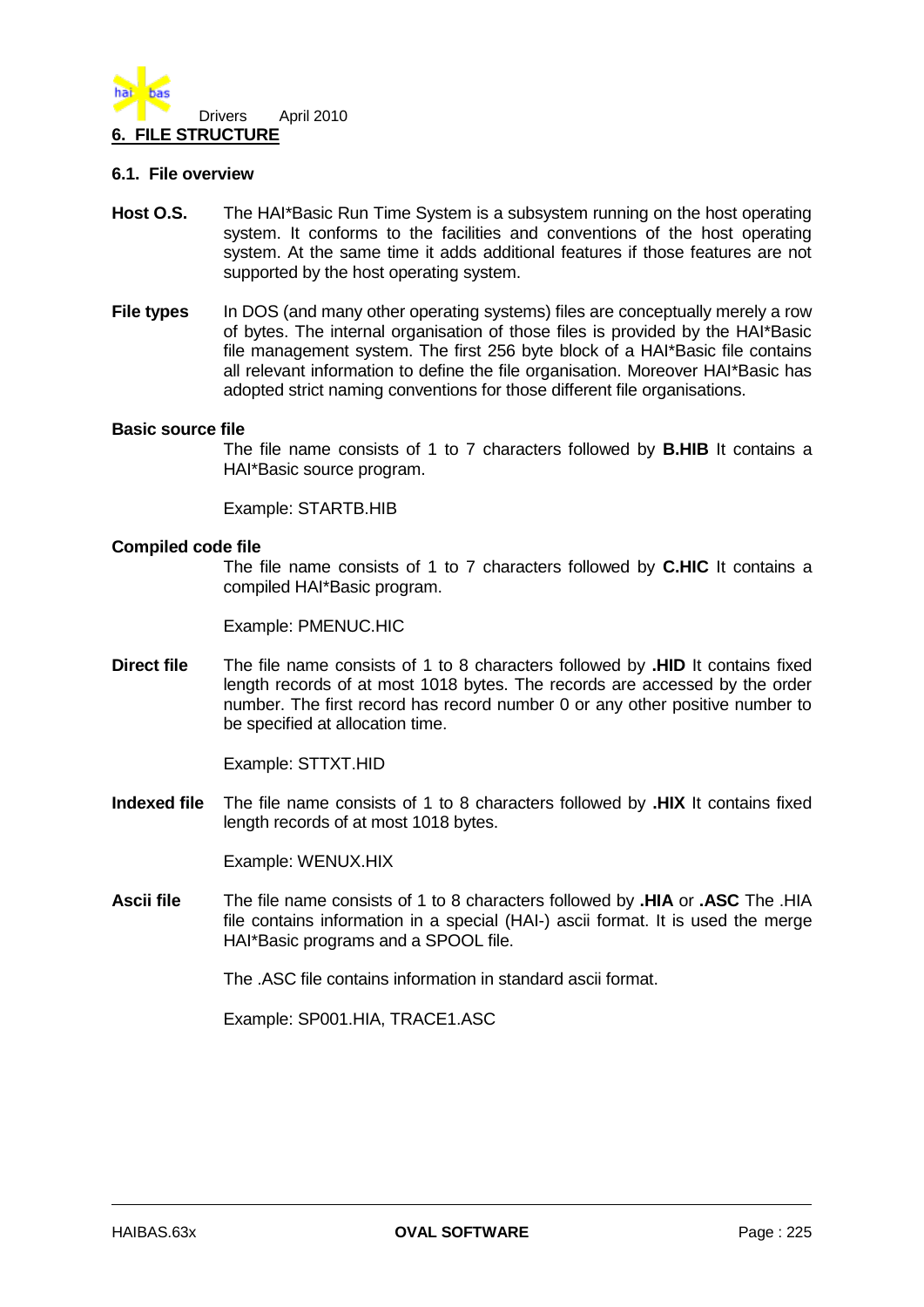

**Overlay file** The file name consists of 5 characters followed by **x.HIO** It contains a machine code routine to be called from the HAI\*Basic program. The x indicates the type of operating system the machine code applies to. This technique requires in depth knowledge of the Run Time System. Its use is only needed in very exceptional cases.

Example: SORB53.HIO (x=3, DOS)

**Help files** The file name consists of 5 characters followed by **H.HLP** It contains the incontexts help in pure ascii format. By convention the first 5 characters of the help file are identical to the first five characters of the associated program file name.

Example: STARTH.HLP

## **System components**

The files mentioned above have a HAI\*Basic defined internal organistation. The Run Time System itself consists on files conforming to the conventions of the host operating system.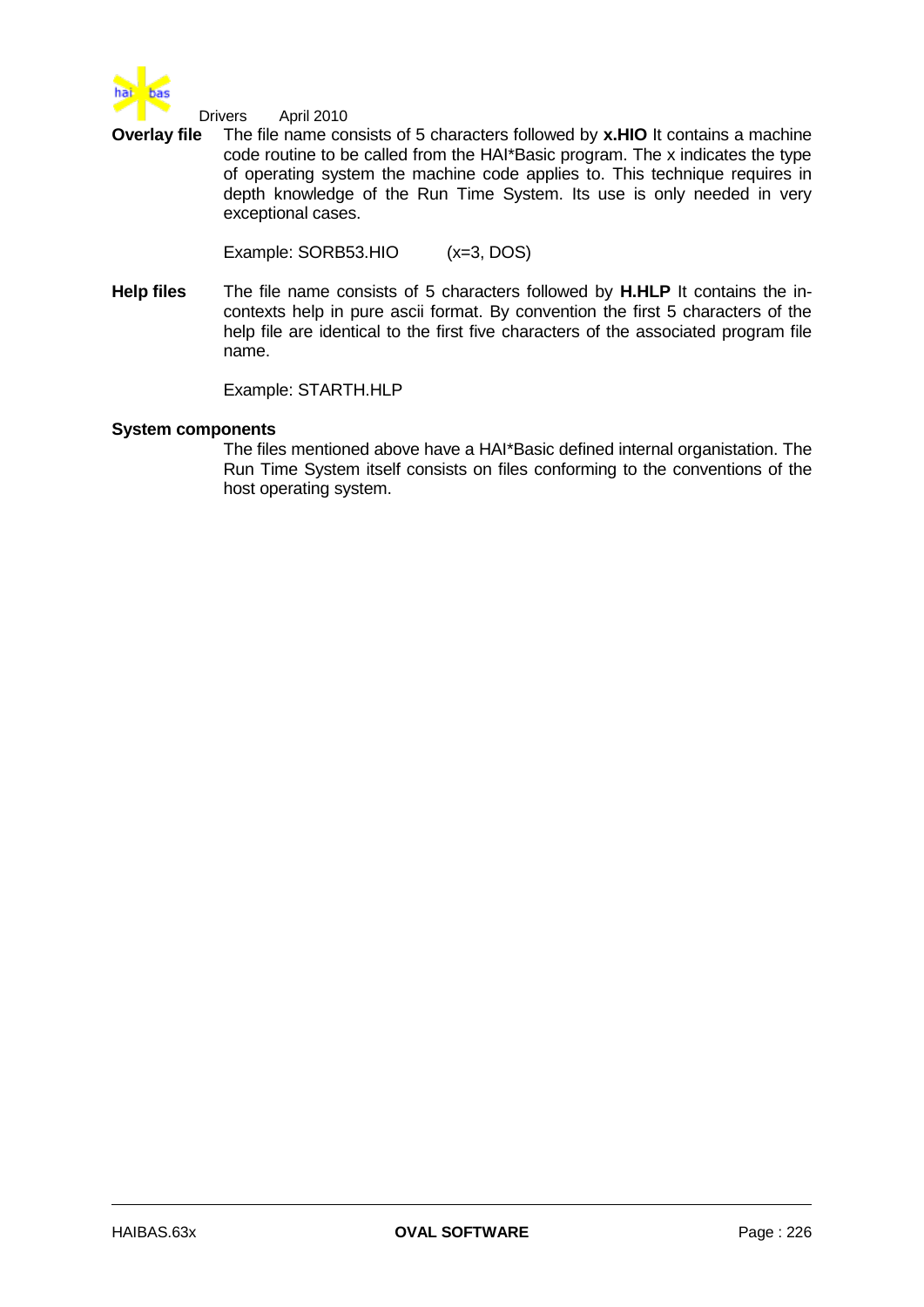

## **File lay-out** The records of all direct files are consecutively placed in a contiguouse area starting after the directory block.

Basic ascii, overlay and compiled code files have record length 1 by definition.

## **File extension**

Basic and ascii files are automatically extended whenever necessary.

Direct files can be extended by a special option of the WRITE statement.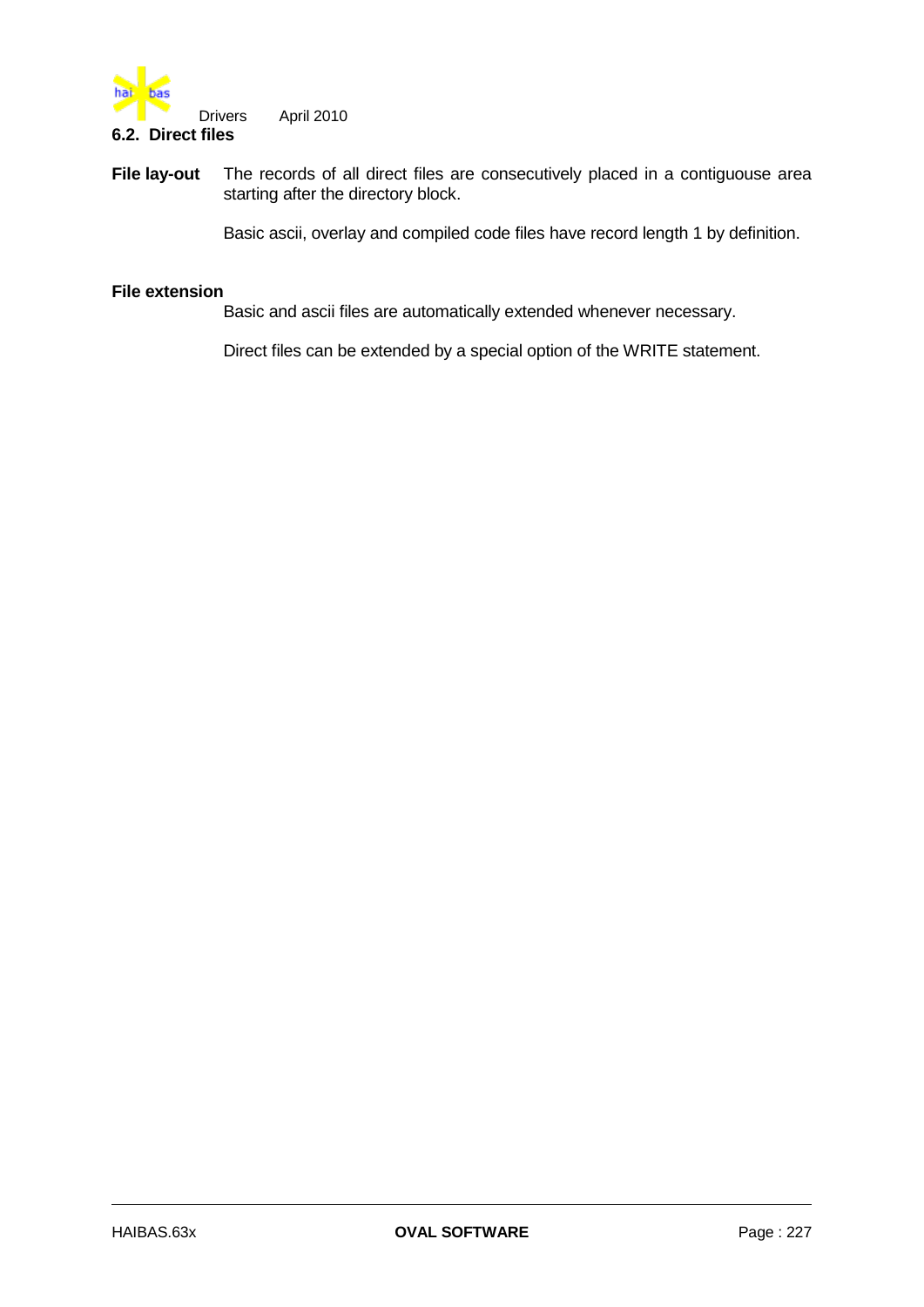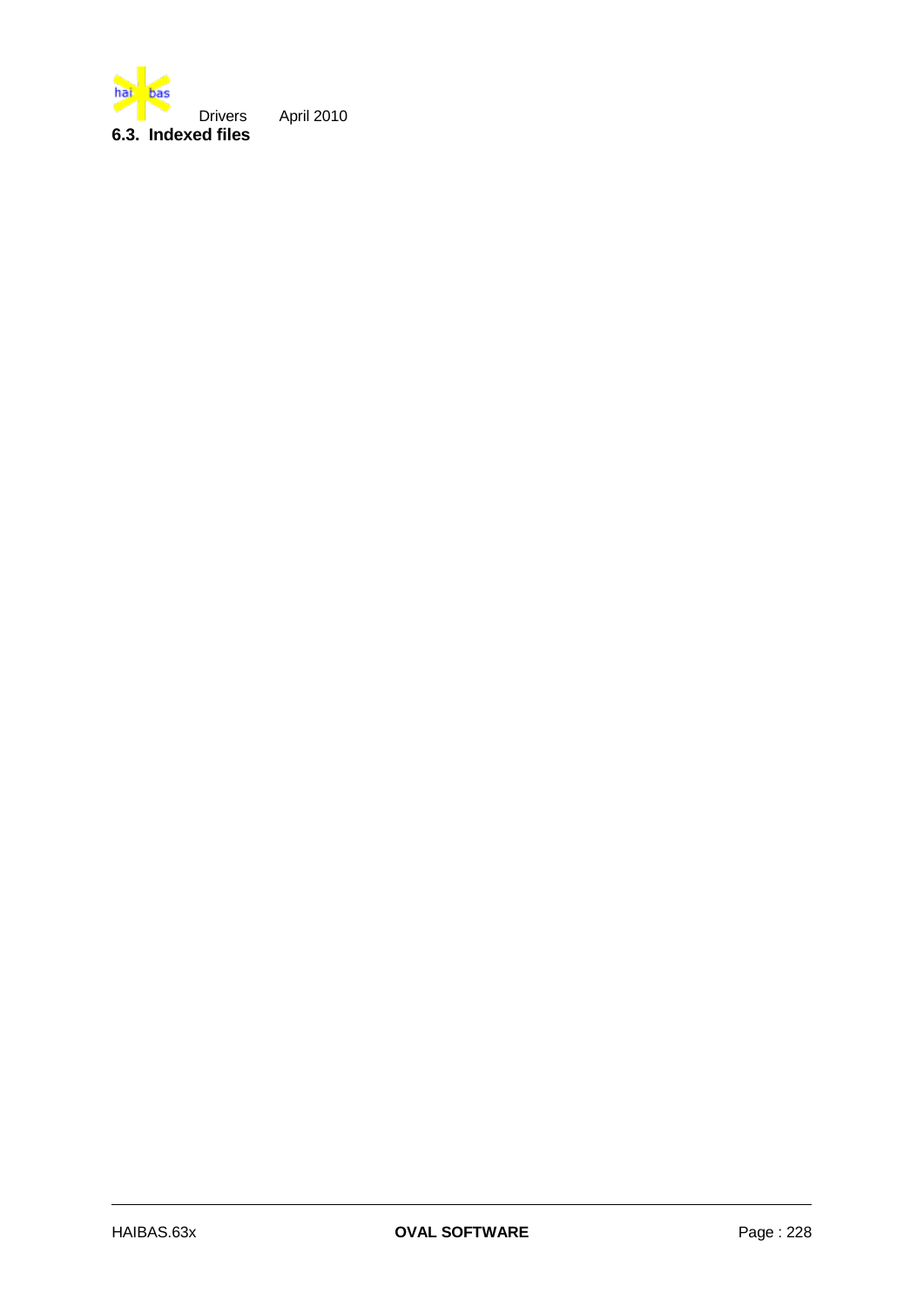

## **Function key codes**

HAI\*Basic function key codes as used in ACCEPT KEY values and ON KEY= event traps have a maximum value of 999, for example:

## ACCEPT KEY=101

The key values are determined by HAI.PAR but the following recommendations should be noted:

| $\mathbf{1}$ | $\sim$ | <b>20</b> | are for existing functions keys and these must not be changed, |
|--------------|--------|-----------|----------------------------------------------------------------|
| 21           |        |           | 100 should be reserved,                                        |
| 101          |        | 200       | are for the CUA*TOOL functions,                                |
| 201          |        | 999       | are reserved for possible future 'event' handling.             |
|              |        |           |                                                                |

## **Keyboard buffer size**

The keyboard buffer size is 256 characters. Any overflow is silently ignored; there is no longer any audible beep in this situation.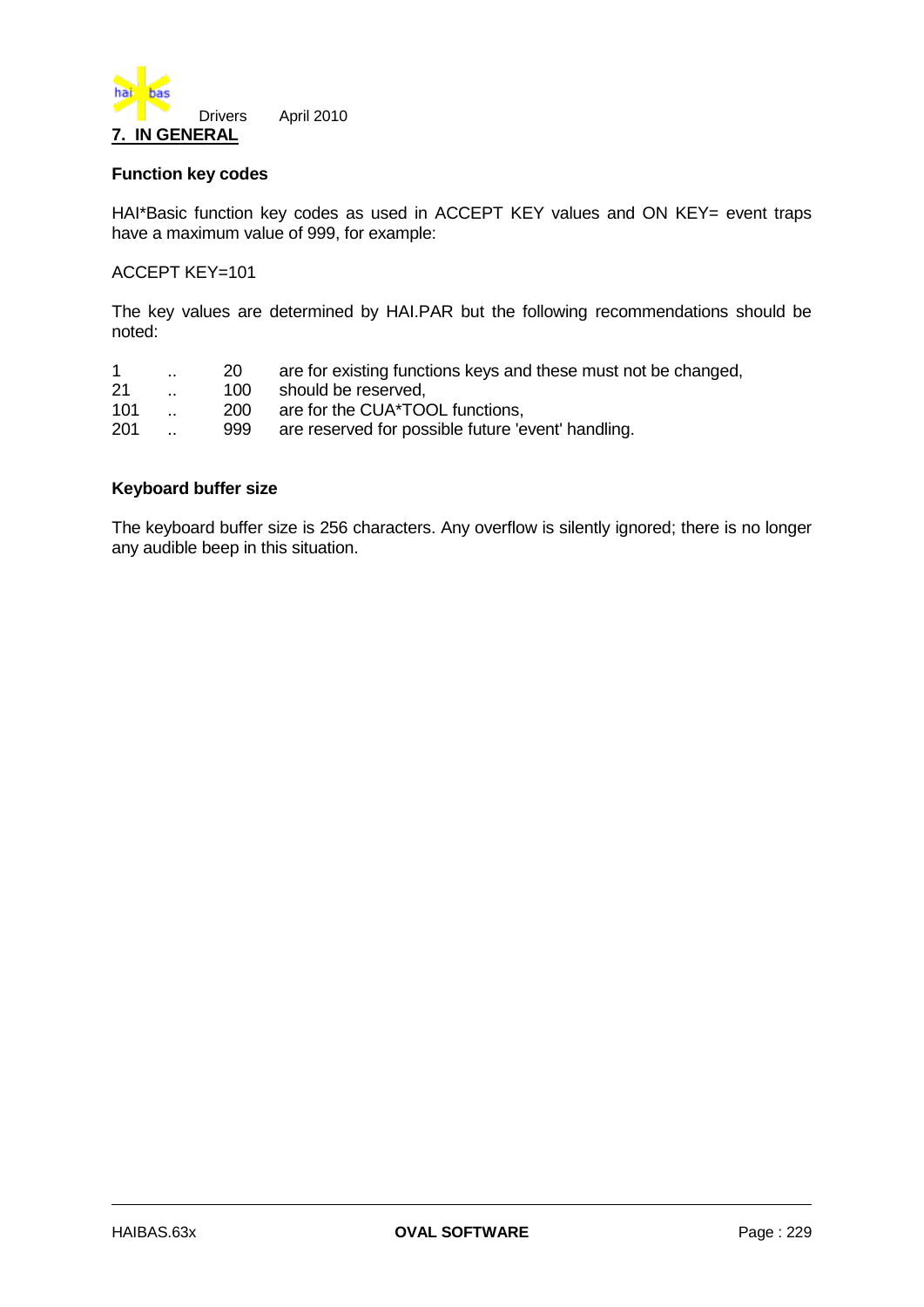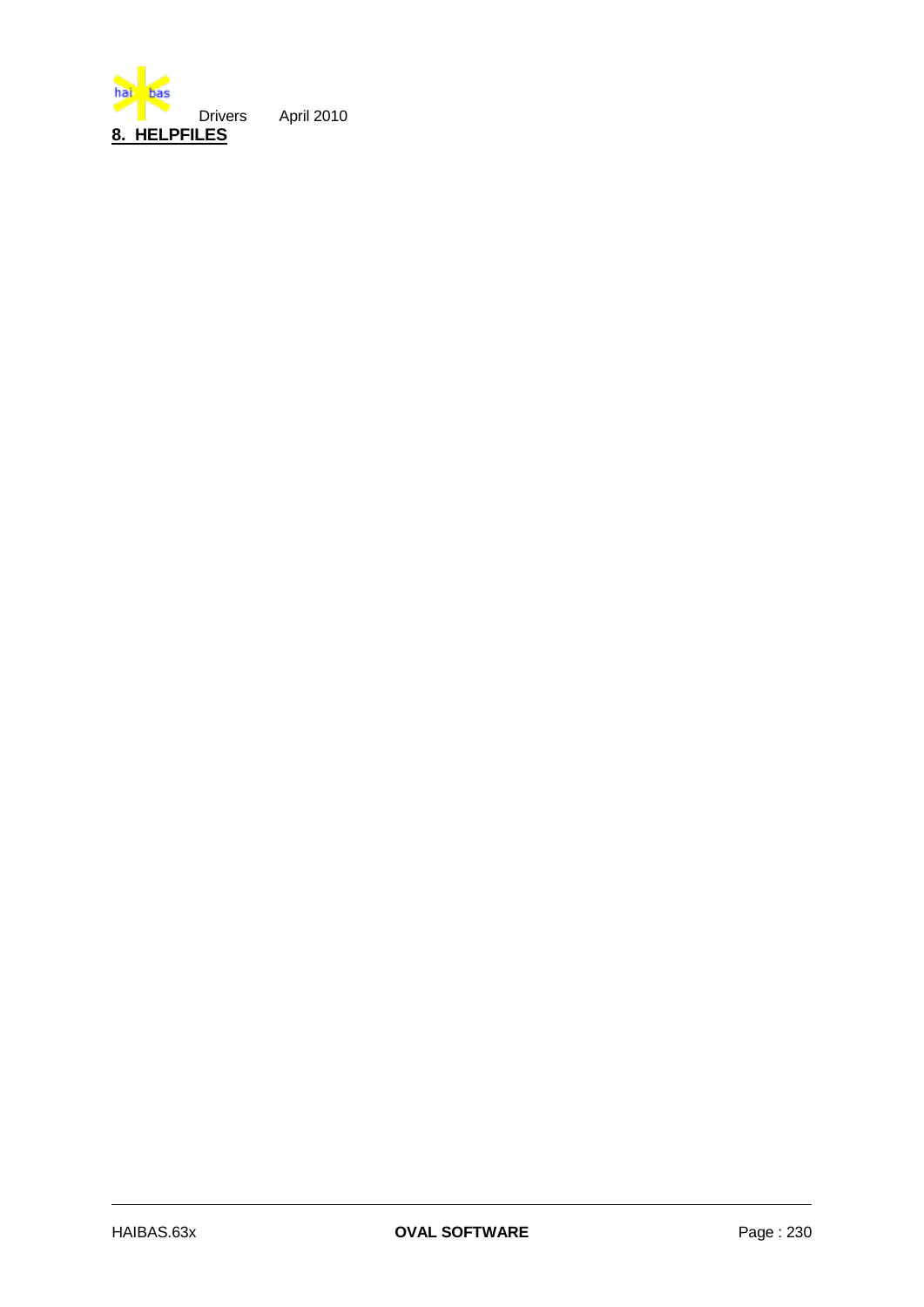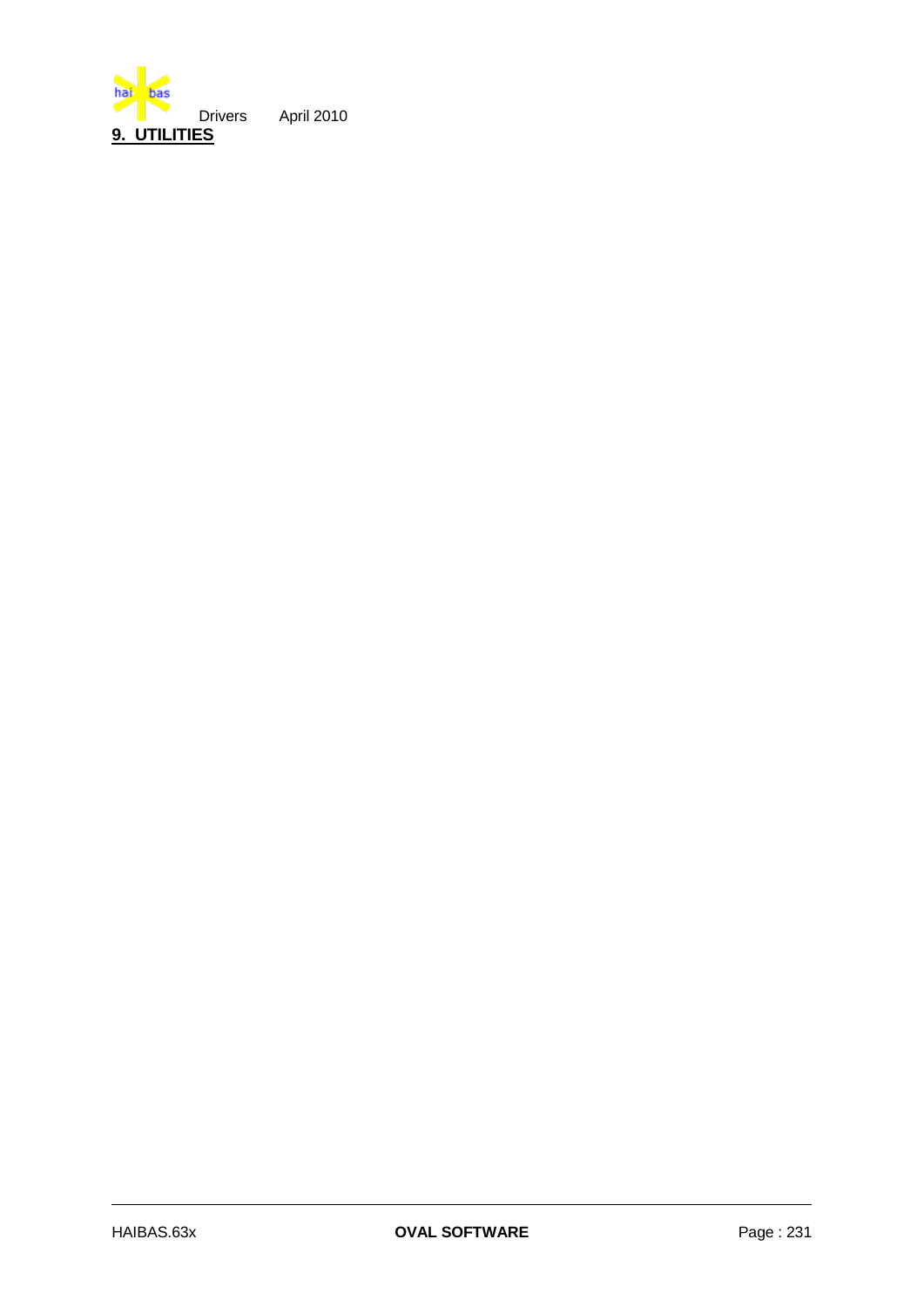

## **10.1. Introduction**

### **Error classes**

The HAI\*Basic runtime system generates numeric codes for errors and exceptional conditions.

The error can be the result of:

- A correct, but 'unexpected' condition (e.g. file not found or record in use by another user in a multi-user system).
- Hardware malfunction.
- Diskette handling (e.g. device not ready, diskette unit not open).
- Programming error (e.g. incorrect array subscript).

The runtime error handling depends on the class of the condition.

**I/O options** The HAI\*Basic I/O options ERR=, EOF=, the function ERR and the statements ON ERROR GOTO, ON OVERFLOW GOSUB are available to handle the errors.

### **ERR= and ERR**

HAI\*Basic requires the ERR= option to be written without a space between ERR and the equal sign, in order to distinguish between the option ERR= and the function ERR.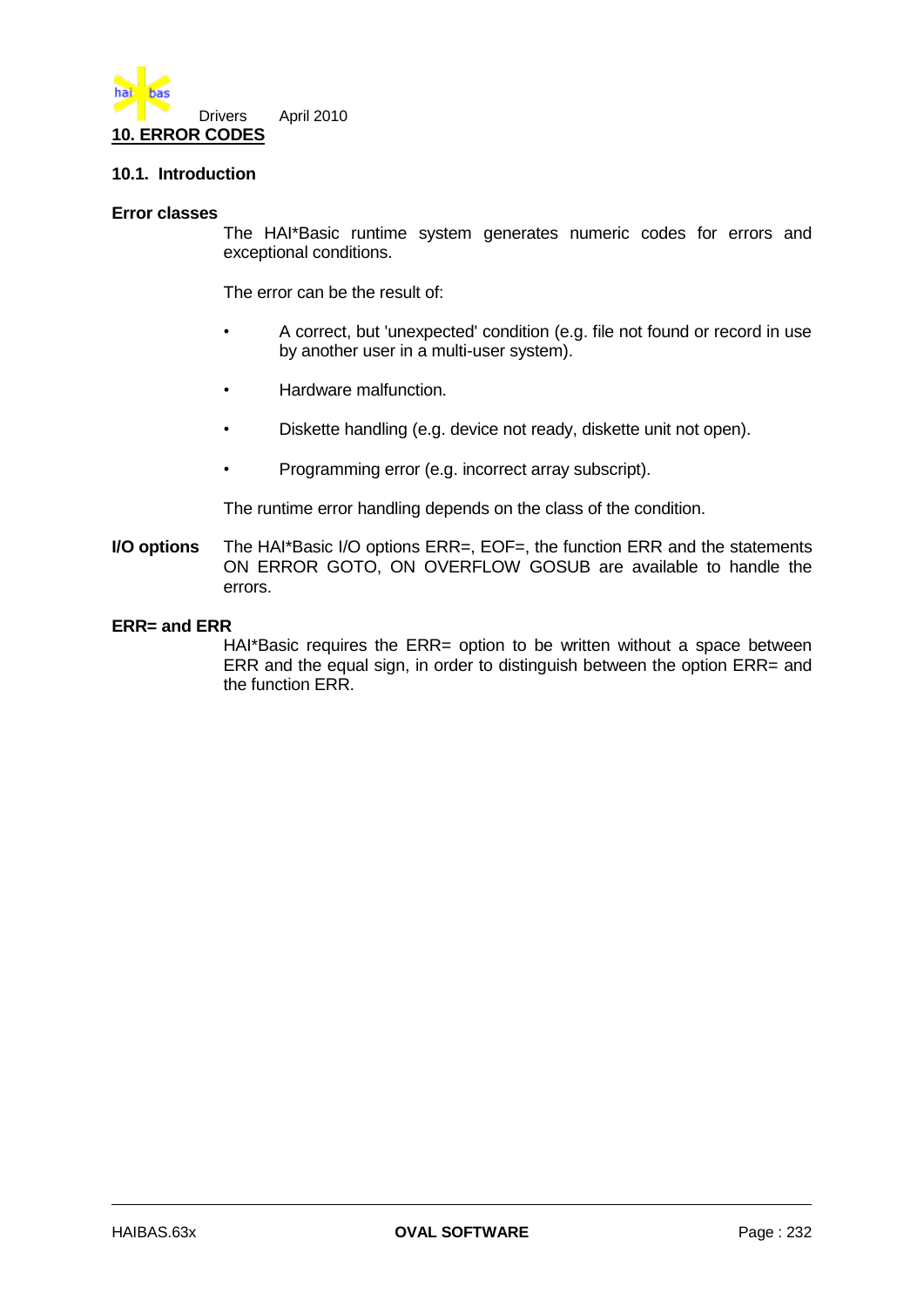

## **10.2. Error handling**

**Printer**The 'Printer not ready' message indicates a printer problem. Its exact text (in the proper language) is defined in the system parameter file HAI.PAR.

You should solve the printer problem and press the CLEAR key. The 'Printer no ready' message will reappear if the problem still exists.

If a 'Printer not ready' message occurs when OPENing the printer driver, you can press the ESCAPE key to abandon printer action. Error code 39 will then be generated and the appropriate action is taken.

### **System errors**

System errors indicate an error or an exceptional condition. The exceptional conditions can be handled by the HAI\*Basic program. The runtime system abandons the program if no proper action is foreseen. The program is always abandoned in case of errors. In this document errors and exceptional conditions are both referred as 'errors'.

The error handling depends on the error and other circumstances as defined below.

- **Error 0**If no ON OVERFLOW GOSUB statement is active, error 0 is displayed at the bottom line of the screen. The error can be CLEARed, but the incorrect results may cause problems in the program. If an ON OVERFLOW GOSUB statement is active, control is passed to the statement number specified. The ERR function yields 0 (i.e. no error!).
- **Error 1**If no ERR= I/O option is specified, the system error message is displayed at the bottom line of the screen. Program execution continues after CLEARing the error.

If the ERR= I/O option is specified, control is passed to the statement number specified. The ERR function yields code 1.

- Note: Error 1 indicates a successful retry when accessing disk files on previous HAI\*Basic implementations. The error code 1 is now only used to indicate an error in the \$DLK driver.
- **Errors 2-18** If no ERR= I/O option is specified, the system error message is displayed at the bottom line of the screen. The program is abandoned when CLEARing the error. If the ERR= I/O option is specified, control is passed to the statement number

specified. The ERR function yields the error code.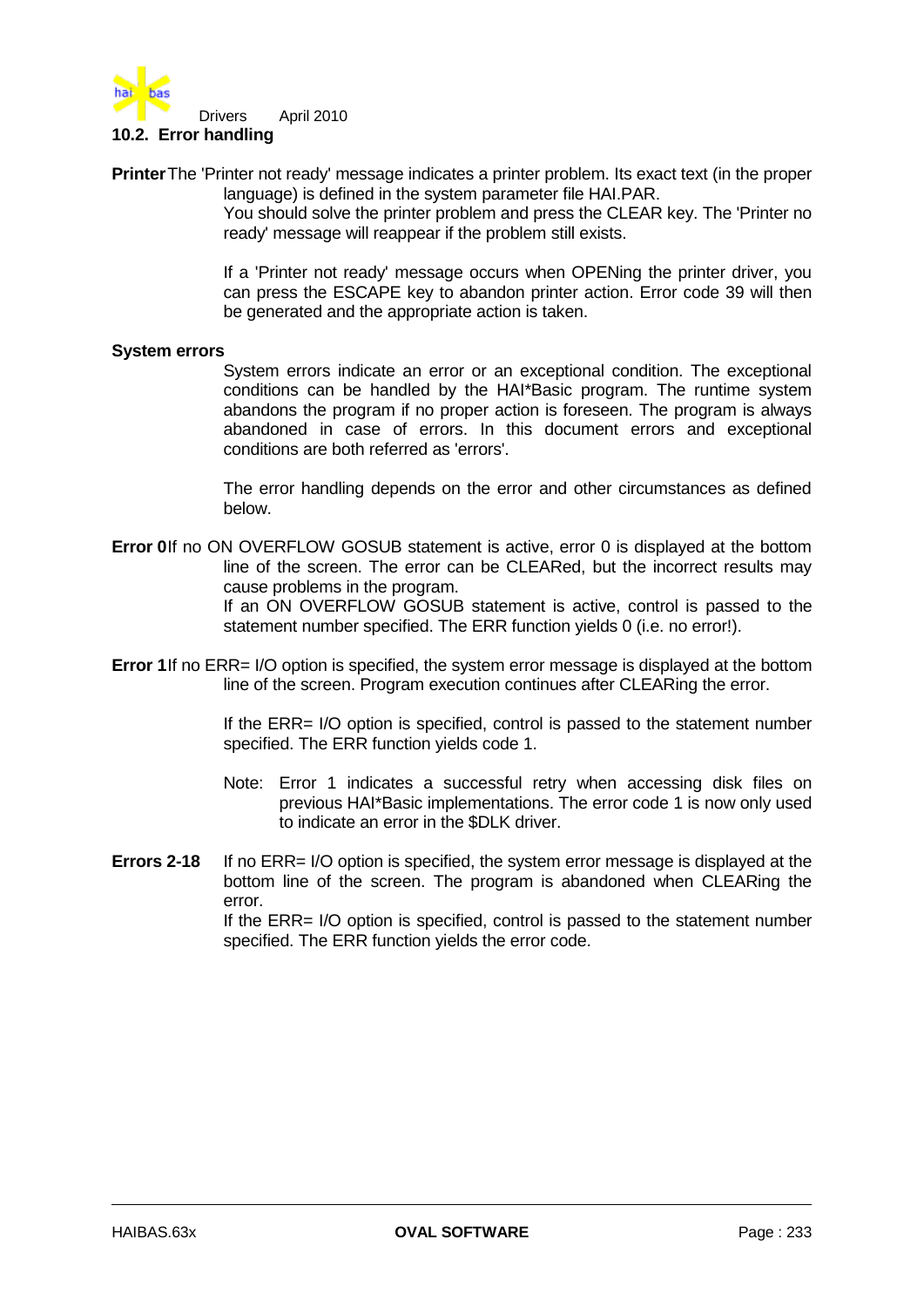

 Drivers April 2010 **Error 19** If no ERR= or EOF= I/O option is specified, the system error message is displayed at the bottom line of the screen. The program is abandoned when CLEARing the error. If only the ERR= I/O option is specified, control is passed to the statement number specified. If only the EOF= I/O option is specified, control is passed to the statement number specified. If both the ERR= and the EOF= I/O option are specified, control is passed to the statement number specified in the EOF= option. The ERR function yields the code 19. **Errors 20-29** Same action as for errors 2-18

- **Errors 30-38** The system error message is always displayed at the bottom line of the screen. If no ERR= I/O option is specified, the program is abandoned when CLEARing the error. If the ERR= I/O option is specified, control is passed to the statement number specified. The ERR function yields the error code.
- **Error 39** Same action as for errors 2-18
- **Errors 40-99** The system error message is always displayed. The program is abandoned when CLEARing the error.
- **Bleep** The audible alarm in case of an error is optional. It is defined by the highest order bit of the default display attributes for system error messages (see the chapter on the parameter file HAI.PAR).

### **Display attributes**

The display attributes of the error message are defined as defaults in the parameter file HAI.PAR.

**Hard copy** You can make a hardcopy of the display (with the error message) by pressing function key F6.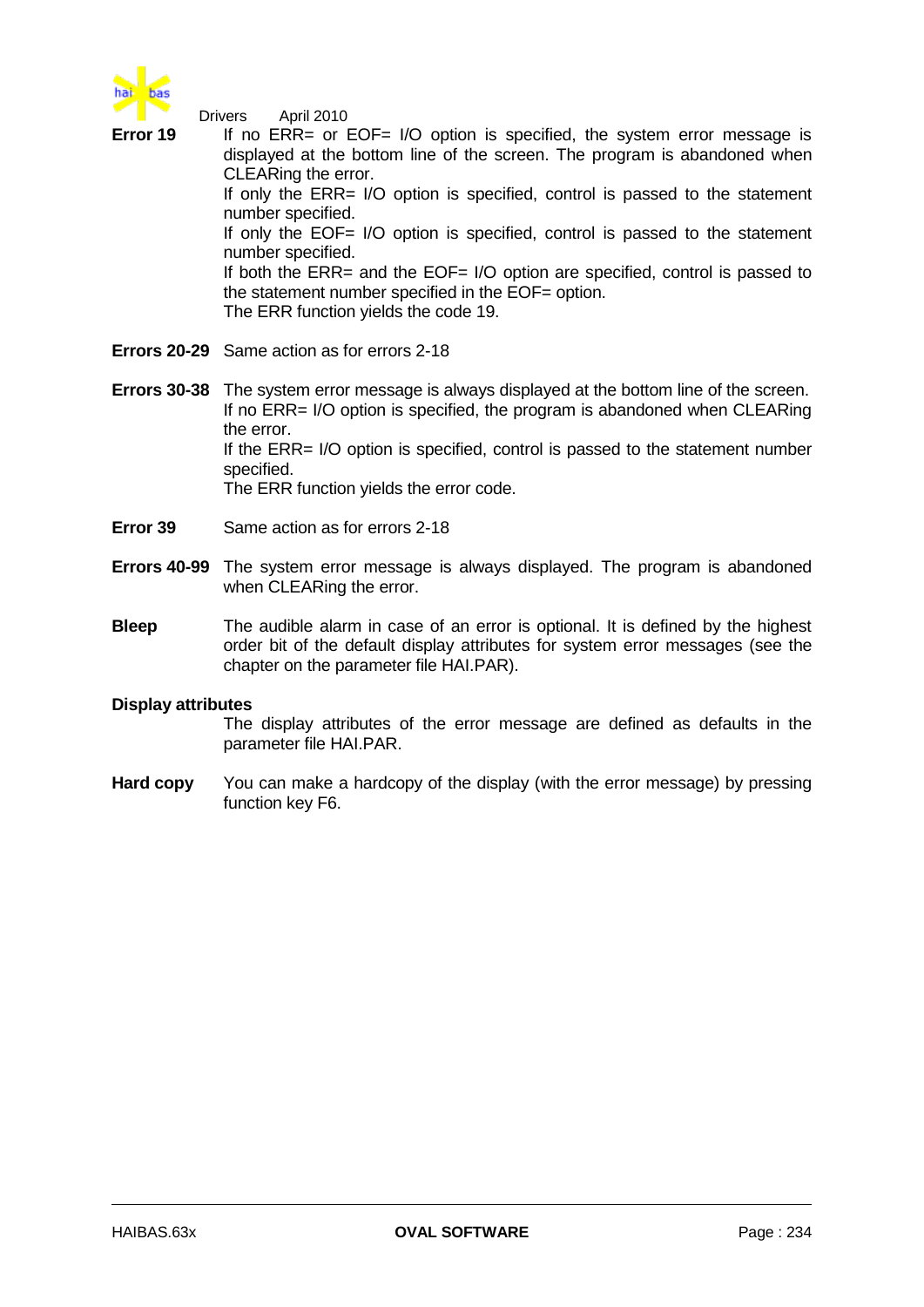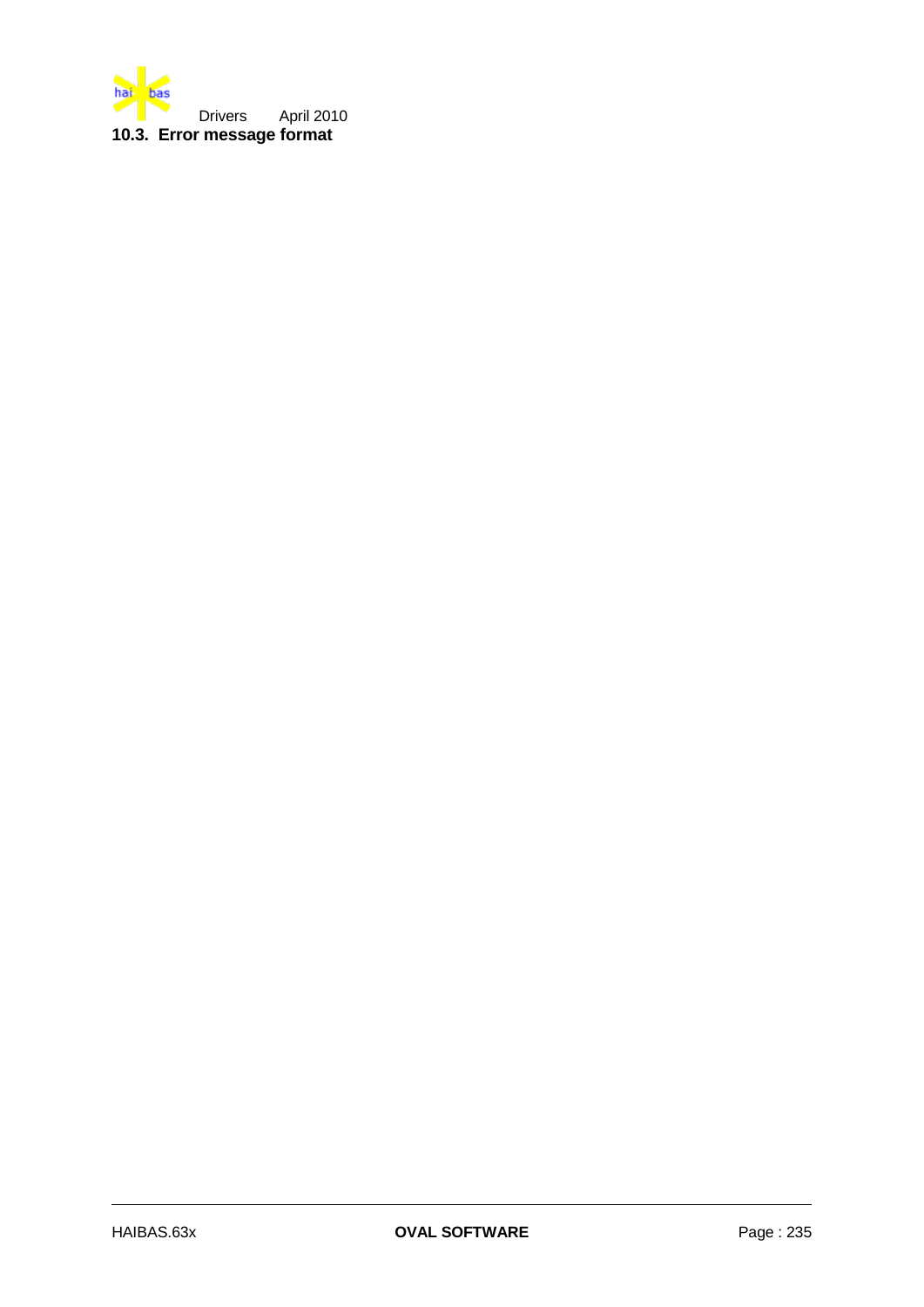

- **67** Indicates a invalid COMMON area handle.
- **74** Indicates a COMMON area handle mismatch; the handle specified for COMMON END is valid but it is not the current default.
- **83** Occurs in startup when the HAI\*Basic user number is invalid. (i.e. not in the range 1 to 99).
- **84** Most commonly occurs in startup and indicates an incorrect installation. It is detected whenever a file is shared by 2 HAI\*Basic users with the same number.